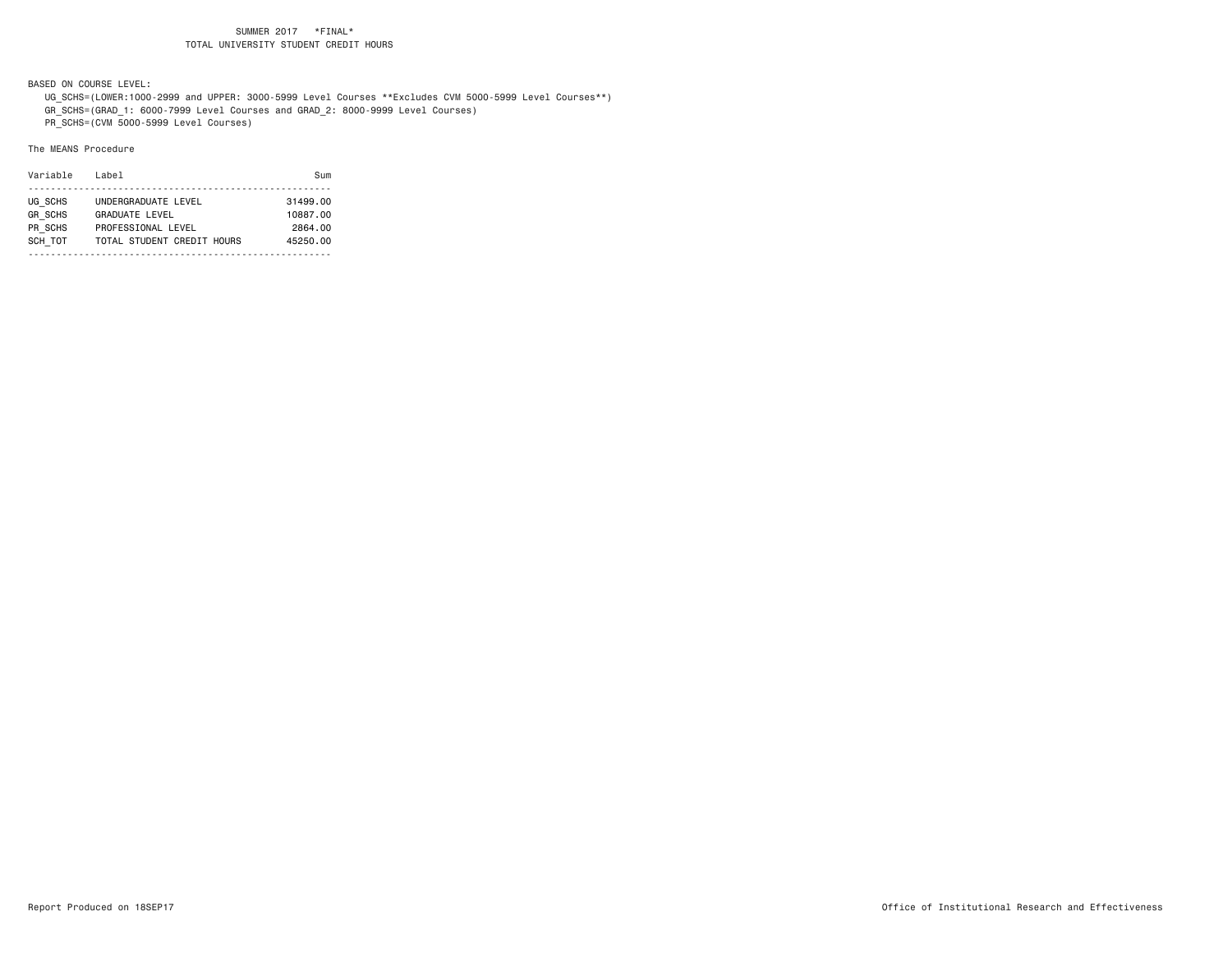BASED ON COURSE LEVEL:

 UG\_SCHS=(LOWER:1000-2999 and UPPER: 3000-5999 Level Courses \*\*Excludes CVM 5000-5999 Level Courses\*\*) GR\_SCHS=(GRAD\_1: 6000-7999 Level Courses and GRAD\_2: 8000-9999 Level Courses)

PR\_SCHS=(CVM 5000-5999 Level Courses)

| <b>CAMPUS</b> | Ν<br>Obs | Variable       | Label                      | Sum      |
|---------------|----------|----------------|----------------------------|----------|
|               |          |                |                            |          |
| Main          | 1796     | UG SCHS        | UNDERGRADUATE LEVEL        | 30579.00 |
|               |          | <b>GR SCHS</b> | <b>GRADUATE LEVEL</b>      | 10355,00 |
|               |          | PR SCHS        | PROFESSIONAL LEVEL         | 2864.00  |
|               |          | SCH TOT        | TOTAL STUDENT CREDIT HOURS | 43798.00 |
| Meridian      | 70       | UG SCHS        | UNDERGRADUATE LEVEL        | 920.00   |
|               |          | <b>GR SCHS</b> | <b>GRADUATE LEVEL</b>      | 532.00   |
|               |          | PR SCHS        | PROFESSIONAL LEVEL         | 0.00     |
|               |          | SCH TOT        | TOTAL STUDENT CREDIT HOURS | 1452.00  |
|               |          |                |                            |          |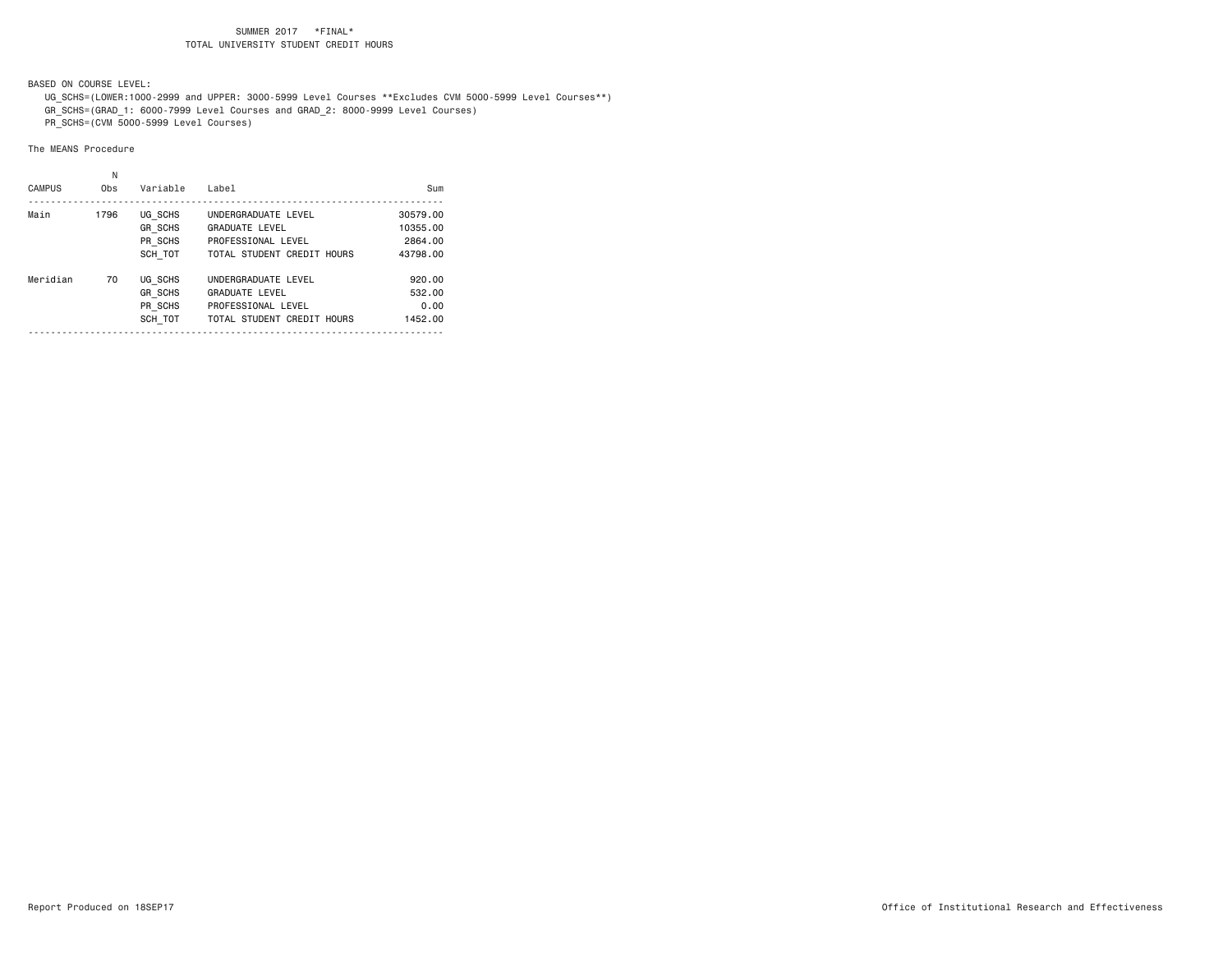BASED ON COURSE LEVEL:

 UG\_SCHS=(LOWER:1000-2999 and UPPER: 3000-5999 Level Courses \*\*Excludes CVM 5000-5999 Level Courses\*\*) GR\_SCHS=(GRAD\_1: 6000-7999 Level Courses and GRAD\_2: 8000-9999 Level Courses)

PR\_SCHS=(CVM 5000-5999 Level Courses)

|                            | N              |          |                             |          |
|----------------------------|----------------|----------|-----------------------------|----------|
| <b>COURSE CAMPUS</b>       | Obs            | Variable | Label                       | Sum      |
| Starkville                 | 1467           |          | UG SCHS UNDERGRADUATE LEVEL | 22502.00 |
|                            |                |          | GR_SCHS GRADUATE LEVEL      | 6884.00  |
|                            |                |          | PR SCHS PROFESSIONAL LEVEL  | 2858.00  |
|                            |                | SCH TOT  | TOTAL STUDENT CREDIT HOURS  | 32244.00 |
| Meridian                   | 70             |          | UG_SCHS UNDERGRADUATE LEVEL | 920.00   |
|                            |                |          | GR SCHS GRADUATE LEVEL      | 532.00   |
|                            |                |          | PR_SCHS PROFESSIONAL LEVEL  | 0.00     |
|                            |                | SCH TOT  | TOTAL STUDENT CREDIT HOURS  | 1452.00  |
| Distance Education         | 289            |          | UG SCHS UNDERGRADUATE LEVEL | 6023,00  |
|                            |                |          | GR SCHS GRADUATE LEVEL      | 3453.00  |
|                            |                |          | PR SCHS PROFESSIONAL LEVEL  | 0.00     |
|                            |                | SCH TOT  | TOTAL STUDENT CREDIT HOURS  | 9476.00  |
| MSU Mississippi Gulf Coast | $\overline{2}$ |          | UG SCHS UNDERGRADUATE LEVEL | 48.00    |
|                            |                |          | GR_SCHS GRADUATE LEVEL      | 0.00     |
|                            |                |          | PR_SCHS PROFESSIONAL LEVEL  | 0.00     |
|                            |                | SCH TOT  | TOTAL STUDENT CREDIT HOURS  | 48.00    |
| Study Abroad               | 38             |          | UG_SCHS UNDERGRADUATE LEVEL | 2006.00  |
|                            |                |          | GR_SCHS GRADUATE LEVEL      | 18.00    |
|                            |                |          | PR_SCHS PROFESSIONAL LEVEL  | 6.00     |
|                            |                | SCH TOT  | TOTAL STUDENT CREDIT HOURS  | 2030.00  |
|                            |                |          |                             |          |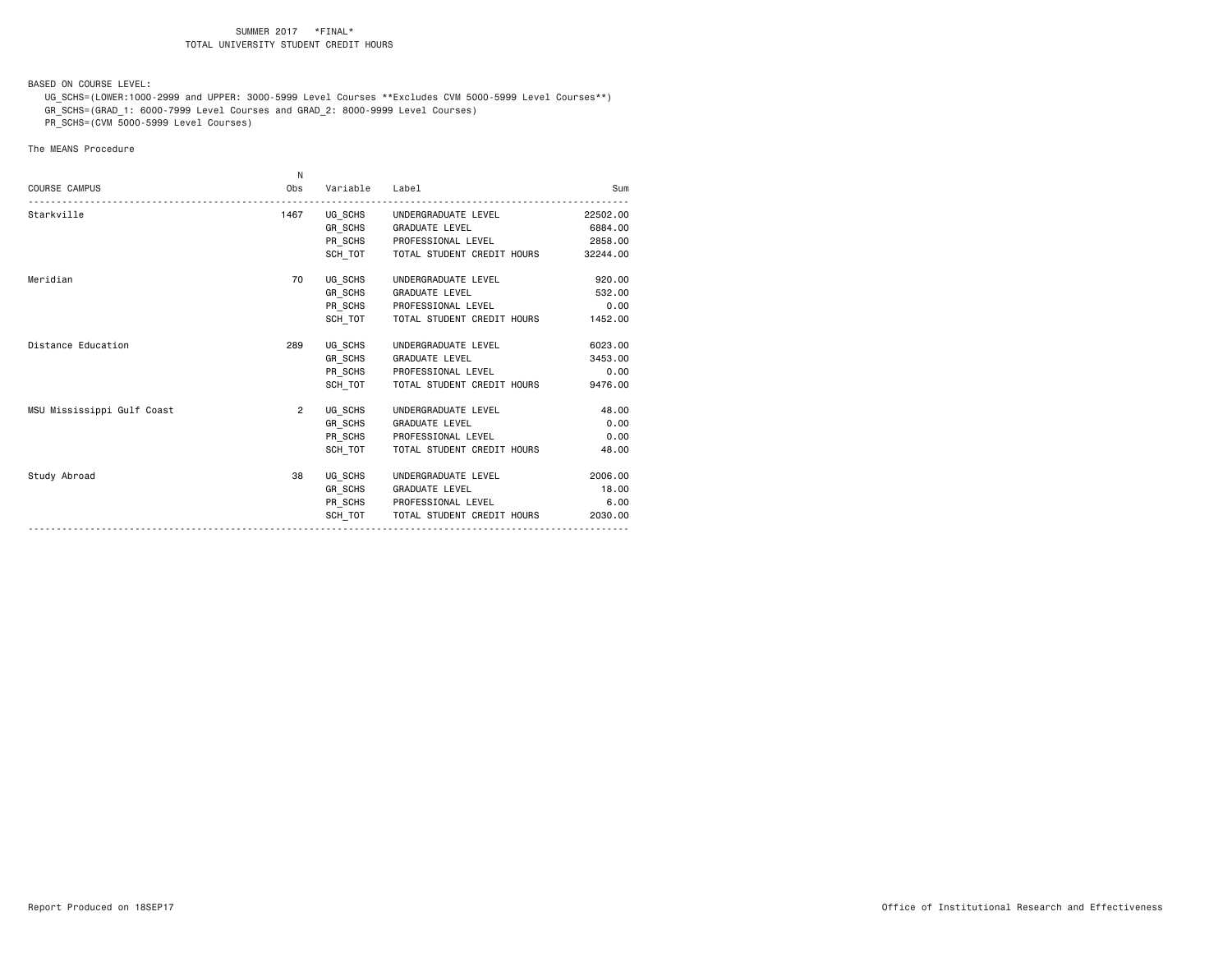BASED ON COURSE LEVEL:

 UG\_SCHS=(LOWER:1000-2999 and UPPER: 3000-5999 Level Courses \*\*Excludes CVM 5000-5999 Level Courses\*\*) GR\_SCHS=(GRAD\_1: 6000-7999 Level Courses and GRAD\_2: 8000-9999 Level Courses)

PR\_SCHS=(CVM 5000-5999 Level Courses)

|                             | N   |                        |                            |          |
|-----------------------------|-----|------------------------|----------------------------|----------|
| ACADEMIC COLLEGE            | Obs | Variable               | Label                      | Sum      |
| Agriculture & Life Sciences | 260 | UG SCHS                | UNDERGRADUATE LEVEL        | 1645.00  |
|                             |     | GR_SCHS                | GRADUATE LEVEL             | 1513.00  |
|                             |     | PR_SCHS                | PROFESSIONAL LEVEL         | 0.00     |
|                             |     | SCH_TOT                | TOTAL STUDENT CREDIT HOURS | 3158.00  |
| Architecture, Art & Design  | 26  | UG SCHS                | UNDERGRADUATE LEVEL        | 977.00   |
|                             |     | GR_SCHS                | GRADUATE LEVEL             | 0.00     |
|                             |     | PR SCHS                | PROFESSIONAL LEVEL         | 0.00     |
|                             |     | SCH TOT                | TOTAL STUDENT CREDIT HOURS | 977.00   |
| Arts & Sciences             | 601 | UG SCHS                | UNDERGRADUATE LEVEL        | 14891.00 |
|                             |     | $GR$ <sub>_</sub> SCHS | GRADUATE LEVEL             | 1775.00  |
|                             |     | PR SCHS                | PROFESSIONAL LEVEL         | 0.00     |
|                             |     | SCH TOT                | TOTAL STUDENT CREDIT HOURS | 16666.00 |
| Business                    | 134 | UG SCHS                | UNDERGRADUATE LEVEL        | 4000.00  |
|                             |     | GR SCHS                | GRADUATE LEVEL             | 1499.00  |
|                             |     | PR_SCHS                | PROFESSIONAL LEVEL         | 0.00     |
|                             |     | SCH TOT                | TOTAL STUDENT CREDIT HOURS | 5499.00  |
| Education                   | 364 | UG SCHS                | UNDERGRADUATE LEVEL        | 6417.00  |
|                             |     | GR_SCHS                | <b>GRADUATE LEVEL</b>      | 3414.00  |
|                             |     | PR_SCHS                | PROFESSIONAL LEVEL         | 0.00     |
|                             |     | SCH TOT                | TOTAL STUDENT CREDIT HOURS | 9831.00  |
| Engineering                 | 283 | UG SCHS                | UNDERGRADUATE LEVEL        | 2812.00  |
|                             |     | GR_SCHS                | GRADUATE LEVEL             | 1796.00  |
|                             |     | PR SCHS                | PROFESSIONAL LEVEL         | 0.00     |
|                             |     | SCH TOT                | TOTAL STUDENT CREDIT HOURS | 4608.00  |
| Forest Resources            | 83  | UG SCHS                | UNDERGRADUATE LEVEL        | 560.00   |
|                             |     | GR SCHS                | GRADUATE LEVEL             | 637.00   |
|                             |     | PR SCHS                | PROFESSIONAL LEVEL         | 0.00     |
|                             |     | SCH TOT                | TOTAL STUDENT CREDIT HOURS | 1197.00  |
| Veterinary Medicine         | 115 | UG SCHS                | UNDERGRADUATE LEVEL        | 197.00   |
|                             |     | GR_SCHS                | GRADUATE LEVEL             | 253.00   |
|                             |     | PR_SCHS                | PROFESSIONAL LEVEL         | 2864.00  |
|                             |     | SCH TOT                | TOTAL STUDENT CREDIT HOURS | 3314.00  |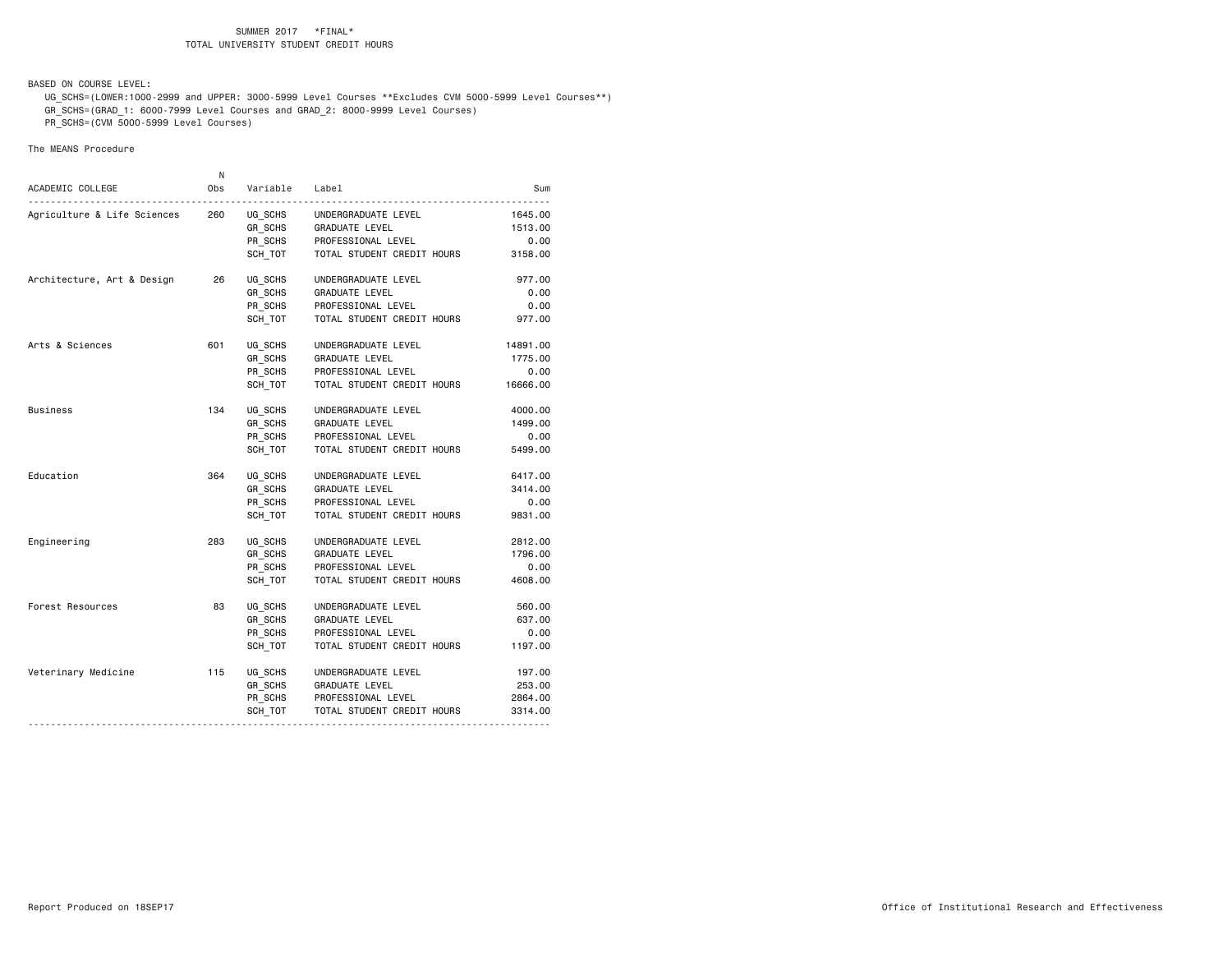BASED ON COURSE LEVEL:

UG\_SCHS=(LOWER:1000-2999 and UPPER: 3000-5999 Level Courses \*\*Excludes CVM 5000-5999 Level Courses\*\*)

GR\_SCHS=(GRAD\_1: 6000-7999 Level Courses and GRAD\_2: 8000-9999 Level Courses)

PR\_SCHS=(CVM 5000-5999 Level Courses)

|                                                               | UNDERGRADUATE | GRADUATE | PROFESSIONAL |              |
|---------------------------------------------------------------|---------------|----------|--------------|--------------|
| ACADEMIC DEPARTMENT                                           | LEVEL         | LEVEL    | LEVEL        | <b>TOTAL</b> |
|                                                               |               |          |              |              |
| Ag & Bio Engineering                                          | 0.00          | 49.00    | 0.00         | 49.00        |
| Agricultural Economics                                        | 33.00         | 72.00    | 0.00         | 105.00       |
| Animal Dairy Science                                          | 108.00        | 115,00   | 0.00         | 223,00       |
| Biochemistry, Molecular Biology, Entomology & Plant Pathology | 176.00        | 358,00   | 0.00         | 534.00       |
| Food Science, Nutrition & Health Promotion                    | 89.00         | 347,00   | 0.00         | 436.00       |
| Landscape Architecture                                        | 129.00        | 13.00    | 0.00         | 142.00       |
| Plant & Soil Sciences                                         | 117,00        | 321,00   | 0.00         | 438,00       |
| Poultry Science                                               | 28.00         | 61.00    | 0.00         | 89.00        |
| School of Human Sciences                                      | 965,00        | 177.00   | 0.00         | 1142.00      |
|                                                               |               |          |              |              |
|                                                               | 1645.00       | 1513.00  | 0.00         | 3158.00      |
|                                                               |               |          |              |              |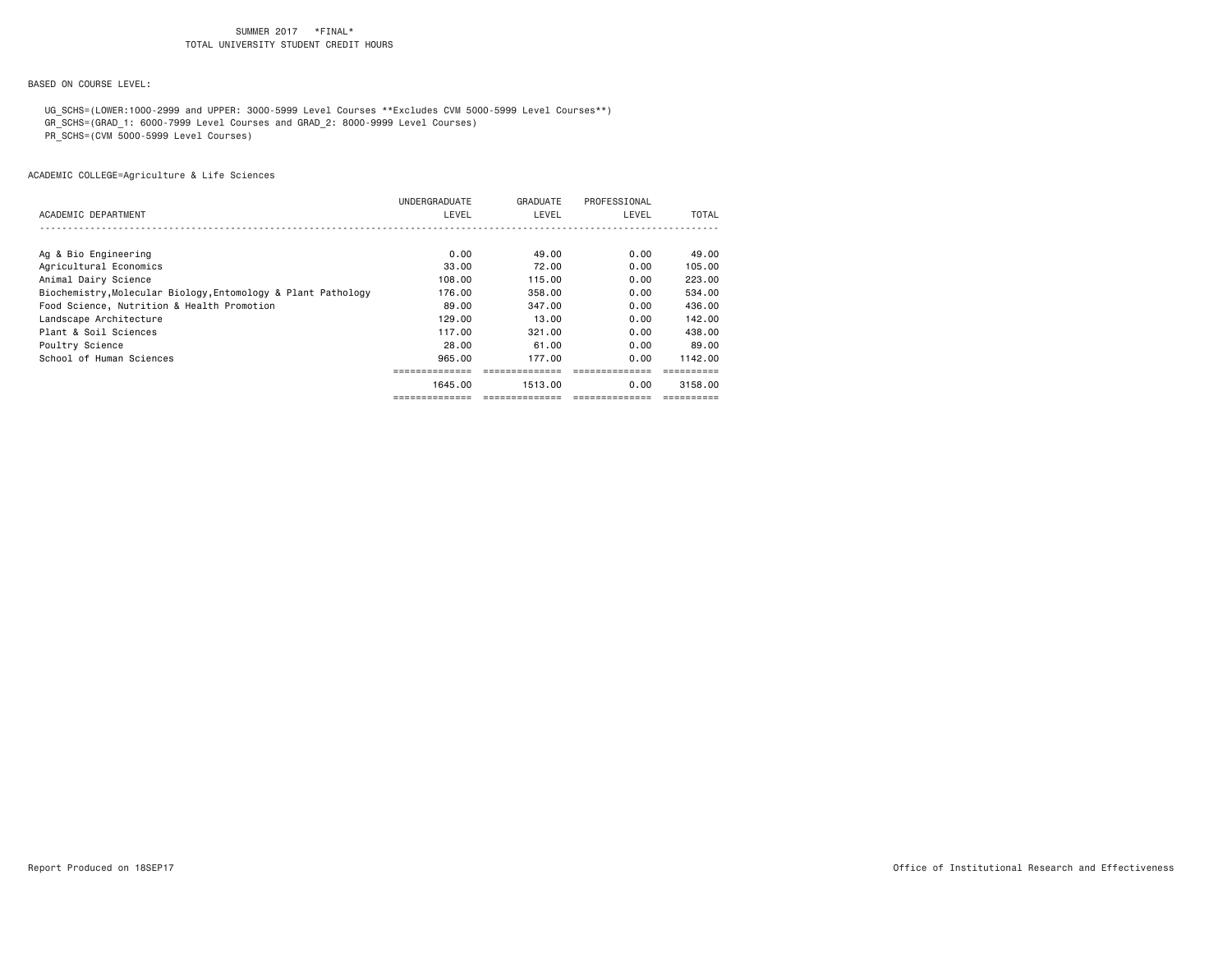BASED ON COURSE LEVEL:

UG\_SCHS=(LOWER:1000-2999 and UPPER: 3000-5999 Level Courses \*\*Excludes CVM 5000-5999 Level Courses\*\*)

GR\_SCHS=(GRAD\_1: 6000-7999 Level Courses and GRAD\_2: 8000-9999 Level Courses)

PR\_SCHS=(CVM 5000-5999 Level Courses)

|                               | UNDERGRADUATE | GRADUATE | PROFESSIONAL |              |
|-------------------------------|---------------|----------|--------------|--------------|
| ACADEMIC DEPARTMENT           | LEVEL         | LEVEL    | LEVEL        | <b>TOTAL</b> |
|                               |               |          |              |              |
| Art AAD                       | 339,00        | 0.00     | 0.00         | 339,00       |
| Building Construction Science | 198,00        | 0.00     | 0.00         | 198.00       |
| Interior Design               | 143,00        | 0.00     | 0.00         | 143.00       |
| School of Architecture        | 297.00        | 0.00     | 0.00         | 297.00       |
|                               |               |          |              |              |
|                               | 977.00        | 0.00     | 0.00         | 977.00       |
|                               |               |          |              |              |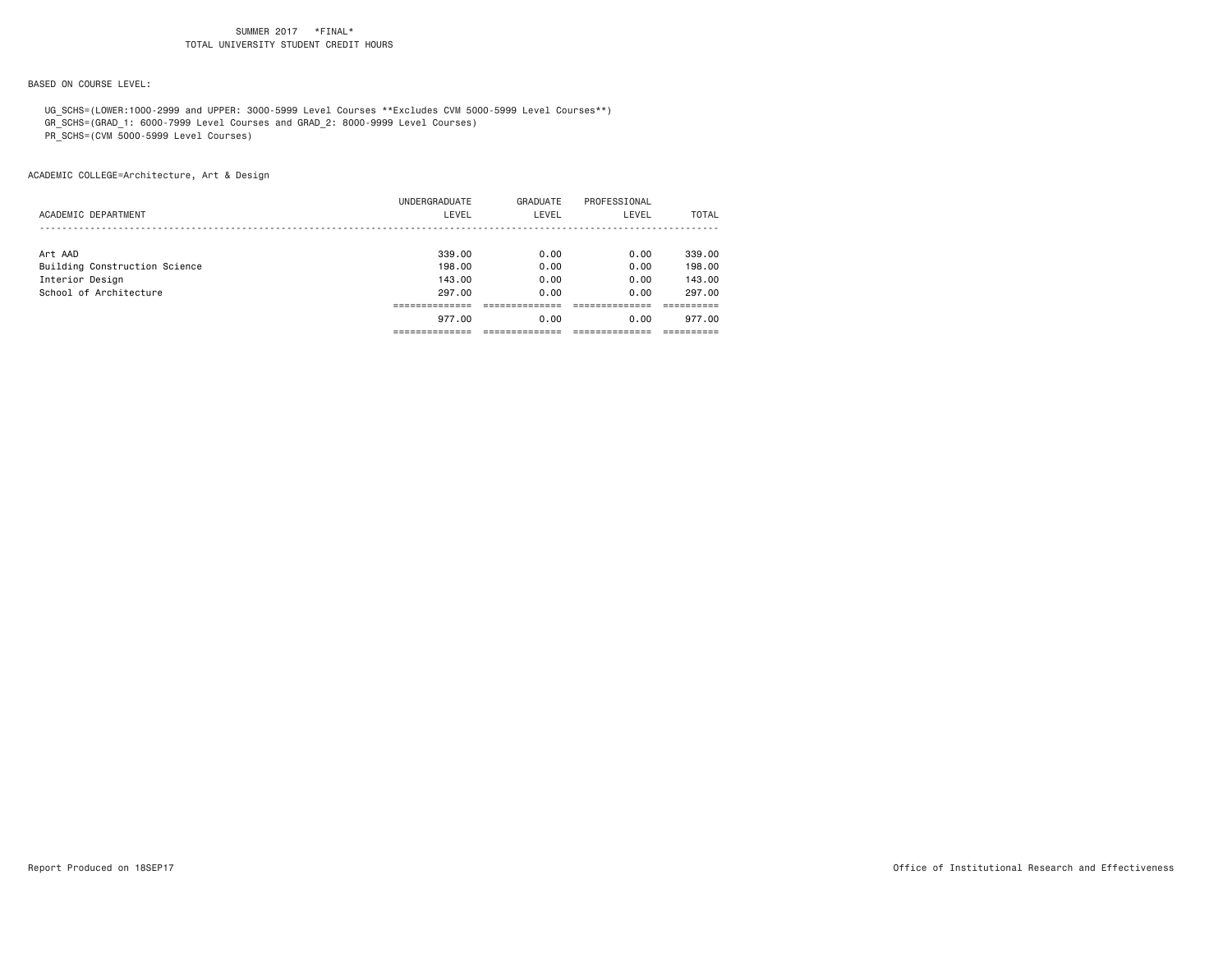BASED ON COURSE LEVEL:

UG\_SCHS=(LOWER:1000-2999 and UPPER: 3000-5999 Level Courses \*\*Excludes CVM 5000-5999 Level Courses\*\*)

GR\_SCHS=(GRAD\_1: 6000-7999 Level Courses and GRAD\_2: 8000-9999 Level Courses)

PR\_SCHS=(CVM 5000-5999 Level Courses)

ACADEMIC COLLEGE=Arts & Sciences

|                                            | UNDERGRADUATE  | GRADUATE        | PROFESSIONAL    |             |
|--------------------------------------------|----------------|-----------------|-----------------|-------------|
| ACADEMIC DEPARTMENT                        | LEVEL          | LEVEL           | LEVEL           | TOTAL       |
|                                            |                |                 |                 |             |
| Anthropology & Middle Eastern Cultures     | 208,00         | 6.00            | 0.00            | 214.00      |
| Biological Sciences                        | 1163.50        | 123,00          | 0.00            | 1286.50     |
| Chemistry                                  | 974.00         | 343,00          | 0.00            | 1317,00     |
| Classical & Modern Languages & Literatures | 1362.00        | 12.00           | 0.00            | 1374.00     |
| Communication                              | 1736.00        | 27.00           | 0.00            | 1763.00     |
| English                                    | 1152.00        | 30.00           | 0.00            | 1182.00     |
| Geosciences                                | 1760.00        | 788.00          | 0.00            | 2548.00     |
| History                                    | 439.50         | 33,00           | 0.00            | 472.50      |
| Mathematics & Statistics                   | 2643.00        | 128,00          | 0.00            | 2771.00     |
| Philosophy & Religion                      | 816,00         | 0.00            | 0.00            | 816,00      |
| Physics & Astronomy                        | 659,00         | 4.00            | 0.00            | 663,00      |
| Political Science & Public Administration  | 139,00         | 112,00          | 0.00            | 251,00      |
| Psychology                                 | 1044.00        | 103,00          | 0.00            | 1147.00     |
| Sociology                                  | 795.00         | 66.00           | 0.00            | 861,00      |
|                                            |                | ==============  | ==============  |             |
|                                            | 14891.00       | 1775.00         | 0.00            | 16666,00    |
|                                            | ============== | --------------- | --------------- | ----------- |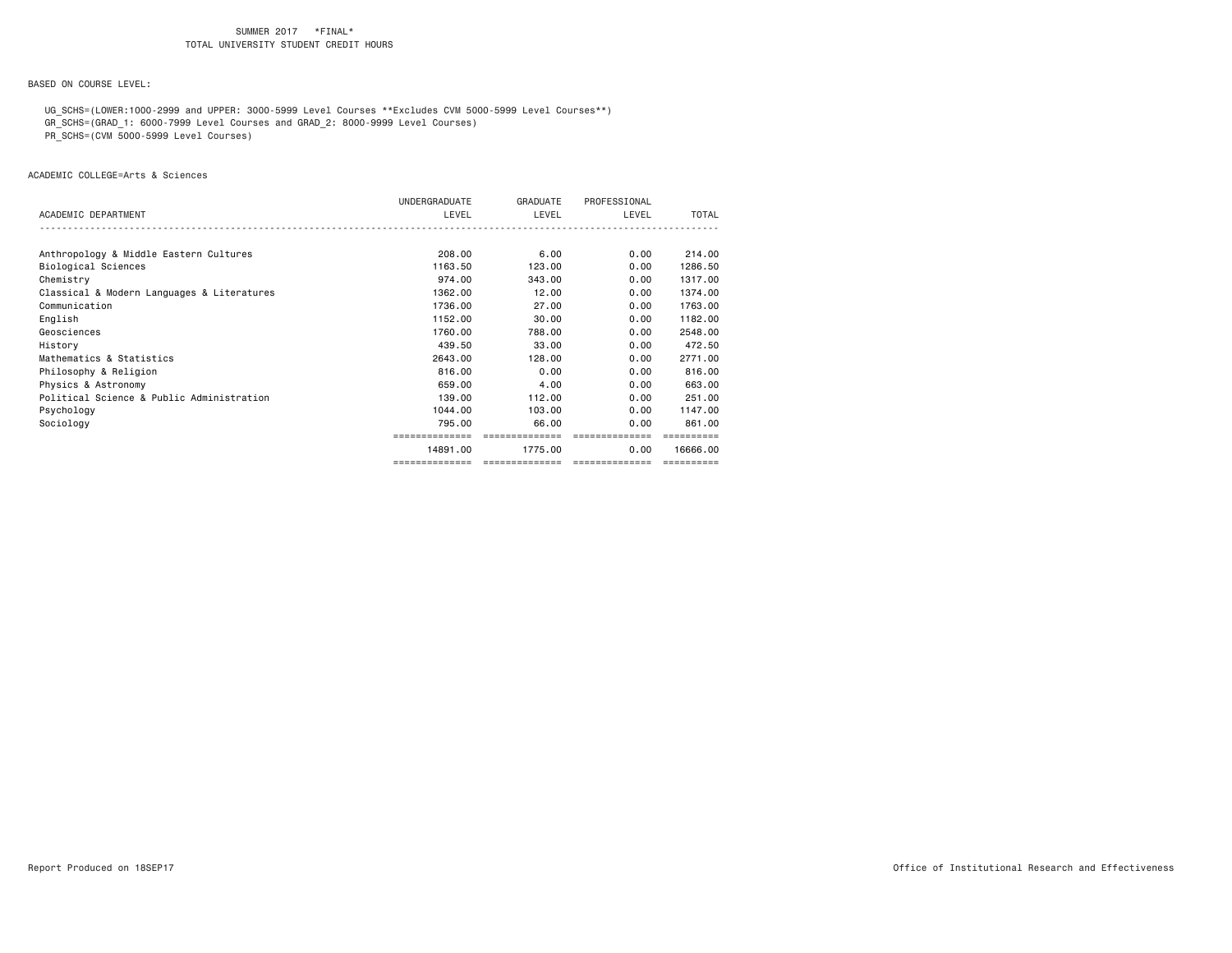BASED ON COURSE LEVEL:

 UG\_SCHS=(LOWER:1000-2999 and UPPER: 3000-5999 Level Courses \*\*Excludes CVM 5000-5999 Level Courses\*\*) GR\_SCHS=(GRAD\_1: 6000-7999 Level Courses and GRAD\_2: 8000-9999 Level Courses)

PR\_SCHS=(CVM 5000-5999 Level Courses)

ACADEMIC COLLEGE=Business

|                                                 | 4000.00              | 1499.00  | 0.00         | 5499.00 |
|-------------------------------------------------|----------------------|----------|--------------|---------|
|                                                 |                      |          |              |         |
| School of Accountancy                           | 801.00               | 526.00   | 0.00         | 1327.00 |
| Marketing, Quantitative Analysis & Business Law | 944.00               | 378.00   | 0.00         | 1322.00 |
| Management & Information Systems                | 896,00               | 396,00   | 0.00         | 1292.00 |
| Finance & Economics                             | 1359.00              | 199.00   | 0.00         | 1558.00 |
|                                                 |                      |          |              |         |
| ACADEMIC DEPARTMENT                             | LEVEL                | LEVEL    | LEVEL        | TOTAL   |
|                                                 | <b>UNDERGRADUATE</b> | GRADUATE | PROFESSIONAL |         |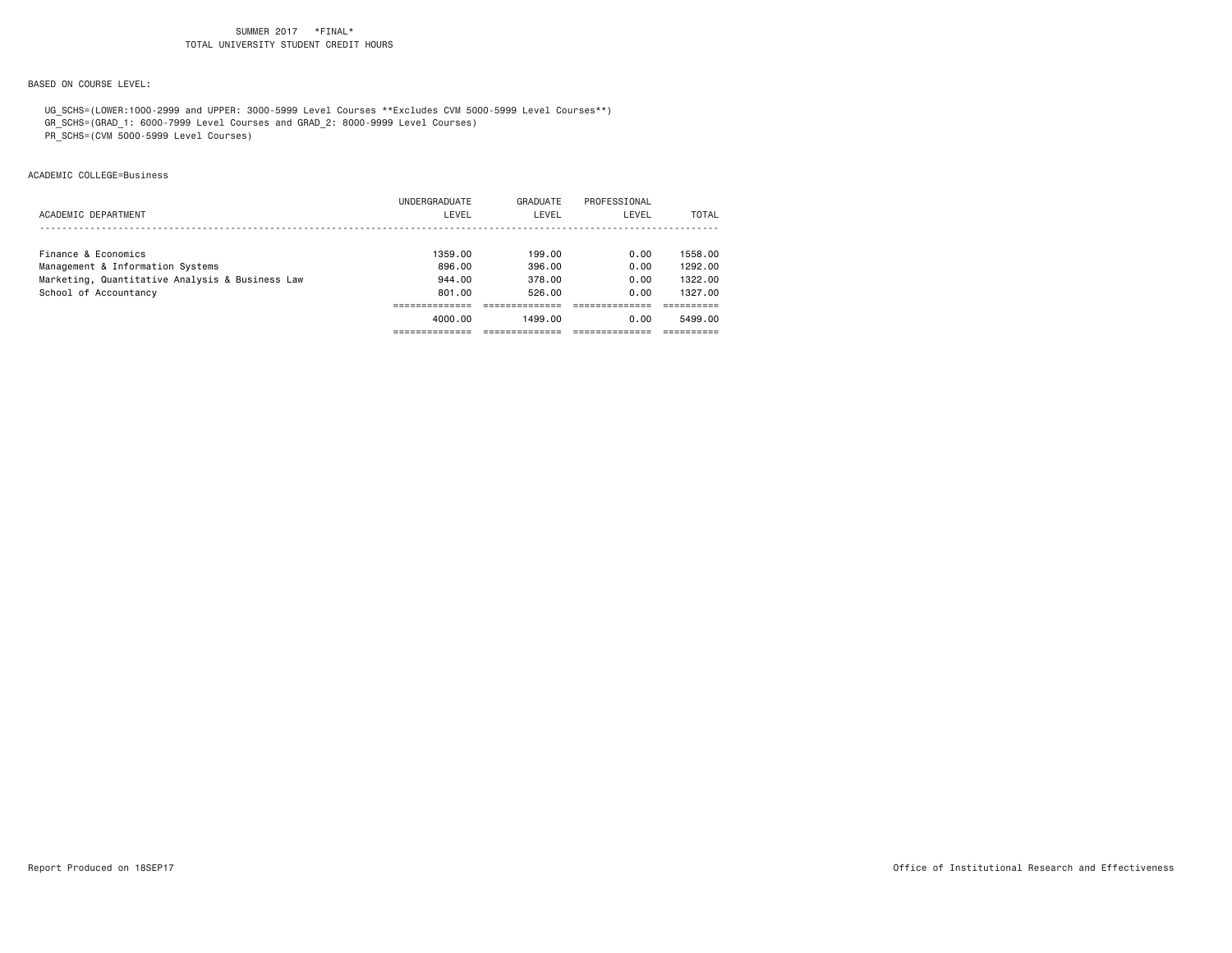BASED ON COURSE LEVEL:

 UG\_SCHS=(LOWER:1000-2999 and UPPER: 3000-5999 Level Courses \*\*Excludes CVM 5000-5999 Level Courses\*\*) GR\_SCHS=(GRAD\_1: 6000-7999 Level Courses and GRAD\_2: 8000-9999 Level Courses)

PR\_SCHS=(CVM 5000-5999 Level Courses)

ACADEMIC COLLEGE=Education

|                                                     | 6417.00       | 3414.00  | 0.00         | 9831.00 |
|-----------------------------------------------------|---------------|----------|--------------|---------|
|                                                     |               |          |              |         |
| Music                                               | 274.00        | 0.00     | 0.00         | 274.00  |
| Kinesiology                                         | 2028.00       | 117.00   | 0.00         | 2145.00 |
| Instructional Systems & Workforce Development       | 1044.00       | 284.00   | 0.00         | 1328.00 |
| Educational Leadership                              | 539.00        | 988.00   | 0.00         | 1527.00 |
| Curriculum, Instruction & Special Education         | 654.00        | 819.00   | 0.00         | 1473.00 |
| Counseling, Educational Psychology, and Foundations | 1878.00       | 1206.00  | 0.00         | 3084.00 |
|                                                     |               |          |              |         |
| ACADEMIC DEPARTMENT                                 | LEVEL         | LEVEL    | LEVEL        | TOTAL   |
|                                                     | UNDERGRADUATE | GRADUATE | PROFESSIONAL |         |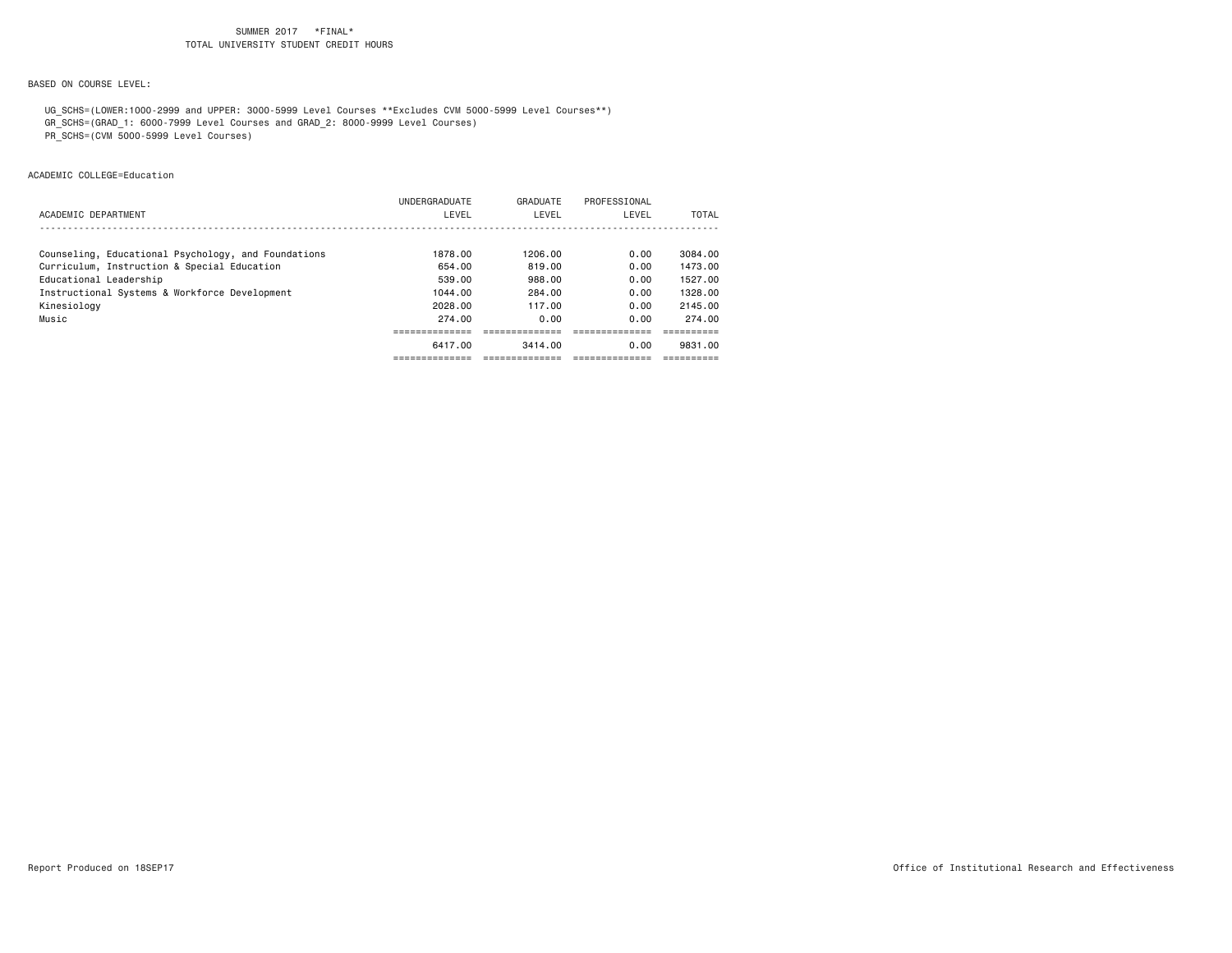BASED ON COURSE LEVEL:

UG\_SCHS=(LOWER:1000-2999 and UPPER: 3000-5999 Level Courses \*\*Excludes CVM 5000-5999 Level Courses\*\*)

GR\_SCHS=(GRAD\_1: 6000-7999 Level Courses and GRAD\_2: 8000-9999 Level Courses)

PR\_SCHS=(CVM 5000-5999 Level Courses)

ACADEMIC COLLEGE=Engineering

|                                   | UNDERGRADUATE | GRADUATE | PROFESSIONAL |         |
|-----------------------------------|---------------|----------|--------------|---------|
| ACADEMIC DEPARTMENT               | LEVEL         | LEVEL    | LEVEL        | TOTAL   |
|                                   |               |          |              |         |
|                                   |               |          |              |         |
| Aerospace Engineering             | 564.00        | 372.00   | 0.00         | 936.00  |
| Ag & Bio Engineering              | 15.00         | 101.00   | 0.00         | 116,00  |
| Civil & Environmental Engineering | 192.00        | 136.00   | 0.00         | 328,00  |
| Computer Science & Engineering    | 181.00        | 255,00   | 0.00         | 436,00  |
| Electrical & Computer Engineering | 489.00        | 218.00   | 0.00         | 707.00  |
| Industrial & Systems Engineering  | 309,00        | 317.00   | 0.00         | 626,00  |
| Mechanical Engineering            | 669.00        | 306.00   | 0.00         | 975.00  |
| School of Chemical Engineering    | 393.00        | 91.00    | 0.00         | 484.00  |
|                                   |               |          |              |         |
|                                   | 2812.00       | 1796.00  | 0.00         | 4608.00 |
|                                   |               |          |              |         |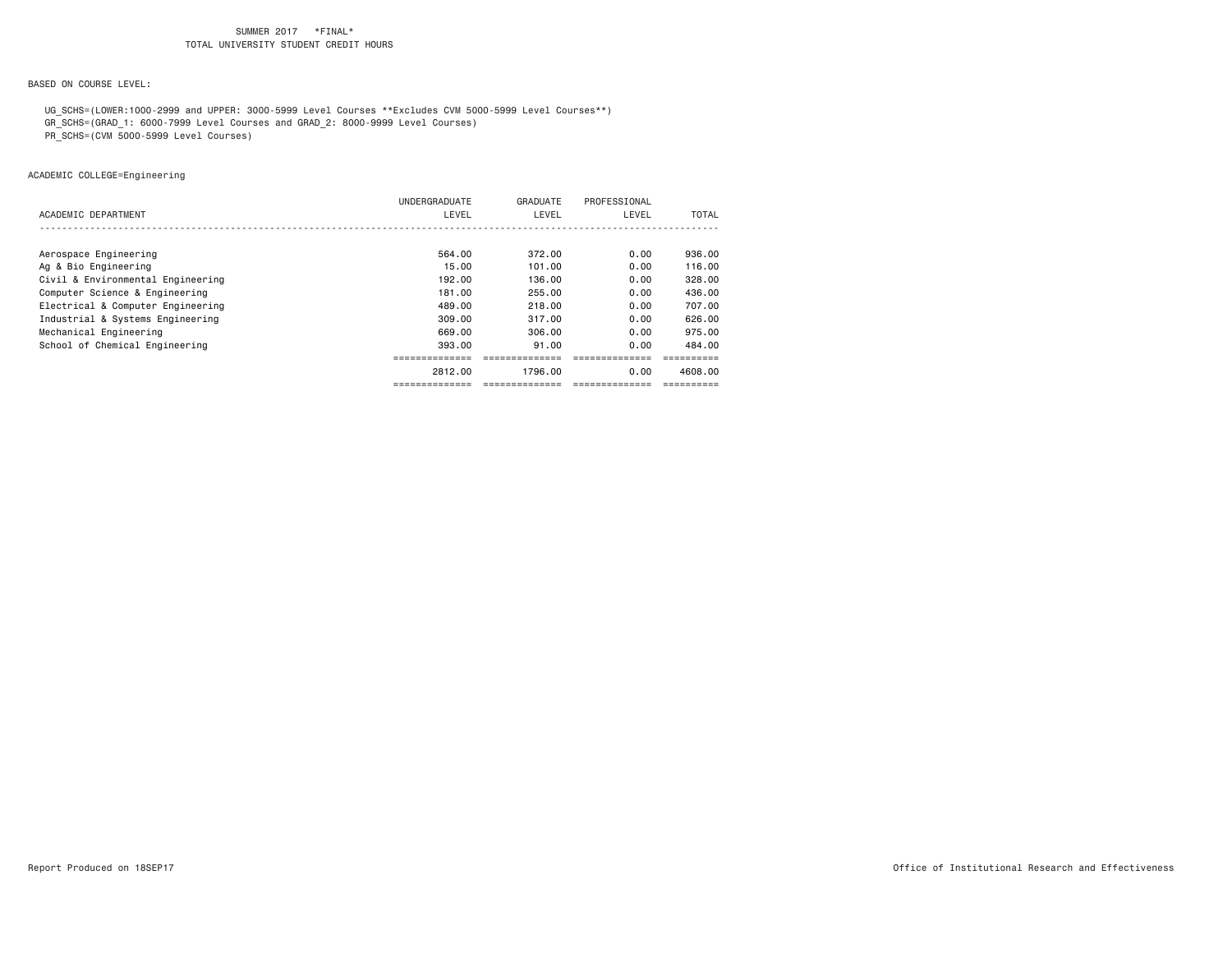BASED ON COURSE LEVEL:

UG\_SCHS=(LOWER:1000-2999 and UPPER: 3000-5999 Level Courses \*\*Excludes CVM 5000-5999 Level Courses\*\*)

GR\_SCHS=(GRAD\_1: 6000-7999 Level Courses and GRAD\_2: 8000-9999 Level Courses)

PR\_SCHS=(CVM 5000-5999 Level Courses)

ACADEMIC COLLEGE=Forest Resources

|                                   | 560.00        | 637.00   | 0.00         | 1197.00 |
|-----------------------------------|---------------|----------|--------------|---------|
|                                   |               |          |              |         |
| Wildlife, Fisheries & Aquaculture | 185.00        | 360.00   | 0.00         | 545.00  |
| Sustainable Bioproducts           | 12.00         | 141.00   | 0.00         | 153,00  |
| Forestry                          | 363,00        | 136.00   | 0.00         | 499,00  |
|                                   |               |          |              |         |
| ACADEMIC DEPARTMENT               | LEVEL         | LEVEL    | LEVEL        | TOTAL   |
|                                   | UNDERGRADUATE | GRADUATE | PROFESSIONAL |         |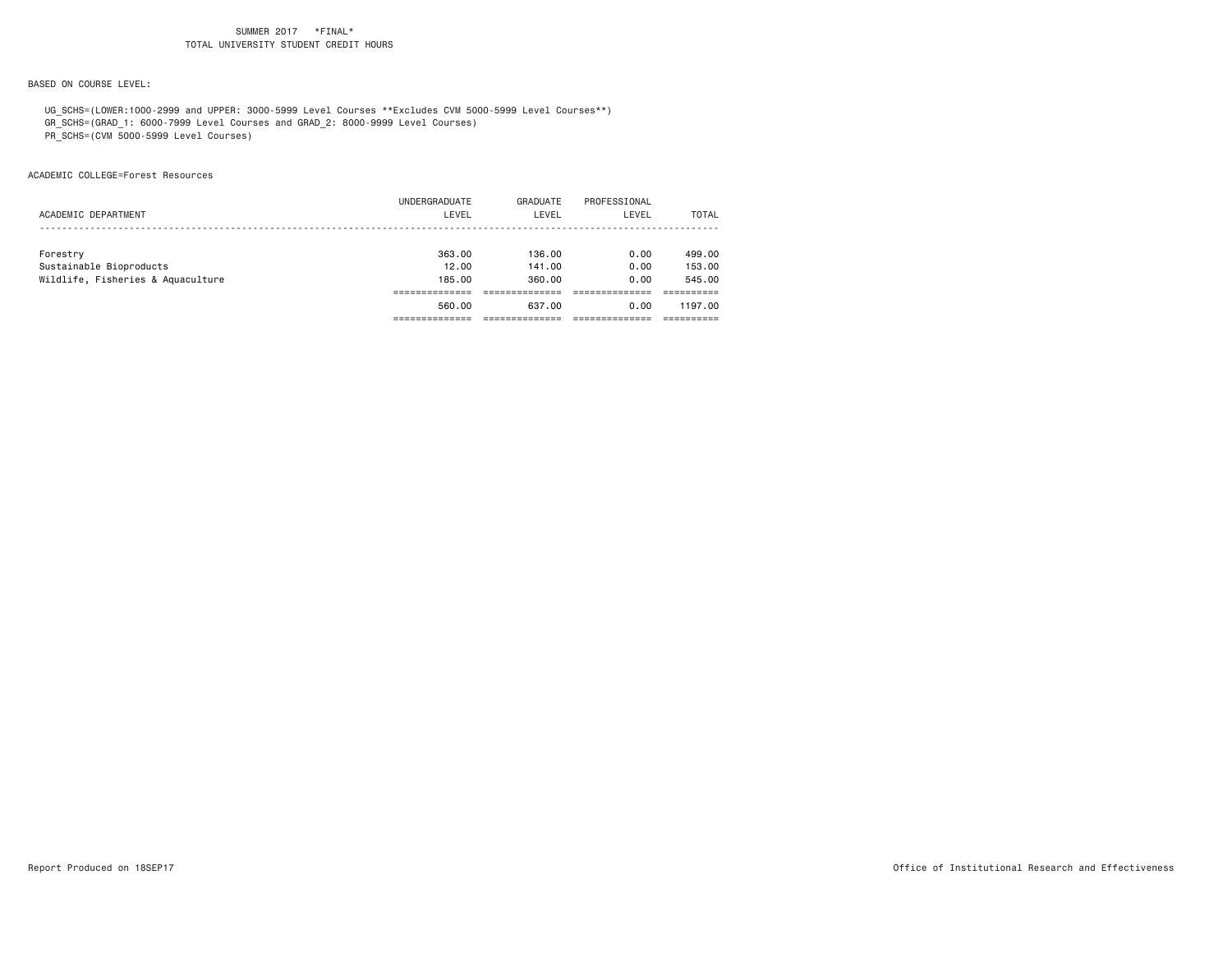BASED ON COURSE LEVEL:

UG\_SCHS=(LOWER:1000-2999 and UPPER: 3000-5999 Level Courses \*\*Excludes CVM 5000-5999 Level Courses\*\*)

GR\_SCHS=(GRAD\_1: 6000-7999 Level Courses and GRAD\_2: 8000-9999 Level Courses)

PR\_SCHS=(CVM 5000-5999 Level Courses)

ACADEMIC COLLEGE=Veterinary Medicine

|                     | UNDERGRADUATE | GRADUATE | PROFESSIONAL |         |
|---------------------|---------------|----------|--------------|---------|
| ACADEMIC DEPARTMENT | LEVEL         | LEVEL    | LEVEL        | TOTAL   |
|                     |               |          |              |         |
| Veterinary Medicine | 197.00        | 253,00   | 2864.00      | 3314.00 |
|                     |               |          |              |         |
|                     | 197.00        | 253.00   | 2864.00      | 3314.00 |
|                     |               |          |              |         |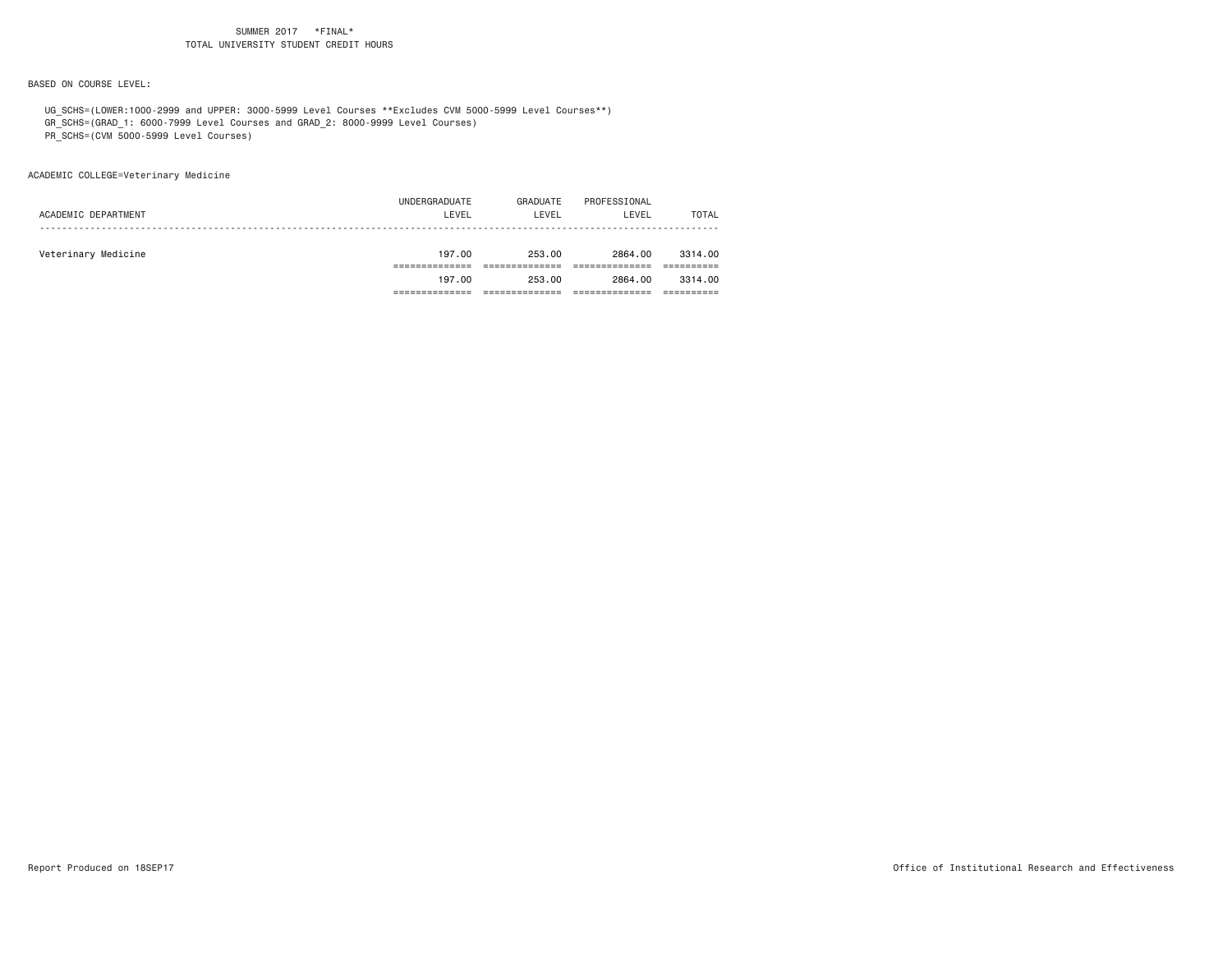| ACADEMIC DEPARTMENT                                                                                    | Instructor Name | Rank                          | Tenure<br>Status | Course<br>Cip # | CRN            | Course #              |                | Sec Type Title                       | Inst<br>Per  | UG<br><b>SCHS</b>    | GR<br><b>SCHS</b>                 | PR<br><b>SCHS</b><br><u>.</u>      | Total<br>SCHS<br>.                |
|--------------------------------------------------------------------------------------------------------|-----------------|-------------------------------|------------------|-----------------|----------------|-----------------------|----------------|--------------------------------------|--------------|----------------------|-----------------------------------|------------------------------------|-----------------------------------|
| Ag & Bio Engineering                                                                                   | Bora, Ganesh    | Associate Professor Ten Track |                  | 140301 23067    |                | ABE 9000              | 101 D          | Research / Diss                      | 1.00         | 0.00                 | 12.00                             | 0.00<br>.                          | 12.00                             |
|                                                                                                        |                 |                               |                  |                 |                |                       |                |                                      |              | $\cdots$<br>0.00     | -----<br>12.00                    | 0.00                               | 12.00                             |
|                                                                                                        | Horton, Renita  | Assistant Professor Ten Track |                  | 140301 22753    |                | ABE 8000              | 103 D          | Research / Thesis                    | 1.00         | 0.00<br>$- - -$      | 7.00                              | 0.00<br>. <b>.</b> .               | 7.00                              |
|                                                                                                        |                 |                               |                  |                 |                |                       |                |                                      |              | 0.00                 | 7.00                              | 0.00                               | 7.00                              |
|                                                                                                        | Linhoss, Anna   | Assistant Professor Ten Track |                  | 140301 22754    |                | ABE 8000              | $104$ D        | Research / Thesis                    | 1.00         | 0.00<br>. <b>.</b> . | 12.00<br>.                        | 0.00<br>. <u>.</u> .               | 12.00                             |
|                                                                                                        |                 |                               |                  |                 |                |                       |                |                                      |              | 0.00                 | 12.00                             | 0.00                               | 12.00                             |
|                                                                                                        | Paz, Joel       | Associate Professor Tenured   |                  |                 |                | 140301 23072 ABE 9000 | 106 D          | Research / Diss                      | 1.00         | 0.00<br>----         | 3.00<br>$\frac{1}{2}$             | 0.00<br>.                          | 3.00                              |
|                                                                                                        |                 |                               |                  |                 |                |                       |                |                                      |              | 0.00                 | 3.00                              | 0.00                               | 3.00                              |
|                                                                                                        | Priddy, Lauren  | Assistant Professor Ten Track |                  | 140301          | 22758<br>23074 | ABE 8000<br>ABE 9000  | 108 D<br>108 D | Research / Thesis<br>Research / Diss | 1.00<br>1.00 | 0.00<br>0.00         | 3.00<br>6.00                      | 0.00<br>0.00                       | 3.00<br>6.00                      |
|                                                                                                        |                 |                               |                  |                 |                |                       |                |                                      |              | $- - -$<br>0.00      | 9.00                              | 0.00                               | 9.00                              |
|                                                                                                        | Yu, Fei         | Associate Professor Tenured   |                  | 140301          | 23080          | ABE 9000              | 114 D          | Research / Diss                      | 1.00         | 0.00                 | 6.00                              | 0.00                               | 6.00                              |
|                                                                                                        |                 |                               |                  |                 |                |                       |                |                                      |              | 0.00                 | 6.00                              | 0.00                               | 6.00                              |
| ======================================<br>Ag & Bio Engineering<br>==================================== |                 |                               |                  |                 |                |                       |                |                                      |              | 0.00<br>==========   | ==========<br>49.00<br>========== | -----------<br>0.00<br>----------- | ==========<br>49,00<br>========== |
|                                                                                                        |                 |                               |                  |                 |                |                       |                |                                      |              |                      |                                   |                                    |                                   |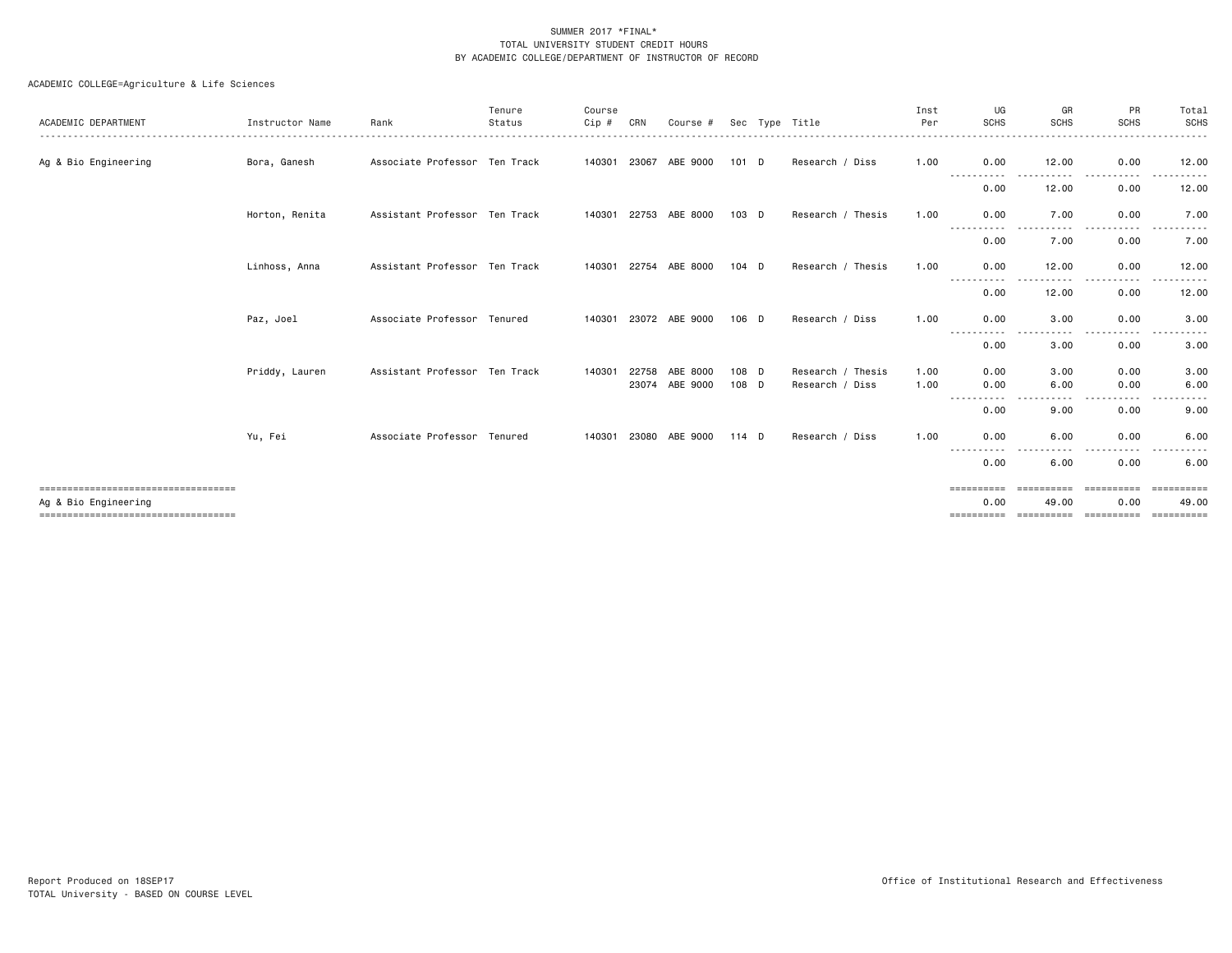|                                                              |                  |                                   | Tenure         | Course       |       |                       |       |   |                           | Inst | UG                                                                                                                                                                                                                                                                                        | GR                                             | PR            | Total       |
|--------------------------------------------------------------|------------------|-----------------------------------|----------------|--------------|-------|-----------------------|-------|---|---------------------------|------|-------------------------------------------------------------------------------------------------------------------------------------------------------------------------------------------------------------------------------------------------------------------------------------------|------------------------------------------------|---------------|-------------|
| ACADEMIC DEPARTMENT                                          | Instructor Name  | Rank                              | Status         | Cip #        | CRN   | Course #              |       |   | Sec Type Title            | Per  | <b>SCHS</b>                                                                                                                                                                                                                                                                               | <b>SCHS</b>                                    | <b>SCHS</b>   | <b>SCHS</b> |
| Agricultural Economics                                       | Barnes, James    | Extension Assoc Pro Non-Ten Track |                |              |       | 010103 22992 AEC 8000 | 101 D |   | Research / Thesis         | 1.00 | 0.00                                                                                                                                                                                                                                                                                      | 6.00<br>$\sim$ $\sim$ $\sim$ $\sim$<br>د د د د | 0.00          | 6.00        |
|                                                              |                  |                                   |                |              |       |                       |       |   |                           |      | ----------<br>0.00                                                                                                                                                                                                                                                                        | 6.00                                           | .<br>0.00     | 6.00        |
|                                                              | Coatney, Kalyn   | Associate Professor Tenured       |                |              |       | 010103 21741 AEC 2713 | 01 C  |   | Intro to Food & Reso      | 1.00 | 15.00                                                                                                                                                                                                                                                                                     | 0.00                                           | 0.00          | 15.00       |
|                                                              |                  |                                   |                |              | 22993 | AEC 8000              | 102 D |   | Research / Thesis         | 1.00 | 0.00<br>$- - - - -$                                                                                                                                                                                                                                                                       | 12.00<br><u>.</u>                              | 0.00<br>.     | 12.00<br>.  |
|                                                              |                  |                                   |                |              |       |                       |       |   |                           |      | 15.00                                                                                                                                                                                                                                                                                     | 12.00                                          | 0.00          | 27.00       |
|                                                              | Coble, Keith     | Professor                         | Tenured        |              |       | 010103 22994 AEC 8000 | 103 D |   | Research / Thesis         | 1.00 | 0.00<br><u>.</u>                                                                                                                                                                                                                                                                          | 6.00<br>. <b>.</b>                             | 0.00<br>.     | 6.00        |
|                                                              |                  |                                   |                |              |       |                       |       |   |                           |      | 0.00                                                                                                                                                                                                                                                                                      | 6.00                                           | 0.00          | 6.00        |
|                                                              | Harri, Ardian    | Associate Professor Tenured       |                | 010103 21732 |       | AEC 8123              | 51    | C | Market Org & Struc        | 1.00 | 0.00                                                                                                                                                                                                                                                                                      | 9.00                                           | 0.00          | 9.00        |
|                                                              |                  |                                   |                |              |       | 450602 20038 AEC 8843 | 001 C |   | Survey Design & Exp       | 0.66 | 0.00<br>د د د د<br>$\frac{1}{2} \left( \frac{1}{2} \right) \left( \frac{1}{2} \right) \left( \frac{1}{2} \right) \left( \frac{1}{2} \right) \left( \frac{1}{2} \right)$                                                                                                                   | 7.92<br><u>.</u>                               | 0.00<br>----- | 7.92        |
|                                                              |                  |                                   |                |              |       |                       |       |   |                           |      | 0.00                                                                                                                                                                                                                                                                                      | 16.92                                          | 0.00          | 16.92       |
|                                                              | Interis, Matthew | Associate Professor Tenured       |                |              |       | 450602 20038 AEC 8843 | 001 C |   | Survey Design & Exp       | 0.34 | 0.00<br>.                                                                                                                                                                                                                                                                                 | 4.08<br>. <u>.</u> .                           | 0.00          | 4.08        |
|                                                              |                  |                                   |                |              |       |                       |       |   |                           |      | 0.00                                                                                                                                                                                                                                                                                      | 4.08                                           | 0.00          | 4.08        |
|                                                              | Li, Xiaofei      | Non-Faculty                       | Not Applicable |              |       | 010103 22997 AEC 8000 | 106 D |   | Research / Thesis         | 1.00 | 0.00<br>$\frac{1}{2}$<br>.                                                                                                                                                                                                                                                                | 6.00                                           | 0.00          | 6.00        |
|                                                              |                  |                                   |                |              |       |                       |       |   |                           |      | 0.00                                                                                                                                                                                                                                                                                      | 6.00                                           | 0.00          | 6.00        |
|                                                              | Little, Randall  | Professor                         | Tenured        | 010101 20033 |       | AEC 4530              | 01    | E | Internship AEC-AGBM       | 1.00 | 6.00                                                                                                                                                                                                                                                                                      | 0.00                                           | 0.00          | 6.00        |
|                                                              |                  |                                   |                |              | 20034 | AEC 4530              | 51    | E | Internship AEC-AGBM       | 1.00 | 11.00                                                                                                                                                                                                                                                                                     | 0.00                                           | 0.00          | 11.00       |
|                                                              |                  |                                   |                |              | 20036 | AEC 6530              | 01    | Ε | Internship AEC-AGBM       | 1.00 | 0.00                                                                                                                                                                                                                                                                                      | 12.00                                          | 0.00          | 12.00       |
|                                                              |                  |                                   |                |              |       | 521003 20579 EXL 1191 | 51    | E | Leadership Internshi 1.00 |      | 1.00<br>$\frac{1}{2} \left( \frac{1}{2} \right) \left( \frac{1}{2} \right) \left( \frac{1}{2} \right) \left( \frac{1}{2} \right) \left( \frac{1}{2} \right)$<br>$\frac{1}{2} \left( \frac{1}{2} \right) \left( \frac{1}{2} \right) \left( \frac{1}{2} \right) \left( \frac{1}{2} \right)$ | 0.00<br>-----                                  | 0.00<br>.     | 1.00        |
|                                                              |                  |                                   |                |              |       |                       |       |   |                           |      | 18.00                                                                                                                                                                                                                                                                                     | 12.00                                          | 0.00          | 30.00       |
|                                                              | Walters, Lurleen | Assistant Professor Ten Track     |                |              |       | 010103 22999 AEC 8000 | 108 D |   | Research / Thesis         | 1.00 | 0.00<br>----                                                                                                                                                                                                                                                                              | 3.00                                           | 0.00          | 3.00        |
|                                                              |                  |                                   |                |              |       |                       |       |   |                           |      | 0.00                                                                                                                                                                                                                                                                                      | 3.00                                           | 0.00          | 3.00        |
|                                                              | Williams, Brian  | Extension Assist Pr Non-Ten Track |                |              |       | 010103 23128 AEC 8000 | 109 D |   | Research / Thesis         | 1.00 | 0.00<br>$\cdots$                                                                                                                                                                                                                                                                          | 6.00                                           | 0.00          | 6.00        |
|                                                              |                  |                                   |                |              |       |                       |       |   |                           |      | 0.00                                                                                                                                                                                                                                                                                      | 6.00                                           | 0.00          | 6.00        |
| -----------------------------------                          |                  |                                   |                |              |       |                       |       |   |                           |      | ==========                                                                                                                                                                                                                                                                                |                                                |               | ==========  |
| Agricultural Economics<br>---------------------------------- |                  |                                   |                |              |       |                       |       |   |                           |      | 33.00<br>==========                                                                                                                                                                                                                                                                       | 72.00<br>========== ==========                 | 0.00          | 105.00      |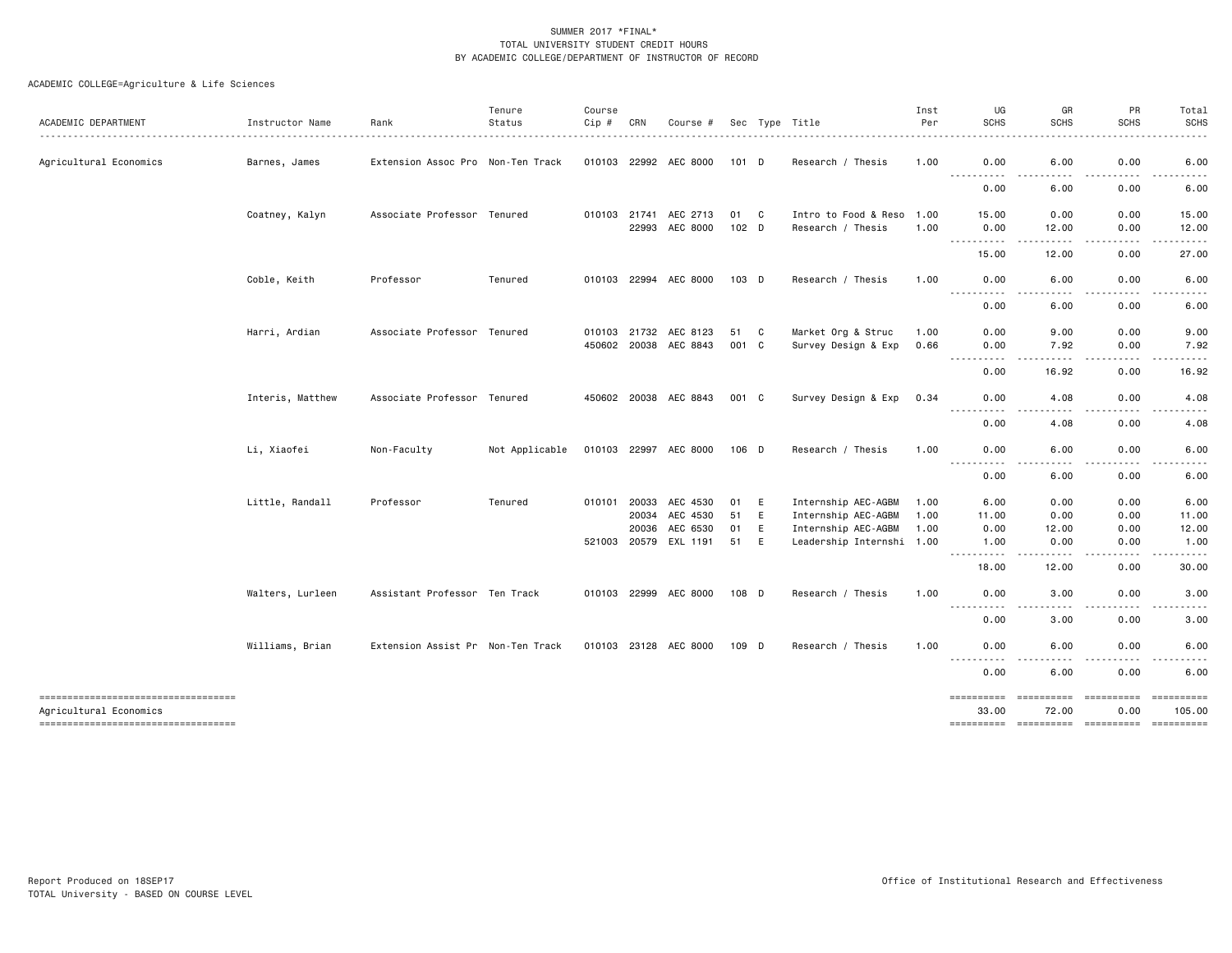| ACADEMIC DEPARTMENT  | Instructor Name                                    | Rank                              | Tenure<br>Status | Course<br>Cip # | CRN          | Course #              |                  |   | Sec Type Title<br>.       | Inst<br>Per | UG<br><b>SCHS</b>                                                                                            | GR<br><b>SCHS</b>                                                                                                                                             | PR<br><b>SCHS</b> | Total<br><b>SCHS</b>  |
|----------------------|----------------------------------------------------|-----------------------------------|------------------|-----------------|--------------|-----------------------|------------------|---|---------------------------|-------------|--------------------------------------------------------------------------------------------------------------|---------------------------------------------------------------------------------------------------------------------------------------------------------------|-------------------|-----------------------|
| Animal Dairy Science | Blanton, John                                      | Professor                         | Tenured          |                 |              | 010901 21884 ADS 8000 | 101 D            |   | Research/Thesis           | 1.00        | 0.00                                                                                                         | 1.00                                                                                                                                                          | 0.00              | 1.00                  |
|                      |                                                    |                                   |                  |                 |              |                       |                  |   |                           |             | $\sim$ $\sim$ $\sim$<br>0.00                                                                                 | 1.00                                                                                                                                                          | 0.00              | -----<br>1.00         |
|                      | Cavinder, Clay                                     | Associate Professor Tenured       |                  |                 |              | 010901 21902 ADS 9000 | 102 <sub>D</sub> |   | Research/Diss             | 1.00        | 0.00                                                                                                         | 3.00                                                                                                                                                          | 0.00              | 3.00                  |
|                      |                                                    |                                   |                  |                 |              |                       |                  |   |                           |             | 0.00                                                                                                         | $- - - -$<br>3.00                                                                                                                                             | $- - - -$<br>0.00 | .<br>3.00             |
|                      | Devost-Burnett, Derr Assistant Professor Ten Track |                                   |                  | 010901 21886    |              | ADS 8000              | 103 D            |   | Research/Thesis           | 1.00        | 0.00                                                                                                         | 3.00                                                                                                                                                          | 0.00              | 3.00                  |
|                      |                                                    |                                   |                  |                 | 23441        | ADS 8000              | 51               | D | Research/Thesis           | 1.00        | 0.00                                                                                                         | 3.00                                                                                                                                                          | 0.00              | 3.00                  |
|                      |                                                    |                                   |                  |                 | 010904 21736 | ADS 8333              | 101 C            |   | Nutr BCHE of Livesto      | 1.00        | 0.00<br>. <b>.</b><br>$  -$                                                                                  | 39,00<br>$\frac{1}{2} \left( \frac{1}{2} \right) \left( \frac{1}{2} \right) \left( \frac{1}{2} \right) \left( \frac{1}{2} \right) \left( \frac{1}{2} \right)$ | 0.00<br>.         | 39.00<br>عام ما ما ما |
|                      |                                                    |                                   |                  |                 |              |                       |                  |   |                           |             | 0.00                                                                                                         | 45.00                                                                                                                                                         | 0.00              | 45.00                 |
|                      | Dinh, Thu                                          | Assistant Professor Ten Track     |                  | 010401 21639    |              | ADS 8423              | 51               | C | Meat Science              | 1.00        | 0.00                                                                                                         | 18.00                                                                                                                                                         | 0.00              | 18.00                 |
|                      |                                                    |                                   |                  | 010901 21887    |              | ADS 8000              | 104              | D | Research/Thesis           | 1.00        | 0.00                                                                                                         | 3.00                                                                                                                                                          | 0.00              | 3.00                  |
|                      |                                                    |                                   |                  |                 | 21904        | ADS 9000              | 104 D            |   | Research/Diss             | 1.00        | 0.00<br>.                                                                                                    | 3.00<br>$\frac{1}{2} \left( \frac{1}{2} \right) \left( \frac{1}{2} \right) \left( \frac{1}{2} \right) \left( \frac{1}{2} \right) \left( \frac{1}{2} \right)$  | 0.00<br>.         | 3.00<br>.             |
|                      |                                                    |                                   |                  |                 |              |                       |                  |   |                           |             | 0.00                                                                                                         | 24.00                                                                                                                                                         | 0.00              | 24.00                 |
|                      | Graves, Jessica                                    | Instructor                        | Non-Ten Track    |                 |              | 010101 20027 ADS 4420 | 101 E            |   | ADS Internship            | 1.00        | 66.00                                                                                                        | 0.00                                                                                                                                                          | 0.00              | 66.00                 |
|                      |                                                    |                                   |                  |                 |              |                       |                  |   |                           |             | 66.00                                                                                                        | 0.00                                                                                                                                                          | 0.00              | 66.00                 |
|                      | Karisch, Brandi                                    | Extension Assist Pr Non-Ten Track |                  | 010901          | 21888        | ADS 8000              | 105 D            |   | Research/Thesis           | 1.00        | 0.00                                                                                                         | 3.00                                                                                                                                                          | 0.00              | 3.00                  |
|                      |                                                    |                                   |                  | 010999          | 23125        | ADS 4520              | 01               | E | Livestock Extension       | 1.00        | 3.00<br>.                                                                                                    | 0.00<br>$\frac{1}{2}$                                                                                                                                         | 0.00<br>$- - - -$ | 3.00<br>.             |
|                      |                                                    |                                   |                  |                 |              |                       |                  |   |                           |             | 3.00                                                                                                         | 3.00                                                                                                                                                          | 0.00              | 6.00                  |
|                      | Larson, Jamie                                      | Associate Professor Tenured       |                  |                 |              | 010901 21889 ADS 8000 | 106 D            |   | Research/Thesis           | 1.00        | 0.00                                                                                                         | 3.00                                                                                                                                                          | 0.00              | 3.00                  |
|                      |                                                    |                                   |                  |                 |              |                       |                  |   |                           |             | $\sim$ $\sim$ $\sim$<br>.<br>0.00                                                                            | 3.00                                                                                                                                                          | 0.00              | 3.00                  |
|                      | Lemley, Caleb                                      | Assistant Professor Ten Track     |                  | 010901 21890    |              | ADS 8000              | 107 D            |   | Research/Thesis           | 1.00        | 0.00                                                                                                         | 3.00                                                                                                                                                          | 0.00              | 3.00                  |
|                      |                                                    |                                   |                  |                 | 21907        | ADS 9000              | 107 D            |   | Research/Diss             | 1.00        | 0.00                                                                                                         | 6.00                                                                                                                                                          | 0.00              | 6.00                  |
|                      |                                                    |                                   |                  |                 |              |                       |                  |   |                           |             | 0.00                                                                                                         | 9.00                                                                                                                                                          | 0.00              | 9.00                  |
|                      | Liao, Shengfa                                      | Assistant Professor Ten Track     |                  |                 | 010901 21908 | ADS 9000              | 108 D            |   | Research/Diss             | 1.00        | 0.00                                                                                                         | 6.00                                                                                                                                                          | 0.00              | 6.00                  |
|                      |                                                    |                                   |                  |                 |              | 23066 ADS 4990        | 801 A            |   | Special Topic In ADS 1.00 |             | 15.00<br>.<br>$\frac{1}{2} \left( \frac{1}{2} \right) \left( \frac{1}{2} \right) \left( \frac{1}{2} \right)$ | 0.00<br>.                                                                                                                                                     | 0.00<br>.         | 15.00<br>.            |
|                      |                                                    |                                   |                  |                 |              |                       |                  |   |                           |             | 15.00                                                                                                        | 6.00                                                                                                                                                          | 0.00              | 21.00                 |
|                      | Rude, Brian                                        | Professor                         | Tenured          | 010901          | 21897        | ADS 8000              | 114 D            |   | Research/Thesis           | 1.00        | 0.00                                                                                                         | 12.00                                                                                                                                                         | 0.00              | 12.00                 |
|                      |                                                    |                                   |                  |                 |              | 21914 ADS 9000        | $114$ D          |   | Research/Diss             | 1.00        | 0.00                                                                                                         | 3.00                                                                                                                                                          | 0.00              | 3.00                  |
|                      |                                                    |                                   |                  |                 |              |                       |                  |   |                           |             | $\frac{1}{2}$<br>$- - - - - -$<br>0.00                                                                       | .<br>15.00                                                                                                                                                    | .<br>0.00         | .<br>15.00            |
|                      | Smith, Trent                                       | Associate Professor Tenured       |                  | 010902 21733    |              | ADS 4123              | 01               | C | Animal Breeding           | 1.00        | 24.00                                                                                                        | 0.00                                                                                                                                                          | 0.00              | 24.00                 |
|                      |                                                    |                                   |                  |                 | 21734        | ADS 6123              | 01               | C | Animal Breeding           | 1.00        | 0.00<br><u>.</u>                                                                                             | 6.00<br>.                                                                                                                                                     | 0.00<br>.         | 6.00<br>.             |
|                      |                                                    |                                   |                  |                 |              |                       |                  |   |                           |             | 24.00                                                                                                        | 6.00                                                                                                                                                          | 0.00              | 30.00                 |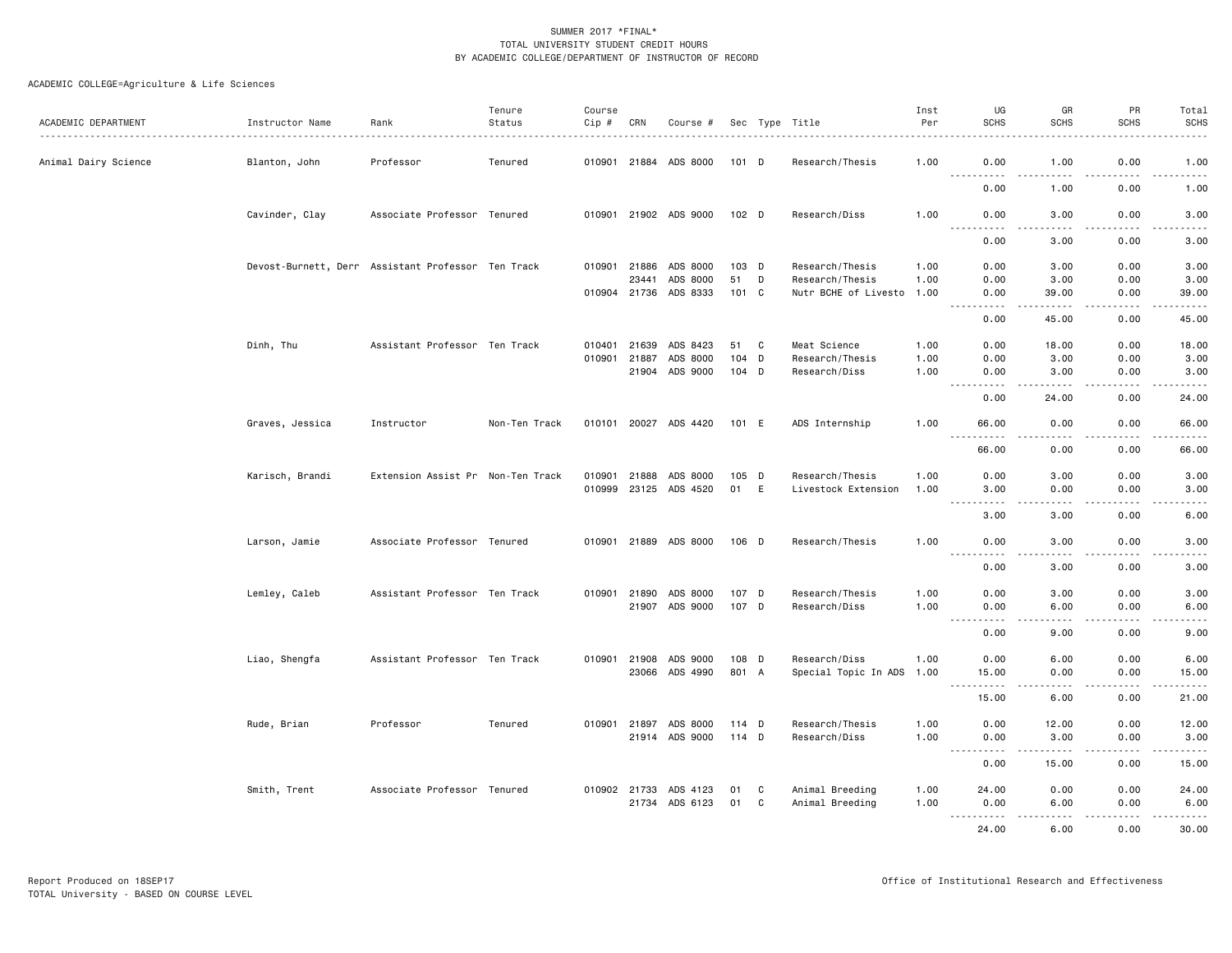### ACADEMIC COLLEGE=Agriculture & Life Sciences

|                     |                 |      | Tenure | Course       |                         |  | Inst |      |      |             | Total       |
|---------------------|-----------------|------|--------|--------------|-------------------------|--|------|------|------|-------------|-------------|
| ACADEMIC DEPARTMENT | Instructor Name | Rank | Status | Cip #<br>CRN | Course # Sec Type Title |  | Per  | SCH: | SCHS | <b>SCHS</b> | <b>SCHS</b> |
|                     |                 |      |        |              |                         |  |      |      |      |             |             |

 =================================== ========== ========== ========== ========== Animal Dairy Science 208.00 223.00 223.00 =================================== ========== ========== ========== ==========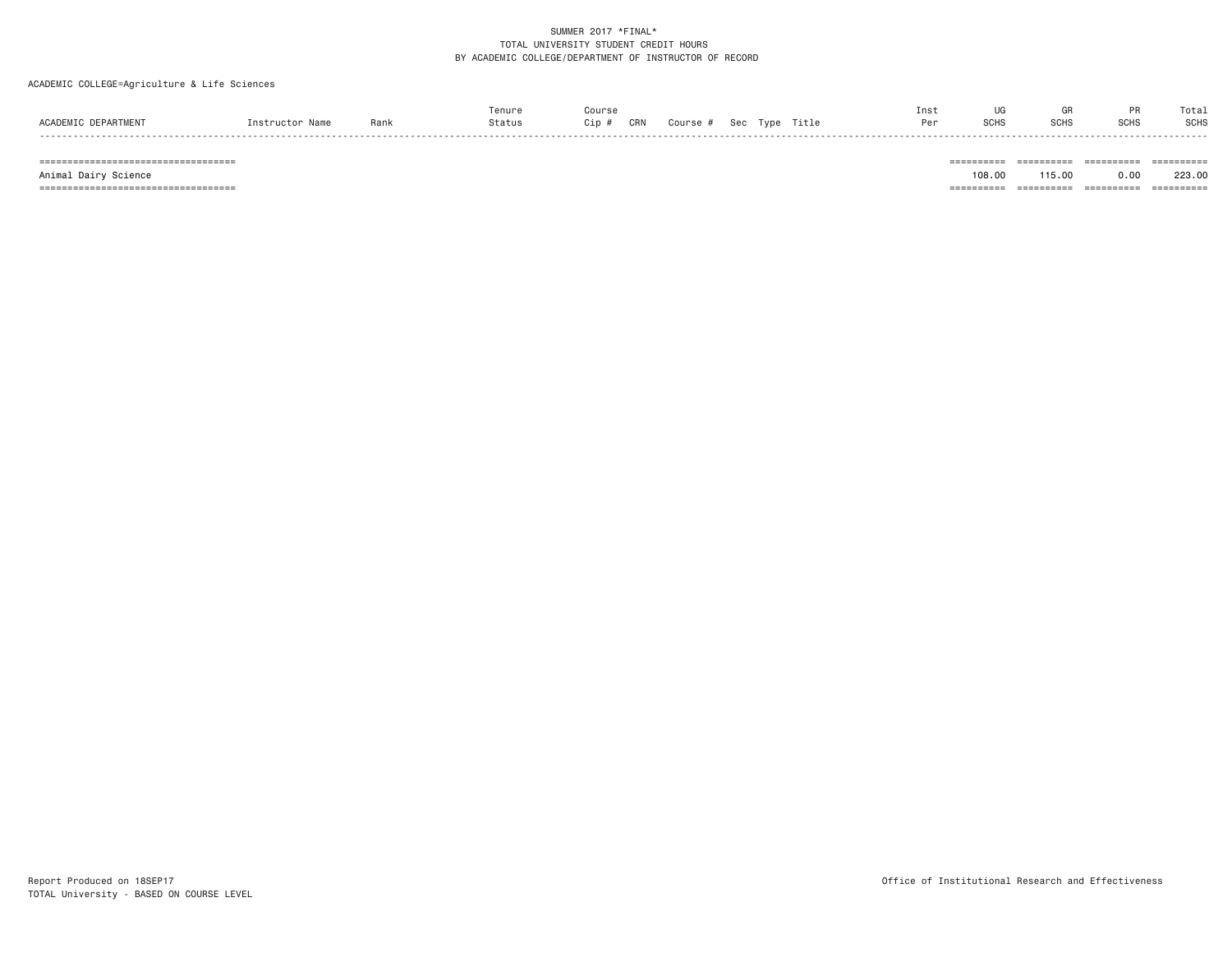| ACADEMIC DEPARTMENT                                 | Instructor Name    | Rank                                             | Tenure<br>Status | Course<br>Cip # | CRN                   | Course #              |                  |              | Sec Type Title                       | Inst<br>Per  | UG<br><b>SCHS</b>                                                                                           | GR<br><b>SCHS</b>                                                                                                                                            | PR<br><b>SCHS</b> | Total<br><b>SCHS</b>                                                                                                              |
|-----------------------------------------------------|--------------------|--------------------------------------------------|------------------|-----------------|-----------------------|-----------------------|------------------|--------------|--------------------------------------|--------------|-------------------------------------------------------------------------------------------------------------|--------------------------------------------------------------------------------------------------------------------------------------------------------------|-------------------|-----------------------------------------------------------------------------------------------------------------------------------|
| Biochemistry, Molecular Biology, Ento Allen, Thomas |                    | Extension Assoc Pro Non-Ten Track                |                  |                 | 260702 22285<br>22291 | EPP 8000<br>EPP 9000  | $101$ D<br>101 D |              | Research / Thesis<br>Research / Diss | 1.00<br>1.00 | 0.00<br>0.00                                                                                                | 6.00<br>1.00                                                                                                                                                 | 0.00<br>0.00      | 6.00<br>1.00                                                                                                                      |
|                                                     |                    |                                                  |                  |                 |                       |                       |                  |              |                                      |              | .<br>0.00                                                                                                   | .<br>7.00                                                                                                                                                    | .<br>0.00         | $\sim$ $\sim$ $\sim$ $\sim$ $\sim$<br>7.00                                                                                        |
|                                                     | Baird, Richard     | Professor                                        | Tenured          |                 |                       | 260506 22302 EPP 6254 | 01 B             |              | Introduction to Myco 1.00            |              | 0.00                                                                                                        | 20.00                                                                                                                                                        | 0.00              | 20.00                                                                                                                             |
|                                                     |                    |                                                  |                  |                 |                       |                       |                  |              |                                      |              | $\cdots$<br>0.00                                                                                            | 20.00                                                                                                                                                        | 0.00              | 20.00                                                                                                                             |
|                                                     |                    | Brown Johnson, Ashli Associate Professor Tenured |                  |                 | 260202 21640          | <b>BCH 4990</b>       | 001 S            |              | Special Topic In BCH 1.00            |              | 36.00                                                                                                       | 0.00                                                                                                                                                         | 0.00              | 36.00                                                                                                                             |
|                                                     |                    |                                                  |                  |                 | 22276                 | <b>BCH 9000</b>       | 101 D            |              | Research/Diss                        | 1.00         | 0.00                                                                                                        | 9.00                                                                                                                                                         | 0.00              | 9.00                                                                                                                              |
|                                                     |                    |                                                  |                  |                 |                       | 23417 BCH 4000        | 103 I            |              | Directed Indiv Study 1.00            |              | 3.00<br>$\frac{1}{2} \left( \frac{1}{2} \right) \left( \frac{1}{2} \right) \left( \frac{1}{2} \right)$<br>. | 0.00<br>.                                                                                                                                                    | 0.00<br>.         | 3.00<br>.                                                                                                                         |
|                                                     |                    |                                                  |                  |                 |                       |                       |                  |              |                                      |              | 39.00                                                                                                       | 9.00                                                                                                                                                         | 0.00              | 48.00                                                                                                                             |
|                                                     | Brown, Richard     | Professor                                        | Tenured          |                 | 260702 22286          | EPP 8000              | $102$ D          |              | Research / Thesis                    | 1.00         | 0.00                                                                                                        | 1.00                                                                                                                                                         | 0.00              | 1.00                                                                                                                              |
|                                                     |                    |                                                  |                  |                 |                       | 23266 EPP 7000        | 01 I             |              | Directed Indiv Study 1.00            |              | 0.00                                                                                                        | 2.00                                                                                                                                                         | 0.00              | 2.00                                                                                                                              |
|                                                     |                    |                                                  |                  |                 |                       |                       |                  |              |                                      |              | -----<br>0.00                                                                                               | .<br>3.00                                                                                                                                                    | .<br>0.00         | .<br>3.00                                                                                                                         |
|                                                     | Catchot, Angus     | Extension Professor Non-Ten Track                |                  | 260702          | 22287                 | EPP 8000              | 103 D            |              | Research / Thesis                    | 1.00         | 0.00                                                                                                        | 48.00                                                                                                                                                        | 0.00              | 48.00                                                                                                                             |
|                                                     |                    |                                                  |                  |                 | 22292                 | EPP 9000              | 102 <sub>D</sub> |              | Research / Diss                      | 1.00         | 0.00                                                                                                        | 30.00                                                                                                                                                        | 0.00              | 30.00                                                                                                                             |
|                                                     |                    |                                                  |                  |                 |                       | 22803 EPP 7000        | $101$ I          |              | Directed Indiv Study 1.00            |              | 0.00<br>.                                                                                                   | 3.00<br>$\frac{1}{2} \left( \frac{1}{2} \right) \left( \frac{1}{2} \right) \left( \frac{1}{2} \right) \left( \frac{1}{2} \right) \left( \frac{1}{2} \right)$ | 0.00<br>.         | 3.00<br>.                                                                                                                         |
|                                                     |                    |                                                  |                  |                 |                       |                       |                  |              |                                      |              | 0.00                                                                                                        | 81.00                                                                                                                                                        | 0.00              | 81.00                                                                                                                             |
|                                                     | Chastain, Daryl    | Research Assist Pro Non-Ten Track                |                  |                 |                       | 011101 22127 PSS 9000 | 108 D            |              | Research / Diss                      | 1.00         | 0.00                                                                                                        | 6.00                                                                                                                                                         | 0.00              | 6.00                                                                                                                              |
|                                                     |                    |                                                  |                  |                 |                       |                       |                  |              |                                      |              | 0.00                                                                                                        | 6.00                                                                                                                                                         | 0.00              | 6.00                                                                                                                              |
|                                                     | Dean, Jeffrey      | Professor                                        | Tenured          |                 | 260202 23263          | <b>BCH 7000</b>       | 103 I            |              | Directed Indiv Study 1.00            |              | 0.00                                                                                                        | 3.00                                                                                                                                                         | 0.00              | 3.00                                                                                                                              |
|                                                     |                    |                                                  |                  |                 |                       | 260802 20076 BCH 4100 | 101 F            |              | Biochem Mol Bio Inte 1.00            |              | 6.00                                                                                                        | 0.00                                                                                                                                                         | 0.00              | 6.00                                                                                                                              |
|                                                     |                    |                                                  |                  |                 |                       |                       |                  |              |                                      |              | .<br>6.00                                                                                                   | .<br>3.00                                                                                                                                                    | .<br>0.00         | $\frac{1}{2} \left( \frac{1}{2} \right) \left( \frac{1}{2} \right) \left( \frac{1}{2} \right) \left( \frac{1}{2} \right)$<br>9.00 |
|                                                     | Goddard, Jerome    | Extension Professor Non-Ten Track                |                  | 260702          | 22288                 | EPP 8000              | 104 D            |              | Research / Thesis                    | 1.00         | 0.00                                                                                                        | 2.00                                                                                                                                                         | 0.00              | 2.00                                                                                                                              |
|                                                     |                    |                                                  |                  |                 | 22293                 | EPP 9000              | 103 D            |              | Research / Diss                      | 1.00         | 0.00                                                                                                        | 2.00                                                                                                                                                         | 0.00              | 2.00                                                                                                                              |
|                                                     |                    |                                                  |                  |                 |                       | 23430 EPP 7000        | 51 I             |              | Directed Indiv Study 1.00            |              | 0.00                                                                                                        | 3.00<br>.                                                                                                                                                    | 0.00<br>-----     | 3.00                                                                                                                              |
|                                                     |                    |                                                  |                  |                 |                       |                       |                  |              |                                      |              | $\cdots$<br>0.00                                                                                            | 7.00                                                                                                                                                         | 0.00              | $\frac{1}{2} \left( \frac{1}{2} \right) \left( \frac{1}{2} \right) \left( \frac{1}{2} \right) \left( \frac{1}{2} \right)$<br>7.00 |
|                                                     | Hoffmann, Federico | Assistant Professor Ten Track                    |                  |                 |                       | 260202 22277 BCH 9000 | 102 D            |              | Research/Diss                        | 1.00         | 0.00                                                                                                        | 12.00<br>.                                                                                                                                                   | 0.00<br>.         | 12.00<br>.                                                                                                                        |
|                                                     |                    |                                                  |                  |                 |                       |                       |                  |              |                                      |              | $- - - -$<br>0.00                                                                                           | 12.00                                                                                                                                                        | 0.00              | 12.00                                                                                                                             |
|                                                     | King, Jonas        | Assistant Professor Ten Track                    |                  |                 | 260202 21185          | BCH 4013              | 501 C            |              | Principles of Bioche 1.00            |              | 72.00                                                                                                       | 0.00                                                                                                                                                         | 0.00              | 72.00                                                                                                                             |
|                                                     |                    |                                                  |                  |                 | 21186                 | <b>BCH 6013</b>       | 501 C            |              | Principles of Bioche 1.00            |              | 0.00                                                                                                        | 6.00                                                                                                                                                         | 0.00              | 6.00                                                                                                                              |
|                                                     |                    |                                                  |                  |                 | 22278                 | <b>BCH 9000</b>       | 103 D            |              | Research/Diss                        | 1.00         | 0.00                                                                                                        | 9.00                                                                                                                                                         | 0.00              | 9.00                                                                                                                              |
|                                                     |                    |                                                  |                  |                 | 23170                 | <b>BCH 4000</b>       | $101$ I          |              | Directed Indiv Study 1.00            |              | 3.00                                                                                                        | 0.00                                                                                                                                                         | 0.00              | 3.00                                                                                                                              |
|                                                     |                    |                                                  |                  |                 | 23237                 | <b>BCH 4000</b>       | 102 I            |              | Directed Indiv Study 1.00            |              | 1.00                                                                                                        | 0.00                                                                                                                                                         | 0.00              | 1.00                                                                                                                              |
|                                                     |                    |                                                  |                  |                 | 23493                 | <b>BCH 4000</b>       | 51               | $\mathbf{I}$ | Directed Indiv Study 1.00            |              | 1.00                                                                                                        | 0.00                                                                                                                                                         | 0.00              | 1.00                                                                                                                              |
|                                                     |                    |                                                  |                  |                 |                       | 260702 22862 EPP 8000 | 108              | D            | Research / Thesis                    | 1.00         | 0.00                                                                                                        | 3.00                                                                                                                                                         | 0.00              | 3.00                                                                                                                              |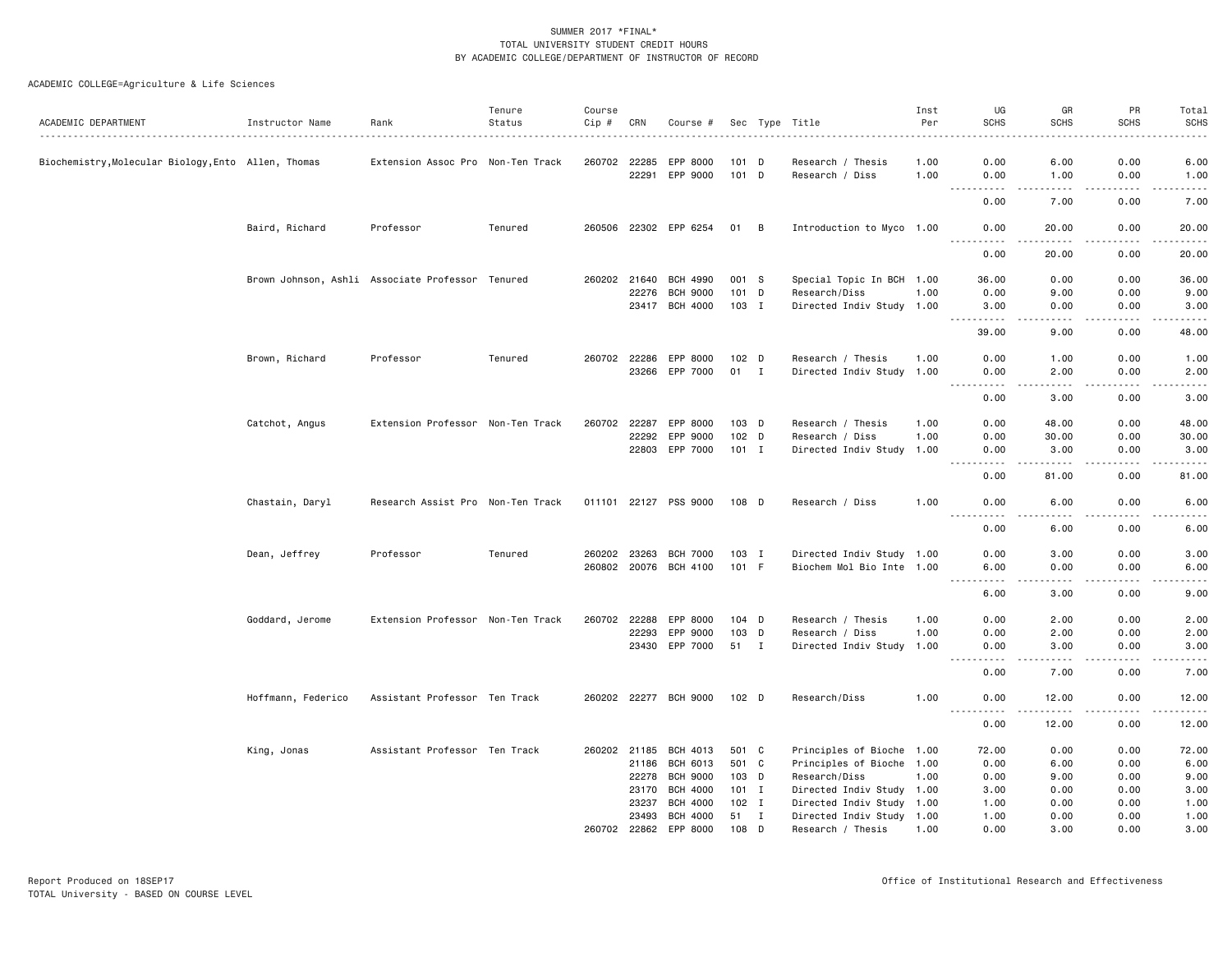| ACADEMIC DEPARTMENT                                    | Instructor Name | Rank                              | Tenure<br>Status | Course<br>Cip # | CRN   | Course #              |                  |             | Sec Type Title            | Inst<br>Per | UG<br><b>SCHS</b>                           | GR<br><b>SCHS</b>                   | PR<br><b>SCHS</b> | Total<br><b>SCHS</b><br>. |
|--------------------------------------------------------|-----------------|-----------------------------------|------------------|-----------------|-------|-----------------------|------------------|-------------|---------------------------|-------------|---------------------------------------------|-------------------------------------|-------------------|---------------------------|
|                                                        |                 |                                   |                  |                 |       |                       |                  |             |                           |             |                                             |                                     |                   |                           |
|                                                        |                 |                                   |                  |                 |       |                       |                  |             |                           |             | 77.00                                       | 18,00                               | 0.00              | 95.00                     |
| Biochemistry, Molecular Biology, Ento Krishnan, Natraj |                 | Assistant Professor Ten Track     |                  |                 |       | 260802 20077 BCH 4113 | 01 C             |             | Essentials Mol Genet 0.75 |             | 2.25<br><u>.</u>                            | 0.00<br>$   -$                      | 0.00<br>.         | 2.25<br>$\frac{1}{2}$     |
|                                                        |                 |                                   |                  |                 |       |                       |                  |             |                           |             | 2.25                                        | 0.00                                | 0.00              | 2.25                      |
|                                                        | Lawrence, Gary  | Associate Professor Tenured       |                  |                 |       | 260702 22294 EPP 9000 | $104$ D          |             | Research / Diss           | 1.00        | 0.00<br>$- - -$<br>.                        | 8.00<br>$\sim$ $\sim$ $\sim$ $\sim$ | 0.00<br>.         | 8.00<br>.                 |
|                                                        |                 |                                   |                  |                 |       |                       |                  |             |                           |             | 0.00                                        | 8.00                                | 0.00              | 8.00                      |
|                                                        | Li, Jiaxu       | Associate Professor Tenured       |                  | 260202          | 22279 | <b>BCH 9000</b>       | $104$ D          |             | Research/Diss             | 1.00        | 0.00                                        | 13.00                               | 0.00              | 13.00                     |
|                                                        |                 |                                   |                  |                 | 22744 | <b>BCH 7000</b>       | $101$ I          |             | Directed Indiv Study      | 1.00        | 0.00                                        | 2.00                                | 0.00              | 2.00                      |
|                                                        |                 |                                   |                  |                 | 22782 | <b>BCH 8000</b>       | 103 D            |             | Research / Thesis         | 1.00        | 0.00                                        | 10.00                               | 0.00              | 10.00                     |
|                                                        |                 |                                   |                  |                 | 23245 | <b>BCH 7000</b>       | 102 I            |             | Directed Indiv Study 1.00 |             | 0.00<br><b>.</b>                            | 3.00<br>.                           | 0.00<br>.         | 3.00<br>.                 |
|                                                        |                 |                                   |                  |                 |       |                       |                  |             |                           |             | 0.00                                        | 28.00                               | 0.00              | 28.00                     |
|                                                        | Lu, Shien       | Professor                         | Tenured          |                 |       | 260702 22295 EPP 9000 | 105 D            |             | Research / Diss           | 1.00        | 0.00<br>$\frac{1}{2}$<br>$\frac{1}{2}$      | 3.00<br>$- - -$                     | 0.00<br>.         | 3.00<br>والمتماد          |
|                                                        |                 |                                   |                  |                 |       |                       |                  |             |                           |             | 0.00                                        | 3.00                                | 0.00              | 3.00                      |
|                                                        | Ma, Din-Pow     | Professor                         | Tenured          |                 |       | 260202 23392 BCH 8000 | $106$ D          |             | Research / Thesis         | 1.00        | 0.00                                        | 9.00                                | 0.00              | 9.00                      |
|                                                        |                 |                                   |                  |                 |       |                       |                  |             |                           |             | 0.00                                        | 9.00                                | 0.00              | 9.00                      |
|                                                        | Musser, Fred    | Professor                         | Tenured          | 011102 21023    |       | PSS 3423              | 103 E            |             | Agronomy Internship       | 1.00        | 36.00                                       | 0.00                                | 0.00              | 36.00                     |
|                                                        |                 |                                   |                  | 260702 22583    |       | EPP 8000              | 107 D            |             | Research / Thesis         | 1.00        | 0.00                                        | 3.00                                | 0.00              | 3.00                      |
|                                                        |                 |                                   |                  |                 |       |                       |                  |             |                           |             | $\sim$ $\sim$ $\sim$<br>.                   | .                                   | .                 | .                         |
|                                                        |                 |                                   |                  |                 |       |                       |                  |             |                           |             | 36.00                                       | 3.00                                | 0.00              | 39.00                     |
|                                                        | Peng, Zhaohua   | Professor                         | Tenured          | 260202 22281    |       | <b>BCH 9000</b>       | 106 D            |             | Research/Diss             | 1.00        | 0.00                                        | 12.00                               | 0.00              | 12.00                     |
|                                                        |                 |                                   |                  |                 | 22864 | BCH 4000              | 01               | $\mathbf I$ | Directed Indiv Study 1.00 |             | 3.00<br>$- - - - -$<br>$\sim$ $\sim$ $\sim$ | 0.00<br>$\frac{1}{2}$               | 0.00<br>.         | 3.00<br>.                 |
|                                                        |                 |                                   |                  |                 |       |                       |                  |             |                           |             | 3.00                                        | 12.00                               | 0.00              | 15.00                     |
|                                                        | Popescu, Sorina | Assistant Professor Ten Track     |                  | 260202 21963    |       | BCH 6990              | 101 C            |             | Special Topic In BCH 1.00 |             | 0.00                                        | 6.00                                | 0.00              | 6.00                      |
|                                                        |                 |                                   |                  |                 | 22251 | BCH 4990              | 101 C            |             | Special Topic In BCH 1.00 |             | 12.00                                       | 0.00                                | 0.00              | 12.00                     |
|                                                        |                 |                                   |                  |                 | 22282 | <b>BCH 9000</b>       | 107 D            |             | Research/Diss             | 1.00        | 0.00                                        | 15.00                               | 0.00              | 15.00                     |
|                                                        |                 |                                   |                  |                 | 23116 | <b>BCH 8000</b>       | 105 D            |             | Research / Thesis         | 1.00        | 0.00                                        | 6.00                                | 0.00              | 6.00                      |
|                                                        |                 |                                   |                  |                 | 23253 | BCH 6990              | 102 <sub>c</sub> |             | Special Topic In BCH 0.50 |             | 0.00<br>.                                   | 3.00<br>$- - - - -$                 | 0.00<br>.         | 3.00<br>.                 |
|                                                        |                 |                                   |                  |                 |       |                       |                  |             |                           |             | 12.00                                       | 30.00                               | 0.00              | 42.00                     |
|                                                        | Riggins, John   | Associate Professor Tenured       |                  | 260702 22289    |       | EPP 8000              | 105              | D           | Research / Thesis         | 1.00        | 0.00                                        | 18.00                               | 0.00              | 18.00                     |
|                                                        |                 |                                   |                  |                 | 23258 | EPP 8000              | 01               | D           | Research / Thesis         | 1.00        | 0.00                                        | 3.00                                | 0.00              | 3.00<br>.                 |
|                                                        |                 |                                   |                  |                 |       |                       |                  |             |                           |             | 0.00                                        | 21.00                               | 0.00              | 21.00                     |
|                                                        | Shan, Xueyan    | Research Assist Pro Non-Ten Track |                  |                 |       | 260202 22272 BCH 8000 | 101 D            |             | Research / Thesis         | 1.00        | 0.00                                        | 12.00                               | 0.00              | 12.00<br>$    -$          |
|                                                        |                 |                                   |                  |                 |       |                       |                  |             |                           |             | 0.00                                        | 12.00                               | 0.00              | 12.00                     |
|                                                        | Sparks, Darrell | Associate Professor Tenured       |                  |                 |       | 260707 22845 PHY 9000 | 110 D            |             | Research / Diss           | 1.00        | 0.00                                        | 9.00                                | 0.00              | 9.00                      |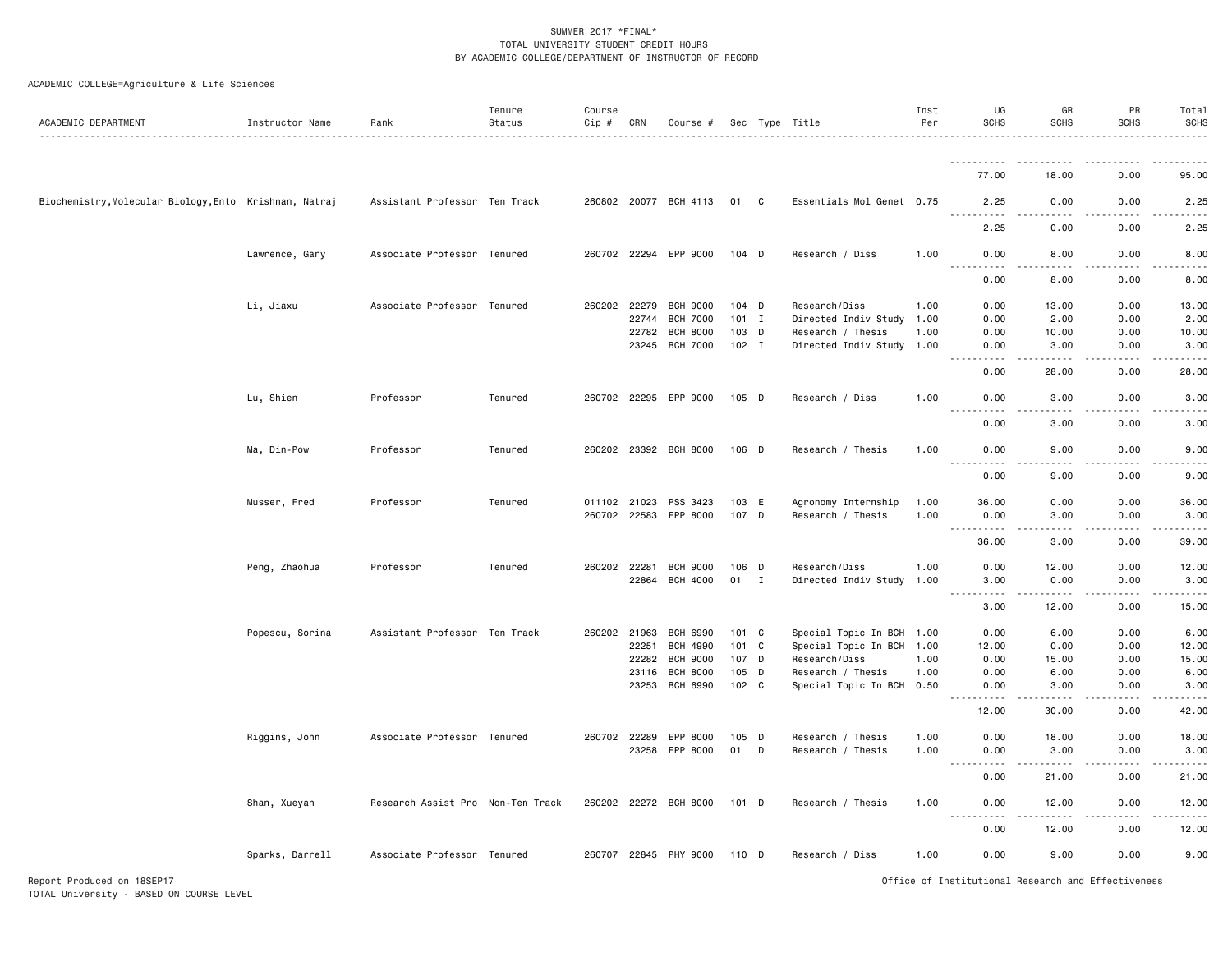|  | ACADEMIC COLLEGE=Agriculture & Life Sciences |  |  |  |
|--|----------------------------------------------|--|--|--|
|--|----------------------------------------------|--|--|--|

| ACADEMIC DEPARTMENT                                                                                                | Instructor Name    | Rank                               | Tenure<br>Status | Course<br>Cip# | CRN   | Course #              |       |    | Sec Type Title            | Inst<br>Per | UG<br><b>SCHS</b>    | GR<br><b>SCHS</b>     | <b>PR</b><br><b>SCHS</b>  | Total<br>SCHS        |
|--------------------------------------------------------------------------------------------------------------------|--------------------|------------------------------------|------------------|----------------|-------|-----------------------|-------|----|---------------------------|-------------|----------------------|-----------------------|---------------------------|----------------------|
|                                                                                                                    |                    |                                    |                  |                |       |                       |       |    |                           |             |                      |                       | .                         |                      |
|                                                                                                                    |                    |                                    |                  |                |       |                       |       |    |                           |             | 0.00                 | 9.00                  | 0.00                      | 9.00                 |
| Biochemistry, Molecular Biology, Ento Tomaso-Peterson, Mar Research Assoc Prof Non-Ten Track 260702 22290 EPP 8000 |                    |                                    |                  |                |       |                       | 106 D |    | Research / Thesis         | 1.00        | 0.00                 | 6.00                  | 0.00                      | 6.00                 |
|                                                                                                                    |                    |                                    |                  |                |       |                       |       |    |                           |             | $- - -$<br>0.00      | .<br>6.00             | $\cdots$<br>-----<br>0.00 | $\cdots$<br>6.00     |
|                                                                                                                    | Vance, Carrie      | Research Assist Pro Non-Ten Track  |                  | 260707         |       | 22832 PHY 8000        | 111D  |    | Research / Thesis         | 1.00        | 0.00                 | 6.00                  | 0.00                      | 6.00                 |
|                                                                                                                    |                    |                                    |                  |                |       | 22846 PHY 9000        | 111 D |    | Research / Diss           | 1.00        | 0.00                 | 9.00<br>$\cdots$      | 0.00                      | 9.00                 |
|                                                                                                                    |                    |                                    |                  |                |       |                       |       |    |                           |             | 0.00                 | 15.00                 | 0.00                      | 15.00                |
|                                                                                                                    | Warburton, Marilyn | Non-Employee/Affili Not Applicable |                  |                |       | 011101 22151 PSS 9000 | 132 D |    | Research / Diss           | 1.00        | 0.00                 | 6.00                  | 0.00                      | 6.00                 |
|                                                                                                                    |                    |                                    |                  |                |       |                       |       |    |                           |             | 0.00                 | 6.00                  | 0.00                      | 6.00                 |
|                                                                                                                    | Willeford, Kenneth | Professor                          | Tenured          | 260202         | 22284 | <b>BCH 9000</b>       | 109 D |    | Research/Diss             | 1.00        | 0.00                 | 21.00                 | 0.00                      | 21.00                |
|                                                                                                                    |                    |                                    |                  | 260204         | 20078 | BCH 6113              | 01    | C. | Essentials Mol Genet 1.00 |             | 0.00                 | 9.00                  | 0.00                      | 9.00                 |
|                                                                                                                    |                    |                                    |                  | 260802         | 20077 | BCH 4113              | 01    | C. | Essentials Mol Genet 0.25 |             | 0.75                 | 0.00                  | 0.00                      | 0.75                 |
|                                                                                                                    |                    |                                    |                  |                |       |                       |       |    |                           |             | 0.75                 | 30.00                 | 0.00                      | 30.75                |
| -------------------------------------<br>Biochemistry, Molecular Biology, Ento                                     |                    |                                    |                  |                |       |                       |       |    |                           |             | ==========<br>176.00 | -----------<br>358.00 | ==========<br>0.00        | ==========<br>534.00 |
| ====================================                                                                               |                    |                                    |                  |                |       |                       |       |    |                           |             | ==========           | ==========            | ==========                | ==========           |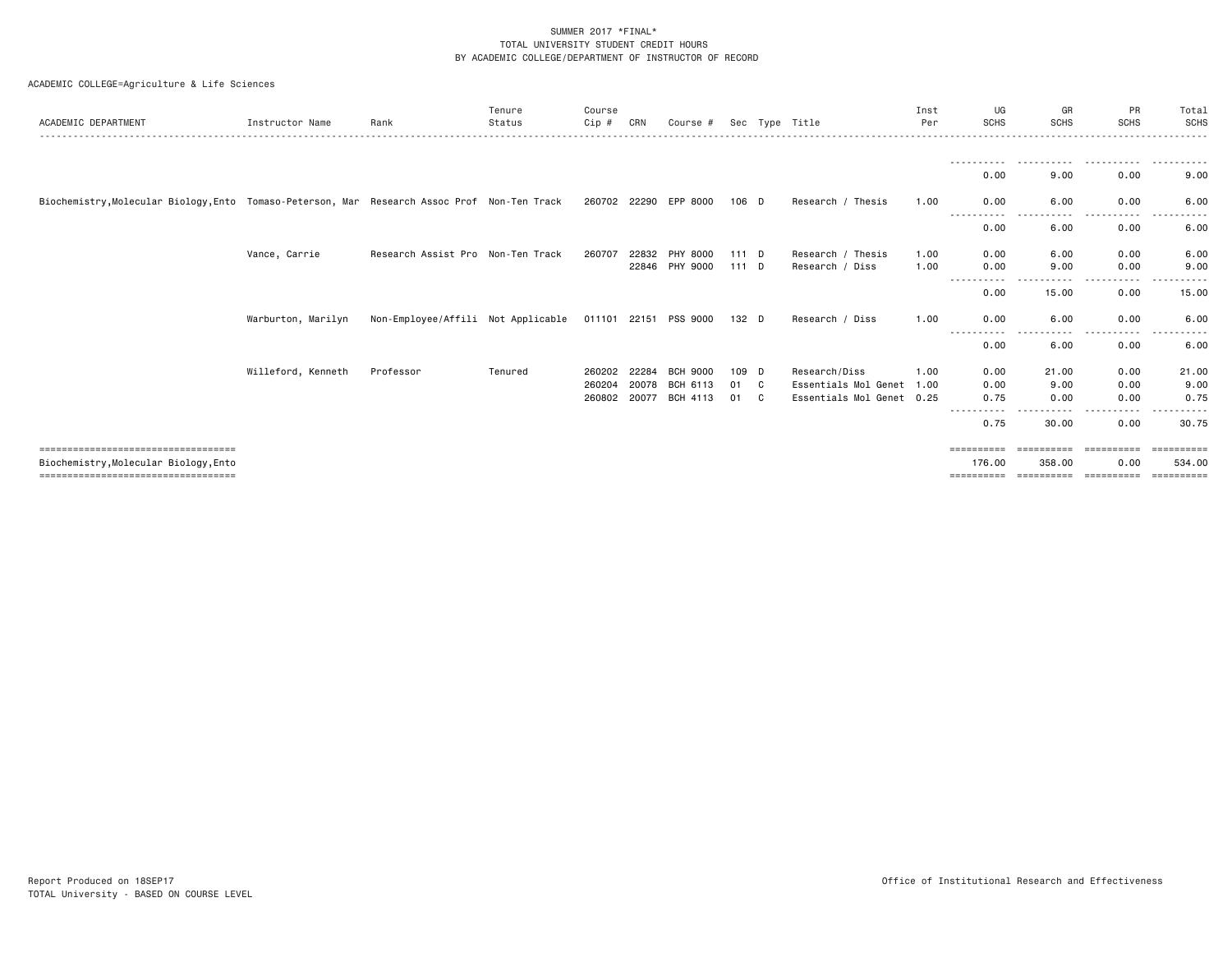ACADEMIC COLLEGE=Agriculture & Life Sciences

| ACADEMIC DEPARTMENT                                | Instructor Name  | Rank                                                   | Tenure<br>Status | Course<br>$Cip \#$ | CRN   | Course #              |         |                | Sec Type Title            | Inst<br>Per | UG<br><b>SCHS</b>                                                                                                                          | GR<br><b>SCHS</b>                                                                                                                                            | PR<br><b>SCHS</b>  | Total<br><b>SCHS</b> |
|----------------------------------------------------|------------------|--------------------------------------------------------|------------------|--------------------|-------|-----------------------|---------|----------------|---------------------------|-------------|--------------------------------------------------------------------------------------------------------------------------------------------|--------------------------------------------------------------------------------------------------------------------------------------------------------------|--------------------|----------------------|
|                                                    |                  |                                                        |                  |                    |       |                       |         |                |                           |             |                                                                                                                                            |                                                                                                                                                              |                    |                      |
| Food Science, Nutrition & Health Pr Allsopp, Marie |                  | Assistant Professor Ten Track                          |                  |                    |       | 190599 22706 FNH 9000 | 01      | D              | Research/Diss             | 1.00        | 0.00<br>$\frac{1}{2} \left( \frac{1}{2} \right) \left( \frac{1}{2} \right) \left( \frac{1}{2} \right) \left( \frac{1}{2} \right)$<br>----- | 3.00<br>.                                                                                                                                                    | 0.00               | 3.00                 |
|                                                    |                  |                                                        |                  |                    |       |                       |         |                |                           |             | 0.00                                                                                                                                       | 3.00                                                                                                                                                         | 0.00               | 3.00                 |
|                                                    | Byrd, Sylvia     | Professor                                              | Tenured          | 190501             | 23436 | FNH 4000              | 01      | $\blacksquare$ | Directed Indiv Study      | 1.00        | 2.00                                                                                                                                       | 0.00                                                                                                                                                         | 0.00               | 2.00                 |
|                                                    |                  |                                                        |                  | 190599             | 22639 | <b>FNH 8000</b>       | 103     | D              | Research/Thesis           | 1.00        | 0.00                                                                                                                                       | 6.00                                                                                                                                                         | 0.00               | 6.00                 |
|                                                    |                  |                                                        |                  |                    | 22708 | <b>FNH 9000</b>       | 03      | D              | Research/Diss             | 1.00        | 0.00<br>.<br>$\sim$ $\sim$ $\sim$                                                                                                          | 6.00<br>$\frac{1}{2} \left( \frac{1}{2} \right) \left( \frac{1}{2} \right) \left( \frac{1}{2} \right) \left( \frac{1}{2} \right) \left( \frac{1}{2} \right)$ | 0.00<br>.          | 6.00<br>الداعات      |
|                                                    |                  |                                                        |                  |                    |       |                       |         |                |                           |             | 2.00                                                                                                                                       | 12.00                                                                                                                                                        | 0.00               | 14.00                |
|                                                    | Chang, Kow-Ching | Professor                                              | Tenured          | 190599             | 22709 | <b>FNH 9000</b>       | 04      | D              | Research/Diss             | 1.00        | 0.00                                                                                                                                       | 14.00                                                                                                                                                        | 0.00               | 14.00                |
|                                                    |                  |                                                        |                  |                    |       | 22723 FNH 9000        | 54      | D              | Research/Diss             | 1.00        | 0.00<br>$  -$<br>.                                                                                                                         | 3.00<br>$\frac{1}{2} \left( \frac{1}{2} \right) \left( \frac{1}{2} \right) \left( \frac{1}{2} \right) \left( \frac{1}{2} \right) \left( \frac{1}{2} \right)$ | 0.00<br>.          | 3.00<br>.            |
|                                                    |                  |                                                        |                  |                    |       |                       |         |                |                           |             | 0.00                                                                                                                                       | 17.00                                                                                                                                                        | 0.00               | 17.00                |
|                                                    | Cheng, Wen-Hsing | Associate Professor Ten Track                          |                  |                    |       | 190599 22696 FNH 9000 | 105 D   |                | Research/Diss             | 1.00        | 0.00                                                                                                                                       | 6.00                                                                                                                                                         | 0.00               | 6.00                 |
|                                                    |                  |                                                        |                  |                    |       |                       |         |                |                           |             | 0.00                                                                                                                                       | 6.00                                                                                                                                                         | 0.00               | 6.00                 |
|                                                    | Gardner, Antonio | Assistant Professor Ten Track                          |                  | 190501             | 21296 | FNH 6783              | 501 C   |                | Sch Comm Drug Use Pr 1.00 |             | 0.00                                                                                                                                       | 42.00                                                                                                                                                        | 0.00               | 42.00                |
|                                                    |                  |                                                        |                  |                    |       | 512207 21618 FNH 8623 | 551 C   |                | Cur Issues School He 1.00 |             | 0.00<br>-----                                                                                                                              | 36.00<br>.                                                                                                                                                   | 0.00<br>-----      | 36.00<br>.           |
|                                                    |                  |                                                        |                  |                    |       |                       |         |                |                           |             | 0.00                                                                                                                                       | 78.00                                                                                                                                                        | 0.00               | 78.00                |
|                                                    | Hall, Michael    | Non-Employee/Affili Not Applicable                     |                  |                    |       | 190501 21956 FNH 4773 | 501 C   |                | Intro to Env Health       | 1.00        | 57.00<br>.<br>$\frac{1}{2}$                                                                                                                | 0.00<br>.                                                                                                                                                    | 0.00<br>. <b>.</b> | 57.00<br>.           |
|                                                    |                  |                                                        |                  |                    |       |                       |         |                |                           |             | 57.00                                                                                                                                      | 0.00                                                                                                                                                         | 0.00               | 57.00                |
|                                                    | Hunt, Barry      | Professor                                              | Tenured          |                    |       | 512207 21617 FNH 8673 | 551 I   |                | Appl Proj for CHES        | 1.00        | 0.00                                                                                                                                       | 21.00<br>.                                                                                                                                                   | 0.00               | 21.00                |
|                                                    |                  |                                                        |                  |                    |       |                       |         |                |                           |             | 0.00                                                                                                                                       | 21.00                                                                                                                                                        | 0.00               | 21.00                |
|                                                    | Mosby, Terezie   | Assistant Professor Ten Track                          |                  | 190599             | 22428 | FNH 4990              | 801 A   |                | Special Topic in FNH 1.00 |             | 24.00                                                                                                                                      | 0.00                                                                                                                                                         | 0.00               | 24.00                |
|                                                    |                  |                                                        |                  |                    | 22429 | <b>FNH 6990</b>       | 801 A   |                | Special Topic in FNH 1.00 |             | 0.00                                                                                                                                       | 3.00                                                                                                                                                         | 0.00               | 3.00                 |
|                                                    |                  |                                                        |                  |                    | 22648 | <b>FNH 8000</b>       | $112$ D |                | Research/Thesis           | 1.00        | 0.00                                                                                                                                       | 3.00                                                                                                                                                         | 0.00               | 3.00                 |
|                                                    |                  |                                                        |                  |                    | 22729 | <b>FNH 9000</b>       | 60      | $\mathsf D$    | Research/Diss             | 1.00        | 0.00                                                                                                                                       | 9.00                                                                                                                                                         | 0.00               | 9.00                 |
|                                                    |                  |                                                        |                  |                    |       | 513101 20668 FNH 8273 | 51      | C              | Advan Clinical Nutri 1.00 |             | 0.00<br>.                                                                                                                                  | 48.00<br>22222                                                                                                                                               | 0.00<br>.          | 48.00<br>.           |
|                                                    |                  |                                                        |                  |                    |       |                       |         |                |                           |             | 24.00                                                                                                                                      | 63.00                                                                                                                                                        | 0.00               | 87.00                |
|                                                    |                  | Nannapaneni, Ramakri Research Assoc Prof Non-Ten Track |                  |                    |       | 190599 22649 FNH 8000 | 113 D   |                | Research/Thesis           | 1.00        | 0.00                                                                                                                                       | 4.00                                                                                                                                                         | 0.00               | 4.00<br>----         |
|                                                    |                  |                                                        |                  |                    |       |                       |         |                |                           |             | 0.00                                                                                                                                       | 4.00                                                                                                                                                         | 0.00               | 4.00                 |
|                                                    | Oliver, Brittney | Assistant Professor Ten Track                          |                  | 190599             | 22859 | <b>FNH 7000</b>       | 51 I    |                | Directed Indiv Study 1.00 |             | 0.00                                                                                                                                       | 3.00                                                                                                                                                         | 0.00               | 3.00                 |
|                                                    |                  |                                                        |                  |                    | 23221 | <b>FNH 7000</b>       | 501 I   |                | Directed Indiv Study      | 1.00        | 0.00                                                                                                                                       | 3.00                                                                                                                                                         | 0.00               | 3.00                 |
|                                                    |                  |                                                        |                  | 512207             | 21299 | FNH 8653              | 501 C   |                | Imp Eval Hp Prog          | 1.00        | 0.00                                                                                                                                       | 54.00                                                                                                                                                        | 0.00               | 54.00                |
|                                                    |                  |                                                        |                  |                    |       | 21300 FNH 8653        | 502 C   |                | Imp Eval Hp Prog          | 1.00        | 0.00                                                                                                                                       | 24,00                                                                                                                                                        | 0.00               | 24.00                |
|                                                    |                  |                                                        |                  |                    |       |                       |         |                |                           |             | 0.00                                                                                                                                       | 84.00                                                                                                                                                        | 0.00               | 84.00                |
|                                                    | Schilling, Mark  | Professor                                              | Tenured          | 190599             | 22651 | <b>FNH 8000</b>       | 02      | D              | Research/Thesis           | 1.00        | 0.00                                                                                                                                       | 3.00                                                                                                                                                         | 0.00               | 3.00                 |
|                                                    |                  |                                                        |                  |                    | 22681 | <b>FNH 8000</b>       | 65      | D              | Research/Thesis           | 1.00        | 0.00                                                                                                                                       | 3.00                                                                                                                                                         | 0.00               | 3.00                 |
|                                                    |                  |                                                        |                  |                    | 22689 | <b>FNH 8000</b>       | 115     | D              | Research/Thesis           | 1.00        | 0.00                                                                                                                                       | 6.00                                                                                                                                                         | 0.00               | 6.00                 |

Report Produced on 18SEP17 Office of Institutional Research and Effectiveness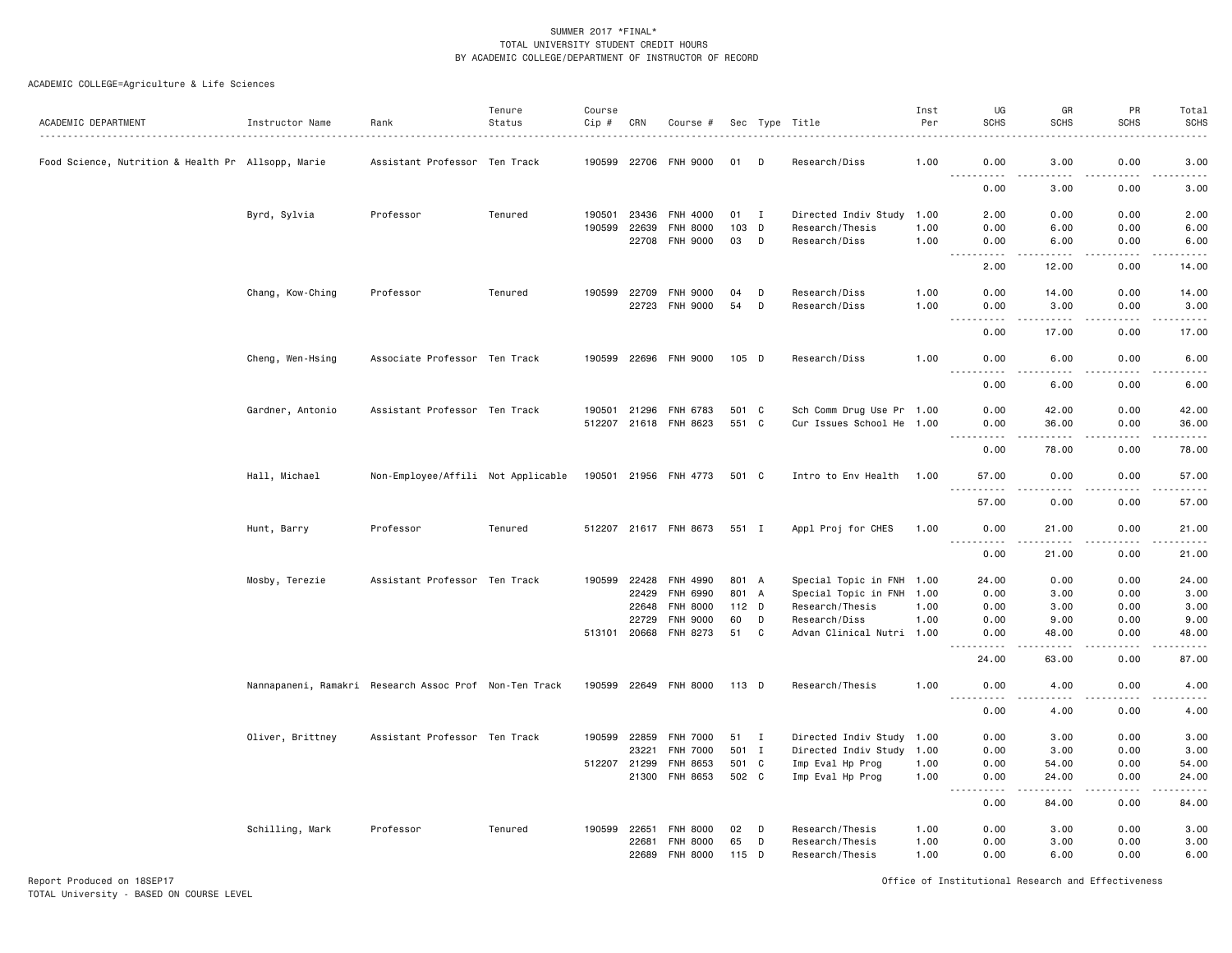| ACADEMIC DEPARTMENT                                 | Instructor Name | Rank      | Tenure<br>Status | Course<br>Cip # | CRN   | Course #        |                 |    | Sec Type Title            | Inst<br>Per | UG<br><b>SCHS</b>     | GR<br><b>SCHS</b> | PR<br><b>SCHS</b> | Total<br>SCHS |
|-----------------------------------------------------|-----------------|-----------|------------------|-----------------|-------|-----------------|-----------------|----|---------------------------|-------------|-----------------------|-------------------|-------------------|---------------|
|                                                     |                 |           |                  |                 |       |                 |                 |    |                           |             |                       |                   |                   |               |
| Food Science, Nutrition & Health Pr Schilling, Mark |                 | Professor | Tenured          | 190599          | 22703 | <b>FNH 9000</b> | 112 D           |    | Research/Diss             | 1.00        | 0.00                  | 13.00             | 0.00              | 13.00         |
|                                                     |                 |           |                  |                 | 22717 | <b>FNH 9000</b> | 12 <sup>2</sup> | D  | Research/Diss             | 1.00        | 0.00                  | 6.00              | 0.00              | 6.00          |
|                                                     |                 |           |                  |                 | 23214 | <b>FNH 7000</b> | $101$ I         |    | Directed Indiv Study 1.00 |             | 0.00                  | 2.00              | 0.00              | 2.00          |
|                                                     |                 |           |                  |                 |       |                 |                 |    |                           |             | -----<br>0.00         | .<br>33.00        | -----<br>0.00     | 33.00         |
|                                                     | Silva, Juan     | Professor | Tenured          | 190599          | 22682 | FNH 8000        | 66              | D  | Research/Thesis           | 1.00        | 0.00                  | 1.00              | 0.00              | 1.00          |
|                                                     |                 |           |                  |                 | 22690 | <b>FNH 8000</b> | 116 D           |    | Research/Thesis           | 1.00        | 0.00                  | 12.00             | 0.00              | 12.00         |
|                                                     |                 |           |                  |                 | 22718 | <b>FNH 9000</b> | 13 D            |    | Research/Diss             | 1.00        | 0.00                  | 6.00              | 0.00              | 6.00          |
|                                                     |                 |           |                  |                 |       |                 |                 |    |                           |             | 0.00                  | 19.00             | 0.00              | 19.00         |
|                                                     | Tidwell, Diane  | Professor | Tenured          | 190599          | 22705 | <b>FNH 9000</b> | 114 D           |    | Research/Diss             | 1.00        | 0.00                  | 3.00              | 0.00              | 3.00          |
|                                                     |                 |           |                  |                 | 22733 | <b>FNH 9000</b> | 64              | D. | Research/Diss             | 1.00        | 0.00                  | 4.00              | 0.00              | 4.00          |
|                                                     |                 |           |                  | 513102 20663    |       | <b>FNH 3003</b> | 101 E           |    | Nutr Field Experienc      | 1.00        | 6.00                  | 0.00              | 0.00              | 6.00          |
|                                                     |                 |           |                  |                 |       |                 |                 |    |                           |             | 6.00                  | 7.00              | 0.00              | 13.00         |
| ====================================                |                 |           |                  |                 |       |                 |                 |    |                           |             | $=$ = = = = = = = = = | ==========        | ==========        | ==========    |
| Food Science, Nutrition & Health Pr                 |                 |           |                  |                 |       |                 |                 |    |                           |             | 89.00                 | 347.00            | 0.00              | 436.00        |
| ====================================                |                 |           |                  |                 |       |                 |                 |    |                           |             | ==========            | ==========        | ==========        | ==========    |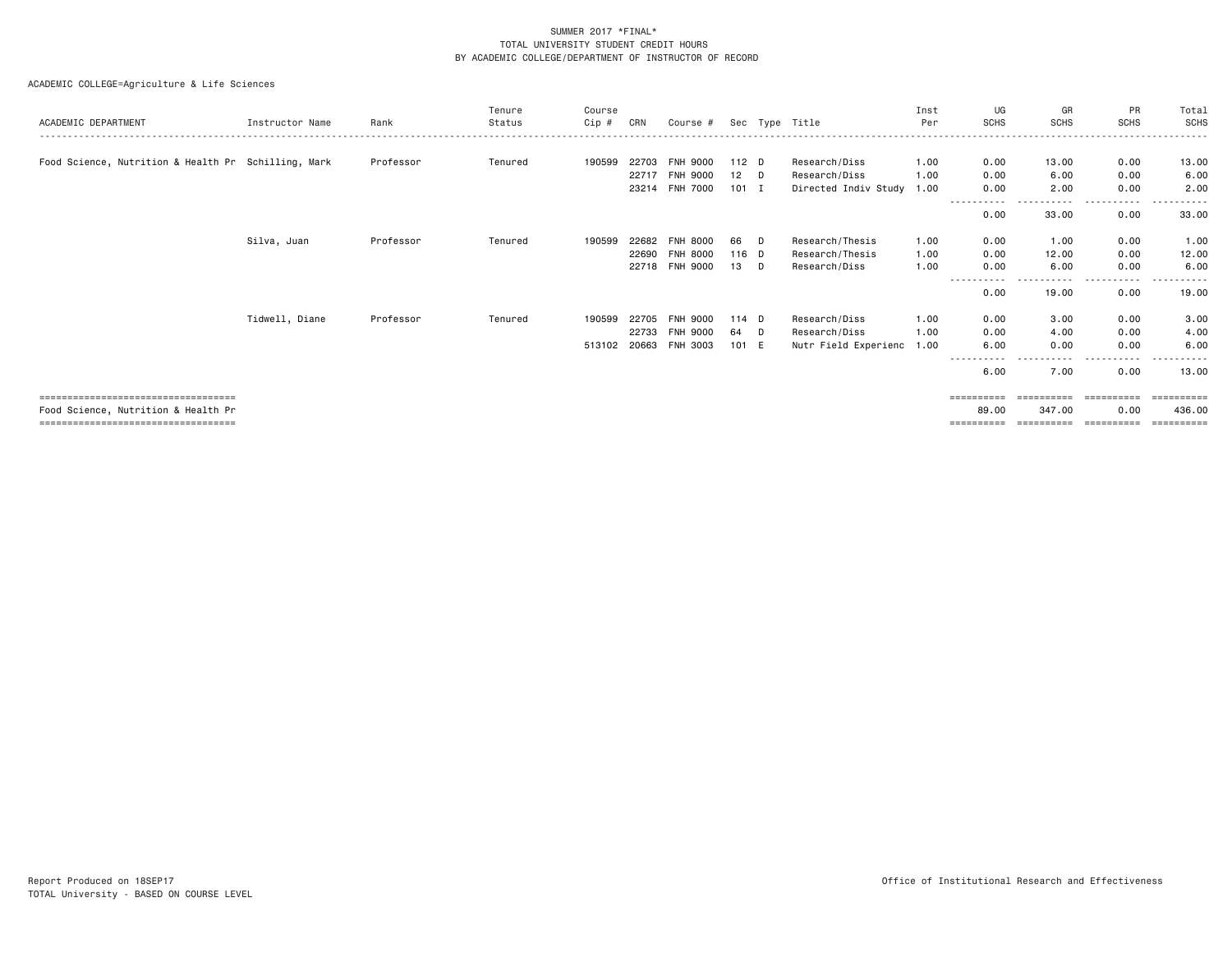| ACADEMIC DEPARTMENT                                          | Instructor Name  | Rank                                             | Tenure<br>Status | Course<br>$Cip \#$ | CRN            | Course #                 |                  |         | Sec Type Title                                 | Inst<br>Per  | UG<br><b>SCHS</b>                                                                                                                                                  | GR<br><b>SCHS</b>                                                                                                                 | <b>PR</b><br><b>SCHS</b>                                                                                    | Total<br><b>SCHS</b>            |
|--------------------------------------------------------------|------------------|--------------------------------------------------|------------------|--------------------|----------------|--------------------------|------------------|---------|------------------------------------------------|--------------|--------------------------------------------------------------------------------------------------------------------------------------------------------------------|-----------------------------------------------------------------------------------------------------------------------------------|-------------------------------------------------------------------------------------------------------------|---------------------------------|
| Landscape Architecture                                       | Artunc, Sadik    | Professor                                        | Tenured          |                    |                | 040601 20766 LA 3742     |                  | 101 E   | LA Internship                                  | 1.00         | 2.00<br>$\begin{array}{cccccccccccccc} \bullet & \bullet & \bullet & \bullet & \bullet & \bullet & \bullet \end{array}$                                            | 0.00<br>$\frac{1}{2} \left( \frac{1}{2} \right) \left( \frac{1}{2} \right) \left( \frac{1}{2} \right) \left( \frac{1}{2} \right)$ | 0.00<br>.                                                                                                   | 2.00<br>.                       |
|                                                              |                  |                                                  |                  |                    |                |                          |                  |         |                                                |              | .<br>2.00                                                                                                                                                          | 0.00                                                                                                                              | 0.00                                                                                                        | 2.00                            |
|                                                              | Brzuszek, Robert | Professor                                        | Tenured          | 040601             | 22870          | LA 8000<br>23473 LA 7000 | 51 I             | $101$ D | Research / Thesis<br>Directed Indiv Study 1.00 | 1.00         | 0.00<br>0.00                                                                                                                                                       | 7.00<br>3.00                                                                                                                      | 0.00<br>0.00                                                                                                | 7.00<br>3.00                    |
|                                                              |                  |                                                  |                  |                    |                |                          |                  |         |                                                |              | -----------<br>0.00                                                                                                                                                | .<br>10.00                                                                                                                        | .<br>$\frac{1}{2} \left( \frac{1}{2} \right) \left( \frac{1}{2} \right) \left( \frac{1}{2} \right)$<br>0.00 | .<br>10.00                      |
|                                                              | Gallo, Katarzyna | Instructor                                       | Non-Ten Track    |                    |                | 231303 20544 EPY 3513    | 01               | C.      | Behavioral Sci Writi 1.00                      |              | 24.00<br>-----------                                                                                                                                               | 0.00<br>$\frac{1}{2}$                                                                                                             | 0.00<br>.                                                                                                   | 24.00<br>.                      |
|                                                              |                  |                                                  |                  |                    |                |                          |                  |         |                                                |              | 24.00                                                                                                                                                              | 0.00                                                                                                                              | 0.00                                                                                                        | 24.00                           |
|                                                              | Rood, Cynthia    | Lecturer                                         | Non-Ten Track    |                    | 040601 21358   | LA 1803                  | 501 C            |         | Land Arch Appre                                | 1.00         | 36.00<br>$\frac{1}{2} \left( \frac{1}{2} \right) \left( \frac{1}{2} \right) \left( \frac{1}{2} \right) \left( \frac{1}{2} \right) \left( \frac{1}{2} \right)$<br>. | 0.00                                                                                                                              | 0.00<br>$- - - -$                                                                                           | 36.00<br>.                      |
|                                                              |                  |                                                  |                  |                    |                |                          |                  |         |                                                |              | 36.00                                                                                                                                                              | 0.00                                                                                                                              | 0.00                                                                                                        | 36.00                           |
|                                                              |                  | Schauwecker, Timothy Associate Professor Tenured |                  | 010605             | 20764          | 20762 LA 1711<br>LA 2711 | 101 E<br>101 E   |         | LC Internship I<br>LC Internship II            | 1.00<br>1.00 | 15.00<br>9.00                                                                                                                                                      | 0.00<br>0.00                                                                                                                      | 0.00<br>0.00                                                                                                | 15.00<br>9.00                   |
|                                                              |                  |                                                  |                  | 040601             | 20765<br>23307 | LA 3711<br>LA 4000       | 101 E<br>$101$ I |         | LC Internship III<br>Directed Indiv Study 1.00 | 1.00         | 8.00<br>3.00                                                                                                                                                       | 0.00<br>0.00                                                                                                                      | 0.00<br>0.00                                                                                                | 8.00<br>3.00                    |
|                                                              |                  |                                                  |                  |                    |                |                          |                  |         |                                                |              | $- - -$<br>35.00                                                                                                                                                   | 0.00                                                                                                                              | 0.00                                                                                                        | 35.00                           |
|                                                              | Summerlin, Peter | Assistant Professor Ten Track                    |                  |                    | 040601 23491   | LA 8000                  | 51               | - D     | Research / Thesis                              | 1.00         | 0.00<br>----------                                                                                                                                                 | 3.00                                                                                                                              | 0.00                                                                                                        | 3.00                            |
|                                                              |                  |                                                  |                  |                    |                |                          |                  |         |                                                |              | 0.00                                                                                                                                                               | 3.00                                                                                                                              | 0.00                                                                                                        | 3.00                            |
|                                                              | Walker, Jason    | Associate Professor Tenured                      |                  | 040601 20763       |                | LA 2652                  | 001 Q            |         | LA Precedent Studies 1.00                      |              | 32.00<br>----------                                                                                                                                                | 0.00                                                                                                                              | 0.00                                                                                                        | 32.00                           |
|                                                              |                  |                                                  |                  |                    |                |                          |                  |         |                                                |              | 32.00                                                                                                                                                              | 0.00                                                                                                                              | 0.00                                                                                                        | 32.00                           |
| Landscape Architecture<br>---------------------------------- |                  |                                                  |                  |                    |                |                          |                  |         |                                                |              | ==========<br>129.00                                                                                                                                               | eessessess<br>13.00<br>---------- ---------- ----------                                                                           | ===========<br>0.00                                                                                         | =======<br>142.00<br>========== |
|                                                              |                  |                                                  |                  |                    |                |                          |                  |         |                                                |              |                                                                                                                                                                    |                                                                                                                                   |                                                                                                             |                                 |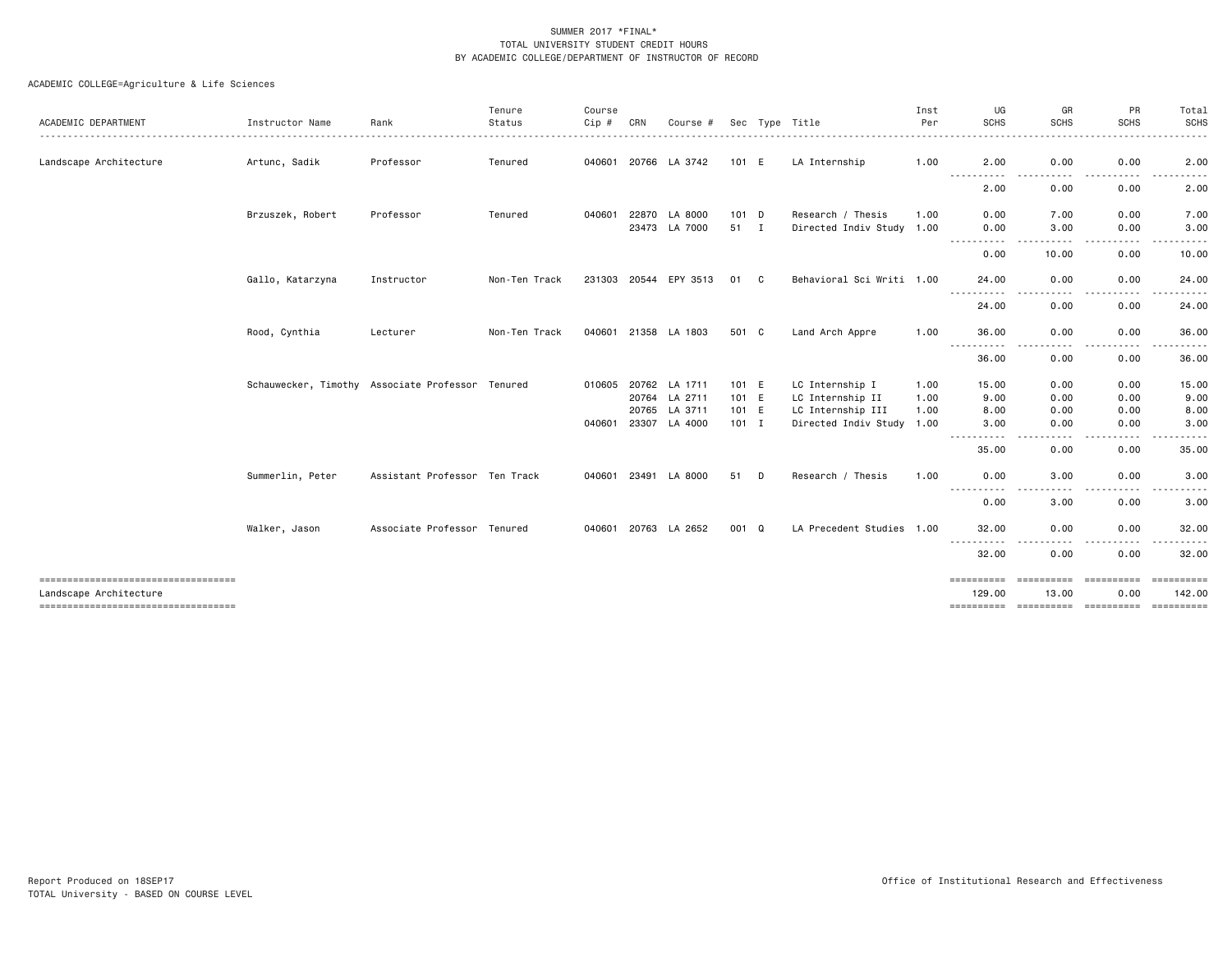| ACADEMIC DEPARTMENT   | Instructor Name   | Rank                              | Tenure<br>Status | Course<br>$Cip \#$           | CRN   | Course #              |                    |                | Sec Type Title                         | Inst<br>Per  | UG<br><b>SCHS</b>         | GR<br><b>SCHS</b> | PR<br><b>SCHS</b>                   | Total<br><b>SCHS</b>        |
|-----------------------|-------------------|-----------------------------------|------------------|------------------------------|-------|-----------------------|--------------------|----------------|----------------------------------------|--------------|---------------------------|-------------------|-------------------------------------|-----------------------------|
|                       |                   |                                   |                  |                              |       |                       |                    |                |                                        |              |                           |                   |                                     | $\sim$ $\sim$ $\sim$ $\sim$ |
| Plant & Soil Sciences | Baldwin, Brian    | Professor                         | Tenured          | 010304 22014                 |       | PSS 8000              | $101$ D<br>$101$ D |                | Research / Thesis                      | 1.00         | 0.00                      | 3.00              | 0.00<br>0.00                        | 3.00                        |
|                       |                   |                                   |                  | 011101 22120<br>011102 21022 |       | PSS 9000<br>PSS 3423  | 102 E              |                | Research / Diss<br>Agronomy Internship | 1.00<br>1.00 | 0.00<br>21.00             | 18.00<br>0.00     | 0.00                                | 18.00<br>21.00              |
|                       |                   |                                   |                  |                              |       |                       |                    |                |                                        |              | $\sim$ $\sim$ $\sim$<br>. | .                 | $- - - -$                           | .                           |
|                       |                   |                                   |                  |                              |       |                       |                    |                |                                        |              | 21.00                     | 21.00             | 0.00                                | 42.00                       |
|                       | Barickman, Thomas | Extension Assist Pr Non-Ten Track |                  |                              |       | 010304 22015 PSS 8000 | 102 <sub>D</sub>   |                | Research / Thesis                      | 1.00         | 0.00<br><u>.</u>          | 6.00<br>-----     | 0.00<br>$- - - - -$                 | 6.00<br>.                   |
|                       |                   |                                   |                  |                              |       |                       |                    |                |                                        |              | 0.00                      | 6.00              | 0.00                                | 6.00                        |
|                       | Bond, Jason       | Extension Professor Non-Ten Track |                  | 010304                       | 22018 | PSS 8000              | 105 D              |                | Research / Thesis                      | 1.00         | 0.00                      | 7.00              | 0.00                                | 7.00                        |
|                       |                   |                                   |                  |                              | 22054 | PSS 8000              | 05                 | D              | Research / Thesis                      | 1.00         | 0.00                      | 3.00              | 0.00                                | 3.00                        |
|                       |                   |                                   |                  |                              | 22089 | PSS 8000              | 55                 | D              | Research / Thesis                      | 1.00         | 0.00                      | 3.00              | 0.00                                | 3.00                        |
|                       |                   |                                   |                  |                              |       | 011101 22124 PSS 9000 | 105 D              |                | Research / Diss                        | 1.00         | 0.00<br>.                 | 6.00<br>-----     | 0.00<br>.                           | 6.00<br>.                   |
|                       |                   |                                   |                  |                              |       |                       |                    |                |                                        |              | 0.00                      | 19.00             | 0.00                                | 19.00                       |
|                       | Bradford, Timothy | Instructor                        | Non-Ten Track    | 010000 21632                 |       | PSS 2543              | 01                 | $\overline{B}$ | Precision Agricultur 1.00              |              | 21.00                     | 0.00              | 0.00                                | 21.00                       |
|                       |                   |                                   |                  |                              | 21633 | ABE 2543              | 01                 | B              | Precision Agricultur 1.00              |              | 6.00                      | 0.00              | 0.00                                | 6.00                        |
|                       |                   |                                   |                  |                              |       |                       |                    |                |                                        |              | .                         | .                 | .                                   | .                           |
|                       |                   |                                   |                  |                              |       |                       |                    |                |                                        |              | 27.00                     | 0.00              | 0.00                                | 27.00                       |
|                       | Broderick, Shaun  | Extension Assist Pr Non-Ten Track |                  | 010304 22019                 |       | PSS 8000              | 106 D              |                | Research / Thesis                      | 1.00         | 0.00                      | 2.00              | 0.00                                | 2.00                        |
|                       |                   |                                   |                  |                              |       | 011101 22125 PSS 9000 | 106 D              |                | Research / Diss                        | 1.00         | 0.00                      | 3.00              | 0.00                                | 3.00                        |
|                       |                   |                                   |                  |                              |       |                       |                    |                |                                        |              | <b></b><br>0.00           | .<br>5.00         | .<br>0.00                           | .<br>5.00                   |
|                       | Byrd, John        | Extension Professor Non-Ten Track |                  | 010304 22020                 |       | PSS 8000              | 107 D              |                | Research / Thesis                      | 1.00         | 0.00                      | 1.00              | 0.00                                | 1.00                        |
|                       |                   |                                   |                  | 011101 22126                 |       | PSS 9000              | 107 D              |                | Research / Diss                        | 1.00         | 0.00                      | 9.00              | 0.00                                | 9.00                        |
|                       |                   |                                   |                  |                              |       |                       |                    |                |                                        |              | -----------               | د د د د           | .                                   | .                           |
|                       |                   |                                   |                  |                              |       |                       |                    |                |                                        |              | 0.00                      | 10.00             | 0.00                                | 10.00                       |
|                       | Coker, Christine  | Extension Assoc Pro Non-Ten Track |                  |                              |       | 011101 22194 PSS 9000 | 59                 | D              | Research / Diss                        | 1.00         | 0.00                      | 6.00              | 0.00                                | 6.00                        |
|                       |                   |                                   |                  |                              |       |                       |                    |                |                                        |              | <u>.</u><br>0.00          | 6.00              | 0.00                                | 6.00                        |
|                       | Cox, Michael      | Professor                         | Tenured          |                              |       | 011102 21021 PSS 3423 | 101 E              |                | Agronomy Internship                    | 1.00         | 12.00                     | 0.00              | 0.00                                | 12.00                       |
|                       |                   |                                   |                  |                              |       |                       |                    |                |                                        |              | <u>.</u>                  | .                 | $\cdots$                            | .                           |
|                       |                   |                                   |                  |                              |       |                       |                    |                |                                        |              | 12.00                     | 0.00              | 0.00                                | 12.00                       |
|                       | Dodds, Darrin     | Extension Assoc Pro Non-Ten Track |                  | 010304 22024                 |       | PSS 8000              | $111$ D            |                | Research / Thesis                      | 1.00         | 0.00                      | 12.00             | 0.00                                | 12.00                       |
|                       |                   |                                   |                  | 011101 22130                 |       | PSS 9000              | 111 D              |                | Research / Diss                        | 1.00         | 0.00<br><u>.</u>          | 18.00<br>.        | 0.00<br>$\sim$ $\sim$ $\sim$ $\sim$ | 18.00<br>.                  |
|                       |                   |                                   |                  |                              |       |                       |                    |                |                                        |              | 0.00                      | 30.00             | 0.00                                | 30.00                       |
|                       | Evans, William    | Research Assoc Prof Non-Ten Track |                  |                              |       | 011101 22131 PSS 9000 | 112 D              |                | Research / Diss                        | 1.00         | 0.00                      | 6.00              | 0.00                                | 6.00                        |
|                       |                   |                                   |                  |                              |       |                       |                    |                |                                        |              | $   -$<br>.<br>0.00       | 6.00              | 0.00                                | 6.00                        |
|                       |                   |                                   |                  |                              |       |                       |                    |                |                                        |              |                           |                   |                                     |                             |
|                       | Golden, Bobby     | Extension Assoc Pro Non-Ten Track |                  | 010304                       | 22026 | PSS 8000              | 113 D              |                | Research / Thesis                      | 1.00         | 0.00                      | 6.00              | 0.00                                | 6.00                        |
|                       |                   |                                   |                  |                              |       | 011101 22132 PSS 9000 | 113 D              |                | Research / Diss                        | 1.00         | 0.00<br>.                 | 12.00<br>.        | 0.00<br>.                           | 12.00<br>.                  |
|                       |                   |                                   |                  |                              |       |                       |                    |                |                                        |              | 0.00                      | 18,00             | 0.00                                | 18,00                       |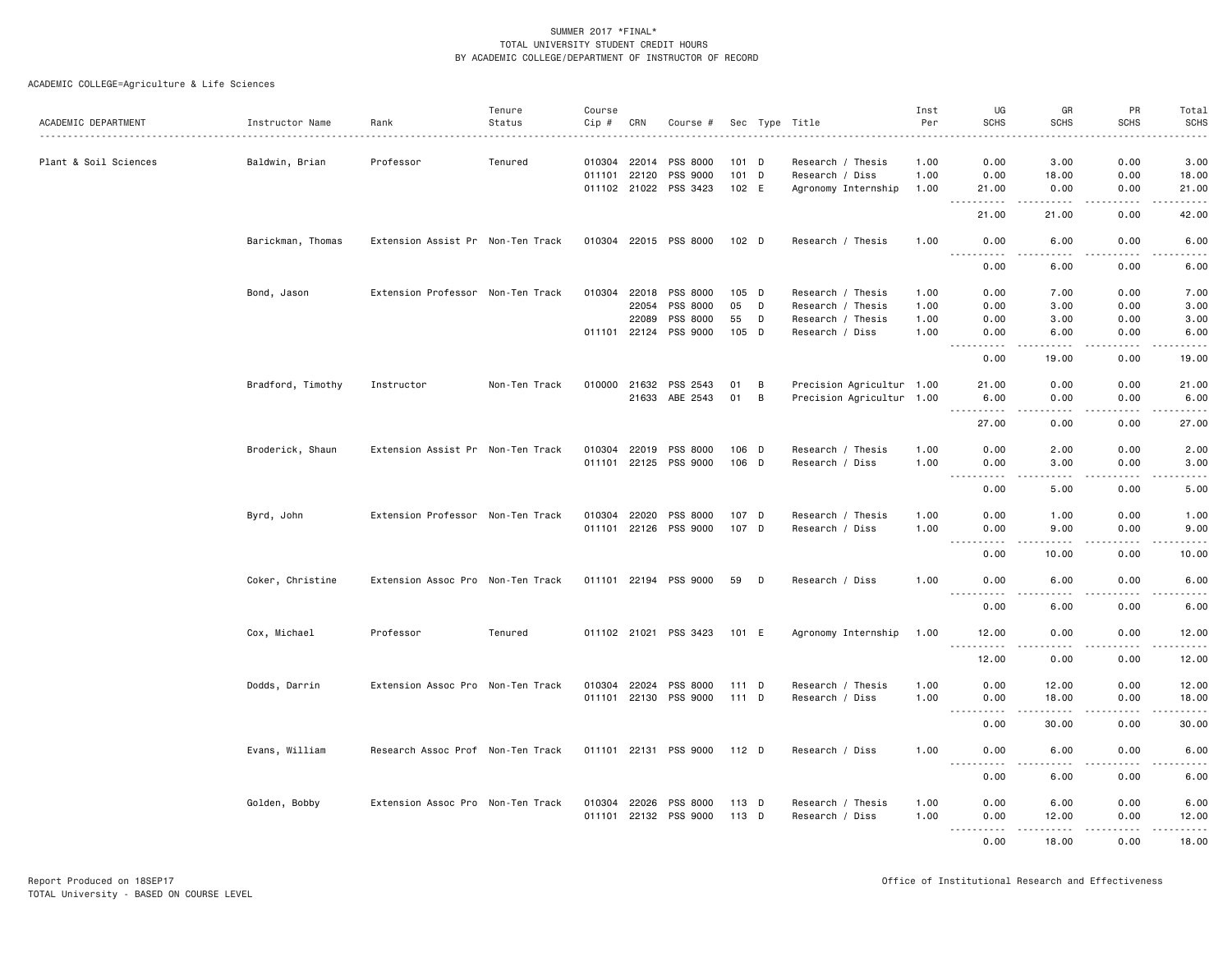ACADEMIC COLLEGE=Agriculture & Life Sciences

|                       |                    |                                   | Tenure        | Course       |       |                       |                  |              |                           | Inst | UG                                                                                                                                                                                   | GR                                                                                                                                                           | PR                                                                                                                                                           | Total              |
|-----------------------|--------------------|-----------------------------------|---------------|--------------|-------|-----------------------|------------------|--------------|---------------------------|------|--------------------------------------------------------------------------------------------------------------------------------------------------------------------------------------|--------------------------------------------------------------------------------------------------------------------------------------------------------------|--------------------------------------------------------------------------------------------------------------------------------------------------------------|--------------------|
| ACADEMIC DEPARTMENT   | Instructor Name    | Rank                              | Status        | Cip #        | CRN   | Course #              |                  |              | Sec Type Title            | Per  | <b>SCHS</b>                                                                                                                                                                          | <b>SCHS</b>                                                                                                                                                  | <b>SCHS</b>                                                                                                                                                  | <b>SCHS</b>        |
|                       |                    |                                   |               |              |       |                       |                  |              |                           |      |                                                                                                                                                                                      |                                                                                                                                                              |                                                                                                                                                              |                    |
| Plant & Soil Sciences | Harkess, Richard   | Professor                         | Tenured       | 010304       | 22027 | PSS 8000              | 114 D            |              | Research / Thesis         | 1.00 | 0.00                                                                                                                                                                                 | 7.00                                                                                                                                                         | 0.00                                                                                                                                                         | 7.00               |
|                       |                    |                                   |               | 010601       | 21025 | PSS 3433              | 101 E            |              | Hort Internship           | 1.00 | 9.00                                                                                                                                                                                 | 0.00                                                                                                                                                         | 0.00                                                                                                                                                         | 9.00               |
|                       |                    |                                   |               | 011101       | 22133 | PSS 9000              | 114 D            |              | Research / Diss           | 1.00 | 0.00                                                                                                                                                                                 | 9.00                                                                                                                                                         | 0.00                                                                                                                                                         | 9.00               |
|                       |                    |                                   |               | 260202 23253 |       | <b>BCH 6990</b>       | 102 <sub>c</sub> |              | Special Topic In BCH 0.50 |      | 0.00<br>.<br>$\frac{1}{2}$                                                                                                                                                           | 3.00<br>.                                                                                                                                                    | 0.00<br>. <b>.</b>                                                                                                                                           | 3.00<br>.          |
|                       |                    |                                   |               |              |       |                       |                  |              |                           |      | 9.00                                                                                                                                                                                 | 19.00                                                                                                                                                        | $\frac{1}{2}$<br>0.00                                                                                                                                        | 28.00              |
|                       | Henry, William     | Professor                         | Ten Track     | 010304       | 22028 | PSS 8000              | 115 D            |              | Research / Thesis         | 1.00 | 0.00                                                                                                                                                                                 | 6.00                                                                                                                                                         | 0.00                                                                                                                                                         | 6.00               |
|                       |                    |                                   |               | 011101       | 22134 | PSS 9000              | 115 D            |              | Research / Diss           | 1.00 | 0.00                                                                                                                                                                                 | 1.00                                                                                                                                                         | 0.00                                                                                                                                                         | 1.00               |
|                       |                    |                                   |               |              | 22200 | PSS 9000              | 65               | D            | Research / Diss           | 1.00 | 0.00<br>$\sim$ $\sim$ $\sim$                                                                                                                                                         | 3.00<br>$\frac{1}{2}$                                                                                                                                        | 0.00                                                                                                                                                         | 3.00               |
|                       |                    |                                   |               |              |       |                       |                  |              |                           |      | 0.00                                                                                                                                                                                 | 10.00                                                                                                                                                        | 0.00                                                                                                                                                         | 10.00              |
|                       | Irby, Jon          | Extension Assist Pr Non-Ten Track |               | 010304       | 22029 | PSS 8000              | 116 D            |              | Research / Thesis         | 1.00 | 0.00                                                                                                                                                                                 | 12.00                                                                                                                                                        | 0.00                                                                                                                                                         | 12.00              |
|                       |                    |                                   |               | 011101 22201 |       | PSS 9000              | 66               | D            | Research / Diss           | 1.00 | 0.00                                                                                                                                                                                 | 6.00                                                                                                                                                         | 0.00                                                                                                                                                         | 6.00               |
|                       |                    |                                   |               |              |       |                       |                  |              |                           |      | .<br>0.00                                                                                                                                                                            | .<br>18.00                                                                                                                                                   | .<br>0.00                                                                                                                                                    | والمستحدث<br>18.00 |
|                       |                    |                                   |               |              |       |                       |                  |              |                           |      |                                                                                                                                                                                      |                                                                                                                                                              |                                                                                                                                                              |                    |
|                       | Krutz, Larry       | Extension Assoc Pro Non-Ten Track |               | 010304       | 22031 | PSS 8000              | 118 D            |              | Research / Thesis         | 1.00 | 0.00                                                                                                                                                                                 | 6.00                                                                                                                                                         | 0.00                                                                                                                                                         | 6.00               |
|                       |                    |                                   |               | 011101       | 22137 | PSS 9000              | 118 D            |              | Research / Diss           | 1.00 | 0.00                                                                                                                                                                                 | 12.00                                                                                                                                                        | 0.00                                                                                                                                                         | 12.00              |
|                       |                    |                                   |               |              | 22170 | PSS 9000              | 18               | D            | Research / Diss           | 1.00 | 0.00<br>$\frac{1}{2}$<br>$\sim$ $\sim$                                                                                                                                               | 6.00<br>$\frac{1}{2}$                                                                                                                                        | 0.00<br>$- - - -$                                                                                                                                            | 6.00<br>.          |
|                       |                    |                                   |               |              |       |                       |                  |              |                           |      | 0.00                                                                                                                                                                                 | 24.00                                                                                                                                                        | 0.00                                                                                                                                                         | 24.00              |
|                       | Larson, Erick      | Extension Assoc Pro Non-Ten Track |               | 010304       | 22032 | PSS 8000              | $119$ D          |              | Research / Thesis         | 1.00 | 0.00                                                                                                                                                                                 | 6.00                                                                                                                                                         | 0.00                                                                                                                                                         | 6.00               |
|                       |                    |                                   |               | 011101 22138 |       | PSS 9000              | 119 D            |              | Research / Diss           | 1.00 | 0.00                                                                                                                                                                                 | 6.00                                                                                                                                                         | 0.00                                                                                                                                                         | 6.00               |
|                       |                    |                                   |               |              |       |                       |                  |              |                           |      | $\frac{1}{2} \left( \frac{1}{2} \right) \left( \frac{1}{2} \right) \left( \frac{1}{2} \right) \left( \frac{1}{2} \right) \left( \frac{1}{2} \right)$<br>$\sim$ $\sim$ $\sim$<br>0.00 | $\frac{1}{2} \left( \frac{1}{2} \right) \left( \frac{1}{2} \right) \left( \frac{1}{2} \right) \left( \frac{1}{2} \right) \left( \frac{1}{2} \right)$         | .<br>0.00                                                                                                                                                    | المتمامين          |
|                       |                    |                                   |               |              |       |                       |                  |              |                           |      |                                                                                                                                                                                      | 12.00                                                                                                                                                        |                                                                                                                                                              | 12.00              |
|                       | Lemus, Rocky       | Extension Assoc Pro Non-Ten Track |               | 011101 22139 |       | PSS 9000              | 120 D            |              | Research / Diss           | 1.00 | 0.00                                                                                                                                                                                 | 3.00                                                                                                                                                         | 0.00                                                                                                                                                         | 3.00               |
|                       |                    |                                   |               |              |       |                       |                  |              |                           |      | <b></b><br>0.00                                                                                                                                                                      | .<br>3.00                                                                                                                                                    | .<br>0.00                                                                                                                                                    | .<br>3.00          |
|                       |                    |                                   |               |              |       |                       |                  |              |                           |      |                                                                                                                                                                                      |                                                                                                                                                              |                                                                                                                                                              |                    |
|                       | McCurdy, James     | Assistant Professor Ten Track     |               | 010304       | 22035 | PSS 8000              | $122$ D          |              | Research / Thesis         | 1.00 | 0.00                                                                                                                                                                                 | 6.00                                                                                                                                                         | 0.00                                                                                                                                                         | 6.00               |
|                       |                    |                                   |               | 011101 22141 |       | PSS 9000              | $122$ D          |              | Research / Diss           | 1.00 | 0.00<br>2.2.2.2.2<br>$\sim$ $\sim$ $\sim$ $\sim$                                                                                                                                     | 6.00<br>$\frac{1}{2} \left( \frac{1}{2} \right) \left( \frac{1}{2} \right) \left( \frac{1}{2} \right) \left( \frac{1}{2} \right) \left( \frac{1}{2} \right)$ | 0.00<br>$\frac{1}{2} \left( \frac{1}{2} \right) \left( \frac{1}{2} \right) \left( \frac{1}{2} \right) \left( \frac{1}{2} \right) \left( \frac{1}{2} \right)$ | 6.00<br>.          |
|                       |                    |                                   |               |              |       |                       |                  |              |                           |      | 0.00                                                                                                                                                                                 | 12.00                                                                                                                                                        | 0.00                                                                                                                                                         | 12.00              |
|                       | McDougald, Lynette | Instructor                        | Non-Ten Track | 010608 21020 |       | PSS 3413              | 101 E            |              | Floristry Internship 1.00 |      | 3.00                                                                                                                                                                                 | 0.00                                                                                                                                                         | 0.00                                                                                                                                                         | 3.00               |
|                       |                    |                                   |               |              | 21873 | PSS 4023              | 51               | C.           | Floral Management         | 1.00 | 36.00                                                                                                                                                                                | 0.00                                                                                                                                                         | 0.00                                                                                                                                                         | 36.00              |
|                       |                    |                                   |               | 011101 23364 |       | PSS 4000              | 01               | $\mathbf{I}$ | Directed Indiv Study 1.00 |      | 3.00                                                                                                                                                                                 | 0.00                                                                                                                                                         | 0.00                                                                                                                                                         | 3.00               |
|                       |                    |                                   |               |              | 23365 | PSS 4000              | 02               | $\mathbf{I}$ | Directed Indiv Study 1.00 |      | 3.00                                                                                                                                                                                 | 0.00                                                                                                                                                         | 0.00                                                                                                                                                         | 3.00               |
|                       |                    |                                   |               |              |       |                       |                  |              |                           |      | .<br>45.00                                                                                                                                                                           | 0.00                                                                                                                                                         | 0.00                                                                                                                                                         | .<br>45.00         |
|                       | Orlowski, John     | Extension Assist Pr Non-Ten Track |               | 010304 22037 |       | PSS 8000              | 124 D            |              | Research / Thesis         | 1.00 | 0.00                                                                                                                                                                                 | 18.00                                                                                                                                                        | 0.00                                                                                                                                                         | 18.00              |
|                       |                    |                                   |               |              |       |                       |                  |              |                           |      | 0.00                                                                                                                                                                                 | 18.00                                                                                                                                                        | 0.00                                                                                                                                                         | 18.00              |
|                       | Peterson, Daniel   | Professor                         | Tenured       |              |       | 260202 23035 BCH 9000 | 110 D            |              | Research/Diss             | 1.00 | 0.00                                                                                                                                                                                 | 6.00                                                                                                                                                         | 0.00                                                                                                                                                         | 6.00               |
|                       |                    |                                   |               |              |       |                       |                  |              |                           |      | 0.00                                                                                                                                                                                 | 6.00                                                                                                                                                         | 0.00                                                                                                                                                         | 6.00               |
|                       | Reddy, Kambham     | Research Professor                | Non-Ten Track |              |       | 011101 22144 PSS 9000 | $125$ D          |              | Research / Diss           | 1.00 | 0.00                                                                                                                                                                                 | 9.00                                                                                                                                                         | 0.00                                                                                                                                                         | 9.00               |

Report Produced on 18SEP17 Office of Institutional Research and Effectiveness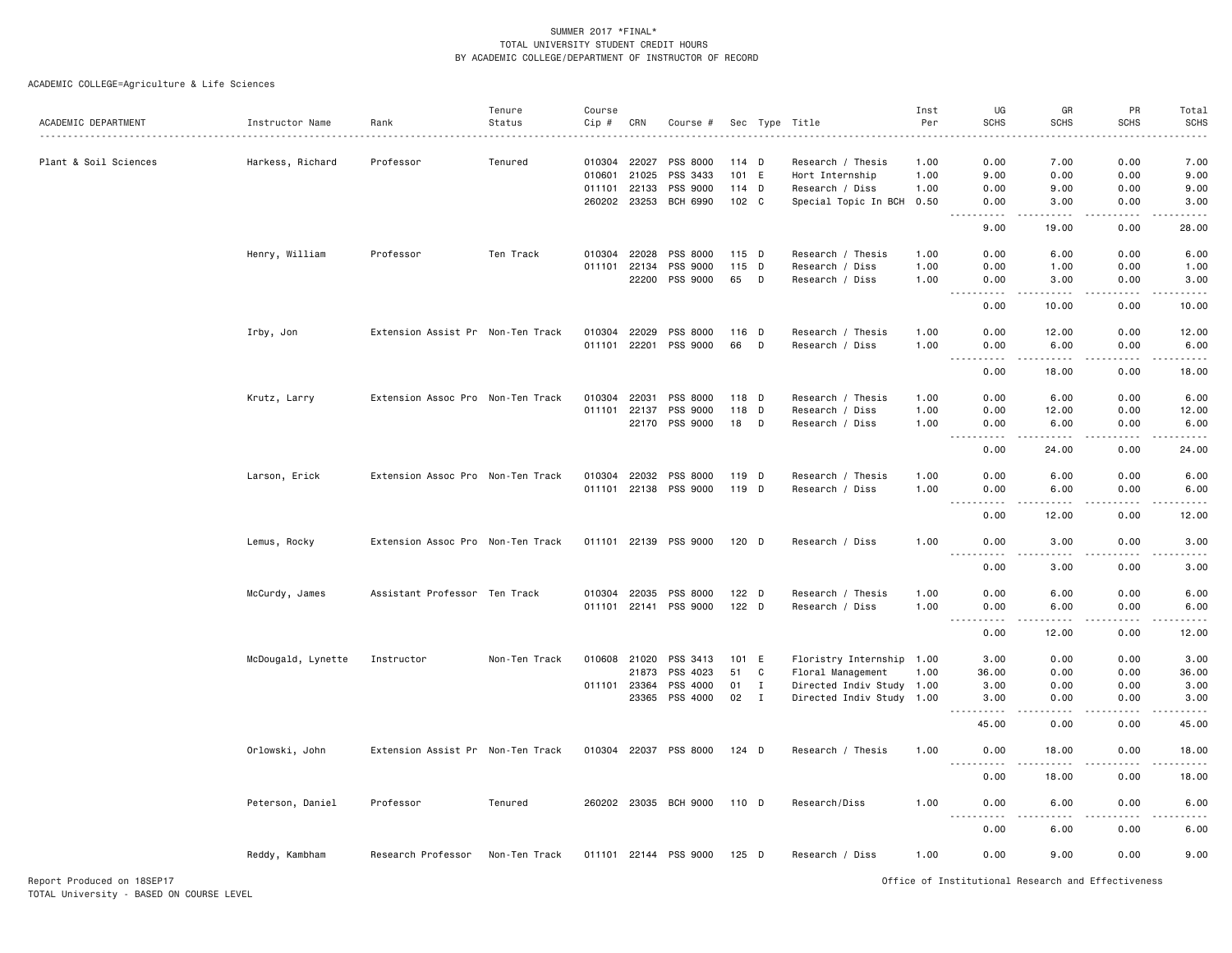| ACADEMIC DEPARTMENT                                         | Instructor Name  | Rank                               | Tenure<br>Status | Course<br>Cip # | CRN   | Course #              |         |   | Sec Type Title            | Inst<br>Per | UG<br><b>SCHS</b>                                                                                                                           | GR<br><b>SCHS</b> | PR<br><b>SCHS</b><br>$\frac{1}{2} \left( \frac{1}{2} \right) \left( \frac{1}{2} \right) \left( \frac{1}{2} \right) \left( \frac{1}{2} \right) \left( \frac{1}{2} \right)$ | Total<br><b>SCHS</b><br>.                                                                                                                                    |
|-------------------------------------------------------------|------------------|------------------------------------|------------------|-----------------|-------|-----------------------|---------|---|---------------------------|-------------|---------------------------------------------------------------------------------------------------------------------------------------------|-------------------|---------------------------------------------------------------------------------------------------------------------------------------------------------------------------|--------------------------------------------------------------------------------------------------------------------------------------------------------------|
| Plant & Soil Sciences                                       | Reddy, Kambham   | Research Professor                 | Non-Ten Track    | 011101 22177    |       | <b>PSS 9000</b>       | 25      | D | Research / Diss           | 1.00        | 0.00                                                                                                                                        | 3.00              | 0.00                                                                                                                                                                      | 3.00                                                                                                                                                         |
|                                                             |                  |                                    |                  |                 |       |                       |         |   |                           |             | $\frac{1}{2}$<br>.<br>0.00                                                                                                                  | 12.00             | 0.00                                                                                                                                                                      | -----<br>12.00                                                                                                                                               |
|                                                             | Reynolds, Daniel | Professor                          | Tenured          | 010304          | 22039 | PSS 8000              | $126$ D |   | Research / Thesis         | 1.00        | 0.00                                                                                                                                        | 14.00             | 0.00                                                                                                                                                                      | 14.00                                                                                                                                                        |
|                                                             |                  |                                    |                  | 011101          | 22145 | PSS 9000              | 126 D   |   | Research / Diss           | 1.00        | 0.00<br>------                                                                                                                              | 18.00             | 0.00<br>. <b>.</b>                                                                                                                                                        | 18.00<br>.                                                                                                                                                   |
|                                                             |                  |                                    |                  |                 |       |                       |         |   |                           |             | 0.00                                                                                                                                        | 32.00             | 0.00                                                                                                                                                                      | 32.00                                                                                                                                                        |
|                                                             | Sarver, Jason    | Extension Assist Pr Non-Ten Track  |                  |                 |       | 010304 23065 PSS 7000 | $101$ I |   | Directed Indiv Study 1.00 |             | 0.00                                                                                                                                        | 3.00              | 0.00                                                                                                                                                                      | 3.00                                                                                                                                                         |
|                                                             |                  |                                    |                  |                 |       |                       |         |   |                           |             | $\frac{1}{2}$<br>.<br>0.00                                                                                                                  | 3.00              | 0.00                                                                                                                                                                      | 3.00                                                                                                                                                         |
|                                                             | Tseng, Te Ming   | Assistant Professor Ten Track      |                  | 010304          | 22044 | <b>PSS 8000</b>       | 131 D   |   | Research / Thesis         | 1.00        | 0.00                                                                                                                                        | 12.00             | 0.00                                                                                                                                                                      | 12.00                                                                                                                                                        |
|                                                             |                  |                                    |                  | 011101          | 22148 | PSS 9000              | 129 D   |   | Research / Diss           | 1.00        | 0.00                                                                                                                                        | 3.00              | 0.00                                                                                                                                                                      | 3.00                                                                                                                                                         |
|                                                             |                  |                                    |                  |                 |       |                       |         |   |                           |             | $\frac{1}{2} \left( \frac{1}{2} \right) \left( \frac{1}{2} \right) \left( \frac{1}{2} \right) \left( \frac{1}{2} \right)$<br>------<br>0.00 | .<br>15.00        | . <b>.</b><br>0.00                                                                                                                                                        | .<br>15.00                                                                                                                                                   |
|                                                             | Varco, Jac       | Professor                          | Tenured          | 010304 22045    |       | PSS 8000              | 132 D   |   | Research / Thesis         | 1.00        | 0.00                                                                                                                                        | 13.00             | 0.00                                                                                                                                                                      | 13.00                                                                                                                                                        |
|                                                             |                  |                                    |                  |                 |       | 011102 21024 PSS 3423 | 104 E   |   | Agronomy Internship       | 1.00        | 3.00                                                                                                                                        | 0.00              | 0.00                                                                                                                                                                      | 3.00                                                                                                                                                         |
|                                                             |                  |                                    |                  |                 |       |                       |         |   |                           |             | ----------<br>3.00                                                                                                                          | .<br>13.00        | .<br>0.00                                                                                                                                                                 | 16.00                                                                                                                                                        |
|                                                             | Wallace, Teddy   | Associate Professor Tenured        |                  |                 |       | 010304 22046 PSS 8000 | 133 D   |   | Research / Thesis         | 1.00        | 0.00                                                                                                                                        | 1.00              | 0.00                                                                                                                                                                      | 1.00                                                                                                                                                         |
|                                                             |                  |                                    |                  |                 |       |                       |         |   |                           |             | ----------<br>0.00                                                                                                                          | .<br>1.00         | . <b>.</b><br>$- - -$<br>0.00                                                                                                                                             | .<br>1.00                                                                                                                                                    |
|                                                             | Williams, W.     | Non-Employee/Affili Not Applicable |                  | 011101          |       | 22152 PSS 9000        | 133 D   |   | Research / Diss           | 1.00        | 0.00                                                                                                                                        | 1.00              | 0.00                                                                                                                                                                      | 1.00                                                                                                                                                         |
|                                                             |                  |                                    |                  |                 |       | 22185 PSS 9000        | 33 D    |   | Research / Diss           | 1.00        | 0.00                                                                                                                                        | 1.00              | 0.00                                                                                                                                                                      | 1.00                                                                                                                                                         |
|                                                             |                  |                                    |                  |                 |       |                       |         |   |                           |             | ----------<br>0.00                                                                                                                          | .<br>2.00         | $\frac{1}{2} \left( \frac{1}{2} \right) \left( \frac{1}{2} \right) \left( \frac{1}{2} \right) \left( \frac{1}{2} \right)$<br>0.00                                         | $\frac{1}{2} \left( \frac{1}{2} \right) \left( \frac{1}{2} \right) \left( \frac{1}{2} \right) \left( \frac{1}{2} \right) \left( \frac{1}{2} \right)$<br>2.00 |
| ====================================                        |                  |                                    |                  |                 |       |                       |         |   |                           |             | ==========                                                                                                                                  |                   | EEEEEEEEE                                                                                                                                                                 |                                                                                                                                                              |
| Plant & Soil Sciences<br>---------------------------------- |                  |                                    |                  |                 |       |                       |         |   |                           |             | 117.00                                                                                                                                      | 321.00            | 0.00                                                                                                                                                                      | 438.00<br>==========                                                                                                                                         |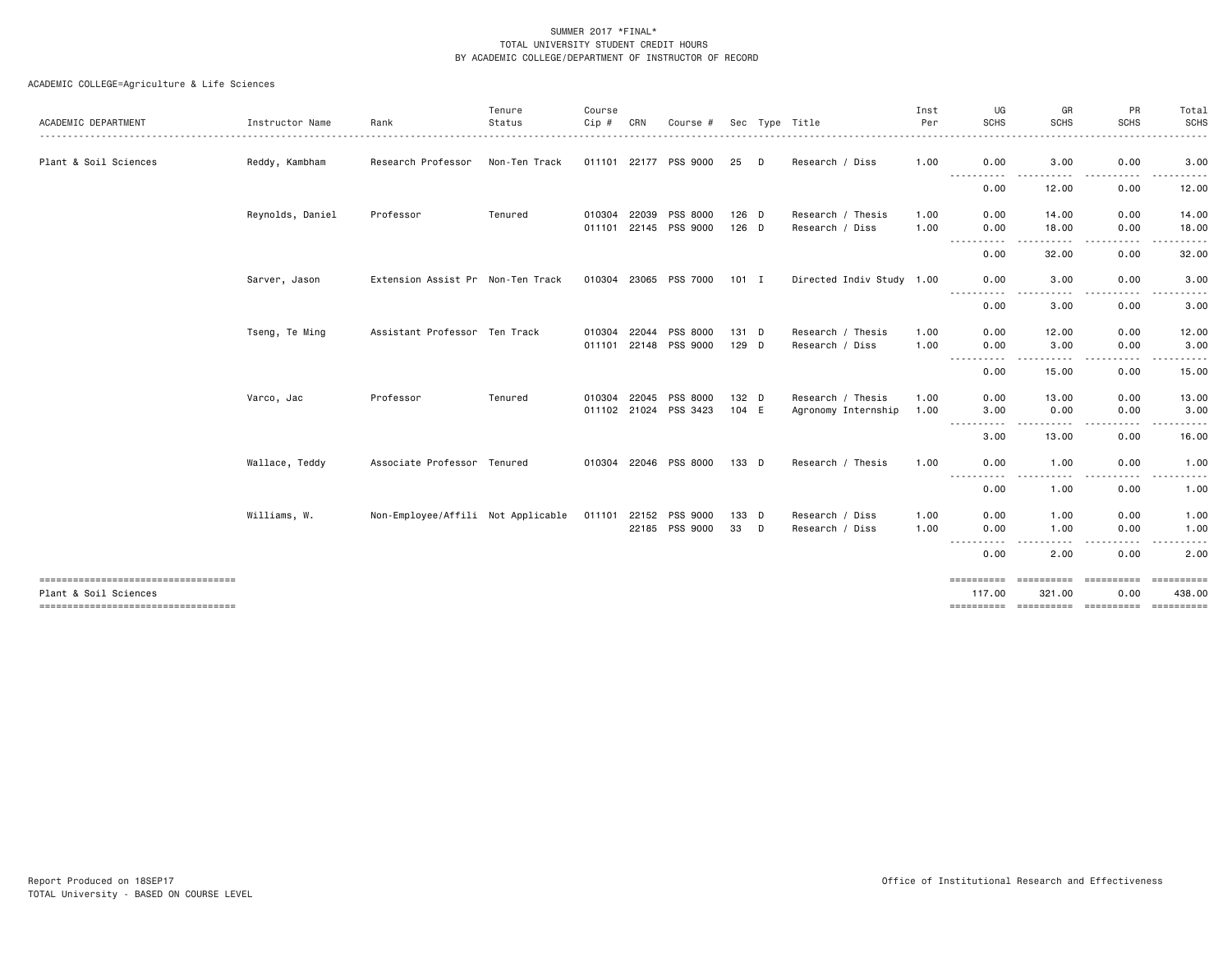|                                                        |                                |                                   | Tenure  | Course |       |               |             |   |                                      | Inst         | UG                                                                                                                                | GR                  | PR                                                                                                                                | Total                                                                                                                                                        |
|--------------------------------------------------------|--------------------------------|-----------------------------------|---------|--------|-------|---------------|-------------|---|--------------------------------------|--------------|-----------------------------------------------------------------------------------------------------------------------------------|---------------------|-----------------------------------------------------------------------------------------------------------------------------------|--------------------------------------------------------------------------------------------------------------------------------------------------------------|
| ACADEMIC DEPARTMENT                                    | Instructor Name                | Rank                              | Status  | Cip #  | CRN   | Course #      |             |   | Sec Type Title                       | Per          | <b>SCHS</b>                                                                                                                       | <b>SCHS</b>         | <b>SCHS</b>                                                                                                                       | SCHS                                                                                                                                                         |
|                                                        |                                | Associate Professor Tenured       |         |        | 23223 | PO 8000       |             |   |                                      |              |                                                                                                                                   |                     |                                                                                                                                   |                                                                                                                                                              |
| Poultry Science                                        | Kiess, Aaron                   |                                   |         | 010907 | 23293 | PO 9000       | 102 D<br>52 | D | Research / Thesis<br>Research / Diss | 1.00<br>1.00 | 0.00<br>0.00                                                                                                                      | 3.00<br>9.00        | 0.00<br>0.00                                                                                                                      | 3.00<br>9.00                                                                                                                                                 |
|                                                        |                                |                                   |         |        | 23300 | PO 8000       | 52          | D | Research / Thesis                    | 1.00         | 0.00                                                                                                                              | 1.00                | 0.00                                                                                                                              | 1.00                                                                                                                                                         |
|                                                        |                                |                                   |         |        |       |               |             |   |                                      |              | $\frac{1}{2}$<br>----                                                                                                             |                     | $\frac{1}{2} \left( \frac{1}{2} \right) \left( \frac{1}{2} \right) \left( \frac{1}{2} \right) \left( \frac{1}{2} \right)$         |                                                                                                                                                              |
|                                                        |                                |                                   |         |        |       |               |             |   |                                      |              | 0.00                                                                                                                              | 13.00               | 0.00                                                                                                                              | 13.00                                                                                                                                                        |
|                                                        | McDaniel, Christophe Professor |                                   | Tenured | 010907 | 23224 | PO 8000       | 103 D       |   | Research / Thesis                    | 1.00         | 0.00                                                                                                                              | 3.00                | 0.00                                                                                                                              | 3.00                                                                                                                                                         |
|                                                        |                                |                                   |         |        | 23231 | PO 9000       | 103 D       |   | Research / Diss                      | 1.00         | 0.00<br>.                                                                                                                         | 6.00<br>----        | 0.00<br>.                                                                                                                         | 6.00<br>-----                                                                                                                                                |
|                                                        |                                |                                   |         |        |       |               |             |   |                                      |              | 0.00                                                                                                                              | 9.00                | 0.00                                                                                                                              | 9.00                                                                                                                                                         |
|                                                        | Peebles, Edgar                 | Professor                         | Tenured | 010907 | 23225 | PO 8000       | 104 D       |   | Research / Thesis                    | 1.00         | 0.00                                                                                                                              | 3.00                | 0.00                                                                                                                              | 3.00                                                                                                                                                         |
|                                                        |                                |                                   |         |        |       | 23302 PO 8000 | 54          | D | Research / Thesis                    | 1.00         | 0.00<br>----------                                                                                                                | 3.00<br>$- - - -$   | 0.00<br>.                                                                                                                         | 3.00<br>-----                                                                                                                                                |
|                                                        |                                |                                   |         |        |       |               |             |   |                                      |              | 0.00                                                                                                                              | 6.00                | 0.00                                                                                                                              | 6.00                                                                                                                                                         |
|                                                        | Wamsley, Kelley                | Assistant Professor Ten Track     |         | 010907 | 23234 | PO 9000       | 106 D       |   | Research / Diss                      | 1.00         | 0.00                                                                                                                              | 6.00                | 0.00                                                                                                                              | 6.00                                                                                                                                                         |
|                                                        |                                |                                   |         |        |       | 23283 PO 8000 | 06 D        |   | Research / Thesis                    | 1.00         | 0.00<br>-----------                                                                                                               | 3.00<br>----        | 0.00<br>.                                                                                                                         | 3.00<br>.                                                                                                                                                    |
|                                                        |                                |                                   |         |        |       |               |             |   |                                      |              | 0.00                                                                                                                              | 9.00                | 0.00                                                                                                                              | 9.00                                                                                                                                                         |
|                                                        | Wells, Jessica                 | Extension Instructo Non-Ten Track |         | 010907 | 21007 | PO 3353       | 101 E       |   | Poultry Prod Interns 1.00            |              | 24.00                                                                                                                             | 0.00                | 0.00                                                                                                                              | 24.00                                                                                                                                                        |
|                                                        |                                |                                   |         |        | 21008 | PO 3363       | 101 E       |   | Poultry Processing I 1.00            |              | 3.00                                                                                                                              | 0.00                | 0.00                                                                                                                              | 3.00                                                                                                                                                         |
|                                                        |                                |                                   |         |        |       | 23273 PO 4000 | 01 I        |   | Directed Indiv Study 1.00            |              | 1.00<br>$\frac{1}{2} \left( \frac{1}{2} \right) \left( \frac{1}{2} \right) \left( \frac{1}{2} \right) \left( \frac{1}{2} \right)$ | 0.00<br>----        | 0.00<br>$\frac{1}{2} \left( \frac{1}{2} \right) \left( \frac{1}{2} \right) \left( \frac{1}{2} \right) \left( \frac{1}{2} \right)$ | 1.00<br>$\frac{1}{2} \left( \frac{1}{2} \right) \left( \frac{1}{2} \right) \left( \frac{1}{2} \right) \left( \frac{1}{2} \right) \left( \frac{1}{2} \right)$ |
|                                                        |                                |                                   |         |        |       |               |             |   |                                      |              | 28.00                                                                                                                             | 0.00                | 0.00                                                                                                                              | 28.00                                                                                                                                                        |
|                                                        | Zhai, Wei                      | Assistant Professor Ten Track     |         | 010907 | 21009 | PO 8443       | 51 C        |   | Avian Nutrition                      | 1.00         | 0.00                                                                                                                              | 15.00               | 0.00                                                                                                                              | 15.00                                                                                                                                                        |
|                                                        |                                |                                   |         |        | 23228 | PO 8000       | 107 D       |   | Research / Thesis                    | 1.00         | 0.00                                                                                                                              | 3.00                | 0.00                                                                                                                              | 3.00                                                                                                                                                         |
|                                                        |                                |                                   |         |        | 23291 | P0 9000       | 07          | D | Research / Diss                      | 1.00         | 0.00                                                                                                                              | 3.00                | 0.00                                                                                                                              | 3.00                                                                                                                                                         |
|                                                        |                                |                                   |         |        | 23298 | PO 9000       | 57          | D | Research / Diss                      | 1.00         | 0.00                                                                                                                              | 3.00                | 0.00<br>----                                                                                                                      | 3.00<br>-----                                                                                                                                                |
|                                                        |                                |                                   |         |        |       |               |             |   |                                      |              | 0.00                                                                                                                              | 24.00               | 0.00                                                                                                                              | 24,00                                                                                                                                                        |
| -----------------------------------<br>Poultry Science |                                |                                   |         |        |       |               |             |   |                                      |              | ==========<br>28.00                                                                                                               | ==========<br>61.00 | 0.00                                                                                                                              | 89.00                                                                                                                                                        |
| ======================================                 |                                |                                   |         |        |       |               |             |   |                                      |              | ==========                                                                                                                        | ==========          |                                                                                                                                   | ==========                                                                                                                                                   |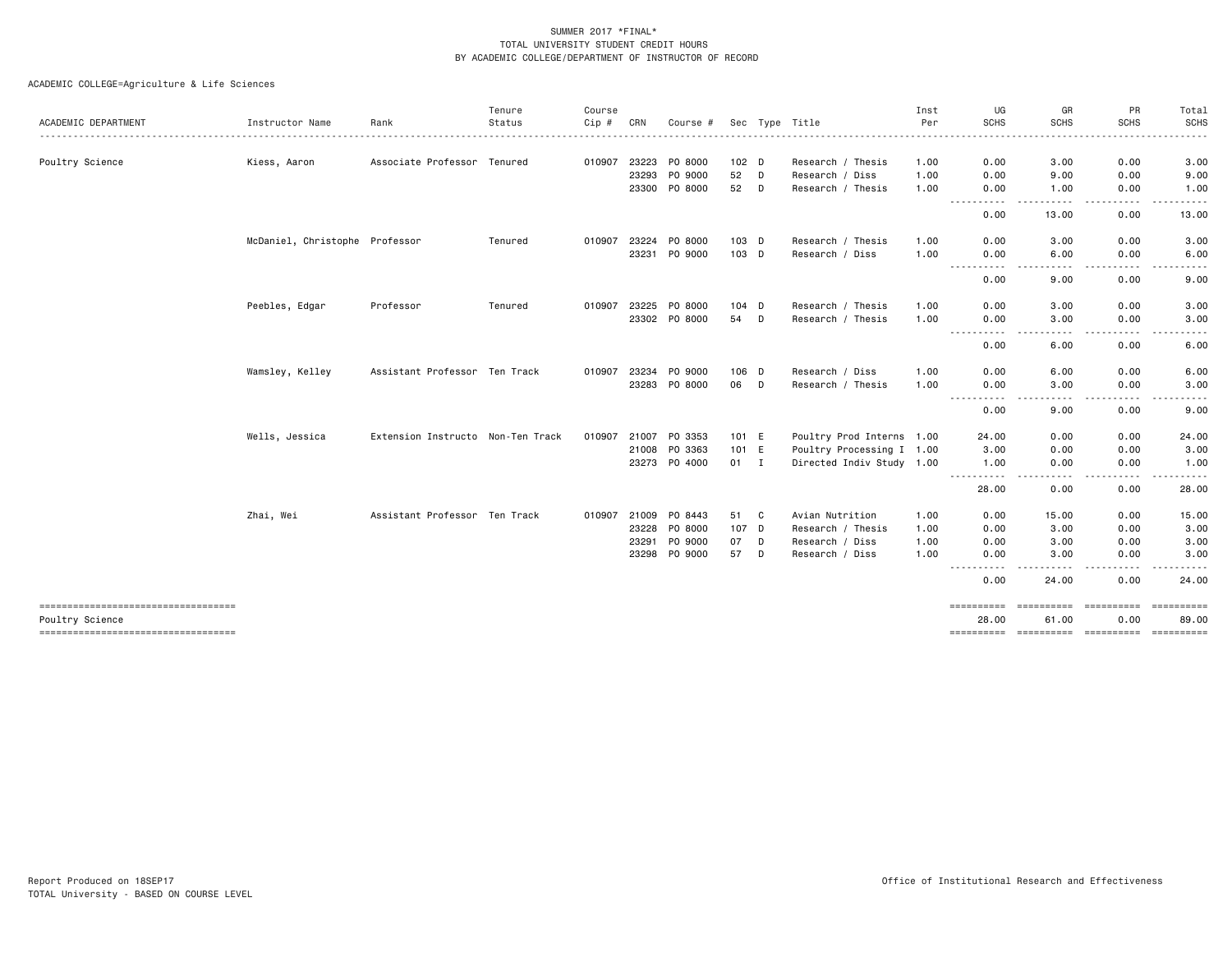| ACADEMIC DEPARTMENT      | Instructor Name  | Rank                                              | Tenure<br>Status | Course<br>Cip # | CRN          | Course #                     |         |   | Sec Type Title            | Inst<br>Per | UG<br><b>SCHS</b>                                                                                                                                            | GR<br><b>SCHS</b> | PR<br><b>SCHS</b>                        | Total<br><b>SCHS</b>     |
|--------------------------|------------------|---------------------------------------------------|------------------|-----------------|--------------|------------------------------|---------|---|---------------------------|-------------|--------------------------------------------------------------------------------------------------------------------------------------------------------------|-------------------|------------------------------------------|--------------------------|
| School of Human Sciences | Black, Catherine | Visiting Professor                                | Non-Ten Track    |                 | 190101 23095 | HS 4000                      | $101$ I |   | Directed Indiv Study 1.00 |             | 2.00                                                                                                                                                         | 0.00              | 0.00                                     | 2.00                     |
|                          |                  |                                                   |                  |                 | 190901 20719 | HS 4763                      | 101 E   |   | FDM Internship            | 1.00        | 66.00                                                                                                                                                        | 0.00              | 0.00                                     | 66.00                    |
|                          |                  |                                                   |                  |                 |              | 20720 HS 4763                | 102 E   |   | FDM Internship            | 1.00        | 18.00                                                                                                                                                        | 0.00              | 0.00                                     | 18.00                    |
|                          |                  |                                                   |                  |                 |              |                              |         |   |                           |             | .<br>86.00                                                                                                                                                   | .<br>0.00         | $\omega$ is $\omega$ in $\omega$<br>0.00 | .<br>86.00               |
|                          | Boutwell, Angela | Lecturer                                          | Non-Ten Track    |                 |              | 190708 21960 HDFS 3803 501 C |         |   | Creat & Play Young C 1.00 |             | 36.00<br>$\frac{1}{2}$                                                                                                                                       | 0.00              | 0.00                                     | 36.00                    |
|                          |                  |                                                   |                  |                 |              |                              |         |   |                           |             | 36.00                                                                                                                                                        | 0.00              | 0.00                                     | 36.00                    |
|                          | Denny, Marina    | Assistant Professor Ten Track                     |                  |                 |              | 010801 22309 AELC 9000 101 D |         |   | Research/Dissertatio 1.00 |             | 0.00<br>.                                                                                                                                                    | 9.00              | 0.00                                     | 9.00                     |
|                          |                  |                                                   |                  |                 |              |                              |         |   |                           |             | 0.00                                                                                                                                                         | 9.00              | 0.00                                     | 9.00                     |
|                          | Downey, Laura    | Extension Assoc Pro Non-Ten Track                 |                  |                 |              | 131301 22306 AIS 9000        | 101 D   |   | Research/Diss             | 1.00        | 0.00                                                                                                                                                         | 13.00             | 0.00                                     | 13.00                    |
|                          |                  |                                                   |                  |                 |              |                              |         |   |                           |             | <u>.</u><br>0.00                                                                                                                                             | .<br>13.00        | <b>.</b><br>0.00                         | .<br>13.00               |
|                          |                  | Elmore-Staton, Lori Assistant Professor Ten Track |                  |                 | 190101 22415 | HDFS 7000 101 I              |         |   | Directed Indiv Study 1.00 |             | 0.00                                                                                                                                                         | 3.00              | 0.00                                     | 3.00                     |
|                          |                  |                                                   |                  | 190701          | 22335        | <b>HDFS 9000</b>             | $103$ D |   | Research/Dissertatio      | 1.00        | 0.00                                                                                                                                                         | 3.00              | 0.00                                     | 3.00                     |
|                          |                  |                                                   |                  |                 | 190704 21954 | HDFS 4803 501 C              |         |   | Parenting                 | 1.00        | 102.00                                                                                                                                                       | 0.00              | 0.00                                     | 102.00                   |
|                          |                  |                                                   |                  |                 |              | 190708 21955 HDFS 6803 501 C |         |   | Parenting                 | 1.00        | 0.00<br>$\frac{1}{2} \left( \frac{1}{2} \right) \left( \frac{1}{2} \right) \left( \frac{1}{2} \right) \left( \frac{1}{2} \right) \left( \frac{1}{2} \right)$ | 6.00<br>.         | 0.00<br>.                                | 6.00                     |
|                          |                  |                                                   |                  |                 |              |                              |         |   |                           |             | 102.00                                                                                                                                                       | 12.00             | 0.00                                     | 114.00                   |
|                          | Fason, Angel     | Instructor                                        | Non-Ten Track    |                 | 190701 21791 | HDFS 4740 101 E              |         |   | PreK-K Teacher Cand       | 1.00        | 132.00                                                                                                                                                       | 0.00              | 0.00                                     | 132.00                   |
|                          |                  |                                                   |                  |                 | 21792        | <b>HDFS 4760</b>             | 101 E   |   | Child Development In 1.00 |             | 12.00                                                                                                                                                        | 0.00              | 0.00                                     | 12.00                    |
|                          |                  |                                                   |                  |                 | 21794        | <b>HDFS 4780</b>             | 101 E   |   | Youth Development In 1.00 |             | 36.00                                                                                                                                                        | 0.00              | 0.00                                     | 36.00                    |
|                          |                  |                                                   |                  |                 |              | 21795 HDFS 4790 101 E        |         |   | Family Science Inter 1.00 |             | 24.00<br>.<br>$  -$                                                                                                                                          | 0.00<br>.         | 0.00<br>-----                            | 24.00<br>$- - - - - - -$ |
|                          |                  |                                                   |                  |                 |              |                              |         |   |                           |             | 204.00                                                                                                                                                       | 0.00              | 0.00                                     | 204.00                   |
|                          | Freeman, Charles | Assistant Professor Ten Track                     |                  |                 | 190101 21961 | HS 4710                      | 501 A   |   | Study Tour                | 1.00        | 36.00                                                                                                                                                        | 0.00              | 0.00                                     | 36.00                    |
|                          |                  |                                                   |                  |                 | 22477        | HS 4710                      | 801 A   |   | Study Tour                | 1.00        | 102.00                                                                                                                                                       | 0.00              | 0.00                                     | 102.00                   |
|                          |                  |                                                   |                  |                 | 500407 23368 | FDM 4000                     | $101$ I |   | Directed Indiv Study 1.00 |             | 3.00<br>.                                                                                                                                                    | 0.00<br>.         | 0.00<br>.                                | 3.00<br>.                |
|                          |                  |                                                   |                  |                 |              |                              |         |   |                           |             | 141.00                                                                                                                                                       | 0.00              | 0.00                                     | 141.00                   |
|                          | Graham, Georgia  | Grad Research Assis Non-Ten Track                 |                  |                 |              | 190706 22774 HDFS 2803 251 C |         |   | Prenatal & Infant De 1.00 |             | 9.00<br><u>.</u>                                                                                                                                             | 0.00<br>.         | 0.00<br>.                                | 9.00<br>.                |
|                          |                  |                                                   |                  |                 |              |                              |         |   |                           |             | 9.00                                                                                                                                                         | 0.00              | 0.00                                     | 9.00                     |
|                          | Hardman, Alisha  | Assistant Professor Ten Track                     |                  |                 | 190701 22516 | HDFS 9000 105 D              |         |   | Research/Dissertatio 1.00 |             | 0.00                                                                                                                                                         | 16.00             | 0.00                                     | 16.00                    |
|                          |                  |                                                   |                  |                 | 22575        | HDFS 8000 104 D              |         |   | Research/Thesis           | 1.00        | 0.00                                                                                                                                                         | 6.00              | 0.00                                     | 6.00                     |
|                          |                  |                                                   |                  |                 |              |                              |         |   |                           |             | ----------                                                                                                                                                   | -----             | 0.00                                     | 22.00                    |
|                          |                  |                                                   |                  |                 |              |                              |         |   |                           |             | 0.00                                                                                                                                                         | 22.00             |                                          |                          |
|                          | Jagger, Carla    | Assistant Professor Ten Track                     |                  |                 |              | 010801 21781 AELC 8100 103 I |         |   | Creative Component A 1.00 |             | 0.00                                                                                                                                                         | 2.00              | 0.00                                     | 2.00                     |
|                          |                  |                                                   |                  |                 |              | 23506 AELC 9000 51           |         | D | Research/Dissertatio 1.00 |             | 0.00<br>----------                                                                                                                                           | 3.00<br>.         | 0.00<br>-----                            | 3.00<br>.                |
|                          |                  |                                                   |                  |                 |              |                              |         |   |                           |             | 0.00                                                                                                                                                         | 5.00              | 0.00                                     | 5.00                     |
|                          | Lee, JuYoung     | Assistant Professor Ten Track                     |                  |                 |              | 190901 23407 FDM 3553        | 551 B   |   | Fashion Retailing         | 1.00        | 27.00                                                                                                                                                        | 0.00              | 0.00                                     | 27.00                    |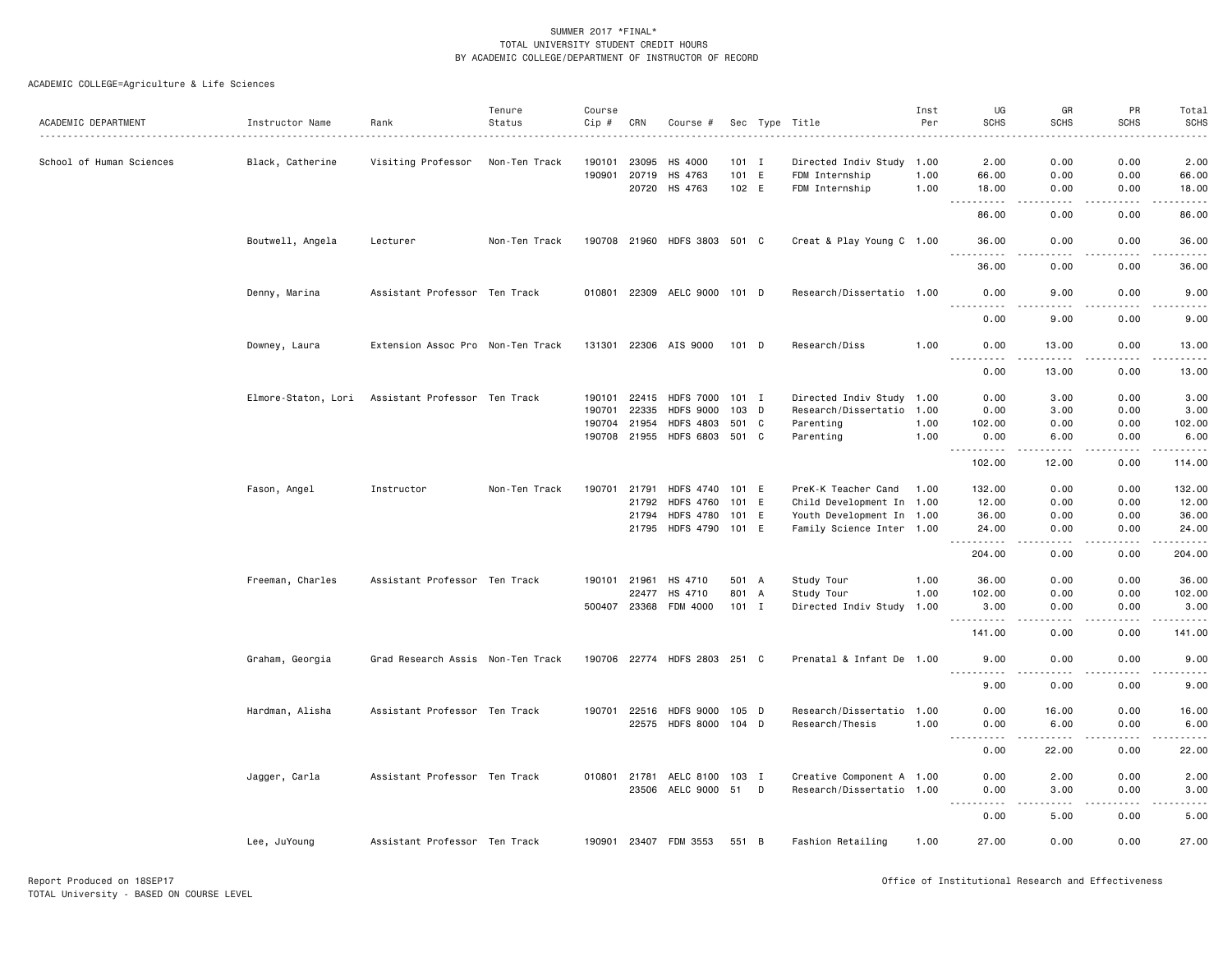| ACADEMIC DEPARTMENT      | Instructor Name  | Rank                              | Tenure<br>Status | Course<br>Cip # | CRN          | Course #               |                  |              | Sec Type Title            | Inst<br>Per | UG<br><b>SCHS</b>                                                                                                                                                                                                                                                                          | GR<br>SCHS                                                                                                                                                   | PR<br><b>SCHS</b>   | Total<br><b>SCHS</b> |
|--------------------------|------------------|-----------------------------------|------------------|-----------------|--------------|------------------------|------------------|--------------|---------------------------|-------------|--------------------------------------------------------------------------------------------------------------------------------------------------------------------------------------------------------------------------------------------------------------------------------------------|--------------------------------------------------------------------------------------------------------------------------------------------------------------|---------------------|----------------------|
|                          |                  |                                   |                  |                 |              |                        |                  |              |                           |             |                                                                                                                                                                                                                                                                                            |                                                                                                                                                              |                     |                      |
|                          |                  |                                   |                  |                 |              |                        |                  |              |                           |             | .<br>27.00                                                                                                                                                                                                                                                                                 | 0.00                                                                                                                                                         | 0.00                | 27.00                |
| School of Human Sciences | Morrison, Carley | Grad Research Assis Non-Ten Track |                  |                 |              | 131301 21780 AELC 3500 | 101 E            |              | Internship Ag Leader 1.00 |             | 33.00                                                                                                                                                                                                                                                                                      | 0.00                                                                                                                                                         | 0.00                | 33.00                |
|                          |                  |                                   |                  |                 |              | 21782 AELC 3500 102 E  |                  |              | Internship Ag Leader 1.00 |             | 81.00<br>.                                                                                                                                                                                                                                                                                 | 0.00<br>.                                                                                                                                                    | 0.00<br><u>.</u>    | 81.00<br>.           |
|                          |                  |                                   |                  |                 |              |                        |                  |              |                           |             | 114.00                                                                                                                                                                                                                                                                                     | 0.00                                                                                                                                                         | 0.00                | 114.00               |
|                          | Newman, Michael  | Professor                         | Tenured          |                 |              | 010801 23329 AELC 9000 | $106$ D          |              | Research/Dissertatio 1.00 |             | 0.00<br>.                                                                                                                                                                                                                                                                                  | 1.00<br>.                                                                                                                                                    | 0.00<br>.           | 1.00<br>$- - - - -$  |
|                          |                  |                                   |                  |                 |              |                        |                  |              |                           |             | 0.00                                                                                                                                                                                                                                                                                       | 1.00                                                                                                                                                         | 0.00                | 1.00                 |
|                          | Parker, Julie    | Assistant Professor Ten Track     |                  | 190101          | 23050        | <b>HDFS 7000</b>       | 01               | I            | Directed Indiv Study 1.00 |             | 0.00                                                                                                                                                                                                                                                                                       | 3,00                                                                                                                                                         | 0.00                | 3.00                 |
|                          |                  |                                   |                  |                 | 23051        | <b>HDFS 7000</b>       | 51               | I            | Directed Indiv Study 1.00 |             | 0.00                                                                                                                                                                                                                                                                                       | 3.00                                                                                                                                                         | 0.00                | 3.00                 |
|                          |                  |                                   |                  |                 | 23136        | HS 4000                | $102$ I          |              | Directed Indiv Study 1.00 |             | 3.00                                                                                                                                                                                                                                                                                       | 0.00                                                                                                                                                         | 0.00                | 3.00                 |
|                          |                  |                                   |                  |                 | 190701 22331 | <b>HDFS 9000</b>       | 102 <sub>D</sub> |              | Research/Dissertatio      | 1.00        | 0.00                                                                                                                                                                                                                                                                                       | 2.00                                                                                                                                                         | 0.00                | 2.00                 |
|                          |                  |                                   |                  |                 |              | 22332 HDFS 8000 101 D  |                  |              | Research/Thesis           | 1.00        | 0.00<br>.<br>$\sim$ $\sim$ $\sim$ $\sim$                                                                                                                                                                                                                                                   | 3.00<br>$\frac{1}{2} \left( \frac{1}{2} \right) \left( \frac{1}{2} \right) \left( \frac{1}{2} \right) \left( \frac{1}{2} \right) \left( \frac{1}{2} \right)$ | 0.00<br>-----       | 3.00                 |
|                          |                  |                                   |                  |                 |              |                        |                  |              |                           |             | 3.00                                                                                                                                                                                                                                                                                       | 11.00                                                                                                                                                        | 0.00                | 14.00                |
|                          | Peterson, Donna  | Extension Assoc Pro Non-Ten Track |                  | 010801          | 22338        | AELC 9000              | 104 D            |              | Research/Dissertatio 1.00 |             | 0.00                                                                                                                                                                                                                                                                                       | 3.00                                                                                                                                                         | 0.00                | 3.00                 |
|                          |                  |                                   |                  | 131301          | 22337        | AELC 8000              | 101 D            |              | Research/Thesis in A 1.00 |             | 0.00                                                                                                                                                                                                                                                                                       | 1.00                                                                                                                                                         | 0.00                | 1.00                 |
|                          |                  |                                   |                  |                 |              | 23339 AELC 7000 101 I  |                  |              | Directed Indiv Study 1.00 |             | 0.00<br>$\frac{1}{2}$<br>.                                                                                                                                                                                                                                                                 | 3.00                                                                                                                                                         | 0.00                | 3.00                 |
|                          |                  |                                   |                  |                 |              |                        |                  |              |                           |             | 0.00                                                                                                                                                                                                                                                                                       | 7.00                                                                                                                                                         | 0.00                | 7.00                 |
|                          | Phillips, Tommy  | Associate Professor Tenured       |                  |                 | 190101 22582 | <b>HDFS 4000</b>       | 01               | $\mathbf{I}$ | Directed Indiv Study 1.00 |             | 3.00                                                                                                                                                                                                                                                                                       | 0.00                                                                                                                                                         | 0.00                | 3.00                 |
|                          |                  |                                   |                  |                 | 23163        | <b>HDFS 4000</b>       | $101$ I          |              | Directed Indiv Study 1.00 |             | 3.00                                                                                                                                                                                                                                                                                       | 0.00                                                                                                                                                         | 0.00                | 3.00                 |
|                          |                  |                                   |                  |                 | 190701 21783 | <b>HDFS 3813</b>       | 01               | C            | Lifespan Theory           | 1.00        | 69.00                                                                                                                                                                                                                                                                                      | 0.00                                                                                                                                                         | 0.00                | 69.00                |
|                          |                  |                                   |                  |                 | 21965        | <b>HDFS 4873</b>       | 51               | C            | Positive Youth Dev        | 1.00        | 30.00                                                                                                                                                                                                                                                                                      | 0.00                                                                                                                                                         | 0.00                | 30.00                |
|                          |                  |                                   |                  |                 | 21966        | <b>HDFS 6873</b>       | 51               | C            | Positive Youth Dev        | 1.00        | 0.00                                                                                                                                                                                                                                                                                       | 12.00                                                                                                                                                        | 0.00                | 12.00                |
|                          |                  |                                   |                  |                 | 23087        | <b>HDFS 6883</b>       | 51               | C            | Risk, Resilience & P 1.00 |             | 0.00                                                                                                                                                                                                                                                                                       | 9.00                                                                                                                                                         | 0.00                | 9.00                 |
|                          |                  |                                   |                  |                 |              | 23088 HDFS 4883 52     |                  | C            | Risk, Resilience & P 1.00 |             | 87.00<br>$\frac{1}{2} \left( \frac{1}{2} \right) \left( \frac{1}{2} \right) \left( \frac{1}{2} \right) \left( \frac{1}{2} \right) \left( \frac{1}{2} \right)$<br>$\frac{1}{2} \left( \frac{1}{2} \right) \left( \frac{1}{2} \right) \left( \frac{1}{2} \right) \left( \frac{1}{2} \right)$ | 0.00                                                                                                                                                         | 0.00                | 87.00                |
|                          |                  |                                   |                  |                 |              |                        |                  |              |                           |             | 192.00                                                                                                                                                                                                                                                                                     | 21.00                                                                                                                                                        | 0.00                | 213.00               |
|                          | Swortzel, Kirk   | Professor                         | Tenured          |                 |              | 010801 21778 AELC 8100 | 101 I            |              | Creative Component A 1.00 |             | 0.00                                                                                                                                                                                                                                                                                       | 14.00                                                                                                                                                        | 0.00                | 14.00                |
|                          |                  |                                   |                  |                 | 22333        | AELC 4990              | 001 B            |              | Special Topics in AE      | 1.00        | 15.00                                                                                                                                                                                                                                                                                      | 0.00                                                                                                                                                         | 0.00                | 15.00                |
|                          |                  |                                   |                  |                 | 22464        | AELC 9000              | 105 D            |              | Research/Dissertatio 1.00 |             | 0.00                                                                                                                                                                                                                                                                                       | 21.00                                                                                                                                                        | 0.00                | 21.00                |
|                          |                  |                                   |                  |                 | 131301 21962 | AELC 8593              | 51               | C            | Hist Found of AEE         | 1.00        | 0.00                                                                                                                                                                                                                                                                                       | 18.00                                                                                                                                                        | 0.00                | 18.00                |
|                          |                  |                                   |                  |                 |              | 22447 AELC 8000 104 D  |                  |              | Research/Thesis in A 1.00 |             | 0.00<br>$- - - - -$<br>$\frac{1}{2} \left( \frac{1}{2} \right) \left( \frac{1}{2} \right) \left( \frac{1}{2} \right) \left( \frac{1}{2} \right)$                                                                                                                                           | 3.00<br>$\frac{1}{2}$                                                                                                                                        | 0.00<br>-----       | 3.00                 |
|                          |                  |                                   |                  |                 |              |                        |                  |              |                           |             | 15.00                                                                                                                                                                                                                                                                                      | 56.00                                                                                                                                                        | 0.00                | 71.00                |
|                          | Wheeler, Brandan | Assistant Professor Ten Track     |                  |                 |              | 190701 22307 HDFS 9000 | 101 D            |              | Research/Dissertatio 1.00 |             | 0.00<br>.                                                                                                                                                                                                                                                                                  | 2.00<br>.                                                                                                                                                    | 0.00                | 2.00<br>.            |
|                          |                  |                                   |                  |                 |              |                        |                  |              |                           |             | 0.00                                                                                                                                                                                                                                                                                       | 2.00                                                                                                                                                         | .<br>0.00           | 2.00                 |
|                          | Wilmoth, Joe     | Associate Professor Tenured       |                  |                 | 190701 22745 | <b>HDFS 9000</b>       | 106 D            |              | Research/Dissertatio 1.00 |             | 0.00                                                                                                                                                                                                                                                                                       | 9.00                                                                                                                                                         | 0.00                | 9.00                 |
|                          |                  |                                   |                  |                 | 190704 21775 | <b>HDFS 4853</b>       | 001 C            |              | Family: Human Ecolog 1.00 |             | 36.00                                                                                                                                                                                                                                                                                      | 0.00                                                                                                                                                         | 0.00                | 36.00                |
|                          |                  |                                   |                  |                 |              | 21776 HDFS 6853 001 C  |                  |              | Family: Human Ecolog 1.00 |             | 0.00<br><u>.</u>                                                                                                                                                                                                                                                                           | 9.00<br>$- - - - -$                                                                                                                                          | 0.00<br>$- - - - -$ | 9.00<br>.            |
|                          |                  |                                   |                  |                 |              |                        |                  |              |                           |             | 36.00                                                                                                                                                                                                                                                                                      | 18.00                                                                                                                                                        | 0.00                | 54.00                |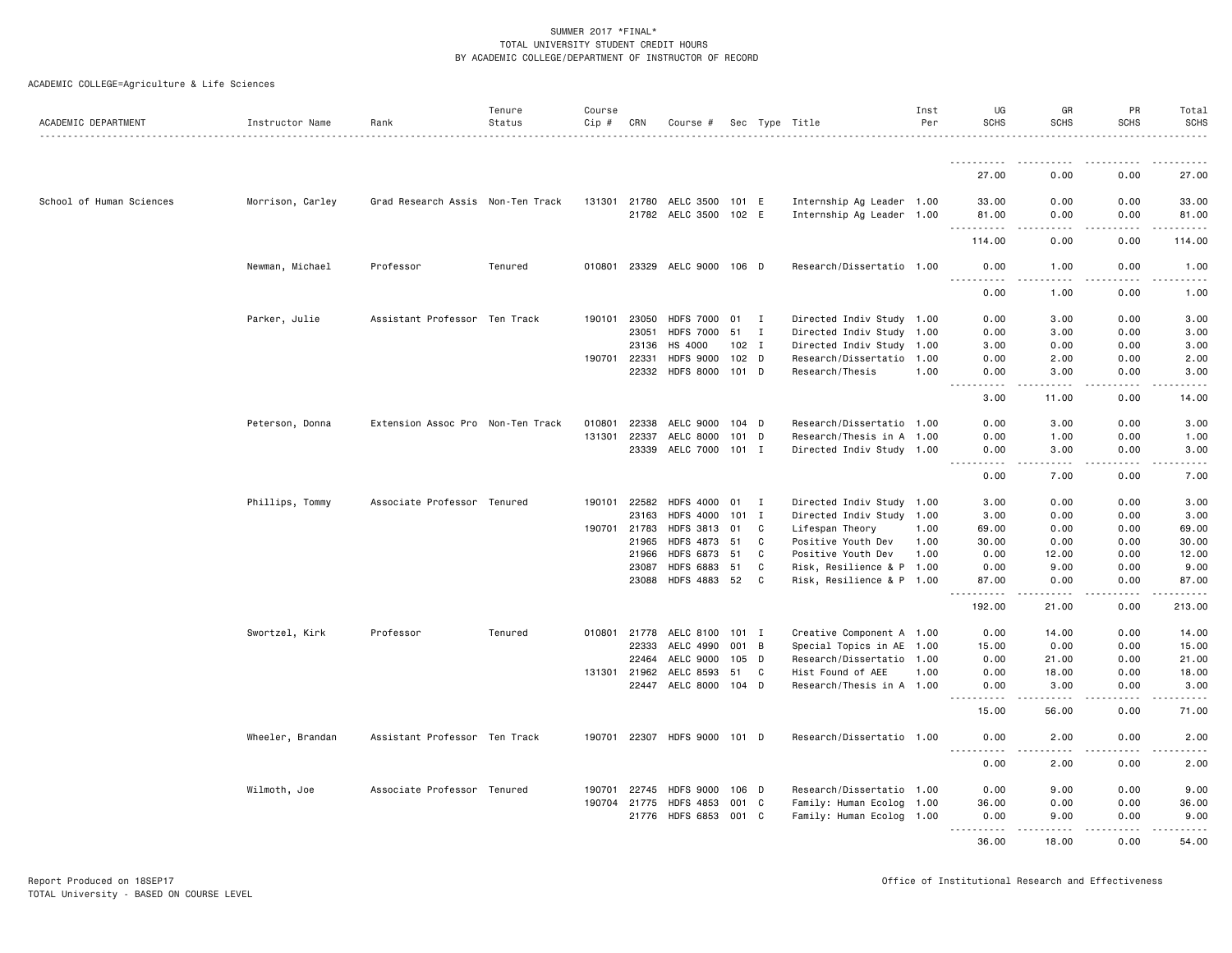### ACADEMIC COLLEGE=Agriculture & Life Sciences

| 0.000 | Rank | Tenure<br>Status | Course<br>Cip<br>CRN | Course | Sec<br>vpe | Title | Inst<br>Pe | <b>SCH</b> | <b>SCHS</b> | SCHS | Total<br><b>SCHS</b> |
|-------|------|------------------|----------------------|--------|------------|-------|------------|------------|-------------|------|----------------------|
| ----- |      |                  |                      |        |            |       |            |            |             |      | _________            |

 School of Human Sciences 965.00 177.00 0.00 1142.00=================================== ========== ========== ========== ==========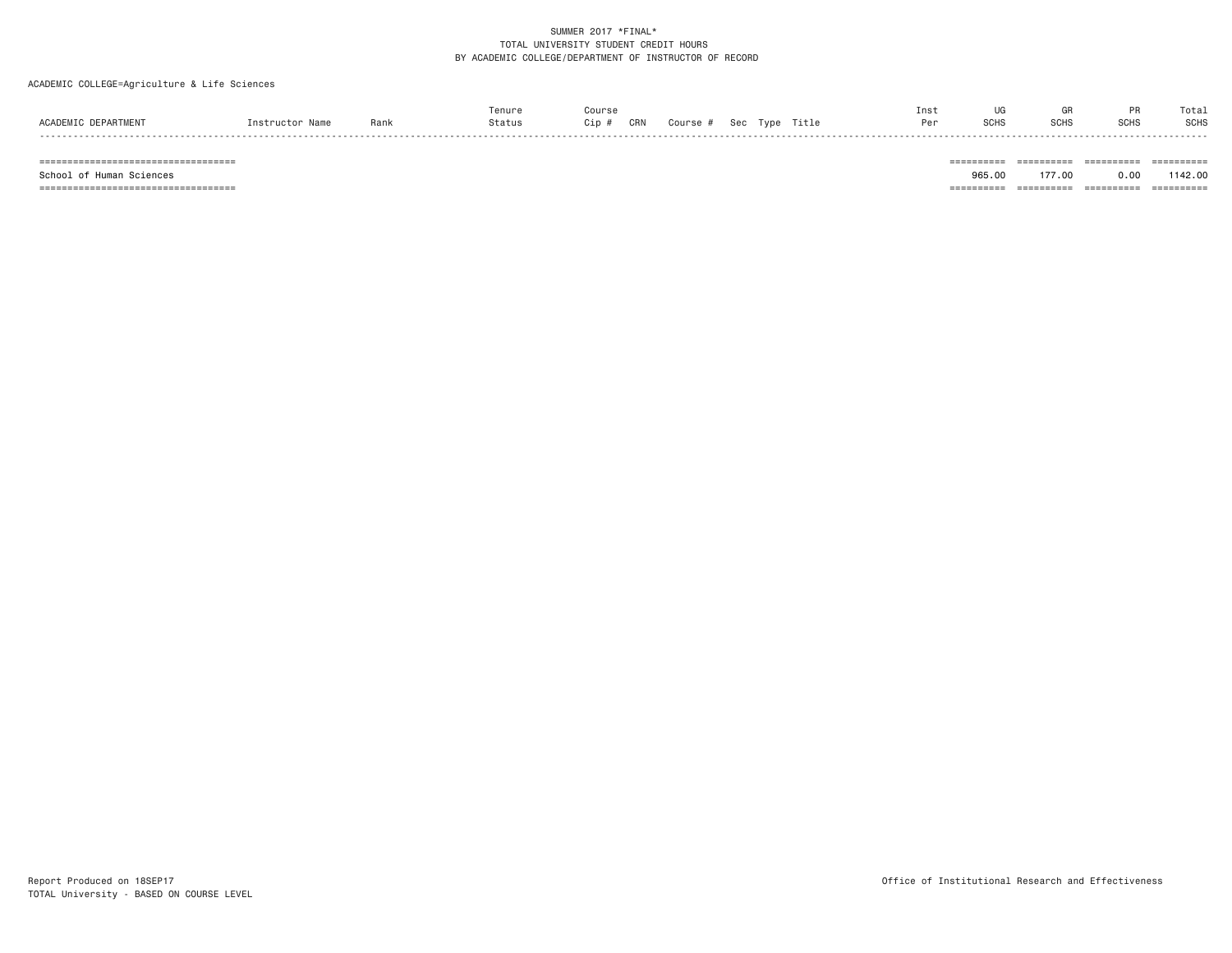| ACADEMIC DEPARTMENT                                                                    | Instructor Name    | Rank                          | Tenure<br>Status | Course<br>$Cip$ # | CRN            | Course #                   |                |          | Sec Type Title                                  | Inst<br>Per  | UG<br><b>SCHS</b>                                                                                                                       | GR<br><b>SCHS</b>                                                                                                                 | PR<br><b>SCHS</b>                                                                                                                          | Total<br>SCHS                                                                                                                                                 |
|----------------------------------------------------------------------------------------|--------------------|-------------------------------|------------------|-------------------|----------------|----------------------------|----------------|----------|-------------------------------------------------|--------------|-----------------------------------------------------------------------------------------------------------------------------------------|-----------------------------------------------------------------------------------------------------------------------------------|--------------------------------------------------------------------------------------------------------------------------------------------|---------------------------------------------------------------------------------------------------------------------------------------------------------------|
| Art AAD                                                                                | Funderburk, Thomas | Professor                     | Tenured          |                   | 500708 20068   | ART 3053                   | 51             | L.       | Watercolor Painting 1.00                        |              | 36.00                                                                                                                                   | 0.00                                                                                                                              | 0.00                                                                                                                                       | $\frac{1}{2} \left( \frac{1}{2} \right) \left( \frac{1}{2} \right) \left( \frac{1}{2} \right) \left( \frac{1}{2} \right) \left( \frac{1}{2} \right)$<br>36.00 |
|                                                                                        |                    |                               |                  |                   |                |                            |                |          |                                                 |              | ----------<br>36.00                                                                                                                     | $\frac{1}{2}$<br>0.00                                                                                                             | .<br>0.00                                                                                                                                  | .<br>36.00                                                                                                                                                    |
|                                                                                        | Gootee, Marita     | Professor                     | Tenured          | 500605            | 21766<br>21767 | ART 2103<br>ART 3223       | 01<br>01       | B<br>Q   | Photography Survey<br>Darkroom Basics           | 1.00<br>1.00 | 30.00<br>24.00                                                                                                                          | 0.00<br>0.00                                                                                                                      | 0.00<br>0.00                                                                                                                               | 30.00<br>24.00                                                                                                                                                |
|                                                                                        |                    |                               |                  |                   |                |                            |                |          |                                                 |              | ----------<br>54.00                                                                                                                     | $\frac{1}{2} \left( \frac{1}{2} \right) \left( \frac{1}{2} \right) \left( \frac{1}{2} \right) \left( \frac{1}{2} \right)$<br>0.00 | .<br>0.00                                                                                                                                  | .<br>54.00                                                                                                                                                    |
|                                                                                        | Gordon, Jeffery    | Non-Faculty                   | Not Applicable   | 500703            | 20060          | ART 1113<br>21184 ART 1113 | E51 C<br>501 C |          | Art Appreciation<br>Art Appreciation            | 1.00<br>1.00 | 33.00<br>39.00                                                                                                                          | 0.00<br>0.00                                                                                                                      | 0.00<br>0.00                                                                                                                               | 33.00<br>39.00                                                                                                                                                |
|                                                                                        |                    |                               |                  |                   |                |                            |                |          |                                                 |              | $\frac{1}{2} \left( \frac{1}{2} \right) \left( \frac{1}{2} \right) \left( \frac{1}{2} \right) \left( \frac{1}{2} \right)$<br>.<br>72.00 | $\frac{1}{2} \left( \frac{1}{2} \right) \left( \frac{1}{2} \right) \left( \frac{1}{2} \right) \left( \frac{1}{2} \right)$<br>0.00 | -----<br>$\frac{1}{2} \left( \frac{1}{2} \right) \left( \frac{1}{2} \right) \left( \frac{1}{2} \right) \left( \frac{1}{2} \right)$<br>0.00 | .<br>72.00                                                                                                                                                    |
|                                                                                        | Haupt, Jeffrey     | Professor                     | Tenured          | 500401<br>500705  | 20063<br>20066 | ART 1133<br>ART 1223       | 51<br>51       | L.       | Design II<br>Drawing II                         | 1.00<br>1.00 | 24.00<br>24.00                                                                                                                          | 0.00<br>0.00                                                                                                                      | 0.00<br>0.00                                                                                                                               | 24.00<br>24.00                                                                                                                                                |
|                                                                                        |                    |                               |                  |                   |                |                            |                |          |                                                 |              | -----------<br>48.00                                                                                                                    | .<br>0.00                                                                                                                         | . <b>.</b><br>0.00                                                                                                                         | .<br>48.00                                                                                                                                                    |
|                                                                                        | Hester, Cassie     | Assistant Professor Ten Track |                  |                   |                | 500402 21937 ART 4123      | 001 Q          |          | Screen Printing for                             | 1.00         | 27.00                                                                                                                                   | 0.00                                                                                                                              | 0.00                                                                                                                                       | 27.00                                                                                                                                                         |
|                                                                                        |                    |                               |                  |                   |                |                            |                |          |                                                 |              | .<br>27.00                                                                                                                              | $\frac{1}{2}$<br>0.00                                                                                                             | .<br>0.00                                                                                                                                  | . <u>.</u> .<br>27.00                                                                                                                                         |
|                                                                                        | Long, Robert       | Professor                     | Tenured          | 500711            | 20067<br>20071 | ART 2503<br>ART 4650       | 01<br>01       | └<br>- L | Ceramic Art Survey<br>Advanced Studio-Cera 1.00 | 1.00         | 27.00<br>24.00                                                                                                                          | 0.00<br>0.00                                                                                                                      | 0.00<br>0.00                                                                                                                               | 27.00<br>24.00                                                                                                                                                |
|                                                                                        |                    |                               |                  |                   |                |                            |                |          |                                                 |              | ----------<br>51.00                                                                                                                     | 0.00                                                                                                                              | .<br>0.00                                                                                                                                  | .<br>51.00                                                                                                                                                    |
|                                                                                        | Neuenfeldt, Lori   | Instructor                    | Non-Ten Track    | 500407            | 23177          | FDM 4990                   | 801 C          |          | Special Topic In FDM 1.00                       |              | 51.00                                                                                                                                   | 0.00                                                                                                                              | 0.00                                                                                                                                       | 51.00                                                                                                                                                         |
|                                                                                        |                    |                               |                  |                   |                |                            |                |          |                                                 |              | 51.00                                                                                                                                   | 0.00                                                                                                                              | $\frac{1}{2}$<br>0.00                                                                                                                      | .<br>51.00                                                                                                                                                    |
| ----------------------------------<br>Art AAD<br>===================================== |                    |                               |                  |                   |                |                            |                |          |                                                 |              | ==========<br>339.00                                                                                                                    | ==========<br>0.00                                                                                                                | ==========<br>0.00                                                                                                                         | ==========<br>339.00                                                                                                                                          |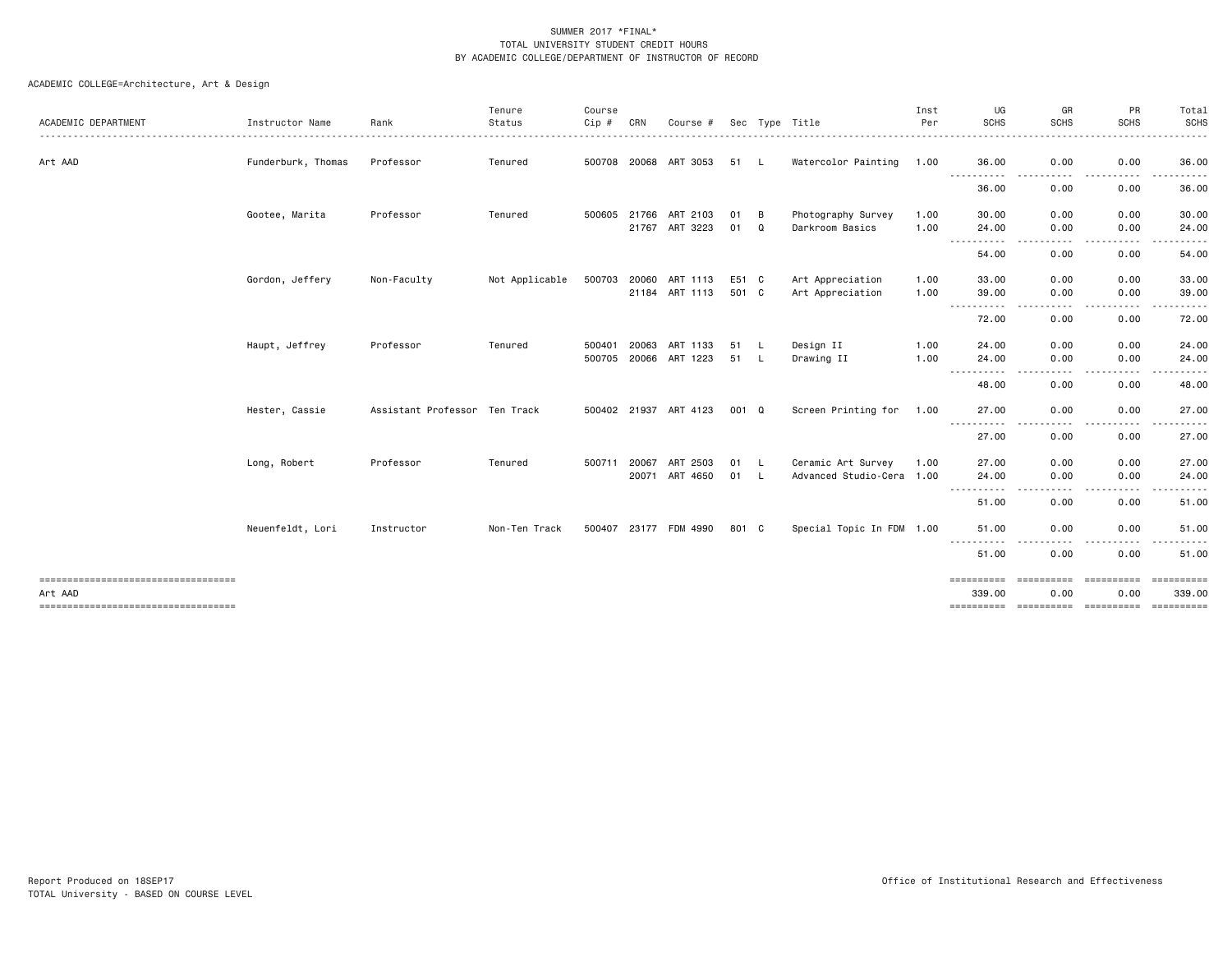| ACADEMIC DEPARTMENT                   | Instructor Name | Rank                          | Tenure<br>Status | Course<br>Cip # | CRN   | Course #       |      | Sec Type Title            | Inst<br>Per | UG<br><b>SCHS</b>             | GR<br><b>SCHS</b>     | PR<br><b>SCHS</b> | Total<br>SCHS       |
|---------------------------------------|-----------------|-------------------------------|------------------|-----------------|-------|----------------|------|---------------------------|-------------|-------------------------------|-----------------------|-------------------|---------------------|
| Building Construction Science         | Beatty, David   | Lecturer                      | Non-Ten Track    | 522001          |       | 20080 BCS 1126 | 51 Q | Build Construct Stud 1.00 |             | 102.00<br>-----------         | 0.00<br>.             | 0.00<br>.         | 102.00<br>.         |
|                                       |                 |                               |                  |                 |       |                |      |                           |             | 102.00                        | 0.00                  | 0.00              | 102.00              |
|                                       | Leathem, Thomas | Assistant Professor Ten Track |                  | 522001          | 20079 | BCS 1116       | 01 Q | Build Construct Stud 1.00 |             | 96.00<br>-----------<br>96.00 | 0.00<br>.<br>0.00     | 0.00<br>.<br>0.00 | 96.00<br>.<br>96.00 |
| ------------------------------------- |                 |                               |                  |                 |       |                |      |                           |             | $=$ = = = = = = = = =         | $=$ = = = = = = = = = | ==========        | eessesses           |
| Building Construction Science         |                 |                               |                  |                 |       |                |      |                           |             | 198.00                        | 0.00                  | 0.00              | 198,00              |
| ====================================  |                 |                               |                  |                 |       |                |      |                           |             | =========                     | ==========            | ==========        | ==========          |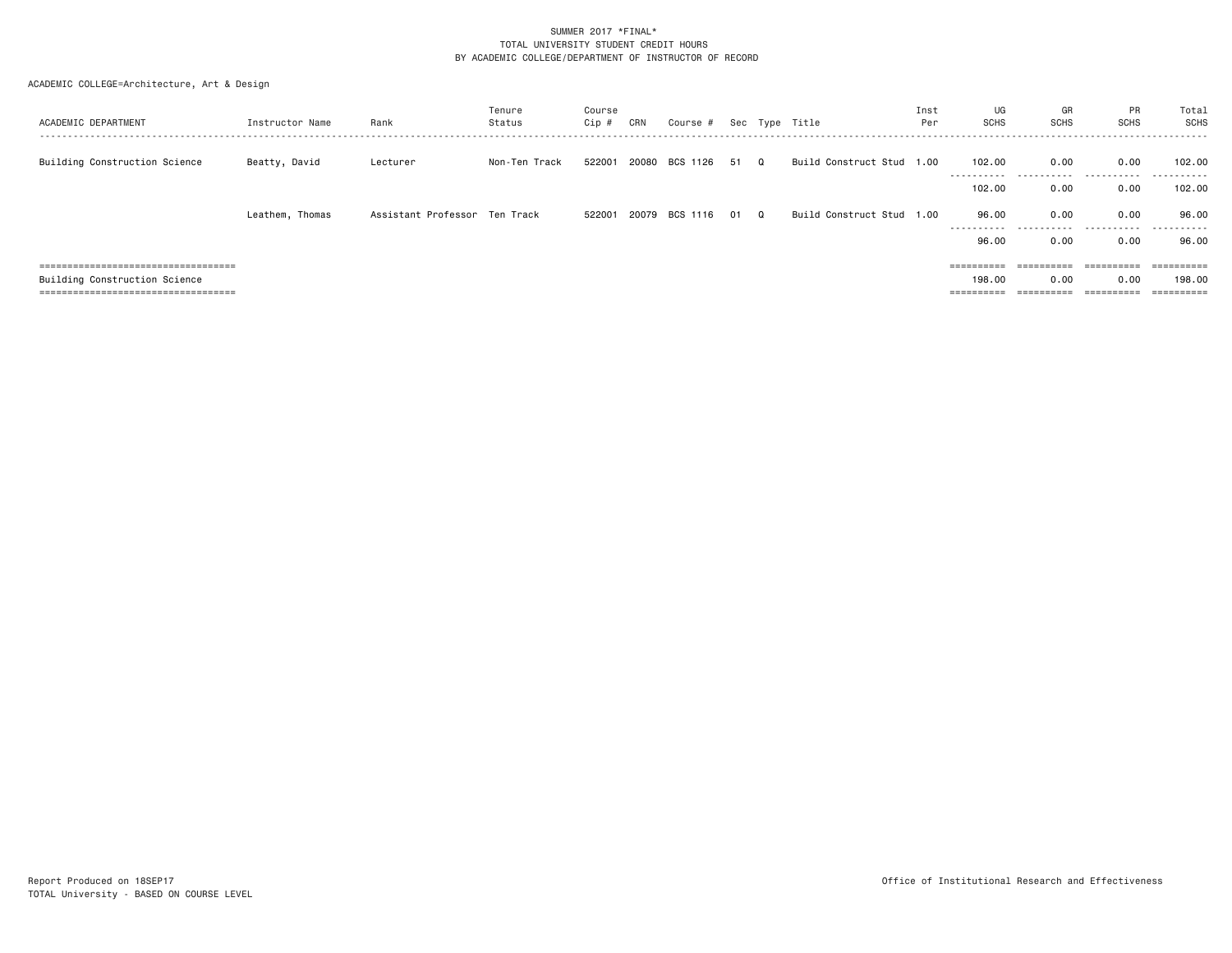| ACADEMIC DEPARTMENT                   | Instructor Name | Rank                          | Tenure<br>Status | Course<br>Cip # | CRN   | Course #             |       |          | Sec Type Title            | Inst<br>Per | UG<br><b>SCHS</b> | GR<br><b>SCHS</b> | PR<br><b>SCHS</b> | Total<br><b>SCHS</b> |
|---------------------------------------|-----------------|-------------------------------|------------------|-----------------|-------|----------------------|-------|----------|---------------------------|-------------|-------------------|-------------------|-------------------|----------------------|
|                                       |                 |                               |                  |                 |       |                      |       |          |                           |             |                   |                   |                   |                      |
| Interior Design                       | Carroll, Robin  | Instructor                    | Non-Ten Track    |                 |       | 500408 20735 ID 3603 | 001 C |          | Digital Design for I 1.00 |             | 21.00             | 0.00              | 0.00<br>.         | 21.00<br>------      |
|                                       |                 |                               |                  |                 |       |                      |       |          |                           |             | 21.00             | 0.00              | 0.00              | 21.00                |
|                                       | Miller, Beth    | Professor                     | Tenured          | 500408          | 20738 | ID 4753              | 51    |          | Interior Design Inte 1.00 |             | 48.00             | 0.00              | 0.00              | 48.00                |
|                                       |                 |                               |                  | 500410          | 20731 | ID 2203              | 51    | Q        | Rendering                 | 1.00        | 21.00             | 0.00              | 0.00              | 21.00                |
|                                       |                 |                               |                  |                 |       |                      |       |          |                           |             | 69.00             | 0.00              | .<br>0.00         | 69.00                |
|                                       | Miller, Lyndsey | Assistant Professor Ten Track |                  | 151303 20734    |       | ID 3363              | 51    | B.       | 3/D & CAD Modeling i 1.00 |             | 21.00<br>$\cdots$ | 0.00              | 0.00              | 21.00                |
|                                       |                 |                               |                  |                 |       |                      |       |          |                           |             | 21.00             | 0.00              | 0.00              | 21.00                |
|                                       | Riehm, William  | Assistant Professor Ten Track |                  | 500408 20732    |       | ID 2614              | 01    | <b>B</b> | ID Studio II              | 1.00        | 32.00             | 0.00              | 0.00              | 32.00                |
|                                       |                 |                               |                  |                 |       |                      |       |          |                           |             | 32.00             | 0.00              | 0.00              | 32.00                |
| ===================================== |                 |                               |                  |                 |       |                      |       |          |                           |             | ==========        | -----------       | ==========        | -----------          |
| Interior Design                       |                 |                               |                  |                 |       |                      |       |          |                           |             | 143.00            | 0.00              | 0.00              | 143.00               |
| ===================================== |                 |                               |                  |                 |       |                      |       |          |                           |             | ==========        | ==========        | ==========        | -----------          |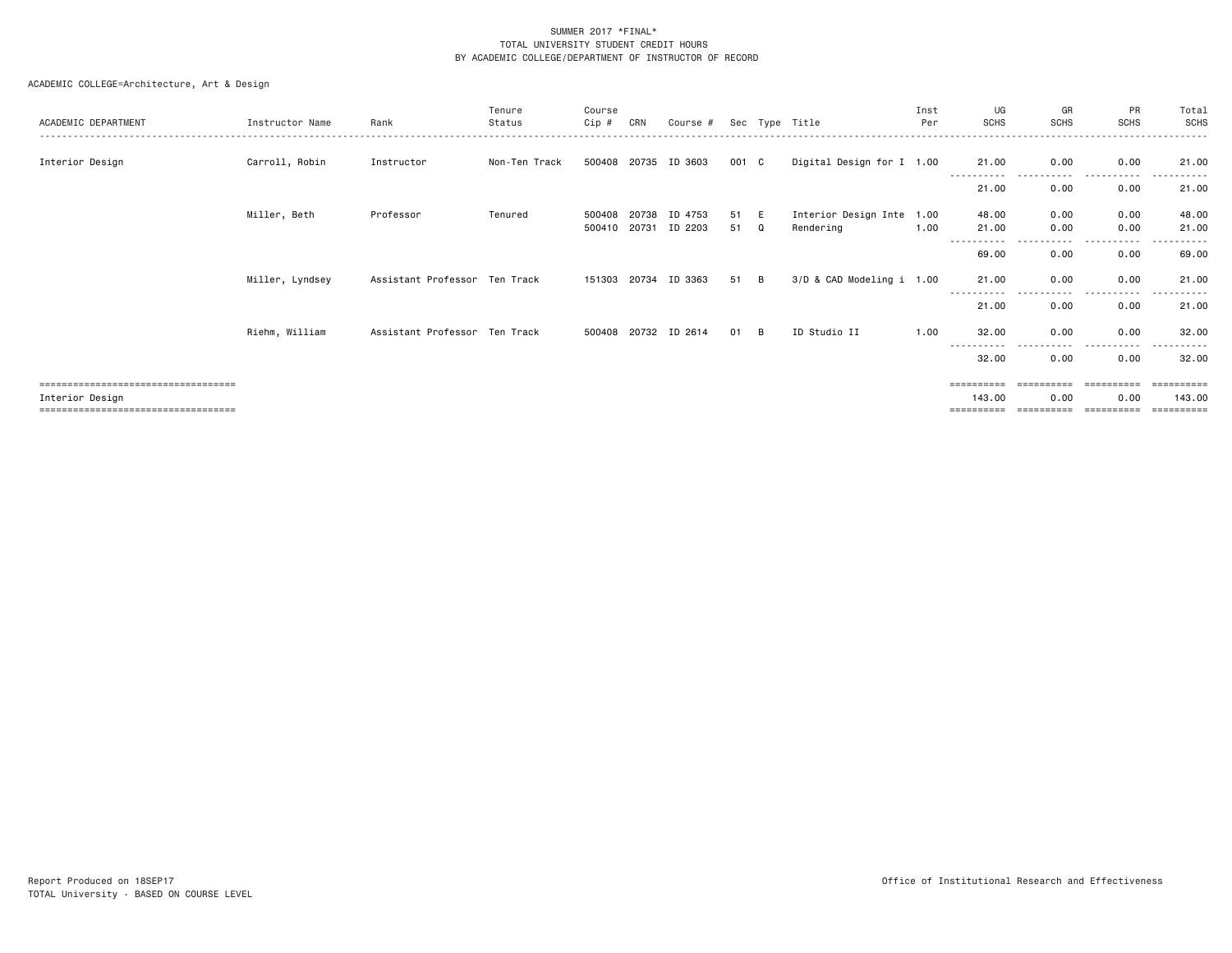| ACADEMIC DEPARTMENT                                                                                    | Instructor Name | Rank                          | Tenure<br>Status | Course<br>Cip # | CRN   | Course #                   |            |               | Sec Type Title                             | Inst<br>Per  | UG<br><b>SCHS</b>                      | GR<br><b>SCHS</b>                      | <b>PR</b><br><b>SCHS</b>               | Total<br><b>SCHS</b>      |
|--------------------------------------------------------------------------------------------------------|-----------------|-------------------------------|------------------|-----------------|-------|----------------------------|------------|---------------|--------------------------------------------|--------------|----------------------------------------|----------------------------------------|----------------------------------------|---------------------------|
| School of Architecture                                                                                 | Herrmann, Hans  | Associate Professor Tenured   |                  | 040201          |       | 20048 ARC 1536             | 01         | B             | Arch Design I-A                            | 1.00         | 84.00                                  | 0.00                                   | 0.00                                   | 84.00                     |
|                                                                                                        |                 |                               |                  |                 |       | 21772 ARC 4733             | 851 C      |               | Site Planning                              | 1.00         | 39.00<br>123.00                        | 0.00<br>0.00                           | 0.00<br>0.00                           | 39.00<br>123,00           |
|                                                                                                        | Kemp, Leah      | Non-Faculty                   | Not Applicable   |                 |       | 040201 21183 ARC 1013      | 501 C      |               | Arch Appreciation                          | 1.00         | 18.00<br>-----------                   | 0.00<br>$  -$<br>.                     | 0.00<br>------<br>$\cdots$             | 18.00<br>.                |
|                                                                                                        |                 |                               |                  |                 |       |                            |            |               |                                            |              | 18.00                                  | 0.00                                   | 0.00                                   | 18.00                     |
|                                                                                                        | Latham, Angela  | Instructor                    | Non-Ten Track    | 500799          | 21723 | 21090 TKI 2413<br>TKI 2413 | 51 C<br>52 | C.            | Hi & Appr Artcrafts<br>Hi & Appr Artcrafts | 1.00<br>1.00 | 21.00<br>27.00                         | 0.00<br>0.00<br>.                      | 0.00<br>0.00<br>. <b>.</b><br>$\cdots$ | 21.00<br>27.00<br>.       |
|                                                                                                        |                 |                               |                  |                 |       |                            |            |               |                                            |              | 48.00                                  | 0.00                                   | 0.00                                   | 48.00                     |
|                                                                                                        | Poros, John     | Associate Professor Tenured   |                  | 040201          | 21768 | ARC 3904<br>21769 ARC 3904 | 01<br>02   | <b>B</b><br>К | Structures I<br>Structures I               | 1.00<br>1.00 | 24.00<br>0.00<br>- - - - - - - - - - - | 0.00<br>0.00<br><u>.</u>               | 0.00<br>0.00<br>. <b>.</b>             | 24.00<br>0.00<br>$\cdots$ |
|                                                                                                        |                 |                               |                  |                 |       |                            |            |               |                                            |              | 24.00                                  | 0.00                                   | 0.00                                   | 24.00                     |
|                                                                                                        | Tripp, Andrew   | Assistant Professor Ten Track |                  |                 |       | 040201 20049 ARC 1546      | 52         | B             | Arch Design I-B                            | 1.00         | 84,00                                  | 0.00                                   | 0.00                                   | 84.00                     |
|                                                                                                        |                 |                               |                  |                 |       |                            |            |               |                                            |              | 84.00                                  | 0.00                                   | 0.00                                   | 84.00                     |
| -----------------------------------<br>School of Architecture<br>===================================== |                 |                               |                  |                 |       |                            |            |               |                                            |              | ==========<br>297,00<br>==========     | <b>COOPEDDED</b><br>0.00<br>========== | ==========<br>0.00<br>==========       | ==========<br>297.00      |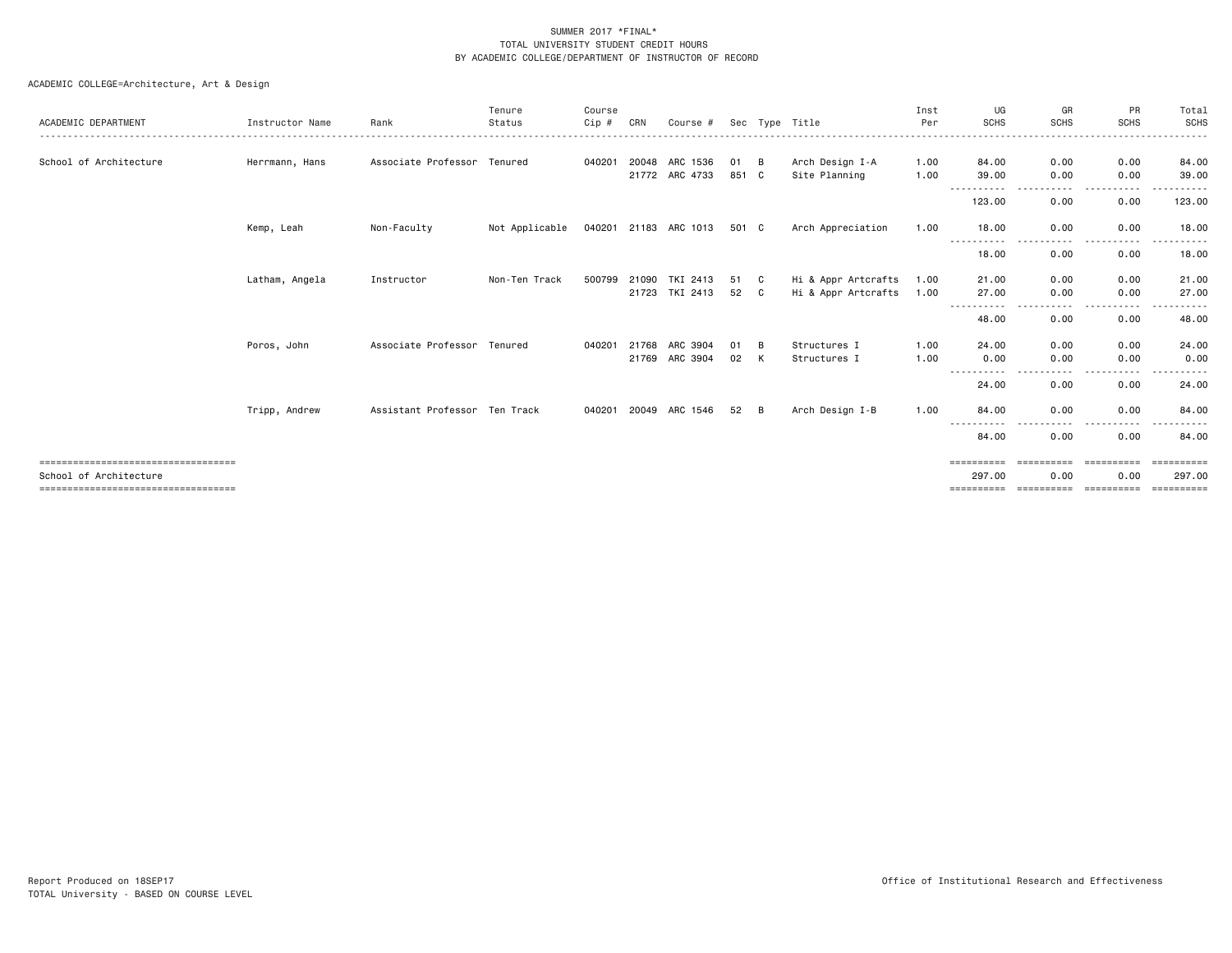#### ACADEMIC COLLEGE=Arts & Sciences

| ACADEMIC DEPARTMENT                                                                                                 | Instructor Name | Rank                          | Tenure<br>Status | Course<br>Cip #  | CRN            | Course #             |                  | Sec Type Title                                         | Inst<br>Per | UG<br><b>SCHS</b>                  | GR<br><b>SCHS</b>                            | PR<br><b>SCHS</b>  | Total<br>SCHS                               |
|---------------------------------------------------------------------------------------------------------------------|-----------------|-------------------------------|------------------|------------------|----------------|----------------------|------------------|--------------------------------------------------------|-------------|------------------------------------|----------------------------------------------|--------------------|---------------------------------------------|
| Anthropology & Middle Eastern Cultu Alvey, Jeffrey                                                                  |                 | Non-Faculty                   | Not Applicable   |                  |                | 450301 21426 AN 2510 | 801 A            | Archy Field Meth: Su 1.00                              |             | 72.00                              | 0.00                                         | 0.00               | 72.00                                       |
|                                                                                                                     |                 |                               |                  |                  |                |                      |                  |                                                        |             | 72.00                              | 0.00                                         | 0.00               | 72.00                                       |
|                                                                                                                     | Copeland, Toni  | Assistant Professor Ten Track |                  | 450201           | 23213          | AN 8000              | $101$ D          | Thesis Research                                        | 1.00        | 0.00                               | 1.00                                         | 0.00               | 1.00                                        |
|                                                                                                                     |                 |                               |                  |                  |                |                      |                  |                                                        |             | 0.00                               | 1.00                                         | 0.00               | 1.00                                        |
|                                                                                                                     | Hardin, James   | Associate Professor Tenured   |                  | 450201<br>450301 | 23239<br>23236 | AN 4000<br>AN 3540   | $101$ I<br>801 A | Directed Indiv Study 1.00<br>Rel Travel & Part Pr 1.00 |             | 1.00<br>36.00                      | 0.00<br>0.00                                 | 0.00<br>0.00       | 1.00<br>36.00                               |
|                                                                                                                     |                 |                               |                  |                  |                |                      |                  |                                                        |             | .<br>37.00                         | 0.00                                         | .<br>0.00          | 37.00                                       |
|                                                                                                                     | Miller, Darcy   | Assistant Professor Ten Track |                  |                  |                | 450301 21429 AN 3510 | 801 A            | Archy Field Meth: Ex 1.00                              |             | 60.00<br>. <b>.</b> .              | 0.00<br>.                                    | 0.00<br>.          | 60.00                                       |
|                                                                                                                     |                 |                               |                  |                  |                |                      |                  |                                                        |             | 60.00                              | 0.00                                         | 0.00               | 60.00                                       |
|                                                                                                                     | Peacock, Claude | Professor                     | Tenured          |                  |                | 450201 22814 AN 8215 | 101 E            | Internship in Applie 1.00                              |             | 0.00                               | 5.00                                         | 0.00               | 5.00                                        |
|                                                                                                                     |                 |                               |                  |                  |                |                      |                  |                                                        |             | 0.00                               | 5.00                                         | 0.00               | 5.00                                        |
|                                                                                                                     | Turner, James   | Lecturer                      | Non-Ten Track    |                  |                | 450201 21712 AN 3113 | 201 C            | Societies Of World                                     | 1.00        | 39.00                              | 0.00                                         | 0.00               | 39.00                                       |
|                                                                                                                     |                 |                               |                  |                  |                |                      |                  |                                                        |             | 39.00                              | 0.00                                         | 0.00               | 39.00                                       |
| =====================================<br>Anthropology & Middle Eastern Cultu<br>----------------------------------- |                 |                               |                  |                  |                |                      |                  |                                                        |             | ==========<br>208.00<br>========== | ==========<br>6.00<br>====================== | ==========<br>0.00 | ==========<br>214.00<br>- = = = = = = = = = |
|                                                                                                                     |                 |                               |                  |                  |                |                      |                  |                                                        |             |                                    |                                              |                    |                                             |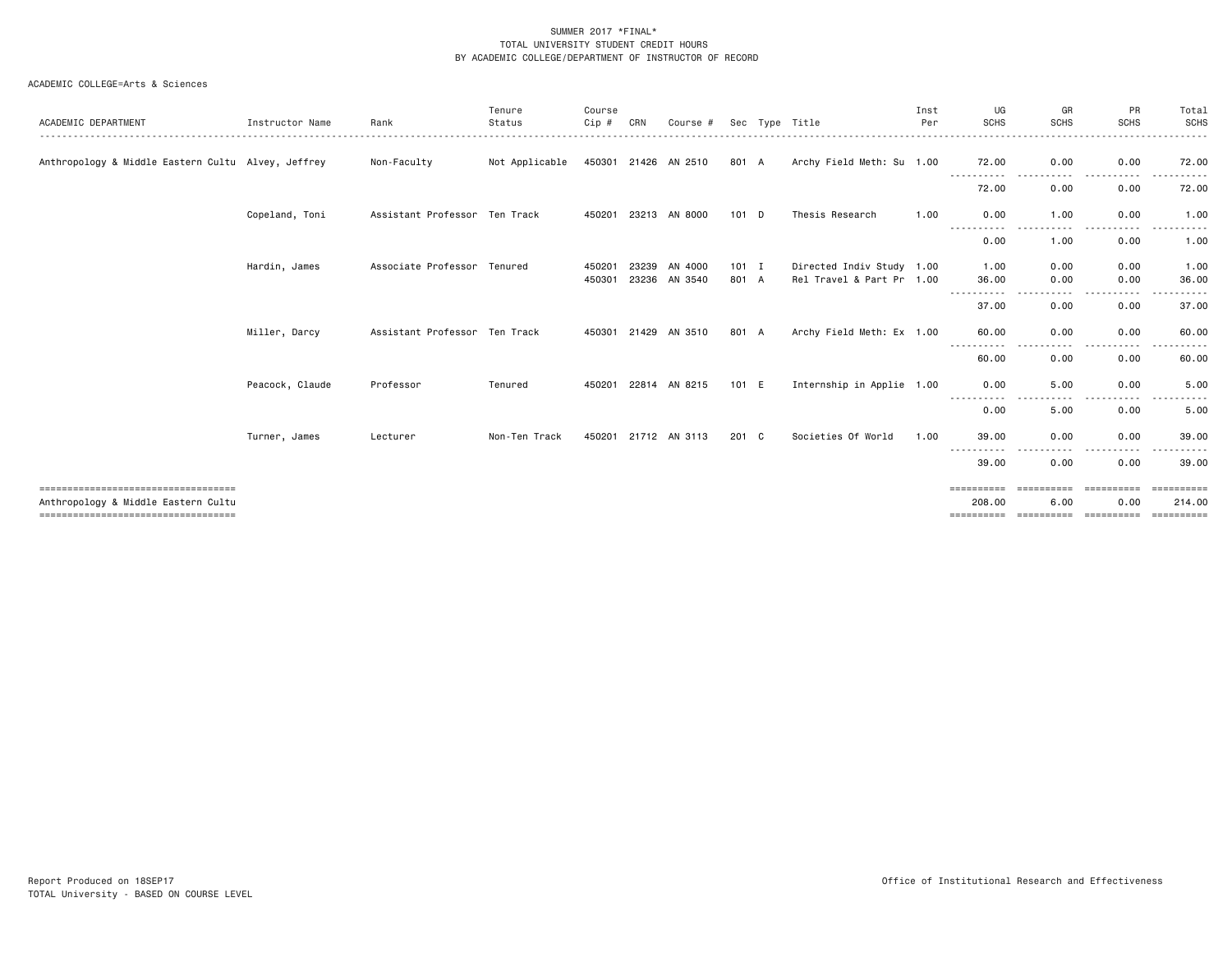#### ACADEMIC COLLEGE=Arts & Sciences

|                     |                   |                                    | Tenure        | Course       |       |                       |       |              |                           | Inst | UG                 | GR                                                                                                                                                            | PR            | Total                                                                                                                 |
|---------------------|-------------------|------------------------------------|---------------|--------------|-------|-----------------------|-------|--------------|---------------------------|------|--------------------|---------------------------------------------------------------------------------------------------------------------------------------------------------------|---------------|-----------------------------------------------------------------------------------------------------------------------|
| ACADEMIC DEPARTMENT | Instructor Name   | Rank                               | Status        | Cip #        | CRN   | Course #              |       |              | Sec Type Title            | Per  | <b>SCHS</b>        | <b>SCHS</b>                                                                                                                                                   | <b>SCHS</b>   | <b>SCHS</b>                                                                                                           |
|                     |                   |                                    |               |              |       |                       |       |              |                           |      |                    |                                                                                                                                                               |               |                                                                                                                       |
| Biological Sciences | Counterman, Brian | Associate Professor Tenured        |               | 260801       | 21800 | BIO 4143              | 01    | C            | Population Genetics       | 1.00 | 15.00              | 0.00                                                                                                                                                          | 0.00          | 15.00                                                                                                                 |
|                     |                   |                                    |               |              | 21801 | BIO 6143              | 01    | C            | Population Genetics       | 1.00 | 0.00               | 6.00                                                                                                                                                          | 0.00          | 6.00                                                                                                                  |
|                     |                   |                                    |               | 269999       | 23169 | BIO 4000              | 05    | $\mathbf{I}$ | Directed Indiv Study 1.00 |      | 1.00               | 0.00<br>.                                                                                                                                                     | 0.00          | 1.00                                                                                                                  |
|                     |                   |                                    |               |              |       |                       |       |              |                           |      | 16.00              | 6.00                                                                                                                                                          | 0.00          | 22.00                                                                                                                 |
|                     | Dawe, Angus       | Professor                          | Tenured       |              |       | 269999 22875 BIO 9000 | 05    | $\Box$       | Research / Diss           | 1.00 | 0.00<br>----       | 3.00<br>$\frac{1}{2}$                                                                                                                                         | 0.00<br>.     | 3.00<br>$\frac{1}{2}$                                                                                                 |
|                     |                   |                                    |               |              |       |                       |       |              |                           |      | 0.00               | 3.00                                                                                                                                                          | 0.00          | 3.00                                                                                                                  |
|                     | Fogarty, Jarrod   | Instructor                         | Non-Ten Track | 270501       | 21656 | ST 2113               | 201 C |              | Intro to Stats            | 1.00 | 6.00               | 0.00                                                                                                                                                          | 0.00          | 6.00                                                                                                                  |
|                     |                   |                                    |               |              | 21657 | MA 2113               |       | 201 C        | Intro to Stats            | 1.00 | 6.00               | 0.00                                                                                                                                                          | 0.00          | 6.00                                                                                                                  |
|                     |                   |                                    |               |              |       | 540101 21695 HI 4990  | 201 C |              | Special Topic In HI       | 0.50 | 7.50               | 0.00<br>.                                                                                                                                                     | 0.00<br>.     | 7.50                                                                                                                  |
|                     |                   |                                    |               |              |       |                       |       |              |                           |      | .<br>19.50         | 0.00                                                                                                                                                          | 0.00          | .<br>19.50                                                                                                            |
|                     | Gordon, Donna     | Associate Professor Tenured        |               | 260101       | 21189 | BIO 8183              |       | 501 E        | Capstone in Modern B 1.00 |      | 0.00               | 39.00                                                                                                                                                         | 0.00          | 39.00                                                                                                                 |
|                     |                   |                                    |               |              | 21190 | BIO 8191              | 501 S |              | Seminar in General B 1.00 |      | 0.00               | 2.00                                                                                                                                                          | 0.00          | 2.00                                                                                                                  |
|                     |                   |                                    |               |              |       | 261201 21187 BIO 6033 | 501 C |              | Fund Biotechnology        | 0.50 | 0.00               | 15.00                                                                                                                                                         | 0.00          | 15.00                                                                                                                 |
|                     |                   |                                    |               |              |       |                       |       |              |                           |      | 0.00               | 56.00                                                                                                                                                         | 0.00          | $    -$<br>56.00                                                                                                      |
|                     | Holder, Thomas    | Instructor                         | Non-Ten Track | 260101       | 20091 | BIO 1144              | 51    | C            | Biology II                | 1.00 | 100.00             | 0.00                                                                                                                                                          | 0.00          | 100.00                                                                                                                |
|                     |                   |                                    |               |              | 20092 | BIO 1144              | 52    | К            | Biology II                | 1.00 | 0.00               | 0.00                                                                                                                                                          | 0.00          | 0.00                                                                                                                  |
|                     |                   |                                    |               | 260701       | 20104 | BIO 3524              | 51    | C            | Biol Of Vertebrates       | 1.00 | 72.00              | 0.00                                                                                                                                                          | 0.00          | 72.00                                                                                                                 |
|                     |                   |                                    |               |              | 20105 | BIO 3524              | 52    | к            | Biol Of Vertebrates       | 1.00 | 0.00               | 0.00                                                                                                                                                          | 0.00          | 0.00                                                                                                                  |
|                     |                   |                                    |               |              |       |                       |       |              |                           |      | 172.00             | 0.00                                                                                                                                                          | 0.00          | والمناصبات<br>172.00                                                                                                  |
|                     | Jolley, Rachel    | Non-Employee/Affili Not Applicable |               | 261301 21188 |       | BIO 8043              | 501 C |              | Ecology & Environ         | 1.00 | 0.00               | 39.00                                                                                                                                                         | 0.00          | 39.00                                                                                                                 |
|                     |                   |                                    |               |              |       |                       |       |              |                           |      | $- - - -$<br>0.00  | 39.00                                                                                                                                                         | 0.00          | .<br>39.00                                                                                                            |
|                     |                   |                                    |               |              |       |                       |       |              |                           |      |                    |                                                                                                                                                               |               |                                                                                                                       |
|                     | Kaplan, Evan      | Instructor                         | Non-Ten Track | 260401       | 20094 | BIO 2103              | 01    | C            | Cell Biology              | 1.00 | 150.00             | 0.00                                                                                                                                                          | 0.00          | 150.00                                                                                                                |
|                     |                   |                                    |               | 261201       |       | 21187 BIO 6033        | 501 C |              | Fund Biotechnology        | 0.50 | 0.00<br>---------- | 15.00<br>$\frac{1}{2} \left( \frac{1}{2} \right) \left( \frac{1}{2} \right) \left( \frac{1}{2} \right) \left( \frac{1}{2} \right) \left( \frac{1}{2} \right)$ | 0.00<br>----- | 15.00<br><u>.</u>                                                                                                     |
|                     |                   |                                    |               |              |       |                       |       |              |                           |      | 150.00             | 15.00                                                                                                                                                         | 0.00          | 165.00                                                                                                                |
|                     | Klink, Vincent    | Associate Professor Tenured        |               | 269999       | 22895 | BIO 9000              | 58    | D            | Research / Diss           | 1.00 | 0.00               | 3.00                                                                                                                                                          | 0.00          | 3.00                                                                                                                  |
|                     |                   |                                    |               |              | 23187 | BIO 4000              | 06    | Ι.           | Directed Indiv Study 1.00 |      | 2.00               | 0.00                                                                                                                                                          | 0.00          | 2.00                                                                                                                  |
|                     |                   |                                    |               |              | 23188 | BIO 4000              | 51    | $\mathbf{I}$ | Directed Indiv Study 1.00 |      | 2.00               | 0.00                                                                                                                                                          | 0.00          | 2.00                                                                                                                  |
|                     |                   |                                    |               |              |       | 23475 BIO 4000        | 53    | $\mathbf{I}$ | Directed Indiv Study 1.00 |      | 3.00<br><u>.</u>   | 0.00<br>.                                                                                                                                                     | 0.00<br>.     | 3.00<br>والمناصبات                                                                                                    |
|                     |                   |                                    |               |              |       |                       |       |              |                           |      | 7.00               | 3.00                                                                                                                                                          | 0.00          | 10.00                                                                                                                 |
|                     | Liu, Bin          | Non-Employee/Affili Not Applicable |               | 260701       | 22221 | BIO 3014              | 51    | C            | Human Physiology          | 1.00 | 136.00             | 0.00                                                                                                                                                          | 0.00          | 136.00                                                                                                                |
|                     |                   |                                    |               |              | 22222 | BIO 3014              | 52    | К            | Human Physiology          | 1.00 | 0.00               | 0.00                                                                                                                                                          | 0.00          | 0.00                                                                                                                  |
|                     |                   |                                    |               |              | 22223 | BIO 3004              | 01    | $\mathbf C$  | Human Anatomy             | 1.00 | 172.00             | 0.00                                                                                                                                                          | 0.00          | 172.00                                                                                                                |
|                     |                   |                                    |               |              |       | 22224 BIO 3004        | 02    | K            | Human Anatomy             | 1.00 | 0.00               | 0.00                                                                                                                                                          | 0.00          | 0.00                                                                                                                  |
|                     |                   |                                    |               |              |       |                       |       |              |                           |      | .<br>308.00        | د د د د<br>0.00                                                                                                                                               | .<br>0.00     | $\begin{array}{cccccccccc} \bullet & \bullet & \bullet & \bullet & \bullet & \bullet & \bullet \end{array}$<br>308.00 |
|                     | Outlaw, Robert    | Instructor                         | Non-Ten Track | 260101       | 20089 | BIO 1134              | R01   | - C          | Biology I                 | 1.00 | 80.00              | 0.00                                                                                                                                                          | 0.00          | 80.00                                                                                                                 |
|                     |                   |                                    |               |              | 20090 | BIO 1134              | R02 K |              | Biology I                 | 1.00 | 0.00               | 0.00                                                                                                                                                          | 0.00          | 0.00                                                                                                                  |

Report Produced on 18SEP17 Office of Institutional Research and Effectiveness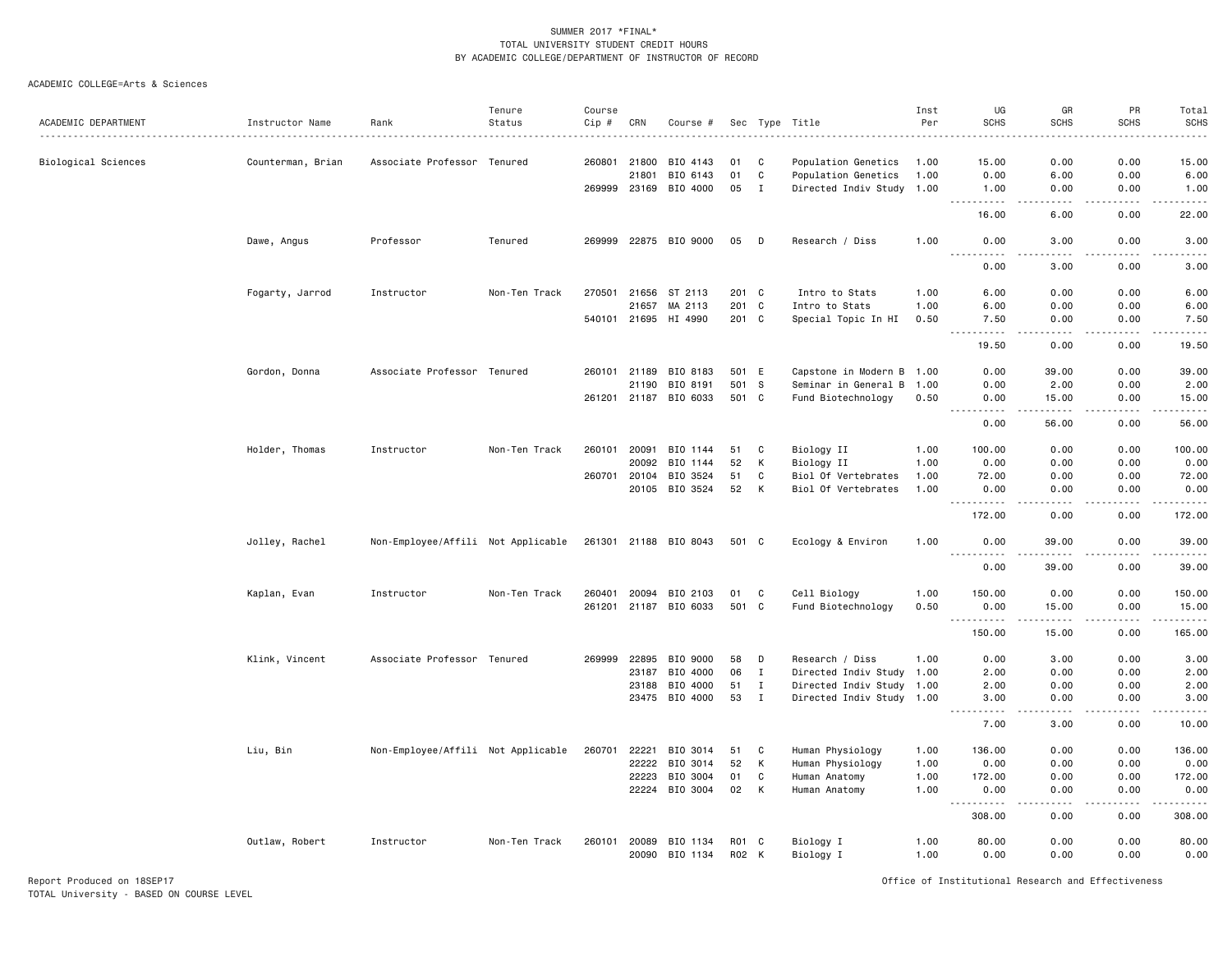|  | ACADEMIC COLLEGE=Arts & Sciences |  |  |
|--|----------------------------------|--|--|
|--|----------------------------------|--|--|

|                                                               |                   |                             | Tenure        | Course   |              |                       |         |                |                           | Inst | UG                                                                                                                                                                                                                                                             | GR                                                                                                                      | PR                 | Total       |
|---------------------------------------------------------------|-------------------|-----------------------------|---------------|----------|--------------|-----------------------|---------|----------------|---------------------------|------|----------------------------------------------------------------------------------------------------------------------------------------------------------------------------------------------------------------------------------------------------------------|-------------------------------------------------------------------------------------------------------------------------|--------------------|-------------|
| <b>ACADEMIC DEPARTMENT</b>                                    | Instructor Name   | Rank                        | Status        | $Cip \#$ | CRN          | Course #              |         |                | Sec Type Title            | Per  | <b>SCHS</b>                                                                                                                                                                                                                                                    | <b>SCHS</b>                                                                                                             | <b>SCHS</b>        | <b>SCHS</b> |
|                                                               |                   |                             |               |          |              |                       |         |                |                           |      | <u>.</u><br>80.00                                                                                                                                                                                                                                              | <b></b><br>0.00                                                                                                         | .<br>0.00          | .<br>80.00  |
| Biological Sciences                                           | Reese, Mary       | Instructor                  | Non-Ten Track | 269999   | 23046        | BIO 4000              | 03      | $\mathbf{I}$   | Directed Indiv Study 1.00 |      | 1.00                                                                                                                                                                                                                                                           | 0.00                                                                                                                    | 0.00               | 1.00        |
|                                                               |                   |                             |               |          | 23047        | BIO 4000              | 04      | $\mathbf{I}$   | Directed Indiv Study 1.00 |      | 1.00                                                                                                                                                                                                                                                           | 0.00                                                                                                                    | 0.00               | 1.00        |
|                                                               |                   |                             |               |          | 23450        | BIO 4000              | 52 I    |                | Directed Indiv Study 1.00 |      | 1.00                                                                                                                                                                                                                                                           | 0.00                                                                                                                    | 0.00               | 1.00        |
|                                                               |                   |                             |               |          |              | 511005 20107 BIO 4100 | 101 H   |                | Med Tech Clinicals        | 1.00 | 72.00                                                                                                                                                                                                                                                          | 0.00                                                                                                                    | 0.00               | 72.00       |
|                                                               |                   |                             |               |          |              |                       |         |                |                           |      | -----------<br>75.00                                                                                                                                                                                                                                           | $\frac{1}{2} \left( \frac{1}{2} \right) \left( \frac{1}{2} \right) \left( \frac{1}{2} \right)$<br>$\frac{1}{2}$<br>0.00 | . <b>.</b><br>0.00 | .<br>75.00  |
|                                                               | Reichert, Nancy   | Professor                   | Tenured       |          |              | 269999 23358 BIO 4000 | $101$ I |                | Directed Indiv Study 1.00 |      | 3.00<br>$- - - -$<br>.                                                                                                                                                                                                                                         | 0.00                                                                                                                    | 0.00               | 3.00        |
|                                                               |                   |                             |               |          |              |                       |         |                |                           |      | 3.00                                                                                                                                                                                                                                                           | 0.00                                                                                                                    | 0.00               | 3.00        |
|                                                               | Roberts, Brandy   | Lecturer                    | Non-Ten Track |          | 260502 20101 | BIO 3304              | 51      | C              | General Microbiology 1.00 |      | 156.00                                                                                                                                                                                                                                                         | 0.00                                                                                                                    | 0.00               | 156.00      |
|                                                               |                   |                             |               |          | 20102        | BIO 3304              | 52      | к              | General Microbiology      | 1.00 | 0.00                                                                                                                                                                                                                                                           | 0.00                                                                                                                    | 0.00               | 0.00        |
|                                                               |                   |                             |               |          | 260505 20099 | BIO 3303              | 01      | C              | Parasitology              | 1.00 | 54.00                                                                                                                                                                                                                                                          | 0.00                                                                                                                    | 0.00               | 54.00       |
|                                                               |                   |                             |               |          |              | 20100 BIO 3303        | 02      | K              | Parasitology              | 1.00 | 0.00                                                                                                                                                                                                                                                           | 0.00                                                                                                                    | 0.00               | 0.00        |
|                                                               |                   |                             |               |          |              |                       |         |                |                           |      | ----<br>210.00                                                                                                                                                                                                                                                 | 0.00                                                                                                                    | 0.00               | 210.00      |
|                                                               | Welch, Mark       | Associate Professor Tenured |               |          |              | 269999 22445 BIO 8000 | 116 D   |                | Research/Thesis           | 1.00 | 0.00                                                                                                                                                                                                                                                           | 1.00                                                                                                                    | 0.00               | 1.00        |
|                                                               |                   |                             |               |          |              |                       |         |                |                           |      | $\frac{1}{2} \left( \frac{1}{2} \right) \left( \frac{1}{2} \right) \left( \frac{1}{2} \right) \left( \frac{1}{2} \right)$<br>$\frac{1}{2} \left( \frac{1}{2} \right) \left( \frac{1}{2} \right) \left( \frac{1}{2} \right) \left( \frac{1}{2} \right)$<br>0.00 | 1.00                                                                                                                    | 0.00               | 1.00        |
|                                                               | Williamson, Emily | Instructor                  | Non-Ten Track | 260101   | 22226        | BIO 1134              | E51 C   |                | Biology I                 | 1.00 | 80.00                                                                                                                                                                                                                                                          | 0.00                                                                                                                    | 0.00               | 80.00       |
|                                                               |                   |                             |               |          | 22227        | BIO 1134              | E52 K   |                | Biology I                 | 1.00 | 0.00                                                                                                                                                                                                                                                           | 0.00                                                                                                                    | 0.00               | 0.00        |
|                                                               |                   |                             |               |          | 23458        | BIO 1134              | 51      | C <sub>1</sub> | Biology I                 | 1.00 | 16.00                                                                                                                                                                                                                                                          | 0.00                                                                                                                    | 0.00               | 16.00       |
|                                                               |                   |                             |               |          | 23459        | BIO 1134              | 52      | к              | Biology I                 | 1.00 | 0.00                                                                                                                                                                                                                                                           | 0.00                                                                                                                    | 0.00               | 0.00        |
|                                                               |                   |                             |               | 260701   | 20082        | BIO 1123              | 01      | C              | Animal Biology            | 1.00 | 27.00                                                                                                                                                                                                                                                          | 0.00                                                                                                                    | 0.00               | 27.00       |
|                                                               |                   |                             |               |          | 20083        | BIO 1123              | 02      | К              | Animal Biology            | 1.00 | 0.00                                                                                                                                                                                                                                                           | 0.00                                                                                                                    | 0.00               | 0.00<br>.   |
|                                                               |                   |                             |               |          |              |                       |         |                |                           |      | ----------<br>123.00                                                                                                                                                                                                                                           | 0.00                                                                                                                    | 0.00               | 123.00      |
|                                                               |                   |                             |               |          |              |                       |         |                |                           |      | ==========                                                                                                                                                                                                                                                     | eccessess                                                                                                               | seesseesse         |             |
| Biological Sciences<br>====================================== |                   |                             |               |          |              |                       |         |                |                           |      | 1163.50                                                                                                                                                                                                                                                        | 123.00                                                                                                                  | 0.00               | 1286.50     |
|                                                               |                   |                             |               |          |              |                       |         |                |                           |      |                                                                                                                                                                                                                                                                |                                                                                                                         |                    |             |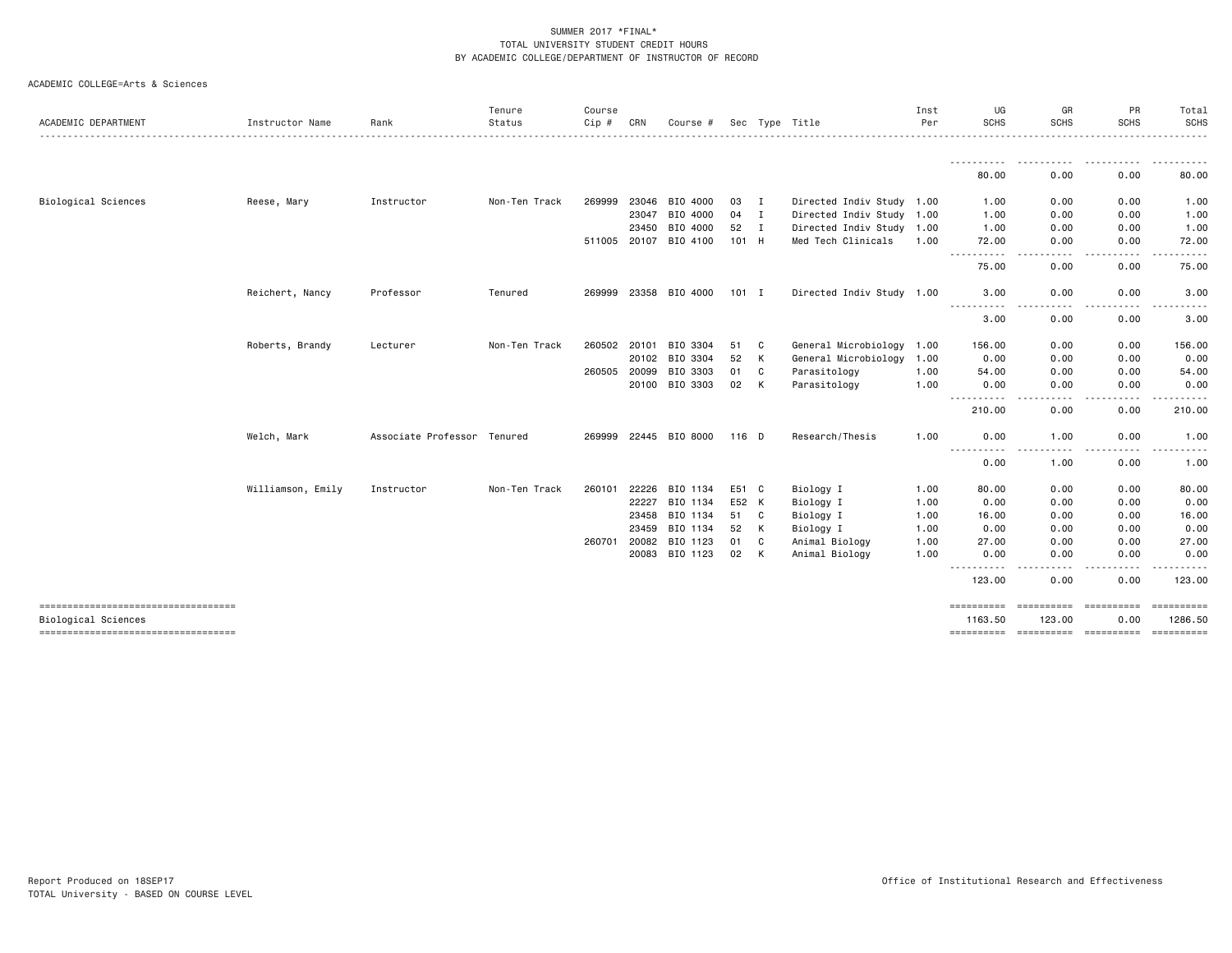#### ACADEMIC COLLEGE=Arts & Sciences

|                     |                     |                               | Tenure        | Course |       |               |                  |              |                           | Inst | UG                             | GR                                                                                                                                                            | PR                   | Total                                                                                                                                                |
|---------------------|---------------------|-------------------------------|---------------|--------|-------|---------------|------------------|--------------|---------------------------|------|--------------------------------|---------------------------------------------------------------------------------------------------------------------------------------------------------------|----------------------|------------------------------------------------------------------------------------------------------------------------------------------------------|
| ACADEMIC DEPARTMENT | Instructor Name     | Rank                          | Status        | Cip #  | CRN   | Course #      |                  |              | Sec Type Title            | Per  | <b>SCHS</b>                    | <b>SCHS</b>                                                                                                                                                   | <b>SCHS</b>          | <b>SCHS</b><br>.                                                                                                                                     |
| Chemistry           | Abeyratne Kuragama, | Lecturer                      | Non-Ten Track | 400504 | 20198 | CH 4511       | 01               | L.           | Org Chem Lab I            | 1.00 | 11.00                          | 0.00                                                                                                                                                          | 0.00                 | 11.00                                                                                                                                                |
|                     |                     |                               |               |        | 20199 | CH 4511       | 02               | L            | Org Chem Lab I            | 1.00 | 12.00                          | 0.00                                                                                                                                                          | 0.00                 | 12.00                                                                                                                                                |
|                     |                     |                               |               |        | 20200 | CH 4511       | 04               | L.           | Org Chem Lab I            | 1.00 | 5.00                           | 0.00                                                                                                                                                          | 0.00                 | 5.00                                                                                                                                                 |
|                     |                     |                               |               |        | 20203 | CH 4513       | 02               | C            | Organic Chemistry I       | 1.00 | 81.00                          | 0.00                                                                                                                                                          | 0.00                 | 81.00                                                                                                                                                |
|                     |                     |                               |               |        | 20205 | CH 4521       | 51               | L.           | Org Chem Lab II           | 1.00 | 7.00                           | 0.00                                                                                                                                                          | 0.00                 | 7.00                                                                                                                                                 |
|                     |                     |                               |               |        | 20206 | CH 4521       | 52               | L.           | Org Chem Lab II           | 1.00 | 6.00                           | 0.00                                                                                                                                                          | 0.00                 | 6.00                                                                                                                                                 |
|                     |                     |                               |               |        | 20207 | CH 4521       | 54               | $\mathsf{L}$ | Org Chem Lab II           | 1.00 | 7.00                           | 0.00                                                                                                                                                          | 0.00                 | 7.00                                                                                                                                                 |
|                     |                     |                               |               |        |       |               |                  |              |                           |      | $\omega$ is a set of<br>129.00 | د د د د<br>0.00                                                                                                                                               | .<br>0.00            | .<br>129.00                                                                                                                                          |
|                     | Cui, Xin            | Assistant Professor Ten Track |               | 400501 |       | 23394 CH 7000 | $117$ I          |              | Directed Indiv Study 1.00 |      | 0.00                           | 6.00                                                                                                                                                          | 0.00                 | 6.00                                                                                                                                                 |
|                     |                     |                               |               |        |       | 23409 CH 7000 | 118 I            |              | Directed Indiv Study 1.00 |      | 0.00<br>.                      | 6.00<br>.                                                                                                                                                     | 0.00<br>.            | 6.00<br>.                                                                                                                                            |
|                     |                     |                               |               |        |       |               |                  |              |                           |      | 0.00                           | 12.00                                                                                                                                                         | 0.00                 | 12.00                                                                                                                                                |
|                     | Emerson, Joseph     | Associate Professor Tenured   |               | 400501 | 20193 | CH 1223       | 52               | C            | Chemistry II              | 1.00 | 75.00                          | 0.00                                                                                                                                                          | 0.00                 | 75.00                                                                                                                                                |
|                     |                     |                               |               |        | 22417 | CH 9000       | 102 <sub>D</sub> |              | Research / Diss           | 1.00 | 0.00                           | 18.00                                                                                                                                                         | 0.00                 | 18.00                                                                                                                                                |
|                     |                     |                               |               |        | 22466 | CH 8000       | 102 D            |              | Research / Thesis         | 1.00 | 0.00                           | 6.00                                                                                                                                                          | 0.00                 | 6.00                                                                                                                                                 |
|                     |                     |                               |               |        |       | 23251 CH 7000 | $102$ I          |              | Directed Indiv Study      | 1.00 | 0.00<br>.                      | 6.00<br>د د د د                                                                                                                                               | 0.00<br>بالمستعاد    | 6.00<br>.                                                                                                                                            |
|                     |                     |                               |               |        |       |               |                  |              |                           |      | 75.00                          | 30.00                                                                                                                                                         | 0.00                 | 105.00                                                                                                                                               |
|                     | Fitzkee, Nicholas   | Assistant Professor Ten Track |               | 400501 |       | 22418 CH 9000 | 103 D            |              | Research / Diss           | 1.00 | 0.00<br>.                      | 30.00<br>$\frac{1}{2} \left( \frac{1}{2} \right) \left( \frac{1}{2} \right) \left( \frac{1}{2} \right) \left( \frac{1}{2} \right) \left( \frac{1}{2} \right)$ | 0.00<br>.            | 30.00<br>.                                                                                                                                           |
|                     |                     |                               |               |        |       |               |                  |              |                           |      | 0.00                           | 30.00                                                                                                                                                         | 0.00                 | 30.00                                                                                                                                                |
|                     | Gwaltney, Steven    | Professor                     | Tenured       | 400501 | 22468 | CH 8000       | 104 D            |              | Research / Thesis         | 1.00 | 0.00                           | 9.00                                                                                                                                                          | 0.00                 | 9.00                                                                                                                                                 |
|                     |                     |                               |               |        | 23354 | CH 7000       | $115$ I          |              | Directed Indiv Study      | 1.00 | 0.00                           | 3.00                                                                                                                                                          | 0.00                 | 3.00                                                                                                                                                 |
|                     |                     |                               |               |        | 23472 | CH 9000       | 51               | D            | Research / Diss           | 1.00 | 0.00                           | 6.00                                                                                                                                                          | 0.00                 | 6.00                                                                                                                                                 |
|                     |                     |                               |               | 400599 |       | 23328 CH 8990 | 01               | C            | Special Topic In CH       | 1.00 | 0.00<br>.                      | 30.00<br>$\frac{1}{2}$                                                                                                                                        | 0.00<br>.            | 30.00<br>.                                                                                                                                           |
|                     |                     |                               |               |        |       |               |                  |              |                           |      | 0.00                           | 48.00                                                                                                                                                         | 0.00                 | 48.00                                                                                                                                                |
|                     | Lewis, Edwin        | Professor                     | Tenured       | 400501 | 22469 | CH 8000       | 105              | D            | Research / Thesis         | 1.00 | 0.00                           | 6.00                                                                                                                                                          | 0.00                 | 6.00                                                                                                                                                 |
|                     |                     |                               |               |        | 23471 | CH 9000       | 01               | D            | Research / Diss           | 1.00 | 0.00                           | 6.00                                                                                                                                                          | 0.00                 | 6.00                                                                                                                                                 |
|                     |                     |                               |               |        |       |               |                  |              |                           |      | .                              |                                                                                                                                                               | $\sim$ $\sim$ $\sim$ | $\frac{1}{2} \left( \frac{1}{2} \right) \left( \frac{1}{2} \right) \left( \frac{1}{2} \right) \left( \frac{1}{2} \right) \left( \frac{1}{2} \right)$ |
|                     |                     |                               |               |        |       |               |                  |              |                           |      | 0.00                           | 12.00                                                                                                                                                         | 0.00                 | 12.00                                                                                                                                                |
|                     | Mlsna, Debra        | Assistant Professor Ten Track |               | 400501 | 22421 | CH 9000       | 106 D            |              | Research / Diss           | 1.00 | 0.00                           | 21.00                                                                                                                                                         | 0.00                 | 21.00                                                                                                                                                |
|                     |                     |                               |               |        | 23267 | CH 7000       | 103 I            |              | Directed Indiv Study      | 1.00 | 0.00                           | 3.00                                                                                                                                                          | 0.00                 | 3.00                                                                                                                                                 |
|                     |                     |                               |               |        |       |               |                  |              |                           |      | 0.00                           | 24.00                                                                                                                                                         | 0.00                 | $- - - - -$<br>24.00                                                                                                                                 |
|                     | Mlsna, Todd         | Associate Professor Tenured   |               | 400501 |       | 20186 CH 1213 | 01               | C            | Chemistry I               | 1.00 | 39.00                          | 0.00                                                                                                                                                          | 0.00                 | 39.00                                                                                                                                                |
|                     |                     |                               |               |        |       | 22422 CH 9000 | 107 D            |              | Research / Diss           | 1.00 | 0.00                           | 38.00                                                                                                                                                         | 0.00                 | 38.00                                                                                                                                                |
|                     |                     |                               |               |        | 22471 | CH 8000       | 107 D            |              | Research / Thesis         | 1.00 | 0.00                           | 9.00                                                                                                                                                          | 0.00                 | 9.00                                                                                                                                                 |
|                     |                     |                               |               |        | 22542 | CH 4000       | 01               | $\mathbf I$  | Directed Indiv Study      | 1.00 | 3.00                           | 0.00                                                                                                                                                          | 0.00                 | 3.00                                                                                                                                                 |
|                     |                     |                               |               |        | 23275 | CH 7000       | $104$ I          |              | Directed Indiv Study 1.00 |      | 0.00                           | 3.00                                                                                                                                                          | 0.00                 | 3.00                                                                                                                                                 |
|                     |                     |                               |               |        | 23340 | CH 4000       | $102$ I          |              | Directed Indiv Study 1.00 |      | 3.00                           | 0.00                                                                                                                                                          | 0.00                 | 3.00                                                                                                                                                 |
|                     |                     |                               |               |        | 23344 | CH 7000       | $112$ I          |              | Directed Indiv Study 1.00 |      | 0.00                           | 6.00                                                                                                                                                          | 0.00                 | 6.00                                                                                                                                                 |
|                     |                     |                               |               |        | 23345 | CH 7000       | 113 I            |              | Directed Indiv Study 1.00 |      | 0.00                           | 6.00                                                                                                                                                          | 0.00                 | 6.00                                                                                                                                                 |
|                     |                     |                               |               |        | 23385 | CH 7000       | 116 I            |              | Directed Indiv Study 1.00 |      | 0.00                           | 2.00                                                                                                                                                          | 0.00                 | 2.00                                                                                                                                                 |
|                     |                     |                               |               |        | 23478 | CH 4000       | 51               | $\mathbf I$  | Directed Indiv Study 1.00 |      | 3.00                           | 0.00                                                                                                                                                          | 0.00                 | 3.00                                                                                                                                                 |
|                     |                     |                               |               | 400599 | 22350 | CH 4990       | 851              | A            | Special Topic In CH 1.00  |      | 48.00                          | 0.00                                                                                                                                                          | 0.00                 | 48.00                                                                                                                                                |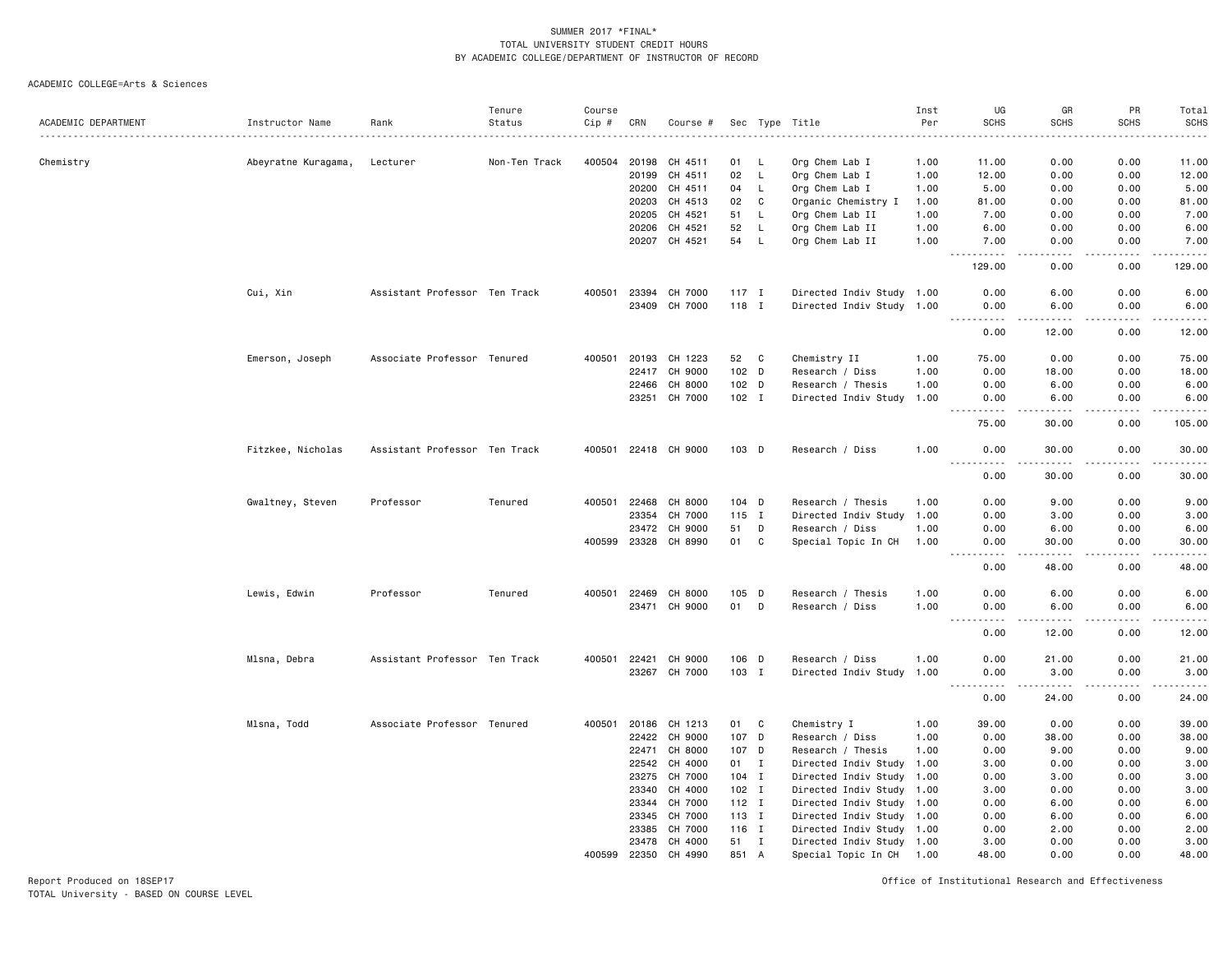| ACADEMIC DEPARTMENT | Instructor Name               | Rank                          | Tenure<br>Status | Course<br>Cip # | CRN          | Course #             |         |              | Sec Type Title            | Inst<br>Per | UG<br><b>SCHS</b>                                                                                                                                                     | GR<br><b>SCHS</b>            | PR<br><b>SCHS</b> | Total<br><b>SCHS</b>                                                                                                               |
|---------------------|-------------------------------|-------------------------------|------------------|-----------------|--------------|----------------------|---------|--------------|---------------------------|-------------|-----------------------------------------------------------------------------------------------------------------------------------------------------------------------|------------------------------|-------------------|------------------------------------------------------------------------------------------------------------------------------------|
|                     |                               |                               |                  |                 |              |                      |         |              |                           |             | .                                                                                                                                                                     |                              | .                 | .                                                                                                                                  |
|                     |                               |                               |                  |                 |              |                      |         |              |                           |             | 96.00                                                                                                                                                                 | 64.00                        | 0.00              | 160.00                                                                                                                             |
| Chemistry           | Nareddy, Radhika Red Lecturer |                               | Non-Ten Track    |                 |              | 400504 20202 CH 4513 | 01      | C            | Organic Chemistry I 1.00  |             | 63.00                                                                                                                                                                 | 0.00                         | 0.00              | 63.00                                                                                                                              |
|                     |                               |                               |                  |                 | 20210        | CH 4523              | 52      | C            | Organic Chemistry II 1.00 |             | 63.00<br>$\frac{1}{2} \left( \frac{1}{2} \right) \left( \frac{1}{2} \right) \left( \frac{1}{2} \right) \left( \frac{1}{2} \right) \left( \frac{1}{2} \right)$         | 0.00<br>د د د د              | 0.00<br>.         | 63.00<br>.                                                                                                                         |
|                     |                               |                               |                  |                 |              |                      |         |              |                           |             | 126.00                                                                                                                                                                | 0.00                         | 0.00              | 126.00                                                                                                                             |
|                     | Nettles, Whitnee              | Lecturer                      | Non-Ten Track    | 400501          |              | 20184 CH 1211        | 01      | $\mathsf{L}$ | Invst In Chemistry I 1.00 |             | 9.00                                                                                                                                                                  | 0.00                         | 0.00              | 9.00                                                                                                                               |
|                     |                               |                               |                  |                 | 20185        | CH 1211              | 02      | L            | Invst In Chemistry I 1.00 |             | 8.00                                                                                                                                                                  | 0.00                         | 0.00              | 8.00                                                                                                                               |
|                     |                               |                               |                  |                 | 20187        | CH 1213              | 02      | C            | Chemistry I               | 1.00        | 75.00                                                                                                                                                                 | 0.00                         | 0.00              | 75.00                                                                                                                              |
|                     |                               |                               |                  |                 | 20189        | CH 1221              | 51      | L.           | Invst Chemistry II        | 1.00        | 10.00                                                                                                                                                                 | 0.00                         | 0.00              | 10.00                                                                                                                              |
|                     |                               |                               |                  |                 | 20190        | CH 1221              | 52      | L            | Invst Chemistry II        | 1.00        | 7.00                                                                                                                                                                  | 0.00                         | 0.00              | 7.00                                                                                                                               |
|                     |                               |                               |                  |                 | 20191        | CH 1221              | 54      | L            | Invst Chemistry II        | 1.00        | 7.00                                                                                                                                                                  | 0.00                         | 0.00              | 7.00                                                                                                                               |
|                     |                               |                               |                  |                 |              | 23342 CH 1221        | 53      | $\mathsf{L}$ | Invst Chemistry II        | 1.00        | 6.00                                                                                                                                                                  | 0.00                         | 0.00              | 6.00                                                                                                                               |
|                     |                               |                               |                  |                 |              |                      |         |              |                           |             | 122.00                                                                                                                                                                | 0.00                         | 0.00              | 122.00                                                                                                                             |
|                     | Scott, Colleen                | Assistant Professor Ten Track |                  | 400501          |              | 22423 CH 9000        | 108 D   |              | Research / Diss           | 1.00        | 0.00                                                                                                                                                                  | 6.00                         | 0.00              | 6.00                                                                                                                               |
|                     |                               |                               |                  |                 |              | 23410 CH 7000        | 119 I   |              | Directed Indiv Study      | 1.00        | 0.00                                                                                                                                                                  | 6.00                         | 0.00              | 6.00                                                                                                                               |
|                     |                               |                               |                  |                 |              |                      |         |              |                           |             | $  -$<br>$\frac{1}{2} \left( \frac{1}{2} \right) \left( \frac{1}{2} \right) \left( \frac{1}{2} \right) \left( \frac{1}{2} \right)$<br>0.00                            | وساعات<br>12.00              | .<br>0.00         | .<br>12.00                                                                                                                         |
|                     | Smith, Laura                  | Instructor                    | Non-Ten Track    | 400501          | 20180        | CH 1043              | 01      | C            | Survey of Chemistry       | 1.00        | 84.00                                                                                                                                                                 | 0.00                         | 0.00              | 84.00                                                                                                                              |
|                     |                               |                               |                  |                 | 20181        | CH 1051              | 01      | L.           | Experimental Chem         | 1.00        | 8.00                                                                                                                                                                  | 0.00                         | 0.00              | 8.00                                                                                                                               |
|                     |                               |                               |                  |                 | 20182        | CH 1051              | 51      | L,           | Experimental Chem         | 1.00        | 9.00                                                                                                                                                                  | 0.00                         | 0.00              | 9.00                                                                                                                               |
|                     |                               |                               |                  |                 | 20183        | CH 1053              | 51      | C            | Survey of Chemistry       | 1.00        | 42.00                                                                                                                                                                 | 0.00                         | 0.00              | 42.00                                                                                                                              |
|                     |                               |                               |                  |                 | 21208        | CH 1043              | 501 C   |              | Survey of Chemistry       | 1.00        | 27.00                                                                                                                                                                 | 0.00                         | 0.00              | 27.00                                                                                                                              |
|                     |                               |                               |                  |                 | 21209        | CH 1051              | 551     | <b>L</b>     | Experimental Chem         | 1.00        | 4.00                                                                                                                                                                  | 0.00                         | 0.00              | 4.00                                                                                                                               |
|                     |                               |                               |                  |                 | 21210        | CH 1053              | 551     | $\mathbf{C}$ | Survey of Chemistry       | 1.00        | 3.00                                                                                                                                                                  | 0.00                         | 0.00              | 3.00                                                                                                                               |
|                     |                               |                               |                  |                 |              | 23182 CH 1051        | 501 L   |              | Experimental Chem         | 1.00        | 4.00<br>.                                                                                                                                                             | 0.00<br>.                    | 0.00<br>.         | 4.00<br>.                                                                                                                          |
|                     |                               |                               |                  |                 |              |                      |         |              |                           |             | 181.00                                                                                                                                                                | 0.00                         | 0.00              | 181.00                                                                                                                             |
|                     | Stokes, Sean                  | Instructor                    | Non-Ten Track    |                 | 400504 20195 | CH 2501              | 01      | L            | Elem Org Chem-Lab         | 1.00        | 8.00                                                                                                                                                                  | 0.00                         | 0.00              | 8.00                                                                                                                               |
|                     |                               |                               |                  |                 | 20196        | CH 2501              | 02      | $\mathsf{L}$ | Elem Org Chem-Lab         | 1.00        | 12.00                                                                                                                                                                 | 0.00                         | 0.00              | 12.00                                                                                                                              |
|                     |                               |                               |                  |                 |              | 20197 CH 2503        | 01      | C            | Elem Organic Chem         | 1.00        | 75.00<br>22222                                                                                                                                                        | 0.00<br>$\sim$ $\sim$ $\sim$ | 0.00<br>.         | 75.00<br>.                                                                                                                         |
|                     |                               |                               |                  |                 |              |                      |         |              |                           |             | 95.00                                                                                                                                                                 | 0.00                         | 0.00              | 95.00                                                                                                                              |
|                     | Sygula, Andrzej               | Professor                     | Tenured          |                 |              | 400504 20209 CH 4523 | 51      | C            | Organic Chemistry II 1.00 |             | 81.00<br>$ -$<br>.                                                                                                                                                    | 0.00<br>.                    | 0.00<br>.         | 81.00<br>$\frac{1}{2} \left( \frac{1}{2} \right) \left( \frac{1}{2} \right) \left( \frac{1}{2} \right) \left( \frac{1}{2} \right)$ |
|                     |                               |                               |                  |                 |              |                      |         |              |                           |             | 81.00                                                                                                                                                                 | 0.00                         | 0.00              | 81.00                                                                                                                              |
|                     | Webster, Charles              | Professor                     | Tenured          |                 |              | 400501 22425 CH 9000 | 110 D   |              | Research / Diss           | 1.00        | 0.00<br>- - -<br>$\frac{1}{2} \left( \frac{1}{2} \right) \left( \frac{1}{2} \right) \left( \frac{1}{2} \right) \left( \frac{1}{2} \right) \left( \frac{1}{2} \right)$ | 24.00<br><u>.</u>            | 0.00<br>.         | 24.00<br>.                                                                                                                         |
|                     |                               |                               |                  |                 |              |                      |         |              |                           |             | 0.00                                                                                                                                                                  | 24.00                        | 0.00              | 24.00                                                                                                                              |
|                     | Wipf, David                   | Professor                     | Tenured          | 400501          | 22426        | CH 9000              | 111 D   |              | Research / Diss           | 1.00        | 0.00                                                                                                                                                                  | 15.00                        | 0.00              | 15.00                                                                                                                              |
|                     |                               |                               |                  |                 | 23212        | CH 7000              | $101$ I |              | Directed Indiv Study 1.00 |             | 0.00                                                                                                                                                                  | 6.00                         | 0.00              | 6.00                                                                                                                               |
|                     |                               |                               |                  |                 | 23308        | CH 7000              | 105 I   |              | Directed Indiv Study      | 1.00        | 0.00                                                                                                                                                                  | 6.00                         | 0.00              | 6.00                                                                                                                               |
|                     |                               |                               |                  |                 | 23338        | CH 7000              | $111$ I |              | Directed Indiv Study 1.00 |             | 0.00                                                                                                                                                                  | 3.00                         | 0.00              | 3.00                                                                                                                               |
|                     |                               |                               |                  |                 | 23355        | CH 8000              | 01      | D            | Research / Thesis         | 1.00        | 0.00                                                                                                                                                                  | 3.00                         | 0.00              | 3.00                                                                                                                               |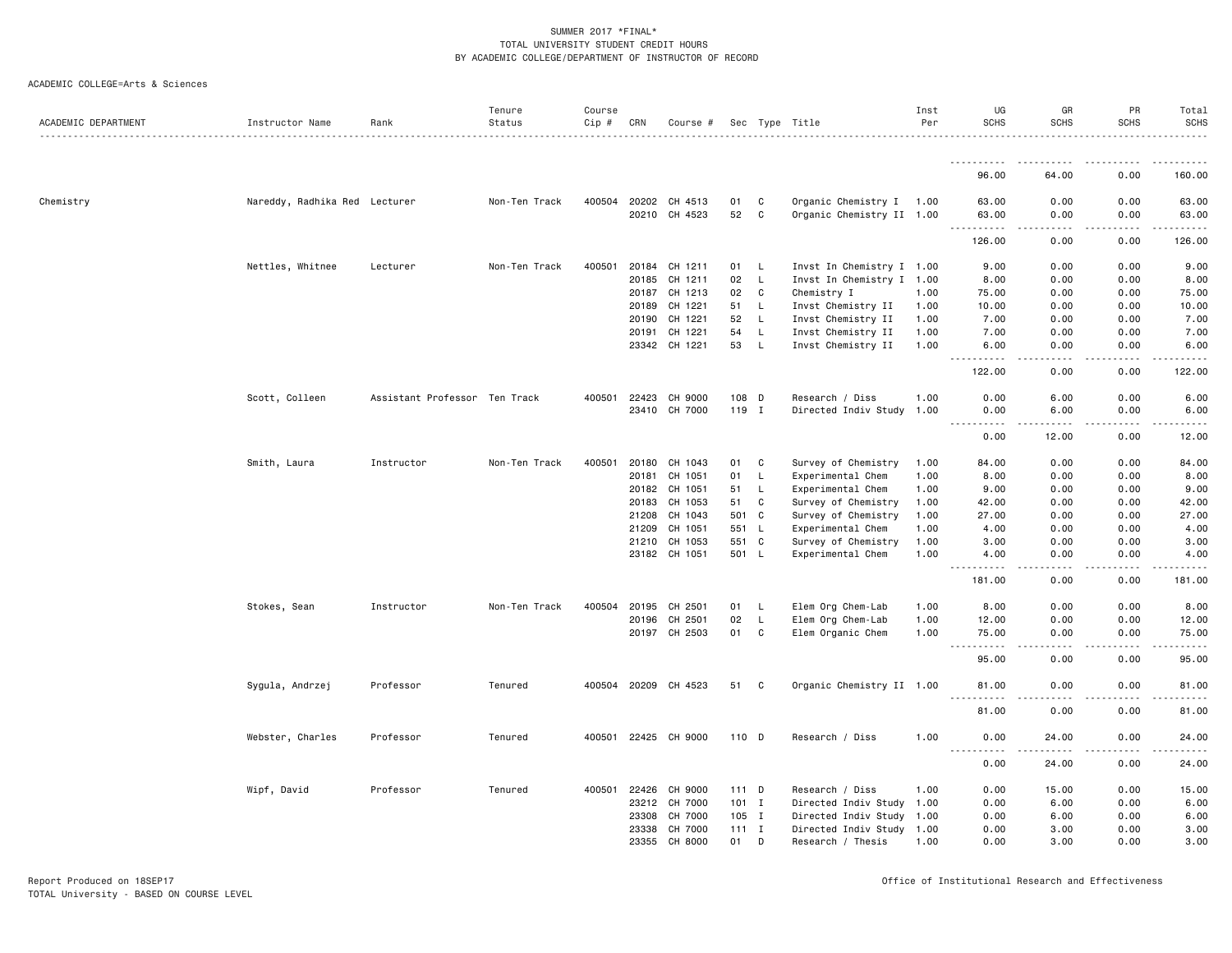|                                        |                 |                                   | Tenure | Course |       |                      |       |    |                           | Inst | UG             | GR          | PR           | Total                 |
|----------------------------------------|-----------------|-----------------------------------|--------|--------|-------|----------------------|-------|----|---------------------------|------|----------------|-------------|--------------|-----------------------|
| ACADEMIC DEPARTMENT                    | Instructor Name | Rank                              | Status | Cip #  | CRN   | Course #             |       |    | Sec Type Title            | Per  | <b>SCHS</b>    | <b>SCHS</b> | <b>SCHS</b>  | <b>SCHS</b>           |
|                                        |                 |                                   |        |        |       |                      |       |    |                           |      | -----------    | .           | .            | .                     |
|                                        |                 |                                   |        |        |       |                      |       |    |                           |      | 0.00           | 33.00       | 0.00         | 33.00                 |
| Chemistry                              | Xu, Xue         | Clinical Assist Pro Non-Ten Track |        |        |       | 400501 20192 CH 1223 | 51    | C. | Chemistry II              | 1.00 | 69.00          | 0.00        | 0.00<br>---- | 69.00                 |
|                                        |                 |                                   |        |        |       |                      |       |    |                           |      | 69.00          | 0.00        | 0.00         | 69.00                 |
|                                        | Zhang, Dongmao  | Associate Professor Tenured       |        | 400501 | 22427 | CH 9000              | 112 D |    | Research / Diss           | 1.00 | 0.00           | 24.00       | 0.00         | 24.00                 |
|                                        |                 |                                   |        |        | 23311 | CH 7000              | 106 I |    | Directed Indiv Study 1.00 |      | 0.00           | 6.00        | 0.00         | 6.00                  |
|                                        |                 |                                   |        |        |       | 23315 CH 7000        | 107 I |    | Directed Indiv Study 1.00 |      | 0.00           | 6.00        | 0.00         | 6.00                  |
|                                        |                 |                                   |        |        |       | 23316 CH 7000        | 108 I |    | Directed Indiv Study 1.00 |      | 0.00           | 6.00        | 0.00         | 6.00                  |
|                                        |                 |                                   |        |        | 23317 | CH 7000              | 109 I |    | Directed Indiv Study 1.00 |      | 0.00           | 6.00        | 0.00         | 6.00                  |
|                                        |                 |                                   |        |        | 23323 | CH 7000              | 110 I |    | Directed Indiv Study 1.00 |      | 0.00<br>------ | 6.00<br>.   | 0.00<br>.    | 6.00<br>------        |
|                                        |                 |                                   |        |        |       |                      |       |    |                           |      | 0.00           | 54.00       | 0.00         | 54.00                 |
| =====================================  |                 |                                   |        |        |       |                      |       |    |                           |      | ==========     | ==========  | -----------  | ==========            |
| Chemistry                              |                 |                                   |        |        |       |                      |       |    |                           |      | 974.00         | 343.00      | 0.00         | 1317.00               |
| ,,,,,,,,,,,,,,,,,,,,,,,,,,,,,,,,,,,,,, |                 |                                   |        |        |       |                      |       |    |                           |      |                |             | ==========   | $=$ = = = = = = = = = |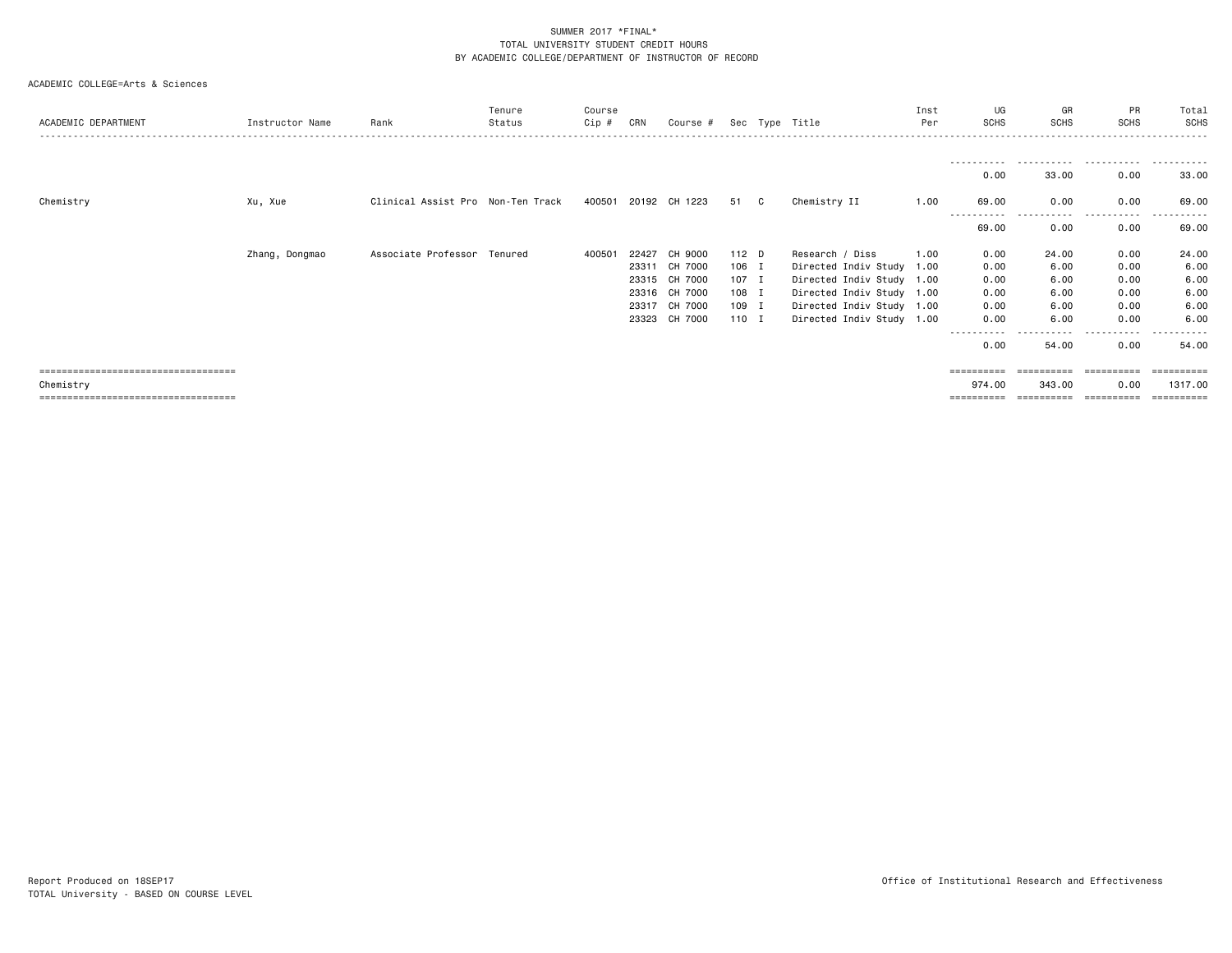|                                                    |                     |                                    | Tenure        | Course |       |                       |       |              |                           | Inst | UG                                     | GR                                                                                                                        | PR                  | Total                                                                                                                             |
|----------------------------------------------------|---------------------|------------------------------------|---------------|--------|-------|-----------------------|-------|--------------|---------------------------|------|----------------------------------------|---------------------------------------------------------------------------------------------------------------------------|---------------------|-----------------------------------------------------------------------------------------------------------------------------------|
| ACADEMIC DEPARTMENT                                | Instructor Name     | Rank                               | Status        | Cip #  | CRN   | Course #              |       |              | Sec Type Title            | Per  | <b>SCHS</b>                            | <b>SCHS</b>                                                                                                               | <b>SCHS</b>         | <b>SCHS</b>                                                                                                                       |
|                                                    |                     |                                    |               |        |       |                       |       |              |                           |      |                                        |                                                                                                                           |                     |                                                                                                                                   |
| Classical & Modern Languages & Lite Arroyo, Silvia |                     | Assistant Professor Ten Track      |               | 169999 | 22587 | <b>FLS 4990</b>       | 851 A |              | Special Topic In FLS 1.00 |      | 54.00                                  | 0.00                                                                                                                      | 0.00                | 54.00                                                                                                                             |
|                                                    |                     |                                    |               | 309999 | 21524 | ISE 4100              | 898 A |              | Intl Student Exchang 1.00 |      | 222.00                                 | 0.00                                                                                                                      | 0.00                | 222.00                                                                                                                            |
|                                                    |                     |                                    |               |        |       | 21525 ISE 4100        | 899 A |              | Intl Student Exchang 1.00 |      | 132.00<br>.                            | 0.00<br>.                                                                                                                 | 0.00<br>.           | 132.00<br>.                                                                                                                       |
|                                                    |                     |                                    |               |        |       |                       |       |              |                           |      | 408.00                                 | 0.00                                                                                                                      | 0.00                | 408.00                                                                                                                            |
|                                                    | Bunz, Morgane       | Grad Teach Assist                  | Non-Ten Track | 160901 |       | 21944 FLF 1123        | 501 C |              | French II                 | 1.00 | 45.00                                  | 0.00                                                                                                                      | 0.00                | 45.00                                                                                                                             |
|                                                    |                     |                                    |               |        | 21945 | FLF 2133              | 501 C |              | French III                | 1.00 | 21.00                                  | 0.00                                                                                                                      | 0.00                | 21.00                                                                                                                             |
|                                                    |                     |                                    |               |        |       | 21946 FLF 1113        | 551 C |              | French I                  | 1.00 | 18.00                                  | 0.00                                                                                                                      | 0.00                | 18.00                                                                                                                             |
|                                                    |                     |                                    |               |        |       | 21948 FLF 2133        | 551 C |              | French III                | 1.00 | 18.00<br><u>.</u>                      | 0.00                                                                                                                      | 0.00                | 18.00<br>.                                                                                                                        |
|                                                    |                     |                                    |               |        |       |                       |       |              |                           |      | 102.00                                 | 0.00                                                                                                                      | 0.00                | 102.00                                                                                                                            |
|                                                    | Calderon, Beth      | Lecturer                           | Non-Ten Track |        |       | 160905 21700 FLS 3323 | 201 C |              | Entrprs Span-Speak W 1.00 |      | 27.00                                  | 0.00                                                                                                                      | 0.00                | 27.00                                                                                                                             |
|                                                    |                     |                                    |               |        |       |                       |       |              |                           |      | $\sim$ $\sim$ $\sim$<br>.<br>27.00     | 0.00                                                                                                                      | 0.00                | .<br>27.00                                                                                                                        |
|                                                    | Davisson, Brian     | Assistant Professor Ten Track      |               | 160101 |       | 23248 FL 4000         | 01    | $\mathbf{I}$ | Directed Indiv Study 1.00 |      | 3.00                                   | 0.00                                                                                                                      | 0.00                | 3.00                                                                                                                              |
|                                                    |                     |                                    |               |        |       | 23249 FL 4000         | 02    | $\mathbf{I}$ | Directed Indiv Study 1.00 |      | 3.00                                   | 0.00                                                                                                                      | 0.00                | 3.00                                                                                                                              |
|                                                    |                     |                                    |               |        |       | 23250 FL 4000         | 03    | $\mathbf{I}$ | Directed Indiv Study 1.00 |      | 3.00                                   | 0.00                                                                                                                      | 0.00                | 3.00                                                                                                                              |
|                                                    |                     |                                    |               |        |       |                       |       |              |                           |      | $- - - -$<br>.<br>9.00                 | .<br>0.00                                                                                                                 | 0.00                | $\frac{1}{2} \left( \frac{1}{2} \right) \left( \frac{1}{2} \right) \left( \frac{1}{2} \right) \left( \frac{1}{2} \right)$<br>9.00 |
|                                                    | Debicka, Anna       | Instructor                         | Non-Ten Track |        |       | 160905 21286 FLS 1123 | 501 C |              | Spanish II                | 1.00 | 60.00                                  | 0.00                                                                                                                      | 0.00                | 60.00                                                                                                                             |
|                                                    |                     |                                    |               |        |       | 21287 FLS 1123        | 503 C |              | Spanish II                | 1.00 | 39.00                                  | 0.00                                                                                                                      | 0.00                | 39.00                                                                                                                             |
|                                                    |                     |                                    |               |        |       |                       |       |              |                           |      | $\sim$ $\sim$ .<br>. <u>.</u><br>99.00 | د د د د<br>0.00                                                                                                           | -----<br>0.00       | .<br>99.00                                                                                                                        |
|                                                    | Hainsey, Arianne    | Non-Employee/Affili Not Applicable |               |        |       | 160501 22011 FLG 1123 | 551 C |              | German II                 | 1.00 | 30.00                                  | 0.00                                                                                                                      | 0.00                | 30.00                                                                                                                             |
|                                                    |                     |                                    |               |        |       |                       |       |              |                           |      | .<br>$- - -$                           | $\frac{1}{2} \left( \frac{1}{2} \right) \left( \frac{1}{2} \right) \left( \frac{1}{2} \right) \left( \frac{1}{2} \right)$ | .                   | .                                                                                                                                 |
|                                                    |                     |                                    |               |        |       |                       |       |              |                           |      | 30.00                                  | 0.00                                                                                                                      | 0.00                | 30.00                                                                                                                             |
|                                                    | Harland, Robert     | Associate Professor Tenured        |               |        |       | 160905 20625 FLS 1123 | 01    | C            | Spanish II                | 0.75 | 20.25<br>$\sim$ $\sim$ $\sim$          | 0.00                                                                                                                      | 0.00                | 20.25                                                                                                                             |
|                                                    |                     |                                    |               |        |       |                       |       |              |                           |      | 20.25                                  | 0.00                                                                                                                      | 0.00                | 20.25                                                                                                                             |
|                                                    | King, Lydia         | Non-Employee/Affili Not Applicable |               |        |       | 160901 21593 FLF 1123 | 51    | C            | French II                 | 1.00 | 21.00                                  | 0.00                                                                                                                      | 0.00                | 21.00                                                                                                                             |
|                                                    |                     |                                    |               |        |       |                       |       |              |                           |      | $\sim 100$<br>. <b>.</b><br>21.00      | .<br>0.00                                                                                                                 | .<br>0.00           | .<br>21.00                                                                                                                        |
|                                                    | Kraker, Julia       | Lecturer                           | Non-Ten Track |        |       | 160905 21282 FLS 1113 | 502 C |              | Spanish I                 | 1.00 | 27.00                                  | 0.00                                                                                                                      | 0.00                | 27.00                                                                                                                             |
|                                                    |                     |                                    |               |        |       | 21285 FLS 1113        | 551 C |              | Spanish I                 | 1.00 | 39.00                                  | 0.00                                                                                                                      | 0.00                | 39.00                                                                                                                             |
|                                                    |                     |                                    |               |        |       |                       |       |              |                           |      | . <b>.</b><br>$  -$<br>66.00           | $\frac{1}{2}$<br>0.00                                                                                                     | .<br>0.00           | .<br>66.00                                                                                                                        |
|                                                    | Little, Christopher | Lecturer                           | Non-Ten Track |        |       | 160905 21479 FLS 3143 | 851 A |              | Hispanic Civiliza         | 1.00 | 54.00                                  | 0.00                                                                                                                      | 0.00                | 54.00                                                                                                                             |
|                                                    |                     |                                    |               |        |       |                       |       |              |                           |      | $- - -$<br>.<br>54.00                  | 0.00                                                                                                                      | 0.00                | 54.00                                                                                                                             |
|                                                    |                     |                                    |               |        |       |                       |       |              |                           |      |                                        |                                                                                                                           |                     |                                                                                                                                   |
|                                                    | McFadden, Michael   | Lecturer                           | Non-Ten Track |        |       | 160905 20623 FLS 1113 | 51    | C            | Spanish I                 | 1.00 | 57.00                                  | 0.00                                                                                                                      | 0.00                | 57.00                                                                                                                             |
|                                                    |                     |                                    |               |        |       | 20630 FLS 2133        | 01    | C            | Spanish III               | 1.00 | 27.00<br>. <b>.</b><br>$\frac{1}{2}$   | 0.00<br>.                                                                                                                 | 0.00<br>$- - - - -$ | 27.00<br>.                                                                                                                        |
|                                                    |                     |                                    |               |        |       |                       |       |              |                           |      | 84.00                                  | 0.00                                                                                                                      | 0.00                | 84.00                                                                                                                             |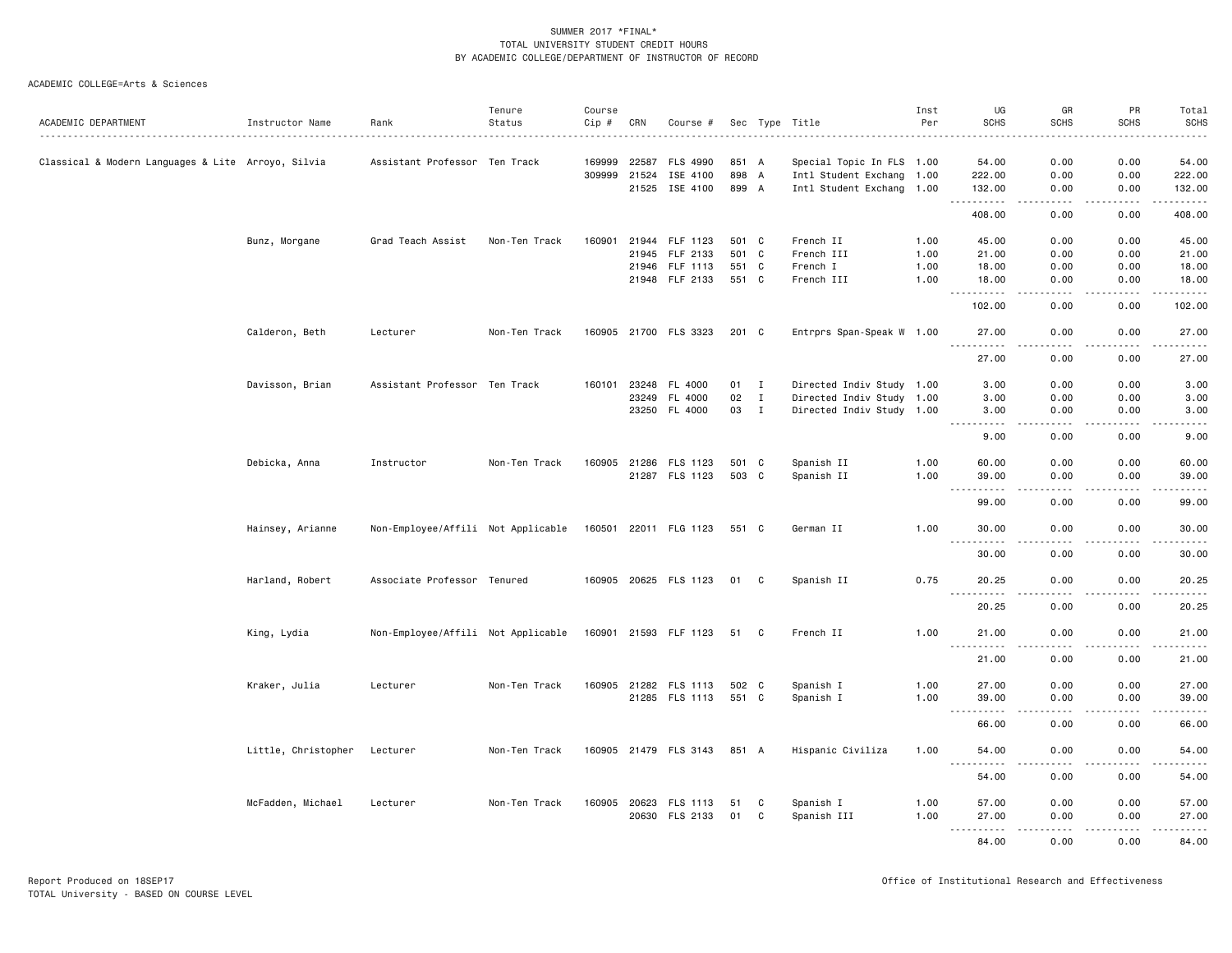|                                                                            |                    |                                    | Tenure        | Course |       |                       |       |   |                           | Inst | UG                                                                                                                                                                    | GR                         | PR                                                                                                                                                           | Total                                                                                                                                                         |
|----------------------------------------------------------------------------|--------------------|------------------------------------|---------------|--------|-------|-----------------------|-------|---|---------------------------|------|-----------------------------------------------------------------------------------------------------------------------------------------------------------------------|----------------------------|--------------------------------------------------------------------------------------------------------------------------------------------------------------|---------------------------------------------------------------------------------------------------------------------------------------------------------------|
| ACADEMIC DEPARTMENT                                                        | Instructor Name    | Rank                               | Status        | Cip #  | CRN   | Course #              |       |   | Sec Type Title            | Per  | <b>SCHS</b>                                                                                                                                                           | <b>SCHS</b>                | <b>SCHS</b>                                                                                                                                                  | <b>SCHS</b>                                                                                                                                                   |
| Classical & Modern Languages & Lite Moya, Arleana                          |                    | Instructor                         | Non-Ten Track | 160905 |       | 21288 FLS 1123        | 551 C |   | Spanish II                | 1.00 | 54.00                                                                                                                                                                 | 0.00                       | 0.00                                                                                                                                                         | 54.00                                                                                                                                                         |
|                                                                            |                    |                                    |               |        |       | 21289 FLS 1123        | 553 C |   | Spanish II                | 1.00 | 24.00<br>-----------                                                                                                                                                  | 0.00<br>$\sim$ $\sim$<br>. | 0.00<br>.                                                                                                                                                    | 24.00<br>.                                                                                                                                                    |
|                                                                            |                    |                                    |               |        |       |                       |       |   |                           |      | 78.00                                                                                                                                                                 | 0.00                       | 0.00                                                                                                                                                         | 78.00                                                                                                                                                         |
|                                                                            | Munn, David        | Lecturer                           | Non-Ten Track | 160905 |       | 20621 FLS 1113        | 01    | C | Spanish I                 | 0.75 | 45.00                                                                                                                                                                 | 0.00                       | 0.00                                                                                                                                                         | 45.00                                                                                                                                                         |
|                                                                            |                    |                                    |               |        |       | 20628 FLS 1123        | 51    | C | Spanish II                | 1.00 | 45.00                                                                                                                                                                 | 0.00                       | 0.00                                                                                                                                                         | 45.00                                                                                                                                                         |
|                                                                            |                    |                                    |               |        |       |                       |       |   |                           |      | -----------<br>90.00                                                                                                                                                  | $ -$<br>.<br>0.00          | . <b>.</b><br>0.00                                                                                                                                           | . <b>.</b> .<br>90.00                                                                                                                                         |
|                                                                            | Rodriguez, Adriana | Non-Employee/Affili Not Applicable |               | 160905 | 20621 | FLS 1113              | 01    | C | Spanish I                 | 0.25 | 15.00                                                                                                                                                                 | 0.00                       | 0.00                                                                                                                                                         | 15.00                                                                                                                                                         |
|                                                                            |                    |                                    |               |        |       | 20625 FLS 1123        | 01 C  |   | Spanish II                | 0.25 | 6.75                                                                                                                                                                  | 0.00                       | 0.00                                                                                                                                                         | 6.75                                                                                                                                                          |
|                                                                            |                    |                                    |               |        |       |                       |       |   |                           |      | $\frac{1}{2} \left( \frac{1}{2} \right) \left( \frac{1}{2} \right) \left( \frac{1}{2} \right)$<br>.<br>21.75                                                          | 0.00                       | 0.00                                                                                                                                                         | $\frac{1}{2} \left( \frac{1}{2} \right) \left( \frac{1}{2} \right) \left( \frac{1}{2} \right) \left( \frac{1}{2} \right) \left( \frac{1}{2} \right)$<br>21.75 |
|                                                                            | Russell, Amie      | Instructor                         | Non-Ten Track |        |       | 160905 21281 FLS 1113 | 501 C |   | Spanish I                 | 1.00 | 51.00                                                                                                                                                                 | 0.00                       | 0.00                                                                                                                                                         | 51.00                                                                                                                                                         |
|                                                                            |                    |                                    |               |        |       |                       |       |   |                           |      | <u>.</u><br>51.00                                                                                                                                                     | 0.00                       | $\sim$ $\sim$ $\sim$ $\sim$<br>0.00                                                                                                                          | .<br>51.00                                                                                                                                                    |
|                                                                            | Simpore, Karim     | Assistant Professor Ten Track      |               |        |       | 160901 21278 FLF 1113 | 501 C |   | French I                  | 1.00 | 51.00                                                                                                                                                                 | 0.00                       | 0.00                                                                                                                                                         | 51.00                                                                                                                                                         |
|                                                                            |                    |                                    |               |        |       |                       |       |   |                           |      | ----<br>$\frac{1}{2} \left( \frac{1}{2} \right) \left( \frac{1}{2} \right) \left( \frac{1}{2} \right) \left( \frac{1}{2} \right) \left( \frac{1}{2} \right)$<br>51.00 | $\cdots$<br>0.00           | . <b>.</b><br>0.00                                                                                                                                           | .<br>51.00                                                                                                                                                    |
|                                                                            | Vozzo, Rosa        | Instructor                         | Non-Ten Track | 160905 | 21290 | FLS 2133              | 501 C |   | Spanish III               | 1.00 | 51.00                                                                                                                                                                 | 0.00                       | 0.00                                                                                                                                                         | 51.00                                                                                                                                                         |
|                                                                            |                    |                                    |               |        |       | 21291 FLS 2133        | 551 C |   | Spanish III               | 1.00 | 54.00                                                                                                                                                                 | 0.00                       | 0.00                                                                                                                                                         | 54.00                                                                                                                                                         |
|                                                                            |                    |                                    |               |        |       |                       |       |   |                           |      | $- - - -$<br>.<br>105.00                                                                                                                                              | .<br>$\sim$ $\sim$<br>0.00 | .<br>0.00                                                                                                                                                    | .<br>105.00                                                                                                                                                   |
|                                                                            | Zelaya, Karina     | Assistant Professor Ten Track      |               | 160905 | 21589 | FLS 3413              | 001 C |   | Intensive Spanish         | 1.00 | 27.00                                                                                                                                                                 | 0.00                       | 0.00                                                                                                                                                         | 27.00                                                                                                                                                         |
|                                                                            |                    |                                    |               | 169999 | 22686 | <b>FLS 4990</b>       | 501 C |   | Special Topic In FLS 1.00 |      | 18.00                                                                                                                                                                 | 0.00                       | 0.00                                                                                                                                                         | 18.00                                                                                                                                                         |
|                                                                            |                    |                                    |               |        |       | 22687 FLS 6990        | 501 C |   | Special Topic In FLS 1.00 |      | 0.00<br>----------                                                                                                                                                    | 12.00<br><u>.</u>          | 0.00<br>$\frac{1}{2} \left( \frac{1}{2} \right) \left( \frac{1}{2} \right) \left( \frac{1}{2} \right) \left( \frac{1}{2} \right) \left( \frac{1}{2} \right)$ | 12.00<br>.                                                                                                                                                    |
|                                                                            |                    |                                    |               |        |       |                       |       |   |                           |      | 45.00                                                                                                                                                                 | 12.00                      | 0.00                                                                                                                                                         | 57.00                                                                                                                                                         |
| -----------------------------------                                        |                    |                                    |               |        |       |                       |       |   |                           |      | ==========                                                                                                                                                            | ==========                 | ==========                                                                                                                                                   |                                                                                                                                                               |
| Classical & Modern Languages & Lite<br>----------------------------------- |                    |                                    |               |        |       |                       |       |   |                           |      | 1362.00<br>==========                                                                                                                                                 | 12.00<br>==========        | 0.00                                                                                                                                                         | 1374.00<br>==========                                                                                                                                         |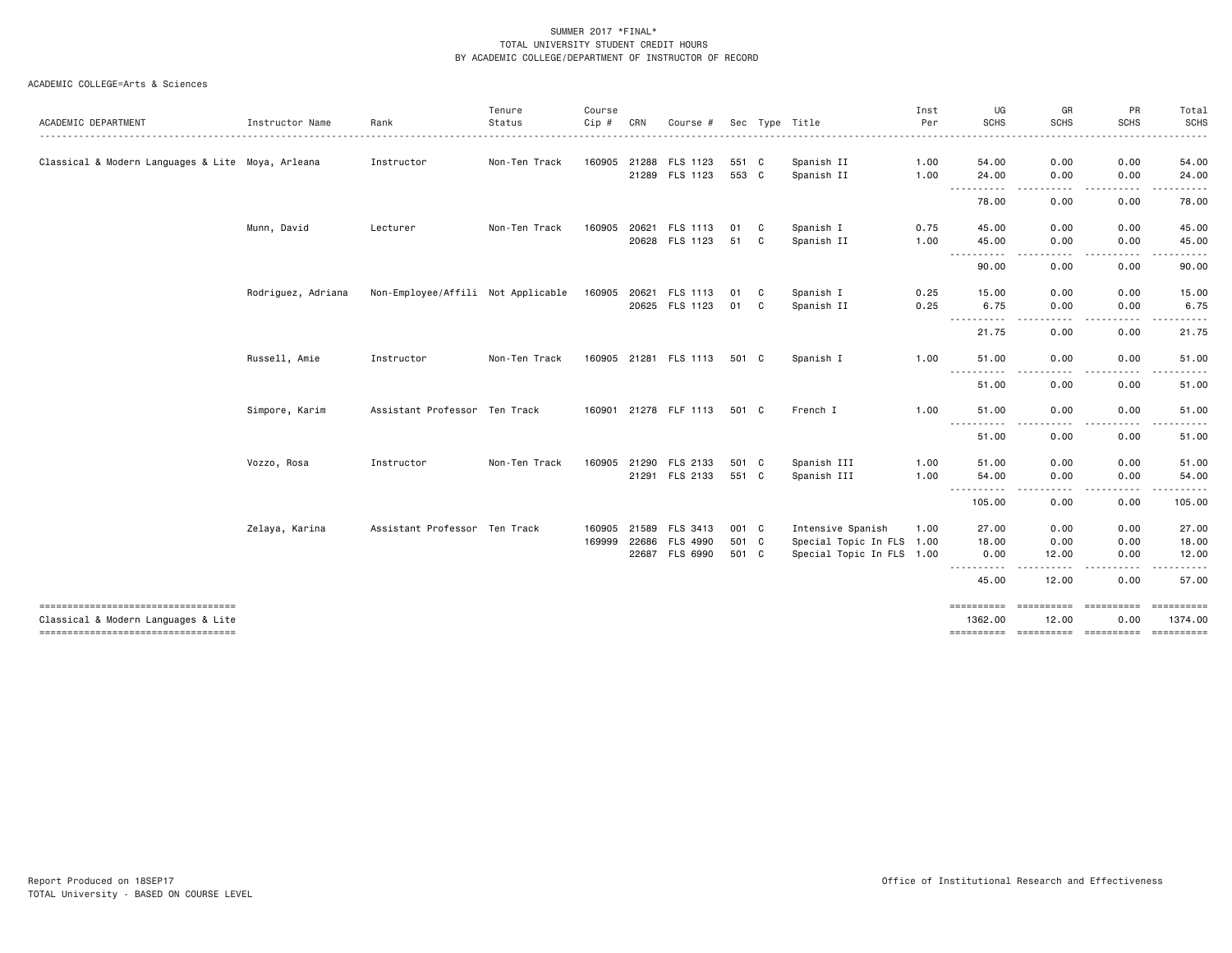| ACADEMIC DEPARTMENT | Instructor Name    | Rank                               | Tenure<br>Status | Course<br>Cip # | CRN   | Course #             |       |   | Sec Type Title            | Inst<br>Per | UG<br><b>SCHS</b>                                                                                                                                                      | GR<br><b>SCHS</b>                                                                                                                 | PR<br><b>SCHS</b> | Total<br><b>SCHS</b> |
|---------------------|--------------------|------------------------------------|------------------|-----------------|-------|----------------------|-------|---|---------------------------|-------------|------------------------------------------------------------------------------------------------------------------------------------------------------------------------|-----------------------------------------------------------------------------------------------------------------------------------|-------------------|----------------------|
| Communication       | Bogue, Patty       | Lecturer                           | Non-Ten Track    | 231304 20229    |       | CO 1003              | 001 C |   | Fund Of Public Speak 1.00 |             | 42.00                                                                                                                                                                  | 0.00                                                                                                                              | 0.00              | .<br>42.00           |
|                     |                    |                                    |                  |                 |       |                      |       |   |                           |             | .<br>42.00                                                                                                                                                             | 0.00                                                                                                                              | 0.00              | .<br>42.00           |
|                     | Bryant, Terence    | Instructor                         | Non-Ten Track    |                 |       | 090701 20245 CO 2333 | 01    | B | Tv Production             | 1.00        | 36.00                                                                                                                                                                  | 0.00                                                                                                                              | 0.00              | 36.00                |
|                     |                    |                                    |                  |                 |       |                      |       |   |                           |             | $\sim$ $\sim$ $\sim$<br>.<br>36.00                                                                                                                                     | $\frac{1}{2}$<br>0.00                                                                                                             | $\cdots$<br>0.00  | .<br>36.00           |
|                     | Chambers, Cheryl   | Instructor                         | Non-Ten Track    | 090101          | 20238 | CO 1013              | 51    | C | Intro to Communicati 1.00 |             | 60.00                                                                                                                                                                  | 0.00                                                                                                                              | 0.00              | 60.00                |
|                     |                    |                                    |                  |                 | 20239 | CO 1013              | 52    | C | Intro to Communicati 1.00 |             | 39.00<br>. <b>.</b>                                                                                                                                                    | 0.00<br>$\sim$ $\sim$ $\sim$                                                                                                      | 0.00              | 39.00<br>.           |
|                     |                    |                                    |                  |                 |       |                      |       |   |                           |             | 99.00                                                                                                                                                                  | 0.00                                                                                                                              | 0.00              | 99.00                |
|                     | Cooley, Skye       | Assistant Professor Ten Track      |                  | 090900          | 20262 | CO 4803              | 51    | C | Research in PR & Adv 1.00 |             | 36.00                                                                                                                                                                  | 0.00                                                                                                                              | 0.00              | 36.00                |
|                     |                    |                                    |                  |                 | 20266 | CO 6803              | 51    | C | Research in PR & Adv 1.00 |             | 0.00<br>$\frac{1}{2}$<br>.                                                                                                                                             | 6.00<br>.                                                                                                                         | 0.00<br>.         | 6.00<br>.            |
|                     |                    |                                    |                  |                 |       |                      |       |   |                           |             | 36.00                                                                                                                                                                  | 6.00                                                                                                                              | 0.00              | 42.00                |
|                     | Denton, Raymond    | Lecturer                           | Non-Ten Track    | 090401          | 21717 | CO 3423              | 251 C |   | Feature Writing           | 1.00        | 18.00                                                                                                                                                                  | 0.00                                                                                                                              | 0.00              | 18.00                |
|                     |                    |                                    |                  | 090701          | 22813 | CO 4373              | 251 C |   | Prac In Tv News           | 1.00        | 3.00                                                                                                                                                                   | 0.00                                                                                                                              | 0.00              | 3.00                 |
|                     |                    |                                    |                  |                 |       | 090900 21718 CO 3843 | 251 C |   | Media Relations           | 1.00        | 24.00<br>.<br>$\frac{1}{2}$                                                                                                                                            | 0.00<br>د د د د                                                                                                                   | 0.00<br>.         | 24.00<br>.           |
|                     |                    |                                    |                  |                 |       |                      |       |   |                           |             | 45.00                                                                                                                                                                  | 0.00                                                                                                                              | 0.00              | 45.00                |
|                     | Durst, Robert      | Non-Employee/Affili Not Applicable |                  | 500501 21760    |       | CO 2574              | 01    | B | Sum Theatre Workshop 1.00 |             | 32.00                                                                                                                                                                  | 0.00                                                                                                                              | 0.00              | 32.00<br>.           |
|                     |                    |                                    |                  |                 |       |                      |       |   |                           |             | 32.00                                                                                                                                                                  | 0.00                                                                                                                              | 0.00              | 32.00                |
|                     | Edmonds, Khristina | Instructor                         | Non-Ten Track    | 231304          | 20230 | CO 1003              | 01    | C | Fund Of Public Speak 1.00 |             | 36.00                                                                                                                                                                  | 0.00                                                                                                                              | 0.00              | 36.00                |
|                     |                    |                                    |                  |                 | 20231 | CO 1003              | 02    | C | Fund Of Public Speak 1.00 |             | 51.00                                                                                                                                                                  | 0.00                                                                                                                              | 0.00              | 51.00                |
|                     |                    |                                    |                  |                 | 20234 | CO 1003              | E51 C |   | Fund Of Public Speak 1.00 |             | 51.00                                                                                                                                                                  | 0.00                                                                                                                              | 0.00              | 51.00                |
|                     |                    |                                    |                  |                 | 20235 | CO 1003              | E52 C |   | Fund Of Public Speak 1.00 |             | 36.00<br>.                                                                                                                                                             | 0.00<br>$\frac{1}{2} \left( \frac{1}{2} \right) \left( \frac{1}{2} \right) \left( \frac{1}{2} \right) \left( \frac{1}{2} \right)$ | 0.00<br>$   -$    | 36.00<br>.           |
|                     |                    |                                    |                  |                 |       |                      |       |   |                           |             | 174.00                                                                                                                                                                 | 0.00                                                                                                                              | 0.00              | 174.00               |
|                     | Fisher, Melody     | Assistant Professor Ten Track      |                  | 090900          | 21756 | CO 3803              | 001 C |   | Prin Public Relation 1.00 |             | 33,00                                                                                                                                                                  | 0.00                                                                                                                              | 0.00              | 33.00                |
|                     |                    |                                    |                  |                 | 22296 | CO 3813              | 501 C |   | PR Case Problems          | 1.00        | 33.00<br><u>.</u>                                                                                                                                                      | 0.00<br>.                                                                                                                         | 0.00<br>.         | 33.00<br>.           |
|                     |                    |                                    |                  |                 |       |                      |       |   |                           |             | 66.00                                                                                                                                                                  | 0.00                                                                                                                              | 0.00              | 66.00                |
|                     | Fountain, Amy      | Instructor                         | Non-Ten Track    | 090101 21212    |       | CO 1013              | 501 C |   | Intro to Communicati 1.00 |             | 51.00                                                                                                                                                                  | 0.00                                                                                                                              | 0.00              | 51.00                |
|                     |                    |                                    |                  |                 | 21214 | CO 1223              | 501 C |   | Intro Comm Theory         | 1.00        | 42.00                                                                                                                                                                  | 0.00                                                                                                                              | 0.00              | 42.00                |
|                     |                    |                                    |                  | 090401 20258    |       | CO 4053              | 101 E |   | Internship Comm           | 1.00        | 39.00                                                                                                                                                                  | 0.00                                                                                                                              | 0.00              | 39.00<br>.           |
|                     |                    |                                    |                  |                 |       |                      |       |   |                           |             | 132.00                                                                                                                                                                 | 0.00                                                                                                                              | 0.00              | 132.00               |
|                     | Gawrych, Teresa    | Instructor                         | Non-Ten Track    | 090900          | 20257 | CO 3863              | 51    | B | PR Production             | 1.00        | 42.00                                                                                                                                                                  | 0.00                                                                                                                              | 0.00              | 42.00                |
|                     |                    |                                    |                  | 231304 20233    |       | CO 1003              | 53    | C | Fund Of Public Speak 1.00 |             | 48.00<br>$\frac{1}{2} \left( \frac{1}{2} \right) \left( \frac{1}{2} \right) \left( \frac{1}{2} \right) \left( \frac{1}{2} \right) \left( \frac{1}{2} \right)$<br>$  -$ | 0.00<br>د د د د                                                                                                                   | 0.00<br>.         | 48.00<br>.           |
|                     |                    |                                    |                  |                 |       |                      |       |   |                           |             | 90.00                                                                                                                                                                  | 0.00                                                                                                                              | 0.00              | 90.00                |
|                     | Gordon, Meaghan    | Instructor                         | Non-Ten Track    |                 |       | 090900 20255 CO 3853 | 01    | C | Public Relations Wri 1.00 |             | 54.00                                                                                                                                                                  | 0.00                                                                                                                              | 0.00              | 54.00                |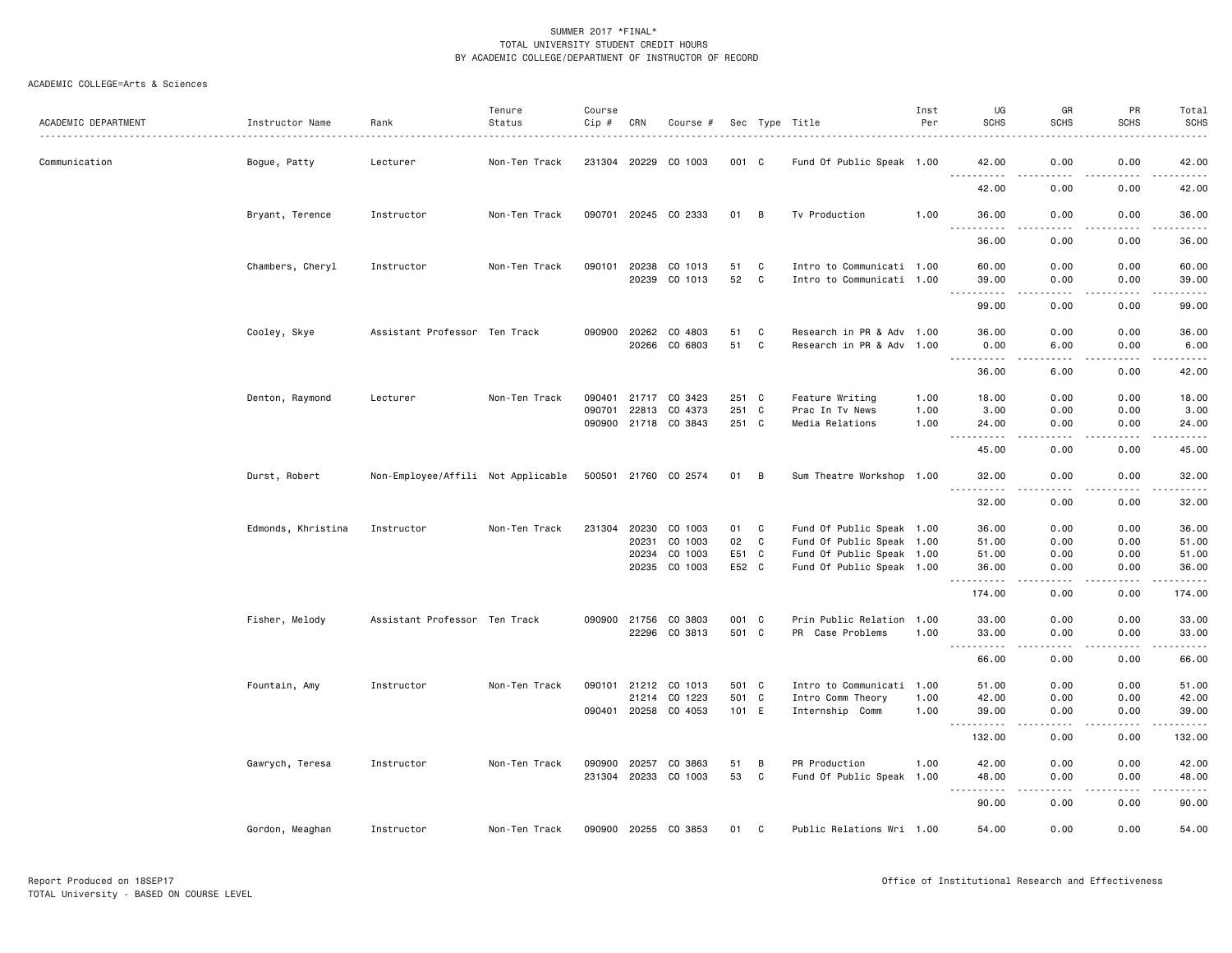| ACADEMIC DEPARTMENT | Instructor Name                 | Rank                                              | Tenure<br>Status | Course<br>Cip # | CRN   | Course #             |       |              | Sec Type Title            | Inst<br>Per | UG<br><b>SCHS</b>                  | GR<br><b>SCHS</b>                   | PR<br><b>SCHS</b> | Total<br><b>SCHS</b>  |
|---------------------|---------------------------------|---------------------------------------------------|------------------|-----------------|-------|----------------------|-------|--------------|---------------------------|-------------|------------------------------------|-------------------------------------|-------------------|-----------------------|
|                     |                                 |                                                   |                  |                 |       |                      |       |              |                           |             |                                    |                                     |                   |                       |
|                     |                                 |                                                   |                  |                 |       |                      |       |              |                           |             | 54.00                              | 0.00                                | 0.00              | 54.00                 |
| Communication       | Knight, Amy                     | Instructor                                        | Non-Ten Track    | 090101          |       | 20236 CO 1013        | 001 C |              | Intro to Communicati 1.00 |             | 45.00                              | 0.00                                | 0.00              | 45.00                 |
|                     |                                 |                                                   |                  |                 |       | 21213 CO 1013        | 551 C |              | Intro to Communicati 1.00 |             | 39.00<br>$\frac{1}{2}$<br>$\cdots$ | 0.00<br>.                           | 0.00<br><u>.</u>  | 39.00<br>. <u>.</u> . |
|                     |                                 |                                                   |                  |                 |       |                      |       |              |                           |             | 84.00                              | 0.00                                | 0.00              | 84.00                 |
|                     | Loehwing, Melanie               | Assistant Professor Ten Track                     |                  | 090101          | 23347 | CO 7000              | 501 I |              | Directed Indiv Study 1.00 |             | 0.00                               | 3.00                                | 0.00              | 3.00                  |
|                     |                                 |                                                   |                  | 231304 21216    |       | CO 4253              | 501 C |              | Elements Of Persuasn 1.00 |             | 24.00                              | 0.00                                | 0.00              | 24.00                 |
|                     |                                 |                                                   |                  |                 |       | 21219 CO 6253        | 501 C |              | Elements Of Persuasn 1.00 |             | 0.00<br>.                          | 9.00<br>$- - - - -$                 | 0.00<br>.         | 9.00<br>.             |
|                     |                                 |                                                   |                  |                 |       |                      |       |              |                           |             | 24.00                              | 12.00                               | 0.00              | 36.00                 |
|                     | Misun, Christopher              | Non-Faculty                                       | Not Applicable   |                 |       | 500602 21719 CO 1903 | 201 C |              | Intro To Cinema           | 1.00        | 18.00<br>.                         | 0.00<br>$\sim$ $\sim$ $\sim$ $\sim$ | 0.00<br>.         | 18.00<br>.            |
|                     |                                 |                                                   |                  |                 |       |                      |       |              |                           |             | 18.00                              | 0.00                                | 0.00              | 18.00                 |
|                     | Morschauser, Lindsey Instructor |                                                   | Non-Ten Track    |                 |       | 450701 21314 GR 1123 | 501 C |              | Intro World Geog          | 1.00        | 117.00<br><u>.</u>                 | 0.00<br>$   -$                      | 0.00<br>.         | 117.00<br>.           |
|                     |                                 |                                                   |                  |                 |       |                      |       |              |                           |             | 117.00                             | 0.00                                | 0.00              | 117.00                |
|                     | Nicholson, John                 | Associate Professor Tenured                       |                  | 090101          | 20249 | CO 3213              | 51    | C            | Small Group Coummuni 1.00 |             | 48.00                              | 0.00                                | 0.00              | 48.00                 |
|                     |                                 |                                                   |                  |                 | 20259 | CO 4203              | 01    | C            | Nonverbal Communicat 1.00 |             | 18.00                              | 0.00                                | 0.00              | 18.00<br>.            |
|                     |                                 |                                                   |                  |                 |       |                      |       |              |                           |             | 66.00                              | 0.00                                | 0.00              | 66.00                 |
|                     | Poe, Philip                     | Assistant Professor Ten Track                     |                  | 090101          | 20237 | CO 1013              | 01    | C            | Intro to Communicati 1.00 |             | 24.00                              | 0.00                                | 0.00              | 24.00                 |
|                     |                                 |                                                   |                  | 090401          | 20251 | CO 3423              | 001 C |              | Feature Writing           | 1.00        | 33.00                              | 0.00                                | 0.00              | 33.00                 |
|                     |                                 |                                                   |                  | 090701          | 20246 | CO 2413              | 01    | B            | Intro News Writ-Repo 1.00 |             | 42.00<br>.                         | 0.00<br>$\sim$ $\sim$ $\sim$ $\sim$ | 0.00<br>د د د د   | 42.00<br>$    -$      |
|                     |                                 |                                                   |                  |                 |       |                      |       |              |                           |             | 99.00                              | 0.00                                | 0.00              | 99.00                 |
|                     | Roussin, Wendy                  | Associate Professor Tenured                       |                  |                 |       | 090702 20253 CO 3713 | 01    | B            | Digital Communicatio 1.00 |             | 33.00<br>.                         | 0.00<br>د د د د                     | 0.00<br>.         | 33.00<br>.            |
|                     |                                 |                                                   |                  |                 |       |                      |       |              |                           |             | 33.00                              | 0.00                                | 0.00              | 33.00                 |
|                     | Ryalls, Emily                   | Assistant Professor Ten Track                     |                  | 050207          | 21867 | GS 1173              | 501 C |              | Introduction to Gend 1.00 |             | 51.00                              | 0.00                                | 0.00              | 51.00                 |
|                     |                                 |                                                   |                  | 099999          | 22478 | CO 4990              | 801 A |              | Special Topic In CO 1.00  |             | 45.00                              | 0.00                                | 0.00              | 45.00                 |
|                     |                                 |                                                   |                  |                 |       |                      |       |              |                           |             | .<br>96.00                         | 0.00                                | 0.00              | .<br>96.00            |
|                     | Seitz, Holli                    | Assistant Professor Ten Track                     |                  |                 |       | 090101 23092 CO 4000 | 01    | I            | Directed Indiv Study 1.00 |             | 3.00                               | 0.00                                | 0.00              | 3.00                  |
|                     |                                 |                                                   |                  |                 |       |                      |       |              |                           |             | 3.00                               | $\sim$ $\sim$ $\sim$<br>0.00        | 0.00              | د د د د د<br>3.00     |
|                     | Smith, Glenn                    | Associate Professor Tenured                       |                  | 090101          | 21763 | CO 1013              | 53    | C            | Intro to Communicati 1.00 |             | 60.00                              | 0.00                                | 0.00              | 60.00                 |
|                     |                                 |                                                   |                  | 090401          | 20240 | CO 1403              | 01    | $\mathbf{C}$ | Intro Mass Media          | 1.00        | 30.00                              | 0.00                                | 0.00              | 30.00                 |
|                     |                                 |                                                   |                  |                 | 20241 | CO 1403              | 51    | C            | Intro Mass Media          | 1.00        | 42.00                              | 0.00                                | 0.00              | 42.00                 |
|                     |                                 |                                                   |                  |                 |       | 21215 CO 1403        | 501 C |              | Intro Mass Media          | 1.00        | 36.00<br>$- - -$<br>-----          | 0.00                                | 0.00              | 36.00<br>.            |
|                     |                                 |                                                   |                  |                 |       |                      |       |              |                           |             | 168.00                             | 0.00                                | 0.00              | 168.00                |
|                     |                                 | Stockstill, William Assistant Professor Ten Track |                  |                 |       | 500501 20242 CO 1503 | 001 C |              | Intro To Theatre          | 1.00        | 24.00                              | 0.00                                | 0.00              | 24.00                 |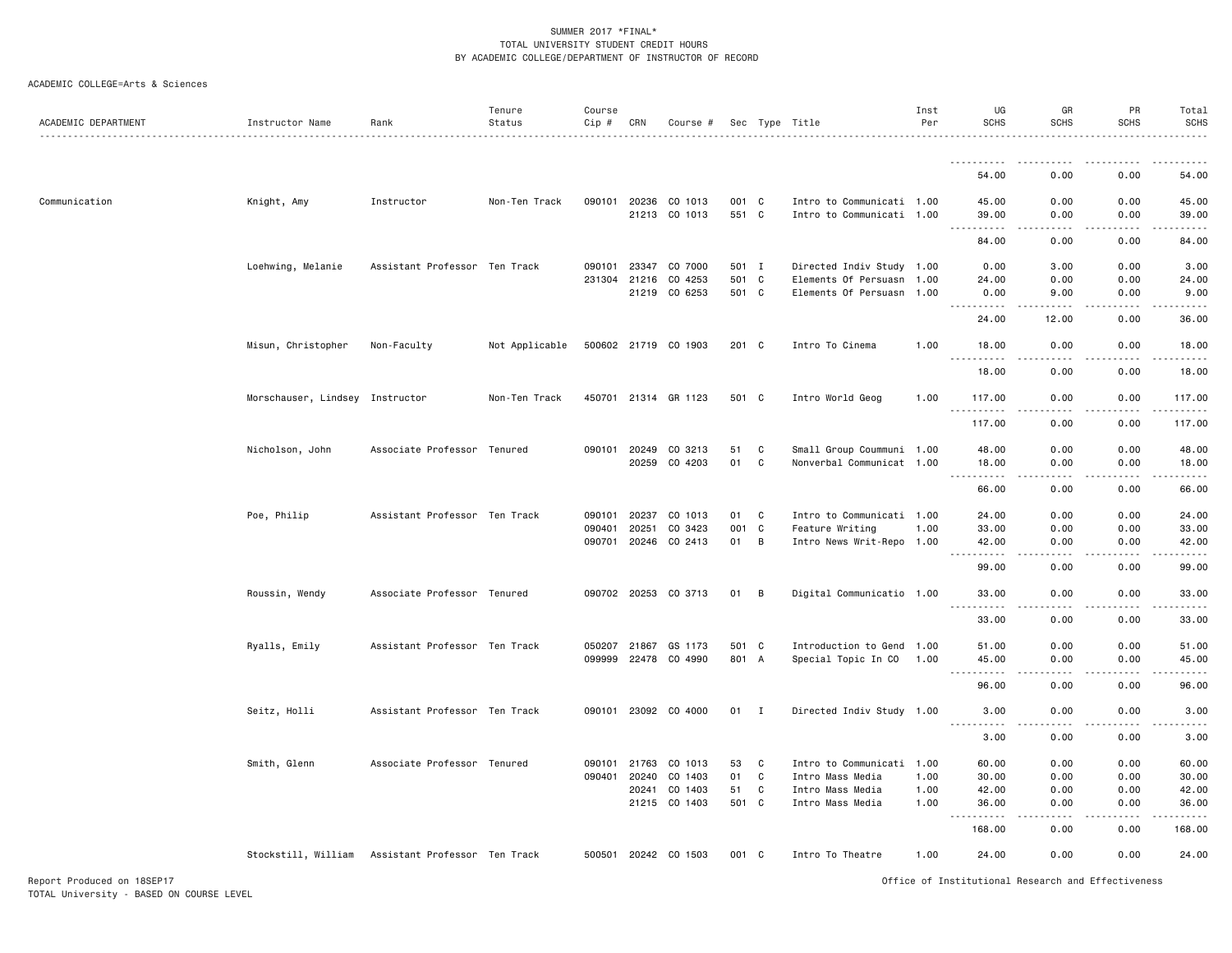| ACADEMIC DEPARTMENT                   | Instructor Name     | Rank                          | Tenure<br>Status | Course<br>Cip # | CRN   | Course # |       |              | Sec Type Title     | Inst<br>Per | UG<br><b>SCHS</b>   | GR<br><b>SCHS</b>            | PR<br><b>SCHS</b>   | Total<br>SCHS   |
|---------------------------------------|---------------------|-------------------------------|------------------|-----------------|-------|----------|-------|--------------|--------------------|-------------|---------------------|------------------------------|---------------------|-----------------|
|                                       |                     |                               |                  |                 |       |          |       |              |                    |             |                     |                              |                     |                 |
| Communication                         | Stockstill, William | Assistant Professor Ten Track |                  | 500501          | 20243 | CO 1503  | 51    | C.           | Intro To Theatre   | 1.00        | 54.00               | 0.00<br>. <sub>.</sub>       | 0.00<br>.           | 54.00<br>------ |
|                                       |                     |                               |                  |                 |       |          |       |              |                    |             | ----------<br>78.00 | 0.00                         | 0.00                | 78.00           |
|                                       | Strout, Lawrence    | Associate Professor Tenured   |                  | 090102          | 21217 | CO 4313  | 501 C |              | Mass Media Law     | 1.00        | 54.00               | 0.00                         | 0.00                | 54.00           |
|                                       |                     |                               |                  | 090401          | 21220 | CO 6313  | 501 C |              | Mass Media Law     | 1.00        | 0.00                | 3.00                         | 0.00                | 3,00            |
|                                       |                     |                               |                  |                 |       |          |       |              |                    |             | ----------<br>54.00 | - - - - - - <b>-</b><br>3.00 | -----------<br>0.00 | ------<br>57.00 |
|                                       |                     |                               |                  |                 |       |          |       |              |                    |             |                     |                              |                     |                 |
|                                       | Williams, Kevin     | Associate Professor Tenured   |                  | 090101          | 20254 | CO 3833  | 01    | $\mathbf{C}$ | Interviewing       | 1.00        | 27.00               | 0.00                         | 0.00                | 27.00           |
|                                       |                     |                               |                  | 090102          | 21218 | CO 4323  | 501 C |              | Mass Media-Society | 1.00        | 30.00               | 0.00                         | 0.00                | 30.00           |
|                                       |                     |                               |                  |                 | 21761 | CO 4323  | 01 C  |              | Mass Media-Society | 1.00        | 33.00               | 0.00                         | 0.00                | 33.00           |
|                                       |                     |                               |                  | 090401          | 21221 | CO 6323  | 501 C |              | Mass Media-Society | 1.00        | 0.00                | 6.00                         | 0.00                | 6.00            |
|                                       |                     |                               |                  |                 |       |          |       |              |                    |             |                     | ----                         | -----               | ------          |
|                                       |                     |                               |                  |                 |       |          |       |              |                    |             | 90.00               | 6.00                         | 0.00                | 96.00           |
| ===================================== |                     |                               |                  |                 |       |          |       |              |                    |             | ==========          | ==========                   |                     | eesseesse       |
| Communication                         |                     |                               |                  |                 |       |          |       |              |                    |             | 1736.00             | 27.00                        | 0.00                | 1763.00         |
| ====================================  |                     |                               |                  |                 |       |          |       |              |                    |             |                     |                              |                     |                 |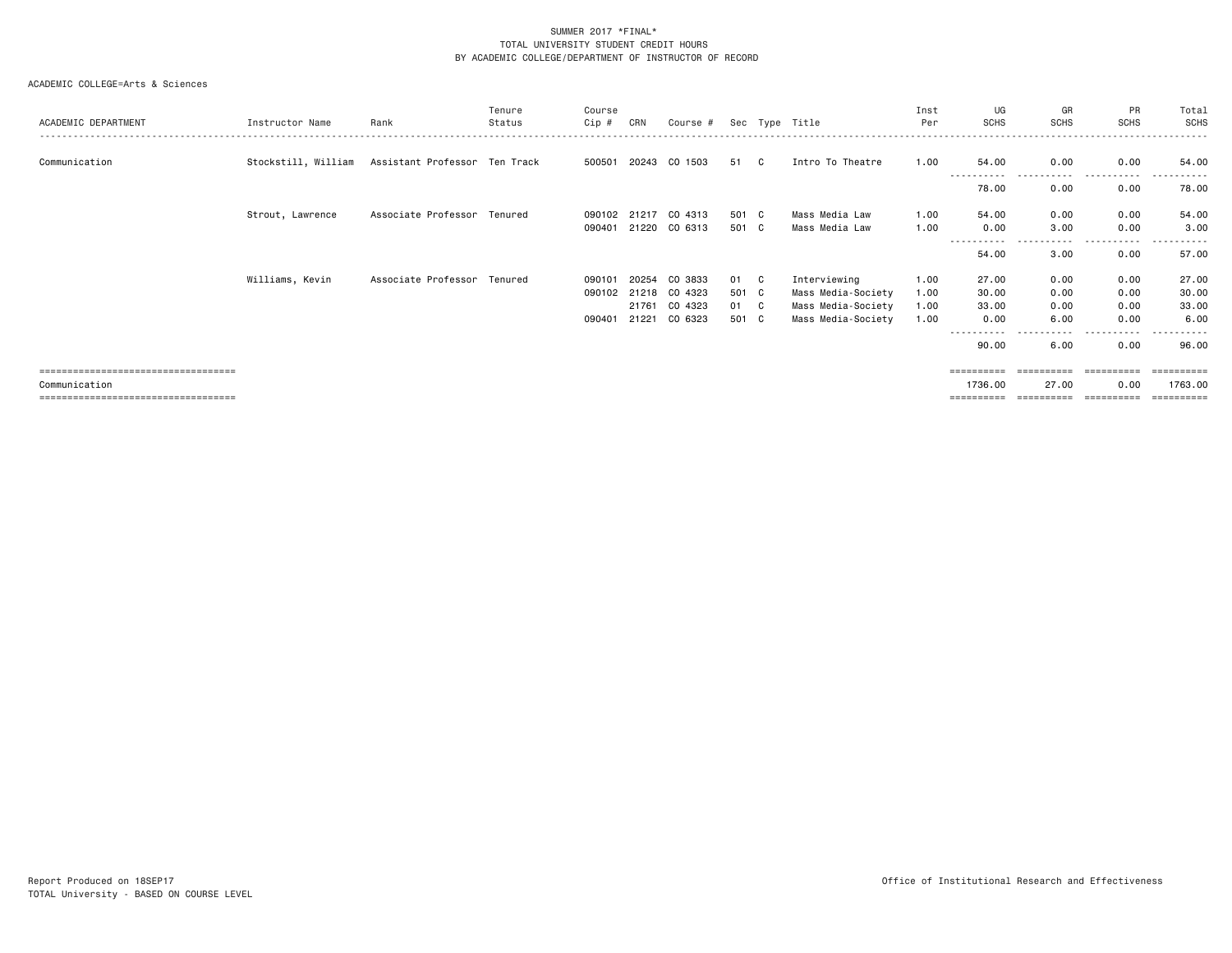| ACADEMIC DEPARTMENT | Instructor Name               | Rank                        | Tenure<br>Status | Course<br>Cip # | CRN   | Course #             |          |        | Sec Type Title            | Inst<br>Per | UG<br><b>SCHS</b>                                                                                                                                                                                                                                                                                                                                                                                          | GR<br><b>SCHS</b> | PR<br><b>SCHS</b> | Total<br>SCHS<br>.   |
|---------------------|-------------------------------|-----------------------------|------------------|-----------------|-------|----------------------|----------|--------|---------------------------|-------------|------------------------------------------------------------------------------------------------------------------------------------------------------------------------------------------------------------------------------------------------------------------------------------------------------------------------------------------------------------------------------------------------------------|-------------------|-------------------|----------------------|
| English             | Agee, Kelly                   | Instructor                  | Non-Ten Track    | 231303 20675    |       | GE 3513              | 52       | C      | Technical Writing         | 1.00        | 42.00<br>$\sim$ $\sim$ $\sim$                                                                                                                                                                                                                                                                                                                                                                              | 0.00              | 0.00              | 42.00<br>.           |
|                     |                               |                             |                  |                 |       |                      |          |        |                           |             | 42.00                                                                                                                                                                                                                                                                                                                                                                                                      | 0.00              | 0.00              | 42.00                |
|                     | Anderson, Thomas              | Professor                   | Tenured          |                 |       | 231404 21749 EN 4513 | 01       | C      | Shakespeare               | 1.00        | 39.00                                                                                                                                                                                                                                                                                                                                                                                                      | 0.00<br>----      | 0.00              | 39.00                |
|                     |                               |                             |                  |                 |       |                      |          |        |                           |             | $\sim$ $\sim$ $\sim$<br>-----<br>39.00                                                                                                                                                                                                                                                                                                                                                                     | 0.00              | $- - - -$<br>0.00 | .<br>39.00           |
|                     | Austin, Daniel                | Instructor                  | Non-Ten Track    | 231301          | 20483 | EN 1103              | 02       | C      | En Composition I          | 1.00        | 33.00                                                                                                                                                                                                                                                                                                                                                                                                      | 0.00              | 0.00              | 33.00                |
|                     |                               |                             |                  |                 | 20490 | EN 1113              | 51       | C      | En Composition II         | 1.00        | 33.00<br>$\sim$ $\sim$ $\sim$                                                                                                                                                                                                                                                                                                                                                                              | 0.00              | 0.00              | 33.00<br>د د د د د   |
|                     |                               |                             |                  |                 |       |                      |          |        |                           |             | 66.00                                                                                                                                                                                                                                                                                                                                                                                                      | 0.00              | 0.00              | 66.00                |
|                     | Barton, Amy                   | Instructor                  | Non-Ten Track    |                 |       | 231303 20672 GE 3513 | 01 C     |        | Technical Writing         | 1.00        | 45.00<br>. <b>.</b>                                                                                                                                                                                                                                                                                                                                                                                        | 0.00              | 0.00              | 45.00<br>.           |
|                     |                               |                             |                  |                 |       |                      |          |        |                           |             | 45.00                                                                                                                                                                                                                                                                                                                                                                                                      | 0.00              | 0.00              | 45.00                |
|                     | Bogard, LaToya                | Instructor                  | Non-Ten Track    | 231301          | 20488 | EN 1113              | 01       | C      | En Composition II         | 1.00        | 33.00                                                                                                                                                                                                                                                                                                                                                                                                      | 0.00              | 0.00              | 33.00                |
|                     |                               |                             |                  |                 | 20489 | EN 1113              | 03       | C      | En Composition II         | 1.00        | 42.00                                                                                                                                                                                                                                                                                                                                                                                                      | 0.00              | 0.00              | 42.00                |
|                     |                               |                             |                  |                 |       |                      |          |        |                           |             | $\sim 100$<br>75.00                                                                                                                                                                                                                                                                                                                                                                                        | د د د د<br>0.00   | .<br>0.00         | .<br>75.00           |
|                     | Brocato, John                 | Instructor                  | Non-Ten Track    | 231303          | 20673 | GE 3513              | 02       | C      | Technical Writing         | 1.00        | 36.00                                                                                                                                                                                                                                                                                                                                                                                                      | 0.00              | 0.00              | 36.00                |
|                     |                               |                             |                  |                 | 20674 | GE 3513              | 51<br>53 | C<br>C | Technical Writing         | 1.00        | 45.00                                                                                                                                                                                                                                                                                                                                                                                                      | 0.00<br>0.00      | 0.00<br>0.00      | 45.00                |
|                     |                               |                             |                  |                 |       | 20676 GE 3513        |          |        | Technical Writing         | 1.00        | 39.00<br>.<br>$- - -$                                                                                                                                                                                                                                                                                                                                                                                      | .                 | .                 | 39.00<br>.           |
|                     |                               |                             |                  |                 |       |                      |          |        |                           |             | 120.00                                                                                                                                                                                                                                                                                                                                                                                                     | 0.00              | 0.00              | 120.00               |
|                     | Dechert, Francis              | Non-Faculty                 | Not Applicable   |                 |       | 231303 21508 GE 3513 | 851 A    |        | Technical Writing         | 1.00        | 54.00<br>$\sim$ $\sim$ $\sim$ $\sim$<br>$- - - - - - -$                                                                                                                                                                                                                                                                                                                                                    | 0.00<br>$   -$    | 0.00<br>.         | 54.00<br>.           |
|                     |                               |                             |                  |                 |       |                      |          |        |                           |             | 54.00                                                                                                                                                                                                                                                                                                                                                                                                      | 0.00              | 0.00              | 54.00                |
|                     | Doughty, Catherine            | Instructor                  | Non-Ten Track    | 231301          | 20492 | EN 1113              | E54 C    |        | En Composition II         | 1.00        | 27.00                                                                                                                                                                                                                                                                                                                                                                                                      | 0.00              | 0.00              | 27.00                |
|                     |                               |                             |                  | 320108          |       | 20481 EN 0003        | 101 C    |        | Development English       | 1.00        | 15.00                                                                                                                                                                                                                                                                                                                                                                                                      | 0.00              | 0.00              | 15.00                |
|                     |                               |                             |                  |                 |       |                      |          |        |                           |             | $\sim$ $\sim$ $\sim$<br>د د د د د<br>42.00                                                                                                                                                                                                                                                                                                                                                                 | .<br>0.00         | .<br>0.00         | والمناصبات<br>42.00  |
|                     | Garner, William               | Instructor                  | Non-Ten Track    |                 |       | 231301 20486 EN 1103 | E51 C    |        | En Composition I          | 1.00        | 27.00                                                                                                                                                                                                                                                                                                                                                                                                      | 0.00              | 0.00              | 27.00                |
|                     |                               |                             |                  |                 |       |                      |          |        |                           |             | $\frac{1}{2} \frac{1}{2} \frac{1}{2} \frac{1}{2} \frac{1}{2} \frac{1}{2} \frac{1}{2} \frac{1}{2} \frac{1}{2} \frac{1}{2} \frac{1}{2} \frac{1}{2} \frac{1}{2} \frac{1}{2} \frac{1}{2} \frac{1}{2} \frac{1}{2} \frac{1}{2} \frac{1}{2} \frac{1}{2} \frac{1}{2} \frac{1}{2} \frac{1}{2} \frac{1}{2} \frac{1}{2} \frac{1}{2} \frac{1}{2} \frac{1}{2} \frac{1}{2} \frac{1}{2} \frac{1}{2} \frac{$<br>.<br>27.00 | $  -$<br>0.00     | .<br>0.00         | .<br>27.00           |
|                     | Grimes, John Aaron            | Lecturer                    | Non-Ten Track    |                 |       | 231301 20487 EN 1103 | E55 C    |        | En Composition I          | 1.00        | 30.00                                                                                                                                                                                                                                                                                                                                                                                                      | 0.00              | 0.00              | 30.00                |
|                     |                               |                             |                  |                 |       |                      |          |        |                           |             | $\frac{1}{2} \frac{1}{2} \frac{1}{2} \frac{1}{2} \frac{1}{2} \frac{1}{2} \frac{1}{2} \frac{1}{2} \frac{1}{2} \frac{1}{2} \frac{1}{2} \frac{1}{2} \frac{1}{2} \frac{1}{2} \frac{1}{2} \frac{1}{2} \frac{1}{2} \frac{1}{2} \frac{1}{2} \frac{1}{2} \frac{1}{2} \frac{1}{2} \frac{1}{2} \frac{1}{2} \frac{1}{2} \frac{1}{2} \frac{1}{2} \frac{1}{2} \frac{1}{2} \frac{1}{2} \frac{1}{2} \frac{$<br>30.00      | 0.00              | 0.00              | $- - - - -$<br>30.00 |
|                     | Hagenston, Becky              | Associate Professor Tenured |                  |                 |       | 231302 20499 EN 3303 | 01       | C      | Creative Writing          | 1.00        | 33.00                                                                                                                                                                                                                                                                                                                                                                                                      | 0.00              | 0.00              | 33.00                |
|                     |                               |                             |                  |                 |       |                      |          |        |                           |             | $\frac{1}{2} \frac{1}{2} \frac{1}{2} \frac{1}{2} \frac{1}{2} \frac{1}{2} \frac{1}{2} \frac{1}{2} \frac{1}{2} \frac{1}{2} \frac{1}{2} \frac{1}{2} \frac{1}{2} \frac{1}{2} \frac{1}{2} \frac{1}{2} \frac{1}{2} \frac{1}{2} \frac{1}{2} \frac{1}{2} \frac{1}{2} \frac{1}{2} \frac{1}{2} \frac{1}{2} \frac{1}{2} \frac{1}{2} \frac{1}{2} \frac{1}{2} \frac{1}{2} \frac{1}{2} \frac{1}{2} \frac{$<br>33.00      | 0.00              | 0.00              | .<br>33.00           |
|                     | Harmon Threatt, Eliz Lecturer |                             | Non-Ten Track    | 231303          |       | 21154 EN 3313        | 201 C    |        | Writing for the Work 1.00 |             | 63.00                                                                                                                                                                                                                                                                                                                                                                                                      | 0.00              | 0.00              | 63.00                |
|                     |                               |                             |                  |                 |       | 231404 23419 EN 4833 | 201 C    |        | American Short Story 1.00 |             | 3.00<br>.                                                                                                                                                                                                                                                                                                                                                                                                  | 0.00<br>بالمحام   | 0.00<br>.         | 3.00<br>وبالمسامين   |
|                     |                               |                             |                  |                 |       |                      |          |        |                           |             | 66.00                                                                                                                                                                                                                                                                                                                                                                                                      | 0.00              | 0.00              | 66.00                |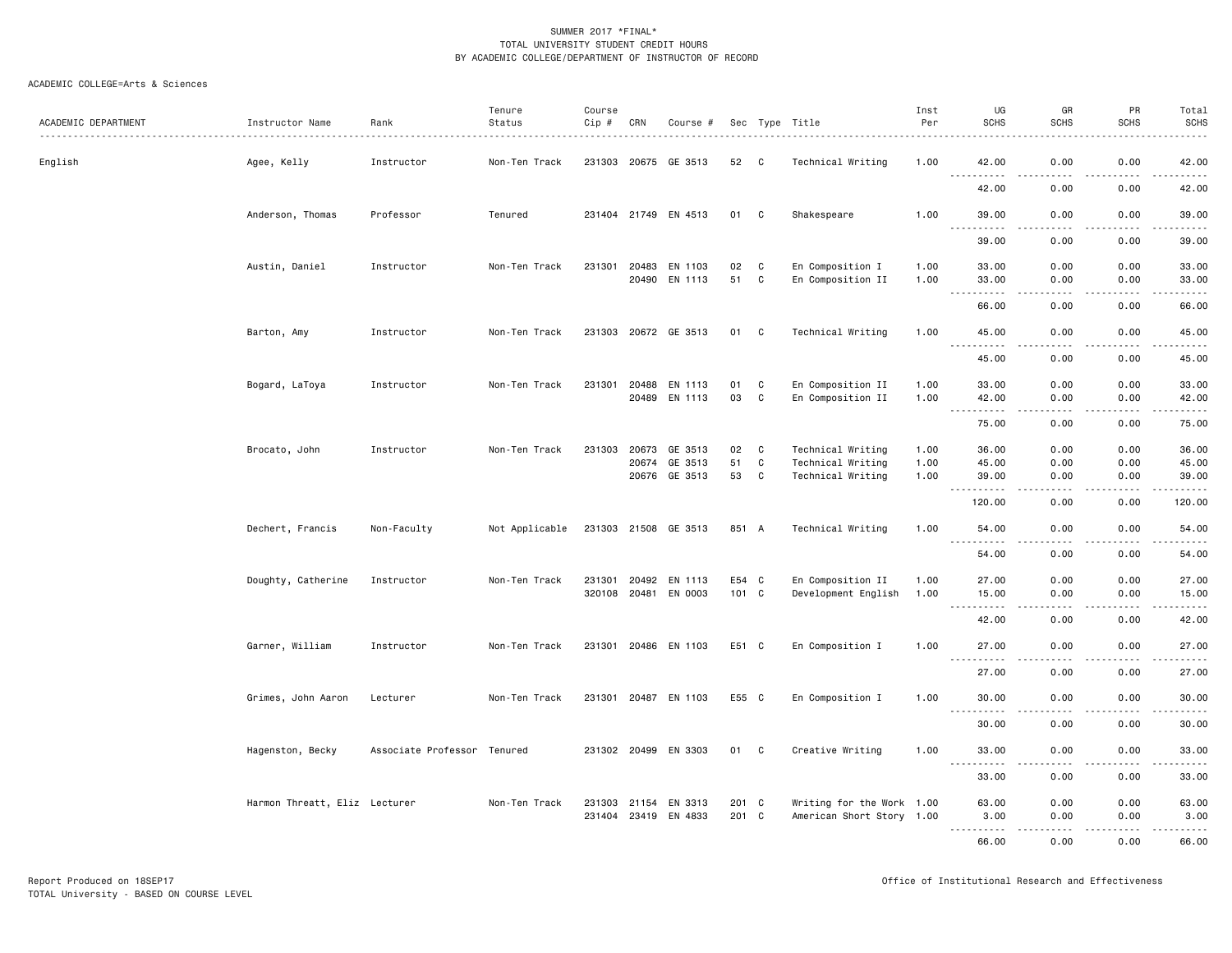|                     |                   |                                    | Tenure         | Course       |       |                        |       |              |                           | Inst         | UG                                                                                                                                                           | GR                           | PR               | Total                |
|---------------------|-------------------|------------------------------------|----------------|--------------|-------|------------------------|-------|--------------|---------------------------|--------------|--------------------------------------------------------------------------------------------------------------------------------------------------------------|------------------------------|------------------|----------------------|
| ACADEMIC DEPARTMENT | Instructor Name   | Rank                               | Status         | Cip #        | CRN   | Course #               |       |              | Sec Type Title            | Per          | <b>SCHS</b>                                                                                                                                                  | <b>SCHS</b>                  | <b>SCHS</b>      | <b>SCHS</b>          |
|                     |                   |                                    |                |              |       |                        |       |              |                           |              |                                                                                                                                                              |                              |                  | .                    |
| English             | Herd, Wendy       | Assistant Professor Ten Track      |                | 131401 21446 |       | EN 4493                | 803 C |              | <b>TESOL Practicum</b>    | 1.00         | 9.00                                                                                                                                                         | 0.00                         | 0.00             | 9.00                 |
|                     |                   |                                    |                |              | 21449 | EN 6493                | 802 C |              | TESOL Practicum           | 1.00         | 0.00                                                                                                                                                         | 6.00                         | 0.00             | 6.00                 |
|                     |                   |                                    |                | 160102 20500 |       | EN 4403                | 51    | $\mathbf c$  | Intro To Linguistics 1.00 |              | 21.00                                                                                                                                                        | 0.00                         | 0.00             | 21.00                |
|                     |                   |                                    |                |              | 21742 | AN 2403                | 01    | $\mathbf c$  | Intro to Study of La 1.00 |              | 12.00                                                                                                                                                        | 0.00                         | 0.00             | 12.00                |
|                     |                   |                                    |                |              | 21743 | EN 2403                | 01    | $\mathbf c$  | Intro to Study of La 1.00 |              | 15.00                                                                                                                                                        | 0.00                         | 0.00             | 15.00                |
|                     |                   |                                    |                |              | 21753 | EN 6403                | 51    | $\mathbf c$  | Intro To Linguistics 1.00 |              | 0.00                                                                                                                                                         | 6.00                         | 0.00             | 6.00                 |
|                     |                   |                                    |                |              | 21754 | AN 4403                | 51    | $\mathbf c$  | Intro To Linguistics 1.00 |              | 3.00                                                                                                                                                         | 0.00                         | 0.00             | 3.00                 |
|                     |                   |                                    |                |              |       |                        |       |              |                           |              | .<br>60.00                                                                                                                                                   | $  -$<br>12.00               | $   -$<br>0.00   | $- - - - -$<br>72.00 |
|                     | Leonard, Ashley   | Instructor                         | Non-Ten Track  |              |       | 231301 20491 EN 1113   | 53    | C            | En Composition II         | 1.00         | 45.00<br>$\sim$ $\sim$ $\sim$                                                                                                                                | 0.00                         | 0.00             | 45.00<br>وساعات      |
|                     |                   |                                    |                |              |       |                        |       |              |                           |              | 45.00                                                                                                                                                        | 0.00                         | 0.00             | 45.00                |
|                     | Little, Matthew   | Associate Professor Tenured        |                |              |       | 231401 20507 EN 8573   | 01 S  |              | Studies in Lit Since 1.00 |              | 0.00<br>$\frac{1}{2} \left( \frac{1}{2} \right) \left( \frac{1}{2} \right) \left( \frac{1}{2} \right) \left( \frac{1}{2} \right) \left( \frac{1}{2} \right)$ | 12.00<br>.                   | 0.00<br>د د د د  | 12.00<br>.           |
|                     |                   |                                    |                |              |       |                        |       |              |                           |              | 0.00                                                                                                                                                         | 12.00                        | 0.00             | 12.00                |
|                     | Mattison, Suzanne | Lecturer                           | Non-Ten Track  |              |       | 010802 21786 AELC 3203 | 01 C  |              | Prof Writing ANR Hum 1.00 |              | 24.00<br>$\sim$ $\sim$ $\sim$<br>.                                                                                                                           | 0.00<br>$\sim$ $\sim$ $\sim$ | 0.00<br>.        | 24.00<br>.           |
|                     |                   |                                    |                |              |       |                        |       |              |                           |              | 24.00                                                                                                                                                        | 0.00                         | 0.00             | 24.00                |
|                     | Olson, Peter      | Lecturer                           | Non-Ten Track  | 231301       |       | 22219 EN 1103          | 501 C |              | En Composition I          | 1.00<br>1.00 | 18.00<br>42.00                                                                                                                                               | 0.00<br>0.00                 | 0.00<br>0.00     | 18.00<br>42.00       |
|                     |                   |                                    |                |              |       | 22220 EN 1113          | 551 C |              | En Composition II         |              | $\sim$ $\sim$ $\sim$<br>$- - - - -$                                                                                                                          | $\frac{1}{2}$                | .                | .                    |
|                     |                   |                                    |                |              |       |                        |       |              |                           |              | 60.00                                                                                                                                                        | 0.00                         | 0.00             | 60.00                |
|                     | Price, Marty      | Instructor                         | Non-Ten Track  | 231404 20496 |       | EN 2213                | 01    | C            | English Lit Before 1 1.00 |              | 39.00                                                                                                                                                        | 0.00                         | 0.00             | 39.00<br>.           |
|                     |                   |                                    |                |              |       |                        |       |              |                           |              | 39.00                                                                                                                                                        | 0.00                         | 0.00             | 39.00                |
|                     | Redd, James       | Lecturer                           | Non-Ten Track  |              |       | 231402 20498 EN 2253   | 51    | C            | American Lit After 1 1.00 |              | 21.00                                                                                                                                                        | 0.00                         | 0.00             | 21.00<br>.           |
|                     |                   |                                    |                |              |       |                        |       |              |                           |              | 21.00                                                                                                                                                        | 0.00                         | 0.00             | 21.00                |
|                     | Shaffer, Donald   | Associate Professor Tenured        |                | 050201       | 20002 | AAS 1063               | 01    | C            | Intro to African Ame 1.00 |              | 30.00                                                                                                                                                        | 0.00                         | 0.00             | 30.00                |
|                     |                   |                                    |                | 239999       | 22784 | EN 4990                | 51    | $\mathtt{C}$ | Special Topic In EN       | 1.00         | 36.00                                                                                                                                                        | 0.00                         | 0.00             | 36.00                |
|                     |                   |                                    |                |              | 22804 | EN 6990                | 51    | $\mathbf c$  | Special Topic In EN       | 1.00         | 0.00                                                                                                                                                         | 3.00                         | 0.00             | 3.00<br>.            |
|                     |                   |                                    |                |              |       |                        |       |              |                           |              | .<br>66.00                                                                                                                                                   | $\frac{1}{2}$<br>3.00        | $\cdots$<br>0.00 | 69.00                |
|                     | Smith, Megan      | Assistant Professor Ten Track      |                | 239999       | 22301 | EN 8000                | 101   | D            | Research / Thesis         | 1.00         | 0.00<br>$\sim$ $\sim$ $\sim$                                                                                                                                 | 3.00                         | 0.00             | 3.00                 |
|                     |                   |                                    |                |              |       |                        |       |              |                           |              | 0.00                                                                                                                                                         | 3.00                         | 0.00             | 3.00                 |
|                     | Stamps, Alison    | Non-Faculty                        | Not Applicable |              |       | 131315 20771 LSK 1023  | 03 C  |              | Col Read/Study Skill 1.00 |              | 45.00                                                                                                                                                        | 0.00                         | 0.00             | 45.00                |
|                     |                   |                                    |                |              |       |                        |       |              |                           |              | 45.00                                                                                                                                                        | 0.00                         | 0.00             | 45.00                |
|                     | Thompson, Amanda  | Non-Employee/Affili Not Applicable |                |              |       | 231402 21715 EN 2243   | 201 C |              | American Lit Before       | 1.00         | 42.00                                                                                                                                                        | 0.00                         | 0.00             | 42.00                |
|                     |                   |                                    |                |              |       |                        |       |              |                           |              | 42.00                                                                                                                                                        | 0.00                         | 0.00             | 42.00                |
|                     | Trimm, James      | Lecturer                           | Non-Ten Track  |              |       | 231301 20484 EN 1103   | 52    | C            | En Composition I          | 1.00         | 27.00                                                                                                                                                        | 0.00                         | 0.00             | 27.00                |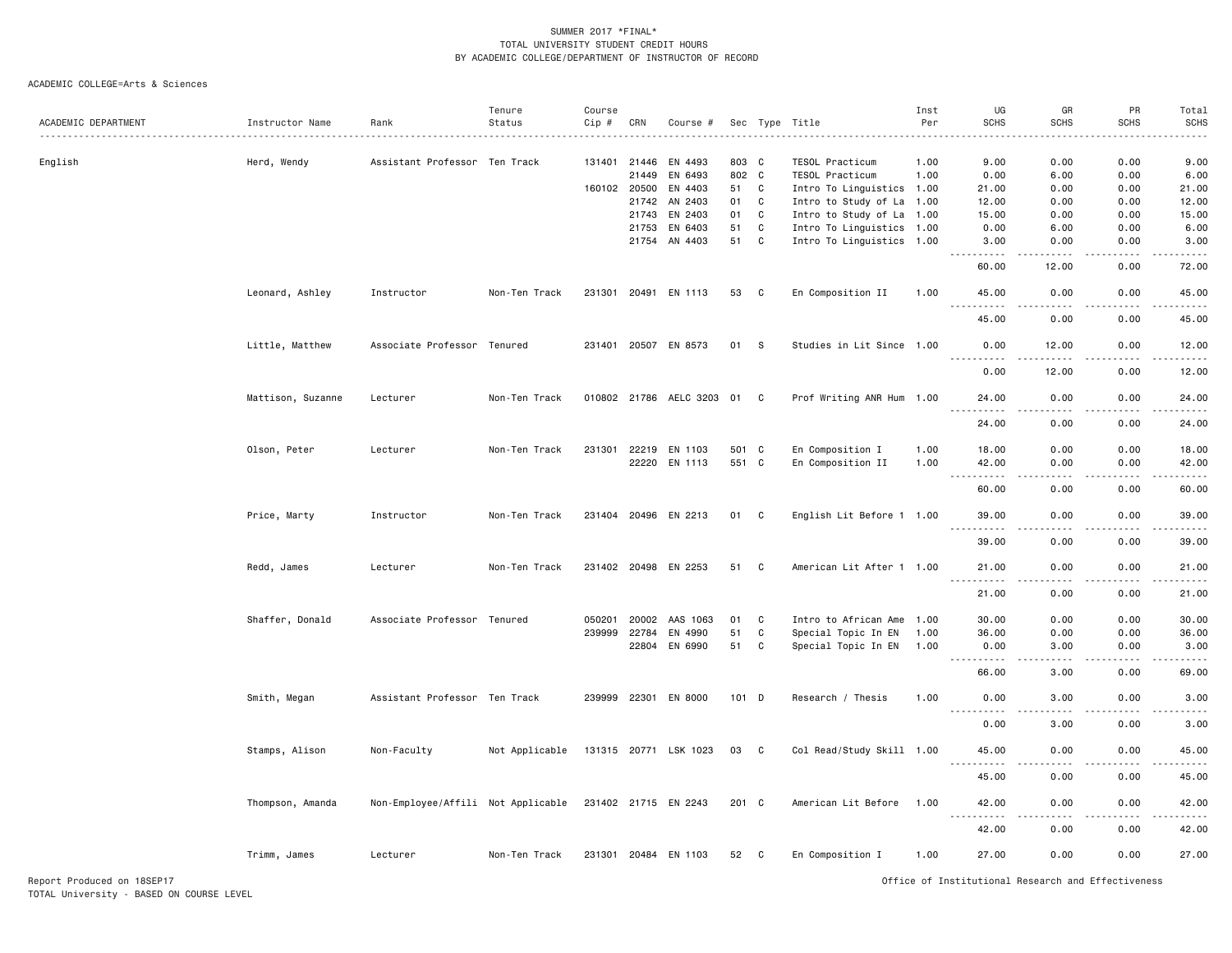| ACADEMIC DEPARTMENT                  | Instructor Name | Rank                        | Tenure<br>Status | Course<br>Cip # | CRN   | Course # |      |     | Sec Type Title      | Inst<br>Per | UG<br><b>SCHS</b>     | GR<br><b>SCHS</b> | PR<br><b>SCHS</b> | Total<br>SCHS |
|--------------------------------------|-----------------|-----------------------------|------------------|-----------------|-------|----------|------|-----|---------------------|-------------|-----------------------|-------------------|-------------------|---------------|
|                                      |                 |                             |                  |                 |       |          |      |     |                     |             | .                     |                   |                   |               |
|                                      |                 |                             |                  |                 |       |          |      |     |                     |             | 27.00                 | 0.00              | 0.00              | 27.00         |
| English                              | Voller, Leslie  | Instructor                  | Non-Ten Track    | 231401          | 20495 | EN 2203  | 52 C |     | Intro To Literature | 1.00        | 39.00                 | 0.00              | 0.00              | 39.00         |
|                                      |                 |                             |                  |                 |       |          |      |     |                     |             | -----------<br>39.00  | .<br>0.00         | .<br>0.00         | .<br>39.00    |
|                                      | West, Robert    | Associate Professor Tenured |                  | 231401          | 20494 | EN 2203  | 01   | C . | Intro To Literature | 1.00        | 45.00                 | 0.00              | 0.00              | 45.00         |
|                                      |                 |                             |                  |                 |       |          |      |     |                     |             | 45.00                 | 0.00              | 0.00              | 45.00         |
| ==================================== |                 |                             |                  |                 |       |          |      |     |                     |             | ==========            | ==========        | ==========        | ==========    |
| English                              |                 |                             |                  |                 |       |          |      |     |                     |             | 1152.00               | 30.00             | 0.00              | 1182.00       |
| ==================================== |                 |                             |                  |                 |       |          |      |     |                     |             | $=$ = = = = = = = = = | ==========        | ==========        | ----------    |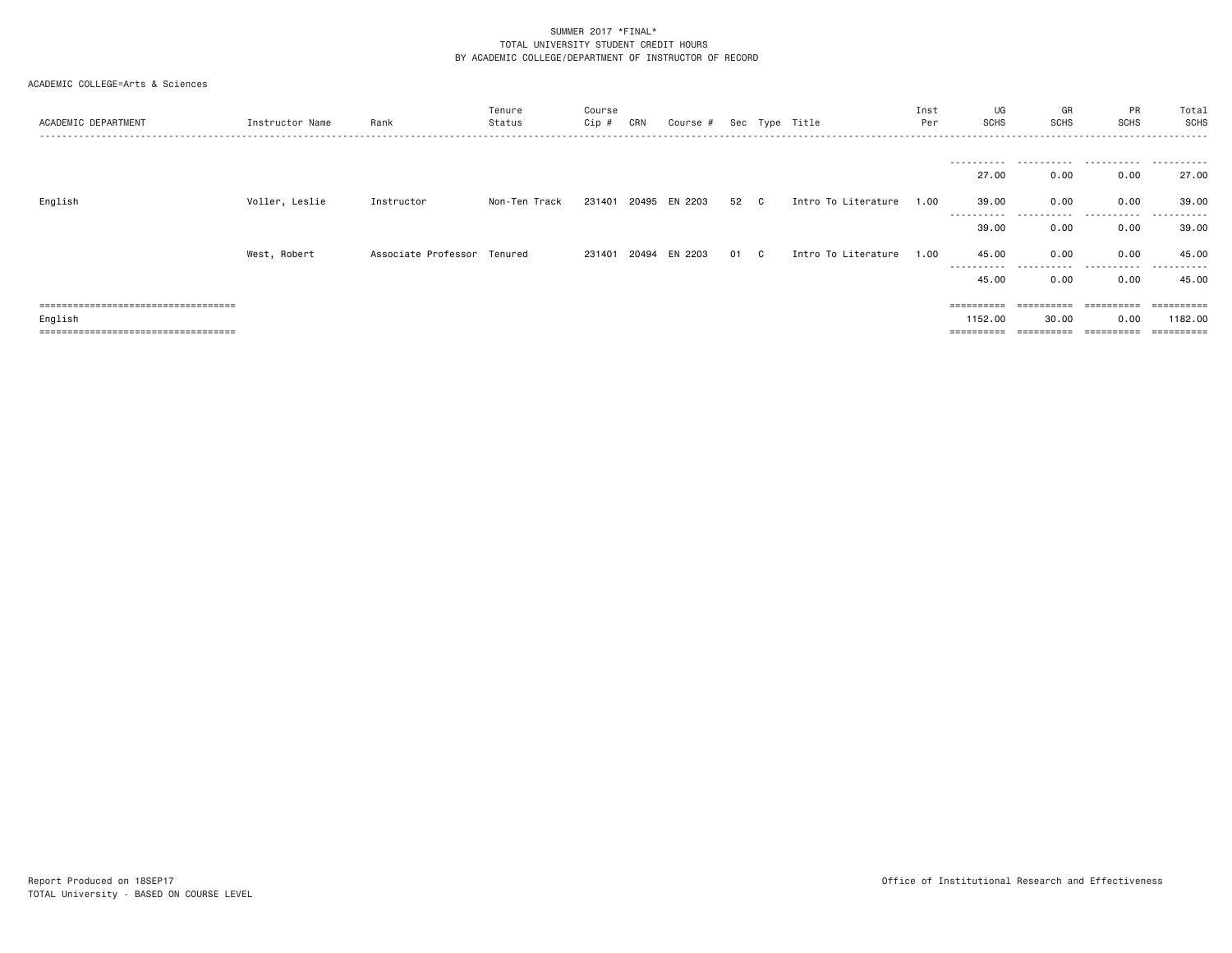|                     |                                                    |                                   | Tenure         | Course |       |                      |       |   |                           | Inst | UG                                | GR                                  | PR               | Total                 |
|---------------------|----------------------------------------------------|-----------------------------------|----------------|--------|-------|----------------------|-------|---|---------------------------|------|-----------------------------------|-------------------------------------|------------------|-----------------------|
| ACADEMIC DEPARTMENT | Instructor Name                                    | Rank                              | Status<br>.    | Cip #  | CRN   | Course #             |       |   | Sec Type Title            | Per  | <b>SCHS</b>                       | <b>SCHS</b>                         | <b>SCHS</b><br>. | <b>SCHS</b><br>$   -$ |
| Geosciences         | Ambinakudige, Shrini Associate Professor Tenured   |                                   |                | 450701 |       | 23114 GR 9000        | 103 D |   | Research/Dissertatio 1.00 |      | 0.00                              | 6.00                                | 0.00             | 6.00                  |
|                     |                                                    |                                   |                |        |       | 23457 GR 9000        | 52 D  |   | Research/Dissertatio 1.00 |      | 0.00                              | 1.00                                | 0.00             | 1.00                  |
|                     |                                                    |                                   |                |        |       |                      |       |   |                           |      | .<br>0.00                         | .<br>7.00                           | .<br>0.00        | .<br>7.00             |
|                     | Brown, Michael E.                                  | Professor                         | Tenured        | 400401 | 21348 | GR 8573              | 502 S |   | Research Applied Met 1.00 |      | 0.00                              | 30.00                               | 0.00             | 30.00                 |
|                     |                                                    |                                   |                | 400404 | 22238 | GR 4963              | 501 C |   | Mesoscale Meteorolog 0.10 |      | 2.10                              | 0.00                                | 0.00             | 2.10                  |
|                     |                                                    |                                   |                | 400601 | 21342 | GR 8410              | 501 S |   | Field Methods Semina 1.00 |      | 0.00                              | 15.00                               | 0.00             | 15.00                 |
|                     |                                                    |                                   |                | 450701 | 22240 | GR 6963              | 501 C |   | Mesoscale Meteorolo 0.10  |      | 0.00                              | 1.80                                | 0.00             | 1.80                  |
|                     |                                                    |                                   |                |        |       |                      |       |   |                           |      | 2.10                              | 46.80                               | د د د د<br>0.00  | د د د د د<br>48.90    |
|                     | Clary, Renee                                       | Associate Professor Tenured       |                | 400601 | 21615 | GG 8733              | 501 C |   | Geology of North Ame 1.00 |      | 0.00                              | 15.00                               | 0.00             | 15.00                 |
|                     |                                                    |                                   |                |        | 21616 | GG 8000              | 501 D |   | Research / Thesis         | 1.00 | 0.00                              | 1.00                                | 0.00             | 1.00                  |
|                     |                                                    |                                   |                |        | 21922 | GG 9000              | 101   | D | Research/Dissertatio 1.00 |      | 0.00                              | 9.00                                | 0.00             | 9.00                  |
|                     |                                                    |                                   |                |        | 22229 | GG 1123              | 501 C |   | Survey Earth Sci II 1.00  |      | 33.00                             | 0.00                                | 0.00             | 33.00                 |
|                     |                                                    |                                   |                | 400699 | 22684 | GR 8913              | 01    | C | Phil & Ethics in Ge 1.00  |      | 0.00                              | 3.00                                | 0.00             | 3.00                  |
|                     |                                                    |                                   |                |        |       |                      |       |   |                           |      | .<br>33.00                        | .<br>28.00                          | .<br>0.00        | $    -$<br>61.00      |
|                     | Cooke, William                                     | Professor                         | Tenured        | 450701 | 23501 | GR 9000              | 54    | D | Research/Dissertatio 1.00 |      | 0.00                              | 3.00                                | 0.00             | 3.00                  |
|                     |                                                    |                                   |                |        |       |                      |       |   |                           |      | .<br>0.00                         | 3.00                                | 0.00             | -----<br>3.00         |
|                     | Dash, Padmanava                                    | Assistant Professor Ten Track     |                | 450701 | 22783 | GR 8000              | 103 D |   | Research / Thesis         | 1.00 | 0.00                              | 3.00                                | 0.00             | 3.00                  |
|                     |                                                    |                                   |                |        | 23336 | GR 9000              | 105 D |   | Research/Dissertatio 1.00 |      | 0.00<br>-----                     | 1.00<br>$\sim$ $\sim$ $\sim$ $\sim$ | 0.00<br>.        | 1.00<br>-----         |
|                     |                                                    |                                   |                |        |       |                      |       |   |                           |      | 0.00                              | 4.00                                | 0.00             | 4.00                  |
|                     | Dyer, Jamie                                        | Associate Professor Tenured       |                | 400401 | 21347 | GR 8573              | 501 S |   | Research Applied Met 1.00 |      | 0.00                              | 15.00                               | 0.00             | 15.00                 |
|                     |                                                    |                                   |                | 450701 |       | 23454 GR 9000        | 51    | D | Research/Dissertatio 1.00 |      | 0.00                              | 6.00                                | 0.00             | 6.00                  |
|                     |                                                    |                                   |                |        |       |                      |       |   |                           |      | -----<br>$ -$<br>0.00             | .<br>21.00                          | د د د د<br>0.00  | د د د د د<br>21.00    |
|                     | Fraza, Erik                                        | Clinical Assist Pro Non-Ten Track |                | 400404 | 21320 | GR 4473              | 501 C |   | Numerical Wx Predict 1.00 |      | 84.00                             | 0.00                                | 0.00             | 84.00                 |
|                     |                                                    |                                   |                |        | 21321 | GR 4473              | 502 C |   | Numerical Wx Predict 1.00 |      | 99.00                             | 0.00                                | 0.00             | 99.00                 |
|                     |                                                    |                                   |                |        | 21331 | GR 4933              | 501 C |   | Dynamic Meteorology 1.00  |      | 24.00                             | 0.00                                | 0.00             | 24.00                 |
|                     |                                                    |                                   |                |        | 21334 | GR 6473              | 501 C |   | Numerical Wx Predict 1.00 |      | 0.00                              | 39.00                               | 0.00             | 39.00                 |
|                     |                                                    |                                   |                | 450701 |       | 21339 GR 6933        | 501 C |   | Dynamic Meteorology       | 1.00 | 0.00                              | 18.00<br>.                          | 0.00<br>.        | 18.00                 |
|                     |                                                    |                                   |                |        |       |                      |       |   |                           |      | .<br>207.00                       | 57.00                               | 0.00             | ------<br>264.00      |
|                     | Fuhrmann, Christophe Assistant Professor Ten Track |                                   |                | 400401 | 21350 | GR 8633              | 501 C |   | Climate Change            | 1.00 | 0.00                              | 63.00                               | 0.00             | 63.00                 |
|                     |                                                    |                                   |                |        | 22233 | GR 6643              | 501 C |   | Physical Climatology 1.00 |      | 0.00                              | 57.00                               | 0.00             | 57.00                 |
|                     |                                                    |                                   |                |        |       | 22235 GR 6643        | 502 C |   | Physical Climatology 1.00 |      | 0.00<br>$\sim$ $\sim$ $\sim$<br>. | 36.00<br>.                          | 0.00<br>-----    | 36.00<br>.            |
|                     |                                                    |                                   |                |        |       |                      |       |   |                           |      | 0.00                              | 156.00                              | 0.00             | 156.00                |
|                     | Grala, Katarzyna                                   | Non-Faculty                       | Not Applicable | 450701 | 21332 | GR 6303              | 501 B |   | Principles of GIS         | 0.90 | 0.00                              | 18.90                               | 0.00             | 18.90                 |
|                     |                                                    |                                   |                |        | 23106 | GR 6303              | 502 B |   | Principles of GIS         | 0.90 | 0.00                              | 13.50                               | 0.00             | 13.50                 |
|                     |                                                    |                                   |                |        |       | 450702 21316 GR 4303 | 501 B |   | Principles of GIS         | 0.90 | 48.60                             | 0.00                                | 0.00             | 48.60                 |
|                     |                                                    |                                   |                |        | 23105 | GR 4303              | 502   | B | Principles of GIS         | 0.90 | 2.70                              | 0.00                                | 0.00             | 2.70                  |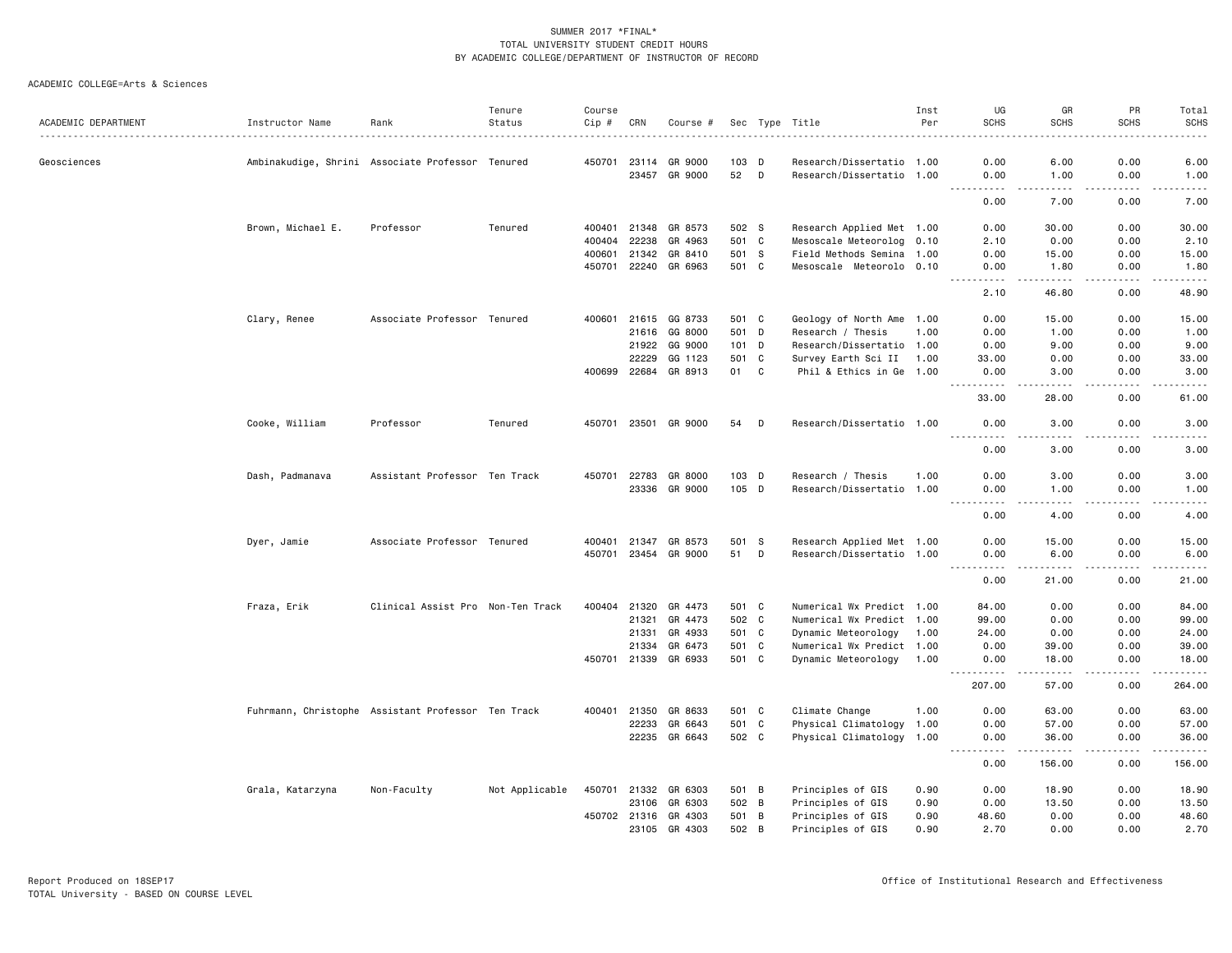| ACADEMIC DEPARTMENT        | Instructor Name                        | Rank                               | Tenure<br>Status | Course<br>Cip # | CRN                   | Course #             |         |              | Sec Type Title                                   | Inst<br>Per | UG<br><b>SCHS</b>                                                                                                                             | GR<br><b>SCHS</b>                                  | PR<br>SCHS            | Total<br><b>SCHS</b>                                                                                                                                         |
|----------------------------|----------------------------------------|------------------------------------|------------------|-----------------|-----------------------|----------------------|---------|--------------|--------------------------------------------------|-------------|-----------------------------------------------------------------------------------------------------------------------------------------------|----------------------------------------------------|-----------------------|--------------------------------------------------------------------------------------------------------------------------------------------------------------|
|                            |                                        |                                    |                  |                 |                       |                      |         |              |                                                  |             |                                                                                                                                               |                                                    |                       |                                                                                                                                                              |
|                            |                                        |                                    |                  |                 |                       |                      |         |              |                                                  |             | 51.30                                                                                                                                         | 32.40                                              | 0.00                  | 83.70                                                                                                                                                        |
| Geosciences                | Grimes, Alexandria                     | Grad Teach Assist                  | Non-Ten Track    |                 |                       | 450701 20686 GR 1123 | 01      | C            | Intro World Geog                                 | 1.00        | 21.00<br>.                                                                                                                                    | 0.00                                               | 0.00                  | 21.00                                                                                                                                                        |
|                            |                                        |                                    |                  |                 |                       |                      |         |              |                                                  |             | 21.00                                                                                                                                         | -----<br>0.00                                      | $\frac{1}{2}$<br>0.00 | .<br>21.00                                                                                                                                                   |
|                            | Gutter, Barrett                        | Grad Teach Assist                  | Non-Ten Track    |                 | 400404 21328          | GR 4713              | 501 B   |              | Synoptic Met I                                   | 1.00        | 30.00                                                                                                                                         | 0.00                                               | 0.00                  | 30.00                                                                                                                                                        |
|                            |                                        |                                    |                  |                 | 22238<br>450701 22240 | GR 4963<br>GR 6963   | 501 C   | 501 C        | Mesoscale Meteorolog<br>Mesoscale Meteorolo 0.90 | 0.90        | 18.90<br>0.00                                                                                                                                 | 0.00<br>16.20                                      | 0.00<br>0.00          | 18.90<br>16.20                                                                                                                                               |
|                            |                                        |                                    |                  |                 |                       |                      |         |              |                                                  |             | .<br>48.90                                                                                                                                    | $\frac{1}{2}$<br>16.20                             | 0.00                  | .<br>65.10                                                                                                                                                   |
|                            |                                        |                                    |                  |                 |                       |                      |         |              |                                                  |             |                                                                                                                                               |                                                    |                       |                                                                                                                                                              |
|                            | Haney, Christa                         | Instructor                         | Non-Ten Track    |                 | 231303 21308          | GG 4333              | 501 C   |              | Geowriting                                       | 1.00        | 60.00                                                                                                                                         | 0.00                                               | 0.00                  | 60.00                                                                                                                                                        |
|                            |                                        |                                    |                  |                 | 21309                 | GG 4333              |         | 502 C        | Geowriting                                       | 1.00        | 39.00                                                                                                                                         | 0.00                                               | 0.00                  | 39.00                                                                                                                                                        |
|                            |                                        |                                    |                  |                 | 400607 21306          | GG 3603              |         | 501 C        | Intro To Oceanograph 1.00                        |             | 120.00                                                                                                                                        | 0.00                                               | 0.00                  | 120.00                                                                                                                                                       |
|                            |                                        |                                    |                  |                 | 21307                 | GG 3603              |         | 502 C        | Intro To Oceanograph 1.00                        |             | 60.00<br>. <b>.</b>                                                                                                                           | 0.00<br>.                                          | 0.00<br>.             | 60.00<br>.                                                                                                                                                   |
|                            |                                        |                                    |                  |                 |                       |                      |         |              |                                                  |             | 279.00                                                                                                                                        | 0.00                                               | 0.00                  | 279.00                                                                                                                                                       |
|                            | Kirkland, Brenda                       | Professor                          | Tenured          |                 | 400601 20680          | GG 1113              |         | 001 C        | Survey Earth Sci I                               | 1.00        | 18.00                                                                                                                                         | 0.00                                               | 0.00                  | 18.00                                                                                                                                                        |
|                            |                                        |                                    |                  |                 |                       | 23352 GG 8000        | 103 D   |              | Research / Thesis                                | 1.00        | 0.00<br><u>.</u>                                                                                                                              | 1.00                                               | 0.00                  | 1.00                                                                                                                                                         |
|                            |                                        |                                    |                  |                 |                       |                      |         |              |                                                  |             | 18.00                                                                                                                                         | 1.00                                               | 0.00                  | 19.00                                                                                                                                                        |
|                            | Lalk, Sarah                            | Instructor                         | Non-Ten Track    |                 | 400401 21349          | GR 8573              | 503 S   |              | Research Applied Met 1.00                        |             | 0.00                                                                                                                                          | 21.00                                              | 0.00                  | 21.00                                                                                                                                                        |
|                            |                                        |                                    |                  |                 | 400601 21310          | GG 8203              | 501 C   |              | Ocean Science                                    | 1.00        | 0.00                                                                                                                                          | 57.00                                              | 0.00                  | 57.00                                                                                                                                                        |
|                            |                                        |                                    |                  |                 | 21311                 | GG 8203              | 502 C   |              | Ocean Science                                    | 1.00        | 0.00                                                                                                                                          | 36.00                                              | 0.00                  | 36.00                                                                                                                                                        |
|                            |                                        |                                    |                  |                 | 22230                 | GG 4523              |         | 501 C        | Coastal Environments                             | 1.00        | 9.00                                                                                                                                          | 0.00                                               | 0.00                  | 9.00                                                                                                                                                         |
|                            |                                        |                                    |                  |                 | 22231                 | GG 6523              | 501 C   |              | Coastal Environments                             | 1.00        | 0.00<br><u>.</u><br>$\frac{1}{2} \left( \frac{1}{2} \right) \left( \frac{1}{2} \right) \left( \frac{1}{2} \right) \left( \frac{1}{2} \right)$ | 15.00                                              | 0.00                  | 15.00                                                                                                                                                        |
|                            |                                        |                                    |                  |                 |                       |                      |         |              |                                                  |             | 9.00                                                                                                                                          | 129.00                                             | 0.00                  | 138.00                                                                                                                                                       |
|                            | Lussenden, Holly                       | Grad Teach Assist                  | Non-Ten Track    |                 |                       | 400401 21326 GR 4613 | 502 B   |              | Applied Climatology                              | 1.00        | 105.00                                                                                                                                        | 0.00                                               | 0.00                  | 105.00                                                                                                                                                       |
|                            |                                        |                                    |                  |                 |                       |                      |         |              |                                                  |             | 105.00                                                                                                                                        | 0.00                                               | 0.00                  | 105.00                                                                                                                                                       |
|                            | Manalilkada Sasidhar Grad Teach Assist |                                    | Non-Ten Track    |                 |                       | 400601 20678 GG 1111 | 01      | $\mathsf{L}$ | Earth Science I Lab                              | 1.00        | 12.00<br>.                                                                                                                                    | 0.00                                               | 0.00                  | 12.00                                                                                                                                                        |
|                            |                                        |                                    |                  |                 |                       |                      |         |              |                                                  |             | 12.00                                                                                                                                         | 0.00                                               | 0.00                  | 12.00                                                                                                                                                        |
|                            | Meng, Qingmin                          | Assistant Professor Ten Track      |                  |                 | 450701 23132          | GR 7000              |         | 01 I         | Directed Indiv Study 1.00                        |             | 0.00                                                                                                                                          | 3.00                                               | 0.00                  | 3.00                                                                                                                                                         |
|                            |                                        |                                    |                  |                 |                       | 23353 GR 9000        | $106$ D |              | Research/Dissertatio 1.00                        |             | 0.00<br>.                                                                                                                                     | 1.00                                               | 0.00                  | 1.00<br>$\frac{1}{2} \left( \frac{1}{2} \right) \left( \frac{1}{2} \right) \left( \frac{1}{2} \right) \left( \frac{1}{2} \right) \left( \frac{1}{2} \right)$ |
|                            |                                        |                                    |                  |                 |                       |                      |         |              |                                                  |             | 0.00                                                                                                                                          | 4.00                                               | 0.00                  | 4.00                                                                                                                                                         |
|                            | Mercer, Andrew                         | Associate Professor Tenured        |                  |                 | 400401 21345          | GR 8453              | 501 C   |              | Quant Analysis Climo 1.00                        |             | 0.00                                                                                                                                          | 72.00                                              | 0.00                  | 72.00                                                                                                                                                        |
|                            |                                        |                                    |                  |                 | 21346                 | GR 8453              | 502 C   |              | Quant Analysis Climo                             | 1.00        | 0.00                                                                                                                                          | 18.00                                              | 0.00                  | 18.00                                                                                                                                                        |
|                            |                                        |                                    |                  |                 | 400404 22236          | GR 4733              | 501 C   |              | Synoptic Meteorology                             | 1.00        | 6.00                                                                                                                                          | 0.00                                               | 0.00                  | 6.00                                                                                                                                                         |
|                            |                                        |                                    |                  |                 | 450701 22237          | GR 6733              |         | 501 C        | Synoptic Meteorology 1.00                        |             | 0.00<br>$\frac{1}{2} \left( \frac{1}{2} \right) \left( \frac{1}{2} \right) \left( \frac{1}{2} \right) \left( \frac{1}{2} \right)$             | 15.00                                              | 0.00                  | 15.00                                                                                                                                                        |
|                            |                                        |                                    |                  |                 |                       |                      |         |              |                                                  |             | 6.00                                                                                                                                          | 105.00                                             | 0.00                  | 111.00                                                                                                                                                       |
|                            | Mylroie, John                          | Non-Employee/Affili Not Applicable |                  |                 |                       | 400601 21343 GR 8410 | 502 S   |              | Field Methods Semina 1.00                        |             | 0.00                                                                                                                                          | 31.00                                              | 0.00                  | 31.00                                                                                                                                                        |
| Report Produced on 18SEP17 |                                        |                                    |                  |                 |                       |                      |         |              |                                                  |             |                                                                                                                                               | Office of Institutional Research and Effectiveness |                       |                                                                                                                                                              |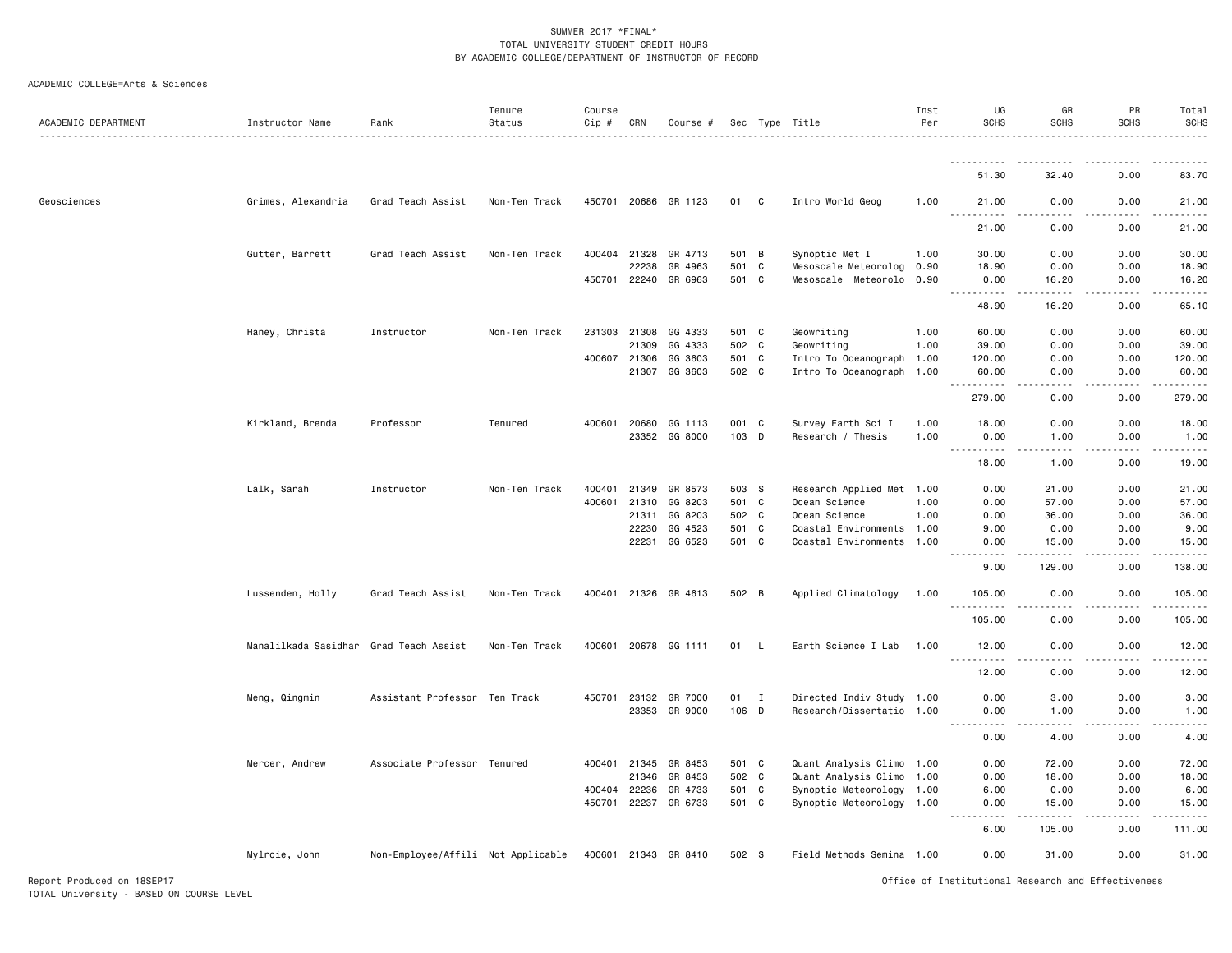| ACADEMIC DEPARTMENT | Instructor Name     | Rank                                             | Tenure<br>Status | Course<br>Cip # | CRN          | Course #             |                  |   | Sec Type Title            | Inst<br>Per | UG<br><b>SCHS</b>                         | GR<br><b>SCHS</b>     | PR<br><b>SCHS</b> | Total<br><b>SCHS</b>     |
|---------------------|---------------------|--------------------------------------------------|------------------|-----------------|--------------|----------------------|------------------|---|---------------------------|-------------|-------------------------------------------|-----------------------|-------------------|--------------------------|
|                     |                     |                                                  |                  |                 |              |                      |                  |   |                           |             |                                           |                       |                   |                          |
|                     |                     |                                                  |                  |                 |              |                      |                  |   |                           |             | 0.00                                      | 31.00                 | 0.00              | 31.00                    |
| Geosciences         | Nagel, Athena       | Clinical Assist Pro Non-Ten Track                |                  |                 | 400601 21303 | GG 1111              | 501 L            |   | Earth Science I Lab       | 1.00        | 10.00                                     | 0.00                  | 0.00              | 10.00                    |
|                     |                     |                                                  |                  |                 | 21304        | GG 1111              | 502 L            |   | Earth Science I Lab       | 1.00        | 8.00                                      | 0.00                  | 0.00              | 8.00                     |
|                     |                     |                                                  |                  |                 | 21305        | GG 1113              | 501 C            |   | Survey Earth Sci I        | 1.00        | 81.00                                     | 0.00                  | 0.00              | 81.00                    |
|                     |                     |                                                  |                  |                 | 450702 21340 | GR 8400              | 501 E            |   | Field Meth In Geosci 1.00 |             | 0.00                                      | 42.00                 | 0.00              | 42.00                    |
|                     |                     |                                                  |                  |                 | 21341        | GR 8400              | 502 E            |   | Field Meth In Geosci 1.00 |             | 0.00                                      | 8.00                  | 0.00              | 8.00                     |
|                     |                     |                                                  |                  |                 |              |                      |                  |   |                           |             | .<br>99.00                                | $\cdots$<br>50.00     | .<br>0.00         | .<br>149.00              |
|                     | Nordstrom, Gregory  | Instructor                                       | Non-Ten Track    |                 | 400404 21315 | GR 1603              | 501 C            |   | Intro To Meteorology 1.00 |             | 54.00                                     | 0.00                  | 0.00              | 54.00                    |
|                     |                     |                                                  |                  |                 | 21318        | GR 4453              | 501 C            |   | Weather Prediction I 1.00 |             | 120.00                                    | 0.00                  | 0.00              | 120.00                   |
|                     |                     |                                                  |                  |                 | 21319        | GR 4453              | 502 C            |   | Weather Prediction I 1.00 |             | 66.00                                     | 0.00                  | 0.00              | 66.00                    |
|                     |                     |                                                  |                  |                 | 450701 21313 | GR 1114              | 501 B            |   | Physical Geography        | 1.00        | 80.00                                     | 0.00                  | 0.00              | 80.00                    |
|                     |                     |                                                  |                  |                 |              |                      |                  |   |                           |             | $- - - - -$<br>320.00                     | $\frac{1}{2}$<br>0.00 | $- - - -$<br>0.00 | .<br>320.00              |
|                     | Nunley, Christopher | Grad Teach Assist                                | Non-Ten Track    |                 | 400401 22232 | GR 4643              | 501 C            |   | Physical Climatology 1.00 |             | 81.00                                     | 0.00                  | 0.00              | 81.00                    |
|                     |                     |                                                  |                  |                 | 22234        | GR 4643              | 502 C            |   | Physical Climatology 1.00 |             | 87.00                                     | 0.00                  | 0.00              | 87.00                    |
|                     |                     |                                                  |                  |                 | 450701 20685 | GR 1123              | 001 C            |   | Intro World Geog          | 1.00        | 30.00                                     | 0.00                  | 0.00              | 30.00                    |
|                     |                     |                                                  |                  |                 |              |                      |                  |   |                           |             | $\frac{1}{2}$<br>$\sim$ $\sim$<br>198.00  | 0.00                  | 0.00              | 198.00                   |
|                     | Rodgers, John       | Professor                                        | Tenured          |                 | 400601 21344 | GR 8410              | 504 S            |   | Field Methods Semina 1.00 |             | 0.00                                      | 54.00                 | 0.00              | 54.00                    |
|                     |                     |                                                  |                  | 400699          | 21509        | GG 4533              | 801 A            |   | Geosciences Study Ab      | 1.00        | 27.00                                     | 0.00                  | 0.00              | 27.00                    |
|                     |                     |                                                  |                  |                 | 21510        | GG 6533              | 801 A            |   | Geosciences Study Ab      | 1.00        | 0.00                                      | 6.00                  | 0.00              | 6.00                     |
|                     |                     |                                                  |                  | 450701          | 21332        | GR 6303              | 501 B            |   | Principles of GIS         | 0.10        | 0.00                                      | 2.10                  | 0.00              | 2.10                     |
|                     |                     |                                                  |                  |                 | 22246        | GR 8000              | 102 <sub>D</sub> |   | Research / Thesis         | 1.00        | 0.00                                      | 6.00                  | 0.00              | 6.00                     |
|                     |                     |                                                  |                  |                 | 23106        | GR 6303              | 502 B            |   | Principles of GIS         | 0.10        | 0.00                                      | 1.50                  | 0.00              | 1.50                     |
|                     |                     |                                                  |                  |                 | 450702 21316 | GR 4303              | 501 B            |   | Principles of GIS         | 0.10        | 5.40                                      | 0.00                  | 0.00              | 5.40                     |
|                     |                     |                                                  |                  |                 | 23105        | GR 4303              | 502 B            |   | Principles of GIS         | 0.10        | 0.30                                      | 0.00                  | 0.00              | 0.30                     |
|                     |                     |                                                  |                  |                 |              |                      |                  |   |                           |             | $\sim$ $\sim$ $\sim$ $\sim$<br>.<br>32.70 | 69.60                 | .<br>0.00         | المتمام المنا<br>102.30  |
|                     | Schmitz, Darrel     | Professor                                        | Tenured          |                 | 400601 21840 | GG 4990              | 01               | B | Special Topic In GG       | 1.00        | 36.00                                     | 0.00                  | 0.00              | 36.00                    |
|                     |                     |                                                  |                  |                 | 21841        | GG 6990              | 01               | B | Special Topic In GG       | 1.00        | 0.00                                      | 12.00                 | 0.00              | 12.00                    |
|                     |                     |                                                  |                  |                 | 22590        | GG 9000              | 102 D            |   | Research/Dissertatio      | 1.00        | 0.00                                      | 9.00                  | 0.00              | 9.00                     |
|                     |                     |                                                  |                  |                 | 23007        | GG 8000              | 102 D            |   | Research / Thesis         | 1.00        | 0.00                                      | 1.00                  | 0.00              | 1.00                     |
|                     |                     |                                                  |                  |                 |              |                      |                  |   |                           |             | $\sim$ $\sim$ $\sim$<br>.<br>36.00        | .<br>22.00            | .<br>0.00         | 58.00                    |
|                     |                     | Sherman-Morris, Kath Associate Professor Tenured |                  |                 | 400401 21325 | GR 4613              | 501 B            |   | Applied Climatology       | 1.00        | 117.00                                    | 0.00                  | 0.00              | 117.00                   |
|                     |                     |                                                  |                  |                 | 400404 21327 | GR 4640              | 501              | E | Met Internship            | 1.00        | 7.00                                      | 0.00                  | 0.00              | 7.00                     |
|                     |                     |                                                  |                  |                 |              | 450701 23470 GR 9000 | 53               | D | Research/Dissertatio 1.00 |             | 0.00<br><u>.</u>                          | 5.00                  | 0.00              | 5.00<br>المتمام والمناور |
|                     |                     |                                                  |                  |                 |              |                      |                  |   |                           |             | 124.00                                    | 5.00                  | 0.00              | 129.00                   |
|                     | Singh, Shatrughan   | Grad Teach Assist                                | Non-Ten Track    |                 |              | 450701 20687 GR 1123 | 51               | C | Intro World Geog          | 1.00        | 39.00<br>$\sim$ $\sim$ $\sim$             | 0.00                  | 0.00              | 39.00                    |
|                     |                     |                                                  |                  |                 |              |                      |                  |   |                           |             | 39.00                                     | 0.00                  | 0.00              | 39.00                    |
|                     | Testa, Maurice      | Grad Teach Assist                                | Non-Ten Track    |                 |              | 400601 20681 GG 1113 | 01 C             |   | Survey Earth Sci I        | 1.00        | 45.00                                     | 0.00                  | 0.00              | 45.00                    |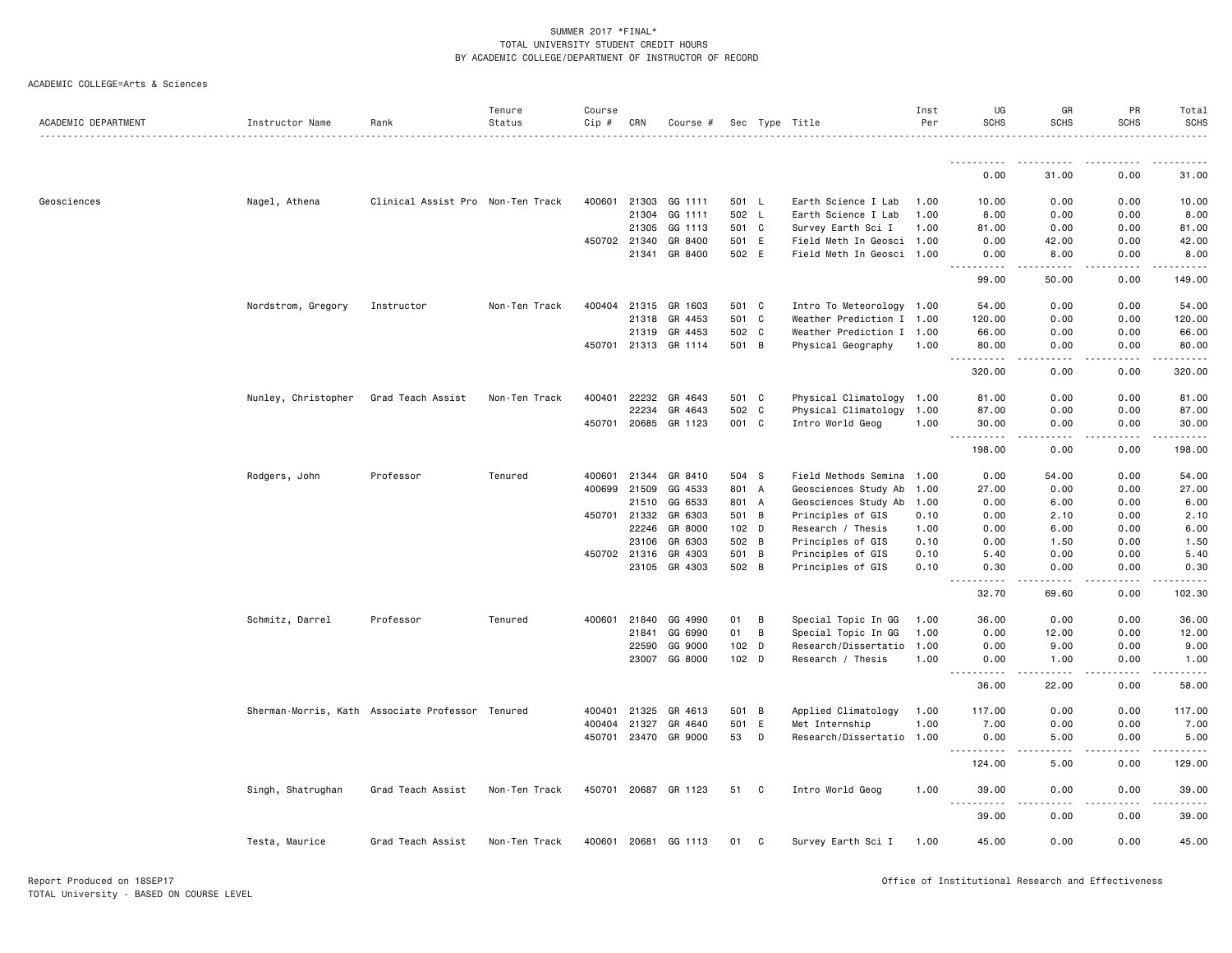| ACADEMIC DEPARTMENT                   | Instructor Name  | Rank     | Tenure<br>Status | Course<br>Cip # | CRN | Course #             |       | Sec Type Title      | Inst<br>Per | UG<br><b>SCHS</b> | GR<br><b>SCHS</b> | PR<br>SCHS         | Total<br>SCHS         |
|---------------------------------------|------------------|----------|------------------|-----------------|-----|----------------------|-------|---------------------|-------------|-------------------|-------------------|--------------------|-----------------------|
|                                       |                  |          |                  |                 |     |                      |       |                     |             | .                 | .                 | .                  | ----------            |
|                                       |                  |          |                  |                 |     |                      |       |                     |             | 45.00             | 0.00              | 0.00               | 45.00                 |
| Geosciences                           | Threatt, Patrick | Lecturer | Non-Ten Track    |                 |     | 450701 21716 GR 2013 | 201 C | Cultural Geography  | 1.00        | 27.00             | 0.00              | 0.00               | 27.00                 |
|                                       |                  |          |                  |                 |     |                      |       |                     |             | 27.00             | 0.00              | 0.00               | 27.00                 |
|                                       | Trent, Brittany  | Lecturer | Non-Ten Track    | 400601          |     | 21713 GG 1111        | 201 L | Earth Science I Lab | 1.00        | 11.00             | 0.00              | 0.00               | 11.00                 |
|                                       |                  |          |                  |                 |     | 21714 GG 1113        | 201 C | Survey Earth Sci I  | 1.00        | 36.00             | 0.00              | 0.00               | 36.00                 |
|                                       |                  |          |                  |                 |     |                      |       |                     |             | ----<br>47.00     | 0.00              | .<br>-----<br>0.00 | -----<br>47.00        |
|                                       |                  |          |                  |                 |     |                      |       |                     |             | ==========        |                   |                    |                       |
| Geosciences                           |                  |          |                  |                 |     |                      |       |                     |             | 1760.00           | 788.00            | 0.00               | 2548.00               |
| ===================================== |                  |          |                  |                 |     |                      |       |                     |             | ==========        | ==========        | ==========         | $=$ = = = = = = = = = |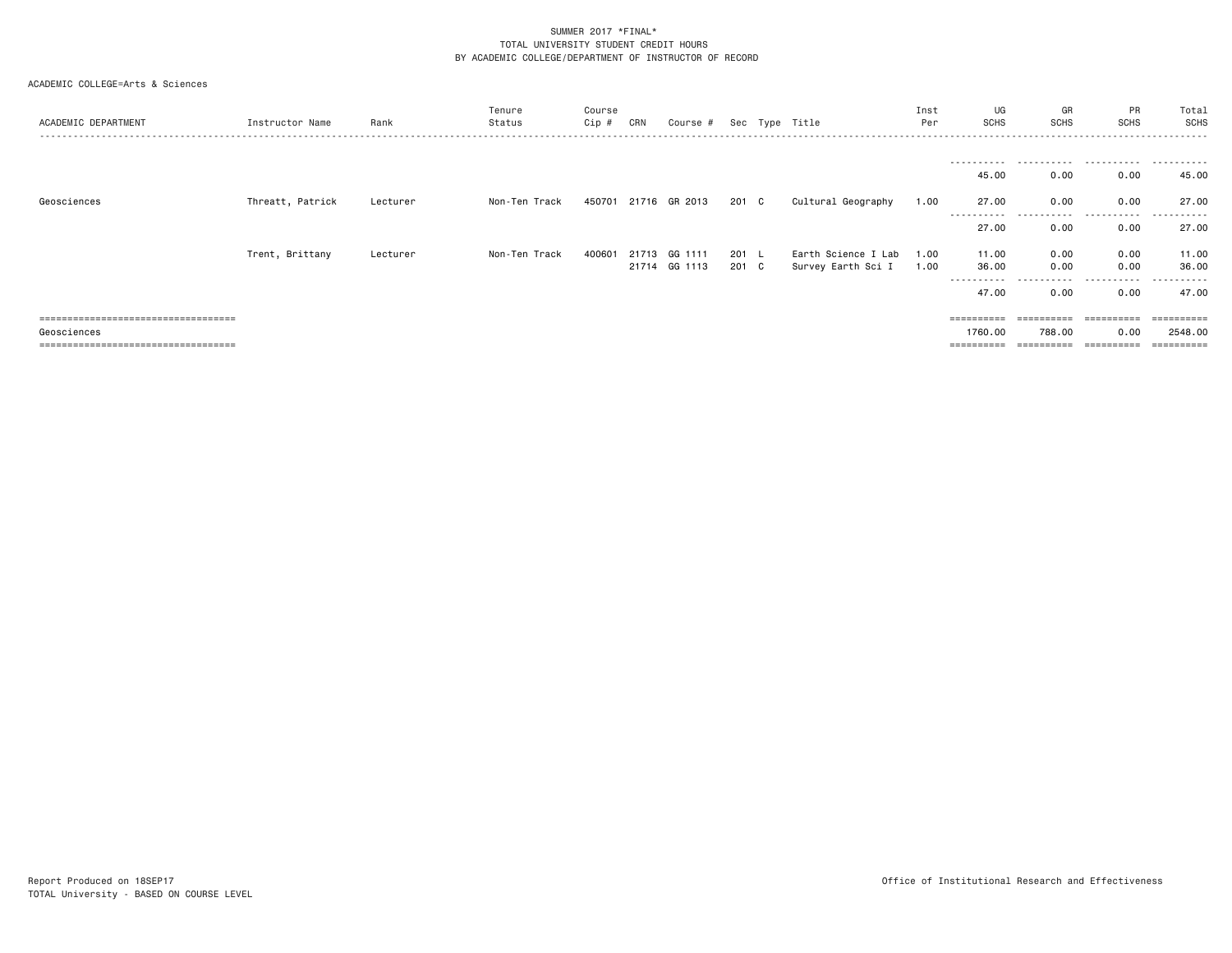#### ACADEMIC COLLEGE=Arts & Sciences

| ACADEMIC DEPARTMENT | Instructor Name     | Rank                               | Tenure<br>Status | Course<br>Cip # | CRN   | Course #              |       |                | Sec Type Title            | Inst<br>Per | UG<br><b>SCHS</b>                                         | GR<br><b>SCHS</b>                                                                                                                 | PR<br><b>SCHS</b> | Total<br><b>SCHS</b> |
|---------------------|---------------------|------------------------------------|------------------|-----------------|-------|-----------------------|-------|----------------|---------------------------|-------------|-----------------------------------------------------------|-----------------------------------------------------------------------------------------------------------------------------------|-------------------|----------------------|
|                     |                     |                                    |                  |                 |       |                       |       |                |                           |             |                                                           |                                                                                                                                   |                   |                      |
| History             | Bates, Toby         | Associate Professor Tenured        |                  | 540101 21695    |       | HI 4990               | 201 C |                | Special Topic In HI       | 0.50        | 7.50                                                      | 0.00                                                                                                                              | 0.00              | 7.50                 |
|                     |                     |                                    |                  |                 |       | 540199 21697 HI 6990  | 201 C |                | Special Topic In HI       | 1.00        | 0.00                                                      | 6.00                                                                                                                              | 0.00              | 6.00<br>.            |
|                     |                     |                                    |                  |                 |       |                       |       |                |                           |             | 7.50                                                      | 6.00                                                                                                                              | 0.00              | 13.50                |
|                     | Burrow, John        | Grad Teach Assist                  | Non-Ten Track    |                 |       | 050114 21644 HI 1213  | 01    | C              | Early Western World       | 1.00        | 12.00<br>$\sim 100$                                       | 0.00                                                                                                                              | 0.00              | 12.00<br>.           |
|                     |                     |                                    |                  |                 |       |                       |       |                |                           |             | 12.00                                                     | 0.00                                                                                                                              | 0.00              | 12.00                |
|                     | Damms, Richard      | Associate Professor Tenured        |                  |                 |       | 540101 23412 HI 3903  | 201 C |                | Hist & Hist Meth          | 1.00        | 3.00<br>$- - -$<br>-----                                  | 0.00<br>$- - - -$                                                                                                                 | 0.00<br>$- - - -$ | 3.00<br>وبالمحام     |
|                     |                     |                                    |                  |                 |       |                       |       |                |                           |             | 3.00                                                      | 0.00                                                                                                                              | 0.00              | 3.00                 |
|                     | Hay, William        | Associate Professor Tenured        |                  | 050299          | 20708 | HI 4713               | 001 C |                | Tudor&Stuart England 1.00 |             | 39.00                                                     | 0.00                                                                                                                              | 0.00              | 39.00                |
|                     |                     |                                    |                  | 540101 20709    |       | HI 6713               | 001 C |                | Tudor&Stuart England 1.00 |             | 0.00<br>.                                                 | 6.00<br>.                                                                                                                         | 0.00<br>.         | 6.00<br>.            |
|                     |                     |                                    |                  |                 |       |                       |       |                |                           |             | 39.00                                                     | 6.00                                                                                                                              | 0.00              | 45.00                |
|                     | Hersey, Mark        | Associate Professor Tenured        |                  | 540102 21647    |       | HI 4153               | 51    | C              | U S Hist 1877-1917        | 1.00        | 30.00                                                     | 0.00                                                                                                                              | 0.00              | 30.00                |
|                     |                     |                                    |                  |                 |       | 21648 HI 6153         | 51    | C              | U S Hist 1877-1917        | 1.00        | 0.00<br>$\sim$ $\sim$ $\sim$<br>------                    | 9.00                                                                                                                              | 0.00              | 9.00<br>والمستحدث    |
|                     |                     |                                    |                  |                 |       |                       |       |                |                           |             | 30.00                                                     | 9.00                                                                                                                              | 0.00              | 39.00                |
|                     | Himel, Matthew      | Grad Teach Assist                  | Non-Ten Track    |                 |       | 540102 20697 HI 1073  | 01    | C <sub>1</sub> | Modern U S History        | 1.00        | 39.00<br>$  -$<br>$- - - - -$                             | 0.00                                                                                                                              | 0.00              | 39.00<br>.           |
|                     |                     |                                    |                  |                 |       |                       |       |                |                           |             | 39.00                                                     | 0.00                                                                                                                              | 0.00              | 39.00                |
|                     | Marcus, Alan        | Professor                          | Tenured          | 540101 23084    |       | HI 9000               | 101 D |                | Research / Diss           | 1.00        | 0.00                                                      | 6.00                                                                                                                              | 0.00              | 6.00                 |
|                     |                     |                                    |                  |                 |       | 540102 23269 HI 7000  | 01 I  |                | Directed Indiv Study 1.00 |             | 0.00                                                      | 3.00                                                                                                                              | 0.00              | 3.00<br>.            |
|                     |                     |                                    |                  |                 |       |                       |       |                |                           |             | 0.00                                                      | 9.00                                                                                                                              | 0.00              | 9.00                 |
|                     | Messer, Peter       | Associate Professor Tenured        |                  |                 |       | 540102 20692 HI 1063  | 001 C |                | Early U S History         | 1.00        | 36.00<br>$\sim$ $\sim$ $\sim$<br>.                        | 0.00<br>$\frac{1}{2} \left( \frac{1}{2} \right) \left( \frac{1}{2} \right) \left( \frac{1}{2} \right) \left( \frac{1}{2} \right)$ | 0.00<br>.         | 36.00<br>.           |
|                     |                     |                                    |                  |                 |       |                       |       |                |                           |             | 36.00                                                     | 0.00                                                                                                                              | 0.00              | 36.00                |
|                     | Mosley, Kasey       | Non-Employee/Affili Not Applicable |                  |                 |       | 450801 21614 HI 6163  | 201 C |                | U S Hist 1917-1945        | 1.00        | 0.00                                                      | 3.00                                                                                                                              | 0.00              | 3.00                 |
|                     |                     |                                    |                  |                 |       | 540102 21613 HI 4163  | 201 C |                | U S Hist 1917-1945        | 1.00        | 18.00<br>$\sim$ $\sim$ $\sim$<br>. <u>.</u>               | 0.00<br>$\frac{1}{2}$                                                                                                             | 0.00<br>$- - - -$ | 18.00<br>.           |
|                     |                     |                                    |                  |                 |       |                       |       |                |                           |             | 18.00                                                     | 3.00                                                                                                                              | 0.00              | 21.00                |
|                     | Murphy, Michael     | Grad Teach Assist                  | Non-Ten Track    | 540102 20693    |       | HI 1063               | 01    | C              | Early U S History         | 1.00        | 36.00<br>$\omega_{\rm{eff}}$ and $\omega_{\rm{eff}}$<br>. | 0.00                                                                                                                              | 0.00              | 36.00<br>.           |
|                     |                     |                                    |                  |                 |       |                       |       |                |                           |             | 36.00                                                     | 0.00                                                                                                                              | 0.00              | 36.00                |
|                     | Plyler, Larsen      | Grad Teach Assist                  | Non-Ten Track    |                 |       | 540102 20694 HI 1063  | 51    | C              | Early U S History         | 1.00        | 36.00                                                     | 0.00                                                                                                                              | 0.00              | 36.00                |
|                     |                     |                                    |                  |                 |       |                       |       |                |                           |             | 36.00                                                     | 0.00                                                                                                                              | 0.00              | 36.00                |
|                     | Rangel, Eduardo     | Grad Teach Assist                  | Non-Ten Track    |                 |       | 540101 21645 HI 3333  | 01    | C              | Mississippi History       | 1.00        | 39.00                                                     | 0.00                                                                                                                              | 0.00              | 39.00                |
|                     |                     |                                    |                  |                 |       |                       |       |                |                           |             | 39.00                                                     | 0.00                                                                                                                              | 0.00              | 39.00                |
|                     | Snyder, Christopher | Professor                          | Tenured          |                 |       | 309999 23150 ISE 4200 | 805 A |                | Intl Student Exchang 1.00 |             | 102.00                                                    | 0.00                                                                                                                              | 0.00              | 102.00               |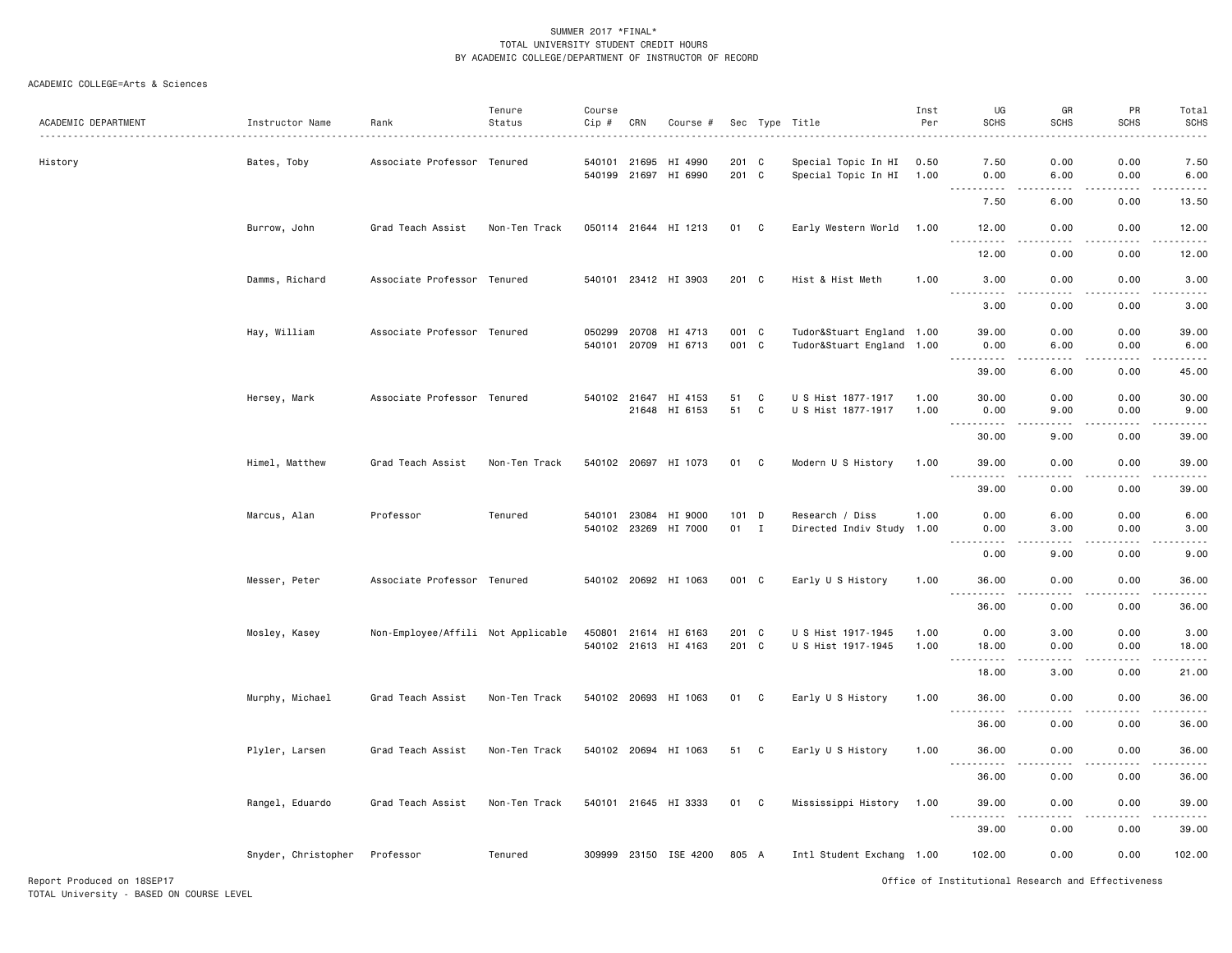| ACADEMIC DEPARTMENT                   | Instructor Name    | Rank              | Tenure<br>Status | Course<br>Cip # | CRN | Course #             |      | Sec Type Title     | Inst<br>Per | UG<br><b>SCHS</b>     | GR<br>SCHS | PR<br>SCHS | Total<br>SCHS |
|---------------------------------------|--------------------|-------------------|------------------|-----------------|-----|----------------------|------|--------------------|-------------|-----------------------|------------|------------|---------------|
|                                       |                    |                   |                  |                 |     |                      |      |                    |             |                       |            |            |               |
|                                       |                    |                   |                  |                 |     |                      |      |                    |             | -----------<br>102.00 | 0.00       | <br>0.00   | 102.00        |
| History                               | Sullivan, Kathleen | Grad Teach Assist | Non-Ten Track    |                 |     | 540102 20698 HI 1073 | 51 C | Modern U S History | 1.00        | 42.00                 | 0.00       | 0.00       | 42.00         |
|                                       |                    |                   |                  |                 |     |                      |      |                    |             | -----------<br>42.00  | .<br>0.00  | .<br>0.00  | .<br>42.00    |
| ===================================== |                    |                   |                  |                 |     |                      |      |                    |             | ==========            | ========== | ========== | ==========    |
| History                               |                    |                   |                  |                 |     |                      |      |                    |             | 439.50                | 33.00      | 0.00       | 472.50        |
| ===================================== |                    |                   |                  |                 |     |                      |      |                    |             | ==========            | ========== | ========== | ==========    |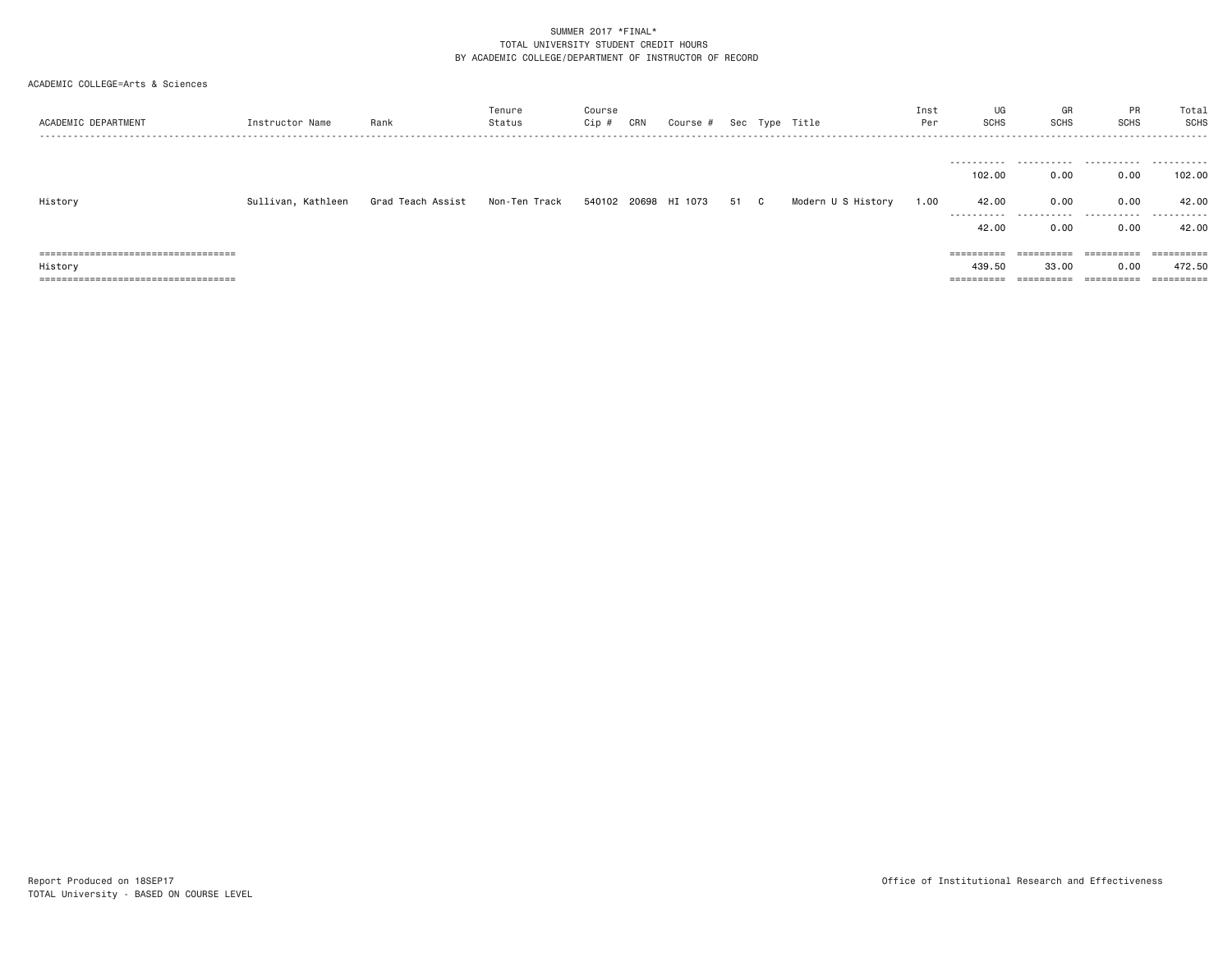#### ACADEMIC COLLEGE=Arts & Sciences

| ACADEMIC DEPARTMENT      | Instructor Name   | Rank                               | Tenure<br>Status | Course<br>Cip # | CRN          | Course #      |               |                | Sec Type Title            | Inst<br>Per<br>. | UG<br><b>SCHS</b>                         | GR<br><b>SCHS</b>                                                                                                                 | PR<br><b>SCHS</b> | Total<br><b>SCHS</b><br>. |
|--------------------------|-------------------|------------------------------------|------------------|-----------------|--------------|---------------|---------------|----------------|---------------------------|------------------|-------------------------------------------|-----------------------------------------------------------------------------------------------------------------------------------|-------------------|---------------------------|
| Mathematics & Statistics | Alexander, Alison | Non-Employee/Affili Not Applicable |                  | 270101 20779    |              | MA 0003       | $101 \quad C$ |                | Developmental Math        | 1.00             | 9.00                                      | 0.00                                                                                                                              | 0.00              | 9.00                      |
|                          |                   |                                    |                  |                 |              |               |               |                |                           |                  | 9.00                                      | 0.00                                                                                                                              | 0.00              | 9.00                      |
|                          | Banik, Robert     | Instructor                         | Non-Ten Track    | 270101          | 20781        | MA 0103       | 001 B         |                | Intermediate Algebra 1.00 |                  | 21.00                                     | 0.00                                                                                                                              | 0.00              | 21.00                     |
|                          |                   |                                    |                  |                 | 20794        | MA 0103       | P51 C         |                | Intermediate Algebra      | 1.00             | 93.00                                     | 0.00                                                                                                                              | 0.00              | 93.00                     |
|                          |                   |                                    |                  | 270102 20797    |              | MA 1313       | 02            | C              | College Algebra           | 0.95             | 48.45<br>$\sim$ $\sim$ $\sim$ $\sim$<br>. | 0.00<br>$\frac{1}{2} \left( \frac{1}{2} \right) \left( \frac{1}{2} \right) \left( \frac{1}{2} \right) \left( \frac{1}{2} \right)$ | 0.00<br>.         | 48.45<br>.                |
|                          |                   |                                    |                  |                 |              |               |               |                |                           |                  | 162.45                                    | 0.00                                                                                                                              | 0.00              | 162.45                    |
|                          | Beckman, Jennifer | Instructor                         | Non-Ten Track    | 270102          | 20795        | MA 1313       | 001           | $\overline{B}$ | College Algebra           | 1.00             | 39.00                                     | 0.00                                                                                                                              | 0.00              | 39.00                     |
|                          |                   |                                    |                  | 270501          | 20850        | MA 2113       | 51            | B              | Intro to Stats            | 1.00             | 27.00                                     | 0.00                                                                                                                              | 0.00              | 27.00                     |
|                          |                   |                                    |                  |                 | 20851        | MA 2113       | 52            | B              | Intro to Stats            | 1.00             | 36.00                                     | 0.00                                                                                                                              | 0.00              | 36.00                     |
|                          |                   |                                    |                  |                 | 20852        | MA 2113       | 53            | К              | Intro to Stats            | 1.00             | 0.00                                      | 0.00                                                                                                                              | 0.00              | 0.00                      |
|                          |                   |                                    |                  |                 | 20853        | MA 2113       | 54            | К              | Intro to Stats            | 1.00             | 0.00                                      | 0.00                                                                                                                              | 0.00              | 0.00                      |
|                          |                   |                                    |                  |                 | 20854        | MA 2113       | 55            | K              | Intro to Stats            | 1.00             | 0.00                                      | 0.00                                                                                                                              | 0.00              | 0.00                      |
|                          |                   |                                    |                  |                 | 20855        | MA 2113       | 56            | K              | Intro to Stats            | 1.00             | 0.00                                      | 0.00                                                                                                                              | 0.00              | 0.00                      |
|                          |                   |                                    |                  |                 | 21067        | ST 2113       | 51            | B              | Intro to Stats            | 1.00             | 45.00                                     | 0.00                                                                                                                              | 0.00              | 45.00                     |
|                          |                   |                                    |                  |                 | 21068        | ST 2113       | 52            | C              | Intro to Stats            | 1.00             | 54.00                                     | 0.00                                                                                                                              | 0.00              | 54.00                     |
|                          |                   |                                    |                  |                 | 21069        | ST 2113       | 53            | К              | Intro to Stats            | 1.00             | 0.00                                      | 0.00                                                                                                                              | 0.00              | 0.00                      |
|                          |                   |                                    |                  |                 | 21070        | ST 2113       | 54            | К              | Intro to Stats            | 1.00             | 0.00                                      | 0.00                                                                                                                              | 0.00              | 0.00                      |
|                          |                   |                                    |                  |                 |              | 21071 ST 2113 | 55            | К              | Intro to Stats            | 1.00             | 0.00                                      | 0.00                                                                                                                              | 0.00              | 0.00                      |
|                          |                   |                                    |                  |                 |              | 21072 ST 2113 | 56            | K              | Intro to Stats            | 1.00             | 0.00                                      | 0.00                                                                                                                              | 0.00              | 0.00                      |
|                          |                   |                                    |                  |                 |              |               |               |                |                           |                  | 201.00                                    | 0.00                                                                                                                              | 0.00              | 201.00                    |
|                          | Dang, Hai         | Professor                          | Tenured          | 270101          |              | 20857 MA 2733 | 02            | C              | Calculus III              | 1.00             | 45.00                                     | 0.00                                                                                                                              | 0.00              | 45.00                     |
|                          |                   |                                    |                  |                 | 20872        | MA 3253       | 03            | C              | Diff Equations            | 1.00             | 48.00                                     | 0.00                                                                                                                              | 0.00              | 48.00                     |
|                          |                   |                                    |                  |                 | 20875        | MA 3253       | 53            | $\mathtt{C}$   | Diff Equations            | 1.00             | 45.00                                     | 0.00                                                                                                                              | 0.00              | 45.00                     |
|                          |                   |                                    |                  |                 |              | 23190 MA 7000 | 02            | I              | Directed Indiv Study      | 1.00             | 0.00<br>.                                 | 1.00<br>$\sim$ $\sim$ $\sim$                                                                                                      | 0.00<br>.         | 1.00<br>.                 |
|                          |                   |                                    |                  |                 |              |               |               |                |                           |                  | 138.00                                    | 1.00                                                                                                                              | 0.00              | 139.00                    |
|                          | Dobson, Edward    | Professor                          | Tenured          |                 | 270101 20816 | MA 1323       | 52            | C              | Trigonometry              | 1.00             | 42.00                                     | 0.00                                                                                                                              | 0.00              | 42.00                     |
|                          |                   |                                    |                  |                 | 20840        | MA 1723       | 53            | C              | Calculus II               | 1.00             | 42.00                                     | 0.00                                                                                                                              | 0.00              | 42.00                     |
|                          |                   |                                    |                  |                 |              |               |               |                |                           |                  | $\sim$ $\sim$ $\sim$<br>. <u>.</u>        | - - - -                                                                                                                           | $- - - -$         | $    -$                   |
|                          |                   |                                    |                  |                 |              |               |               |                |                           |                  | 84.00                                     | 0.00                                                                                                                              | 0.00              | 84.00                     |
|                          | DuBien, Janice    | Associate Professor Tenured        |                  | 270501          | 23189        | ST 7000       | 01            | I              | Directed Indiv Study 1.00 |                  | 0.00                                      | 1.00                                                                                                                              | 0.00              | 1.00                      |
|                          |                   |                                    |                  |                 |              | 23378 ST 7000 | 02            | $\mathbf{I}$   | Directed Indiv Study 1.00 |                  | 0.00<br>$- - -$<br>.                      | 3.00<br>$\frac{1}{2}$                                                                                                             | 0.00<br>.         | 3.00<br>-----             |
|                          |                   |                                    |                  |                 |              |               |               |                |                           |                  | 0.00                                      | 4.00                                                                                                                              | 0.00              | 4.00                      |
|                          | Eaton, Jonathan   | Instructor                         | Non-Ten Track    | 270501          | 20842        | MA 2113       | 001 C         |                | Intro to Stats            | 1.00             | 48.00                                     | 0.00                                                                                                                              | 0.00              | 48.00                     |
|                          |                   |                                    |                  |                 | 20843        | MA 2113       | 002 K         |                | Intro to Stats            | 1.00             | 0.00                                      | 0.00                                                                                                                              | 0.00              | 0.00                      |
|                          |                   |                                    |                  |                 | 20844        | MA 2113       | 01            | B              | Intro to Stats            | 1.00             | 27.00                                     | 0.00                                                                                                                              | 0.00              | 27.00                     |
|                          |                   |                                    |                  |                 | 20845        | MA 2113       | 02            | B              | Intro to Stats            | 1.00             | 9.00                                      | 0.00                                                                                                                              | 0.00              | 9.00                      |
|                          |                   |                                    |                  |                 | 20846        | MA 2113       | 03            | K              | Intro to Stats            | 1.00             | 0.00                                      | 0.00                                                                                                                              | 0.00              | 0.00                      |
|                          |                   |                                    |                  |                 | 20847        | MA 2113       | 04            | K              | Intro to Stats            | 1.00             | 0.00                                      | 0.00                                                                                                                              | 0.00              | 0.00                      |
|                          |                   |                                    |                  |                 | 20848        | MA 2113       | 05            | К              | Intro to Stats            | 1.00             | 0.00                                      | 0.00                                                                                                                              | 0.00              | 0.00                      |
|                          |                   |                                    |                  |                 | 20849        | MA 2113       | 06            | K              | Intro to Stats            | 1.00             | 0.00                                      | 0.00                                                                                                                              | 0.00              | 0.00                      |
|                          |                   |                                    |                  |                 | 21059        | ST 2113       | 001           | <b>C</b>       | Intro to Stats            | 1.00             | 39.00                                     | 0.00                                                                                                                              | 0.00              | 39.00                     |
|                          |                   |                                    |                  |                 | 21060        | ST 2113       | 002           | K              | Intro to Stats            | 1.00             | 0.00                                      | 0.00                                                                                                                              | 0.00              | 0.00                      |
|                          |                   |                                    |                  |                 | 21061        | ST 2113       | 01            | B              | Intro to Stats            | 1.00             | 51.00                                     | 0.00                                                                                                                              | 0.00              | 51.00                     |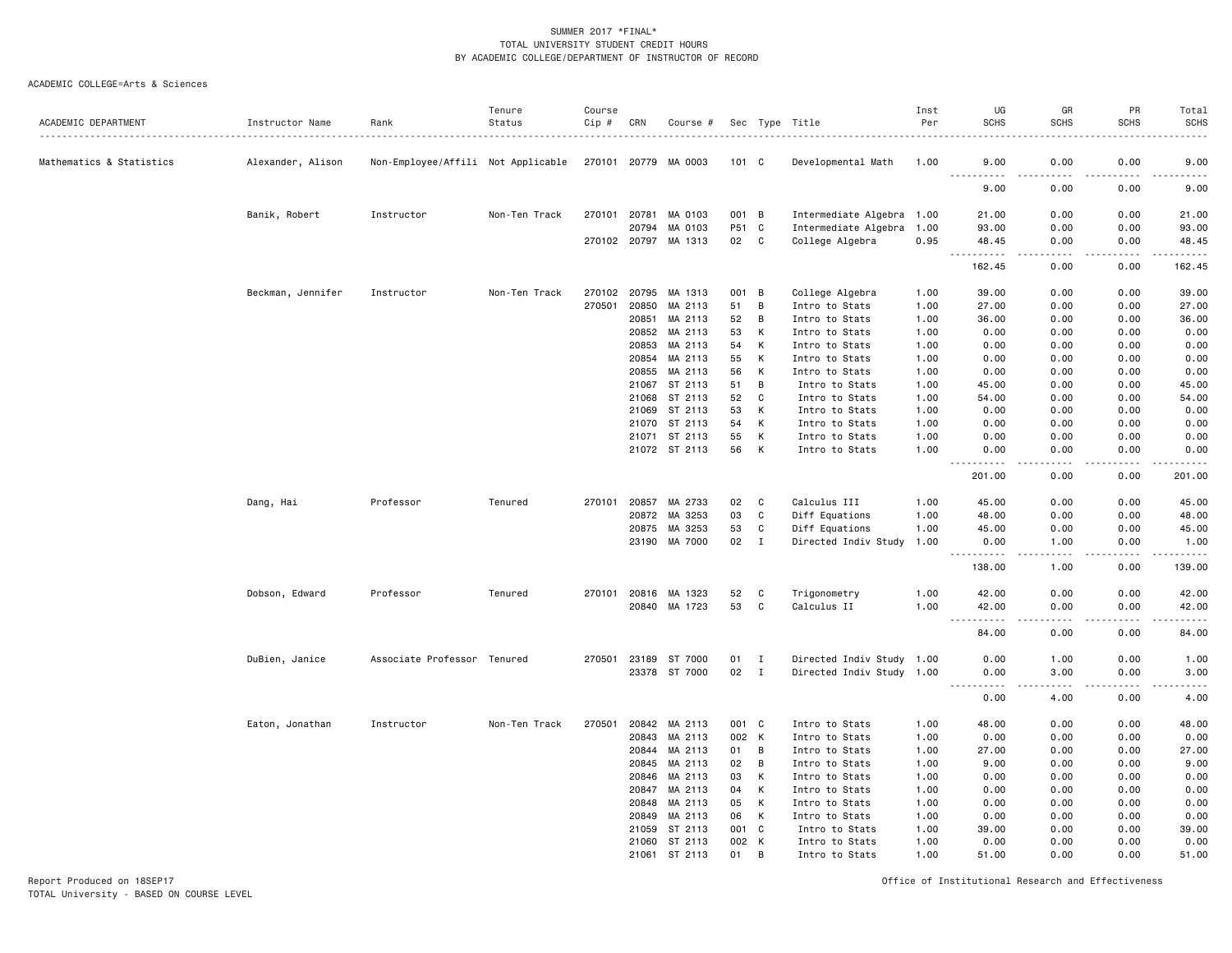#### ACADEMIC COLLEGE=Arts & Sciences

|                          |                   |                                   | Tenure        | Course |       |                       |       |              |                           | Inst                                                                                                                                                 | UG                                 | GR                                                                                                                                                           | PR                                                                                                                        | Total                                                                                                                                                |
|--------------------------|-------------------|-----------------------------------|---------------|--------|-------|-----------------------|-------|--------------|---------------------------|------------------------------------------------------------------------------------------------------------------------------------------------------|------------------------------------|--------------------------------------------------------------------------------------------------------------------------------------------------------------|---------------------------------------------------------------------------------------------------------------------------|------------------------------------------------------------------------------------------------------------------------------------------------------|
| ACADEMIC DEPARTMENT      | Instructor Name   | Rank                              | Status        | Cip #  | CRN   | Course #              |       |              | Sec Type Title            | Per                                                                                                                                                  | <b>SCHS</b>                        | <b>SCHS</b>                                                                                                                                                  | <b>SCHS</b>                                                                                                               | <b>SCHS</b>                                                                                                                                          |
|                          |                   |                                   |               |        |       |                       |       |              | .                         | $\frac{1}{2} \left( \frac{1}{2} \right) \left( \frac{1}{2} \right) \left( \frac{1}{2} \right) \left( \frac{1}{2} \right) \left( \frac{1}{2} \right)$ |                                    |                                                                                                                                                              |                                                                                                                           |                                                                                                                                                      |
| Mathematics & Statistics | Eaton, Jonathan   | Instructor                        | Non-Ten Track | 270501 |       | 21062 ST 2113         | 02    | В            | Intro to Stats            | 1.00                                                                                                                                                 | 21.00                              | 0.00                                                                                                                                                         | 0.00                                                                                                                      | 21.00                                                                                                                                                |
|                          |                   |                                   |               |        | 21063 | ST 2113               | 03    | К            | Intro to Stats            | 1.00                                                                                                                                                 | 0.00                               | 0.00                                                                                                                                                         | 0.00                                                                                                                      | 0.00                                                                                                                                                 |
|                          |                   |                                   |               |        | 21064 | ST 2113               | 04    | К            | Intro to Stats            | 1.00                                                                                                                                                 | 0.00                               | 0.00                                                                                                                                                         | 0.00                                                                                                                      | 0.00                                                                                                                                                 |
|                          |                   |                                   |               |        | 21065 | ST 2113               | 05    | К            | Intro to Stats            | 1.00                                                                                                                                                 | 0.00                               | 0.00                                                                                                                                                         | 0.00                                                                                                                      | 0.00                                                                                                                                                 |
|                          |                   |                                   |               |        | 21066 | ST 2113               | 06    | К            | Intro to Stats            | 1.00                                                                                                                                                 | 0.00                               | 0.00                                                                                                                                                         | 0.00                                                                                                                      | 0.00                                                                                                                                                 |
|                          |                   |                                   |               |        | 21367 | MA 2113               | 501   | C            | Intro to Stats            | 1.00                                                                                                                                                 | 57.00                              | 0.00                                                                                                                                                         | 0.00                                                                                                                      | 57.00                                                                                                                                                |
|                          |                   |                                   |               |        |       | 21408 ST 2113         | 501 C |              | Intro to Stats            | 1.00                                                                                                                                                 | 30.00                              | 0.00                                                                                                                                                         | 0.00                                                                                                                      | 30.00                                                                                                                                                |
|                          |                   |                                   |               |        |       |                       |       |              |                           |                                                                                                                                                      |                                    |                                                                                                                                                              | $\sim$ $\sim$ $\sim$ $\sim$                                                                                               | $\sim$ $\sim$ $\sim$ $\sim$                                                                                                                          |
|                          |                   |                                   |               |        |       |                       |       |              |                           |                                                                                                                                                      | 282.00                             | 0.00                                                                                                                                                         | 0.00                                                                                                                      | 282.00                                                                                                                                               |
|                          | Ge, Lin           | Clinical Assist Pro Non-Ten Track |               |        |       | 521302 21810 BQA 3123 | 201 C |              | Bus Stat Methods II 1.00  |                                                                                                                                                      | 21.00<br>. <b>.</b> .              | 0.00<br>$\frac{1}{2}$                                                                                                                                        | 0.00<br>.                                                                                                                 | 21.00<br>.                                                                                                                                           |
|                          |                   |                                   |               |        |       |                       |       |              |                           |                                                                                                                                                      | 21.00                              | 0.00                                                                                                                                                         | 0.00                                                                                                                      | 21.00                                                                                                                                                |
|                          | Johnson, Corlis   | Associate Professor Tenured       |               | 270101 | 20789 | MA 0103               | 52    | C            | Intermediate Algebra 1.00 |                                                                                                                                                      | 24.00                              | 0.00                                                                                                                                                         | 0.00                                                                                                                      | 24.00                                                                                                                                                |
|                          |                   |                                   |               |        | 20790 | MA 0103               | 53    | К            | Intermediate Algebra 1.00 |                                                                                                                                                      | 0.00                               | 0.00                                                                                                                                                         | 0.00                                                                                                                      | 0.00                                                                                                                                                 |
|                          |                   |                                   |               |        | 20791 | MA 0103               | 54    | $\sf K$      | Intermediate Algebra 1.00 |                                                                                                                                                      | 0.00                               | 0.00                                                                                                                                                         | 0.00                                                                                                                      | 0.00                                                                                                                                                 |
|                          |                   |                                   |               |        |       | 20792 MA 0103         | 55    | К            | Intermediate Algebra 1.00 |                                                                                                                                                      | 0.00                               | 0.00                                                                                                                                                         | 0.00                                                                                                                      | 0.00                                                                                                                                                 |
|                          |                   |                                   |               |        |       |                       |       |              |                           |                                                                                                                                                      | .                                  | $\frac{1}{2} \left( \frac{1}{2} \right) \left( \frac{1}{2} \right) \left( \frac{1}{2} \right) \left( \frac{1}{2} \right)$                                    | $\frac{1}{2} \left( \frac{1}{2} \right) \left( \frac{1}{2} \right) \left( \frac{1}{2} \right) \left( \frac{1}{2} \right)$ | $\frac{1}{2} \left( \frac{1}{2} \right) \left( \frac{1}{2} \right) \left( \frac{1}{2} \right) \left( \frac{1}{2} \right) \left( \frac{1}{2} \right)$ |
|                          |                   |                                   |               |        |       |                       |       |              |                           |                                                                                                                                                      | 24.00                              | 0.00                                                                                                                                                         | 0.00                                                                                                                      | 24.00                                                                                                                                                |
|                          | Kim, Seongjai     | Professor                         | Tenured       | 270101 | 23109 | MA 9000               | 02    | D            | Research / Diss           | 1.00                                                                                                                                                 | 0.00                               | 3.00                                                                                                                                                         | 0.00                                                                                                                      | 3.00                                                                                                                                                 |
|                          |                   |                                   |               |        | 23110 | MA 9000               | 51    | D            | Research / Diss           | 1.00                                                                                                                                                 | 0.00                               | 3.00                                                                                                                                                         | 0.00                                                                                                                      | 3.00                                                                                                                                                 |
|                          |                   |                                   |               |        |       |                       |       |              |                           |                                                                                                                                                      | .                                  | $\frac{1}{2}$                                                                                                                                                | .                                                                                                                         | .                                                                                                                                                    |
|                          |                   |                                   |               |        |       |                       |       |              |                           |                                                                                                                                                      | 0.00                               | 6.00                                                                                                                                                         | 0.00                                                                                                                      | 6.00                                                                                                                                                 |
|                          | McBride, Matthew  | Assistant Professor Ten Track     |               | 270101 | 20815 | МA<br>1323            | 51    | C            | Trigonometry              | 1.00                                                                                                                                                 | 24.00                              | 0.00                                                                                                                                                         | 0.00                                                                                                                      | 24.00                                                                                                                                                |
|                          |                   |                                   |               |        | 20856 | MA 2733               | 01    | $\mathbb{C}$ | Calculus III              | 1.00                                                                                                                                                 | 45.00                              | 0.00                                                                                                                                                         | 0.00                                                                                                                      | 45.00                                                                                                                                                |
|                          |                   |                                   |               |        |       | 20865 MA 3053         | 01    | C            | Found Of Math I           | 1.00                                                                                                                                                 | 24.00                              | 0.00                                                                                                                                                         | 0.00                                                                                                                      | 24.00                                                                                                                                                |
|                          |                   |                                   |               |        |       |                       |       |              |                           |                                                                                                                                                      | $\sim$ $\sim$ $\sim$<br>.          | د د د د                                                                                                                                                      | .                                                                                                                         | .                                                                                                                                                    |
|                          |                   |                                   |               |        |       |                       |       |              |                           |                                                                                                                                                      | 93.00                              | 0.00                                                                                                                                                         | 0.00                                                                                                                      | 93.00                                                                                                                                                |
|                          | Miller, Thomas L. | Professor                         | Tenured       | 270101 | 20839 | MA 1723               | 52    | $\mathbf C$  | Calculus II               | 1.00                                                                                                                                                 | 33.00                              | 0.00                                                                                                                                                         | 0.00                                                                                                                      | 33.00                                                                                                                                                |
|                          |                   |                                   |               |        | 20858 | MA 2733               | 51    | $\mathbf C$  | Calculus III              | 1.00                                                                                                                                                 | 45.00                              | 0.00                                                                                                                                                         | 0.00                                                                                                                      | 45.00                                                                                                                                                |
|                          |                   |                                   |               |        |       | 270102 20866 MA 3113  | 01    | $\mathbf C$  | Intro Linear Algebra      | 1.00                                                                                                                                                 | 51.00                              | 0.00                                                                                                                                                         | 0.00                                                                                                                      | 51.00                                                                                                                                                |
|                          |                   |                                   |               |        |       |                       |       |              |                           |                                                                                                                                                      | 129.00                             | 0.00                                                                                                                                                         | 0.00                                                                                                                      | .<br>129.00                                                                                                                                          |
|                          |                   |                                   |               |        |       |                       |       |              |                           |                                                                                                                                                      |                                    |                                                                                                                                                              |                                                                                                                           |                                                                                                                                                      |
|                          | Miller, Vivien    | Professor                         | Tenured       | 270101 | 20813 | MA 1323               | 02    | C            | Trigonometry              | 1.00                                                                                                                                                 | 27.00                              | 0.00                                                                                                                                                         | 0.00                                                                                                                      | 27.00                                                                                                                                                |
|                          |                   |                                   |               |        |       | 20860 MA 2743         | 01    | $\mathbf C$  | Calculus IV               | 1.00                                                                                                                                                 | 48.00<br>.<br>$\sim$ $\sim$ $\sim$ | 0.00<br>$\frac{1}{2} \left( \frac{1}{2} \right) \left( \frac{1}{2} \right) \left( \frac{1}{2} \right) \left( \frac{1}{2} \right) \left( \frac{1}{2} \right)$ | 0.00<br>.                                                                                                                 | 48.00<br>.                                                                                                                                           |
|                          |                   |                                   |               |        |       |                       |       |              |                           |                                                                                                                                                      | 75.00                              | 0.00                                                                                                                                                         | 0.00                                                                                                                      | 75.00                                                                                                                                                |
|                          | Nation, Julie     | Instructor                        | Non-Ten Track |        |       | 270101 21364 MA 1423  | 501 C |              | Problem Solving Real 1.00 |                                                                                                                                                      | 54.00                              | 0.00                                                                                                                                                         | 0.00                                                                                                                      | 54.00                                                                                                                                                |
|                          |                   |                                   |               |        |       |                       |       |              |                           |                                                                                                                                                      | .                                  |                                                                                                                                                              | د د د د                                                                                                                   | وبالمست                                                                                                                                              |
|                          |                   |                                   |               |        |       |                       |       |              |                           |                                                                                                                                                      | 54.00                              | 0.00                                                                                                                                                         | 0.00                                                                                                                      | 54.00                                                                                                                                                |
|                          | Neumann, Michael  | Professor                         | Tenured       | 270101 | 20829 | MA 1713               | 03    | C            | Calculus I                | 1.00                                                                                                                                                 | 36.00                              | 0.00                                                                                                                                                         | 0.00                                                                                                                      | 36.00                                                                                                                                                |
|                          |                   |                                   |               |        | 20832 | MA 1713               | 52    | C            | Calculus I                | 1.00                                                                                                                                                 | 27.00                              | 0.00                                                                                                                                                         | 0.00                                                                                                                      | 27.00                                                                                                                                                |
|                          |                   |                                   |               |        |       | 20864 MA 2743         | 52    | C            | Calculus IV               | 1.00                                                                                                                                                 | 30.00                              | 0.00                                                                                                                                                         | 0.00                                                                                                                      | 30.00                                                                                                                                                |
|                          |                   |                                   |               |        |       |                       |       |              |                           |                                                                                                                                                      | $ -$<br>.<br>93.00                 | .<br>0.00                                                                                                                                                    | . <u>.</u> .<br>0.00                                                                                                      | . <u>.</u><br>93.00                                                                                                                                  |
|                          | Oppenheimer, Seth | Professor                         | Tenured       |        |       | 270101 20828 MA 1713  | 02    | C            | Calculus I                | 1.00                                                                                                                                                 | 30.00                              | 0.00                                                                                                                                                         | 0.00                                                                                                                      | 30.00                                                                                                                                                |
|                          |                   |                                   |               |        |       |                       |       |              |                           |                                                                                                                                                      |                                    |                                                                                                                                                              |                                                                                                                           |                                                                                                                                                      |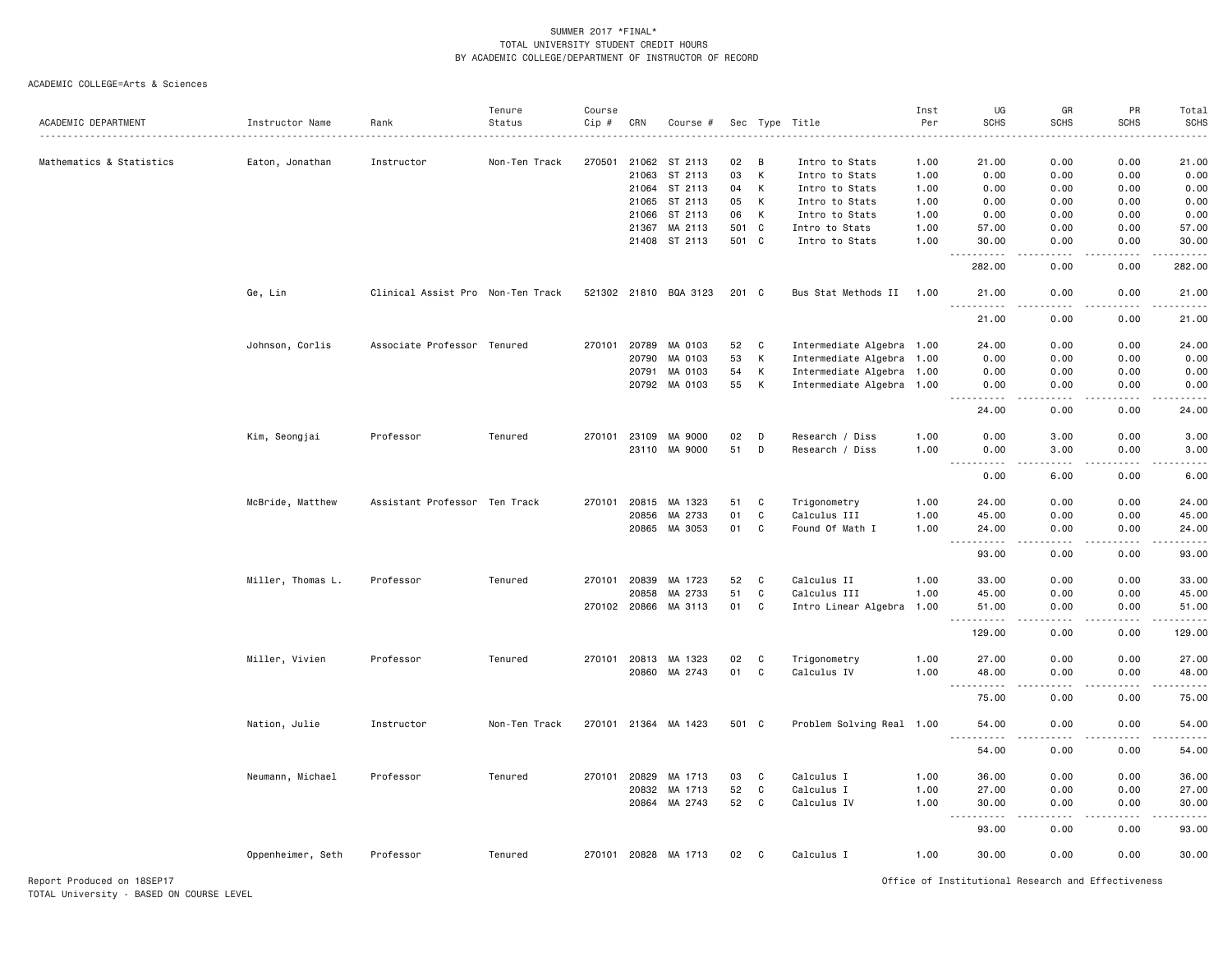#### ACADEMIC COLLEGE=Arts & Sciences

| ACADEMIC DEPARTMENT      | Instructor Name                                    | Rank                          | Tenure<br>Status | Course<br>Cip # | CRN          | Course #             |       |              | Sec Type Title            | Inst<br>Per | UG<br><b>SCHS</b>                                                                                                                                                     | GR<br><b>SCHS</b>     | PR<br><b>SCHS</b> | Total<br><b>SCHS</b>  |
|--------------------------|----------------------------------------------------|-------------------------------|------------------|-----------------|--------------|----------------------|-------|--------------|---------------------------|-------------|-----------------------------------------------------------------------------------------------------------------------------------------------------------------------|-----------------------|-------------------|-----------------------|
|                          | .                                                  |                               |                  |                 |              |                      |       |              |                           |             |                                                                                                                                                                       |                       |                   |                       |
| Mathematics & Statistics | Oppenheimer, Seth                                  | Professor                     | Tenured          | 270101          | 20877        | MA 4313              | 01    | C            | Numerical Anal I          | 1.00        | 15.00                                                                                                                                                                 | 0.00                  | 0.00              | 15.00                 |
|                          |                                                    |                               |                  |                 | 20882        | MA 6313              | 01    | C            | Numerical Anal I          | 1.00        | 0.00<br><u>.</u>                                                                                                                                                      | 39.00<br>$- - - - -$  | 0.00<br>.         | 39.00<br>. <u>.</u> . |
|                          |                                                    |                               |                  |                 |              |                      |       |              |                           |             | 45.00                                                                                                                                                                 | 39.00                 | 0.00              | 84.00                 |
|                          | Patil, Prakash                                     | Associate Professor Ten Track |                  | 270501          | 20879        | MA 4523              | 01    | C            | Intro To Probability 1.00 |             | 45.00                                                                                                                                                                 | 0.00                  | 0.00              | 45.00                 |
|                          |                                                    |                               |                  |                 | 20884        | MA 6523              | 01    | $\mathbf{C}$ | Intro To Probability 1.00 |             | 0.00                                                                                                                                                                  | 21.00                 | 0.00              | 21.00                 |
|                          |                                                    |                               |                  |                 | 21077        | ST 6523              | 01    | C            | Intro To Probability      | 1.00        | 0.00                                                                                                                                                                  | 6.00                  | 0.00              | 6.00                  |
|                          |                                                    |                               |                  |                 |              | 23083 ST 9000        | 01    | D            | Research / Diss           | 1.00        | 0.00<br>$\frac{1}{2} \left( \frac{1}{2} \right) \left( \frac{1}{2} \right) \left( \frac{1}{2} \right) \left( \frac{1}{2} \right) \left( \frac{1}{2} \right)$          | 9.00                  | 0.00              | 9.00                  |
|                          |                                                    |                               |                  |                 |              |                      |       |              |                           |             | 45.00                                                                                                                                                                 | 36.00                 | 0.00              | 81.00                 |
|                          | Qian, Chuanxi                                      | Professor                     | Tenured          | 270101          | 20831        | MA 1713              | 51    | C            | Calculus I                | 1.00        | 36.00                                                                                                                                                                 | 0.00                  | 0.00              | 36.00                 |
|                          |                                                    |                               |                  |                 | 20871        | MA 3253              | 02    | C            | Diff Equations            | 1.00        | 54.00                                                                                                                                                                 | 0.00                  | 0.00              | 54.00                 |
|                          |                                                    |                               |                  |                 | 20886        | MA 8253              | 51    | C            | Oper Mathematics          | 1.00        | 0.00                                                                                                                                                                  | 33.00                 | 0.00              | 33.00                 |
|                          |                                                    |                               |                  |                 | 23099        | MA 9313              | 01    | C            | Topics Ord Diff Eqs       | 1.00        | 0.00                                                                                                                                                                  | 3.00                  | 0.00              | 3.00                  |
|                          |                                                    |                               |                  |                 | 23100        | MA 9313              | 51    | C            | Topics Ord Diff Eqs       | 1.00        | 0.00                                                                                                                                                                  | 3.00                  | 0.00              | 3.00                  |
|                          |                                                    |                               |                  |                 |              |                      |       |              |                           |             | $ -$<br>$\frac{1}{2} \left( \frac{1}{2} \right) \left( \frac{1}{2} \right) \left( \frac{1}{2} \right) \left( \frac{1}{2} \right) \left( \frac{1}{2} \right)$<br>90.00 | .<br>39.00            | .<br>0.00         | .<br>129.00           |
|                          | Robinson, Amber                                    | Lecturer                      | Non-Ten Track    |                 |              | 270101 20811 MA 1323 | 001 C |              | Trigonometry              | 1.00        | 57.00                                                                                                                                                                 | 0.00                  | 0.00              | 57.00                 |
|                          |                                                    |                               |                  |                 |              |                      |       |              |                           |             | 57.00                                                                                                                                                                 | 0.00                  | 0.00              | 57.00                 |
|                          | Sepehrifar, Mohammad Assistant Professor Ten Track |                               |                  |                 |              | 270101 22351 MA 7000 | 01 I  |              | Directed Indiv Study 1.00 |             | 0.00<br>$\sim$ $\sim$ $\sim$<br>.                                                                                                                                     | 1.00<br>.             | 0.00<br><u>.</u>  | 1.00<br>.             |
|                          |                                                    |                               |                  |                 |              |                      |       |              |                           |             | 0.00                                                                                                                                                                  | 1.00                  | 0.00              | 1.00                  |
|                          | Shaw, Patricia                                     | Instructor                    | Non-Ten Track    |                 | 270101 20827 | MA 1713              | 01    | C            | Calculus I                | 1.00        | 30.00                                                                                                                                                                 | 0.00                  | 0.00              | 30.00                 |
|                          |                                                    |                               |                  |                 | 21362        | MA 1323              | 501   | C            | Trigonometry              | 1.00        | 51.00                                                                                                                                                                 | 0.00                  | 0.00              | 51.00                 |
|                          |                                                    |                               |                  |                 | 21366        | MA 1723              | 501   | C            | Calculus II               | 1.00        | 39.00                                                                                                                                                                 | 0.00                  | 0.00              | 39.00                 |
|                          |                                                    |                               |                  |                 | 270102 20803 | MA 1313              | 51    | C            | College Algebra           | 1.00        | 36.00                                                                                                                                                                 | 0.00                  | 0.00              | 36.00                 |
|                          |                                                    |                               |                  |                 | 20805        | MA 1313              | 53    | К            | College Algebra           | 1.00        | 0.00                                                                                                                                                                  | 0.00                  | 0.00              | 0.00                  |
|                          |                                                    |                               |                  |                 | 20806        | MA 1313              | 54    | K            | College Algebra           | 1.00        | 0.00                                                                                                                                                                  | 0.00                  | 0.00              | 0.00                  |
|                          |                                                    |                               |                  |                 |              |                      |       |              |                           |             | ----------<br>156.00                                                                                                                                                  | $\frac{1}{2}$<br>0.00 | 0.00              | .<br>156.00           |
|                          | Smith, Jaclyn                                      | Lecturer                      | Non-Ten Track    | 270101          | 20783        | MA 0103              | 02    | C            | Intermediate Algebra 1.00 |             | 15.00                                                                                                                                                                 | 0.00                  | 0.00              | 15.00                 |
|                          |                                                    |                               |                  |                 | 20784        | MA 0103              | 03    | К            | Intermediate Algebra 1.00 |             | 0.00                                                                                                                                                                  | 0.00                  | 0.00              | 0.00                  |
|                          |                                                    |                               |                  |                 | 20785        | MA 0103              | 04    | K            | Intermediate Algebra 1.00 |             | 0.00                                                                                                                                                                  | 0.00                  | 0.00              | 0.00                  |
|                          |                                                    |                               |                  |                 | 20834        | MA 1713              | E51   | C            | Calculus I                | 1.00        | 36.00                                                                                                                                                                 | 0.00                  | 0.00              | 36.00                 |
|                          |                                                    |                               |                  |                 | 21788        | MA 1613              | 001   | <b>C</b>     | Cal Bus & Life Sc I       | 1.00        | 21.00                                                                                                                                                                 | 0.00                  | 0.00              | 21.00                 |
|                          |                                                    |                               |                  |                 |              | 270102 20810 MA 1313 | E51 C |              | College Algebra           | 1.00        | 66.00                                                                                                                                                                 | 0.00                  | 0.00              | 66.00                 |
|                          |                                                    |                               |                  |                 |              |                      |       |              |                           |             | 138.00                                                                                                                                                                | 0.00                  | 0.00              | 138.00                |
|                          | Smith, Robert                                      | Associate Professor Tenured   |                  |                 | 270101 20823 | MA 1613              | 01    | C            | Cal Bus & Life Sc I       | 1.00        | 33.00                                                                                                                                                                 | 0.00                  | 0.00              | 33.00                 |
|                          |                                                    |                               |                  |                 | 20826        | MA 1613              | 52    | $\mathtt{C}$ | Cal Bus & Life Sc I       | 1.00        | 48.00                                                                                                                                                                 | 0.00                  | 0.00              | 48.00                 |
|                          |                                                    |                               |                  |                 | 20861        | MA 2743              | 02    | $\mathtt{C}$ | Calculus IV               | 1.00        | 33.00                                                                                                                                                                 | 0.00                  | 0.00              | 33.00                 |
|                          |                                                    |                               |                  |                 | 20863        | MA 2743              | 51    | C            | Calculus IV               | 1.00        | 36.00                                                                                                                                                                 | 0.00                  | 0.00              | 36.00                 |
|                          |                                                    |                               |                  |                 |              |                      |       |              |                           |             | 150.00                                                                                                                                                                | 0.00                  | 0.00              | .<br>150.00           |
|                          | Tschume, William                                   | Instructor                    | Non-Ten Track    |                 |              | 270101 20812 MA 1323 | 01    | C            | Trigonometry              | 1.00        | 39.00                                                                                                                                                                 | 0.00                  | 0.00              | 39.00                 |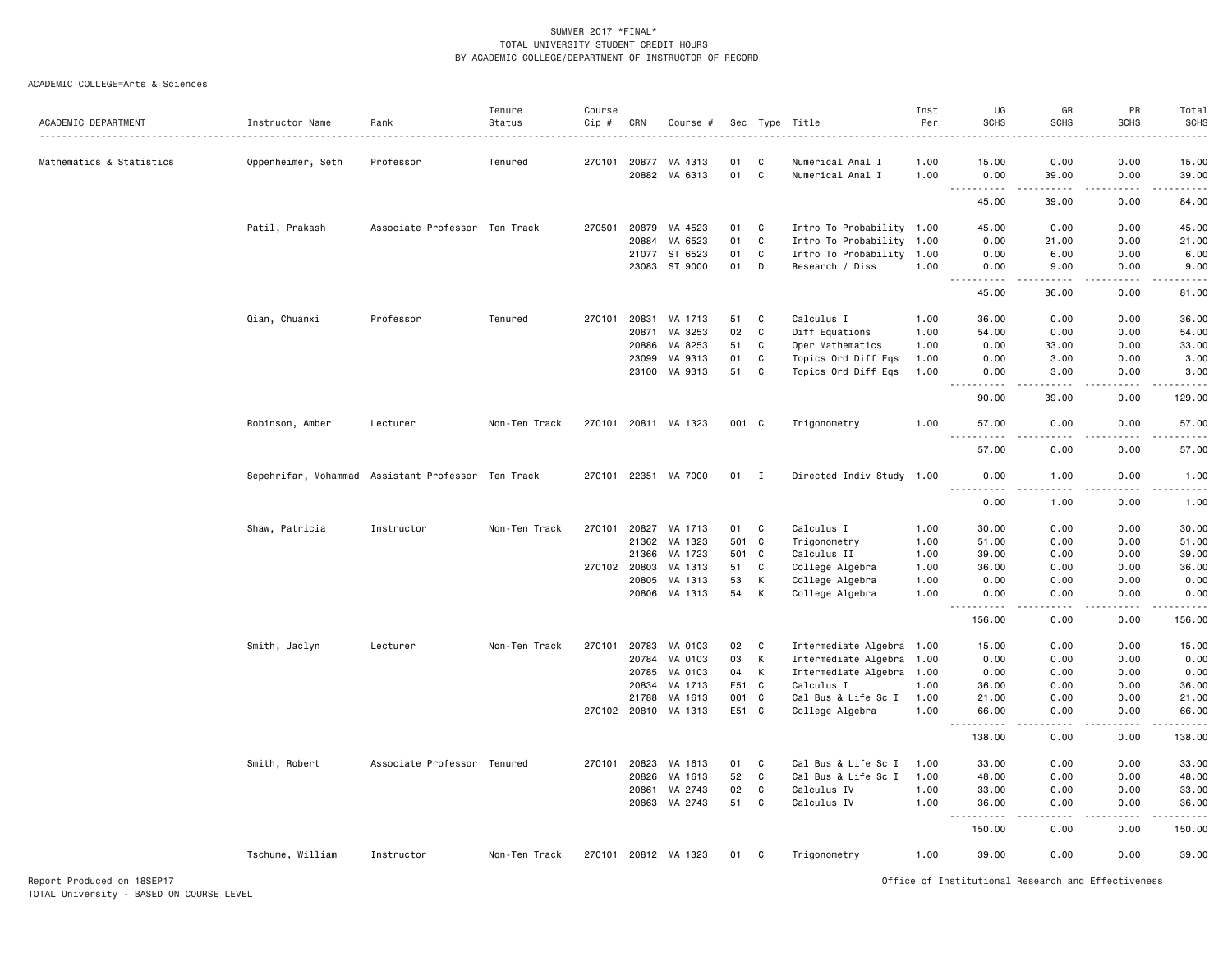|                                                                 |                                                  |                               | Tenure        | Course   |              |                      |       |   |                           | Inst | UG                                                                                                                                                               | GR                     | PR               | Total                                                                                                                                                                                                                                                                                                                                                                                                                                                                                  |
|-----------------------------------------------------------------|--------------------------------------------------|-------------------------------|---------------|----------|--------------|----------------------|-------|---|---------------------------|------|------------------------------------------------------------------------------------------------------------------------------------------------------------------|------------------------|------------------|----------------------------------------------------------------------------------------------------------------------------------------------------------------------------------------------------------------------------------------------------------------------------------------------------------------------------------------------------------------------------------------------------------------------------------------------------------------------------------------|
| ACADEMIC DEPARTMENT                                             | Instructor Name                                  | Rank                          | Status        | $Cip \#$ | CRN          | Course #             |       |   | Sec Type Title<br>.       | Per  | <b>SCHS</b>                                                                                                                                                      | <b>SCHS</b>            | <b>SCHS</b>      | <b>SCHS</b>                                                                                                                                                                                                                                                                                                                                                                                                                                                                            |
| Mathematics & Statistics                                        | Tschume, William                                 | Instructor                    | Non-Ten Track | 270101   | 20819        | MA 1323              | E51 C |   | Trigonometry              | 1.00 | 48.00                                                                                                                                                            | 0.00                   | 0.00             | 48.00                                                                                                                                                                                                                                                                                                                                                                                                                                                                                  |
|                                                                 |                                                  |                               |               |          | 20836        | MA 1723              | 02    | C | Calculus II               | 1.00 | 36.00                                                                                                                                                            | 0.00                   | 0.00             | 36.00                                                                                                                                                                                                                                                                                                                                                                                                                                                                                  |
|                                                                 |                                                  |                               |               |          | 270102 20804 | MA 1313              | 52    | C | College Algebra           | 1.00 | 42.00                                                                                                                                                            | 0.00                   | 0.00             | 42.00                                                                                                                                                                                                                                                                                                                                                                                                                                                                                  |
|                                                                 |                                                  |                               |               |          | 20807        | MA 1313              | 55    | К | College Algebra           | 1.00 | 0.00                                                                                                                                                             | 0.00                   | 0.00             | 0.00                                                                                                                                                                                                                                                                                                                                                                                                                                                                                   |
|                                                                 |                                                  |                               |               |          | 20808        | MA 1313              | 56    | К | College Algebra           | 1.00 | 0.00<br>$\frac{1}{2} \left( \frac{1}{2} \right) \left( \frac{1}{2} \right) \left( \frac{1}{2} \right) \left( \frac{1}{2} \right)$                                | 0.00                   | 0.00             | 0.00                                                                                                                                                                                                                                                                                                                                                                                                                                                                                   |
|                                                                 |                                                  |                               |               |          |              |                      |       |   |                           |      | 165.00                                                                                                                                                           | 0.00                   | 0.00             | 165.00                                                                                                                                                                                                                                                                                                                                                                                                                                                                                 |
|                                                                 | Walters, Kimberly                                | Instructor                    | Non-Ten Track | 270101   | 21790        | MA 1433              | 01    | C | Informal Geom & Meas      | 1.00 | 30.00                                                                                                                                                            | 0.00                   | 0.00             | 30.00                                                                                                                                                                                                                                                                                                                                                                                                                                                                                  |
|                                                                 |                                                  |                               |               |          | 270102 20796 | MA 1313              | 01    | C | College Algebra           | 1.00 | 45.00                                                                                                                                                            | 0.00                   | 0.00             | 45.00                                                                                                                                                                                                                                                                                                                                                                                                                                                                                  |
|                                                                 |                                                  |                               |               |          | 20797        | MA 1313              | 02    | C | College Algebra           | 0.05 | 2.55                                                                                                                                                             | 0.00                   | 0.00             | 2.55                                                                                                                                                                                                                                                                                                                                                                                                                                                                                   |
|                                                                 |                                                  |                               |               |          |              | 20799 MA 1313        | 04    | К | College Algebra           | 1.00 | 0.00                                                                                                                                                             | 0.00                   | 0.00             | 0.00                                                                                                                                                                                                                                                                                                                                                                                                                                                                                   |
|                                                                 |                                                  |                               |               |          | 20800        | MA 1313              | 05    | К | College Algebra           | 1.00 | 0.00                                                                                                                                                             | 0.00                   | 0.00             | 0.00                                                                                                                                                                                                                                                                                                                                                                                                                                                                                   |
|                                                                 |                                                  |                               |               |          | 20802        | MA 1313              | 07    | К | College Algebra           | 1.00 | 0.00                                                                                                                                                             | 0.00                   | 0.00             | 0.00                                                                                                                                                                                                                                                                                                                                                                                                                                                                                   |
|                                                                 |                                                  |                               |               |          |              | 21361 MA 1313        | 501 C |   | College Algebra           | 1.00 | 54.00<br>.                                                                                                                                                       | 0.00<br>.              | 0.00<br>.        | 54.00<br>.                                                                                                                                                                                                                                                                                                                                                                                                                                                                             |
|                                                                 |                                                  |                               |               |          |              |                      |       |   |                           |      | 131.55                                                                                                                                                           | 0.00                   | 0.00             | 131.55                                                                                                                                                                                                                                                                                                                                                                                                                                                                                 |
|                                                                 | Woodard, Kelly                                   | Lecturer                      | Non-Ten Track | 270101   | 21360        | MA 0103              | 501 C |   | Intermediate Algebra 1.00 |      | 24.00                                                                                                                                                            | 0.00                   | 0.00             | 24.00                                                                                                                                                                                                                                                                                                                                                                                                                                                                                  |
|                                                                 |                                                  |                               |               |          | 21363        | MA 1413              | 501 C |   | Structure Real Numbe      | 1.00 | 39.00                                                                                                                                                            | 0.00                   | 0.00             | 39.00                                                                                                                                                                                                                                                                                                                                                                                                                                                                                  |
|                                                                 |                                                  |                               |               |          |              | 21365 MA 1433        | 501 C |   | Informal Geom & Meas 1.00 |      | 24.00<br>$\sim 100$<br>.                                                                                                                                         | 0.00<br>. <b>.</b> .   | 0.00<br>.        | 24.00                                                                                                                                                                                                                                                                                                                                                                                                                                                                                  |
|                                                                 |                                                  |                               |               |          |              |                      |       |   |                           |      | 87.00                                                                                                                                                            | 0.00                   | 0.00             | 87.00                                                                                                                                                                                                                                                                                                                                                                                                                                                                                  |
|                                                                 | Woody, Jonathan                                  | Assistant Professor Ten Track |               |          |              | 270501 23357 ST 9000 | 02    | D | Research / Diss           | 1.00 | 0.00<br>$\sim$ $\sim$ $\sim$ $\sim$<br>$\frac{1}{2} \left( \frac{1}{2} \right) \left( \frac{1}{2} \right) \left( \frac{1}{2} \right) \left( \frac{1}{2} \right)$ | 1.00                   | 0.00             | 1.00                                                                                                                                                                                                                                                                                                                                                                                                                                                                                   |
|                                                                 |                                                  |                               |               |          |              |                      |       |   |                           |      | 0.00                                                                                                                                                             | 1.00                   | 0.00             | 1.00                                                                                                                                                                                                                                                                                                                                                                                                                                                                                   |
|                                                                 | Xu, Xiangsheng                                   | Professor                     | Tenured       |          | 270101 20859 | MA 2733              | 52    | C | Calculus III              | 1.00 | 42.00                                                                                                                                                            | 0.00                   | 0.00             | 42.00                                                                                                                                                                                                                                                                                                                                                                                                                                                                                  |
|                                                                 |                                                  |                               |               |          |              | 20873 MA 3253        | 51    | C | Diff Equations            | 1.00 | 42.00                                                                                                                                                            | 0.00                   | 0.00             | 42.00                                                                                                                                                                                                                                                                                                                                                                                                                                                                                  |
|                                                                 |                                                  |                               |               |          |              |                      |       |   |                           |      | .<br>$\frac{1}{2}$                                                                                                                                               | $\frac{1}{2}$          | .                | .                                                                                                                                                                                                                                                                                                                                                                                                                                                                                      |
|                                                                 |                                                  |                               |               |          |              |                      |       |   |                           |      | 84.00                                                                                                                                                            | 0.00                   | 0.00             | 84.00                                                                                                                                                                                                                                                                                                                                                                                                                                                                                  |
|                                                                 | Yarahmadian, Shantia Associate Professor Tenured |                               |               |          | 270101 20835 | MA 1723              | 01    | C | Calculus II               | 1.00 | 39.00                                                                                                                                                            | 0.00                   | 0.00             | 39.00                                                                                                                                                                                                                                                                                                                                                                                                                                                                                  |
|                                                                 |                                                  |                               |               |          | 20837        | MA 1723              | 03    | C | Calculus II               | 1.00 | 27.00                                                                                                                                                            | 0.00                   | 0.00             | 27.00                                                                                                                                                                                                                                                                                                                                                                                                                                                                                  |
|                                                                 |                                                  |                               |               |          |              | 22747 MA 9000        | 01    | D | Research / Diss           | 1.00 | 0.00<br>.<br>$\sim$ $\sim$ $\sim$                                                                                                                                | 1.00<br>.              | 0.00<br><u>.</u> | 1.00<br>.                                                                                                                                                                                                                                                                                                                                                                                                                                                                              |
|                                                                 |                                                  |                               |               |          |              |                      |       |   |                           |      | 66.00                                                                                                                                                            | 1.00                   | 0.00             | 67.00                                                                                                                                                                                                                                                                                                                                                                                                                                                                                  |
|                                                                 | Zhang, Xu                                        | Assistant Professor Ten Track |               | 270101   | 20874        | MA 3253              | 52    | C | Diff Equations            | 1.00 | 33.00                                                                                                                                                            | 0.00                   | 0.00             | 33.00                                                                                                                                                                                                                                                                                                                                                                                                                                                                                  |
|                                                                 |                                                  |                               |               |          | 270102 20868 | MA 3113              | 51    | C | Intro Linear Algebra 1.00 |      | 30.00                                                                                                                                                            | 0.00                   | 0.00             | 30.00                                                                                                                                                                                                                                                                                                                                                                                                                                                                                  |
|                                                                 |                                                  |                               |               |          |              |                      |       |   |                           |      | .<br>63.00                                                                                                                                                       | 0.00                   | 0.00             | 63.00                                                                                                                                                                                                                                                                                                                                                                                                                                                                                  |
|                                                                 |                                                  |                               |               |          |              |                      |       |   |                           |      | ==========                                                                                                                                                       | ====================== |                  | $\begin{array}{cccccccccc} \multicolumn{2}{c}{} & \multicolumn{2}{c}{} & \multicolumn{2}{c}{} & \multicolumn{2}{c}{} & \multicolumn{2}{c}{} & \multicolumn{2}{c}{} & \multicolumn{2}{c}{} & \multicolumn{2}{c}{} & \multicolumn{2}{c}{} & \multicolumn{2}{c}{} & \multicolumn{2}{c}{} & \multicolumn{2}{c}{} & \multicolumn{2}{c}{} & \multicolumn{2}{c}{} & \multicolumn{2}{c}{} & \multicolumn{2}{c}{} & \multicolumn{2}{c}{} & \multicolumn{2}{c}{} & \multicolumn{2}{c}{} & \mult$ |
| Mathematics & Statistics<br>----------------------------------- |                                                  |                               |               |          |              |                      |       |   |                           |      | 2643.00<br>---------- --------- ---------                                                                                                                        | 128.00                 | 0.00             | 2771.00                                                                                                                                                                                                                                                                                                                                                                                                                                                                                |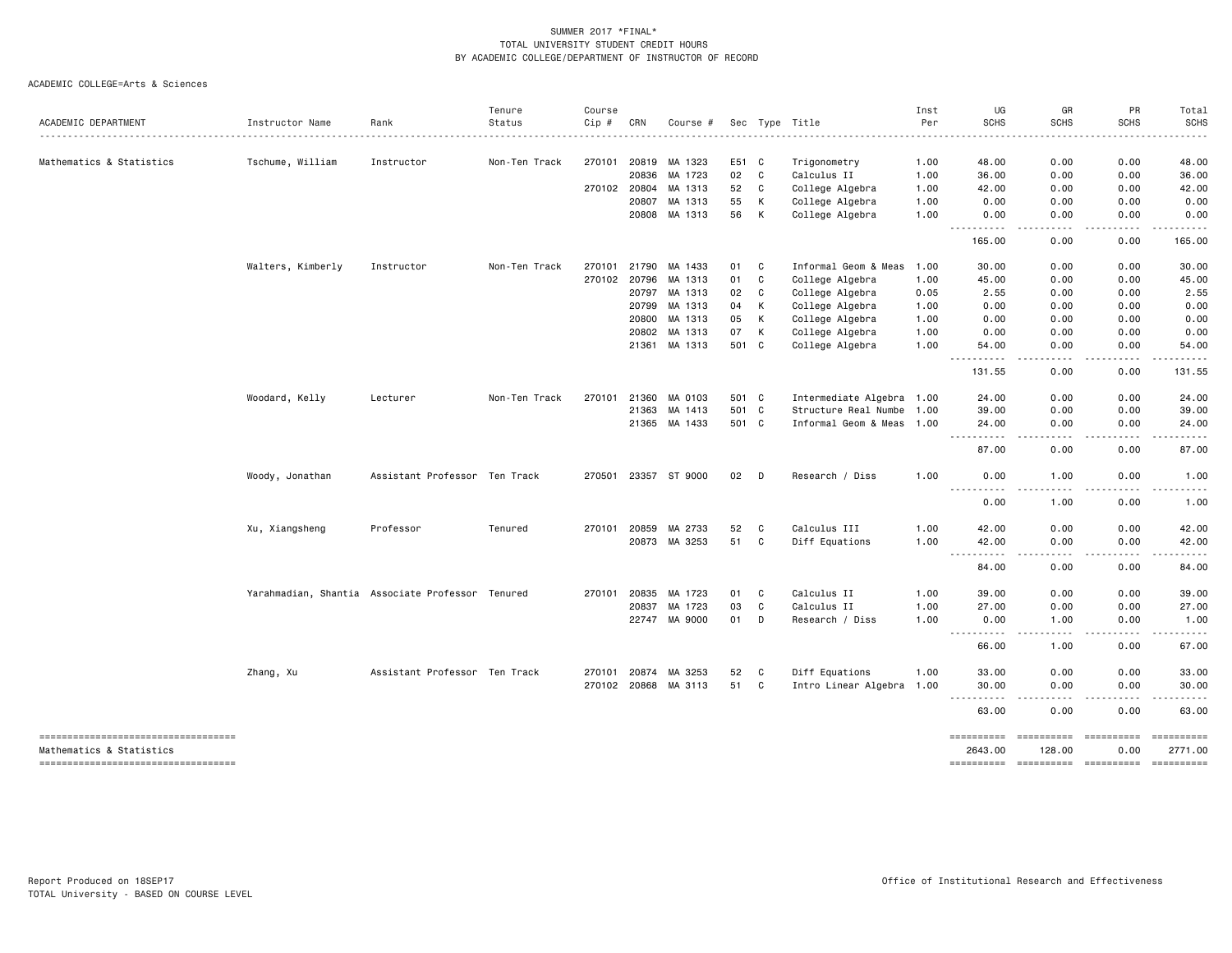|                                                             |                    |                                                                               | Tenure        | Course |              |                       |               |   |                        | Inst | UG                                                                                                                                                                                                                                                                               | GR                                                                                                                                | PR               | Total                 |
|-------------------------------------------------------------|--------------------|-------------------------------------------------------------------------------|---------------|--------|--------------|-----------------------|---------------|---|------------------------|------|----------------------------------------------------------------------------------------------------------------------------------------------------------------------------------------------------------------------------------------------------------------------------------|-----------------------------------------------------------------------------------------------------------------------------------|------------------|-----------------------|
| ACADEMIC DEPARTMENT                                         | Instructor Name    | Rank                                                                          | Status        | Cip #  | CRN          | Course #              |               |   | Sec Type Title         | Per  | <b>SCHS</b>                                                                                                                                                                                                                                                                      | <b>SCHS</b><br><u>.</u>                                                                                                           | <b>SCHS</b>      | <b>SCHS</b><br>.      |
| Philosophy & Religion                                       | Bisson, Albert     | Instructor                                                                    | Non-Ten Track |        | 380201 21042 | REL 1103              | 01 C          |   | Intro To Religion      | 1.00 | 57.00                                                                                                                                                                                                                                                                            | 0.00                                                                                                                              | 0.00             | 57.00                 |
|                                                             |                    |                                                                               |               |        | 21400        | REL 1103              | 501 C         |   | Intro To Religion      | 1.00 | 69.00                                                                                                                                                                                                                                                                            | 0.00                                                                                                                              | 0.00             | 69.00                 |
|                                                             |                    |                                                                               |               |        | 21401        | REL 1103              | 551 C         |   | Intro To Religion      | 1.00 | 69.00                                                                                                                                                                                                                                                                            | 0.00                                                                                                                              | 0.00             | 69.00                 |
|                                                             |                    |                                                                               |               |        |              | 380203 21044 REL 1223 | 001 C         |   | Intr To New Test       | 1.00 | 33.00<br><b></b>                                                                                                                                                                                                                                                                 | 0.00<br>$\frac{1}{2} \left( \frac{1}{2} \right) \left( \frac{1}{2} \right) \left( \frac{1}{2} \right) \left( \frac{1}{2} \right)$ | 0.00<br><u>.</u> | 33.00<br>.            |
|                                                             |                    |                                                                               |               |        |              |                       |               |   |                        |      | 228.00                                                                                                                                                                                                                                                                           | 0.00                                                                                                                              | 0.00             | 228.00                |
|                                                             | Clifford, Michael  | Professor                                                                     | Tenured       |        |              | 380103 21005 PHI 3013 | $101 \quad C$ |   | <b>Business Ethics</b> | 1.00 | 51.00                                                                                                                                                                                                                                                                            | 0.00                                                                                                                              | 0.00             | 51.00                 |
|                                                             |                    |                                                                               |               |        |              | 21006 PHI 3013        | 102 C         |   | <b>Business Ethics</b> | 1.00 | 57.00<br>.<br>$\frac{1}{2}$                                                                                                                                                                                                                                                      | 0.00<br>.                                                                                                                         | 0.00<br>.        | 57.00<br>. <b>.</b>   |
|                                                             |                    |                                                                               |               |        |              |                       |               |   |                        |      | 108.00                                                                                                                                                                                                                                                                           | 0.00                                                                                                                              | 0.00             | 108.00                |
|                                                             | Davis, Jordan      | Lecturer                                                                      | Non-Ten Track |        |              | 380102 21382 PHI 1113 | 551 C         |   | Intro To Logic         | 1.00 | 51.00                                                                                                                                                                                                                                                                            | 0.00                                                                                                                              | 0.00             | 51.00                 |
|                                                             |                    |                                                                               |               |        |              | 380103 21384 PHI 1123 | 551 C         |   | Intro To Ethics        | 1.00 | 90.00<br>.<br>$\sim$ $\sim$ $\sim$                                                                                                                                                                                                                                               | 0.00                                                                                                                              | 0.00             | 90.00                 |
|                                                             |                    |                                                                               |               |        |              |                       |               |   |                        |      | 141.00                                                                                                                                                                                                                                                                           | 0.00                                                                                                                              | 0.00             | 141.00                |
|                                                             |                    | Hammons, Christopher Non-Employee/Affili Not Applicable 380101 21380 PHI 1103 |               |        |              |                       | 501 C         |   | Intro To Philosophy    | 1.00 | 27.00                                                                                                                                                                                                                                                                            | 0.00                                                                                                                              | 0.00             | 27.00                 |
|                                                             |                    |                                                                               |               |        |              |                       |               |   |                        |      | 27.00                                                                                                                                                                                                                                                                            | 0.00                                                                                                                              | 0.00             | 27.00                 |
|                                                             | Holt, Dale         | Professor                                                                     | Tenured       |        |              | 380103 21383 PHI 1123 | 501 C         |   | Intro To Ethics        | 1.00 | 99.00                                                                                                                                                                                                                                                                            | 0.00                                                                                                                              | 0.00             | 99.00                 |
|                                                             |                    |                                                                               |               |        |              |                       |               |   |                        |      | -----------<br>99.00                                                                                                                                                                                                                                                             | 0.00                                                                                                                              | 0.00             | 99.00                 |
|                                                             | Kallfelz, William  | Instructor                                                                    | Non-Ten Track |        |              | 380102 21002 PHI 1113 | E51 C         |   | Intro To Logic         | 1.00 | 36.00                                                                                                                                                                                                                                                                            | 0.00                                                                                                                              | 0.00             | 36.00                 |
|                                                             |                    |                                                                               |               |        |              |                       |               |   |                        |      | .<br>36.00                                                                                                                                                                                                                                                                       | 0.00                                                                                                                              | 0.00             | 36.00                 |
|                                                             | Moffatt, Barton    | Associate Professor Tenured                                                   |               |        |              | 380103 21003 PHI 1123 | 002 C         |   | Intro To Ethics        | 1.00 | 36.00<br>$\begin{array}{cccccccccccccc} \bullet & \bullet & \bullet & \bullet & \bullet & \bullet & \bullet \end{array}$<br>$\frac{1}{2} \left( \frac{1}{2} \right) \left( \frac{1}{2} \right) \left( \frac{1}{2} \right) \left( \frac{1}{2} \right) \left( \frac{1}{2} \right)$ | 0.00                                                                                                                              | 0.00             | 36.00                 |
|                                                             |                    |                                                                               |               |        |              |                       |               |   |                        |      | 36.00                                                                                                                                                                                                                                                                            | 0.00                                                                                                                              | 0.00             | 36.00                 |
|                                                             | Montgomery, Robert | Lecturer                                                                      | Non-Ten Track |        | 380201 21043 | REL 1103              | 51            | C | Intro To Religion      | 1.00 | 57.00                                                                                                                                                                                                                                                                            | 0.00                                                                                                                              | 0.00             | 57.00                 |
|                                                             |                    |                                                                               |               |        |              | 451101 21564 SO 1103  | 001 C         |   | Contemp Social Prob    | 1.00 | 33.00                                                                                                                                                                                                                                                                            | 0.00                                                                                                                              | 0.00             | 33.00                 |
|                                                             |                    |                                                                               |               |        |              |                       |               |   |                        |      | 90.00                                                                                                                                                                                                                                                                            | 0.00                                                                                                                              | 0.00             | 90.00                 |
|                                                             | Thompson, James    | Associate Professor Tenured                                                   |               |        |              | 380102 21000 PHI 1113 | 001 C         |   | Intro To Logic         | 1.00 | 51.00<br>$\frac{1}{2}$                                                                                                                                                                                                                                                           | 0.00                                                                                                                              | 0.00             | 51.00                 |
|                                                             |                    |                                                                               |               |        |              |                       |               |   |                        |      | 51.00                                                                                                                                                                                                                                                                            | 0.00                                                                                                                              | 0.00             | 51.00                 |
| ----------------------------------<br>Philosophy & Religion |                    |                                                                               |               |        |              |                       |               |   |                        |      | ==========<br>816.00                                                                                                                                                                                                                                                             | ======================<br>0.00                                                                                                    | 0.00             | -----------<br>816.00 |
| -----------------------------------                         |                    |                                                                               |               |        |              |                       |               |   |                        |      | ==========                                                                                                                                                                                                                                                                       | ---------- ---------                                                                                                              |                  |                       |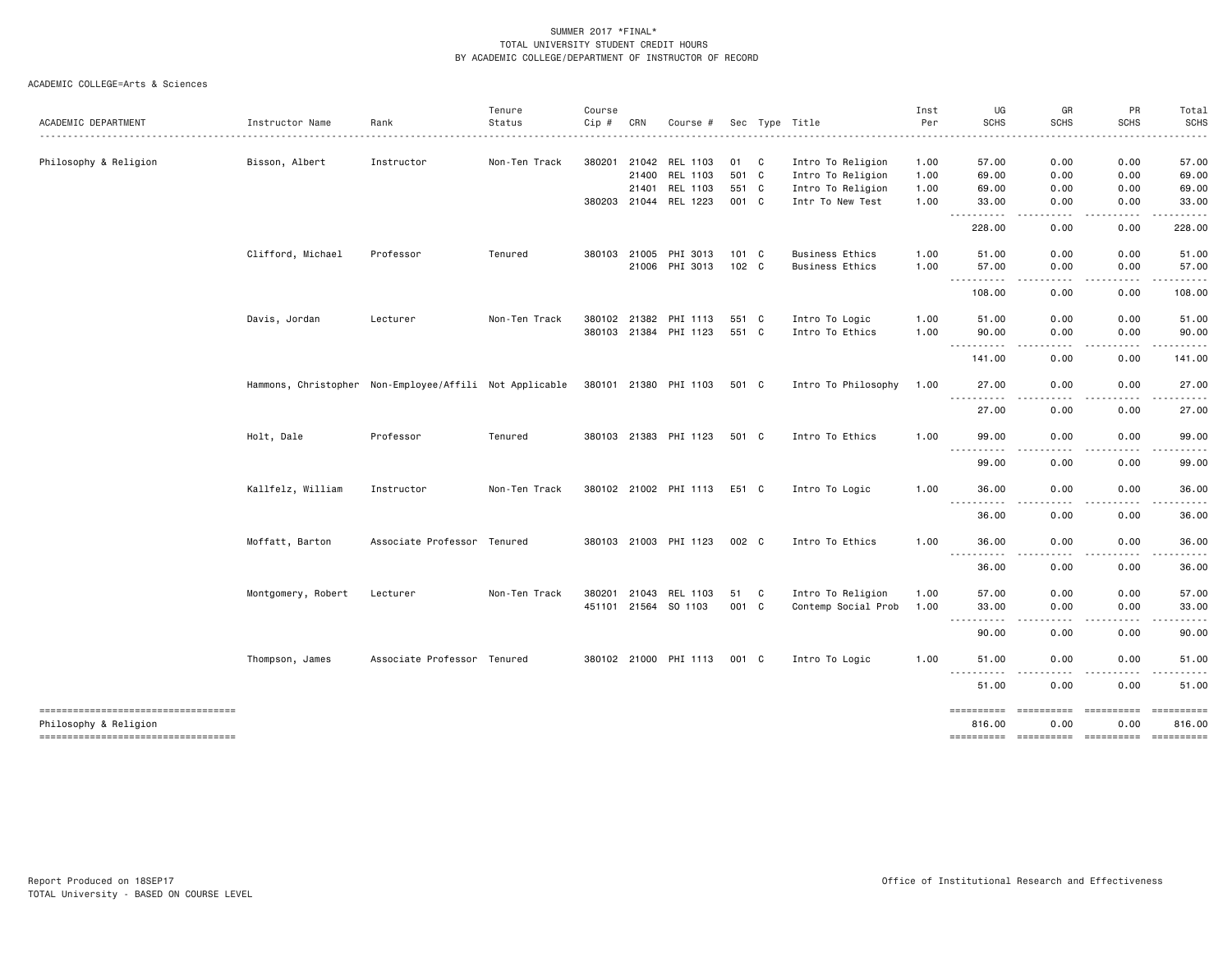|                     |                     |                                                        | Tenure         | Course |       |                      |         |             |                           | Inst | UG                                                                                                                                                         | GR              | PR                                  | Total                                                                                                                                                        |
|---------------------|---------------------|--------------------------------------------------------|----------------|--------|-------|----------------------|---------|-------------|---------------------------|------|------------------------------------------------------------------------------------------------------------------------------------------------------------|-----------------|-------------------------------------|--------------------------------------------------------------------------------------------------------------------------------------------------------------|
| ACADEMIC DEPARTMENT | Instructor Name     | Rank                                                   | Status         | Cip #  | CRN   | Course #             |         |             | Sec Type Title            | Per  | <b>SCHS</b>                                                                                                                                                | <b>SCHS</b>     | <b>SCHS</b>                         | <b>SCHS</b>                                                                                                                                                  |
|                     |                     |                                                        |                |        |       |                      |         |             |                           |      |                                                                                                                                                            |                 |                                     |                                                                                                                                                              |
| Physics & Astronomy | Arnoldus, Henk      | Professor                                              | Tenured        | 400801 | 20984 | PH 2213              | 001     | C           | Physics I                 | 1.00 | 42.00                                                                                                                                                      | 0.00            | 0.00                                | 42.00                                                                                                                                                        |
|                     |                     |                                                        |                |        | 20986 | PH 2213              | 51      | $\mathbf c$ | Physics I                 | 1.00 | 39.00<br>$\sim$ $\sim$ $\sim$ $\sim$                                                                                                                       | 0.00            | 0.00                                | 39.00<br>.                                                                                                                                                   |
|                     |                     |                                                        |                |        |       |                      |         |             |                           |      | 81.00                                                                                                                                                      | 0.00            | 0.00                                | 81.00                                                                                                                                                        |
|                     | Clark, Shane        | Non-Faculty                                            | Not Applicable | 400801 | 20966 | PH 1011              | 01 L    |             | Physical Science Lab      | 1.00 | 6.00                                                                                                                                                       | 0.00            | 0.00                                | 6.00                                                                                                                                                         |
|                     |                     |                                                        |                |        | 20969 | PH 1021              | 101 L   |             | Physical Science Lab      | 1.00 | 3.00                                                                                                                                                       | 0.00            | 0.00                                | 3.00                                                                                                                                                         |
|                     |                     |                                                        |                |        |       | 20975 PH 1113        | 52      | К           | Gen Physics I             | 1.00 | 0.00                                                                                                                                                       | 0.00            | 0.00                                | 0.00                                                                                                                                                         |
|                     |                     |                                                        |                |        | 20976 | PH 1113              | 53      | K           | Gen Physics I             | 1.00 | 0.00                                                                                                                                                       | 0.00            | 0.00                                | 0.00                                                                                                                                                         |
|                     |                     |                                                        |                |        | 21378 | PH 1021              | 501 L   |             | Physical Science Lab 1.00 |      | 8.00<br><b><i><u>.</u></i></b>                                                                                                                             | 0.00<br>د د د د | 0.00<br>$\sim$ $\sim$ $\sim$ $\sim$ | 8.00<br>$\sim$ $\sim$ $\sim$ $\sim$ $\sim$                                                                                                                   |
|                     |                     |                                                        |                |        |       |                      |         |             |                           |      | 17.00                                                                                                                                                      | 0.00            | 0.00                                | 17.00                                                                                                                                                        |
|                     | Cuicchi, Paul       | Lecturer                                               | Non-Ten Track  | 400801 |       | 20974 PH 1113        | 51      | C           | Gen Physics I             | 1.00 | 54.00                                                                                                                                                      | 0.00            | 0.00                                | 54.00                                                                                                                                                        |
|                     |                     |                                                        |                |        |       |                      |         |             |                           |      | 54.00                                                                                                                                                      | 0.00            | 0.00                                | 54.00                                                                                                                                                        |
|                     | Dutta, Dipangkar    | Professor                                              | Tenured        |        |       | 400801 23277 PH 8000 | $102$ D |             | Research / Thesis         | 1.00 | 0.00<br>.                                                                                                                                                  | 1.00<br>د د د د | 0.00                                | 1.00<br>$    -$                                                                                                                                              |
|                     |                     |                                                        |                |        |       |                      |         |             |                           |      | 0.00                                                                                                                                                       | 1.00            | 0.00                                | 1.00                                                                                                                                                         |
|                     | Fox, Daniel         | Lecturer                                               | Non-Ten Track  | 400801 | 20997 | PH 2233              | 51      | C           | Physics III               | 1.00 | 90.00                                                                                                                                                      | 0.00            | 0.00                                | 90.00                                                                                                                                                        |
|                     |                     |                                                        |                |        | 20998 | PH 2233              | 52      | К           | Physics III               | 1.00 | 0.00                                                                                                                                                       | 0.00            | 0.00                                | 0.00                                                                                                                                                         |
|                     |                     |                                                        |                |        | 20999 | PH 2233              | 53      | К           | Physics III               | 1.00 | 0.00                                                                                                                                                       | 0.00            | 0.00                                | 0.00                                                                                                                                                         |
|                     |                     |                                                        |                |        |       |                      |         |             |                           |      | 90.00                                                                                                                                                      | 0.00            | 0.00                                | 90.00                                                                                                                                                        |
|                     | Gombojav, Ariunbold | Assistant Professor Ten Track                          |                |        |       | 400801 23161 PH 8000 | 101 D   |             | Research / Thesis         | 1.00 | 0.00                                                                                                                                                       | 1.00            | 0.00                                | 1.00                                                                                                                                                         |
|                     |                     |                                                        |                |        |       |                      |         |             |                           |      | $\sim$ $\sim$ $\sim$<br>----<br>0.00                                                                                                                       | .<br>1.00       | $- - - -$<br>0.00                   | $\frac{1}{2} \left( \frac{1}{2} \right) \left( \frac{1}{2} \right) \left( \frac{1}{2} \right) \left( \frac{1}{2} \right) \left( \frac{1}{2} \right)$<br>1.00 |
|                     | Hashemi Shabestari, | Visiting Assist Pro Non-Ten Track                      |                | 400801 | 20988 | PH 2223              | 01      | C           | Physics II                | 1.00 | 72.00                                                                                                                                                      | 0.00            | 0.00                                | 72.00                                                                                                                                                        |
|                     |                     |                                                        |                |        | 20989 | PH 2223              | 02      | К           | Physics II                | 1.00 | 0.00                                                                                                                                                       | 0.00            | 0.00                                | 0.00                                                                                                                                                         |
|                     |                     |                                                        |                |        | 20990 | PH 2223              | 03      | K           | Physics II                | 1.00 | 0.00                                                                                                                                                       | 0.00            | 0.00                                | 0.00                                                                                                                                                         |
|                     |                     |                                                        |                |        |       |                      |         |             |                           |      | $\cdots$<br>$\cdots \cdots \cdots$<br>72.00                                                                                                                | .<br>0.00       | .<br>0.00                           | .<br>72.00                                                                                                                                                   |
|                     | Lung, Florin        | Instructor                                             | Non-Ten Track  | 400801 | 20992 | PH 2223              | 51      | C           | Physics II                | 1.00 | 63.00                                                                                                                                                      | 0.00            | 0.00                                | 63.00                                                                                                                                                        |
|                     |                     |                                                        |                |        | 20993 | PH 2223              | 52      | К           | Physics II                | 1.00 | 0.00                                                                                                                                                       | 0.00            | 0.00                                | 0.00                                                                                                                                                         |
|                     |                     |                                                        |                |        |       | 20994 PH 2223        | 53      | K           | Physics II                | 1.00 | 0.00                                                                                                                                                       | 0.00            | 0.00                                | 0.00                                                                                                                                                         |
|                     |                     |                                                        |                |        |       |                      |         |             |                           |      | $\sim$ $\sim$ $\sim$<br>$\frac{1}{2} \left( \frac{1}{2} \right) \left( \frac{1}{2} \right) \left( \frac{1}{2} \right) \left( \frac{1}{2} \right)$<br>63.00 | 0.00            | 0.00                                | والمستحيل<br>63.00                                                                                                                                           |
|                     | Moody, Judith       | Lecturer                                               | Non-Ten Track  | 400801 | 20970 | PH 1023              | 101 C   |             | Physical Sci Survey       | 1.00 | 30.00                                                                                                                                                      | 0.00            | 0.00                                | 30.00                                                                                                                                                        |
|                     |                     |                                                        |                |        | 21379 | PH 1023              | 501 C   |             | Physical Sci Survey       | 1.00 | 30.00                                                                                                                                                      | 0.00            | 0.00                                | 30.00                                                                                                                                                        |
|                     |                     |                                                        |                |        |       |                      |         |             |                           |      | .<br>$\sim$ $\sim$ $\sim$                                                                                                                                  | د د د د         | .                                   | .                                                                                                                                                            |
|                     |                     |                                                        |                |        |       |                      |         |             |                           |      | 60.00                                                                                                                                                      | 0.00            | 0.00                                | 60.00                                                                                                                                                        |
|                     |                     | Perera, Meewanage Di Visiting Assist Pro Non-Ten Track |                | 400801 |       | 20985 PH 2213        | 01      | C           | Physics I                 | 1.00 | 90.00<br>$\sim$ $\sim$ $\sim$                                                                                                                              | 0.00            | 0.00                                | 90.00<br>.                                                                                                                                                   |
|                     |                     |                                                        |                |        |       |                      |         |             |                           |      | 90.00                                                                                                                                                      | 0.00            | 0.00                                | 90.00                                                                                                                                                        |
|                     |                     | Rupak Lan Tai Moong, Associate Professor Tenured       |                |        |       | 400801 23122 PH 9000 | $101$ D |             | Research / Diss           | 1.00 | 0.00                                                                                                                                                       | 1.00            | 0.00                                | 1.00                                                                                                                                                         |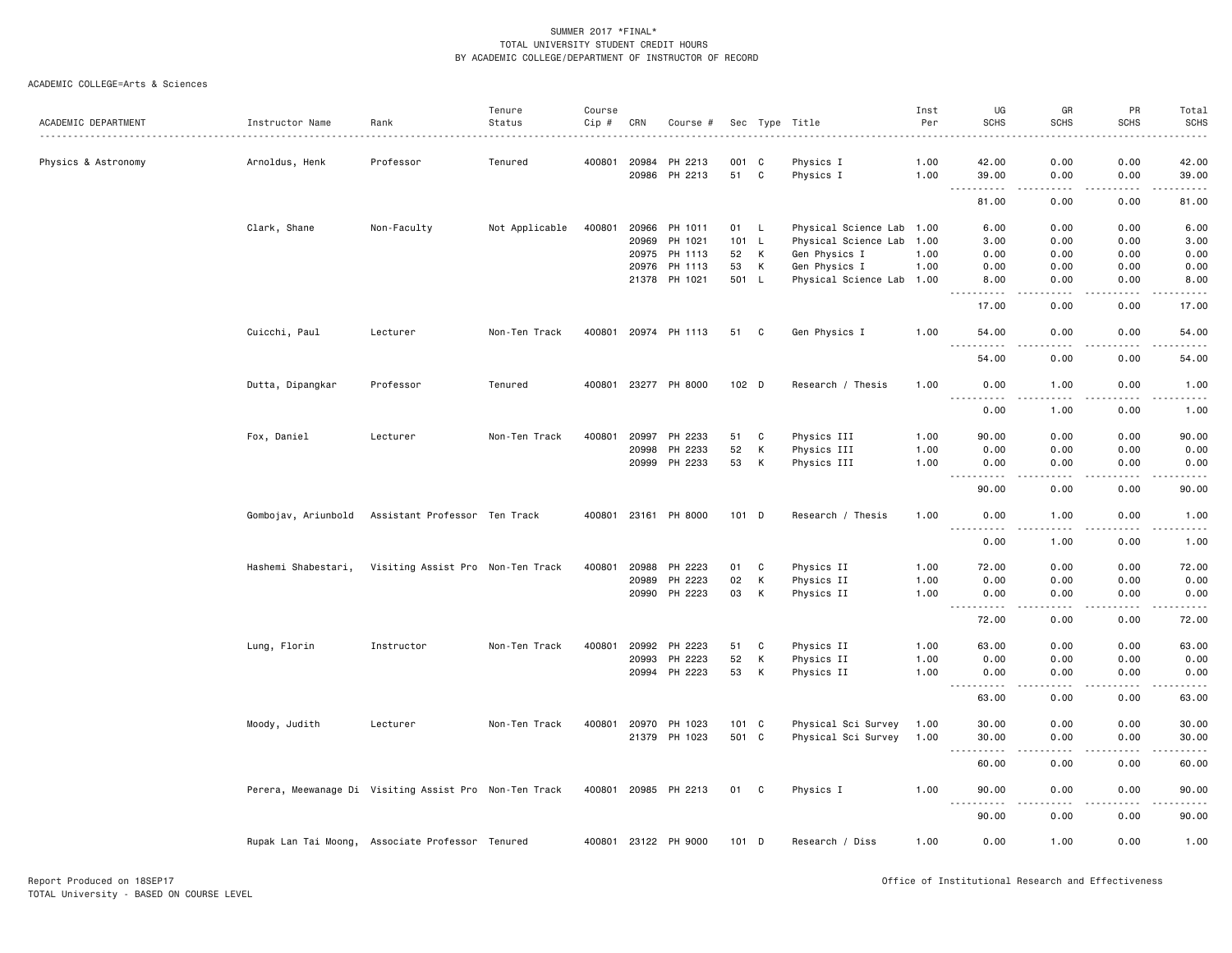| ACADEMIC DEPARTMENT                                          | Instructor Name  | Rank                              | Tenure<br>Status | Course<br>Cip # | CRN   | Course #      |         |   | Sec Type Title    | Inst<br>Per | UG<br><b>SCHS</b>     | GR<br><b>SCHS</b>  | <b>PR</b><br><b>SCHS</b>   | Total<br><b>SCHS</b><br>. <u>.</u> |
|--------------------------------------------------------------|------------------|-----------------------------------|------------------|-----------------|-------|---------------|---------|---|-------------------|-------------|-----------------------|--------------------|----------------------------|------------------------------------|
|                                                              |                  |                                   |                  |                 |       |               |         |   |                   |             |                       |                    | $   -$                     |                                    |
|                                                              |                  |                                   |                  |                 |       |               |         |   |                   |             | 0.00                  | 1.00               | 0.00                       | 1.00                               |
| Physics & Astronomy                                          | Solomon, Lazarus | Instructor                        | Non-Ten Track    | 400801          | 20971 | PH 1113       | 01      | C | Gen Physics I     | 1.00        | 60.00                 | 0.00               | 0.00                       | 60.00                              |
|                                                              |                  |                                   |                  |                 |       | 20972 PH 1113 | 02      | K | Gen Physics I     | 1.00        | 0.00                  | 0.00               | 0.00                       | 0.00                               |
|                                                              |                  |                                   |                  |                 |       | 21543 PH 1113 | 03      | К | Gen Physics I     | 1.00        | 0.00<br>$- - -$       | 0.00               | 0.00                       | 0.00                               |
|                                                              |                  |                                   |                  |                 |       |               |         |   |                   |             | 60.00                 | 0.00               | 0.00                       | 60.00                              |
|                                                              | Subedi, Nava     | Grad Research Assis Non-Ten Track |                  | 400801          | 21796 | PH 1133       | 51      | C | Gen Physics III   | 1.00        | 15.00                 | 0.00               | 0.00                       | 15.00                              |
|                                                              |                  |                                   |                  |                 |       | 21797 PH 1133 | 52      | K | Gen Physics III   | 1.00        | 0.00                  | 0.00               | 0.00                       | 0.00                               |
|                                                              |                  |                                   |                  |                 |       |               |         |   |                   |             | .<br>15.00            | 0.00               | .<br>0.00                  | 15.00                              |
|                                                              | Tanner, Angelle  | Assistant Professor Ten Track     |                  | 400801          | 23348 | PH 8000       | $104$ D |   | Research / Thesis | 1.00        | 0.00                  | 1.00               | 0.00                       | 1.00                               |
|                                                              |                  |                                   |                  |                 |       |               |         |   |                   |             | $\cdots$<br>.<br>0.00 | -----<br>1.00      | $- - - -$<br>-----<br>0.00 | ------<br>1.00                     |
|                                                              | Worthy, Mark     | Instructor                        | Non-Ten Track    | 400801          |       | 21545 PH 1123 | 01      | C | Gen Physics II    | 1.00        | 57.00                 | 0.00               | 0.00                       | 57.00                              |
|                                                              |                  |                                   |                  |                 |       | 21546 PH 1123 | 02      | K | Gen Physics II    | 1.00        | 0.00                  | 0.00               | 0.00                       | 0.00                               |
|                                                              |                  |                                   |                  |                 | 21547 | PH 1123       | 03      | K | Gen Physics II    | 1.00        | 0.00<br>----          | 0.00<br>.          | 0.00<br>-----              | 0.00<br>.                          |
|                                                              |                  |                                   |                  |                 |       |               |         |   |                   |             | 57.00                 | 0.00               | 0.00                       | 57.00                              |
| ----------------------------------                           |                  |                                   |                  |                 |       |               |         |   |                   |             | ==========            | ==========         | ==========                 | ==========                         |
| Physics & Astronomy<br>===================================== |                  |                                   |                  |                 |       |               |         |   |                   |             | 659.00<br>==========  | 4.00<br>========== | 0.00<br>==========         | 663,00                             |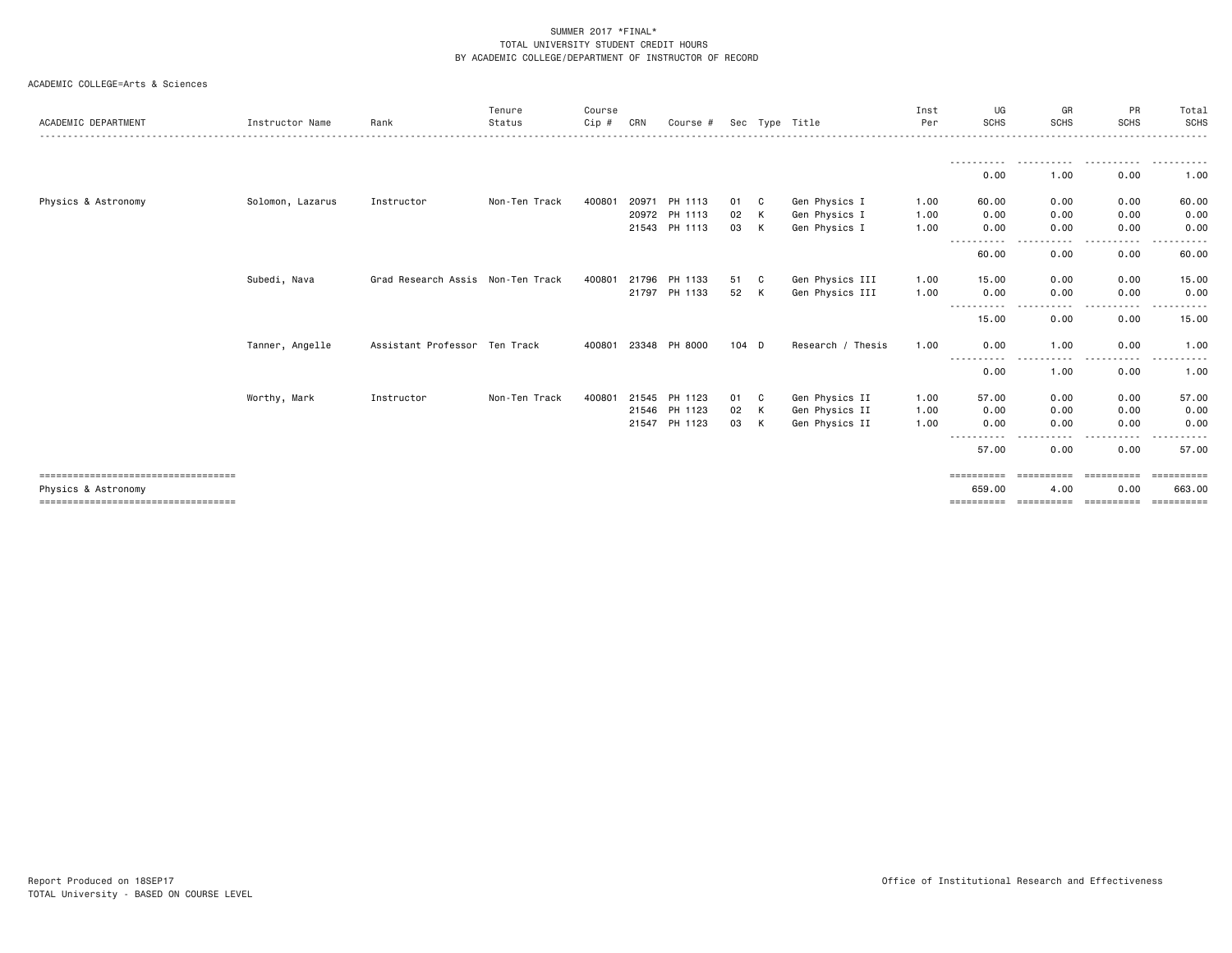| ACADEMIC DEPARTMENT                            | Instructor Name     | Rank                               | Tenure<br>Status | Course<br>Cip # | CRN   | Course #                        |               |                               | Sec Type Title                                         | Inst<br>Per  | UG<br><b>SCHS</b>                       | GR<br><b>SCHS</b>                                                                                                                                            | PR<br><b>SCHS</b>          | Total<br><b>SCHS</b><br>.           |
|------------------------------------------------|---------------------|------------------------------------|------------------|-----------------|-------|---------------------------------|---------------|-------------------------------|--------------------------------------------------------|--------------|-----------------------------------------|--------------------------------------------------------------------------------------------------------------------------------------------------------------|----------------------------|-------------------------------------|
| Political Science & Public Administ Adams, Joe |                     | Non-Employee/Affili Not Applicable |                  |                 |       | 440401 21864 PPA 8733           | 501 S         |                               | Public Program Eval 1.00                               |              | 0.00                                    | 15.00                                                                                                                                                        | 0.00                       | 15.00                               |
|                                                |                     |                                    |                  |                 |       |                                 |               |                               |                                                        |              | <u> - - - - - - - - - -</u><br>0.00     | $- - - - -$<br>15.00                                                                                                                                         | .<br>0.00                  | .<br>15.00                          |
|                                                | Baker, Leslie       | Instructor                         | Non-Ten Track    |                 |       | 451001 23012 PS 4000            | 51 I          |                               | Directed Indiv Study 1.00                              |              | 3.00                                    | 0.00                                                                                                                                                         | 0.00                       | 3.00                                |
|                                                |                     |                                    |                  |                 | 23264 | PS 4000<br>451002 21014 PS 1113 | 52<br>51      | $\mathbf{I}$<br>C             | Directed Indiv Study 1.00<br>American Government 1.00  |              | 3.00<br>42.00                           | 0.00<br>0.00                                                                                                                                                 | 0.00<br>0.00               | 3.00<br>42.00                       |
|                                                |                     |                                    |                  |                 |       |                                 |               |                               |                                                        |              | $- - - - - - -$<br>48.00                | .<br>0.00                                                                                                                                                    | .<br>0.00                  | د د د د د<br>48.00                  |
|                                                | Banerjee, Vasabjit  | Assistant Professor Ten Track      |                  |                 |       | 451001 23363 PS 7000            | 51 I          |                               | Directed Indiv Study 1.00                              |              | 0.00<br>$\cdots$                        | 3.00<br>$\frac{1}{2}$                                                                                                                                        | 0.00<br>.                  | 3.00<br>$\frac{1}{2}$               |
|                                                |                     |                                    |                  |                 |       |                                 |               |                               |                                                        |              | 0.00                                    | 3.00                                                                                                                                                         | 0.00                       | 3.00                                |
|                                                | Breen, Joseph       | Non-Faculty                        | Not Applicable   |                 |       | 440401 23005 PPA 7000           | 101 I         |                               | Directed Indiv Study 1.00                              |              | 0.00                                    | 3.00                                                                                                                                                         | 0.00                       | 3.00<br>-----                       |
|                                                |                     |                                    |                  |                 |       |                                 |               |                               |                                                        |              | 0.00                                    | 3.00                                                                                                                                                         | 0.00                       | 3.00                                |
|                                                | Emison, Gerald      | Professor                          | Tenured          | 440401          |       | 21012 PPA 8763                  | 001 C         |                               | Local Govt Planning                                    | 1.00         | 0.00                                    | 18.00                                                                                                                                                        | 0.00                       | 18.00                               |
|                                                |                     |                                    |                  |                 | 23158 | PPA 9000<br>23428 PPA 9000      | $101$ D<br>52 | $\Box$                        | Research / Diss<br>Research / Diss                     | 1.00<br>1.00 | 0.00<br>0.00                            | 3.00<br>1.00                                                                                                                                                 | 0.00<br>0.00               | 3.00<br>1.00                        |
|                                                |                     |                                    |                  |                 |       |                                 |               |                               |                                                        |              | $\sim$ $\sim$ $\sim$<br>د د د د<br>0.00 | 22.00                                                                                                                                                        | .<br>0.00                  | د د د د د<br>22.00                  |
|                                                | French, Philip      | Professor                          | Tenured          | 440401          | 21010 | PPA 8400                        | 101 E         |                               | Public Ad Intern                                       | 1.00         | 0.00                                    | 12.00                                                                                                                                                        | 0.00                       | 12.00                               |
|                                                |                     |                                    |                  |                 | 23101 | PPA 7000                        | 52 I          |                               | Directed Indiv Study 1.00                              |              | 0.00<br>د د د د د                       | 3.00<br>$\frac{1}{2} \left( \frac{1}{2} \right) \left( \frac{1}{2} \right) \left( \frac{1}{2} \right) \left( \frac{1}{2} \right) \left( \frac{1}{2} \right)$ | 0.00<br>.                  | 3.00<br>$\sim$ $\sim$ $\sim$ $\sim$ |
|                                                |                     |                                    |                  |                 |       |                                 |               |                               |                                                        |              | 0.00                                    | 15.00                                                                                                                                                        | 0.00                       | 15.00                               |
|                                                | Merivaki, Thessalia | Non-Employee/Affili Not Applicable |                  |                 |       | 451001 21865 PS 4223            | 51 C          |                               | Dynamics Of Am Dem                                     | 1.00         | 27.00<br>$\sim$ $\sim$ $\sim$<br>.      | 0.00                                                                                                                                                         | 0.00<br>.                  | 27.00<br>.                          |
|                                                |                     |                                    |                  |                 |       |                                 |               |                               |                                                        |              | 27.00                                   | 0.00                                                                                                                                                         | 0.00                       | 27.00                               |
|                                                | Rush, Christine     | Associate Professor Tenured        |                  | 440401 21967    |       | PPA 9000                        | 51            | D                             | Research / Diss                                        | 1.00         | 0.00                                    | 6.00                                                                                                                                                         | 0.00                       | 6.00                                |
|                                                |                     |                                    |                  |                 | 23041 | PPA 7000<br>23350 PPA 7000      | 51<br>01      | $\mathbf I$<br>$\blacksquare$ | Directed Indiv Study 1.00<br>Directed Indiv Study 1.00 |              | 0.00<br>0.00                            | 3.00<br>3.00                                                                                                                                                 | 0.00<br>0.00               | 3.00<br>3.00                        |
|                                                |                     |                                    |                  |                 |       |                                 |               |                               |                                                        |              | $  -$<br>.<br>0.00                      | .<br>12.00                                                                                                                                                   | .<br>0.00                  | .<br>12.00                          |
|                                                | Shoup, Brian        | Associate Professor Tenured        |                  | 451001          | 21744 | PS 1513                         | 01            | C                             | Comparative Govt                                       | 1.00         | 21.00                                   | 0.00                                                                                                                                                         | 0.00                       | 21.00                               |
|                                                |                     |                                    |                  |                 | 23490 | PS 4000                         | 53            | $\mathbf{I}$                  | Directed Indiv Study 1.00                              |              | 1.00<br>.                               | 0.00<br>.                                                                                                                                                    | 0.00<br>.                  | 1.00<br>.                           |
|                                                |                     |                                    |                  |                 |       |                                 |               |                               |                                                        |              | 22.00                                   | 0.00                                                                                                                                                         | 0.00                       | 22.00                               |
|                                                | Stanisevski, Dragan | Associate Professor Tenured        |                  |                 |       | 440401 21745 PPA 8143           | 51 C          |                               | Civ Rgts/Aff Action                                    | 1.00         | 0.00<br>.                               | 15.00<br>$- - - - -$                                                                                                                                         | 0.00<br>.                  | 15.00<br>.                          |
|                                                |                     |                                    |                  |                 |       |                                 |               |                               |                                                        |              | 0.00                                    | 15.00                                                                                                                                                        | 0.00                       | 15.00                               |
|                                                | Waide, David        | Clinical Assist Pro Non-Ten Track  |                  | 451001          | 21011 | PPA 8743                        | 01            | -S                            | Administrative Law                                     | 1.00         | 0.00                                    | 27.00                                                                                                                                                        | 0.00                       | 27.00                               |
|                                                |                     |                                    |                  |                 |       | 451002 21013 PS 1113            | 01            | C                             | American Government                                    | 1.00         | 42.00<br>.                              | 0.00<br>.                                                                                                                                                    | 0.00<br>.<br>$\frac{1}{2}$ | 42.00<br><u>.</u>                   |
|                                                |                     |                                    |                  |                 |       |                                 |               |                               |                                                        |              | 42.00                                   | 27.00                                                                                                                                                        | 0.00                       | 69.00                               |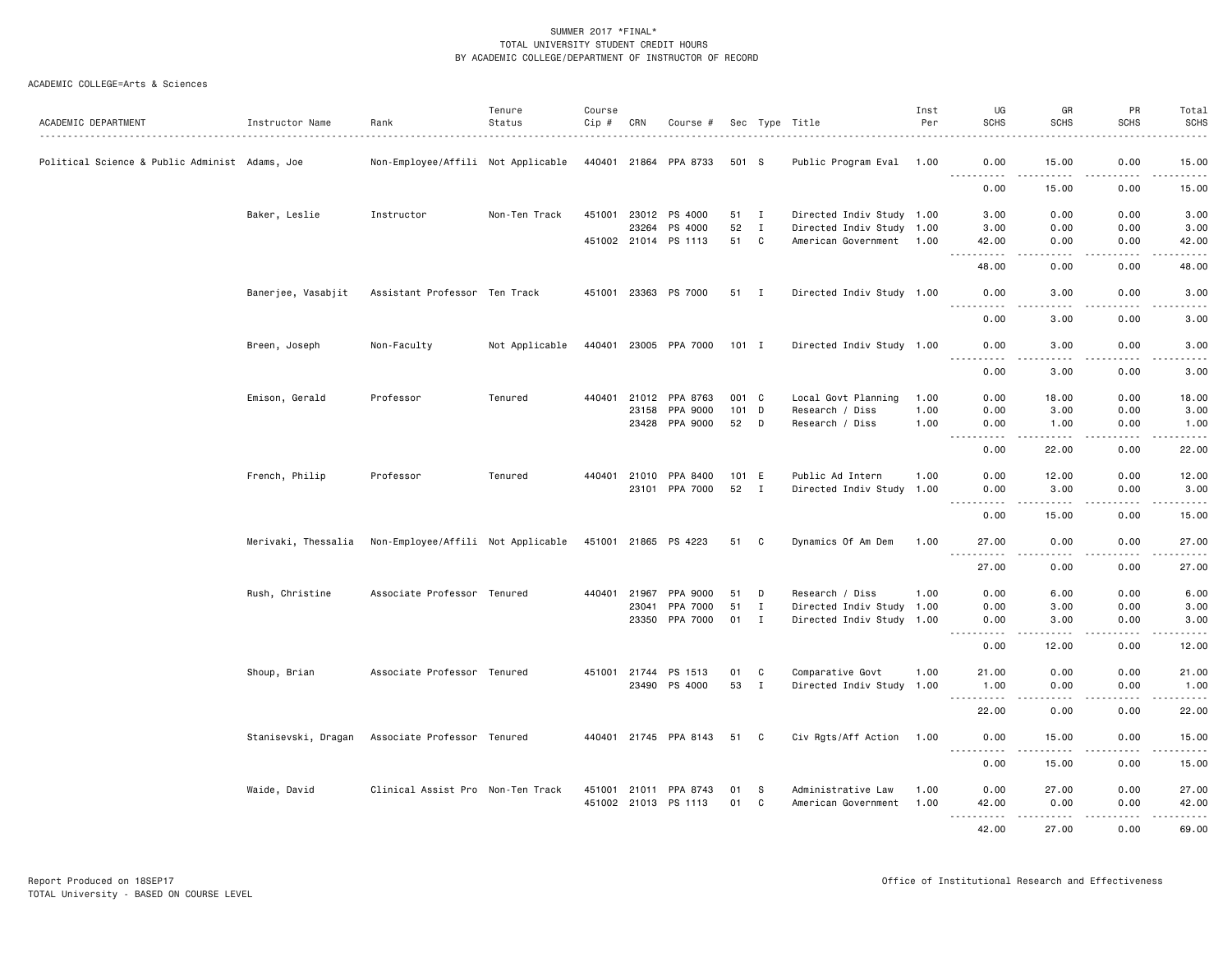#### ACADEMIC COLLEGE=Arts & Sciences

|       | Rank | .enure<br>Status | Course<br>Cip | CRN | Course | Sec | Typr | Title | Inst<br>Per | <b>LIG</b><br>SCH <sub>S</sub> | GR<br><b>SCHS</b> | <b>SCHS</b> | Total<br><b>SCHS</b>     |
|-------|------|------------------|---------------|-----|--------|-----|------|-------|-------------|--------------------------------|-------------------|-------------|--------------------------|
| ----- |      |                  |               |     |        |     |      |       |             |                                |                   |             | ------                   |
|       |      |                  |               |     |        |     |      |       |             |                                |                   | -------     | __________<br>---------- |

Political Science & Public Administ 251.00 251.00 251.00 251.00 251.00 251.00 251.00 =================================== ========== ========== ========== ==========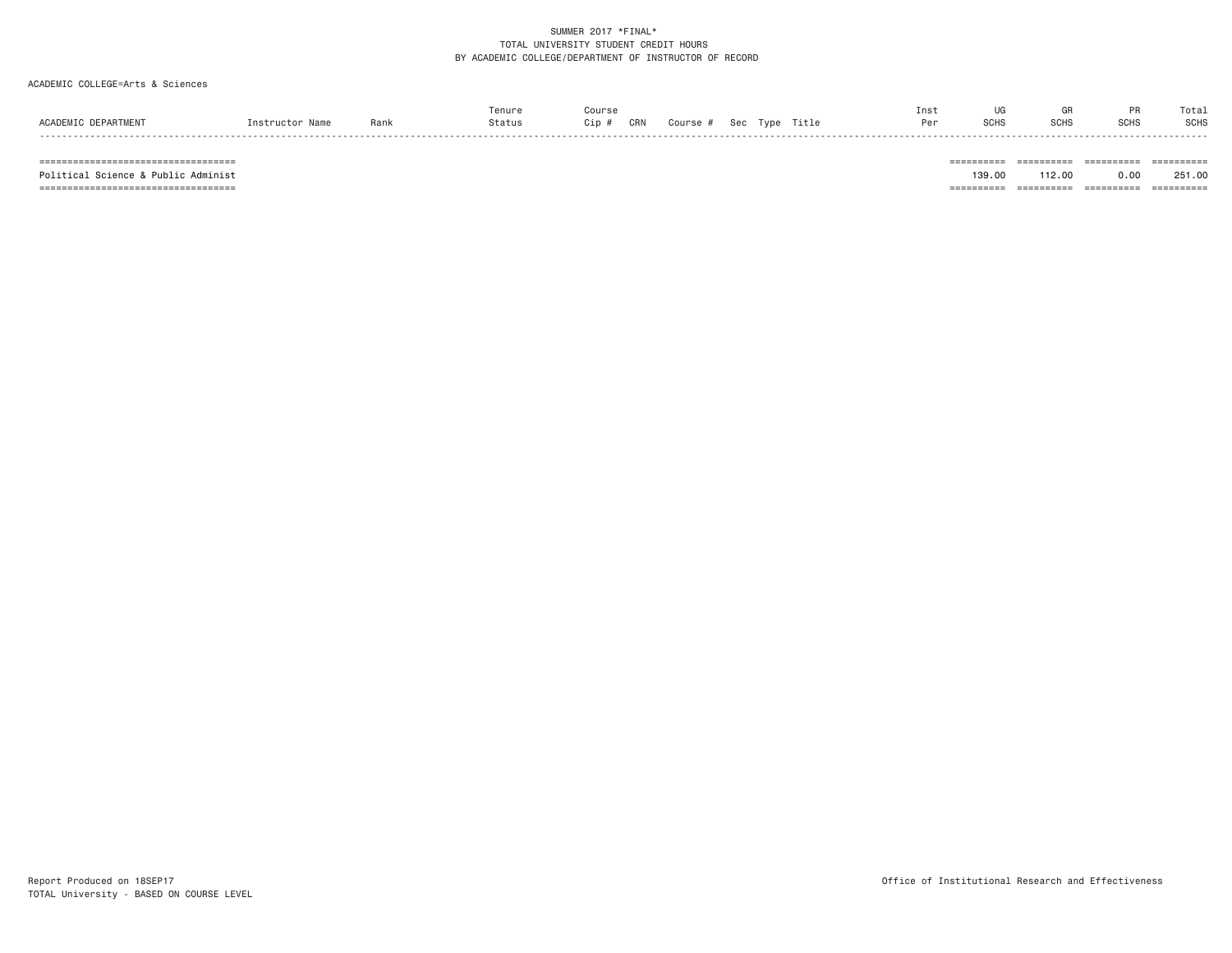#### ACADEMIC COLLEGE=Arts & Sciences

| ACADEMIC DEPARTMENT | Instructor Name    | Rank                                             | Tenure<br>Status | Course<br>Cip #        | CRN   | Course #                          |                           |                          | Sec Type Title                                         | Inst<br>Per  | UG<br><b>SCHS</b>                                                                                            | GR<br><b>SCHS</b>                                                                                                                                             | PR<br><b>SCHS</b> | Total<br><b>SCHS</b>                                                                                                                |
|---------------------|--------------------|--------------------------------------------------|------------------|------------------------|-------|-----------------------------------|---------------------------|--------------------------|--------------------------------------------------------|--------------|--------------------------------------------------------------------------------------------------------------|---------------------------------------------------------------------------------------------------------------------------------------------------------------|-------------------|-------------------------------------------------------------------------------------------------------------------------------------|
| Psychology          |                    | Adams-Price, Carolyn Associate Professor Tenured |                  | 422813 22820           |       | PSY 9000                          | 101 D                     |                          | Research/Diss                                          | 1.00         | 0.00                                                                                                         | 4.00                                                                                                                                                          | 0.00              | 4.00                                                                                                                                |
|                     |                    |                                                  |                  |                        |       |                                   |                           |                          |                                                        |              | 0.00                                                                                                         | 4.00                                                                                                                                                          | 0.00              | 4.00                                                                                                                                |
|                     | Amadi, Suzanne     | Grad Teach Assist                                | Non-Ten Track    |                        |       | 240102 20740 IDS 4111             | 01                        | $\mathbf{C}$             | Professional Seminar 1.00                              |              | 6.00                                                                                                         | 0.00                                                                                                                                                          | 0.00              | 6.00                                                                                                                                |
|                     |                    |                                                  |                  |                        |       |                                   |                           |                          |                                                        |              | 6.00                                                                                                         | 0.00                                                                                                                                                          | 0.00              | 6.00                                                                                                                                |
|                     | Armstrong, Kevin   | Associate Professor Tenured                      |                  | 420101 21030           |       | PSY 3213<br>422707 21389 PSY 3363 | 01<br>501 C               | C                        | Psych Of Ab Behavior 1.00<br>Behav Modification        | 1.00         | 54.00<br>63.00                                                                                               | 0.00<br>0.00                                                                                                                                                  | 0.00<br>0.00      | 54.00<br>63.00                                                                                                                      |
|                     |                    |                                                  |                  |                        |       |                                   |                           |                          |                                                        |              | .<br>117.00                                                                                                  | $\frac{1}{2}$<br>0.00                                                                                                                                         | .<br>0.00         | .<br>117.00                                                                                                                         |
|                     | Bradshaw, Gary     | Professor                                        | Tenured          | 420101<br>422813 23121 | 23085 | PSY 4000<br>PSY 9000              | $101$ I<br>103 D          |                          | Directed Indiv Study 1.00<br>Research/Diss             | 1.00         | 3.00<br>0.00                                                                                                 | 0.00<br>6.00                                                                                                                                                  | 0.00<br>0.00      | 3.00<br>6.00                                                                                                                        |
|                     |                    |                                                  |                  |                        |       |                                   |                           |                          |                                                        |              | 3.00                                                                                                         | 6.00                                                                                                                                                          | 0.00              | 9.00                                                                                                                                |
|                     | Campbell, Kristen  | Lecturer                                         | Non-Ten Track    | 420101<br>422803       | 21386 | PSY 3213<br>21032 PSY 4223        | 501 C<br>001 C            |                          | Psych Of Ab Behavior 1.00<br>Drug Use And Abuse        | 1.00         | 42.00<br>51.00                                                                                               | 0.00<br>0.00                                                                                                                                                  | 0.00<br>0.00      | 42.00<br>51.00                                                                                                                      |
|                     |                    |                                                  |                  |                        |       |                                   |                           |                          |                                                        |              | $- - - - -$<br>93.00                                                                                         | $- - - -$<br>0.00                                                                                                                                             | $- - - -$<br>0.00 | .<br>93.00                                                                                                                          |
|                     | Carskadon, Thomas  | Professor                                        | Tenured          | 420101 21026           | 21028 | PSY 1013<br>PSY 1013              | 01<br>E51 C               | C                        | Gen Psychology<br>Gen Psychology                       | 1.00<br>1.00 | 57.00<br>36.00                                                                                               | 0.00<br>0.00                                                                                                                                                  | 0.00<br>0.00      | 57.00<br>36.00                                                                                                                      |
|                     |                    |                                                  |                  |                        |       |                                   |                           |                          |                                                        |              | $\sim$ $\sim$ $\sim$<br>.<br>93.00                                                                           | د د د د<br>0.00                                                                                                                                               | .<br>0.00         | .<br>93.00                                                                                                                          |
|                     | Eakin, Deborah     | Associate Professor Tenured                      |                  | 422701                 | 21031 | PSY 3713<br>422813 22821 PSY 9000 | 001 C<br>102 <sub>D</sub> |                          | Cognitive Psychology<br>Research/Diss                  | 1.00<br>1.00 | 57.00<br>0.00                                                                                                | 0.00<br>6.00                                                                                                                                                  | 0.00<br>0.00      | 57.00<br>6.00                                                                                                                       |
|                     |                    |                                                  |                  |                        |       |                                   |                           |                          |                                                        |              | $\sim$ $\sim$ $\sim$<br>-----                                                                                | $\sim$ $\sim$ $\sim$                                                                                                                                          | .                 | .                                                                                                                                   |
|                     |                    |                                                  |                  |                        |       |                                   |                           |                          |                                                        |              | 57.00                                                                                                        | 6.00                                                                                                                                                          | 0.00              | 63.00                                                                                                                               |
|                     | Gier, Vicki        | Associate Professor Tenured                      |                  | 422707<br>429999 21704 | 21694 | PSY 3353<br>PSY 4990              | 201 C<br>201 C            |                          | Motivation<br>Special Topic In PSY 1.00                | 1.00         | 27.00<br>21.00                                                                                               | 0.00<br>0.00                                                                                                                                                  | 0.00<br>0.00      | 27.00<br>21.00                                                                                                                      |
|                     |                    |                                                  |                  |                        | 21705 | PSY 6990                          | 201 C                     |                          | Special Topic In PSY 1.00                              |              | 0.00                                                                                                         | 3.00                                                                                                                                                          | 0.00              | 3.00                                                                                                                                |
|                     |                    |                                                  |                  |                        |       |                                   |                           |                          |                                                        |              | .<br>$\frac{1}{2} \left( \frac{1}{2} \right) \left( \frac{1}{2} \right) \left( \frac{1}{2} \right)$<br>48.00 | $- - - -$<br>3.00                                                                                                                                             | .<br>0.00         | .<br>51.00                                                                                                                          |
|                     | Gresham, Courtney  | Non-Faculty                                      | Not Applicable   |                        |       | 422813 21387 PSY 3343             | 501 C                     |                          | Psych Of Learning                                      | 1.00         | 60.00                                                                                                        | 0.00                                                                                                                                                          | 0.00              | 60.00                                                                                                                               |
|                     |                    |                                                  |                  |                        |       |                                   |                           |                          |                                                        |              | $\sim$ $\sim$ $\sim$<br>60.00                                                                                | 0.00                                                                                                                                                          | 0.00              | .<br>60.00                                                                                                                          |
|                     | Jarosz, Andrew     | Assistant Professor Ten Track                    |                  |                        |       | 422708 21729 PSY 3104             | 01                        | B                        | Introductory Psychol 1.00                              |              | 108.00<br>----------                                                                                         | 0.00                                                                                                                                                          | 0.00<br>.         | 108.00<br>$\begin{array}{cccccccccccccc} \bullet & \bullet & \bullet & \bullet & \bullet & \bullet & \bullet & \bullet \end{array}$ |
|                     |                    |                                                  |                  |                        |       |                                   |                           |                          |                                                        |              | 108.00                                                                                                       | 0.00                                                                                                                                                          | 0.00              | 108.00                                                                                                                              |
|                     | McKinney, Clifford | Associate Professor Tenured                      |                  | 420101                 | 21036 | PSY 8450<br>422704 22239 PSY 3314 | 02<br>51                  | E<br>B                   | Applied Clin Practic 1.00<br>Experimental Psych        | 1.00         | 0.00<br>48.00                                                                                                | 22.00<br>0.00                                                                                                                                                 | 0.00<br>0.00      | 22.00<br>48.00                                                                                                                      |
|                     |                    |                                                  |                  |                        |       |                                   |                           |                          |                                                        |              | .<br>48.00                                                                                                   | $\frac{1}{2} \left( \frac{1}{2} \right) \left( \frac{1}{2} \right) \left( \frac{1}{2} \right) \left( \frac{1}{2} \right) \left( \frac{1}{2} \right)$<br>22.00 | .<br>0.00         | .<br>70.00                                                                                                                          |
|                     | Nadorff, Danielle  | Assistant Professor Ten Track                    |                  | 420101 22009           | 22010 | PSY 4000<br>PSY 4000              | 01<br>51                  | <b>I</b><br>$\mathbf{I}$ | Directed Indiv Study 1.00<br>Directed Indiv Study 1.00 |              | 1.00<br>1.00                                                                                                 | 0.00<br>0.00                                                                                                                                                  | 0.00<br>0.00      | 1.00<br>1.00                                                                                                                        |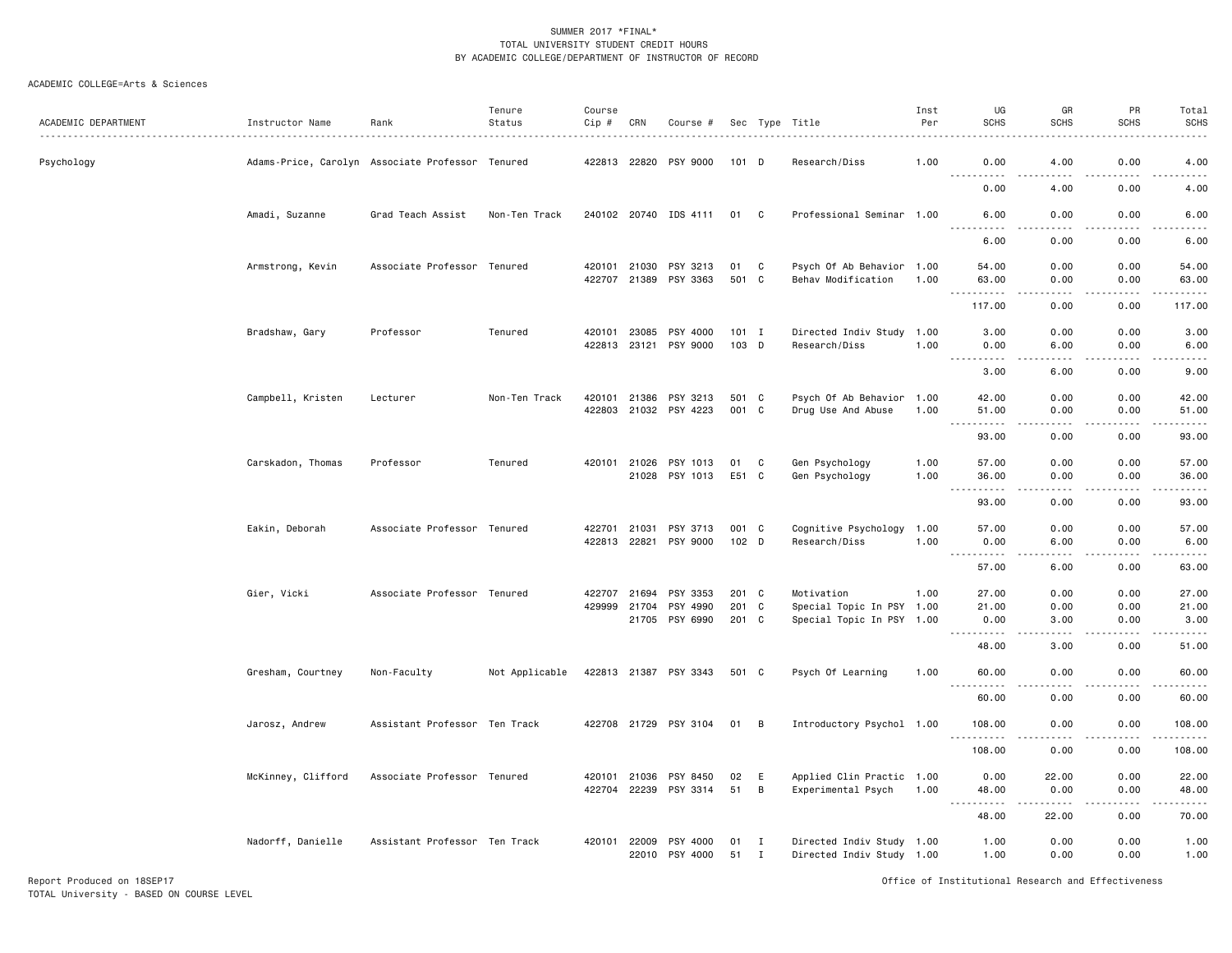| ACADEMIC DEPARTMENT                              | Instructor Name    | Rank                          | Tenure<br>Status | Course<br>Cip # | CRN          | Course #              |               |   | Sec Type Title            | Inst<br>Per | UG<br><b>SCHS</b>                                                                                                                                                                                                                                                                          | GR<br><b>SCHS</b>               | PR<br><b>SCHS</b>        | Total<br>SCHS        |
|--------------------------------------------------|--------------------|-------------------------------|------------------|-----------------|--------------|-----------------------|---------------|---|---------------------------|-------------|--------------------------------------------------------------------------------------------------------------------------------------------------------------------------------------------------------------------------------------------------------------------------------------------|---------------------------------|--------------------------|----------------------|
|                                                  |                    |                               |                  |                 |              |                       |               |   |                           |             |                                                                                                                                                                                                                                                                                            |                                 |                          | .                    |
| Psychology                                       | Nadorff, Danielle  | Assistant Professor Ten Track |                  |                 |              | 422703 21392 PSY 3803 | 551 C         |   | Int Dev Psychology        | 1.00        | 63.00                                                                                                                                                                                                                                                                                      | 0.00                            | 0.00                     | 63.00                |
|                                                  |                    |                               |                  |                 |              |                       |               |   |                           |             | $\begin{array}{cccccccccccccc} \bullet & \bullet & \bullet & \bullet & \bullet & \bullet & \bullet \end{array}$<br>$\frac{1}{2} \left( \frac{1}{2} \right) \left( \frac{1}{2} \right) \left( \frac{1}{2} \right) \left( \frac{1}{2} \right)$<br>65.00                                      | .<br>0.00                       | -----<br>0.00            | .<br>65.00           |
|                                                  | Nadorff, Michael   | Assistant Professor Ten Track |                  |                 |              | 420101 21731 PSY 8460 | 01 E          |   | App Ext Clinical Pra 1.00 |             | 0.00                                                                                                                                                                                                                                                                                       | 9.00                            | 0.00                     | 9.00                 |
|                                                  |                    |                               |                  |                 | 23318        | PSY 4000              | $104$ I       |   | Directed Indiv Study 1.00 |             | 3.00                                                                                                                                                                                                                                                                                       | 0.00                            | 0.00                     | 3.00                 |
|                                                  |                    |                               |                  |                 | 422813 23013 | PSY 9730              | 101 E         |   | Doc Internship Clin       | 1.00        | 0.00                                                                                                                                                                                                                                                                                       | 10.00                           | 0.00                     | 10.00                |
|                                                  |                    |                               |                  |                 |              | 23272 PSY 9000        | 104 D         |   | Research/Diss             | 1.00        | 0.00<br><u>.</u>                                                                                                                                                                                                                                                                           | 2.00<br>-----                   | 0.00<br>.                | 2.00<br>. <b>.</b> . |
|                                                  |                    |                               |                  |                 |              |                       |               |   |                           |             | 3,00                                                                                                                                                                                                                                                                                       | 21.00                           | 0.00                     | 24.00                |
|                                                  | Oliveros, Arazais  | Assistant Professor Ten Track |                  |                 |              | 420101 21035 PSY 8450 | 01            | E | Applied Clin Practic 1.00 |             | 0.00                                                                                                                                                                                                                                                                                       | 23.00                           | 0.00                     | 23.00                |
|                                                  |                    |                               |                  |                 |              |                       |               |   |                           |             | .<br>0.00                                                                                                                                                                                                                                                                                  | .<br>23.00                      | .<br>0.00                | .<br>23.00           |
|                                                  | Shumate, James     | Lecturer                      | Non-Ten Track    |                 | 131101 21139 | COE 8803              | 251 C         |   | Crisis Response Coun 1.00 |             | 0.00                                                                                                                                                                                                                                                                                       | 18.00                           | 0.00                     | 18.00                |
|                                                  |                    |                               |                  |                 |              | 420101 21171 PSY 4726 | 201 E         |   | Internship In Psy I 1.00  |             | 12.00<br>.                                                                                                                                                                                                                                                                                 | 0.00<br>.                       | 0.00<br>.                | 12.00<br>-----       |
|                                                  |                    |                               |                  |                 |              |                       |               |   |                           |             | 12.00                                                                                                                                                                                                                                                                                      | 18.00                           | 0.00                     | 30.00                |
|                                                  | Sinclair, Hillary  | Associate Professor Tenured   |                  |                 | 420101 23143 | PSY 4000              | $102$ I       |   | Directed Indiv Study 1.00 |             | 3.00                                                                                                                                                                                                                                                                                       | 0.00                            | 0.00                     | 3.00                 |
|                                                  |                    |                               |                  |                 |              | 23503 PSY 4000        | 105 I         |   | Directed Indiv Study 1.00 |             | 3,00<br>-----<br>.                                                                                                                                                                                                                                                                         | 0.00<br>. <b>.</b> .            | 0.00<br>.                | 3.00<br>.            |
|                                                  |                    |                               |                  |                 |              |                       |               |   |                           |             | 6.00                                                                                                                                                                                                                                                                                       | 0.00                            | 0.00                     | 6.00                 |
|                                                  | Stafford, Emily    | Lecturer                      | Non-Ten Track    |                 |              | 422707 21728 PSY 3203 | $101 \quad C$ |   | Psy Of Gender Differ 1.00 |             | 18.00<br>.                                                                                                                                                                                                                                                                                 | 0.00<br>. <b>.</b>              | 0.00<br>.                | 18.00<br>.           |
|                                                  |                    |                               |                  |                 |              |                       |               |   |                           |             | 18.00                                                                                                                                                                                                                                                                                      | 0.00                            | 0.00                     | 18.00                |
|                                                  | Tan, Elaine        | Grad Teach Assist             | Non-Ten Track    | 422701          | 22685        | PSY 3713              | 501 C         |   | Cognitive Psychology 1.00 |             | 33.00                                                                                                                                                                                                                                                                                      | 0.00                            | 0.00                     | 33.00                |
|                                                  |                    |                               |                  |                 |              | 422704 21730 PSY 3314 | 01            | B | Experimental Psych        | 1.00        | 40.00<br>.                                                                                                                                                                                                                                                                                 | 0.00<br>.                       | 0.00<br>-----            | 40.00<br>.           |
|                                                  |                    |                               |                  |                 |              |                       |               |   |                           |             | 73.00                                                                                                                                                                                                                                                                                      | 0.00                            | 0.00                     | 73.00                |
|                                                  | Valentine, Michael | Instructor                    | Non-Ten Track    | 420101          | 21390        | PSY 3413              | 501 C         |   | Human Sexual Behavio 1.00 |             | 66.00                                                                                                                                                                                                                                                                                      | 0.00                            | 0.00                     | 66.00                |
|                                                  |                    |                               |                  | 422707          | 21388        | PSY 3353              | 501 C         |   | Motivation                | 1.00        | 87.00                                                                                                                                                                                                                                                                                      | 0.00                            | 0.00                     | 87.00                |
|                                                  |                    |                               |                  |                 | 422803 21393 | PSY 4223              | 501 C         |   | Drug Use And Abuse        | 1.00        | 81.00<br>$\frac{1}{2} \left( \frac{1}{2} \right) \left( \frac{1}{2} \right) \left( \frac{1}{2} \right) \left( \frac{1}{2} \right) \left( \frac{1}{2} \right)$<br>$\frac{1}{2} \left( \frac{1}{2} \right) \left( \frac{1}{2} \right) \left( \frac{1}{2} \right) \left( \frac{1}{2} \right)$ | 0.00                            | 0.00                     | 81.00                |
|                                                  |                    |                               |                  |                 |              |                       |               |   |                           |             | 234.00                                                                                                                                                                                                                                                                                     | 0.00                            | 0.00                     | 234.00               |
| ----------------------------------<br>Psychology |                    |                               |                  |                 |              |                       |               |   |                           |             | ==========<br>1044.00                                                                                                                                                                                                                                                                      | ==========<br>103.00            | <b>ESSESSESS</b><br>0.00 | 1147.00              |
| ----------------------------------               |                    |                               |                  |                 |              |                       |               |   |                           |             |                                                                                                                                                                                                                                                                                            | ---------- ---------- --------- |                          |                      |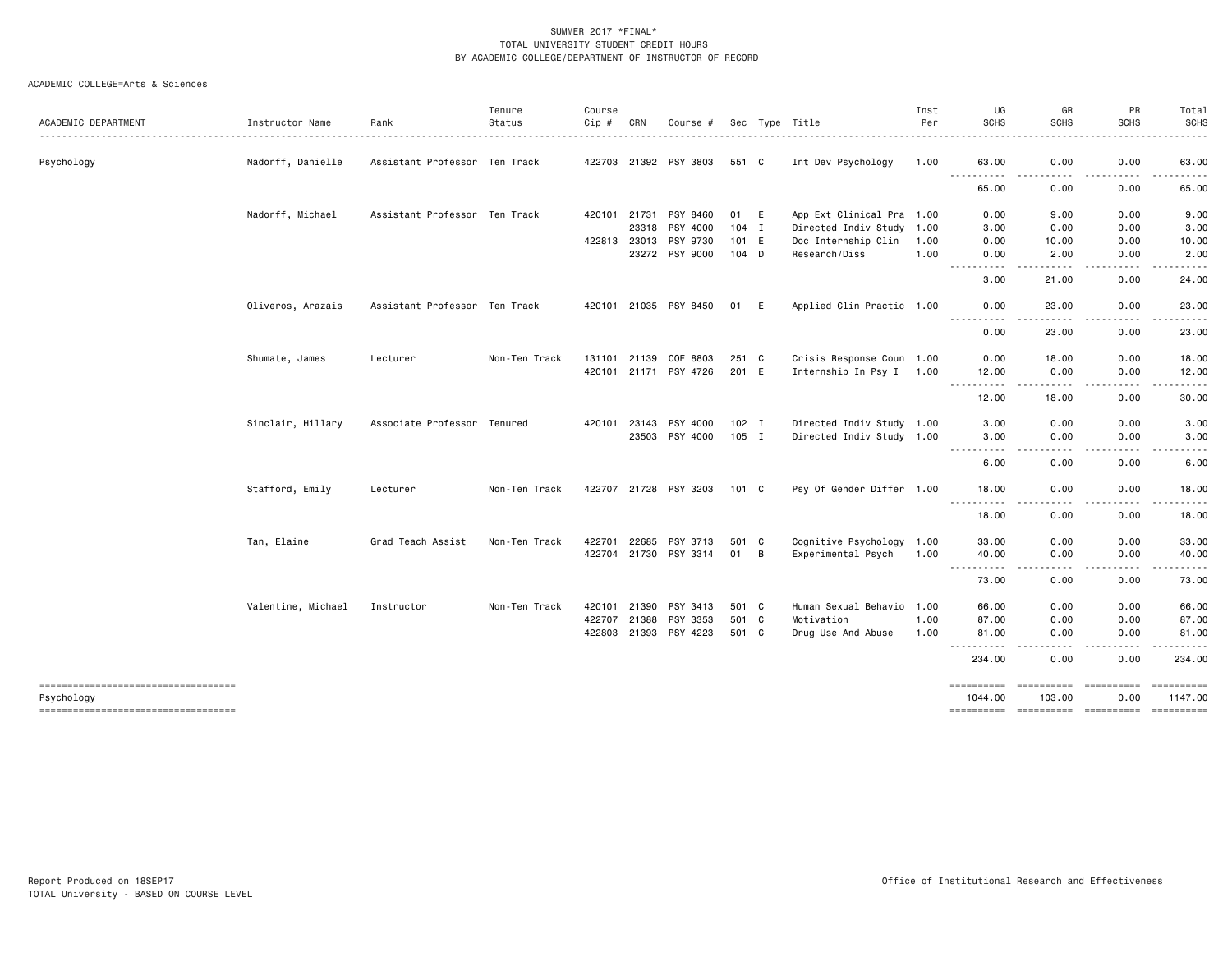| ACADEMIC DEPARTMENT | Instructor Name    | Rank                               | Tenure<br>Status | Course<br>Cip # | CRN          | Course #             |                  |             | Sec Type Title                               | Inst<br>Per | UG<br><b>SCHS</b>                                                                                            | GR<br><b>SCHS</b>     | PR<br><b>SCHS</b>     | Total<br><b>SCHS</b><br>. |
|---------------------|--------------------|------------------------------------|------------------|-----------------|--------------|----------------------|------------------|-------------|----------------------------------------------|-------------|--------------------------------------------------------------------------------------------------------------|-----------------------|-----------------------|---------------------------|
| Sociology           | Allison, Rachel    | Assistant Professor Ten Track      |                  | 451101 22743    |              | SO 8000              | $101$ D          |             | Research / Thesis                            | 1.00        | 0.00<br>.                                                                                                    | 3.00                  | 0.00                  | 3.00                      |
|                     |                    |                                    |                  |                 |              |                      |                  |             |                                              |             | 0.00                                                                                                         | 3.00                  | 0.00                  | 3.00                      |
|                     | Barranco, Raymond  | Assistant Professor Ten Track      |                  | 450401 21561    |              | SO 4523              | 51               | C           | Law and Society                              | 1.00        | 24.00                                                                                                        | 0.00                  | 0.00                  | 24.00                     |
|                     |                    |                                    |                  |                 | 21562        | CRM 4523             | 51               | $\mathbf c$ | Law and Society                              | 1.00        | 36.00                                                                                                        | 0.00                  | 0.00                  | 36.00                     |
|                     |                    |                                    |                  | 451101 21560    |              | SO 4803              | 51               | C           | Social Research Prac                         | 1.00        | 45.00                                                                                                        | 0.00                  | 0.00                  | 45.00                     |
|                     |                    |                                    |                  |                 | 23384        | SO 8000              | 105 D            |             | Research / Thesis                            | 1.00        | 0.00<br>.                                                                                                    | 6.00<br>.             | 0.00<br>.             | 6.00<br>.                 |
|                     |                    |                                    |                  |                 |              |                      |                  |             |                                              |             | 105.00                                                                                                       | 6.00                  | 0.00                  | 111.00                    |
|                     | Brown, Dustin      | Assistant Professor Ten Track      |                  |                 |              | 451101 22863 SO 8000 | 102 <sub>D</sub> |             | Research / Thesis                            | 1.00        | 0.00<br>.                                                                                                    | 6.00<br>.             | 0.00<br>$\frac{1}{2}$ | 6.00<br>$- - - - -$       |
|                     |                    |                                    |                  |                 |              |                      |                  |             |                                              |             | 0.00                                                                                                         | 6.00                  | 0.00                  | 6.00                      |
|                     | Bryant, Natalie    | Lecturer                           | Non-Ten Track    |                 |              | 440701 21410 SW 3013 | 501 C            |             | Hum Beh Soc Envir I                          | 0.95        | 34.20                                                                                                        | 0.00                  | 0.00                  | 34.20                     |
|                     |                    |                                    |                  |                 |              |                      |                  |             |                                              |             | <u> - - - - - - - - - -</u><br>34.20                                                                         | 0.00                  | 0.00                  | 34.20                     |
|                     |                    |                                    |                  |                 |              |                      |                  |             |                                              |             |                                                                                                              |                       |                       |                           |
|                     | Carr, Rhonda       | Assistant Professor Non-Ten Track  |                  |                 |              | 440701 21175 SW 4633 | 201 C            |             | Sw Health Care                               | 1.00        | 15.00                                                                                                        | 0.00                  | 0.00                  | 15.00                     |
|                     |                    |                                    |                  |                 | 21706        | SW 4623              | 201 C            |             | Sw With The Aged                             | 1.00        | 18.00<br>.<br>$\frac{1}{2} \left( \frac{1}{2} \right) \left( \frac{1}{2} \right) \left( \frac{1}{2} \right)$ | 0.00<br>$\frac{1}{2}$ | 0.00<br>.             | 18.00<br>.                |
|                     |                    |                                    |                  |                 |              |                      |                  |             |                                              |             | 33.00                                                                                                        | 0.00                  | 0.00                  | 33.00                     |
|                     | Cistrunk, Kenya    | Assistant Professor Ten Track      |                  |                 |              | 440701 21837 SW 3003 | 551 C            |             | Populations at-risk                          | 1.00        | 33.00<br><u> - - - - - - - - - -</u>                                                                         | 0.00                  | 0.00                  | 33.00<br>.                |
|                     |                    |                                    |                  |                 |              |                      |                  |             |                                              |             | 33.00                                                                                                        | 0.00                  | 0.00                  | 33.00                     |
|                     | Cook, Amanda       | Assistant Professor Ten Track      |                  |                 | 450401 21689 | CRM 3353             | 201 C            |             | Race, Crime & Justic 1.00                    |             | 33.00                                                                                                        | 0.00                  | 0.00                  | 33.00                     |
|                     |                    |                                    |                  |                 | 23098        | CRM 3123             | 201 C            |             | Policing and Society 1.00                    |             | 30.00                                                                                                        | 0.00                  | 0.00                  | 30.00                     |
|                     |                    |                                    |                  |                 |              |                      |                  |             |                                              |             | .<br>$\sim$ $\sim$ $\sim$                                                                                    | $\frac{1}{2}$         | .                     | .                         |
|                     |                    |                                    |                  |                 |              |                      |                  |             |                                              |             | 63.00                                                                                                        | 0.00                  | 0.00                  | 63.00                     |
|                     | Cooper, Melissa    | Lecturer                           | Non-Ten Track    |                 |              | 440701 21871 SW 4533 | 551 C            |             | Sub Abuse in SW Svcs 1.00                    |             | 39.00<br>.                                                                                                   | 0.00                  | 0.00<br>.             | 39.00<br>.                |
|                     |                    |                                    |                  |                 |              |                      |                  |             |                                              |             | 39.00                                                                                                        | 0.00                  | 0.00                  | 39.00                     |
|                     | Hagerman, Margaret | Assistant Professor Ten Track      |                  | 050201          | 21566        | AAS 2203             | 001 C            |             | Racial Minorities                            | 1.00        | 9.00                                                                                                         | 0.00                  | 0.00                  | 9.00                      |
|                     |                    |                                    |                  | 450201 21565    |              | SO 2203              | 001 C            |             | Racial Minorities                            | 1.00        | 12.00                                                                                                        | 0.00                  | 0.00                  | 12.00                     |
|                     |                    |                                    |                  |                 |              |                      |                  |             |                                              |             | <u>.</u><br>21.00                                                                                            | $- - - -$<br>0.00     | .<br>0.00             | .<br>21.00                |
|                     |                    |                                    |                  | 450401          | 20305        | CRM 3316             | 01               | F           |                                              |             |                                                                                                              |                       |                       | 24.00                     |
|                     | Haynes, Stacy      | Associate Professor Tenured        |                  |                 |              | 451101 23001 SO 9000 | $102$ D          |             | Criminology Internsh 1.00<br>Research / Diss | 1.00        | 24.00<br>0.00                                                                                                | 0.00<br>6.00          | 0.00<br>0.00          | 6.00                      |
|                     |                    |                                    |                  |                 |              |                      |                  |             |                                              |             | $\sim$ $\sim$ $\sim$<br>.                                                                                    | د د د د               | .                     | .                         |
|                     |                    |                                    |                  |                 |              |                      |                  |             |                                              |             | 24.00                                                                                                        | 6.00                  | 0.00                  | 30.00                     |
|                     | Holt, Debora       | Non-Employee/Affili Not Applicable |                  |                 |              | 440701 21872 SW 3033 | 551 S            |             | Seminar in Resilienc 0.95                    |             | 31.35<br>$- - - - -$                                                                                         | 0.00<br>$\frac{1}{2}$ | 0.00<br>$- - - -$     | 31.35<br>.                |
|                     |                    |                                    |                  |                 |              |                      |                  |             |                                              |             | 31.35                                                                                                        | 0.00                  | 0.00                  | 31.35                     |
|                     | Hossfeld, Leslie   | Professor                          | Tenured          |                 |              | 451101 23380 SO 8000 | 104 D            |             | Research / Thesis                            | 1.00        | 0.00                                                                                                         | 6.00                  | 0.00                  | 6.00                      |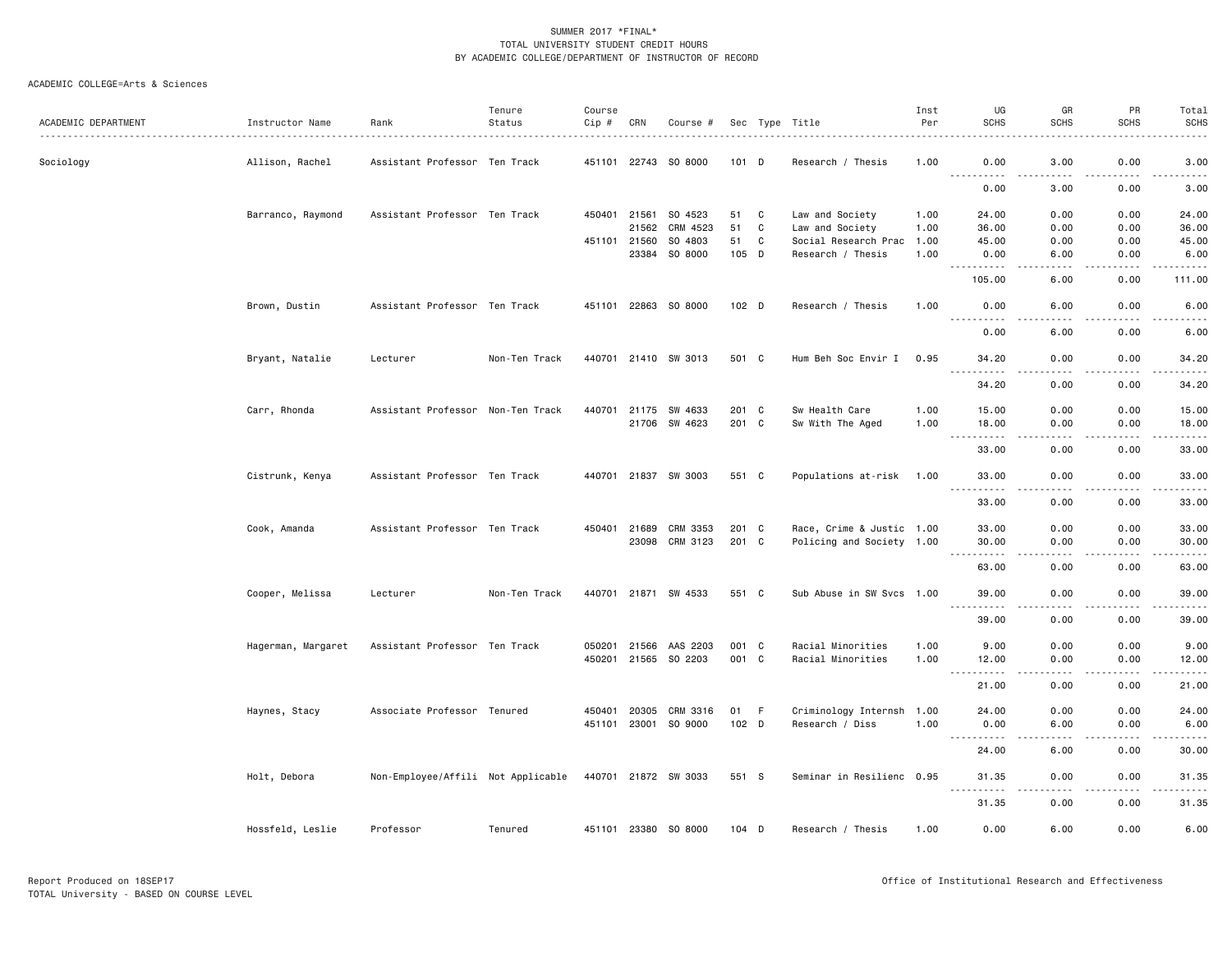|  | ACADEMIC COLLEGE=Arts & Sciences |  |  |
|--|----------------------------------|--|--|
|--|----------------------------------|--|--|

| ACADEMIC DEPARTMENT                              | Instructor Name     | Rank                              | Tenure<br>Status | Course<br>Cip # | CRN          | Course #              |         |   | Sec Type Title            | Inst<br>Per | UG<br>SCHS                 | GR<br><b>SCHS</b>      | PR<br><b>SCHS</b> | Total<br><b>SCHS</b>                                                                                                                                                                                                                                                                                                                                                                                                                                                                   |
|--------------------------------------------------|---------------------|-----------------------------------|------------------|-----------------|--------------|-----------------------|---------|---|---------------------------|-------------|----------------------------|------------------------|-------------------|----------------------------------------------------------------------------------------------------------------------------------------------------------------------------------------------------------------------------------------------------------------------------------------------------------------------------------------------------------------------------------------------------------------------------------------------------------------------------------------|
|                                                  |                     |                                   |                  |                 |              |                       |         |   |                           |             |                            |                        |                   |                                                                                                                                                                                                                                                                                                                                                                                                                                                                                        |
|                                                  |                     |                                   |                  |                 |              |                       |         |   |                           |             | 0.00                       | 6.00                   | 0.00              | 6.00                                                                                                                                                                                                                                                                                                                                                                                                                                                                                   |
| Sociology                                        | Kelly, Kimberly     | Associate Professor Tenured       |                  |                 | 451101 21569 | SO 8900               | 001 S   |   | Fields Of Sociology       | 1.00        | 0.00                       | 15.00                  | 0.00              | 15.00                                                                                                                                                                                                                                                                                                                                                                                                                                                                                  |
|                                                  |                     |                                   |                  |                 | 21870        | SO 4403               | 501 C   |   | Soc of Gender & Sexu      | 1.00        | 45.00                      | 0.00                   | 0.00              | 45.00                                                                                                                                                                                                                                                                                                                                                                                                                                                                                  |
|                                                  |                     |                                   |                  |                 | 23406        | SO 7000               | 101 I   |   | Directed Indiv Study      | 1.00        | 0.00                       | 3.00                   | 0.00              | 3.00                                                                                                                                                                                                                                                                                                                                                                                                                                                                                   |
|                                                  |                     |                                   |                  |                 |              | 23427 SO 8000         | 51      | D | Research / Thesis         | 1.00        | 0.00<br>-----              | 3.00<br>-----          | 0.00<br>.         | 3.00<br>.                                                                                                                                                                                                                                                                                                                                                                                                                                                                              |
|                                                  |                     |                                   |                  |                 |              |                       |         |   |                           |             | 45.00                      | 21.00                  | 0.00              | 66.00                                                                                                                                                                                                                                                                                                                                                                                                                                                                                  |
|                                                  | Leap, Braden        | Assistant Professor Ten Track     |                  |                 | 451101 21047 | SO 1003               | R01 C   |   | Intro To Sociology        | 1.00        | 60.00                      | 0.00                   | 0.00              | 60.00                                                                                                                                                                                                                                                                                                                                                                                                                                                                                  |
|                                                  |                     |                                   |                  |                 |              | 21559 SO 1003         | 51 C    |   | Intro To Sociology        | 1.00        | 69.00<br><b></b>           | 0.00<br>-----<br>$  -$ | 0.00<br>-----     | 69.00<br>.                                                                                                                                                                                                                                                                                                                                                                                                                                                                             |
|                                                  |                     |                                   |                  |                 |              |                       |         |   |                           |             | 129.00                     | 0.00                   | 0.00              | 129.00                                                                                                                                                                                                                                                                                                                                                                                                                                                                                 |
|                                                  | May, David          | Professor                         | Tenured          |                 |              | 451101 22514 SO 9000  | $101$ D |   | Research / Diss           | 1.00        | 0.00<br><b></b>            | 18.00                  | 0.00              | 18.00                                                                                                                                                                                                                                                                                                                                                                                                                                                                                  |
|                                                  |                     |                                   |                  |                 |              |                       |         |   |                           |             | 0.00                       | 18.00                  | 0.00              | 18.00                                                                                                                                                                                                                                                                                                                                                                                                                                                                                  |
|                                                  | Perry, Ashley       | Instructor                        | Non-Ten Track    | 450401          | 20306        | CRM 3603              | 01      | C | Criminological Theor      | 1.00        | 42.00                      | 0.00                   | 0.00              | 42.00                                                                                                                                                                                                                                                                                                                                                                                                                                                                                  |
|                                                  |                     |                                   |                  |                 |              | 451101 21404 SO 3313  | 501 C   |   | Deviant Behavior          | 1.00        | 33.00<br><u>.</u>          | 0.00<br>.              | 0.00<br>.         | 33.00<br>.                                                                                                                                                                                                                                                                                                                                                                                                                                                                             |
|                                                  |                     |                                   |                  |                 |              |                       |         |   |                           |             | 75.00                      | 0.00                   | 0.00              | 75.00                                                                                                                                                                                                                                                                                                                                                                                                                                                                                  |
|                                                  | Peterson, Lindsey   | Assistant Professor Ten Track     |                  |                 |              | 451101 21402 SO 1003  | 501 C   |   | Intro To Sociology        | 1.00        | 48.00<br>$- - - -$<br>---- | 0.00                   | 0.00              | 48.00                                                                                                                                                                                                                                                                                                                                                                                                                                                                                  |
|                                                  |                     |                                   |                  |                 |              |                       |         |   |                           |             | 48.00                      | 0.00                   | 0.00              | 48.00                                                                                                                                                                                                                                                                                                                                                                                                                                                                                  |
|                                                  | Pilkinton, Melinda  | Associate Professor Tenured       |                  |                 | 440701 21410 | SW 3013               | 501 C   |   | Hum Beh Soc Envir I       | 0.05        | 1.80                       | 0.00                   | 0.00              | 1.80                                                                                                                                                                                                                                                                                                                                                                                                                                                                                   |
|                                                  |                     |                                   |                  |                 |              | 21872 SW 3033         | 551 S   |   | Seminar in Resilienc 0.05 |             | 1.65<br>.                  | 0.00<br>.              | 0.00              | 1.65<br>.                                                                                                                                                                                                                                                                                                                                                                                                                                                                              |
|                                                  |                     |                                   |                  |                 |              |                       |         |   |                           |             | 3.45                       | 0.00                   | 0.00              | 3.45                                                                                                                                                                                                                                                                                                                                                                                                                                                                                   |
|                                                  | Trinh, Mariathuy    | Grad Teach Assist                 | Non-Ten Track    |                 |              | 450401 21868 CRM 1003 | 501 C   |   | Crime & Justice in A 1.00 |             | 21.00                      | 0.00                   | 0.00              | 21.00                                                                                                                                                                                                                                                                                                                                                                                                                                                                                  |
|                                                  |                     |                                   |                  |                 |              |                       |         |   |                           |             | .<br>21.00                 | 0.00                   | 0.00              | 21.00                                                                                                                                                                                                                                                                                                                                                                                                                                                                                  |
|                                                  | Vancil-Leap, Ashley | Instructor                        | Non-Ten Track    |                 |              | 451101 21403 SO 1203  | 501 C   |   | Sociology of Familie 1.00 |             | 60.00                      | 0.00                   | 0.00              | 60.00                                                                                                                                                                                                                                                                                                                                                                                                                                                                                  |
|                                                  |                     |                                   |                  |                 |              |                       |         |   |                           |             | 60.00                      | 0.00                   | 0.00              | 60.00                                                                                                                                                                                                                                                                                                                                                                                                                                                                                  |
|                                                  | Yigit, Ismail       | Grad Research Assis Non-Ten Track |                  |                 |              | 451101 21563 SO 3013  | 01      | C | Soc & The Indiv           | 1.00        | 30.00                      | 0.00                   | 0.00              | 30.00                                                                                                                                                                                                                                                                                                                                                                                                                                                                                  |
|                                                  |                     |                                   |                  |                 |              |                       |         |   |                           |             | <b></b><br>30.00           | .<br>0.00              | .<br>0.00         | .<br>30.00                                                                                                                                                                                                                                                                                                                                                                                                                                                                             |
| -----------------------------------              |                     |                                   |                  |                 |              |                       |         |   |                           |             | ==========                 | ==========             | ==========        | $\begin{array}{cccccccccc} \multicolumn{2}{c}{} & \multicolumn{2}{c}{} & \multicolumn{2}{c}{} & \multicolumn{2}{c}{} & \multicolumn{2}{c}{} & \multicolumn{2}{c}{} & \multicolumn{2}{c}{} & \multicolumn{2}{c}{} & \multicolumn{2}{c}{} & \multicolumn{2}{c}{} & \multicolumn{2}{c}{} & \multicolumn{2}{c}{} & \multicolumn{2}{c}{} & \multicolumn{2}{c}{} & \multicolumn{2}{c}{} & \multicolumn{2}{c}{} & \multicolumn{2}{c}{} & \multicolumn{2}{c}{} & \multicolumn{2}{c}{} & \mult$ |
| Sociology<br>----------------------------------- |                     |                                   |                  |                 |              |                       |         |   |                           |             | 795.00<br>==========       | 66.00                  | 0.00              | 861.00<br>==========                                                                                                                                                                                                                                                                                                                                                                                                                                                                   |
|                                                  |                     |                                   |                  |                 |              |                       |         |   |                           |             |                            |                        |                   |                                                                                                                                                                                                                                                                                                                                                                                                                                                                                        |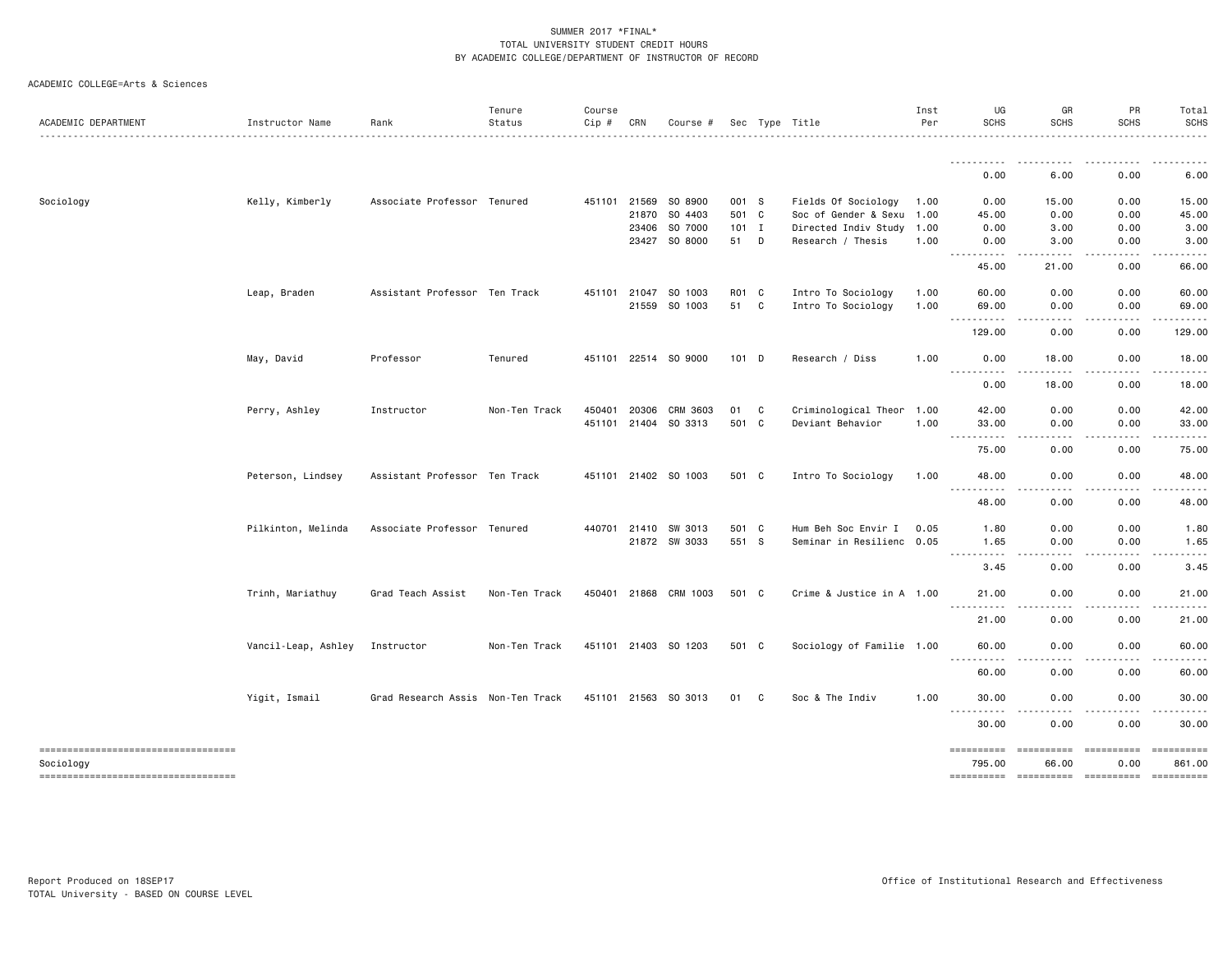|                     |                                                        |                             | Tenure        | Course |              |                       |         |              |                           | Inst | UG                                                                                                                                                          | GR                                                                                                                                                           | PR                                                                                                                                                           | Total                                                                                                                                                                                    |
|---------------------|--------------------------------------------------------|-----------------------------|---------------|--------|--------------|-----------------------|---------|--------------|---------------------------|------|-------------------------------------------------------------------------------------------------------------------------------------------------------------|--------------------------------------------------------------------------------------------------------------------------------------------------------------|--------------------------------------------------------------------------------------------------------------------------------------------------------------|------------------------------------------------------------------------------------------------------------------------------------------------------------------------------------------|
| ACADEMIC DEPARTMENT | Instructor Name                                        | Rank                        | Status        | Cip #  | CRN          | Course #              |         |              | Sec Type Title            | Per  | <b>SCHS</b>                                                                                                                                                 | <b>SCHS</b><br>$- - - -$                                                                                                                                     | <b>SCHS</b>                                                                                                                                                  | <b>SCHS</b><br><u>.</u>                                                                                                                                                                  |
| Finance & Economics | Campbell, Randall                                      | Associate Professor Tenured |               | 450601 | 20402        | EC 2123               | 001 C   |              | Prin Of Microecon         | 1.00 | 18.00                                                                                                                                                       | 0.00                                                                                                                                                         | 0.00                                                                                                                                                         | 18.00                                                                                                                                                                                    |
|                     |                                                        |                             |               |        | 20404        | EC 2123               | 51      | C            | Prin Of Microecon         | 1.00 | 54.00                                                                                                                                                       | 0.00                                                                                                                                                         | 0.00                                                                                                                                                         | 54.00                                                                                                                                                                                    |
|                     |                                                        |                             |               |        | 20408        | EC 3123               | 51      | C            | Interm Micro              | 1.00 | 42.00                                                                                                                                                       | 0.00                                                                                                                                                         | 0.00                                                                                                                                                         | 42.00                                                                                                                                                                                    |
|                     |                                                        |                             |               |        | 23191        | EC 9000               | 103 D   |              | Research / Diss           | 1.00 | 0.00                                                                                                                                                        | 6.00                                                                                                                                                         | 0.00                                                                                                                                                         | 6.00                                                                                                                                                                                     |
|                     |                                                        |                             |               |        |              |                       |         |              |                           |      | .<br>114.00                                                                                                                                                 | .<br>6.00                                                                                                                                                    | $- - - - -$<br>0.00                                                                                                                                          | .<br>120.00                                                                                                                                                                              |
|                     | Cline, Brandon                                         | Associate Professor Tenured |               | 520201 | 22589        | FIN 9000              | 101     | D            | Research / Diss           | 1.00 | 0.00                                                                                                                                                        | 6.00                                                                                                                                                         | 0.00                                                                                                                                                         | 6.00                                                                                                                                                                                     |
|                     |                                                        |                             |               | 520801 | 20589        | FIN 3123              | 01      | $\mathbb{C}$ | Financial Management 1.00 |      | 78.00                                                                                                                                                       | 0.00                                                                                                                                                         | 0.00                                                                                                                                                         | 78.00                                                                                                                                                                                    |
|                     |                                                        |                             |               |        | 20590        | FIN 3123              | 02      | C            | Financial Management 1.00 |      | 54.00                                                                                                                                                       | 0.00                                                                                                                                                         | 0.00                                                                                                                                                         | 54.00                                                                                                                                                                                    |
|                     |                                                        |                             |               |        |              | 23000 FIN 8733        | 51      | <b>S</b>     | Fin Mkts Rates&Flows 1.00 |      | 0.00<br>.                                                                                                                                                   | 9.00<br>$\frac{1}{2} \left( \frac{1}{2} \right) \left( \frac{1}{2} \right) \left( \frac{1}{2} \right) \left( \frac{1}{2} \right) \left( \frac{1}{2} \right)$ | 0.00<br>.                                                                                                                                                    | 9.00                                                                                                                                                                                     |
|                     |                                                        |                             |               |        |              |                       |         |              |                           |      | 132.00                                                                                                                                                      | 15.00                                                                                                                                                        | 0.00                                                                                                                                                         | 147.00                                                                                                                                                                                   |
|                     | Gonzalez Lozano, Her Clinical Assist Pro Non-Ten Track |                             |               | 450601 | 20399        | EC 2113               | 51      | C            | Prin Of Macroecon         | 1.00 | 30.00                                                                                                                                                       | 0.00                                                                                                                                                         | 0.00                                                                                                                                                         | 30.00                                                                                                                                                                                    |
|                     |                                                        |                             |               |        | 20400        | EC 2113               | 52      | C            | Prin Of Macroecon         | 1.00 | 24.00<br>.<br>$  -$                                                                                                                                         | 0.00<br>الدامات بال                                                                                                                                          | 0.00<br>.                                                                                                                                                    | 24.00<br>.                                                                                                                                                                               |
|                     |                                                        |                             |               |        |              |                       |         |              |                           |      | 54.00                                                                                                                                                       | 0.00                                                                                                                                                         | 0.00                                                                                                                                                         | 54.00                                                                                                                                                                                    |
|                     | He, Wei                                                | Instructor                  | Non-Ten Track | 520801 | 20586        | FIN 3113              | 01      | C            | Financial Systems         | 1.00 | 90.00                                                                                                                                                       | 0.00                                                                                                                                                         | 0.00                                                                                                                                                         | 90.00                                                                                                                                                                                    |
|                     |                                                        |                             |               |        | 20591        | FIN 3123              | 51      | C            | Financial Management 1.00 |      | 51.00                                                                                                                                                       | 0.00                                                                                                                                                         | 0.00                                                                                                                                                         | 51.00                                                                                                                                                                                    |
|                     |                                                        |                             |               |        | 520806 20592 | FIN 4223              | 01      | C            | Intermediate Financi 1.00 |      | 42.00                                                                                                                                                       | 0.00                                                                                                                                                         | 0.00                                                                                                                                                         | 42.00                                                                                                                                                                                    |
|                     |                                                        |                             |               |        | 21575        | FIN 4923              | 51      | C            | International Fin Mg      | 1.00 | 30.00<br>$\sim$ $\sim$ $\sim$<br>.                                                                                                                          | 0.00<br>$\sim$ $\sim$ $\sim$ $\sim$                                                                                                                          | 0.00<br>.                                                                                                                                                    | 30.00<br>.                                                                                                                                                                               |
|                     |                                                        |                             |               |        |              |                       |         |              |                           |      | 213.00                                                                                                                                                      | 0.00                                                                                                                                                         | 0.00                                                                                                                                                         | 213.00                                                                                                                                                                                   |
|                     | Liano, Kartono                                         | Professor                   | Tenured       | 520801 | 20585        | FIN 3113              | 001     | C            | Financial Systems         | 1.00 | 42.00                                                                                                                                                       | 0.00                                                                                                                                                         | 0.00                                                                                                                                                         | 42.00                                                                                                                                                                                    |
|                     |                                                        |                             |               |        | 20587        | FIN 3113              | 51      | C            | Financial Systems         | 1.00 | 75.00                                                                                                                                                       | 0.00                                                                                                                                                         | 0.00                                                                                                                                                         | 75.00                                                                                                                                                                                    |
|                     |                                                        |                             |               |        |              | 520807 21574 FIN 4423 | 51      | C            | Investments               | 1.00 | 48.00<br>.<br>$\sim 100$ km s $^{-1}$                                                                                                                       | 0.00<br>.                                                                                                                                                    | 0.00<br>$\frac{1}{2} \left( \frac{1}{2} \right) \left( \frac{1}{2} \right) \left( \frac{1}{2} \right) \left( \frac{1}{2} \right) \left( \frac{1}{2} \right)$ | 48.00<br>$\frac{1}{2} \left( \frac{1}{2} \right) \left( \frac{1}{2} \right) \left( \frac{1}{2} \right) \left( \frac{1}{2} \right) \left( \frac{1}{2} \right) \left( \frac{1}{2} \right)$ |
|                     |                                                        |                             |               |        |              |                       |         |              |                           |      | 165.00                                                                                                                                                      | 0.00                                                                                                                                                         | 0.00                                                                                                                                                         | 165.00                                                                                                                                                                                   |
|                     | Metz, Tammi                                            | Instructor                  | Non-Ten Track | 520804 | 21357        | INS 3503              | 506 C   |              | Employee Benefits         | 1.00 | 90.00                                                                                                                                                       | 0.00                                                                                                                                                         | 0.00                                                                                                                                                         | 90.00                                                                                                                                                                                    |
|                     |                                                        |                             |               | 521701 | 21356        | INS 3303              | 506     | C.           | Life Insurance            | 1.00 | 90.00                                                                                                                                                       | 0.00                                                                                                                                                         | 0.00                                                                                                                                                         | 90.00                                                                                                                                                                                    |
|                     |                                                        |                             |               |        | 21572        | INS 3103              | 01      | C            | Prin Of Insurance         | 1.00 | 48.00                                                                                                                                                       | 0.00                                                                                                                                                         | 0.00                                                                                                                                                         | 48.00                                                                                                                                                                                    |
|                     |                                                        |                             |               |        | 21573        | INS 3203              | 01      | C            | Prop And Cas Ins          | 1.00 | 27.00<br>.<br>$\sim$ $\sim$ $\sim$                                                                                                                          | 0.00<br>$- - -$                                                                                                                                              | 0.00<br>.                                                                                                                                                    | 27.00<br>.                                                                                                                                                                               |
|                     |                                                        |                             |               |        |              |                       |         |              |                           |      | 255.00                                                                                                                                                      | 0.00                                                                                                                                                         | 0.00                                                                                                                                                         | 255.00                                                                                                                                                                                   |
|                     | Millea, Meghan                                         | Professor                   | Tenured       | 450601 | 20397        | EC 2113               | 001 C   |              | Prin Of Macroecon         | 1.00 | 39.00                                                                                                                                                       | 0.00                                                                                                                                                         | 0.00                                                                                                                                                         | 39.00                                                                                                                                                                                    |
|                     |                                                        |                             |               |        | 20398        | EC 2113               | 01      | C            | Prin Of Macroecon         | 1.00 | 30.00                                                                                                                                                       | 0.00                                                                                                                                                         | 0.00                                                                                                                                                         | 30.00                                                                                                                                                                                    |
|                     |                                                        |                             |               |        | 20407        | EC 3113               | 01      | C            | Interm Macroeconomic      | 1.00 | 27.00                                                                                                                                                       | 0.00                                                                                                                                                         | 0.00                                                                                                                                                         | 27.00                                                                                                                                                                                    |
|                     |                                                        |                             |               |        |              | 23006 EC 9000         | $102$ D |              | Research / Diss           | 1.00 | 0.00<br>$\frac{1}{2} \left( \frac{1}{2} \right) \left( \frac{1}{2} \right) \left( \frac{1}{2} \right) \left( \frac{1}{2} \right)$<br>$\cdots \cdots \cdots$ | 1.00<br>.                                                                                                                                                    | 0.00<br>.                                                                                                                                                    | 1.00<br>------                                                                                                                                                                           |
|                     |                                                        |                             |               |        |              |                       |         |              |                           |      | 96.00                                                                                                                                                       | 1.00                                                                                                                                                         | 0.00                                                                                                                                                         | 97.00                                                                                                                                                                                    |
|                     | Miller, Thomas W.                                      | Professor                   | Tenured       | 520201 |              | 23011 FIN 9000        | 102 D   |              | Research / Diss           | 1.00 | 0.00<br>.                                                                                                                                                   | 3.00<br>.                                                                                                                                                    | 0.00<br>.                                                                                                                                                    | 3.00<br>.                                                                                                                                                                                |
|                     |                                                        |                             |               |        |              |                       |         |              |                           |      | 0.00                                                                                                                                                        | 3.00                                                                                                                                                         | 0.00                                                                                                                                                         | 3.00                                                                                                                                                                                     |
|                     | Roskelley, Kenneth                                     | Associate Professor Tenured |               | 520801 | 20588        | FIN 3123              | 001 C   |              | Financial Management 1.00 |      | 72.00                                                                                                                                                       | 0.00                                                                                                                                                         | 0.00                                                                                                                                                         | 72.00                                                                                                                                                                                    |
|                     |                                                        |                             |               |        | 21276        | FIN 3123              | 504     | $\mathbf{C}$ | Financial Management 1.00 |      | 78.00                                                                                                                                                       | 0.00                                                                                                                                                         | 0.00                                                                                                                                                         | 78.00                                                                                                                                                                                    |
|                     |                                                        |                             |               |        |              | 21277 FIN 8113        | 501 C   |              | Corporate Finance         | 1.00 | 0.00                                                                                                                                                        | 84.00                                                                                                                                                        | 0.00                                                                                                                                                         | 84.00                                                                                                                                                                                    |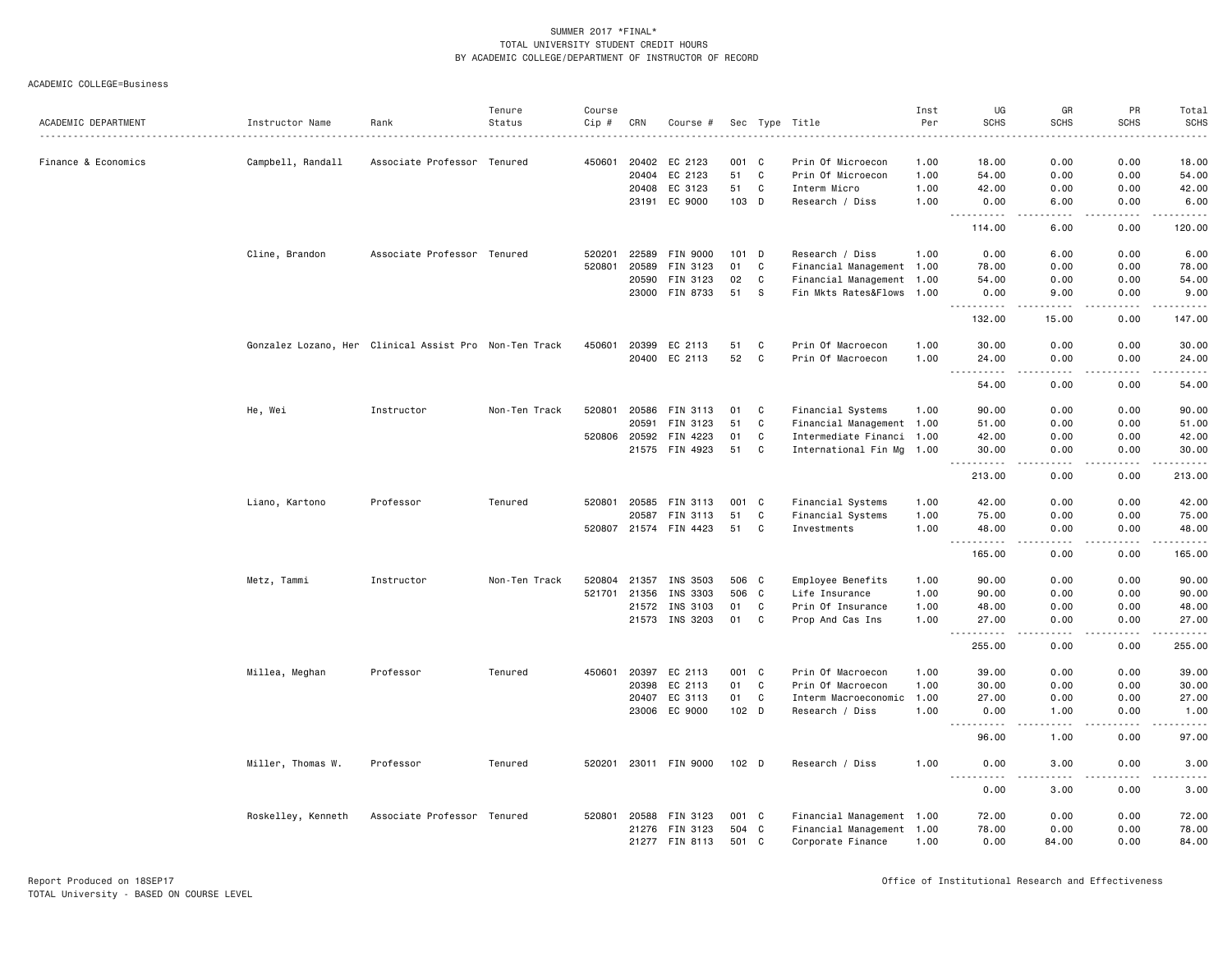|  | ACADEMIC COLLEGE=Business |
|--|---------------------------|
|--|---------------------------|

| ACADEMIC DEPARTMENT                                                                                | Instructor Name     | Rank                              | Tenure<br>Status | Course<br>Cip#   | CRN                              | Course #                                 |                                 |            | Sec Type Title                                                                  | Inst<br>Per                  | UG<br><b>SCHS</b>               | GR<br><b>SCHS</b>            | PR<br><b>SCHS</b>                  | Total<br>SCHS                       |
|----------------------------------------------------------------------------------------------------|---------------------|-----------------------------------|------------------|------------------|----------------------------------|------------------------------------------|---------------------------------|------------|---------------------------------------------------------------------------------|------------------------------|---------------------------------|------------------------------|------------------------------------|-------------------------------------|
|                                                                                                    |                     |                                   |                  |                  |                                  |                                          |                                 |            |                                                                                 |                              | 150.00                          | 84.00                        | .<br>0.00                          | 234.00                              |
| Finance & Economics                                                                                | Smith, Rebecca      | Extension Assist Pr Non-Ten Track |                  |                  |                                  | 520601 21180 AEC 6353                    | 501 C                           |            | Intro to Regional Ec 1.00                                                       |                              | 0.00                            | 24.00                        | 0.00                               | 24.00                               |
|                                                                                                    |                     |                                   |                  |                  |                                  |                                          |                                 |            |                                                                                 |                              | 0.00                            | 24.00                        | 0.00                               | 24.00                               |
|                                                                                                    | Spurlin, William    | Assistant Professor Ten Track     |                  | 520601<br>520801 | 21226<br>21275                   | EC 8103<br>FIN 3113<br>21806 FIN 3123    | 501 C<br>506 C<br>$201 \quad C$ |            | Econ for Managers<br>Financial Systems<br>Financial Management 1.00             | 1.00<br>1.00                 | 0.00<br>51.00<br>27.00          | 54.00<br>0.00<br>0.00        | 0.00<br>0.00<br>0.00               | 54.00<br>51.00<br>27.00             |
|                                                                                                    |                     |                                   |                  |                  |                                  |                                          |                                 |            |                                                                                 |                              | 78.00                           | .<br>54.00                   | - - - - -<br>0.00                  | 132.00                              |
|                                                                                                    | Williamson, Claudia | Associate Professor Tenured       |                  |                  |                                  | 450601 22334 EC 9000                     | $101$ D                         |            | Research / Diss                                                                 | 1.00                         | 0.00                            | 12.00                        | 0.00                               | 12.00                               |
|                                                                                                    |                     |                                   |                  |                  |                                  |                                          |                                 |            |                                                                                 |                              | ----------<br>0.00              | .<br>12.00                   | $\cdots$<br>.<br>0.00              | 12.00                               |
|                                                                                                    | Wiseman, Travis     | Clinical Assist Pro Non-Ten Track |                  | 450601<br>521101 | 20403<br>21571<br>20724<br>20725 | EC 2123<br>EC 2113<br>IB 3900<br>IB 4903 | 01<br>02<br>101 E<br>101 E      | C C<br>C C | Prin Of Microecon<br>Prin Of Macroecon<br>IB Intern Work<br>IB Intern Academics | 1.00<br>1.00<br>1.00<br>1.00 | 48.00<br>30.00<br>15.00<br>9.00 | 0.00<br>0.00<br>0.00<br>0.00 | 0.00<br>0.00<br>0.00<br>0.00       | 48.00<br>30.00<br>15.00<br>9.00     |
|                                                                                                    |                     |                                   |                  |                  |                                  |                                          |                                 |            |                                                                                 |                              | ---------- <i>-</i><br>102.00   | -----<br>----<br>0.00        | .<br>0.00                          | ----------<br>102,00                |
| ====================================<br>Finance & Economics<br>=================================== |                     |                                   |                  |                  |                                  |                                          |                                 |            |                                                                                 |                              | ==========<br>1359.00           | ==========<br>199.00         | -----------<br>0.00<br>----------- | ==========<br>1558.00<br>========== |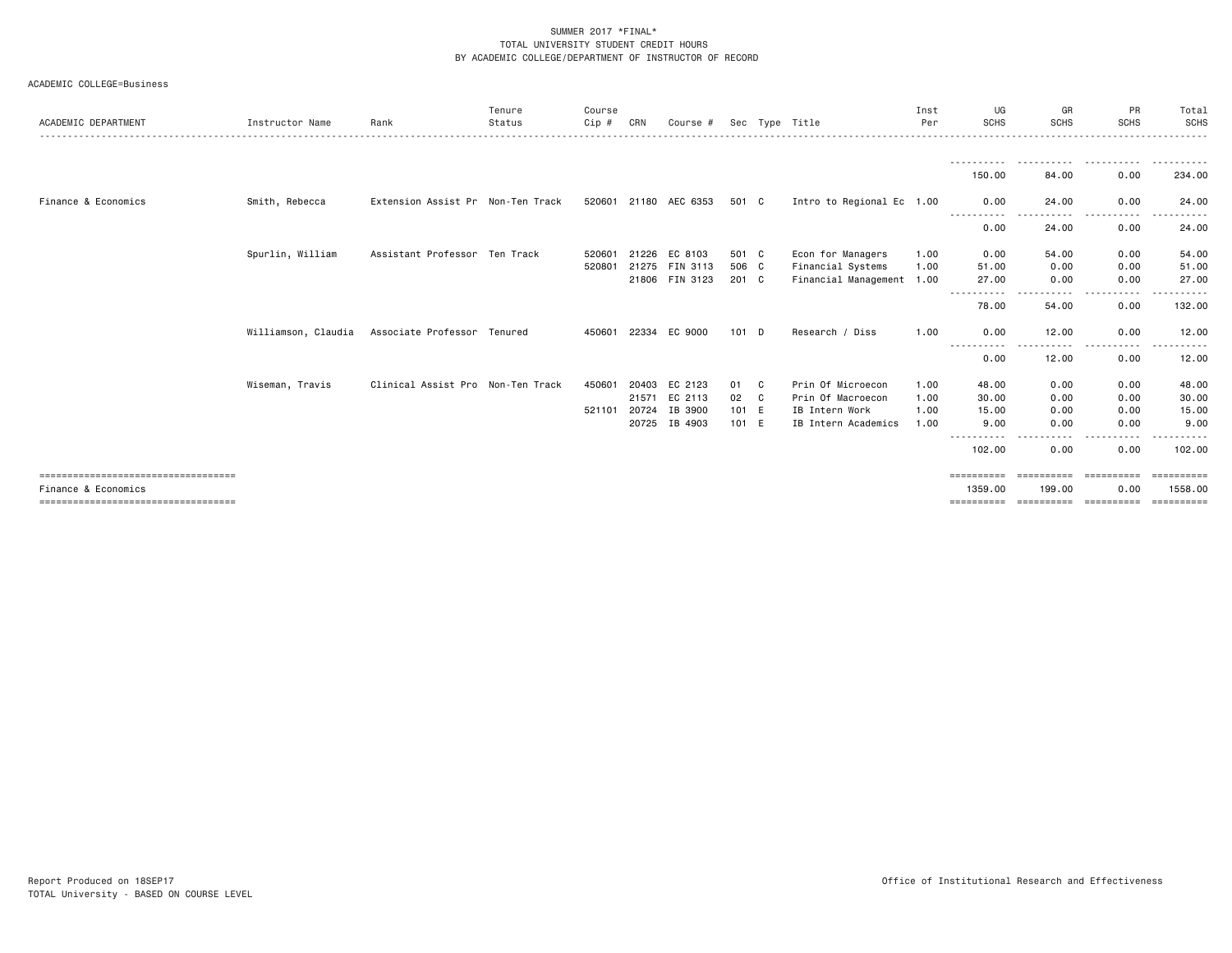| ACADEMIC DEPARTMENT              | Instructor Name    | Rank                               | Tenure<br>Status | Course<br>Cip #              | CRN            | Course #                                |             |        | Sec Type Title<br>.                                    | Inst<br>Per  | UG<br><b>SCHS</b>                            | GR<br><b>SCHS</b>            | PR<br><b>SCHS</b>            | Total<br><b>SCHS</b><br>$- - - - -$ |
|----------------------------------|--------------------|------------------------------------|------------------|------------------------------|----------------|-----------------------------------------|-------------|--------|--------------------------------------------------------|--------------|----------------------------------------------|------------------------------|------------------------------|-------------------------------------|
| Management & Information Systems | Canfield, Stephen  | Instructor                         | Non-Ten Track    | 110201                       | 20136<br>21556 | BIS 1523<br>BIS 2523                    | 01<br>51    | C<br>C | Web Development I<br>Web Development II                | 1.00<br>1.00 | 33.00<br>27.00                               | 0.00<br>0.00                 | 0.00<br>0.00                 | 33.00<br>27.00                      |
|                                  |                    |                                    |                  | 110901 20140<br>521201 20139 |                | BIS 6513<br>BIS 4513                    | 01<br>01    | C<br>C | Microcomputers/Netwo<br>Microcomputers/Netwo 1.00      | 1.00         | 0.00<br>18.00                                | 3.00<br>0.00                 | 0.00<br>0.00                 | 3.00<br>18.00                       |
|                                  |                    |                                    |                  |                              |                |                                         |             |        |                                                        |              | .<br>78.00                                   | $\sim$ $\sim$ $\sim$<br>3.00 | .<br>0.00                    | .<br>81.00                          |
|                                  | Chrisman, James    | Professor                          | Tenured          |                              |                | 521302 23175 MGT 9000                   | 102 D       |        | Research / Diss                                        | 1.00         | 0.00<br>----                                 | 6.00<br>- - - -              | 0.00<br>----                 | 6.00<br>.                           |
|                                  |                    |                                    |                  |                              |                |                                         |             |        |                                                        |              | 0.00                                         | 6.00                         | 0.00                         | 6.00                                |
|                                  | Daspit, Joshua     | Assistant Professor Ten Track      |                  | 520101                       | 20157          | <b>BUS 4853</b>                         | 51          | C      | <b>Business Policy</b>                                 | 1.00         | 60.00                                        | 0.00                         | 0.00                         | 60.00                               |
|                                  |                    |                                    |                  | 520701                       | 20908          | MGT 3323                                | 51          | C      | Entrepreneurship                                       | 1.00         | 39.00                                        | 0.00                         | 0.00                         | 39.00                               |
|                                  |                    |                                    |                  | 521302 23238                 |                | MGT 7000                                | $101$ I     |        | Directed Indiv Study                                   | 1.00         | 0.00                                         | 3.00                         | 0.00<br>.                    | 3.00<br>.                           |
|                                  |                    |                                    |                  |                              |                |                                         |             |        |                                                        |              | 99.00                                        | 3.00                         | 0.00                         | 102.00                              |
|                                  | Davis, Logan       | Non-Employee/Affili Not Applicable |                  |                              |                | 510701 21165 HCA 4013                   | 201 C       |        | Ethical Issues in He 1.00                              |              | 33.00<br>$\sim$ $\sim$ $\sim$<br>$- - - - -$ | 0.00<br>----                 | 0.00<br>$\frac{1}{2}$        | 33.00<br>.                          |
|                                  |                    |                                    |                  |                              |                |                                         |             |        |                                                        |              | 33.00                                        | 0.00                         | 0.00                         | 33.00                               |
|                                  | Dhaenens, Andrew   | Grad Teach Assist                  | Non-Ten Track    |                              |                | 520201 21858 MGT 3213                   | 01 C        |        | Org Communications                                     | 1.00         | 84.00<br>.                                   | 0.00<br>----                 | 0.00<br>.                    | 84.00<br>.                          |
|                                  |                    |                                    |                  |                              |                |                                         |             |        |                                                        |              | 84.00                                        | 0.00                         | 0.00                         | 84.00                               |
|                                  | Hammond, Nathaniel | Grad Teach Assist                  | Non-Ten Track    |                              |                | 521301 20904 MGT 3114                   | 51          | C      | Prin of Mgt & Prod                                     | 1.00         | 208.00                                       | 0.00                         | 0.00<br>$\sim$ $\sim$ $\sim$ | 208.00<br>.                         |
|                                  |                    |                                    |                  |                              |                |                                         |             |        |                                                        |              | 208.00                                       | 0.00                         | 0.00                         | 208.00                              |
|                                  | Holt, Daniel       | Associate Professor Tenured        |                  |                              |                | 520201 21371 MGT 8123                   | 501 C       |        | Strategic Bus Consul 1.00                              |              | 0.00                                         | 39.00                        | 0.00                         | 39.00                               |
|                                  |                    |                                    |                  |                              |                |                                         |             |        |                                                        |              | 0.00                                         | 39.00                        | 0.00                         | 39.00                               |
|                                  | Long, Rebecca      | Professor                          | Tenured          | 521302 23243                 |                | MGT 9000                                | 104 D       |        | Research / Diss                                        | 1.00         | 0.00                                         | 3.00                         | 0.00                         | 3.00                                |
|                                  |                    |                                    |                  |                              |                |                                         |             |        |                                                        |              | 0.00                                         | 3.00                         | 0.00                         | 3.00                                |
|                                  | Madison, Kristen   | Assistant Professor Ten Track      |                  | 520101                       | 21553          | <b>BUS 4853</b>                         | 001 C       |        | <b>Business Policy</b>                                 | 1.00         | 114.00                                       | 0.00                         | 0.00                         | 114.00                              |
|                                  |                    |                                    |                  | 521302 23240                 |                | MGT 7000                                | $102$ I     |        | Directed Indiv Study 1.00                              |              | 0.00<br>$\sim$                               | 3.00<br>.                    | 0.00<br>.                    | 3.00<br>.                           |
|                                  |                    |                                    |                  |                              |                |                                         |             |        |                                                        |              | 114.00                                       | 3,00                         | 0.00                         | 117.00                              |
|                                  | Marett, Lawrence   | Associate Professor Tenured        |                  | 521201 23008                 |                | BIS 9000                                | 101 D       |        | Research / Diss                                        | 1.00         | 0.00<br><u>.</u>                             | 6.00<br>.                    | 0.00<br>$- - - -$            | 6.00<br>$\frac{1}{2}$               |
|                                  |                    |                                    |                  |                              |                |                                         |             |        |                                                        |              | 0.00                                         | 6.00                         | 0.00                         | 6.00                                |
|                                  | McNeil, Stacey     | Instructor                         | Non-Ten Track    | 520201                       | 21804          | MGT 3213                                | 201 C       |        | Org Communications                                     | 1.00         | 27.00                                        | 0.00                         | 0.00                         | 27.00                               |
|                                  |                    |                                    |                  | 520701                       | 21808          | MGT 3333                                | 201 C       |        | Field Study In Entre 1.00                              |              | 21.00<br>.                                   | 0.00<br>.                    | 0.00<br>.                    | 21.00<br>.                          |
|                                  |                    |                                    |                  |                              |                |                                         |             |        |                                                        |              | 48.00                                        | 0.00                         | 0.00                         | 48.00                               |
|                                  | Ndicu, Martin      | Grad Teach Assist                  | Non-Ten Track    |                              |                | 521201 21552 BIS 1012<br>21555 BIS 1012 | 001 C<br>01 | C      | Intro to Bus Info Sy 1.00<br>Intro to Bus Info Sy 1.00 |              | 14.00<br>32.00                               | 0.00<br>0.00                 | 0.00<br>0.00                 | 14.00<br>32.00                      |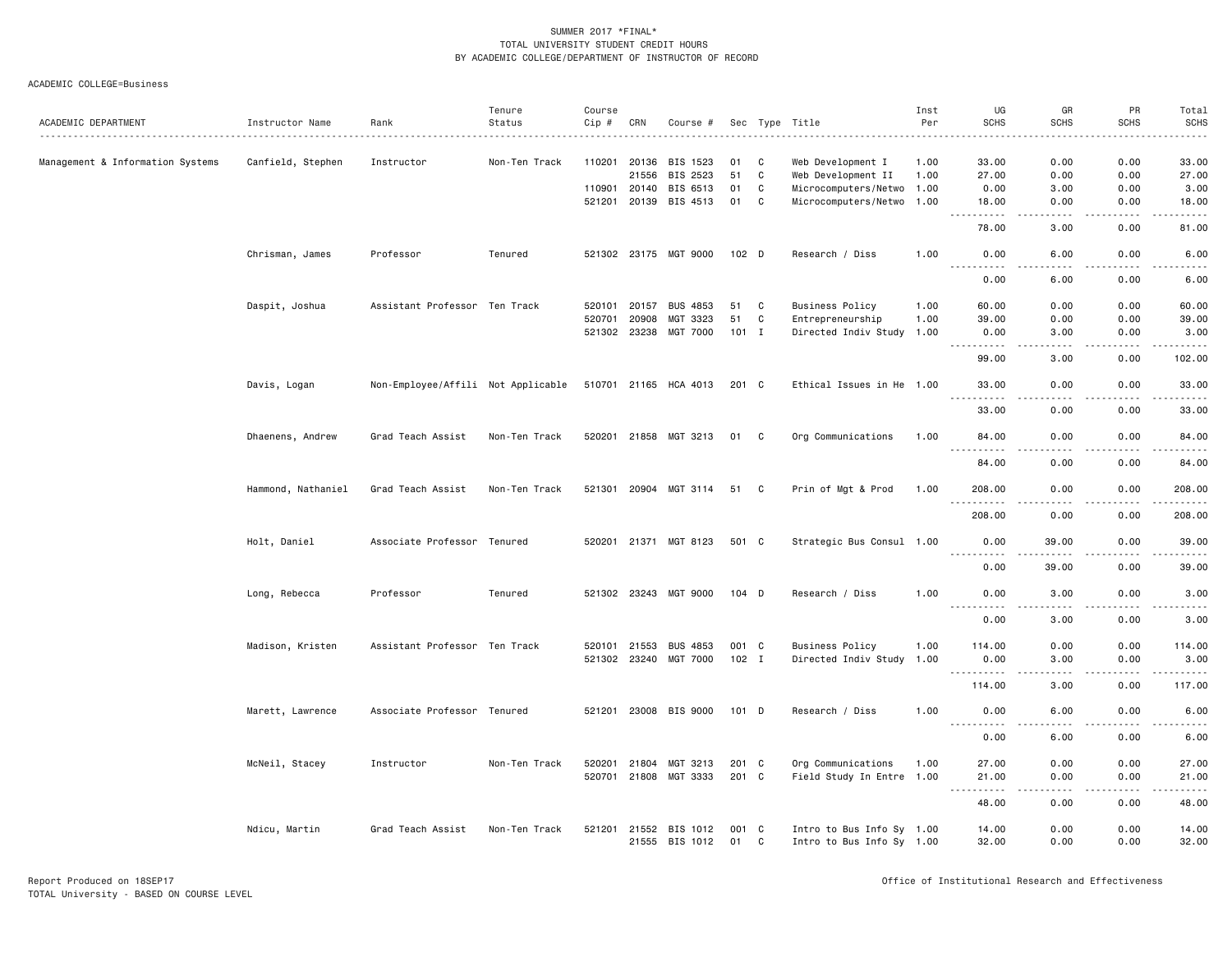| ACADEMIC DEPARTMENT                                                                                              | Instructor Name    | Rank                        | Tenure<br>Status | Course<br>Cip # | CRN            | Course #                                |                |              | Sec Type Title                                        | Inst<br>Per  | UG<br><b>SCHS</b>                                                                                                                                                | GR<br><b>SCHS</b>                   | PR<br><b>SCHS</b>                 | Total<br>SCHS                                                                                                                                                                                                                                                                                                                                                                                                                                                 |
|------------------------------------------------------------------------------------------------------------------|--------------------|-----------------------------|------------------|-----------------|----------------|-----------------------------------------|----------------|--------------|-------------------------------------------------------|--------------|------------------------------------------------------------------------------------------------------------------------------------------------------------------|-------------------------------------|-----------------------------------|---------------------------------------------------------------------------------------------------------------------------------------------------------------------------------------------------------------------------------------------------------------------------------------------------------------------------------------------------------------------------------------------------------------------------------------------------------------|
|                                                                                                                  |                    |                             |                  |                 |                |                                         |                |              |                                                       |              | 46.00                                                                                                                                                            | 0.00                                | 0.00                              | 46.00                                                                                                                                                                                                                                                                                                                                                                                                                                                         |
| Management & Information Systems                                                                                 | Otondo, Robert     | Associate Professor Tenured |                  |                 |                | 521201 23134 BIS 9000                   | 102 D          |              | Research / Diss                                       | 1.00         | 0.00                                                                                                                                                             | 6.00                                | 0.00                              | 6.00                                                                                                                                                                                                                                                                                                                                                                                                                                                          |
|                                                                                                                  |                    |                             |                  |                 |                |                                         |                |              |                                                       |              | .<br>0.00                                                                                                                                                        | 6.00                                | 0.00                              | 6.00                                                                                                                                                                                                                                                                                                                                                                                                                                                          |
|                                                                                                                  | Pearson, Allison   | Professor                   | Tenured          |                 |                | 521302 23176 MGT 9000                   | 103 D          |              | Research / Diss                                       | 1.00         | 0.00                                                                                                                                                             | 6.00                                | 0.00                              | 6.00                                                                                                                                                                                                                                                                                                                                                                                                                                                          |
|                                                                                                                  |                    |                             |                  |                 |                |                                         |                |              |                                                       |              | <u>.</u><br>0.00                                                                                                                                                 | .<br>$\frac{1}{2}$<br>6.00          | .<br>0.00                         | .<br>6.00                                                                                                                                                                                                                                                                                                                                                                                                                                                     |
|                                                                                                                  | Richardson, Jimmy  | Lecturer                    | Non-Ten Track    |                 |                | 521201 21369 MGT 8063                   | 501 C          |              | Survey Of Management 1.00                             |              | 0.00<br>$\frac{1}{2}$<br>$- - - -$                                                                                                                               | 72.00                               | 0.00                              | 72.00                                                                                                                                                                                                                                                                                                                                                                                                                                                         |
|                                                                                                                  |                    |                             |                  |                 |                |                                         |                |              |                                                       |              | 0.00                                                                                                                                                             | 72.00                               | 0.00                              | 72.00                                                                                                                                                                                                                                                                                                                                                                                                                                                         |
|                                                                                                                  | Shin, Seungjae     | Professor                   | Tenured          |                 |                | 521201 21807 BIS 3233                   | 201 C          |              | Management Informati 1.00                             |              | 18.00<br>----------                                                                                                                                              | 0.00                                | 0.00                              | 18.00                                                                                                                                                                                                                                                                                                                                                                                                                                                         |
|                                                                                                                  |                    |                             |                  |                 |                |                                         |                |              |                                                       |              | 18.00                                                                                                                                                            | 0.00                                | 0.00                              | 18.00                                                                                                                                                                                                                                                                                                                                                                                                                                                         |
|                                                                                                                  | Su, Youyi          | Grad Teach Assist           | Non-Ten Track    |                 |                | 520101 20156 BUS 4853                   | 01 C           |              | <b>Business Policy</b>                                | 1.00         | 51.00<br>.                                                                                                                                                       | 0.00<br>.                           | 0.00<br>.                         | 51.00<br>.                                                                                                                                                                                                                                                                                                                                                                                                                                                    |
|                                                                                                                  |                    |                             |                  |                 |                |                                         |                |              |                                                       |              | 51.00                                                                                                                                                            | 0.00                                | 0.00                              | 51.00                                                                                                                                                                                                                                                                                                                                                                                                                                                         |
|                                                                                                                  | Templeton, Gary    | Associate Professor Tenured |                  |                 |                | 521201 20137 BIS 3233<br>21191 BIS 8113 | 001 C<br>521 C |              | Management Informati 1.00<br>Mgt Info Tech & Sys 1.00 |              | 39.00<br>0.00                                                                                                                                                    | 0.00<br>75.00                       | 0.00<br>0.00                      | 39.00<br>75.00                                                                                                                                                                                                                                                                                                                                                                                                                                                |
|                                                                                                                  |                    |                             |                  |                 |                |                                         |                |              |                                                       |              | <u>.</u><br>39.00                                                                                                                                                | $- - - - -$<br>75.00                | .<br>0.00                         | $\begin{array}{cccccccccccccc} \bullet & \bullet & \bullet & \bullet & \bullet & \bullet & \bullet & \bullet \end{array}$<br>114.00                                                                                                                                                                                                                                                                                                                           |
|                                                                                                                  | Templeton, Laura   | Associate Professor Tenured |                  |                 |                | 521001 21554 MGT 3513                   | 001 C          |              | Intro Human Res Mgt 1.00                              |              | 54.00                                                                                                                                                            | 0.00                                | 0.00                              | 54.00                                                                                                                                                                                                                                                                                                                                                                                                                                                         |
|                                                                                                                  |                    |                             |                  |                 |                |                                         |                |              |                                                       |              | $\frac{1}{2} \left( \frac{1}{2} \right) \left( \frac{1}{2} \right) \left( \frac{1}{2} \right) \left( \frac{1}{2} \right)$<br>.<br>54.00                          | 0.00                                | 0.00                              | 54.00                                                                                                                                                                                                                                                                                                                                                                                                                                                         |
|                                                                                                                  | Vardaman, James    | Associate Professor Tenured |                  | 520201          | 20914<br>21370 | MGT 8113<br>MGT 8113                    | 51<br>521 C    | $\mathbf{C}$ | Leadership Skills<br>Leadership Skills                | 1.00<br>1.00 | 0.00<br>0.00                                                                                                                                                     | 81.00<br>84.00                      | 0.00<br>0.00                      | 81.00<br>84.00                                                                                                                                                                                                                                                                                                                                                                                                                                                |
|                                                                                                                  |                    |                             |                  |                 |                | 521302 23118 MGT 9000                   | $101$ D        |              | Research / Diss                                       | 1.00         | 0.00<br>$\sim$ $\sim$ $\sim$ $\sim$<br>$\frac{1}{2} \left( \frac{1}{2} \right) \left( \frac{1}{2} \right) \left( \frac{1}{2} \right) \left( \frac{1}{2} \right)$ | 6.00<br>.                           | 0.00<br><b>.</b>                  | 6.00<br>.                                                                                                                                                                                                                                                                                                                                                                                                                                                     |
|                                                                                                                  |                    |                             |                  |                 |                |                                         |                |              |                                                       |              | 0.00                                                                                                                                                             | 171.00                              | 0.00                              | 171.00                                                                                                                                                                                                                                                                                                                                                                                                                                                        |
|                                                                                                                  | Vedadi, Ali        | Grad Teach Assist           | Non-Ten Track    |                 |                | 521201 20138 BIS 3233                   | 01 C           |              | Management Informati 1.00                             |              | 24.00<br>.                                                                                                                                                       | 0.00<br>.                           | 0.00<br>.                         | 24.00<br>.                                                                                                                                                                                                                                                                                                                                                                                                                                                    |
|                                                                                                                  |                    |                             |                  |                 |                |                                         |                |              |                                                       |              | 24.00                                                                                                                                                            | 0.00                                | 0.00                              | 24.00                                                                                                                                                                                                                                                                                                                                                                                                                                                         |
|                                                                                                                  | Warkentin, Merrill | Professor                   | Tenured          |                 |                | 521201 23463 BIS 9000                   | 51             | D            | Research / Diss                                       | 1.00         | 0.00<br>----------                                                                                                                                               | 3.00<br>$\sim$ $\sim$ $\sim$ $\sim$ | 0.00                              | 3.00                                                                                                                                                                                                                                                                                                                                                                                                                                                          |
|                                                                                                                  |                    |                             |                  |                 |                |                                         |                |              |                                                       |              | 0.00                                                                                                                                                             | 3.00                                | 0.00                              | 3.00                                                                                                                                                                                                                                                                                                                                                                                                                                                          |
| -----------------------------------<br>Management & Information Systems<br>===================================== |                    |                             |                  |                 |                |                                         |                |              |                                                       |              | ==========<br>896.00<br>==========                                                                                                                               | ==========<br>396.00<br>==========  | ___________<br>0.00<br>========== | ==========<br>1292.00<br>$\begin{minipage}{0.9\linewidth} \hspace*{-0.2cm} \textbf{1} & \textbf{2} & \textbf{3} & \textbf{5} & \textbf{6} & \textbf{7} \\ \textbf{5} & \textbf{6} & \textbf{7} & \textbf{8} & \textbf{8} & \textbf{9} & \textbf{1} \\ \textbf{6} & \textbf{8} & \textbf{8} & \textbf{8} & \textbf{9} & \textbf{1} & \textbf{1} \\ \textbf{7} & \textbf{9} & \textbf{1} & \textbf{1} & \textbf{1} & \textbf{1} & \textbf{1} \\ \textbf{8} & \$ |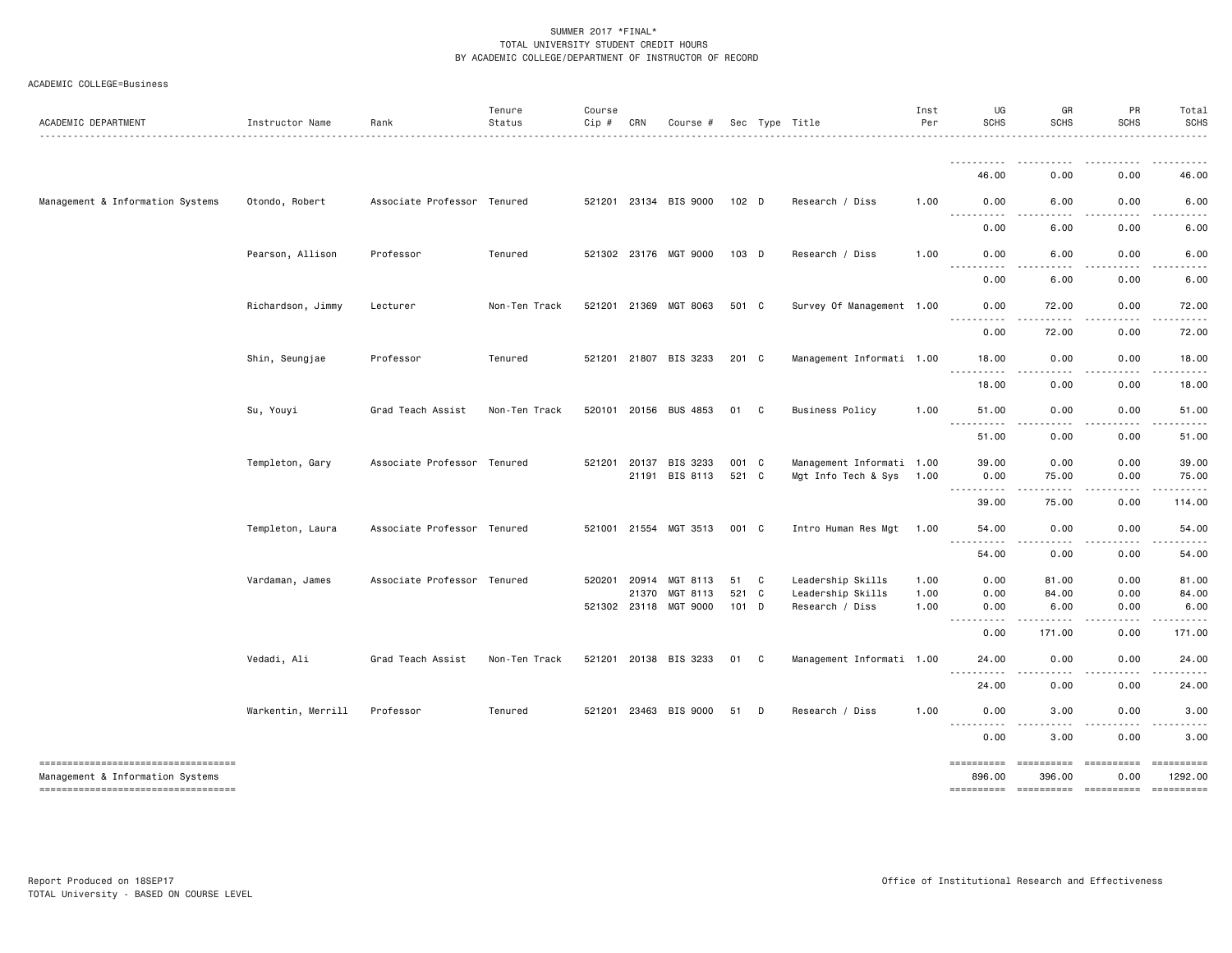| ACADEMIC DEPARTMENT                | Instructor Name                | Rank                          | Tenure<br>Status | Course<br>Cip # | CRN          | Course #              |                  |   | Sec Type Title            | Inst<br>Per | UG<br><b>SCHS</b>         | GR<br><b>SCHS</b>                                                                                                                                             | PR<br><b>SCHS</b> | Total<br><b>SCHS</b>                                                                                                              |
|------------------------------------|--------------------------------|-------------------------------|------------------|-----------------|--------------|-----------------------|------------------|---|---------------------------|-------------|---------------------------|---------------------------------------------------------------------------------------------------------------------------------------------------------------|-------------------|-----------------------------------------------------------------------------------------------------------------------------------|
| Marketing, Quantitative Analysis & | Barney, Christian              | Grad Teach Assist             | Non-Ten Track    |                 |              | 521401 20918 MKT 3013 | 51 C             |   | Principles Of Mkt         | 1.00        | 30.00                     | 0.00                                                                                                                                                          | 0.00              | 30.00                                                                                                                             |
|                                    |                                |                               |                  |                 |              |                       |                  |   |                           |             | 30.00                     | 0.00                                                                                                                                                          | 0.00              | 30.00                                                                                                                             |
|                                    | Breazeale, Michael             | Assistant Professor Ten Track |                  |                 | 521401 21583 | MKT 4113              | 01               | C | Personal Selling          | 1.00        | 90.00                     | 0.00                                                                                                                                                          | 0.00              | 90.00                                                                                                                             |
|                                    |                                |                               |                  |                 | 21584        | MKT 4423              | 01               | C | Strategic Brand Mana 1.00 |             | 42.00                     | 0.00                                                                                                                                                          | 0.00              | 42.00                                                                                                                             |
|                                    |                                |                               |                  |                 | 21585        | MKT 6423              | 01               | C | Strategic Brand Mana 1.00 |             | 0.00                      | 3.00                                                                                                                                                          | 0.00              | 3.00                                                                                                                              |
|                                    |                                |                               |                  |                 | 22800        | <b>MKT 7000</b>       | $102$ I          |   | Directed Indiv Study 1.00 |             | 0.00                      | 3.00                                                                                                                                                          | 0.00              | 3.00                                                                                                                              |
|                                    |                                |                               |                  |                 | 22802        | <b>MKT 7000</b>       | $104$ I          |   | Directed Indiv Study 1.00 |             | 0.00                      | 3.00                                                                                                                                                          | 0.00              | 3.00                                                                                                                              |
|                                    |                                |                               |                  |                 | 22887        | <b>MKT 7000</b>       | 105 I            |   | Directed Indiv Study 1.00 |             | 0.00                      | 3.00                                                                                                                                                          | 0.00              | 3.00                                                                                                                              |
|                                    |                                |                               |                  |                 | 23268        | <b>MKT 7000</b>       | 106 I            |   | Directed Indiv Study 1.00 |             | 0.00<br>.                 | 3.00<br>.                                                                                                                                                     | 0.00<br>.         | 3.00<br>.                                                                                                                         |
|                                    |                                |                               |                  |                 |              |                       |                  |   |                           |             | 132.00                    | 15.00                                                                                                                                                         | 0.00              | 147.00                                                                                                                            |
|                                    | Brown, Haley-Lavell Instructor |                               | Non-Ten Track    | 220207          | 21577        | BL 4263               | 51               | C | Environmental Law         | 1.00        | 21.00                     | 0.00                                                                                                                                                          | 0.00              | 21.00                                                                                                                             |
|                                    |                                |                               |                  | 229999          | 21578        | BL 6263               | 51               | C | Environmental Law         | 1.00        | 0.00                      | 18.00                                                                                                                                                         | 0.00              | 18.00                                                                                                                             |
|                                    |                                |                               |                  |                 | 521501 21579 | BL 4333               | 51               | C | Real Estate Law           | 1.00        | 24.00                     | 0.00                                                                                                                                                          | 0.00              | 24.00                                                                                                                             |
|                                    |                                |                               |                  |                 | 21580        | BL 6333               | 51               | C | Real Estate Law           | 1.00        | 0.00                      | 42.00                                                                                                                                                         | 0.00              | 42.00<br>المالم المالية ال                                                                                                        |
|                                    |                                |                               |                  |                 |              |                       |                  |   |                           |             | 45.00                     | 60.00                                                                                                                                                         | 0.00              | 105.00                                                                                                                            |
|                                    | Collier, Joel                  | Associate Professor Tenured   |                  |                 |              | 521401 23241 MKT 9000 | 102 <sub>D</sub> |   | Research / Diss           | 1.00        | 0.00<br>.                 | 12.00<br>$\frac{1}{2} \left( \frac{1}{2} \right) \left( \frac{1}{2} \right) \left( \frac{1}{2} \right) \left( \frac{1}{2} \right) \left( \frac{1}{2} \right)$ | 0.00              | 12.00<br>.                                                                                                                        |
|                                    |                                |                               |                  |                 |              |                       |                  |   |                           |             | 0.00                      | 12.00                                                                                                                                                         | 0.00              | 12.00                                                                                                                             |
|                                    | Cook, Cecelia                  | Instructor                    | Non-Ten Track    |                 | 220205 21581 | BL 2413               | 01               | C | Legal Envt Bus            | 1.00        | 33.00                     | 0.00                                                                                                                                                          | 0.00              | 33.00                                                                                                                             |
|                                    |                                |                               |                  |                 |              | 21582 BL 3223         | 01               | C | Law Of Comm Trans         | 1.00        | 15.00<br>. <b>.</b>       | 0.00<br>$- - - -$                                                                                                                                             | 0.00<br>.         | 15.00<br>.                                                                                                                        |
|                                    |                                |                               |                  |                 |              |                       |                  |   |                           |             | 48.00                     | 0.00                                                                                                                                                          | 0.00              | 48.00                                                                                                                             |
|                                    | Dunlap, Kali                   | Non-Faculty                   | Not Applicable   |                 |              | 240102 21352 IDS 4111 | 501 C            |   | Professional Seminar 1.00 |             | 18.00                     | 0.00                                                                                                                                                          | 0.00              | 18.00                                                                                                                             |
|                                    |                                |                               |                  |                 |              |                       |                  |   |                           |             | $- - -$<br>18.00          | 0.00                                                                                                                                                          | 0.00              | 18.00                                                                                                                             |
|                                    | Goree, Michael                 | Instructor                    | Non-Ten Track    | 521499          | 20928        | MKT 4613              | 51               | C | Services Marketing        | 1.00        | 78.00                     | 0.00                                                                                                                                                          | 0.00              | 78.00                                                                                                                             |
|                                    |                                |                               |                  |                 | 521803 20920 | MKT 3213              | 51               | C | Retailing                 | 1.00        | 75.00                     | 0.00                                                                                                                                                          | 0.00              | 75.00                                                                                                                             |
|                                    |                                |                               |                  |                 |              |                       |                  |   |                           |             | .<br>$\sim$ $\sim$ $\sim$ | $\sim$ $\sim$ $\sim$ $\sim$                                                                                                                                   | -----             | .                                                                                                                                 |
|                                    |                                |                               |                  |                 |              |                       |                  |   |                           |             | 153.00                    | 0.00                                                                                                                                                          | 0.00              | 153.00                                                                                                                            |
|                                    | Hill, William                  | Associate Professor Tenured   |                  |                 |              | 510701 21166 HCA 4443 | 201 E            |   | Healthcare Internshi 1.00 |             | 3.00<br><u>.</u>          | 0.00                                                                                                                                                          | 0.00              | 3.00                                                                                                                              |
|                                    |                                |                               |                  |                 |              |                       |                  |   |                           |             | 3.00                      | 0.00                                                                                                                                                          | 0.00              | 3.00                                                                                                                              |
|                                    | Jones, Carol                   | Assistant Professor Ten Track |                  |                 |              | 521302 21193 BQA 8233 | 501 C            |   | Quant Analysis & Bus 1.00 |             | 0.00<br>.                 | 60.00                                                                                                                                                         | 0.00<br>.         | 60.00<br>.                                                                                                                        |
|                                    |                                |                               |                  |                 |              |                       |                  |   |                           |             | 0.00                      | 60.00                                                                                                                                                         | 0.00              | 60.00                                                                                                                             |
|                                    | Lueg, Jason                    | Professor                     | Tenured          |                 |              | 521401 23465 MKT 4000 | 101 I            |   | Directed Indiv Study 1.00 |             | 2.00                      | 0.00                                                                                                                                                          | 0.00              | 2.00                                                                                                                              |
|                                    |                                |                               |                  |                 |              |                       |                  |   |                           |             | .<br>2.00                 | .<br>0.00                                                                                                                                                     | -----<br>0.00     | $\frac{1}{2} \left( \frac{1}{2} \right) \left( \frac{1}{2} \right) \left( \frac{1}{2} \right) \left( \frac{1}{2} \right)$<br>2.00 |
|                                    | Lueg, Nicole                   | Professor                     | Tenured          |                 |              | 521402 20927 MKT 4533 | 01               | C | Marketing Research        | 1.00        | 51.00                     | 0.00                                                                                                                                                          | 0.00              | 51.00                                                                                                                             |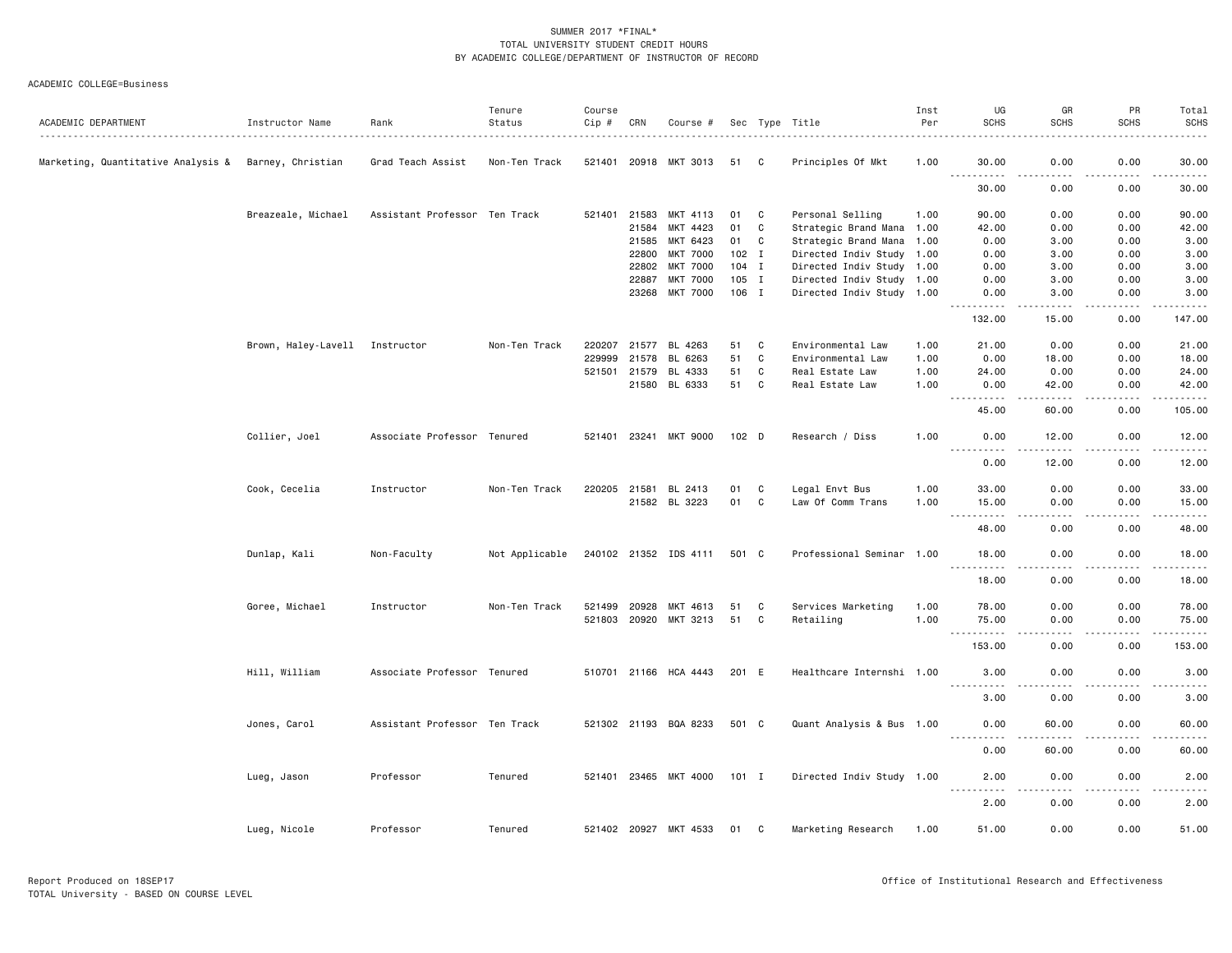| ACADEMIC DEPARTMENT                                                      | Instructor Name     | Rank                          | Tenure<br>Status | Course<br>Cip # | CRN          | Course #              |       |                | Sec Type Title            | Inst<br>Per | UG<br><b>SCHS</b>                                                                                                                                                                                                                                              | GR<br><b>SCHS</b>                | PR<br><b>SCHS</b>     | Total<br><b>SCHS</b>  |
|--------------------------------------------------------------------------|---------------------|-------------------------------|------------------|-----------------|--------------|-----------------------|-------|----------------|---------------------------|-------------|----------------------------------------------------------------------------------------------------------------------------------------------------------------------------------------------------------------------------------------------------------------|----------------------------------|-----------------------|-----------------------|
|                                                                          |                     |                               |                  |                 |              |                       |       |                |                           |             |                                                                                                                                                                                                                                                                |                                  |                       |                       |
|                                                                          |                     |                               |                  |                 |              |                       |       |                |                           |             | .<br>51.00                                                                                                                                                                                                                                                     | 0.00                             | 0.00                  | 51.00                 |
| Marketing, Quantitative Analysis &                                       | Mallette, Stephanie | Instructor                    | Non-Ten Track    |                 |              | 229999 20148 BL 8113  | 01    | C              | Law Ethics Disp Res       | 1.00        | 0.00                                                                                                                                                                                                                                                           | 93.00                            | 0.00                  | 93.00                 |
|                                                                          |                     |                               |                  |                 |              | 21192 BL 8113         | 511 C |                | Law Ethics Disp Res       | 1.00        | 0.00<br>$\frac{1}{2} \left( \frac{1}{2} \right) \left( \frac{1}{2} \right) \left( \frac{1}{2} \right) \left( \frac{1}{2} \right)$<br>$\frac{1}{2} \left( \frac{1}{2} \right) \left( \frac{1}{2} \right) \left( \frac{1}{2} \right) \left( \frac{1}{2} \right)$ | 84.00                            | 0.00                  | 84.00                 |
|                                                                          |                     |                               |                  |                 |              |                       |       |                |                           |             | 0.00                                                                                                                                                                                                                                                           | 177.00                           | 0.00                  | 177.00                |
|                                                                          | Moore, Robert       | Professor                     | Tenured          |                 |              | 521302 20149 BQA 2113 | 001 C |                | Bus Stat Methods I        | 1.00        | 27.00                                                                                                                                                                                                                                                          | 0.00                             | 0.00                  | 27.00                 |
|                                                                          |                     |                               |                  | 521401          | 20916        | MKT 3013              | 01    | C              | Principles Of Mkt         | 1.00        | 51.00                                                                                                                                                                                                                                                          | 0.00                             | 0.00                  | 51.00                 |
|                                                                          |                     |                               |                  |                 |              | 20917 MKT 3013        | 02    | $\overline{c}$ | Principles Of Mkt         | 1.00        | 57.00                                                                                                                                                                                                                                                          | 0.00                             | 0.00                  | 57.00                 |
|                                                                          |                     |                               |                  |                 |              | 21372 MKT 3013        | 524 C |                | Principles Of Mkt         | 1.00        | 87.00<br>.                                                                                                                                                                                                                                                     | 0.00                             | 0.00                  | 87.00                 |
|                                                                          |                     |                               |                  |                 |              |                       |       |                |                           |             | 222.00                                                                                                                                                                                                                                                         | 0.00                             | 0.00                  | 222.00                |
|                                                                          | Qu, Yingge          | Assistant Professor Ten Track |                  |                 |              | 521401 21814 MKT 4213 | 201 C |                | Internet Marketing        | 1.00        | 24.00                                                                                                                                                                                                                                                          | 0.00                             | 0.00                  | 24.00                 |
|                                                                          |                     |                               |                  |                 |              |                       |       |                |                           |             | $\frac{1}{2}$<br>24.00                                                                                                                                                                                                                                         | 0.00                             | 0.00                  | 24.00                 |
|                                                                          | Shanahan, Kevin     | Associate Professor Tenured   |                  |                 | 521302 20151 | BQA 2113              | 51    | C              | Bus Stat Methods I        | 1.00        | 48.00                                                                                                                                                                                                                                                          | 0.00                             | 0.00                  | 48.00                 |
|                                                                          |                     |                               |                  |                 | 521401 21373 | MKT 8153              | 511 C |                | Strategic Marketing       | 1.00        | 0.00                                                                                                                                                                                                                                                           | 51.00                            | 0.00                  | 51.00                 |
|                                                                          |                     |                               |                  |                 | 22482        | MKT 4990              | 801 A |                | Special Topic In MKT 1.00 |             | 30.00                                                                                                                                                                                                                                                          | 0.00                             | 0.00                  | 30.00                 |
|                                                                          |                     |                               |                  |                 | 22483        | MKT 6990              | 801 A |                | Special Topic In MKT 1.00 |             | 0.00                                                                                                                                                                                                                                                           | 3.00                             | 0.00                  | 3.00                  |
|                                                                          |                     |                               |                  |                 | 23492        | MKT 4000              | 51 I  |                | Directed Indiv Study 1.00 |             | 3.00                                                                                                                                                                                                                                                           | 0.00                             | 0.00                  | 3.00                  |
|                                                                          |                     |                               |                  |                 |              | 521403 21588 MKT 3933 | 51    | C              | International Mkt         | 1.00        | 30.00<br>----------                                                                                                                                                                                                                                            | 0.00<br>.                        | 0.00<br>$\frac{1}{2}$ | 30.00<br>- - - - - -  |
|                                                                          |                     |                               |                  |                 |              |                       |       |                |                           |             | 111.00                                                                                                                                                                                                                                                         | 54.00                            | 0.00                  | 165.00                |
|                                                                          | Stevens, Jennifer   | Grad Teach Assist             | Non-Ten Track    |                 | 521401 20925 | MKT 4413              | 51    | C              | Consumer Behavior         | 1.00        | 57.00                                                                                                                                                                                                                                                          | 0.00                             | 0.00                  | 57.00                 |
|                                                                          |                     |                               |                  |                 |              |                       |       |                |                           |             | $\sim$ $\sim$ $\sim$ $\sim$<br>57.00                                                                                                                                                                                                                           | 0.00                             | 0.00                  | 57.00                 |
|                                                                          | Waites, Stacie      | Grad Teach Assist             | Non-Ten Track    |                 |              | 521401 20929 MKT 4813 | 01    | C              | Marketing-Mgt             | 1.00        | 48.00                                                                                                                                                                                                                                                          | 0.00                             | 0.00                  | 48.00                 |
|                                                                          |                     |                               |                  |                 |              |                       |       |                |                           |             | <u>.</u><br>48.00                                                                                                                                                                                                                                              | 0.00                             | 0.00                  | 48.00                 |
| -------------------------------------                                    |                     |                               |                  |                 |              |                       |       |                |                           |             | ==========                                                                                                                                                                                                                                                     | ----------- ---------            |                       |                       |
| Marketing, Quantitative Analysis &<br>---------------------------------- |                     |                               |                  |                 |              |                       |       |                |                           |             | 944.00<br>==========                                                                                                                                                                                                                                           | 378.00<br>----------- ---------- | 0.00                  | 1322.00<br>========== |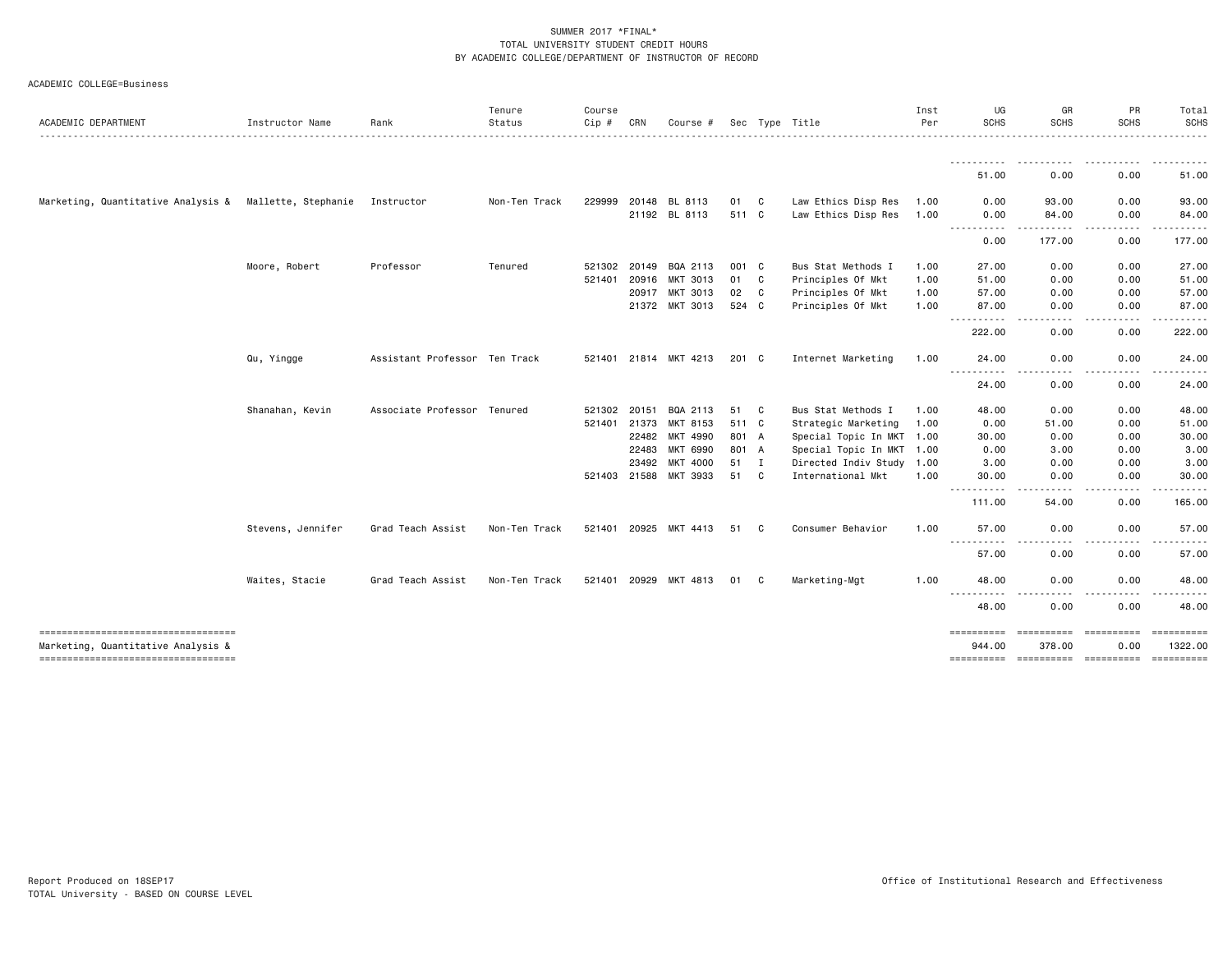ACADEMIC COLLEGE=Business

| 0.00<br>0.00<br>51.00<br>School of Accountancy<br>Addy, Noel<br>Associate Professor Tenured<br>520301<br>20010<br>ACC 2023<br>01<br>C<br>Prin Managerial Acct 1.00<br>51.00<br>20016 ACC 3033<br>C<br>0.00<br>0.00<br>01<br>Intermediate Acc II<br>33.00<br>33.00<br>1.00<br>21179 ACC 8213<br>521 C<br>Fin & Acc Report Ana 1.00<br>0.00<br>54.00<br>0.00<br>54.00<br>المتمام المتحدة<br>.<br>$\sim$ $\sim$ $\sim$<br>$-$ - $-$ -<br>84.00<br>0.00<br>138.00<br>54.00<br>Associate Professor Tenured<br>0.00<br>42.00<br>Ennis, Kevin<br>520301 21128 ACC 4043<br>201 C<br>Municipal & Govt Acc 1.00<br>42.00<br>0.00<br>521601 21126 ACC 4013<br>201 C<br>Income Tax I<br>1.00<br>21.00<br>0.00<br>0.00<br>21.00<br>.<br>$\sim$ $\sim$ $\sim$ $\sim$<br>المتمامين<br>$\sim$ $\sim$ $\sim$<br>.<br>63.00<br>0.00<br>0.00<br>63.00<br>Assistant Professor Ten Track<br>520301 21127 ACC 4023<br>Faello, Joseph<br>201 C<br>Advanced ACC<br>1.00<br>24.00<br>0.00<br>0.00<br>24.00<br>22222<br>.<br>.<br>$\sim$ $\sim$ $\sim$<br>24.00<br>0.00<br>0.00<br>24,00<br>Survey of Accounting 1.00<br>Gardner, Virginia<br>Non-Faculty<br>Not Applicable<br>520301 21178 ACC 2203<br>501 C<br>54.00<br>0.00<br>0.00<br>54.00<br>.<br>.<br>.<br>.<br>54.00<br>0.00<br>0.00<br>54.00<br>Clinical Assoc Prof Non-Ten Track<br>520301<br>20014 ACC 3013<br>0.00<br>0.00<br>39.00<br>Herring, Clyde<br>51<br>C<br>Cost Accounting<br>1.00<br>39.00<br>ACC 3023<br>0.00<br>27.00<br>20015<br>01<br>C<br>Intermediate Acc I<br>1.00<br>27.00<br>0.00<br>ACC 8013<br>01<br>C<br>0.00<br>69.00<br>0.00<br>69.00<br>20023<br>Sem-Fin Acc Theory<br>1.00<br>21959 ACC 8213<br>51<br>C<br>Fin & Acc Report Ana 1.00<br>0.00<br>81.00<br>0.00<br>81.00<br>66.00<br>150.00<br>0.00<br>216.00<br>520301 20017 ACC 3053<br>1.00<br>0.00<br>0.00<br>18.00<br>Lehman, Mark<br>Lecturer<br>Non-Ten Track<br>51<br>C.<br>Acct Systems II<br>18.00<br><u>.</u><br>.<br>18.00<br>0.00<br>0.00<br>18.00<br>520301 21551<br>ACC 6063<br>0.00<br>102.00<br>McNair, Frances<br>Professor<br>Tenured<br>01<br>C<br>Income Tax II<br>1.00<br>0.00<br>102.00<br>23218<br>ACC 7000<br>03<br>$\mathbf{I}$<br>Directed Indiv Study<br>0.00<br>1.00<br>0.00<br>1.00<br>1.00<br>521601<br>21549<br>ACC 4013<br>01<br>C<br>Income Tax I<br>1.00<br>9.00<br>0.00<br>0.00<br>9.00<br>21550 ACC 4063<br>01<br>C.<br>Income Tax II<br>1.00<br>3.00<br>0.00<br>0.00<br>3.00<br>.<br>.<br>.<br>.<br>12.00<br>103.00<br>0.00<br>115.00<br>Prin Financial Acct<br>Pannell, Angela<br>Instructor<br>Non-Ten Track<br>520301<br>20004<br>ACC 2013<br>001<br>C<br>1.00<br>102.00<br>0.00<br>0.00<br>102.00<br>20011 ACC 2023<br>51<br>C<br>Prin Managerial Acct 1.00<br>81.00<br>0.00<br>0.00<br>81.00<br>20012 ACC 2023<br>52<br>C <sub>c</sub><br>Prin Managerial Acct 1.00<br>0.00<br>0.00<br>84.00<br>84.00<br>.<br>.<br>267.00<br>267.00<br>0.00<br>0.00<br>Associate Professor Tenured<br>520301<br>20007<br>ACC 2013<br>52<br>C<br>Prin Financial Acct<br>1.00<br>36.00<br>0.00<br>0.00<br>36.00<br>Rigsby, John<br>20024 ACC 8033<br>51<br>s<br><b>Business Assurance</b><br>1.00<br>0.00<br>135.00<br>0.00<br>135.00<br>23115 ACC 8183<br>01<br>C<br>International Accoun 1.00<br>0.00<br>84.00<br>0.00<br>84.00<br><u>.</u><br>.<br>.<br><u>.</u><br>36.00<br>219.00<br>0.00<br>255.00<br>Assistant Professor Ten Track<br>20005<br>ACC 2013<br>C<br>Prin Financial Acct<br>93.00<br>0.00<br>93.00<br>Trinkle, Bradley<br>520301<br>01<br>1.00<br>0.00<br>20006<br>ACC 2013<br>51<br>C<br>Prin Financial Acct<br>1.00<br>48.00<br>0.00<br>0.00<br>48.00<br>20009<br>ACC 2023<br>001<br>C<br>0.00<br>0.00<br>Prin Managerial Acct 1.00<br>30.00<br>30.00<br>ACC 3003<br>C<br>20013<br>01<br>Acct Systems I<br>1.00<br>6.00<br>0.00<br>0.00<br>6.00 | ACADEMIC DEPARTMENT | Instructor Name | Rank | Tenure<br>Status | Course<br>$Cip \#$ | CRN | Course # |  | Sec Type Title | Inst<br>Per | UG<br><b>SCHS</b> | GR<br><b>SCHS</b> | PR<br><b>SCHS</b> | Total<br><b>SCHS</b> |
|--------------------------------------------------------------------------------------------------------------------------------------------------------------------------------------------------------------------------------------------------------------------------------------------------------------------------------------------------------------------------------------------------------------------------------------------------------------------------------------------------------------------------------------------------------------------------------------------------------------------------------------------------------------------------------------------------------------------------------------------------------------------------------------------------------------------------------------------------------------------------------------------------------------------------------------------------------------------------------------------------------------------------------------------------------------------------------------------------------------------------------------------------------------------------------------------------------------------------------------------------------------------------------------------------------------------------------------------------------------------------------------------------------------------------------------------------------------------------------------------------------------------------------------------------------------------------------------------------------------------------------------------------------------------------------------------------------------------------------------------------------------------------------------------------------------------------------------------------------------------------------------------------------------------------------------------------------------------------------------------------------------------------------------------------------------------------------------------------------------------------------------------------------------------------------------------------------------------------------------------------------------------------------------------------------------------------------------------------------------------------------------------------------------------------------------------------------------------------------------------------------------------------------------------------------------------------------------------------------------------------------------------------------------------------------------------------------------------------------------------------------------------------------------------------------------------------------------------------------------------------------------------------------------------------------------------------------------------------------------------------------------------------------------------------------------------------------------------------------------------------------------------------------------------------------------------------------------------------------------------------------------------------------------------------------------------------------------------------------------------------------------------------------------------------------------------------------------------------------------------------------------------------------------------------------------------------------------------------------------------------------------------------------------------------------------------------------------------------------------------------------------------------------------------------------|---------------------|-----------------|------|------------------|--------------------|-----|----------|--|----------------|-------------|-------------------|-------------------|-------------------|----------------------|
|                                                                                                                                                                                                                                                                                                                                                                                                                                                                                                                                                                                                                                                                                                                                                                                                                                                                                                                                                                                                                                                                                                                                                                                                                                                                                                                                                                                                                                                                                                                                                                                                                                                                                                                                                                                                                                                                                                                                                                                                                                                                                                                                                                                                                                                                                                                                                                                                                                                                                                                                                                                                                                                                                                                                                                                                                                                                                                                                                                                                                                                                                                                                                                                                                                                                                                                                                                                                                                                                                                                                                                                                                                                                                                                                                                                                        |                     |                 |      |                  |                    |     |          |  |                |             |                   |                   |                   |                      |
|                                                                                                                                                                                                                                                                                                                                                                                                                                                                                                                                                                                                                                                                                                                                                                                                                                                                                                                                                                                                                                                                                                                                                                                                                                                                                                                                                                                                                                                                                                                                                                                                                                                                                                                                                                                                                                                                                                                                                                                                                                                                                                                                                                                                                                                                                                                                                                                                                                                                                                                                                                                                                                                                                                                                                                                                                                                                                                                                                                                                                                                                                                                                                                                                                                                                                                                                                                                                                                                                                                                                                                                                                                                                                                                                                                                                        |                     |                 |      |                  |                    |     |          |  |                |             |                   |                   |                   |                      |
|                                                                                                                                                                                                                                                                                                                                                                                                                                                                                                                                                                                                                                                                                                                                                                                                                                                                                                                                                                                                                                                                                                                                                                                                                                                                                                                                                                                                                                                                                                                                                                                                                                                                                                                                                                                                                                                                                                                                                                                                                                                                                                                                                                                                                                                                                                                                                                                                                                                                                                                                                                                                                                                                                                                                                                                                                                                                                                                                                                                                                                                                                                                                                                                                                                                                                                                                                                                                                                                                                                                                                                                                                                                                                                                                                                                                        |                     |                 |      |                  |                    |     |          |  |                |             |                   |                   |                   |                      |
|                                                                                                                                                                                                                                                                                                                                                                                                                                                                                                                                                                                                                                                                                                                                                                                                                                                                                                                                                                                                                                                                                                                                                                                                                                                                                                                                                                                                                                                                                                                                                                                                                                                                                                                                                                                                                                                                                                                                                                                                                                                                                                                                                                                                                                                                                                                                                                                                                                                                                                                                                                                                                                                                                                                                                                                                                                                                                                                                                                                                                                                                                                                                                                                                                                                                                                                                                                                                                                                                                                                                                                                                                                                                                                                                                                                                        |                     |                 |      |                  |                    |     |          |  |                |             |                   |                   |                   |                      |
|                                                                                                                                                                                                                                                                                                                                                                                                                                                                                                                                                                                                                                                                                                                                                                                                                                                                                                                                                                                                                                                                                                                                                                                                                                                                                                                                                                                                                                                                                                                                                                                                                                                                                                                                                                                                                                                                                                                                                                                                                                                                                                                                                                                                                                                                                                                                                                                                                                                                                                                                                                                                                                                                                                                                                                                                                                                                                                                                                                                                                                                                                                                                                                                                                                                                                                                                                                                                                                                                                                                                                                                                                                                                                                                                                                                                        |                     |                 |      |                  |                    |     |          |  |                |             |                   |                   |                   |                      |
|                                                                                                                                                                                                                                                                                                                                                                                                                                                                                                                                                                                                                                                                                                                                                                                                                                                                                                                                                                                                                                                                                                                                                                                                                                                                                                                                                                                                                                                                                                                                                                                                                                                                                                                                                                                                                                                                                                                                                                                                                                                                                                                                                                                                                                                                                                                                                                                                                                                                                                                                                                                                                                                                                                                                                                                                                                                                                                                                                                                                                                                                                                                                                                                                                                                                                                                                                                                                                                                                                                                                                                                                                                                                                                                                                                                                        |                     |                 |      |                  |                    |     |          |  |                |             |                   |                   |                   |                      |
|                                                                                                                                                                                                                                                                                                                                                                                                                                                                                                                                                                                                                                                                                                                                                                                                                                                                                                                                                                                                                                                                                                                                                                                                                                                                                                                                                                                                                                                                                                                                                                                                                                                                                                                                                                                                                                                                                                                                                                                                                                                                                                                                                                                                                                                                                                                                                                                                                                                                                                                                                                                                                                                                                                                                                                                                                                                                                                                                                                                                                                                                                                                                                                                                                                                                                                                                                                                                                                                                                                                                                                                                                                                                                                                                                                                                        |                     |                 |      |                  |                    |     |          |  |                |             |                   |                   |                   |                      |
|                                                                                                                                                                                                                                                                                                                                                                                                                                                                                                                                                                                                                                                                                                                                                                                                                                                                                                                                                                                                                                                                                                                                                                                                                                                                                                                                                                                                                                                                                                                                                                                                                                                                                                                                                                                                                                                                                                                                                                                                                                                                                                                                                                                                                                                                                                                                                                                                                                                                                                                                                                                                                                                                                                                                                                                                                                                                                                                                                                                                                                                                                                                                                                                                                                                                                                                                                                                                                                                                                                                                                                                                                                                                                                                                                                                                        |                     |                 |      |                  |                    |     |          |  |                |             |                   |                   |                   |                      |
|                                                                                                                                                                                                                                                                                                                                                                                                                                                                                                                                                                                                                                                                                                                                                                                                                                                                                                                                                                                                                                                                                                                                                                                                                                                                                                                                                                                                                                                                                                                                                                                                                                                                                                                                                                                                                                                                                                                                                                                                                                                                                                                                                                                                                                                                                                                                                                                                                                                                                                                                                                                                                                                                                                                                                                                                                                                                                                                                                                                                                                                                                                                                                                                                                                                                                                                                                                                                                                                                                                                                                                                                                                                                                                                                                                                                        |                     |                 |      |                  |                    |     |          |  |                |             |                   |                   |                   |                      |
|                                                                                                                                                                                                                                                                                                                                                                                                                                                                                                                                                                                                                                                                                                                                                                                                                                                                                                                                                                                                                                                                                                                                                                                                                                                                                                                                                                                                                                                                                                                                                                                                                                                                                                                                                                                                                                                                                                                                                                                                                                                                                                                                                                                                                                                                                                                                                                                                                                                                                                                                                                                                                                                                                                                                                                                                                                                                                                                                                                                                                                                                                                                                                                                                                                                                                                                                                                                                                                                                                                                                                                                                                                                                                                                                                                                                        |                     |                 |      |                  |                    |     |          |  |                |             |                   |                   |                   |                      |
|                                                                                                                                                                                                                                                                                                                                                                                                                                                                                                                                                                                                                                                                                                                                                                                                                                                                                                                                                                                                                                                                                                                                                                                                                                                                                                                                                                                                                                                                                                                                                                                                                                                                                                                                                                                                                                                                                                                                                                                                                                                                                                                                                                                                                                                                                                                                                                                                                                                                                                                                                                                                                                                                                                                                                                                                                                                                                                                                                                                                                                                                                                                                                                                                                                                                                                                                                                                                                                                                                                                                                                                                                                                                                                                                                                                                        |                     |                 |      |                  |                    |     |          |  |                |             |                   |                   |                   |                      |
|                                                                                                                                                                                                                                                                                                                                                                                                                                                                                                                                                                                                                                                                                                                                                                                                                                                                                                                                                                                                                                                                                                                                                                                                                                                                                                                                                                                                                                                                                                                                                                                                                                                                                                                                                                                                                                                                                                                                                                                                                                                                                                                                                                                                                                                                                                                                                                                                                                                                                                                                                                                                                                                                                                                                                                                                                                                                                                                                                                                                                                                                                                                                                                                                                                                                                                                                                                                                                                                                                                                                                                                                                                                                                                                                                                                                        |                     |                 |      |                  |                    |     |          |  |                |             |                   |                   |                   |                      |
|                                                                                                                                                                                                                                                                                                                                                                                                                                                                                                                                                                                                                                                                                                                                                                                                                                                                                                                                                                                                                                                                                                                                                                                                                                                                                                                                                                                                                                                                                                                                                                                                                                                                                                                                                                                                                                                                                                                                                                                                                                                                                                                                                                                                                                                                                                                                                                                                                                                                                                                                                                                                                                                                                                                                                                                                                                                                                                                                                                                                                                                                                                                                                                                                                                                                                                                                                                                                                                                                                                                                                                                                                                                                                                                                                                                                        |                     |                 |      |                  |                    |     |          |  |                |             |                   |                   |                   |                      |
|                                                                                                                                                                                                                                                                                                                                                                                                                                                                                                                                                                                                                                                                                                                                                                                                                                                                                                                                                                                                                                                                                                                                                                                                                                                                                                                                                                                                                                                                                                                                                                                                                                                                                                                                                                                                                                                                                                                                                                                                                                                                                                                                                                                                                                                                                                                                                                                                                                                                                                                                                                                                                                                                                                                                                                                                                                                                                                                                                                                                                                                                                                                                                                                                                                                                                                                                                                                                                                                                                                                                                                                                                                                                                                                                                                                                        |                     |                 |      |                  |                    |     |          |  |                |             |                   |                   |                   |                      |
|                                                                                                                                                                                                                                                                                                                                                                                                                                                                                                                                                                                                                                                                                                                                                                                                                                                                                                                                                                                                                                                                                                                                                                                                                                                                                                                                                                                                                                                                                                                                                                                                                                                                                                                                                                                                                                                                                                                                                                                                                                                                                                                                                                                                                                                                                                                                                                                                                                                                                                                                                                                                                                                                                                                                                                                                                                                                                                                                                                                                                                                                                                                                                                                                                                                                                                                                                                                                                                                                                                                                                                                                                                                                                                                                                                                                        |                     |                 |      |                  |                    |     |          |  |                |             |                   |                   |                   |                      |
|                                                                                                                                                                                                                                                                                                                                                                                                                                                                                                                                                                                                                                                                                                                                                                                                                                                                                                                                                                                                                                                                                                                                                                                                                                                                                                                                                                                                                                                                                                                                                                                                                                                                                                                                                                                                                                                                                                                                                                                                                                                                                                                                                                                                                                                                                                                                                                                                                                                                                                                                                                                                                                                                                                                                                                                                                                                                                                                                                                                                                                                                                                                                                                                                                                                                                                                                                                                                                                                                                                                                                                                                                                                                                                                                                                                                        |                     |                 |      |                  |                    |     |          |  |                |             |                   |                   |                   |                      |
|                                                                                                                                                                                                                                                                                                                                                                                                                                                                                                                                                                                                                                                                                                                                                                                                                                                                                                                                                                                                                                                                                                                                                                                                                                                                                                                                                                                                                                                                                                                                                                                                                                                                                                                                                                                                                                                                                                                                                                                                                                                                                                                                                                                                                                                                                                                                                                                                                                                                                                                                                                                                                                                                                                                                                                                                                                                                                                                                                                                                                                                                                                                                                                                                                                                                                                                                                                                                                                                                                                                                                                                                                                                                                                                                                                                                        |                     |                 |      |                  |                    |     |          |  |                |             |                   |                   |                   |                      |
|                                                                                                                                                                                                                                                                                                                                                                                                                                                                                                                                                                                                                                                                                                                                                                                                                                                                                                                                                                                                                                                                                                                                                                                                                                                                                                                                                                                                                                                                                                                                                                                                                                                                                                                                                                                                                                                                                                                                                                                                                                                                                                                                                                                                                                                                                                                                                                                                                                                                                                                                                                                                                                                                                                                                                                                                                                                                                                                                                                                                                                                                                                                                                                                                                                                                                                                                                                                                                                                                                                                                                                                                                                                                                                                                                                                                        |                     |                 |      |                  |                    |     |          |  |                |             |                   |                   |                   |                      |
|                                                                                                                                                                                                                                                                                                                                                                                                                                                                                                                                                                                                                                                                                                                                                                                                                                                                                                                                                                                                                                                                                                                                                                                                                                                                                                                                                                                                                                                                                                                                                                                                                                                                                                                                                                                                                                                                                                                                                                                                                                                                                                                                                                                                                                                                                                                                                                                                                                                                                                                                                                                                                                                                                                                                                                                                                                                                                                                                                                                                                                                                                                                                                                                                                                                                                                                                                                                                                                                                                                                                                                                                                                                                                                                                                                                                        |                     |                 |      |                  |                    |     |          |  |                |             |                   |                   |                   |                      |
|                                                                                                                                                                                                                                                                                                                                                                                                                                                                                                                                                                                                                                                                                                                                                                                                                                                                                                                                                                                                                                                                                                                                                                                                                                                                                                                                                                                                                                                                                                                                                                                                                                                                                                                                                                                                                                                                                                                                                                                                                                                                                                                                                                                                                                                                                                                                                                                                                                                                                                                                                                                                                                                                                                                                                                                                                                                                                                                                                                                                                                                                                                                                                                                                                                                                                                                                                                                                                                                                                                                                                                                                                                                                                                                                                                                                        |                     |                 |      |                  |                    |     |          |  |                |             |                   |                   |                   |                      |
|                                                                                                                                                                                                                                                                                                                                                                                                                                                                                                                                                                                                                                                                                                                                                                                                                                                                                                                                                                                                                                                                                                                                                                                                                                                                                                                                                                                                                                                                                                                                                                                                                                                                                                                                                                                                                                                                                                                                                                                                                                                                                                                                                                                                                                                                                                                                                                                                                                                                                                                                                                                                                                                                                                                                                                                                                                                                                                                                                                                                                                                                                                                                                                                                                                                                                                                                                                                                                                                                                                                                                                                                                                                                                                                                                                                                        |                     |                 |      |                  |                    |     |          |  |                |             |                   |                   |                   |                      |
|                                                                                                                                                                                                                                                                                                                                                                                                                                                                                                                                                                                                                                                                                                                                                                                                                                                                                                                                                                                                                                                                                                                                                                                                                                                                                                                                                                                                                                                                                                                                                                                                                                                                                                                                                                                                                                                                                                                                                                                                                                                                                                                                                                                                                                                                                                                                                                                                                                                                                                                                                                                                                                                                                                                                                                                                                                                                                                                                                                                                                                                                                                                                                                                                                                                                                                                                                                                                                                                                                                                                                                                                                                                                                                                                                                                                        |                     |                 |      |                  |                    |     |          |  |                |             |                   |                   |                   |                      |
|                                                                                                                                                                                                                                                                                                                                                                                                                                                                                                                                                                                                                                                                                                                                                                                                                                                                                                                                                                                                                                                                                                                                                                                                                                                                                                                                                                                                                                                                                                                                                                                                                                                                                                                                                                                                                                                                                                                                                                                                                                                                                                                                                                                                                                                                                                                                                                                                                                                                                                                                                                                                                                                                                                                                                                                                                                                                                                                                                                                                                                                                                                                                                                                                                                                                                                                                                                                                                                                                                                                                                                                                                                                                                                                                                                                                        |                     |                 |      |                  |                    |     |          |  |                |             |                   |                   |                   |                      |
|                                                                                                                                                                                                                                                                                                                                                                                                                                                                                                                                                                                                                                                                                                                                                                                                                                                                                                                                                                                                                                                                                                                                                                                                                                                                                                                                                                                                                                                                                                                                                                                                                                                                                                                                                                                                                                                                                                                                                                                                                                                                                                                                                                                                                                                                                                                                                                                                                                                                                                                                                                                                                                                                                                                                                                                                                                                                                                                                                                                                                                                                                                                                                                                                                                                                                                                                                                                                                                                                                                                                                                                                                                                                                                                                                                                                        |                     |                 |      |                  |                    |     |          |  |                |             |                   |                   |                   |                      |
|                                                                                                                                                                                                                                                                                                                                                                                                                                                                                                                                                                                                                                                                                                                                                                                                                                                                                                                                                                                                                                                                                                                                                                                                                                                                                                                                                                                                                                                                                                                                                                                                                                                                                                                                                                                                                                                                                                                                                                                                                                                                                                                                                                                                                                                                                                                                                                                                                                                                                                                                                                                                                                                                                                                                                                                                                                                                                                                                                                                                                                                                                                                                                                                                                                                                                                                                                                                                                                                                                                                                                                                                                                                                                                                                                                                                        |                     |                 |      |                  |                    |     |          |  |                |             |                   |                   |                   |                      |
|                                                                                                                                                                                                                                                                                                                                                                                                                                                                                                                                                                                                                                                                                                                                                                                                                                                                                                                                                                                                                                                                                                                                                                                                                                                                                                                                                                                                                                                                                                                                                                                                                                                                                                                                                                                                                                                                                                                                                                                                                                                                                                                                                                                                                                                                                                                                                                                                                                                                                                                                                                                                                                                                                                                                                                                                                                                                                                                                                                                                                                                                                                                                                                                                                                                                                                                                                                                                                                                                                                                                                                                                                                                                                                                                                                                                        |                     |                 |      |                  |                    |     |          |  |                |             |                   |                   |                   |                      |
|                                                                                                                                                                                                                                                                                                                                                                                                                                                                                                                                                                                                                                                                                                                                                                                                                                                                                                                                                                                                                                                                                                                                                                                                                                                                                                                                                                                                                                                                                                                                                                                                                                                                                                                                                                                                                                                                                                                                                                                                                                                                                                                                                                                                                                                                                                                                                                                                                                                                                                                                                                                                                                                                                                                                                                                                                                                                                                                                                                                                                                                                                                                                                                                                                                                                                                                                                                                                                                                                                                                                                                                                                                                                                                                                                                                                        |                     |                 |      |                  |                    |     |          |  |                |             |                   |                   |                   |                      |
|                                                                                                                                                                                                                                                                                                                                                                                                                                                                                                                                                                                                                                                                                                                                                                                                                                                                                                                                                                                                                                                                                                                                                                                                                                                                                                                                                                                                                                                                                                                                                                                                                                                                                                                                                                                                                                                                                                                                                                                                                                                                                                                                                                                                                                                                                                                                                                                                                                                                                                                                                                                                                                                                                                                                                                                                                                                                                                                                                                                                                                                                                                                                                                                                                                                                                                                                                                                                                                                                                                                                                                                                                                                                                                                                                                                                        |                     |                 |      |                  |                    |     |          |  |                |             |                   |                   |                   |                      |
|                                                                                                                                                                                                                                                                                                                                                                                                                                                                                                                                                                                                                                                                                                                                                                                                                                                                                                                                                                                                                                                                                                                                                                                                                                                                                                                                                                                                                                                                                                                                                                                                                                                                                                                                                                                                                                                                                                                                                                                                                                                                                                                                                                                                                                                                                                                                                                                                                                                                                                                                                                                                                                                                                                                                                                                                                                                                                                                                                                                                                                                                                                                                                                                                                                                                                                                                                                                                                                                                                                                                                                                                                                                                                                                                                                                                        |                     |                 |      |                  |                    |     |          |  |                |             |                   |                   |                   |                      |
|                                                                                                                                                                                                                                                                                                                                                                                                                                                                                                                                                                                                                                                                                                                                                                                                                                                                                                                                                                                                                                                                                                                                                                                                                                                                                                                                                                                                                                                                                                                                                                                                                                                                                                                                                                                                                                                                                                                                                                                                                                                                                                                                                                                                                                                                                                                                                                                                                                                                                                                                                                                                                                                                                                                                                                                                                                                                                                                                                                                                                                                                                                                                                                                                                                                                                                                                                                                                                                                                                                                                                                                                                                                                                                                                                                                                        |                     |                 |      |                  |                    |     |          |  |                |             |                   |                   |                   |                      |
|                                                                                                                                                                                                                                                                                                                                                                                                                                                                                                                                                                                                                                                                                                                                                                                                                                                                                                                                                                                                                                                                                                                                                                                                                                                                                                                                                                                                                                                                                                                                                                                                                                                                                                                                                                                                                                                                                                                                                                                                                                                                                                                                                                                                                                                                                                                                                                                                                                                                                                                                                                                                                                                                                                                                                                                                                                                                                                                                                                                                                                                                                                                                                                                                                                                                                                                                                                                                                                                                                                                                                                                                                                                                                                                                                                                                        |                     |                 |      |                  |                    |     |          |  |                |             |                   |                   |                   |                      |
|                                                                                                                                                                                                                                                                                                                                                                                                                                                                                                                                                                                                                                                                                                                                                                                                                                                                                                                                                                                                                                                                                                                                                                                                                                                                                                                                                                                                                                                                                                                                                                                                                                                                                                                                                                                                                                                                                                                                                                                                                                                                                                                                                                                                                                                                                                                                                                                                                                                                                                                                                                                                                                                                                                                                                                                                                                                                                                                                                                                                                                                                                                                                                                                                                                                                                                                                                                                                                                                                                                                                                                                                                                                                                                                                                                                                        |                     |                 |      |                  |                    |     |          |  |                |             |                   |                   |                   |                      |
|                                                                                                                                                                                                                                                                                                                                                                                                                                                                                                                                                                                                                                                                                                                                                                                                                                                                                                                                                                                                                                                                                                                                                                                                                                                                                                                                                                                                                                                                                                                                                                                                                                                                                                                                                                                                                                                                                                                                                                                                                                                                                                                                                                                                                                                                                                                                                                                                                                                                                                                                                                                                                                                                                                                                                                                                                                                                                                                                                                                                                                                                                                                                                                                                                                                                                                                                                                                                                                                                                                                                                                                                                                                                                                                                                                                                        |                     |                 |      |                  |                    |     |          |  |                |             |                   |                   |                   |                      |
|                                                                                                                                                                                                                                                                                                                                                                                                                                                                                                                                                                                                                                                                                                                                                                                                                                                                                                                                                                                                                                                                                                                                                                                                                                                                                                                                                                                                                                                                                                                                                                                                                                                                                                                                                                                                                                                                                                                                                                                                                                                                                                                                                                                                                                                                                                                                                                                                                                                                                                                                                                                                                                                                                                                                                                                                                                                                                                                                                                                                                                                                                                                                                                                                                                                                                                                                                                                                                                                                                                                                                                                                                                                                                                                                                                                                        |                     |                 |      |                  |                    |     |          |  |                |             |                   |                   |                   |                      |
|                                                                                                                                                                                                                                                                                                                                                                                                                                                                                                                                                                                                                                                                                                                                                                                                                                                                                                                                                                                                                                                                                                                                                                                                                                                                                                                                                                                                                                                                                                                                                                                                                                                                                                                                                                                                                                                                                                                                                                                                                                                                                                                                                                                                                                                                                                                                                                                                                                                                                                                                                                                                                                                                                                                                                                                                                                                                                                                                                                                                                                                                                                                                                                                                                                                                                                                                                                                                                                                                                                                                                                                                                                                                                                                                                                                                        |                     |                 |      |                  |                    |     |          |  |                |             |                   |                   |                   |                      |
|                                                                                                                                                                                                                                                                                                                                                                                                                                                                                                                                                                                                                                                                                                                                                                                                                                                                                                                                                                                                                                                                                                                                                                                                                                                                                                                                                                                                                                                                                                                                                                                                                                                                                                                                                                                                                                                                                                                                                                                                                                                                                                                                                                                                                                                                                                                                                                                                                                                                                                                                                                                                                                                                                                                                                                                                                                                                                                                                                                                                                                                                                                                                                                                                                                                                                                                                                                                                                                                                                                                                                                                                                                                                                                                                                                                                        |                     |                 |      |                  |                    |     |          |  |                |             |                   |                   |                   |                      |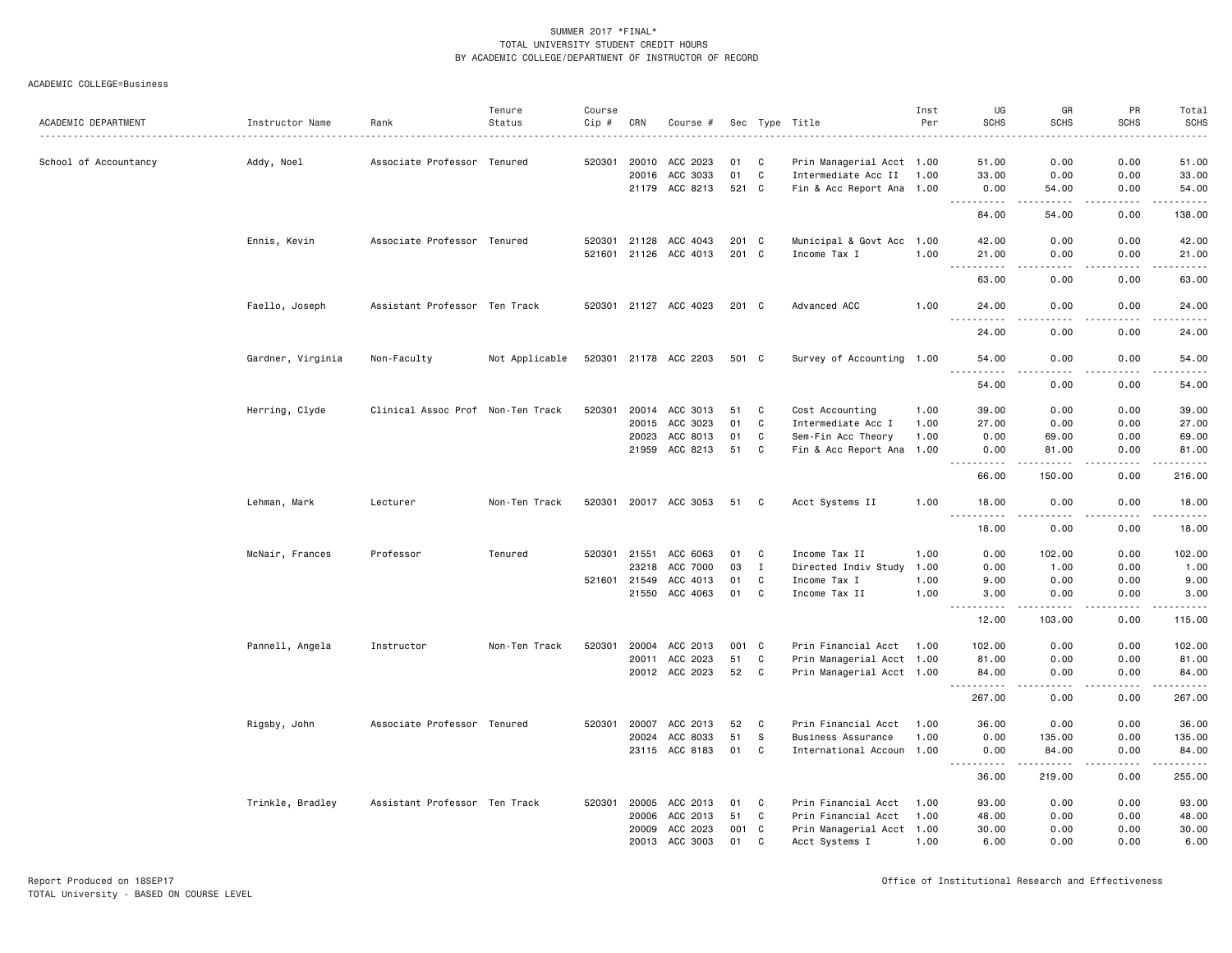#### ACADEMIC COLLEGE=Business

| ACADEMIC DEPARTMENT                    | Instructor Name | Rank | Tenure<br>Status | Course<br>CRN<br>Cip # | Course # |  | Sec Type Title | Inst<br>Per | UG<br><b>SCHS</b> | GR<br><b>SCHS</b> | <b>PR</b><br><b>SCHS</b> | Total<br><b>SCHS</b> |
|----------------------------------------|-----------------|------|------------------|------------------------|----------|--|----------------|-------------|-------------------|-------------------|--------------------------|----------------------|
|                                        |                 |      |                  |                        |          |  |                |             | 177.00            | 0.00              | 0.00                     | 177.00               |
| ====================================== |                 |      |                  |                        |          |  |                |             | ----------        | ==========        | ==========               | ==========           |
| School of Accountancy                  |                 |      |                  |                        |          |  |                |             | 801.00            | 526.00            | 0.00                     | 1327.00              |
| =====================================  |                 |      |                  |                        |          |  |                |             | =========         | ==========        | ==========               | ==========           |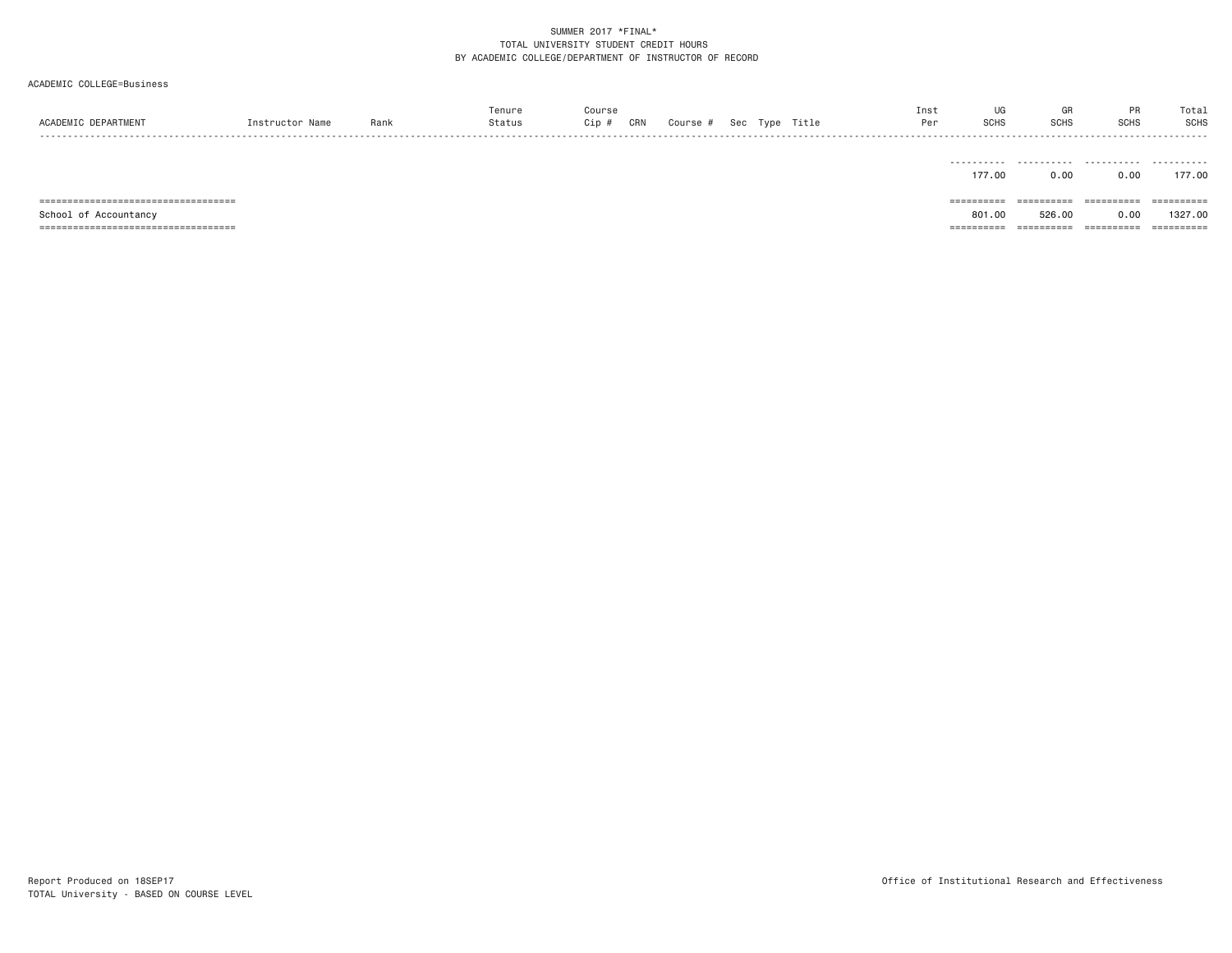#### ACADEMIC COLLEGE=Education

|                                     |                                        |                               | Tenure         | Course                 |       |                       |          |             |                           | Inst | UG                                                                                                                                | GR                     | PR                    | Total                  |
|-------------------------------------|----------------------------------------|-------------------------------|----------------|------------------------|-------|-----------------------|----------|-------------|---------------------------|------|-----------------------------------------------------------------------------------------------------------------------------------|------------------------|-----------------------|------------------------|
| ACADEMIC DEPARTMENT                 | Instructor Name                        | Rank                          | Status         | Cip #                  | CRN   | Course #              |          |             | Sec Type Title            | Per  | <b>SCHS</b>                                                                                                                       | <b>SCHS</b>            | <b>SCHS</b>           | <b>SCHS</b>            |
| Counseling, Educational Psychology, | Boyles, Caragh                         | Non-Faculty                   | Not Applicable | 350103                 | 20574 | EXL 0190              | 102 E    |             | Experiential Learnin 1.00 |      | 33.00                                                                                                                             | 0.00                   | 0.00                  | 33.00                  |
|                                     |                                        |                               |                |                        | 20575 | EXL 0190              | 51       | E           | Experiential Learnin 1.00 |      | 3.00                                                                                                                              | 0.00                   | 0.00                  | 3.00                   |
|                                     |                                        |                               |                |                        |       |                       |          |             |                           |      | 36.00                                                                                                                             | .<br>0.00              | .<br>0.00             | .<br>36.00             |
|                                     | Dooley, Kathy                          | Professor                     | Tenured        | 131101                 | 20282 | COE 8183              | 01       | C           | Utilizing Art in Cou 1.00 |      | 0.00                                                                                                                              | 33.00                  | 0.00                  | 33.00                  |
|                                     |                                        |                               |                | 422703                 | 20271 | COE 6903              | 01       | B           | Dev Coun/Men Health       | 1.00 | 0.00                                                                                                                              | 18.00                  | 0.00                  | 18.00                  |
|                                     |                                        |                               |                | 422803                 | 22566 | COE 9000              | 101      | D           | Research / Diss           | 1.00 | 0.00                                                                                                                              | 2.00                   | 0.00                  | 2.00                   |
|                                     |                                        |                               |                | 511501                 | 20284 | COE 8773              | 001 C    |             | Counsel Chem Dep Cli 1.00 |      | 0.00                                                                                                                              | 33.00                  | 0.00                  | 33.00                  |
|                                     |                                        |                               |                |                        |       |                       |          |             |                           |      | 0.00                                                                                                                              | 86.00                  | 0.00                  | 86.00                  |
|                                     | Elder, Anastasia                       | Professor                     | Tenured        | 429999                 |       | 22570 EPY 9000        | $101$ D  |             | Research / Diss           | 1.00 | 0.00                                                                                                                              | 3.00                   | 0.00                  | 3.00                   |
|                                     |                                        |                               |                |                        |       |                       |          |             |                           |      | 0.00                                                                                                                              | 3.00                   | 0.00                  | -----<br>3.00          |
|                                     | Gadke, Daniel                          | Assistant Professor Ten Track |                | 130603                 | 20451 | EDF 9443              | 01       | C           | Sngl-Sbjt Res Des Ed 1.00 |      | 0.00                                                                                                                              | 3.00                   | 0.00                  | 3.00                   |
|                                     |                                        |                               |                | 422801                 | 20559 | EPY 8890              | 51       | $\mathsf E$ | School PSY Practicu 1.00  |      | 0.00                                                                                                                              | 33.00                  | 0.00                  | 33.00                  |
|                                     |                                        |                               |                | 422805                 | 20561 | EPY 9443              | 01       | C           | Single Subject Desig 1.00 |      | 0.00                                                                                                                              | 30.00                  | 0.00                  | 30.00                  |
|                                     |                                        |                               |                |                        |       |                       |          |             |                           |      | $- - - -$<br>0.00                                                                                                                 | .<br>66.00             | $\frac{1}{2}$<br>0.00 | د د د د د<br>66.00     |
|                                     | Gainer, Donna                          | Instructor                    | Non-Ten Track  | 130499                 | 20550 | EPY 4313              | 51       | C           | Measure & Eval            | 1.00 | 81.00                                                                                                                             | 0.00                   | 0.00                  | 81.00                  |
|                                     |                                        |                               |                |                        | 21938 | EPY 4553              | 01       | C           | Creativity/Innovatio 1.00 |      | 30.00                                                                                                                             | 0.00                   | 0.00                  | 30.00                  |
|                                     |                                        |                               |                |                        | 21939 | EPY 6553              | 01       | C           | Creativity/Innovatio 1.00 |      | 0.00                                                                                                                              | 3.00                   | 0.00                  | 3.00                   |
|                                     |                                        |                               |                | 130604 20541           |       | EPY 3253              | 51       | C           | Evaluating Learning       | 1.00 | 63.00                                                                                                                             | 0.00                   | 0.00                  | 63.00                  |
|                                     |                                        |                               |                |                        |       |                       |          |             |                           |      | .<br>$\frac{1}{2}$<br>174.00                                                                                                      | .<br>3.00              | .<br>0.00             | .<br>177.00            |
|                                     |                                        | Associate Professor Tenured   |                |                        |       | COE 8143              |          | C           | Grief Counseling          |      | 0.00                                                                                                                              |                        | 0.00                  | 39.00                  |
|                                     | Goldberg, Rebecca                      |                               |                | 131102<br>422803 21625 | 21627 | COE 8990              | 51<br>01 | C           | Special Topic In COE 1.00 | 1.00 | 0.00                                                                                                                              | 39.00<br>12.00         | 0.00                  | 12.00                  |
|                                     |                                        |                               |                |                        |       |                       |          |             |                           |      | $\frac{1}{2}$<br>.                                                                                                                | .                      | .                     | .                      |
|                                     |                                        |                               |                |                        |       |                       |          |             |                           |      | 0.00                                                                                                                              | 51.00                  | 0.00                  | 51.00                  |
|                                     | Hall, Kimberly                         | Associate Professor Tenured   |                | 130604 21819           |       | EPY 8473              | 251 C    |             | Mid Level Assessment 1.00 |      | 0.00                                                                                                                              | 21.00                  | 0.00                  | 21.00                  |
|                                     |                                        |                               |                |                        |       | 422803 21134 COE 8043 | 281 C    |             | Group Tech & Proced 1.00  |      | 0.00<br>$- - -$<br>. <b>.</b>                                                                                                     | 36.00<br>$\frac{1}{2}$ | 0.00<br><u>.</u>      | 36.00<br>.             |
|                                     |                                        |                               |                |                        |       |                       |          |             |                           |      | 0.00                                                                                                                              | 57.00                  | 0.00                  | 57.00                  |
|                                     | Henington, Carlen                      | Professor                     | Tenured        | 422805                 | 20548 | EPY 4123              | 51       | C           | App of School Psycho 1.00 |      | 3.00                                                                                                                              | 0.00                   | 0.00                  | 3.00                   |
|                                     |                                        |                               |                |                        | 20549 | EPY 4133              | 01       | C           | Data-Based Decisions 1.00 |      | 3.00                                                                                                                              | 0.00                   | 0.00                  | 3.00                   |
|                                     |                                        |                               |                |                        | 20553 | EPY 6123              | 51       | C           | App of School Psych 1.00  |      | 0.00                                                                                                                              | 24.00                  | 0.00                  | 24.00                  |
|                                     |                                        |                               |                |                        | 20554 | EPY 6133              | 01       | C           | Data-Based Decisions 1.00 |      | 0.00                                                                                                                              | 27.00                  | 0.00                  | 27.00                  |
|                                     |                                        |                               |                |                        | 20555 | EPY 8113              | 01       | C           | Systems & Theory          | 1.00 | 0.00                                                                                                                              | 48.00                  | 0.00                  | 48.00                  |
|                                     |                                        |                               |                | 422806                 | 20562 | EPY 9730              | 101 E    |             | Doc Psy Internship        | 1.00 | 0.00                                                                                                                              | 30.00                  | 0.00                  | 30.00                  |
|                                     |                                        |                               |                | 429999                 |       | 22572 EPY 9000        | 103 D    |             | Research / Diss           | 1.00 | 0.00<br>$\frac{1}{2} \left( \frac{1}{2} \right) \left( \frac{1}{2} \right) \left( \frac{1}{2} \right) \left( \frac{1}{2} \right)$ | 4.00<br>-----          | 0.00<br>.             | 4.00<br>.              |
|                                     |                                        |                               |                |                        |       |                       |          |             |                           |      | 6.00                                                                                                                              | 133.00                 | 0.00                  | 139.00                 |
|                                     | Hyer, Nicholas                         | Non-Faculty                   | Not Applicable |                        |       | 131315 20773 LSK 1023 | E53 C    |             | Col Read/Study Skill 1.00 |      | 27.00                                                                                                                             | 0.00                   | 0.00                  | 27.00<br>$\frac{1}{2}$ |
|                                     |                                        |                               |                |                        |       |                       |          |             |                           |      | 27.00                                                                                                                             | 0.00                   | 0.00                  | 27.00                  |
|                                     | Illapperuma, Chathur Grad Teach Assist |                               | Non-Ten Track  |                        |       | 131099 20769 LSK 0023 | 101 L    |             | Dev Studies Lab           | 1.00 | 18.00                                                                                                                             | 0.00                   | 0.00                  | 18.00                  |

Report Produced on 18SEP17 Office of Institutional Research and Effectiveness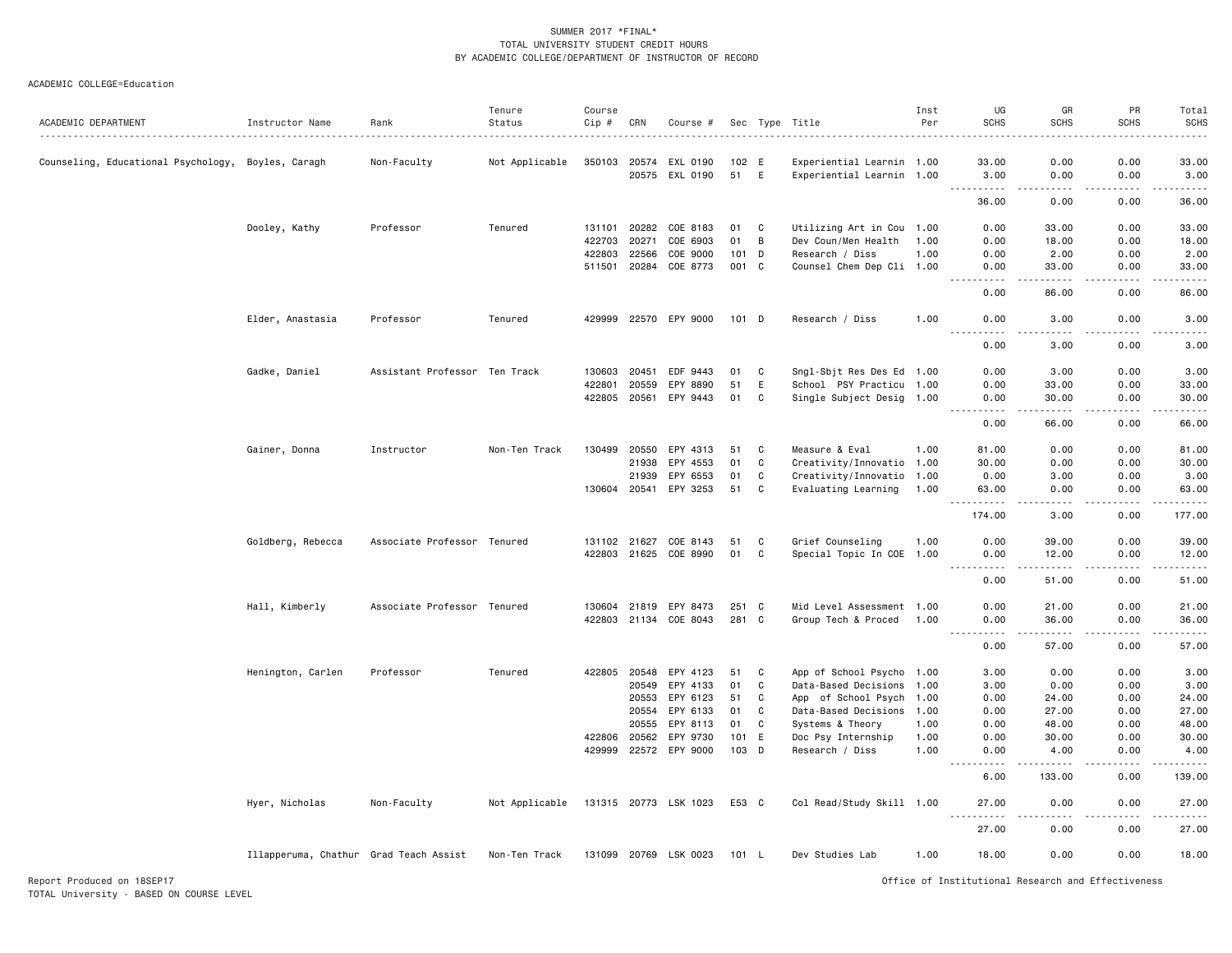| ACADEMIC COLLEGE=Education |  |
|----------------------------|--|
|----------------------------|--|

| ACADEMIC DEPARTMENT                 | Instructor Name  | Rank                               | Tenure<br>Status | Course<br>Cip # | CRN            | Course #              |                  |    | Sec Type Title                            | Inst<br>Per  | UG<br><b>SCHS</b>                  | GR<br><b>SCHS</b>                                                                                                                                             | PR<br><b>SCHS</b> | Total<br><b>SCHS</b>  |
|-------------------------------------|------------------|------------------------------------|------------------|-----------------|----------------|-----------------------|------------------|----|-------------------------------------------|--------------|------------------------------------|---------------------------------------------------------------------------------------------------------------------------------------------------------------|-------------------|-----------------------|
|                                     |                  |                                    |                  |                 |                |                       |                  |    |                                           |              |                                    |                                                                                                                                                               |                   |                       |
|                                     |                  |                                    |                  |                 |                |                       |                  |    |                                           |              | 18.00                              | 0.00                                                                                                                                                          | 0.00              | 18.00                 |
| Counseling, Educational Psychology, | Jackson, Deborah | Assistant Professor Ten Track      |                  |                 |                | 422803 20268 COE 4023 | 01               | C  | Intro To Counseling                       | 1.00         | 21.00                              | 0.00                                                                                                                                                          | 0.00              | 21.00                 |
|                                     |                  |                                    |                  |                 |                |                       |                  |    |                                           |              | 21.00                              | 0.00                                                                                                                                                          | 0.00              | 21.00                 |
|                                     | Justice, Cheryl  | Associate Professor Tenured        |                  | 131101          | 20286          | COE 8913              | 01               | C  | Counseling Children                       | 1.00         | 0.00                               | 12.00                                                                                                                                                         | 0.00              | 12.00                 |
|                                     |                  |                                    |                  | 422803          | 20273          | COE 8043              | 001              | C  | Group Tech & Proced                       | 1.00         | 0.00                               | 24.00                                                                                                                                                         | 0.00              | 24.00                 |
|                                     |                  |                                    |                  |                 | 20274          | COE 8043              | 01               | C  | Group Tech & Proced                       | 1.00         | 0.00                               | 12.00                                                                                                                                                         | 0.00              | 12.00                 |
|                                     |                  |                                    |                  |                 |                | 23003 COE 7000        | 101 I            |    | Directed Indiv Study                      | 1.00         | 0.00<br>.                          | 3.00                                                                                                                                                          | 0.00              | 3.00                  |
|                                     |                  |                                    |                  |                 |                |                       |                  |    |                                           |              | 0.00                               | 51.00                                                                                                                                                         | 0.00              | 51.00                 |
|                                     | LeJeune, Bonnie  | Non-Faculty                        | Not Applicable   |                 |                | 131009 21222 COE 6313 | 501 C            |    | Resources Visual Imp 1.00                 |              | 0.00                               | 33.00                                                                                                                                                         | 0.00              | 33.00                 |
|                                     |                  |                                    |                  |                 |                | 422803 21223 COE 8293 | 501 E            |    | Supervised Project                        | 1.00         | 0.00<br>.                          | 33.00<br>$\frac{1}{2} \left( \frac{1}{2} \right) \left( \frac{1}{2} \right) \left( \frac{1}{2} \right) \left( \frac{1}{2} \right) \left( \frac{1}{2} \right)$ | 0.00<br>.         | 33.00<br>. <b>.</b> . |
|                                     |                  |                                    |                  |                 |                |                       |                  |    |                                           |              | 0.00                               | 66.00                                                                                                                                                         | 0.00              | 66.00                 |
|                                     | Leach, Nicole    | Assistant Professor Ten Track      |                  | 130101          | 20546          | EPY 4033              | 51               | C  | Lear Theo Ed Rel Set 1.00                 |              | 51.00                              | 0.00                                                                                                                                                          | 0.00              | 51.00                 |
|                                     |                  |                                    |                  | 131005          | 20547          | EPY 4073              | 01               | C  | Personal & Motivatio                      | 1.00         | 36.00                              | 0.00                                                                                                                                                          | 0.00              | 36.00                 |
|                                     |                  |                                    |                  |                 | 422806 20552   | EPY 6033              | 51               | C  | Lear Theo Ed Rel Set 1.00                 |              | 0.00                               | 9.00                                                                                                                                                          | 0.00              | 9.00                  |
|                                     |                  |                                    |                  |                 |                | 422807 20545 EPY 3543 | 01               | C  | Psych Of Adoles                           | 1.00         | 42.00<br>$\sim$ $\sim$ $\sim$<br>. | 0.00<br>$\frac{1}{2}$                                                                                                                                         | 0.00<br>.         | 42.00<br>.            |
|                                     |                  |                                    |                  |                 |                |                       |                  |    |                                           |              | 129.00                             | 9.00                                                                                                                                                          | 0.00              | 138.00                |
|                                     | Locke, Brian     | Non-Employee/Affili Not Applicable |                  |                 |                | 280503 20936 MS 3376  | 101 L            |    | Adv Leadership                            | 1.00         | 6.00                               | 0.00                                                                                                                                                          | 0.00              | 6.00                  |
|                                     |                  |                                    |                  |                 |                |                       |                  |    |                                           |              | 6.00                               | 0.00                                                                                                                                                          | 0.00              | 6.00                  |
|                                     | Looby, Eugenie   | Professor                          | Tenured          | 131101          | 20283          | COE 8623              | 001 C            |    | Adv Law/Ethics in Co                      | 1.00         | 0.00                               | 15.00                                                                                                                                                         | 0.00              | 15.00                 |
|                                     |                  |                                    |                  | 422707          | 20278          | COE 8073              | 01               | C  | Cultural Found/Couns                      | 1.00         | 0.00                               | 42.00                                                                                                                                                         | 0.00              | 42.00                 |
|                                     |                  |                                    |                  |                 | 422803 22567   | COE 9000              | 102 <sub>D</sub> |    | Research / Diss                           | 1.00         | 0.00                               | 1.00                                                                                                                                                          | 0.00              | 1.00                  |
|                                     |                  |                                    |                  |                 | 23242          | COE 7000              | 06               | Ι. | Directed Indiv Study                      | 1.00         | 0.00                               | 3.00                                                                                                                                                          | 0.00              | 3.00                  |
|                                     |                  |                                    |                  |                 | 511505 21626   | COE 8303              | 01               | C  | Family Couns Theory                       | 1.00         | 0.00<br>.                          | 9.00<br>.                                                                                                                                                     | 0.00<br>.         | 9.00<br>.             |
|                                     |                  |                                    |                  |                 |                |                       |                  |    |                                           |              | 0.00                               | 70.00                                                                                                                                                         | 0.00              | 70.00                 |
|                                     | Maynard, Scott   | Non-Faculty                        | Not Applicable   | 350103          | 20288          | CP 2103               | 101 E            |    | First Work Sem                            | 1.00         | 273.00                             | 0.00                                                                                                                                                          | 0.00              | 273.00                |
|                                     |                  |                                    |                  |                 | 20289          | CP 2103               | H01 E            |    | First Work Sem - Hon                      | 1.00         | 21.00                              | 0.00                                                                                                                                                          | 0.00              | 21.00                 |
|                                     |                  |                                    |                  |                 | 20290          | CP 2203               | 101 E            |    | Second Work Sem                           | 1.00         | 312.00                             | 0.00                                                                                                                                                          | 0.00              | 312.00                |
|                                     |                  |                                    |                  |                 | 20291          | CP 2203               | H01 E            |    | Second Work Sem - Ho                      | 1.00         | 27.00                              | 0.00                                                                                                                                                          | 0.00              | 27.00                 |
|                                     |                  |                                    |                  |                 | 20292          | CP 3303               | 101 E            |    | Third Work Sem                            | 1.00         | 210.00                             | 0.00                                                                                                                                                          | 0.00              | 210.00                |
|                                     |                  |                                    |                  |                 | 20293          | CP 3303               | H01 E            |    | Third Work Sem - Hon                      | 1.00         | 15.00                              | 0.00                                                                                                                                                          | 0.00              | 15.00                 |
|                                     |                  |                                    |                  |                 | 20294          | CP 3403               | 101 E            |    | Fourth Work Sem                           | 1.00         | 87.00                              | 0.00                                                                                                                                                          | 0.00              | 87.00                 |
|                                     |                  |                                    |                  |                 | 20295          | CP 3403               | H01 E            |    | Fourth Work Sem - Ho                      | 1.00         | 6.00                               | 0.00                                                                                                                                                          | 0.00              | 6.00                  |
|                                     |                  |                                    |                  |                 | 20296          | CP 4503               | 101 E            |    | Fifth Work Sem                            | 1.00         | 48.00                              | 0.00                                                                                                                                                          | 0.00              | 48.00                 |
|                                     |                  |                                    |                  |                 | 20297<br>20298 | CP 4603<br>CP 4703    | 101 E<br>101 E   |    | Sixth Work Sem                            | 1.00         | 3.00                               | 0.00                                                                                                                                                          | 0.00<br>0.00      | 3.00                  |
|                                     |                  |                                    |                  |                 |                |                       |                  |    | Seventh Work Sem                          | 1.00         | 3.00                               | 0.00                                                                                                                                                          |                   | 3.00<br>45.00         |
|                                     |                  |                                    |                  |                 | 20573<br>20582 | EXL 0190<br>EXL 3100  | 101 E<br>101 E   |    | Experiential Learnin<br>CCPP Internship I | 1.00<br>1.00 | 45.00<br>102.00                    | 0.00<br>0.00                                                                                                                                                  | 0.00<br>0.00      | 102.00                |
|                                     |                  |                                    |                  |                 | 20583          | EXL 3100              | H01 E            |    | Honors CCPP Internsh                      | 1.00         | 9.00                               | 0.00                                                                                                                                                          | 0.00              | 9.00                  |
|                                     |                  |                                    |                  |                 | 521001 20300   | CP 8013               | 101 E            |    | First Work Sem                            | 1.00         | 0.00                               | 18.00                                                                                                                                                         | 0.00              | 18.00                 |
|                                     |                  |                                    |                  |                 | 20301          | CP 8023               | 101 E            |    | Second Work Sem                           | 1.00         | 0.00                               | 3.00                                                                                                                                                          | 0.00              | 3.00                  |

Report Produced on 18SEP17 Office of Institutional Research and Effectiveness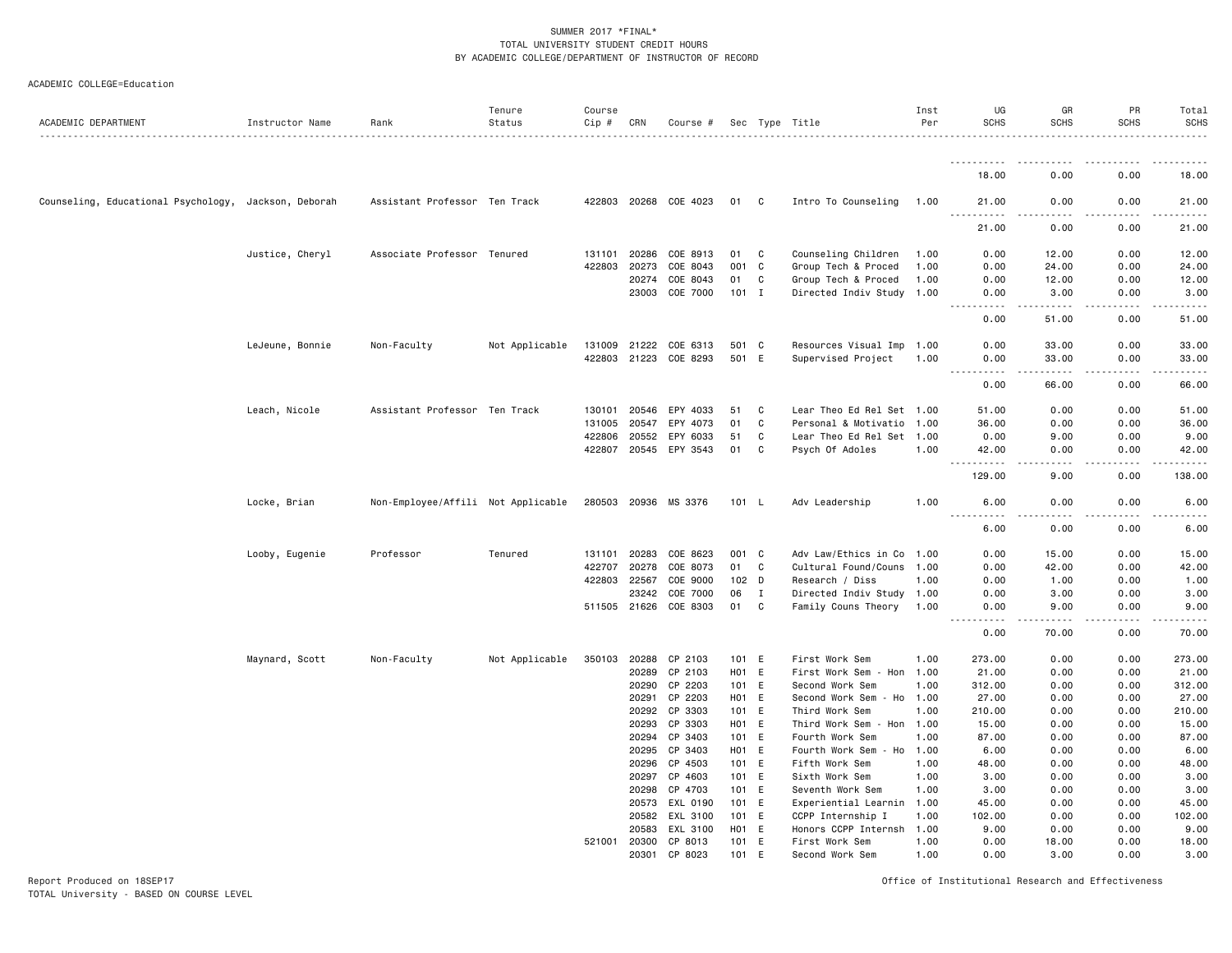| ACADEMIC DEPARTMENT                                | Instructor Name                                    | Rank                          | Tenure<br>Status | Course<br>$Cip$ # | CRN   | Course #              |         |                | Sec Type Title            | Inst<br>Per | UG<br><b>SCHS</b>                 | GR<br><b>SCHS</b>                                                                                                                                             | PR<br><b>SCHS</b>    | Total<br><b>SCHS</b>                                                                                                                                         |
|----------------------------------------------------|----------------------------------------------------|-------------------------------|------------------|-------------------|-------|-----------------------|---------|----------------|---------------------------|-------------|-----------------------------------|---------------------------------------------------------------------------------------------------------------------------------------------------------------|----------------------|--------------------------------------------------------------------------------------------------------------------------------------------------------------|
|                                                    |                                                    |                               |                  |                   |       |                       |         |                |                           |             |                                   |                                                                                                                                                               |                      |                                                                                                                                                              |
| Counseling, Educational Psychology, Maynard, Scott |                                                    | Non-Faculty                   | Not Applicable   | 521001            | 20304 | CP 8053               | 101 E   |                | Fifth Work Sem            | 1.00        | 0.00                              | 3.00                                                                                                                                                          | 0.00                 | 3.00                                                                                                                                                         |
|                                                    |                                                    |                               |                  |                   | 20584 | EXL 3200              | 101 E   |                | CCPP Internship I         | 1.00        | 21.00                             | 0.00                                                                                                                                                          | 0.00<br>.            | 21.00<br>.                                                                                                                                                   |
|                                                    |                                                    |                               |                  |                   |       |                       |         |                |                           |             | 1182.00                           | 24.00                                                                                                                                                         | 0.00                 | 1206.00                                                                                                                                                      |
|                                                    | McCleon, Tawny                                     | Associate Professor Tenured   |                  | 130499            | 21630 | EPY 3063              | 51      | C              | Indiv Diff/Exception 1.00 |             | 33.00                             | 0.00                                                                                                                                                          | 0.00                 | 33.00                                                                                                                                                        |
|                                                    |                                                    |                               |                  | 429999            | 22573 | EPY 9000              | 104 D   |                | Research / Diss           | 1.00        | 0.00<br>$\sim$ $\sim$ $\sim$<br>. | 17.00                                                                                                                                                         | 0.00<br>. <u>.</u> . | 17.00<br>.                                                                                                                                                   |
|                                                    |                                                    |                               |                  |                   |       |                       |         |                |                           |             | 33.00                             | 17.00                                                                                                                                                         | 0.00                 | 50.00                                                                                                                                                        |
|                                                    | Morse, David                                       | Professor                     | Tenured          | 130499            | 23498 | EPY 7000              | 51      | $\blacksquare$ | Directed Indiv Study 1.00 |             | 0.00                              | 3.00                                                                                                                                                          | 0.00                 | 3.00                                                                                                                                                         |
|                                                    |                                                    |                               |                  | 130601            | 21623 | EPY 9263              | 101 S   |                | Applied Research Sem      | 1.00        | 0.00                              | 18.00                                                                                                                                                         | 0.00                 | 18.00                                                                                                                                                        |
|                                                    |                                                    |                               |                  | 422803            | 22568 | COE 9000              | 103     | D              | Research / Diss           | 1.00        | 0.00                              | 6.00                                                                                                                                                          | 0.00                 | 6.00                                                                                                                                                         |
|                                                    |                                                    |                               |                  | 429999            |       | 22574 EPY 9000        | 105 D   |                | Research / Diss           | 1.00        | 0.00<br>د د د د                   | 3.00                                                                                                                                                          | 0.00<br>.            | 3.00<br>$\frac{1}{2} \left( \frac{1}{2} \right) \left( \frac{1}{2} \right) \left( \frac{1}{2} \right) \left( \frac{1}{2} \right) \left( \frac{1}{2} \right)$ |
|                                                    |                                                    |                               |                  |                   |       |                       |         |                |                           |             | 0.00                              | 30.00                                                                                                                                                         | 0.00                 | 30.00                                                                                                                                                        |
|                                                    | Olivieri, Kathleen                                 | Instructor                    | Non-Ten Track    |                   |       | 520201 20905 MGT 3213 | 001 C   |                | Org Communications        | 1.00        | 105.00<br>.                       | 0.00                                                                                                                                                          | 0.00<br>.            | 105.00<br>.                                                                                                                                                  |
|                                                    |                                                    |                               |                  |                   |       |                       |         |                |                           |             | 105.00                            | 0.00                                                                                                                                                          | 0.00                 | 105.00                                                                                                                                                       |
|                                                    | Palmer, Charles                                    | Associate Professor Tenured   |                  | 422803            | 20275 | COE 8043              | 51      | C              | Group Tech & Proced       | 1.00        | 0.00                              | 15.00                                                                                                                                                         | 0.00                 | 15.00                                                                                                                                                        |
|                                                    |                                                    |                               |                  |                   | 22811 | COE 7000              | 04      | $\mathbf{I}$   | Directed Indiv Study 1.00 |             | 0.00                              | 1.00                                                                                                                                                          | 0.00                 | 1.00                                                                                                                                                         |
|                                                    |                                                    |                               |                  |                   | 22812 | COE 7000              | 05      | $\mathbf{I}$   | Directed Indiv Study 1.00 |             | 0.00                              | 1.00                                                                                                                                                          | 0.00                 | 1.00                                                                                                                                                         |
|                                                    |                                                    |                               |                  |                   | 23096 | COE 7000              | $102$ I |                | Directed Indiv Study 1.00 |             | 0.00                              | 3.00                                                                                                                                                          | 0.00                 | 3.00                                                                                                                                                         |
|                                                    |                                                    |                               |                  |                   | 23097 | COE 7000              | 103 I   |                | Directed Indiv Study 1.00 |             | 0.00                              | 3.00                                                                                                                                                          | 0.00                 | 3.00<br>-----                                                                                                                                                |
|                                                    |                                                    |                               |                  |                   |       |                       |         |                |                           |             | 0.00                              | 23.00                                                                                                                                                         | 0.00                 | 23.00                                                                                                                                                        |
|                                                    | Seymour, Dana                                      | Non-Faculty                   | Not Applicable   | 130604            | 21272 | EPY 8473              | 501 C   |                | Mid Level Assessment 1.00 |             | 0.00                              | 48.00                                                                                                                                                         | 0.00                 | 48.00                                                                                                                                                        |
|                                                    |                                                    |                               |                  |                   |       | 21273 EPY 8473        | 502 C   |                | Mid Level Assessment 1.00 |             | 0.00<br>. <b>.</b>                | 27.00<br>$\frac{1}{2} \left( \frac{1}{2} \right) \left( \frac{1}{2} \right) \left( \frac{1}{2} \right) \left( \frac{1}{2} \right) \left( \frac{1}{2} \right)$ | 0.00<br>.            | 27.00<br>. <u>.</u> .                                                                                                                                        |
|                                                    |                                                    |                               |                  |                   |       |                       |         |                |                           |             | 0.00                              | 75.00                                                                                                                                                         | 0.00                 | 75.00                                                                                                                                                        |
|                                                    | Stratton-Gadke, Kase Assistant Professor Ten Track |                               |                  | 422803            | 20557 | EPY 8263              | 01      | C              | Psy Test Ed Rel Set 1.00  |             | 0.00                              | 45.00                                                                                                                                                         | 0.00                 | 45.00                                                                                                                                                        |
|                                                    |                                                    |                               |                  | 422805 20556      |       | EPY 8123              | 001 C   |                | Infant/Toddler Asses 1.00 |             | 0.00                              | 33.00                                                                                                                                                         | 0.00                 | 33.00<br>$    -$                                                                                                                                             |
|                                                    |                                                    |                               |                  |                   |       |                       |         |                |                           |             | 0.00                              | 78.00                                                                                                                                                         | 0.00                 | 78.00                                                                                                                                                        |
|                                                    | Vincent, Chelsey                                   | Instructor                    | Non-Ten Track    |                   |       | 131315 20772 LSK 1023 | E51 C   |                | Col Read/Study Skill 1.00 |             | 90.00                             | 0.00                                                                                                                                                          | 0.00                 | 90.00                                                                                                                                                        |
|                                                    |                                                    |                               |                  |                   |       | 21359 LSK 1023        | 501 C   |                | Col Read/Study Skill 1.00 |             | 51.00<br>.                        | 0.00<br>$   -$                                                                                                                                                | 0.00<br>.            | 51.00<br>.                                                                                                                                                   |
|                                                    |                                                    |                               |                  |                   |       |                       |         |                |                           |             | 141.00                            | 0.00                                                                                                                                                          | 0.00                 | 141.00                                                                                                                                                       |
|                                                    | Wei, Tianlan                                       | Assistant Professor Ten Track |                  | 130601            | 20560 | EPY 9213              | 101 C   |                | Adv Analysis Ed Rsch 1.00 |             | 0.00                              | 33.00                                                                                                                                                         | 0.00                 | 33.00                                                                                                                                                        |
|                                                    |                                                    |                               |                  | 130603 21269      |       | EPY 6214              | 501 C   |                | Ed & Psy Statistics       | 1.00        | 0.00                              | 72.00                                                                                                                                                         | 0.00                 | 72.00                                                                                                                                                        |
|                                                    |                                                    |                               |                  |                   |       | 21271 EPY 8214        | 551 B   |                | Adv Ed & Psy Stat         | 1.00        | 0.00<br>.                         | 60.00<br>.                                                                                                                                                    | 0.00<br>.            | 60.00<br>.                                                                                                                                                   |
|                                                    |                                                    |                               |                  |                   |       |                       |         |                |                           |             | 0.00                              | 165.00                                                                                                                                                        | 0.00                 | 165.00                                                                                                                                                       |
|                                                    | Wilcher, Lori                                      | Lecturer                      | Non-Ten Track    |                   |       | 131101 21816 COE 8203 | 281 C   |                | Place & Career Dev        | 1.00        | 0.00<br>.                         | 12.00<br>.                                                                                                                                                    | 0.00<br>.            | 12.00                                                                                                                                                        |
|                                                    |                                                    |                               |                  |                   |       |                       |         |                |                           |             | 0.00                              | 12.00                                                                                                                                                         | 0.00                 | 12.00                                                                                                                                                        |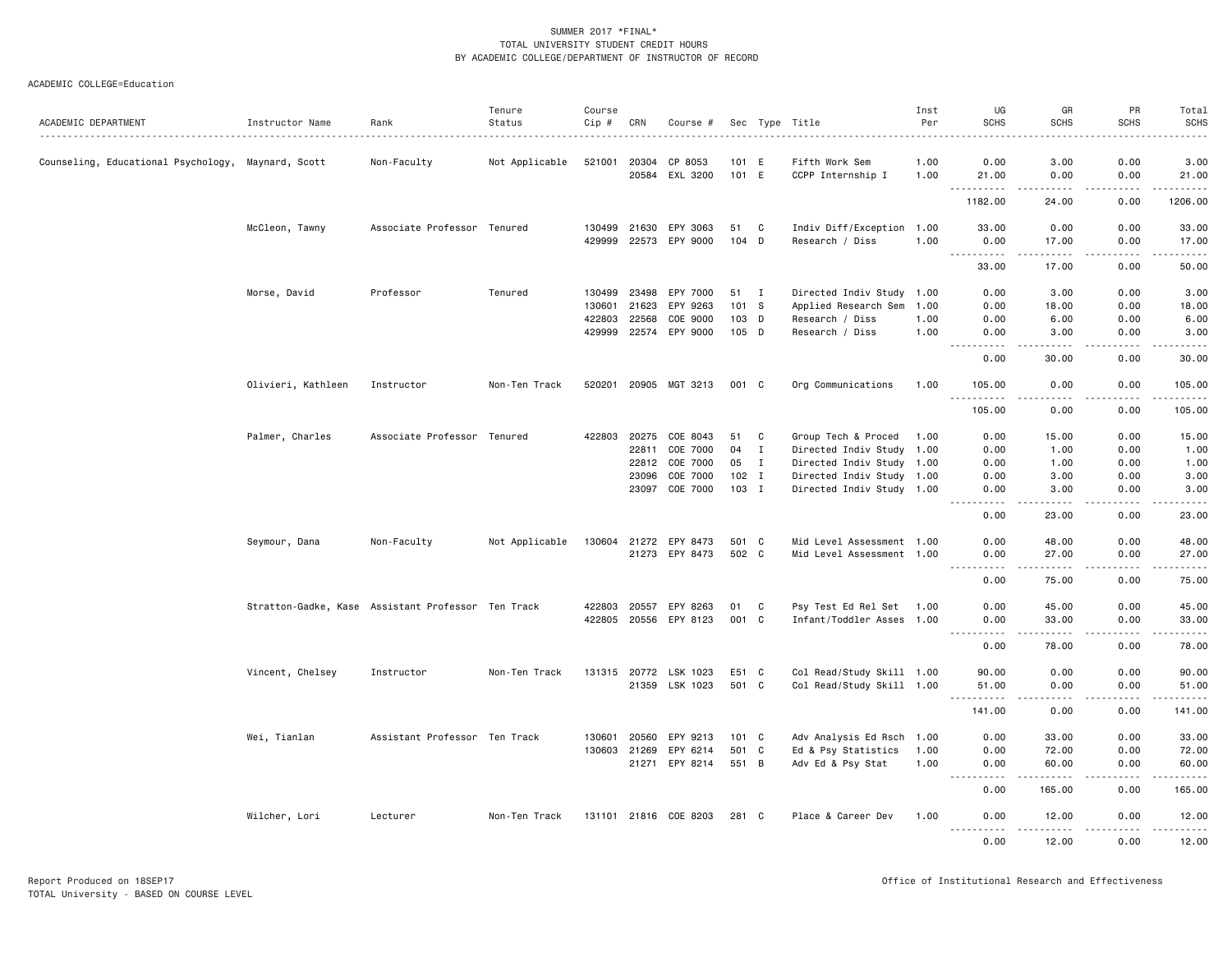| ACADEMIC DEPARTMENT                                                          | Instructor Name | Rank      | Tenure<br>Status | Course<br>Cip #                            | CRN                     | Course #                                     |                                  | Sec Type Title                                                                                             | Inst<br>Per | UG<br><b>SCHS</b>                   | GR<br><b>SCHS</b>                           | PR<br><b>SCHS</b>             | Total<br>SCHS                          |
|------------------------------------------------------------------------------|-----------------|-----------|------------------|--------------------------------------------|-------------------------|----------------------------------------------|----------------------------------|------------------------------------------------------------------------------------------------------------|-------------|-------------------------------------|---------------------------------------------|-------------------------------|----------------------------------------|
| Counseling, Educational Psychology, Wong, Daniel                             |                 | Professor | Tenured          | 422803                                     | 22749                   | COE 7000<br>512310 20270 COE 6373            | 51 I<br>01 B                     | Directed Indiv Study 1.00<br>Voc Assessmnt Sp Per 1.00                                                     |             | 0.00<br>0.00<br>-----------<br>0.00 | 1.00<br>9.00<br>- - - - - <b>-</b><br>10.00 | 0.00<br>0.00<br>-----<br>0.00 | 1.00<br>9.00<br>- - - - - - -<br>10.00 |
|                                                                              | Wozny, Darren   | Professor | Tenured          | 131101<br>422703<br>422707<br>422802 21137 | 21136<br>21133<br>21135 | COE 8623<br>COE 6903<br>COE 8073<br>COE 8703 | 281 C<br>251 C<br>251 C<br>281 C | Adv Law/Ethics in Co 1.00<br>Dev Coun/Men Health<br>Cultural Found/Couns 1.00<br>Prin Clin Mental Hlt 1.00 | 1.00        | 0.00<br>0.00<br>0.00<br>0.00        | 30.00<br>45.00<br>51.00<br>51.00            | 0.00<br>0.00<br>0.00<br>0.00  | 30.00<br>45.00<br>51.00<br>51.00       |
|                                                                              |                 |           |                  |                                            |                         |                                              |                                  |                                                                                                            |             | ----------<br>0.00                  | 177.00                                      | .<br>0.00                     | -------<br>177.00                      |
| =====================================<br>Counseling, Educational Psychology, |                 |           |                  |                                            |                         |                                              |                                  |                                                                                                            |             | ==========<br>1878.00               | ==========<br>1206.00                       | ==========<br>0.00            | eessesses<br>3084.00                   |
| =====================================                                        |                 |           |                  |                                            |                         |                                              |                                  |                                                                                                            |             | ==========                          | ==========                                  | -----------                   | -==========                            |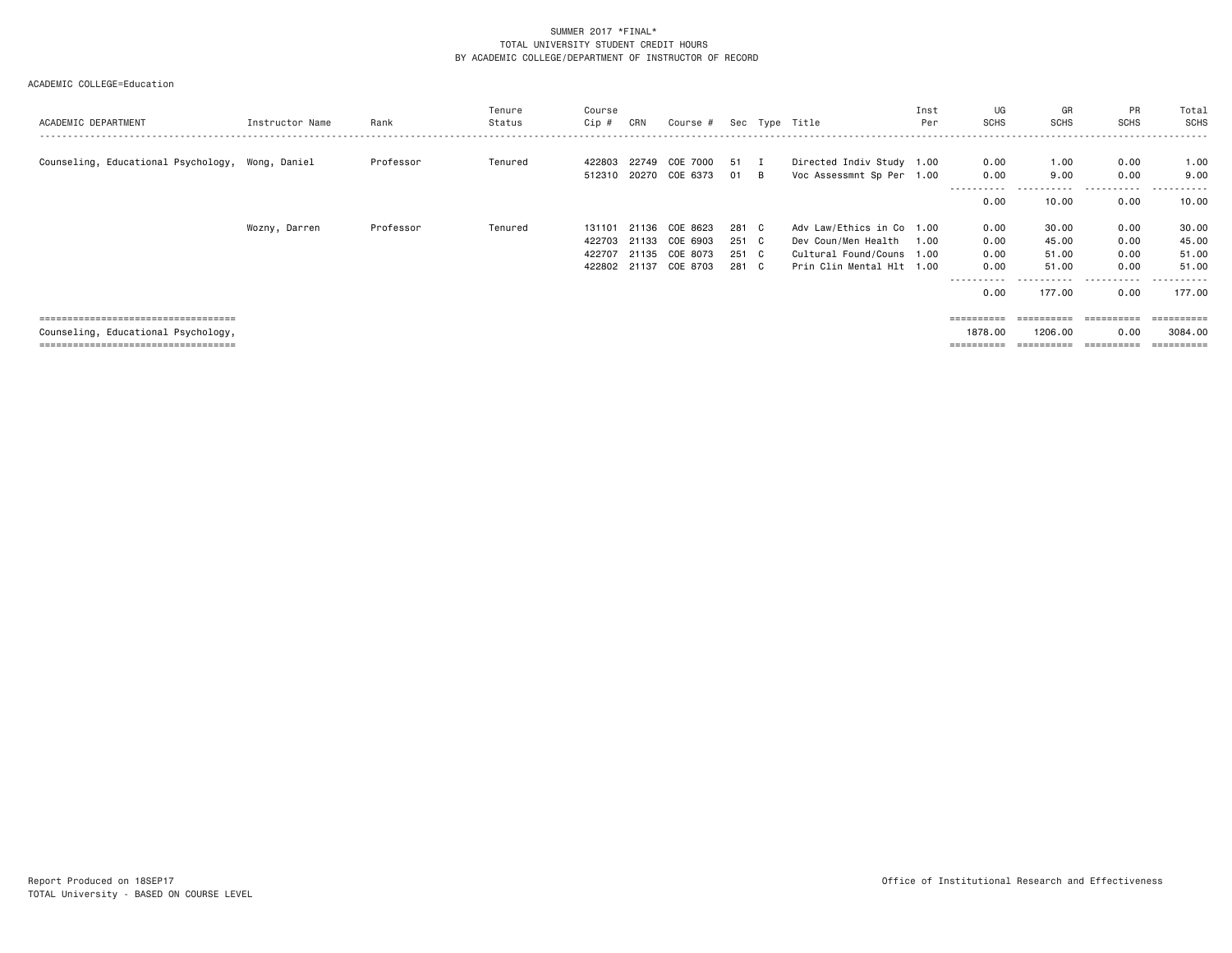ACADEMIC COLLEGE=Education

|                                                     |                   |                               | Tenure         | Course       |                |                                   |                  |              |                                              | Inst | UG                 | GR                                                                                                                                                   | PR            | Total                       |
|-----------------------------------------------------|-------------------|-------------------------------|----------------|--------------|----------------|-----------------------------------|------------------|--------------|----------------------------------------------|------|--------------------|------------------------------------------------------------------------------------------------------------------------------------------------------|---------------|-----------------------------|
| ACADEMIC DEPARTMENT                                 | Instructor Name   | Rank                          | Status         | Cip #        | CRN            | Course #                          |                  |              | Sec Type Title                               | Per  | <b>SCHS</b>        | <b>SCHS</b>                                                                                                                                          | <b>SCHS</b>   | <b>SCHS</b>                 |
|                                                     |                   |                               |                |              |                |                                   |                  |              |                                              |      |                    |                                                                                                                                                      |               |                             |
| Curriculum, Instruction & Special E Alley, Kathleen |                   | Assistant Professor Ten Track |                | 131202 20437 |                | EDE 3343                          | $101 \quad C$    |              | Teach Adoles Lit                             | 1.00 | 36.00              | 0.00                                                                                                                                                 | 0.00          | 36.00                       |
|                                                     |                   |                               |                |              | 23421          | EDE 9000<br>131203 21394 RDG 8113 | 103 D<br>501 C   |              | Research / Diss<br>Mid Level Literacy I 1.00 | 1.00 | 0.00<br>0.00       | 2.00<br>18.00                                                                                                                                        | 0.00<br>0.00  | 2.00<br>18.00               |
|                                                     |                   |                               |                |              |                |                                   |                  |              |                                              |      |                    |                                                                                                                                                      | لأعامل        | $\sim$ $\sim$ $\sim$ $\sim$ |
|                                                     |                   |                               |                |              |                |                                   |                  |              |                                              |      | 36.00              | 20.00                                                                                                                                                | 0.00          | 56.00                       |
|                                                     | Anthony, Kenneth  | Assistant Professor Ten Track |                |              |                | 131203 21236 EDE 8173             | 551 C            |              | Mid Sch Soc Studies                          | 1.00 | 0.00<br>-----      | 27.00<br>$\frac{1}{2}$                                                                                                                               | 0.00<br>.     | 27.00<br>.                  |
|                                                     |                   |                               |                |              |                |                                   |                  |              |                                              |      | 0.00               | 27.00                                                                                                                                                | 0.00          | 27.00                       |
|                                                     | Binford, Paul     | Assistant Professor Ten Track |                |              |                | 131203 21254 EDS 8243             | 501 C            |              | Adv. Plan Manage Lea 1.00                    |      | 0.00<br>. <u>.</u> | 60.00<br>.                                                                                                                                           | 0.00<br>.     | 60.00<br>.                  |
|                                                     |                   |                               |                |              |                |                                   |                  |              |                                              |      | 0.00               | 60.00                                                                                                                                                | 0.00          | 60.00                       |
|                                                     | Brasher, Chelsi   | Instructor                    | Non-Ten Track  |              |                | 131203 21234 EDE 8123             | 502 C            |              | Found Teach MidLev M 1.00                    |      | 0.00               | 42.00                                                                                                                                                | 0.00          | 42.00                       |
|                                                     |                   |                               |                |              |                |                                   |                  |              |                                              |      | 0.00               | 42.00                                                                                                                                                | 0.00          | الداعات<br>42.00            |
|                                                     | Brenner, Devon    | Professor                     | Tenured        |              | 131202 23313   | EDE 9000                          | 101 D            |              | Research / Diss                              | 1.00 | 0.00               | 1.00                                                                                                                                                 | 0.00          | 1.00                        |
|                                                     |                   |                               |                | 131205 23325 |                | EDS 9000                          | 102 D            |              | Research / Diss                              | 1.00 | 0.00               | 3.00                                                                                                                                                 | 0.00          | 3.00                        |
|                                                     |                   |                               |                |              | 23327          | EDS 7000                          | 04 I             |              | Directed Indiv Study 1.00                    |      | 0.00<br>.          | 3.00<br>.                                                                                                                                            | 0.00<br>.     | 3.00<br>-----               |
|                                                     |                   |                               |                |              |                |                                   |                  |              |                                              |      | 0.00               | 7.00                                                                                                                                                 | 0.00          | 7.00                        |
|                                                     | Brooks, Mary      | Non-Faculty                   | Not Applicable |              |                | 131099 20768 LSK 0003             | 102 C            |              | Development Reading                          | 1.00 | 6.00               | 0.00                                                                                                                                                 | 0.00          | 6.00                        |
|                                                     |                   |                               |                |              |                |                                   |                  |              |                                              |      | 6.00               | 0.00                                                                                                                                                 | 0.00          | 6.00                        |
|                                                     | Buss, Nikki       | Lecturer                      | Non-Ten Track  |              |                | 131315 21040 RDG 3513             | 51               | C            | Rdg Strag Second Sch 1.00                    |      | 33.00              | 0.00                                                                                                                                                 | 0.00          | 33.00                       |
|                                                     |                   |                               |                |              |                |                                   |                  |              |                                              |      | .<br>33.00         | .<br>0.00                                                                                                                                            | -----<br>0.00 | .<br>33.00                  |
|                                                     | Coffey, Kenneth   | Professor                     | Tenured        |              | 131001 21260   | EDX 6193                          | 501 C            |              | Adv. Plan Special Ed 1.00                    |      | 0.00               | 51.00                                                                                                                                                | 0.00          | 51.00                       |
|                                                     |                   |                               |                |              | 21267          | EDX 8173                          | 506              | C            | Sp Ed In Reg Classrm 1.00                    |      | 0.00               | 36.00                                                                                                                                                | 0.00          | 36.00                       |
|                                                     |                   |                               |                |              |                | 422806 20462 EDX 8103             | 01               | C.           | Adv Contingency Mgt 1.00                     |      | 0.00<br>.          | 9.00<br><u>.</u>                                                                                                                                     | 0.00<br>----- | 9.00<br>.                   |
|                                                     |                   |                               |                |              |                |                                   |                  |              |                                              |      | 0.00               | 96.00                                                                                                                                                | 0.00          | 96.00                       |
|                                                     | Devlin, Sandy     | Professor                     | Tenured        |              | 131001 20463   | EDX 8123                          | 01               | C            | Org & Super Sp Ed                            | 1.00 | 0.00               | 12.00                                                                                                                                                | 0.00          | 12.00                       |
|                                                     |                   |                               |                |              | 20467          | EDX 8213                          | 51               | C            | Remediation Stdts w/                         | 1.00 | 0.00               | 18.00                                                                                                                                                | 0.00          | 18.00                       |
|                                                     |                   |                               |                |              | 20468          | EDX 8780                          | 101 E            |              | Intern-Sp Ed                                 | 1.00 | 0.00               | 27.00                                                                                                                                                | 0.00          | 27.00                       |
|                                                     |                   |                               |                |              | 22594          | EDX 7000                          | $101$ I          |              | Directed Indiv Study                         | 1.00 | 0.00               | 3.00                                                                                                                                                 | 0.00          | 3.00                        |
|                                                     |                   |                               |                |              | 22819<br>23044 | EDX 9000<br>EDX 7000              | $101$ D<br>103 I |              | Research / Diss<br>Directed Indiv Study 1.00 | 1.00 | 0.00<br>0.00       | 5.00<br>3.00                                                                                                                                         | 0.00<br>0.00  | 5.00<br>3.00                |
|                                                     |                   |                               |                |              | 23045          | EDX 7000                          | $104$ I          |              | Directed Indiv Study 1.00                    |      | 0.00               | 3.00                                                                                                                                                 | 0.00          | 3.00                        |
|                                                     |                   |                               |                |              |                |                                   |                  |              |                                              |      | .                  | $\frac{1}{2} \left( \frac{1}{2} \right) \left( \frac{1}{2} \right) \left( \frac{1}{2} \right) \left( \frac{1}{2} \right) \left( \frac{1}{2} \right)$ | .             | .                           |
|                                                     |                   |                               |                |              |                |                                   |                  |              |                                              |      | 0.00               | 71.00                                                                                                                                                | 0.00          | 71.00                       |
|                                                     | Fondren, Patricia | Instructor                    | Non-Ten Track  | 131001       | 21262          | EDX 6813                          | 501              | $\mathbf{C}$ | Intro Assmt Spec Ed                          | 1.00 | 0.00               | 45.00                                                                                                                                                | 0.00          | 45.00                       |
|                                                     |                   |                               |                |              | 422814 22585   | EDX 3203                          | 01               | C            | Intro To Learn Disab 1.00                    |      | 45.00              | 0.00                                                                                                                                                 | 0.00          | 45.00                       |
|                                                     |                   |                               |                |              |                |                                   |                  |              |                                              |      | 45.00              | 45.00                                                                                                                                                | 0.00          | 90.00                       |
|                                                     | Franz, Dana       | Associate Professor Tenured   |                |              |                | 131205 23379 EDS 9000             | 103 D            |              | Research / Diss                              | 1.00 | 0.00               | 7.00                                                                                                                                                 | 0.00          | 7.00                        |

Report Produced on 18SEP17 Office of Institutional Research and Effectiveness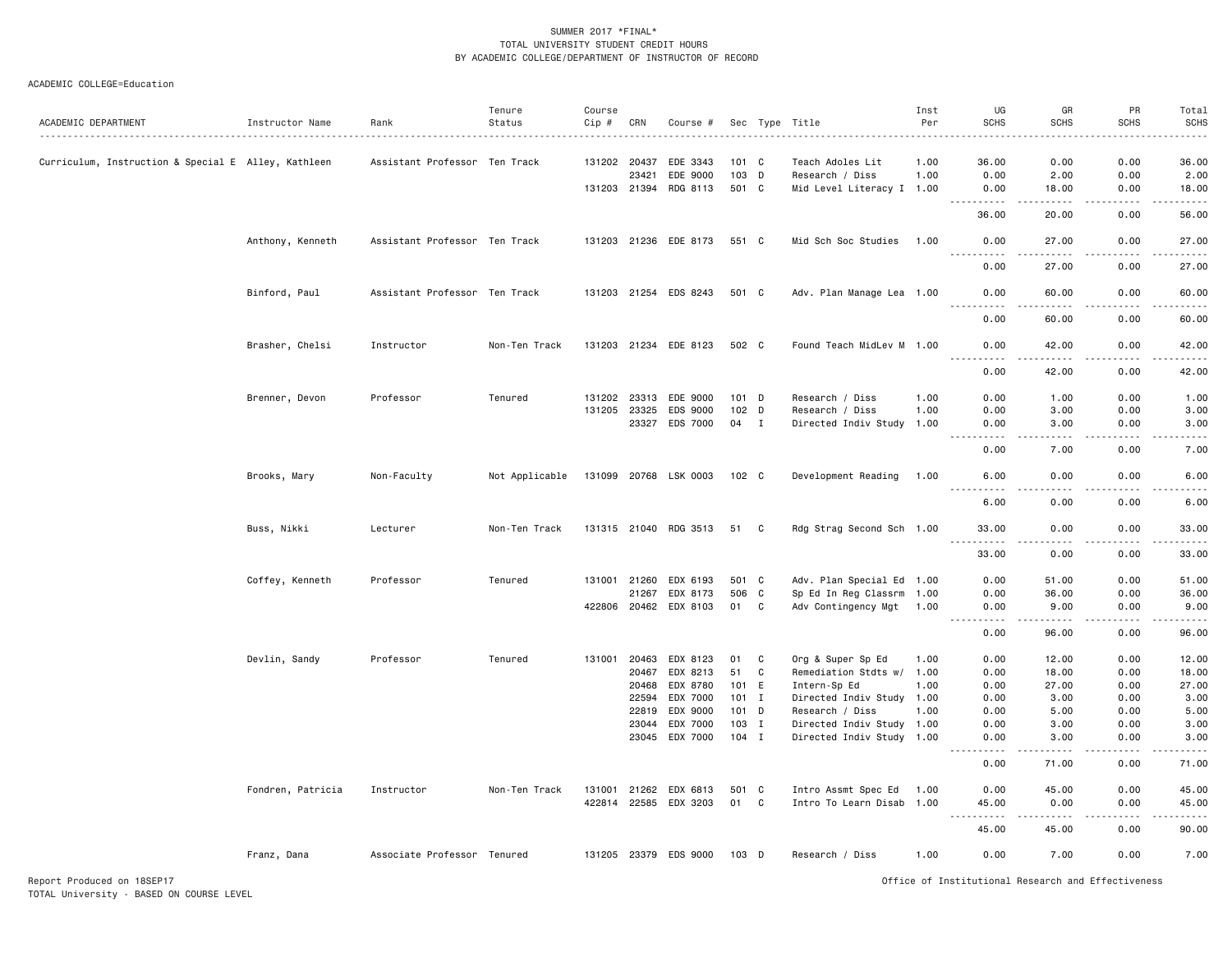| ACADEMIC DEPARTMENT                             | Instructor Name   | Rank                              | Tenure<br>Status | Course<br>Cip # | CRN          | Course #              |         |   | Sec Type Title             | Inst<br>Per | UG<br><b>SCHS</b>                         | GR<br><b>SCHS</b>                                                                                                                                             | PR<br><b>SCHS</b>                   | Total<br><b>SCHS</b>                 |
|-------------------------------------------------|-------------------|-----------------------------------|------------------|-----------------|--------------|-----------------------|---------|---|----------------------------|-------------|-------------------------------------------|---------------------------------------------------------------------------------------------------------------------------------------------------------------|-------------------------------------|--------------------------------------|
|                                                 |                   |                                   |                  |                 |              |                       |         |   |                            |             |                                           |                                                                                                                                                               |                                     | $\frac{1}{2}$                        |
| Curriculum, Instruction & Special E Franz, Dana |                   | Associate Professor Tenured       |                  |                 | 131205 23433 | EDS 7000              | $102$ I |   | Directed Indiv Study 1.00  |             | 0.00<br>. <b>.</b>                        | 3.00<br>$- - - - -$                                                                                                                                           | 0.00<br>.                           | 3.00<br>.                            |
|                                                 |                   |                                   |                  |                 |              |                       |         |   |                            |             | 0.00                                      | 10.00                                                                                                                                                         | 0.00                                | 10.00                                |
|                                                 | Hanna, Tania      | Clinical Assist Pro Non-Ten Track |                  | 131202          | 23398        | EDE 7000              | $201$ I |   | Directed Indiv Study 1.00  |             | 0.00                                      | 1.00<br>0.00                                                                                                                                                  | 0.00<br>0.00                        | 1.00                                 |
|                                                 |                   |                                   |                  | 131315 21820    |              | RDG 3113              | 251 C   |   | Early Literacy Instr 1.00  |             | 9.00                                      |                                                                                                                                                               |                                     | 9.00                                 |
|                                                 |                   |                                   |                  |                 | 21821        | RDG 3123              | 251 C   |   | Early Lit Instruct I 1.00  |             | 9.00                                      | 0.00                                                                                                                                                          | 0.00                                | 9.00                                 |
|                                                 |                   |                                   |                  |                 |              | 131316 21822 EDE 8733 | 201 C   |   | Tchg Science in Emem 1.00  |             | 0.00<br>.                                 | 12.00<br>$- - - - -$                                                                                                                                          | 0.00<br>.                           | 12.00<br>المتمالين                   |
|                                                 |                   |                                   |                  |                 |              |                       |         |   |                            |             | 18.00                                     | 13.00                                                                                                                                                         | 0.00                                | 31.00                                |
|                                                 | Hopper, Peggy     | Associate Professor Tenured       |                  | 131205          | 21258        | EDS 8623              | 501 C   |   | Effective Instructio 1.00  |             | 0.00                                      | 21.00                                                                                                                                                         | 0.00                                | 21.00                                |
|                                                 |                   |                                   |                  |                 | 23166        | EDS 4990              | 802 C   |   | Special Topic In EDS 1.00  |             | 27.00                                     | 0.00                                                                                                                                                          | 0.00                                | 27.00                                |
|                                                 |                   |                                   |                  |                 | 23461        | EDS 7000              | 551 I   |   | Directed Indiv Study 1.00  |             | 0.00                                      | 1.00                                                                                                                                                          | 0.00                                | 1.00                                 |
|                                                 |                   |                                   |                  |                 | 23474        | EDS 7000              | 552 I   |   | Directed Indiv Study 1.00  |             | 0.00                                      | 1.00                                                                                                                                                          | 0.00                                | 1.00                                 |
|                                                 |                   |                                   |                  | 131315 21399    |              | RDG 8653              | 551 C   |   | Teach Read Sec Sch         | 1.00        | 0.00<br>.                                 | 36.00<br>.                                                                                                                                                    | 0.00<br>.                           | 36.00<br>.                           |
|                                                 |                   |                                   |                  |                 |              |                       |         |   |                            |             | 27.00                                     | 59.00                                                                                                                                                         | 0.00                                | 86.00                                |
|                                                 | Ivy, Jessica      | Assistant Professor Ten Track     |                  | 131203          | 21233        | EDE 8123              | 501 C   |   | Found Teach MidLev M 1.00  |             | 0.00                                      | 54.00                                                                                                                                                         | 0.00                                | 54.00                                |
|                                                 |                   |                                   |                  |                 |              | 131205 23164 EDS 4990 | 801 C   |   | Special Topic In EDS 1.00  |             | 33.00<br>.                                | 0.00<br>.                                                                                                                                                     | 0.00<br>.                           | 33.00<br>.                           |
|                                                 |                   |                                   |                  |                 |              |                       |         |   |                            |             | 33.00                                     | 54.00                                                                                                                                                         | 0.00                                | 87.00                                |
|                                                 | Javorsky, Kristin | Assistant Professor Ten Track     |                  | 131315 21041    |              | RDG 8713              | 01      | E | Tch Struggling Reade 1.00  |             | 0.00                                      | 15.00                                                                                                                                                         | 0.00                                | 15.00                                |
|                                                 |                   |                                   |                  |                 | 21926        | EDE 3233              | 501 C   |   | Teach Lit at Elem/Mi 1.00  |             | 33.00                                     | 0.00                                                                                                                                                          | 0.00                                | 33.00                                |
|                                                 |                   |                                   |                  |                 |              |                       |         |   |                            |             | $- - - - -$<br>33.00                      | 15.00                                                                                                                                                         | $\frac{1}{2}$<br>0.00               | د د د د د<br>48.00                   |
|                                                 | Leffler, Jeffrey  | Instructor                        | Non-Ten Track    | 131001          | 21828        | EDX 8173              | 201 C   |   | Sp Ed In Reg Classrm 1.00  |             | 0.00                                      | 18.00                                                                                                                                                         | 0.00                                | 18.00                                |
|                                                 |                   |                                   |                  |                 | 21833        | EDX 4413              | 201 C   |   | Wk W/Fams of Stdts w       | 1.00        | 21.00                                     | 0.00                                                                                                                                                          | 0.00                                | 21.00                                |
|                                                 |                   |                                   |                  | 131202 21842    |              | EDE 3123              | 281 C   |   | Early Childhood Ed         | 1.00        | 9.00                                      | 0.00                                                                                                                                                          | 0.00                                | 9.00                                 |
|                                                 |                   |                                   |                  | 190706 22778    |              | <b>HDFS 2813</b>      | 001 C   |   | Child Development          | 1.00        | 27.00                                     | 0.00                                                                                                                                                          | 0.00                                | 27.00                                |
|                                                 |                   |                                   |                  |                 |              |                       |         |   |                            |             | $\frac{1}{2}$<br>.<br>57.00               | 18.00                                                                                                                                                         | .<br>0.00                           | .<br>75.00                           |
|                                                 | Lemley, Stephanie | Assistant Professor Ten Track     |                  |                 |              | 131203 21397 RDG 8133 | 501 C   |   | Mid Level Content Li 1.00  |             | 0.00                                      | 21.00                                                                                                                                                         | 0.00                                | 21.00                                |
|                                                 |                   |                                   |                  |                 |              |                       |         |   |                            |             | .<br>0.00                                 | .<br>21.00                                                                                                                                                    | $- - -$<br>0.00                     | .<br>21.00                           |
|                                                 | Lindsey, Gail     | Clinical Assist Pro Non-Ten Track |                  | 131202 21229    |              | EDE 3443              | 501 C   |   | Creat Arts Elem / Mid 1.00 |             | 42.00                                     | 0.00                                                                                                                                                          | 0.00                                | 42.00                                |
|                                                 |                   |                                   |                  |                 |              | 21230 EDE 3443        | 502 C   |   | Creat Arts Elem / Mid 1.00 |             | 24.00<br>.<br>$\sim$ $\sim$ $\sim$ $\sim$ | 0.00                                                                                                                                                          | 0.00<br>$\sim$ $\sim$ $\sim$ $\sim$ | 24.00                                |
|                                                 |                   |                                   |                  |                 |              |                       |         |   |                            |             | 66.00                                     | 0.00                                                                                                                                                          | 0.00                                | $\sim$ $\sim$ $\sim$ $\sim$<br>66.00 |
|                                                 | Mattox, Kimberly  | Instructor                        | Non-Ten Track    |                 |              | 422814 21861 EDX 3213 | 51 C    |   | Indiv Inst Except Ch 1.00  |             | 24.00                                     | 0.00                                                                                                                                                          | 0.00                                | 24.00                                |
|                                                 |                   |                                   |                  |                 |              |                       |         |   |                            |             | 24.00                                     | 0.00                                                                                                                                                          | 0.00                                | .<br>24.00                           |
|                                                 |                   | Instructor                        | Non-Ten Track    | 131001 21259    |              | EDX 4113              | 501 C   |   | Mthds/Mats Erly Chil 1.00  |             | 33.00                                     | 0.00                                                                                                                                                          | 0.00                                | 33.00                                |
|                                                 | McGinnis, Brecken |                                   |                  |                 |              |                       | 505 C   |   |                            |             |                                           |                                                                                                                                                               |                                     |                                      |
|                                                 |                   |                                   |                  |                 |              | 21266 EDX 8173        |         |   | Sp Ed In Reg Classrm 1.00  |             | 0.00<br>.                                 | 24.00<br>$\frac{1}{2} \left( \frac{1}{2} \right) \left( \frac{1}{2} \right) \left( \frac{1}{2} \right) \left( \frac{1}{2} \right) \left( \frac{1}{2} \right)$ | 0.00<br>المتمالين                   | 24.00<br>.                           |
|                                                 |                   |                                   |                  |                 |              |                       |         |   |                            |             | 33.00                                     | 24.00                                                                                                                                                         | 0.00                                | 57.00                                |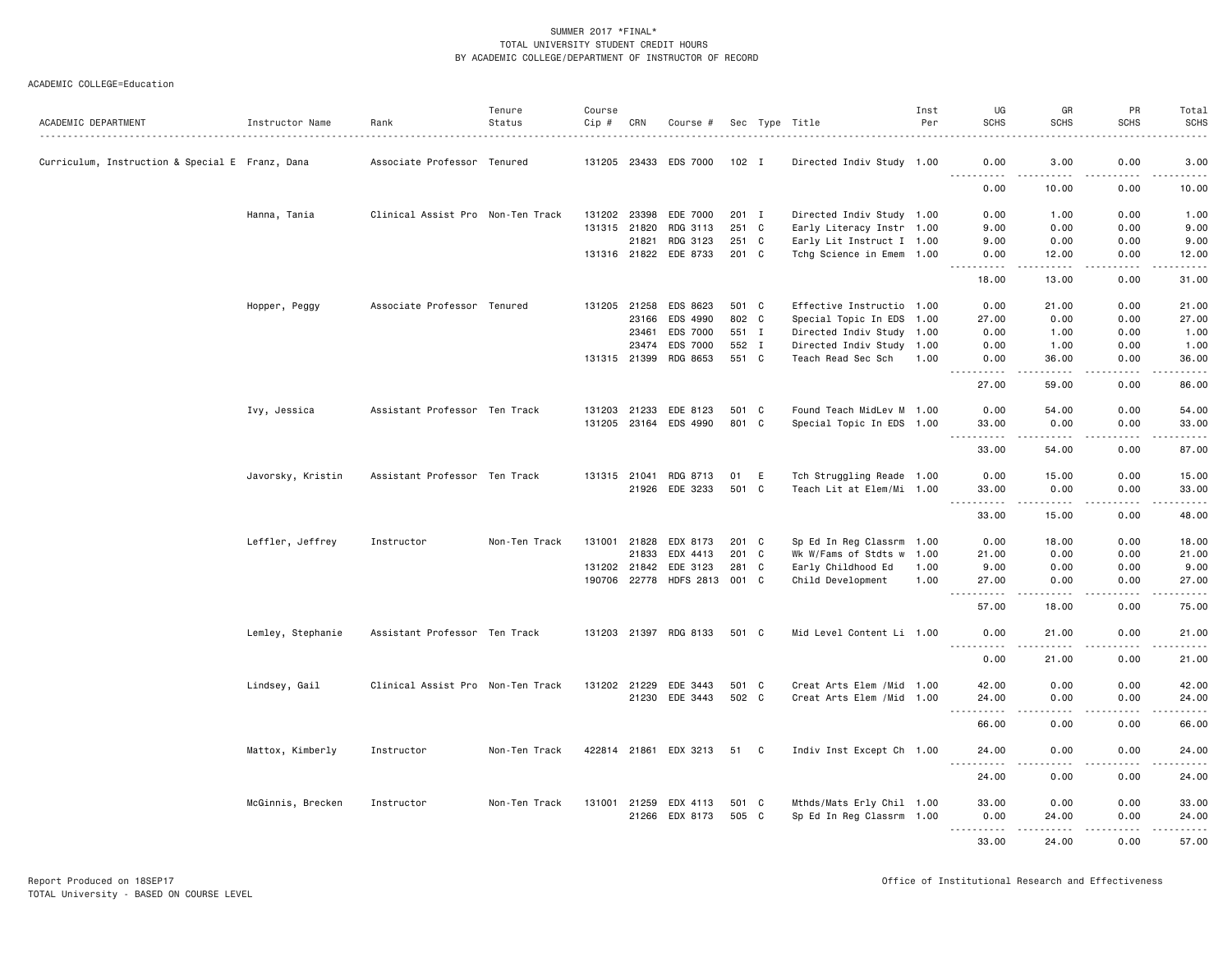|                                                        |                                                  |                                    | Tenure         | Course |              |                       |               |                |                           | Inst | UG                                                                                                                                                                                   | GR                                                                                                                                                            | PR                                                                                                                                                                                      | Total       |
|--------------------------------------------------------|--------------------------------------------------|------------------------------------|----------------|--------|--------------|-----------------------|---------------|----------------|---------------------------|------|--------------------------------------------------------------------------------------------------------------------------------------------------------------------------------------|---------------------------------------------------------------------------------------------------------------------------------------------------------------|-----------------------------------------------------------------------------------------------------------------------------------------------------------------------------------------|-------------|
| ACADEMIC DEPARTMENT                                    | Instructor Name                                  | Rank                               | Status         | Cip #  | CRN          | Course #              |               |                | Sec Type Title            | Per  | <b>SCHS</b>                                                                                                                                                                          | <b>SCHS</b>                                                                                                                                                   | <b>SCHS</b>                                                                                                                                                                             | <b>SCHS</b> |
|                                                        |                                                  |                                    |                |        |              |                       |               |                |                           |      |                                                                                                                                                                                      |                                                                                                                                                               |                                                                                                                                                                                         |             |
| Curriculum, Instruction & Special E McKissick, Bethany |                                                  | Assistant Professor Ten Track      |                |        | 131001 20464 | EDX 8133              | $101 \quad C$ |                | Reading And Research 1.00 |      | 0.00                                                                                                                                                                                 | 15.00                                                                                                                                                         | 0.00                                                                                                                                                                                    | 15.00       |
|                                                        |                                                  |                                    |                |        | 21263        | EDX 8023              | 501 C         |                | Fundamentals of Teac 1.00 |      | 0.00                                                                                                                                                                                 | 6.00                                                                                                                                                          | 0.00                                                                                                                                                                                    | 6.00        |
|                                                        |                                                  |                                    |                |        |              | 21958 EDX 8013        | 501 C         |                | Fundamentals of Teac 1.00 |      | 0.00<br><b>.</b>                                                                                                                                                                     | 12.00<br>.                                                                                                                                                    | 0.00<br>.                                                                                                                                                                               | 12.00<br>.  |
|                                                        |                                                  |                                    |                |        |              |                       |               |                |                           |      | 0.00                                                                                                                                                                                 | 33.00                                                                                                                                                         | 0.00                                                                                                                                                                                    | 33.00       |
|                                                        | Moser, Kelly                                     | Assistant Professor Ten Track      |                |        | 130101 22005 | EDS 8103              | 501 C         |                | Adv Meth in Mid/Sec       | 1.00 | 0.00                                                                                                                                                                                 | 24.00                                                                                                                                                         | 0.00                                                                                                                                                                                    | 24.00       |
|                                                        |                                                  |                                    |                |        |              | 131205 21256 EDS 8613 | 501 C         |                | Mdle & Sec Sch Curr       | 1.00 | 0.00                                                                                                                                                                                 | 27.00                                                                                                                                                         | 0.00                                                                                                                                                                                    | 27.00       |
|                                                        |                                                  |                                    |                |        |              |                       |               |                |                           |      | <u>.</u><br>0.00                                                                                                                                                                     | .<br>51.00                                                                                                                                                    | .<br>0.00                                                                                                                                                                               | .<br>51.00  |
|                                                        | Pate, Laura                                      | Instructor                         | Non-Ten Track  |        |              | 130301 20774 LSK 1033 | 02            | C <sub>c</sub> | Fund of Achievement       | 1.00 | 117.00                                                                                                                                                                               | 0.00                                                                                                                                                          | 0.00                                                                                                                                                                                    | 117.00      |
|                                                        |                                                  |                                    |                |        |              |                       |               |                |                           |      | <b></b><br>117.00                                                                                                                                                                    | -----<br>0.00                                                                                                                                                 | .<br>0.00                                                                                                                                                                               | .<br>117.00 |
|                                                        |                                                  |                                    |                |        |              |                       |               |                |                           |      |                                                                                                                                                                                      |                                                                                                                                                               |                                                                                                                                                                                         |             |
|                                                        | Pope, Margaret                                   | Non-Employee/Affili Not Applicable |                |        |              | 131203 21238 EDE 8183 | 501 C         |                | Tch Science in Mid G 1.00 |      | 0.00                                                                                                                                                                                 | 57.00                                                                                                                                                         | 0.00                                                                                                                                                                                    | 57.00       |
|                                                        |                                                  |                                    |                |        |              | 131316 20440 EDE 8733 | 51 C          |                | Tchg Science in Emem 1.00 |      | 0.00<br>.                                                                                                                                                                            | 12.00<br>$\frac{1}{2} \left( \frac{1}{2} \right) \left( \frac{1}{2} \right) \left( \frac{1}{2} \right) \left( \frac{1}{2} \right) \left( \frac{1}{2} \right)$ | 0.00<br>$\frac{1}{2} \left( \frac{1}{2} \right) \left( \frac{1}{2} \right) \left( \frac{1}{2} \right) \left( \frac{1}{2} \right) \left( \frac{1}{2} \right) \left( \frac{1}{2} \right)$ | 12.00<br>.  |
|                                                        |                                                  |                                    |                |        |              |                       |               |                |                           |      | 0.00                                                                                                                                                                                 | 69.00                                                                                                                                                         | 0.00                                                                                                                                                                                    | 69.00       |
|                                                        | Ratliff, Lindon                                  | Associate Professor Tenured        |                |        | 130101 21827 | EDS 8103              | 281 C         |                | Adv Meth in Mid/Sec       | 1.00 | 0.00                                                                                                                                                                                 | 6.00                                                                                                                                                          | 0.00                                                                                                                                                                                    | 6.00        |
|                                                        |                                                  |                                    |                |        |              | 131203 21817 EDS 8243 | 251 C         |                | Adv. Plan Manage Lea 1.00 |      | 0.00                                                                                                                                                                                 | 15.00                                                                                                                                                         | 0.00                                                                                                                                                                                    | 15.00       |
|                                                        |                                                  |                                    |                |        |              |                       |               |                |                           |      | .<br>0.00                                                                                                                                                                            | $\frac{1}{2} \left( \frac{1}{2} \right) \left( \frac{1}{2} \right) \left( \frac{1}{2} \right) \left( \frac{1}{2} \right) \left( \frac{1}{2} \right)$<br>21.00 | -----<br>0.00                                                                                                                                                                           | .<br>21.00  |
|                                                        | Repsher, Elizabeth                               | Non-Employee/Affili Not Applicable |                |        |              | 131311 21829 EDE 8763 | 201 C         |                | Elem/Mid Math Educ        | 1.00 | 0.00                                                                                                                                                                                 | 15.00                                                                                                                                                         | 0.00                                                                                                                                                                                    | 15.00       |
|                                                        |                                                  |                                    |                |        |              |                       |               |                |                           |      | $\frac{1}{2} \left( \frac{1}{2} \right) \left( \frac{1}{2} \right) \left( \frac{1}{2} \right) \left( \frac{1}{2} \right) \left( \frac{1}{2} \right)$<br>$\sim$ $\sim$ $\sim$<br>0.00 | .<br>15.00                                                                                                                                                    | .<br>0.00                                                                                                                                                                               | .<br>15.00  |
|                                                        |                                                  |                                    |                |        |              |                       |               |                |                           |      |                                                                                                                                                                                      |                                                                                                                                                               |                                                                                                                                                                                         |             |
|                                                        | Robichaux-Davis, Reb Associate Professor Tenured |                                    |                |        |              | 131202 23138 EDE 7000 | 01            | $\mathbf{I}$   | Directed Indiv Study 1.00 |      | 0.00                                                                                                                                                                                 | 3.00                                                                                                                                                          | 0.00                                                                                                                                                                                    | 3.00        |
|                                                        |                                                  |                                    |                |        |              | 23141 EDE 7000        | 04            | $\mathbf{I}$   | Directed Indiv Study 1.00 |      | 0.00                                                                                                                                                                                 | 3.00                                                                                                                                                          | 0.00                                                                                                                                                                                    | 3.00        |
|                                                        |                                                  |                                    |                |        |              | 23142 EDE 7000        | 05            | $\mathbf{I}$   | Directed Indiv Study 1.00 |      | 0.00                                                                                                                                                                                 | 3.00                                                                                                                                                          | 0.00                                                                                                                                                                                    | 3.00        |
|                                                        |                                                  |                                    |                |        | 23167        | EDE 4990              | 801           | $\mathbf{C}$   | Special Topic In EDE 1.00 |      | 6.00                                                                                                                                                                                 | 0.00                                                                                                                                                          | 0.00                                                                                                                                                                                    | 6.00        |
|                                                        |                                                  |                                    |                |        |              | 131311 20441 EDE 8763 | 51            | C              | Elem/Mid Math Educ        | 1.00 | 0.00<br>.                                                                                                                                                                            | 12.00<br>$\frac{1}{2} \left( \frac{1}{2} \right) \left( \frac{1}{2} \right) \left( \frac{1}{2} \right) \left( \frac{1}{2} \right) \left( \frac{1}{2} \right)$ | 0.00<br>.                                                                                                                                                                               | 12.00<br>.  |
|                                                        |                                                  |                                    |                |        |              |                       |               |                |                           |      | 6.00                                                                                                                                                                                 | 21.00                                                                                                                                                         | 0.00                                                                                                                                                                                    | 27.00       |
|                                                        | Shea, Donna                                      | Non-Faculty                        | Not Applicable |        |              | 131203 21255 EDS 8243 | 502 C         |                | Adv. Plan Manage Lea 1.00 |      | 0.00                                                                                                                                                                                 | 18.00                                                                                                                                                         | 0.00                                                                                                                                                                                    | 18.00       |
|                                                        |                                                  |                                    |                |        |              |                       |               |                |                           |      | $- - - -$<br>.<br>0.00                                                                                                                                                               | .<br>18.00                                                                                                                                                    | .<br>0.00                                                                                                                                                                               | .<br>18.00  |
|                                                        | Smith, Kimberly                                  | Instructor                         | Non-Ten Track  |        |              | 130301 20775 LSK 1043 | 01            | C              | Life Skills for Athl 1.00 |      | 36.00                                                                                                                                                                                | 0.00                                                                                                                                                          | 0.00                                                                                                                                                                                    | 36.00       |
|                                                        |                                                  |                                    |                |        |              | 20776 LSK 1043        | 51            | C              | Life Skills for Athl 1.00 |      | 39.00                                                                                                                                                                                | 0.00                                                                                                                                                          | 0.00                                                                                                                                                                                    | 39.00       |
|                                                        |                                                  |                                    |                |        |              |                       |               |                |                           |      | <b>.</b>                                                                                                                                                                             | $- - -$                                                                                                                                                       | .                                                                                                                                                                                       | .           |
|                                                        |                                                  |                                    |                |        |              |                       |               |                |                           |      | 75.00                                                                                                                                                                                | 0.00                                                                                                                                                          | 0.00                                                                                                                                                                                    | 75.00       |
|                                                        | Walker, Ryan                                     | Assistant Professor Ten Track      |                |        | 131205 22735 | EDS 7000              | 02            | $\mathbf{I}$   | Directed Indiv Study 1.00 |      | 0.00                                                                                                                                                                                 | 3.00                                                                                                                                                          | 0.00                                                                                                                                                                                    | 3.00        |
|                                                        |                                                  |                                    |                |        | 23343        | EDS 7000              | $101$ I       |                | Directed Indiv Study 1.00 |      | 0.00                                                                                                                                                                                 | 3.00                                                                                                                                                          | 0.00                                                                                                                                                                                    | 3.00        |
|                                                        |                                                  |                                    |                |        |              | 23420 EDS 7000        | 05            | $\mathbf{I}$   | Directed Indiv Study 1.00 |      | 0.00                                                                                                                                                                                 | 3.00                                                                                                                                                          | 0.00                                                                                                                                                                                    | 3.00        |
|                                                        |                                                  |                                    |                |        |              |                       |               |                |                           |      | <u>.</u><br>0.00                                                                                                                                                                     | .<br>9.00                                                                                                                                                     | . <b>.</b><br>0.00                                                                                                                                                                      | .<br>9.00   |
|                                                        | Wiley, Holly                                     | Instructor                         | Non-Ten Track  |        |              | 310505 21674 KI 2603  | 01            | C              | Medical Terminology       | 1.00 | 27.00                                                                                                                                                                                | 0.00                                                                                                                                                          | 0.00                                                                                                                                                                                    | 27.00       |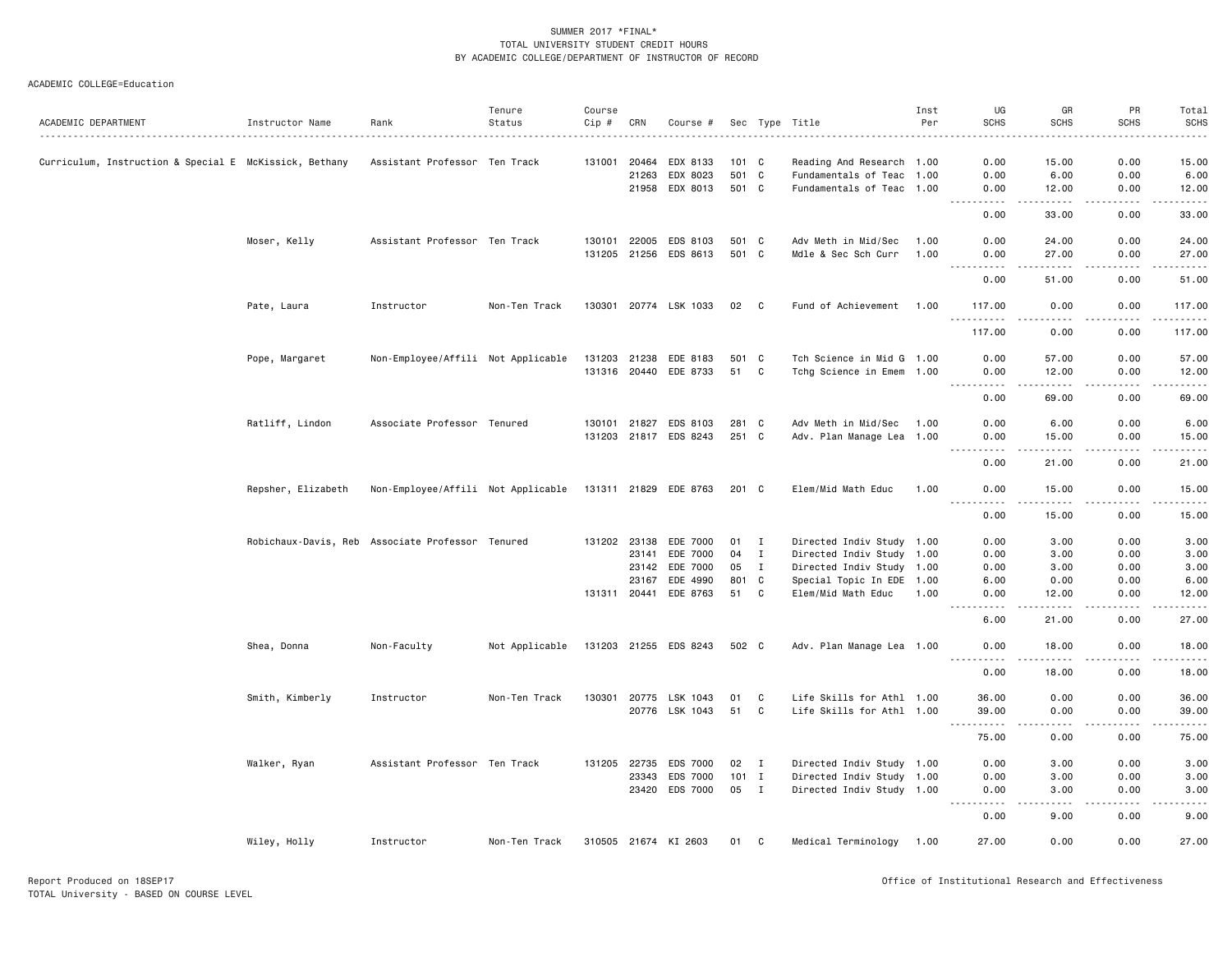| ACADEMIC COLLEGE=Education                           |                 |                                    |                  |                       |     |          |       |                     |             |                   |                   |                   |                          |  |
|------------------------------------------------------|-----------------|------------------------------------|------------------|-----------------------|-----|----------|-------|---------------------|-------------|-------------------|-------------------|-------------------|--------------------------|--|
| ACADEMIC DEPARTMENT                                  | Instructor Name | Rank                               | Tenure<br>Status | Course<br>Cip #       | CRN | Course # |       | Sec Type Title      | Inst<br>Per | UG<br><b>SCHS</b> | GR<br><b>SCHS</b> | PR<br><b>SCHS</b> | Total<br><b>SCHS</b>     |  |
|                                                      |                 |                                    |                  |                       |     |          |       |                     |             |                   |                   |                   |                          |  |
|                                                      |                 |                                    |                  |                       |     |          |       |                     |             | 27.00             | 0.00              | 0.00              | 27.00                    |  |
| Curriculum, Instruction & Special E Zhbanova, Ksenia |                 | Non-Employee/Affili Not Applicable |                  | 131202 21824 EDF 3423 |     |          | 281 C | Exploring Diversity | 1.00        | 18.00             | 0.00              | 0.00              | 18.00                    |  |
|                                                      |                 |                                    |                  |                       |     |          |       |                     |             | .<br>18.00        | .<br>0.00         | .<br>0.00         | -------<br>----<br>18.00 |  |
| ======================================               |                 |                                    |                  |                       |     |          |       |                     |             |                   | ==========        | ==========        |                          |  |
| Curriculum, Instruction & Special E                  |                 |                                    |                  |                       |     |          |       |                     |             | 654.00            | 819.00            | 0.00              | 1473.00                  |  |
| =====================================                |                 |                                    |                  |                       |     |          |       |                     |             | ==========        | ==========        | -----------       | ==========               |  |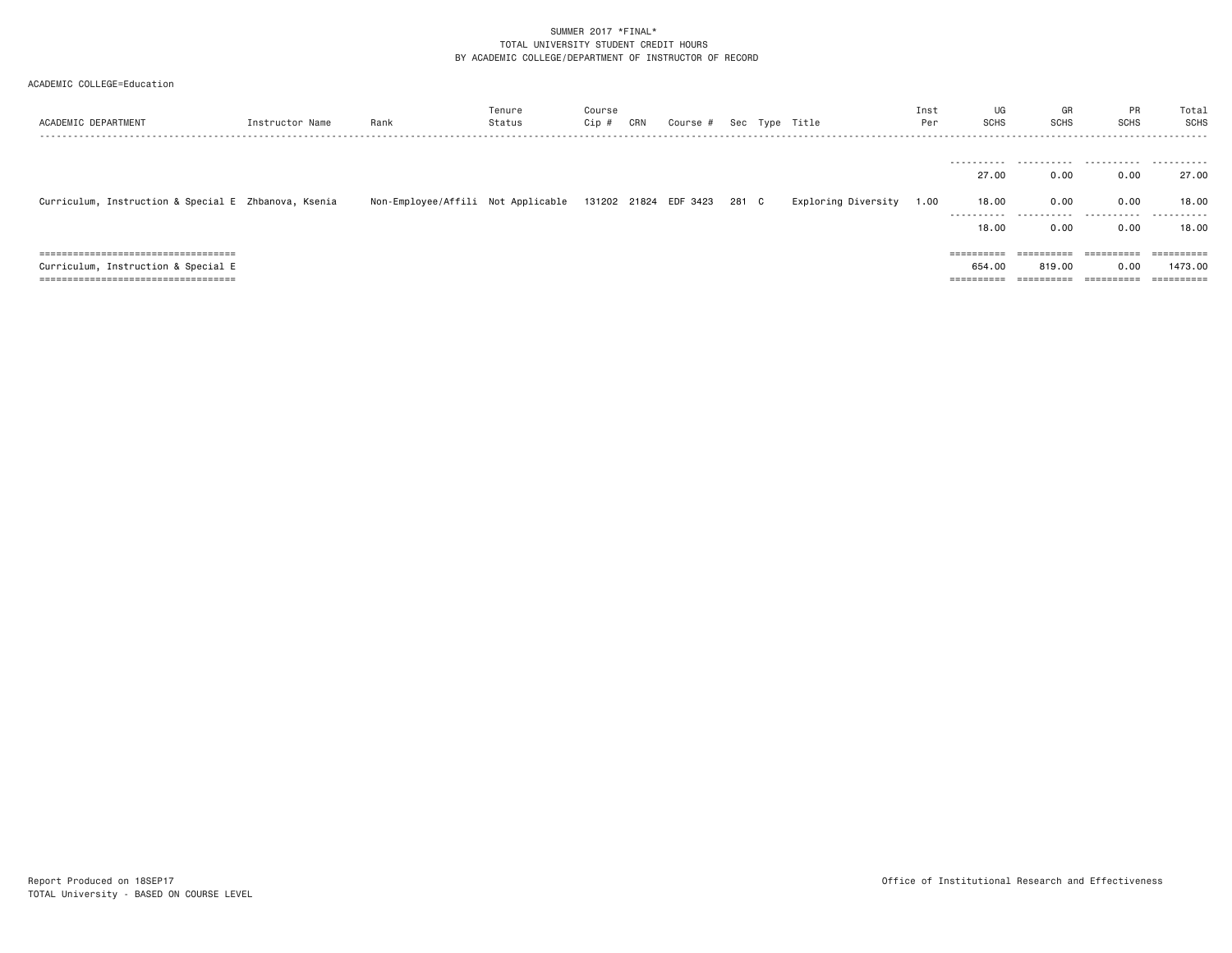| ACADEMIC DEPARTMENT    | Instructor Name   | Rank                               | Tenure<br>Status | Course<br>Cip # | CRN            | Course #              |         |          | Sec Type Title            | Inst<br>Per | UG<br><b>SCHS</b>            | GR<br><b>SCHS</b>       | PR<br><b>SCHS</b>     | Total<br><b>SCHS</b><br>$\frac{1}{2} \left( \frac{1}{2} \right) \left( \frac{1}{2} \right) \left( \frac{1}{2} \right) \left( \frac{1}{2} \right) \left( \frac{1}{2} \right)$ |
|------------------------|-------------------|------------------------------------|------------------|-----------------|----------------|-----------------------|---------|----------|---------------------------|-------------|------------------------------|-------------------------|-----------------------|------------------------------------------------------------------------------------------------------------------------------------------------------------------------------|
|                        |                   |                                    |                  | 130401          |                |                       | 251 C   |          | School Leadership         |             | 0.00                         | 21.00                   | 0.00                  | 21.00                                                                                                                                                                        |
| Educational Leadership | Boggan, Matthew   | Non-Employee/Affili Not Applicable |                  |                 | 21146<br>21149 | EDL 8423<br>EDL 8713  | 251 C   |          | Sch Bus & Facilities 1.00 | 1.00        | 0.00                         | 30.00                   | 0.00                  | 30.00                                                                                                                                                                        |
|                        |                   |                                    |                  |                 |                |                       |         |          |                           |             | .<br>0.00                    | <u>.</u><br>51.00       | $\frac{1}{2}$<br>0.00 | .<br>51.00                                                                                                                                                                   |
|                        | Brantley, William | Non-Employee/Affili Not Applicable |                  |                 |                | 130401 21145 EDL 8413 | 281 C   |          | Sch Legal & Ethic Pe 1.00 |             | 0.00                         | 18.00                   | 0.00                  | 18.00                                                                                                                                                                        |
|                        |                   |                                    |                  |                 |                |                       |         |          |                           |             | 0.00                         | 18.00                   | 0.00                  | .<br>18.00                                                                                                                                                                   |
|                        | Brocato, Donna    | Associate Professor Tenured        |                  | 130101          | 20445          | EDF 4243              | S01 C   |          | Plan for Diverse Lea      | 1.00        | 39,00                        | 0.00                    | 0.00                  | 39.00                                                                                                                                                                        |
|                        |                   |                                    |                  | 130401          | 20449          | EDF 8443              | 551 C   |          | Eval of Sch Prog          | 1.00        | 0.00                         | 21.00                   | 0.00                  | 21.00                                                                                                                                                                        |
|                        |                   |                                    |                  |                 | 23351          | EDA 9000              | 104 D   |          | Research / Diss           | 1.00        | 0.00                         | 4.00                    | 0.00                  | 4.00                                                                                                                                                                         |
|                        |                   |                                    |                  |                 |                |                       |         |          |                           |             | .<br>39.00                   | .<br>25.00              | -----<br>0.00         | .<br>64.00                                                                                                                                                                   |
|                        | Campbell, Annika  | Non-Faculty                        | Not Applicable   | 309999          | 21526          | ISE 4200              | 802 A   |          | Intl Stu Exch - Prov 1.00 |             | 15.00                        | 0.00                    | 0.00                  | 15.00                                                                                                                                                                        |
|                        |                   |                                    |                  |                 | 21529          | ISE 4200              | 811 A   |          | Intl Stu Exch - Prov 1.00 |             | 60.00                        | 0.00                    | 0.00                  | 60.00                                                                                                                                                                        |
|                        |                   |                                    |                  |                 | 21531          | ISE 4200              | 820 A   |          | Intl Stu Exch - Prov 1.00 |             | 162.00                       | 0.00                    | 0.00                  | 162.00                                                                                                                                                                       |
|                        |                   |                                    |                  |                 | 21533          | ISE 4200              | 829 A   |          | Intl Stu Exch - Prov 1.00 |             | 44.00                        | 0.00                    | 0.00                  | 44.00                                                                                                                                                                        |
|                        |                   |                                    |                  |                 | 21534          | ISE 4200              | 835 A   |          | Intl Student Exchang 1.00 |             | 9.00<br>.                    | 0.00<br>الدامات ب       | 0.00<br>.             | 9.00<br>.                                                                                                                                                                    |
|                        |                   |                                    |                  |                 |                |                       |         |          |                           |             | 290.00                       | 0.00                    | 0.00                  | 290.00                                                                                                                                                                       |
|                        | Coats, Linda      | Professor                          | Tenured          | 130401          | 21227          | EDA 8190              | 501 S   |          | Wkshp Ed Adm & Super 1.00 |             | 0.00                         | 15.00                   | 0.00                  | 15.00                                                                                                                                                                        |
|                        |                   |                                    |                  | 130407          | 21194          | CCL 8113              | 501 C   |          | Comm Col Hist/Philos 1.00 |             | 0.00                         | 21.00                   | 0.00                  | 21.00                                                                                                                                                                        |
|                        |                   |                                    |                  |                 | 21196          | CCL 8153              | 501 C   |          | Human Resources Admi 1.00 |             | 0.00                         | 24.00                   | 0.00                  | 24.00                                                                                                                                                                        |
|                        |                   |                                    |                  |                 | 22769          | CCL 9000              | 502 D   |          | Diss./Dissertation R 1.00 |             | 0.00<br>.                    | 6.00<br>$- - - - -$     | 0.00<br>.             | 6.00<br>.                                                                                                                                                                    |
|                        |                   |                                    |                  |                 |                |                       |         |          |                           |             | 0.00                         | 66.00                   | 0.00                  | 66.00                                                                                                                                                                        |
|                        | Cutts, Qiana      | Assistant Professor Non-Ten Track  |                  | 130901          | 21239          | EDF 3333              | 501     | <b>C</b> | Social Foundation Ed 1.00 |             | 63.00                        | 0.00                    | 0.00                  | 63.00                                                                                                                                                                        |
|                        |                   |                                    |                  | 231302          | 20443          | EDF 3413              | 01      | B        | Writing For Thinking 1.00 |             | 24.00                        | 0.00                    | 0.00                  | 24.00                                                                                                                                                                        |
|                        |                   |                                    |                  |                 |                | 20444 EDF 3413        | 51      | C        | Writing For Thinking 1.00 |             | 27.00<br>.                   | 0.00<br>.               | 0.00<br><u>.</u>      | 27.00<br>.                                                                                                                                                                   |
|                        |                   |                                    |                  |                 |                |                       |         |          |                           |             | 114.00                       | 0.00                    | 0.00                  | 114.00                                                                                                                                                                       |
|                        | Davis, James      | Associate Professor Tenured        |                  |                 |                | 130401 23382 EDA 9000 | 105 D   |          | Research / Diss           | 1.00        | 0.00<br>$\sim$ $\sim$ $\sim$ | 2.00                    | 0.00                  | 2.00                                                                                                                                                                         |
|                        |                   |                                    |                  |                 |                |                       |         |          |                           |             | 0.00                         | 2.00                    | 0.00                  | 2.00                                                                                                                                                                         |
|                        | Farmer, Angela    | Assistant Professor Ten Track      |                  | 130401          | 21247          | EDL 8423              | 501 C   |          | School Leadership         | 1.00        | 0.00                         | 21.00                   | 0.00                  | 21.00                                                                                                                                                                        |
|                        |                   |                                    |                  |                 | 21249          | EDL 8633              | 551 C   |          | HR Leadership             | 1.00        | 0.00                         | 15.00                   | 0.00                  | 15.00                                                                                                                                                                        |
|                        |                   |                                    |                  |                 | 21941          | EDL 8633              | 501 C   |          | HR Leadership             | 1.00        | 0.00                         | 24.00                   | 0.00                  | 24.00                                                                                                                                                                        |
|                        |                   |                                    |                  |                 | 22413          | EDA 9000              | $101$ D |          | Research / Diss           | 1.00        | 0.00                         | 58.00                   | 0.00                  | 58.00                                                                                                                                                                        |
|                        |                   |                                    |                  |                 |                | 22775 EDL 8423        | 502 C   |          | School Leadership         | 1.00        | 0.00                         | 27.00                   | 0.00                  | 27.00                                                                                                                                                                        |
|                        |                   |                                    |                  |                 |                |                       |         |          |                           |             | 0.00                         | $\frac{1}{2}$<br>145.00 | .<br>0.00             | .<br>145.00                                                                                                                                                                  |
|                        | Fincher, Mark     | Assistant Professor Ten Track      |                  |                 | 130407 21195   | CCL 8113              | 502 C   |          | Comm Col Hist/Philos 1.00 |             | 0.00                         | 15.00                   | 0.00                  | 15.00                                                                                                                                                                        |
|                        |                   |                                    |                  |                 | 21203          | CCL 9913              | 502 S   |          | Dissertation Seminar 1.00 |             | 0.00                         | 15.00                   | 0.00                  | 15.00                                                                                                                                                                        |
|                        |                   |                                    |                  |                 | 21943          | CCL 8123              | 501 C   |          | Comm Col Finance          | 1.00        | 0.00                         | 15.00                   | 0.00                  | 15.00                                                                                                                                                                        |
|                        |                   |                                    |                  | 130601          | 21143          | EDF 8363              | 201 C   |          | Func & Met Res In Ed 1.00 |             | 0.00                         | 15.00                   | 0.00                  | 15.00                                                                                                                                                                        |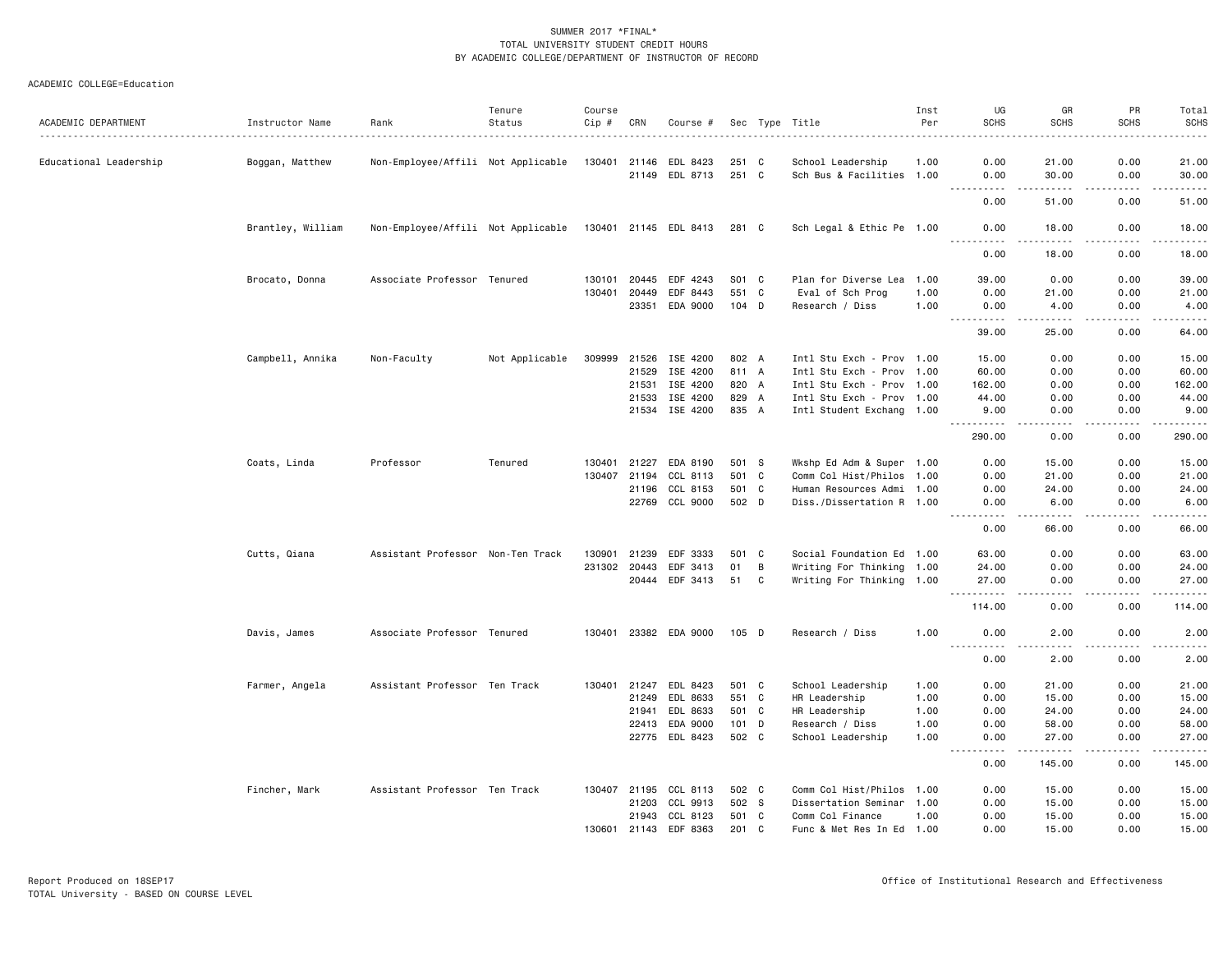|                        |                   |                                                          | Tenure | Course |              |                       |         |              |                           | Inst | UG                                                                                                                                                                                          | GR                | PR            | Total       |
|------------------------|-------------------|----------------------------------------------------------|--------|--------|--------------|-----------------------|---------|--------------|---------------------------|------|---------------------------------------------------------------------------------------------------------------------------------------------------------------------------------------------|-------------------|---------------|-------------|
| ACADEMIC DEPARTMENT    | Instructor Name   | Rank                                                     | Status | Cip #  | CRN          | Course #              |         |              | Sec Type Title            | Per  | <b>SCHS</b>                                                                                                                                                                                 | <b>SCHS</b>       | <b>SCHS</b>   | <b>SCHS</b> |
|                        |                   |                                                          |        |        |              |                       |         |              |                           |      |                                                                                                                                                                                             |                   |               |             |
|                        |                   |                                                          |        |        |              |                       |         |              |                           |      | 0.00                                                                                                                                                                                        | 60.00             | 0.00          | 60.00       |
|                        |                   |                                                          |        |        |              |                       |         |              |                           |      |                                                                                                                                                                                             |                   |               |             |
| Educational Leadership | Hailey, Leigh     | Clinical Assist Pro Non-Ten Track                        |        |        |              | 130401 21246 EDL 8413 | 501 C   |              | Sch Legal & Ethic Pe 1.00 |      | 0.00                                                                                                                                                                                        | 27.00             | 0.00          | 27.00       |
|                        |                   |                                                          |        |        | 21250        | EDL 8713              | 501 C   |              | Sch Bus & Facilities      | 1.00 | 0.00                                                                                                                                                                                        | 18.00             | 0.00          | 18.00       |
|                        |                   |                                                          |        |        | 21940        | EDL 8713              | 551 C   |              | Sch Bus & Facilities      | 1.00 | 0.00                                                                                                                                                                                        | 24.00             | 0.00          | 24.00       |
|                        |                   |                                                          |        |        |              | 22414 EDA 9000        | 102 D   |              | Research / Diss           | 1.00 | 0.00                                                                                                                                                                                        | 30.00             | 0.00          | 30.00       |
|                        |                   |                                                          |        |        |              | 22771 EDL 8413        | 502 C   |              | Sch Legal & Ethic Pe 1.00 |      | 0.00<br>$\frac{1}{2} \left( \frac{1}{2} \right) \left( \frac{1}{2} \right) \left( \frac{1}{2} \right) \left( \frac{1}{2} \right)$                                                           | 30.00<br><u>.</u> | 0.00<br>.     | 30.00<br>.  |
|                        |                   |                                                          |        |        |              |                       |         |              |                           |      | 0.00                                                                                                                                                                                        | 129.00            | 0.00          | 129.00      |
|                        | Heindl, Michael   | Non-Employee/Affili Not Applicable 130407 21200 CCL 8233 |        |        |              |                       | 501 C   |              | Comm Col Legal Issue 1.00 |      | 0.00                                                                                                                                                                                        | 18.00             | 0.00          | 18.00       |
|                        |                   |                                                          |        |        |              |                       |         |              |                           |      | 0.00                                                                                                                                                                                        | 18.00             | 0.00          | 18.00       |
|                        | Hickmon, Fredrick | Non-Employee/Affili Not Applicable                       |        | 130401 | 21251        | EDL 8723              | 551 C   |              | Positive Sch Culture 1.00 |      | 0.00                                                                                                                                                                                        | 18.00             | 0.00          | 18.00       |
|                        |                   |                                                          |        |        |              | 21942 EDL 8723        | 501 C   |              | Positive Sch Culture 1.00 |      | 0.00<br>$\sim$ $\sim$ $\sim$ $\sim$<br>$\sim$ $\sim$ $\sim$ $\sim$                                                                                                                          | 24.00             | 0.00          | 24.00       |
|                        |                   |                                                          |        |        |              |                       |         |              |                           |      | 0.00                                                                                                                                                                                        | 42.00             | 0.00          | 42.00       |
|                        | King, Stephanie   | Associate Professor Tenured                              |        | 130407 | 21198        | CCL 8193              | 501 S   |              | Sem Comm Coll Lead        | 1.00 | 0.00                                                                                                                                                                                        | 18.00             | 0.00          | 18.00       |
|                        |                   |                                                          |        |        | 22007        | CCL 8173              | 501 C   |              | Comm College Teachin 1.00 |      | 0.00                                                                                                                                                                                        | 30.00             | 0.00          | 30.00       |
|                        |                   |                                                          |        |        |              | 22766 CCL 9000        | 501 D   |              | Diss./Dissertation R 1.00 |      | 0.00<br>.<br>$\frac{1}{2} \left( \frac{1}{2} \right) \left( \frac{1}{2} \right) \left( \frac{1}{2} \right) \left( \frac{1}{2} \right)$                                                      | 18.00<br>.        | 0.00<br>----- | 18.00<br>.  |
|                        |                   |                                                          |        |        |              |                       |         |              |                           |      | 0.00                                                                                                                                                                                        | 66.00             | 0.00          | 66.00       |
|                        | Molina, Danielle  | Assistant Professor Ten Track                            |        |        | 130401 21619 | HED 8543              | 01      | C            | Legal Issues in SA        | 1.00 | 0.00                                                                                                                                                                                        | 30.00             | 0.00          | 30.00       |
|                        |                   |                                                          |        |        | 130406 20691 | HED 8143              | 001 S   |              | U/Cc Seminar              | 1.00 | 0.00                                                                                                                                                                                        | 48.00             | 0.00          | 48.00       |
|                        |                   |                                                          |        |        | 130407 23388 | <b>HED 7000</b>       | $101$ I |              | Directed Indiv Study 1.00 |      | 0.00                                                                                                                                                                                        | 3.00              | 0.00          | 3.00        |
|                        |                   |                                                          |        |        | 422803 22576 | COE 7000              | $01$ I  |              | Directed Indiv Study 1.00 |      | 0.00                                                                                                                                                                                        | 3.00              | 0.00          | 3.00        |
|                        |                   |                                                          |        |        | 22577        | COE 7000              | 02      | $\mathbf{I}$ | Directed Indiv Study 1.00 |      | 0.00                                                                                                                                                                                        | 1.00              | 0.00          | 1.00        |
|                        |                   |                                                          |        |        |              | 22578 COE 7000        | 03 I    |              | Directed Indiv Study 1.00 |      | 0.00<br>.                                                                                                                                                                                   | 1.00              | 0.00          | 1.00        |
|                        |                   |                                                          |        |        |              |                       |         |              |                           |      | 0.00                                                                                                                                                                                        | 86.00             | 0.00          | 86.00       |
|                        | Prince, Debra     | Associate Professor Tenured                              |        |        | 130401 21243 | EDF 8443              | 501 C   |              | Eval of Sch Prog          | 1.00 | 0.00                                                                                                                                                                                        | 18.00             | 0.00          | 18.00       |
|                        |                   |                                                          |        |        | 130601 21242 | EDF 8363              | 501 C   |              | Func & Met Res In Ed 1.00 |      | 0.00                                                                                                                                                                                        | 15.00             | 0.00          | 15.00       |
|                        |                   |                                                          |        |        | 131202 21240 | EDF 3423              | 501 C   |              | Exploring Diversity       | 1.00 | 69.00                                                                                                                                                                                       | 0.00              | 0.00          | 69.00       |
|                        |                   |                                                          |        |        |              | 21241 EDF 3423        | 502 C   |              | Exploring Diversity       | 1.00 | 27.00<br>.                                                                                                                                                                                  | 0.00              | 0.00          | 27.00       |
|                        |                   |                                                          |        |        |              |                       |         |              |                           |      | 96.00                                                                                                                                                                                       | 33.00             | 0.00          | 129.00      |
|                        | Ray, Michael      | Non-Employee/Affili Not Applicable                       |        |        |              | 130401 21248 EDL 8433 | 551 C   |              | Data for Sch Impr         | 1.00 | 0.00                                                                                                                                                                                        | 15.00             | 0.00          | 15.00       |
|                        |                   |                                                          |        |        |              | 22776 EDL 8433        | 502 C   |              | Data for Sch Impr         | 1.00 | 0.00<br>$\frac{1}{2} \left( \frac{1}{2} \right) \left( \frac{1}{2} \right) \left( \frac{1}{2} \right) \left( \frac{1}{2} \right) \left( \frac{1}{2} \right)$<br>$\sim$ $\sim$ $\sim$ $\sim$ | 27.00<br>.        | 0.00          | 27.00       |
|                        |                   |                                                          |        |        |              |                       |         |              |                           |      | 0.00                                                                                                                                                                                        | 42.00             | 0.00          | 42.00       |
|                        | Taylor, Leonard   | Assistant Professor Ten Track                            |        |        |              | 130401 21620 HED 8010 | 101 E   |              | Practicum                 | 1.00 | 0.00                                                                                                                                                                                        | 33.00             | 0.00          | 33.00       |
|                        |                   |                                                          |        |        | 23093        | HED 8683              | 551 C   |              | Policy Issues in Hig 1.00 |      | 0.00                                                                                                                                                                                        | 24.00             | 0.00          | 24.00       |
|                        |                   |                                                          |        | 130407 | 23432        | <b>HED 7000</b>       | 51      |              | Directed Indiv Study 1.00 |      | 0.00                                                                                                                                                                                        | 3.00              | 0.00          | 3.00        |

 $0.00$   $0.00$   $0.00$   $0.00$   $0.00$   $0.00$ 

Wallin, Patsy Assistant Professor Ten Track 130401 21144 EDF 8443 281 C Eval of Sch Prog 1.00 0.00 21.00 0.00 21.00

---------- ---------- ---------- ----------

60.00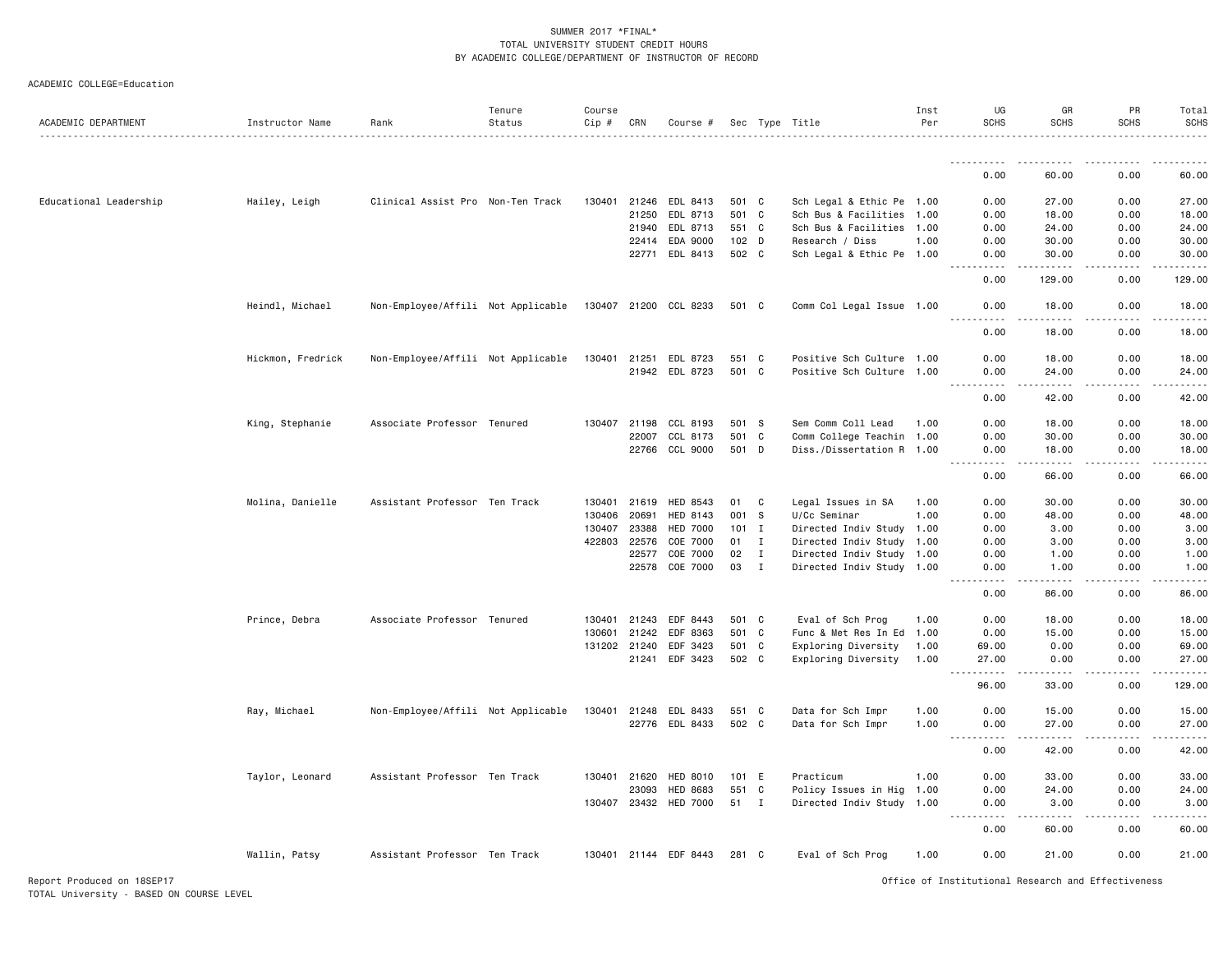| ACADEMIC DEPARTMENT                                                                                     | Instructor Name | Rank                          | Tenure<br>Status | Course<br>Cip #  | CRN                     | Course #                               |                         |              | Sec Type Title                                                  | Inst<br>Per          | UG<br><b>SCHS</b>                          | GR<br><b>SCHS</b>                         | PR<br><b>SCHS</b>                 | Total<br>SCHS<br>-------                   |
|---------------------------------------------------------------------------------------------------------|-----------------|-------------------------------|------------------|------------------|-------------------------|----------------------------------------|-------------------------|--------------|-----------------------------------------------------------------|----------------------|--------------------------------------------|-------------------------------------------|-----------------------------------|--------------------------------------------|
| Educational Leadership                                                                                  | Wallin, Patsy   | Assistant Professor Ten Track |                  | 130401           | 21147<br>21150          | EDL 8433<br>21148 EDL 8633<br>EDL 8723 | 251 C<br>281 C<br>251 C |              | Data for Sch Impr<br>HR Leadership<br>Positive Sch Culture 1.00 | 1.00<br>1.00         | 0.00<br>0.00<br>0.00                       | 21.00<br>33.00<br>30.00                   | 0.00<br>0.00<br>0.00              | 21.00<br>33.00<br>30.00                    |
|                                                                                                         |                 |                               |                  |                  |                         |                                        |                         |              |                                                                 |                      | -----------<br>0.00                        | -------<br>105,00                         | .<br>0.00                         | -----------<br>105.00                      |
|                                                                                                         | Xu, Jianzhong   | Professor                     | Tenured          | 130401<br>130603 | 23165<br>20450<br>21244 | EDA 9000<br>EDF 9373<br>EDF 9453       | 103 D<br>51<br>501 C    | $\mathbf{C}$ | Research / Diss<br>Ed Res Design<br>Intro Qual Research         | 1.00<br>1.00<br>1.00 | 0.00<br>0.00<br>0.00<br>----------<br>0.00 | 1.00<br>21.00<br>18,00<br>------<br>40.00 | 0.00<br>0.00<br>0.00<br>.<br>0.00 | 1.00<br>21.00<br>18.00<br>-------<br>40.00 |
| ====================================<br>Educational Leadership<br>===================================== |                 |                               |                  |                  |                         |                                        |                         |              |                                                                 |                      | ==========<br>539.00<br>==========         | ==========<br>988.00<br>==========        | ==========<br>0.00<br>----------- | eessesses<br>1527.00<br>-==========        |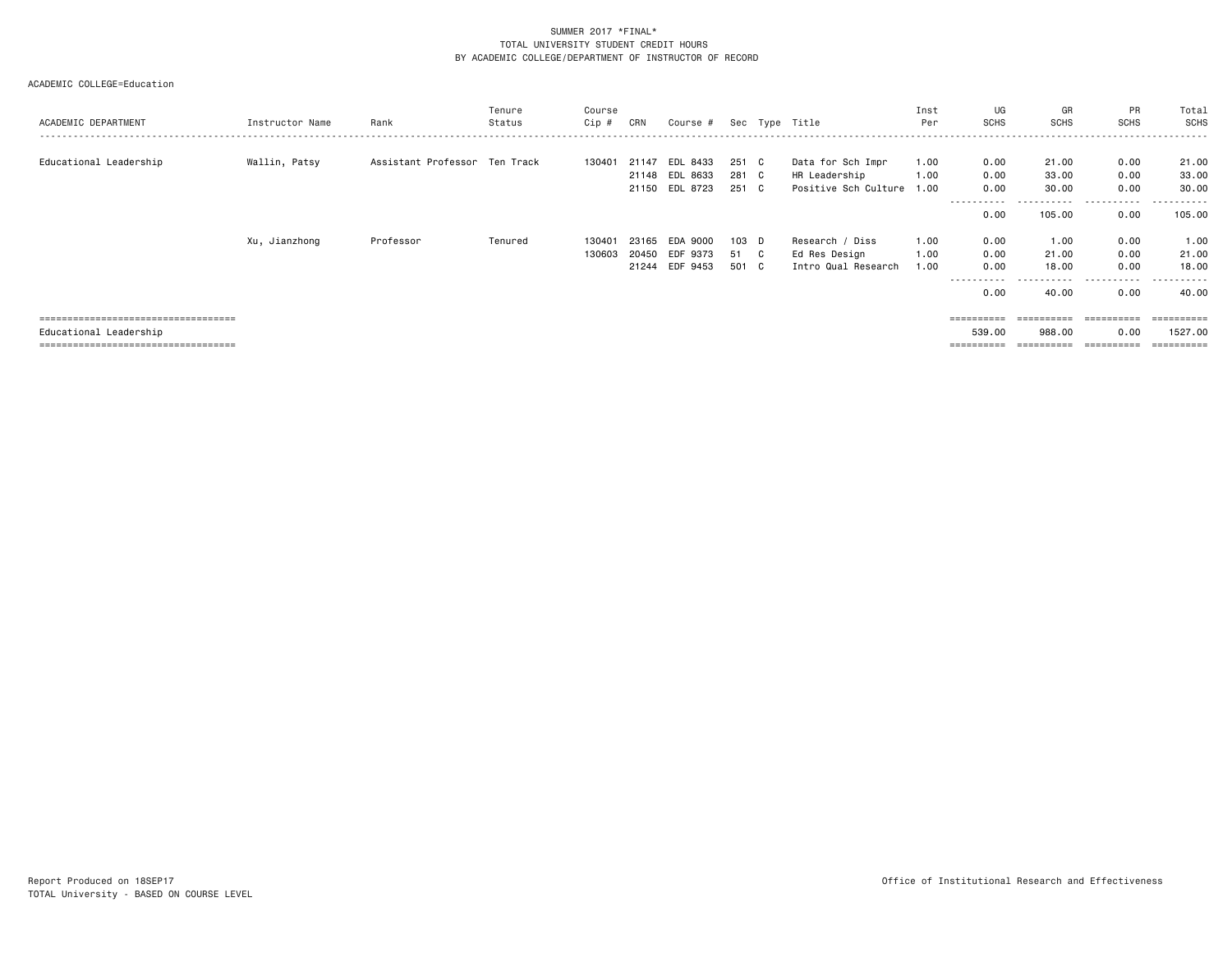|                                                  |                   |                               | Tenure         | Course       |                |                            |          |              |                                                        | Inst         | UG                                      | GR                                                                                                                                                            | PR           | Total           |
|--------------------------------------------------|-------------------|-------------------------------|----------------|--------------|----------------|----------------------------|----------|--------------|--------------------------------------------------------|--------------|-----------------------------------------|---------------------------------------------------------------------------------------------------------------------------------------------------------------|--------------|-----------------|
| ACADEMIC DEPARTMENT                              | Instructor Name   | Rank                          | Status         | Cip #        | CRN            | Course #                   |          |              | Sec Type Title                                         | Per          | <b>SCHS</b>                             | <b>SCHS</b>                                                                                                                                                   | <b>SCHS</b>  | <b>SCHS</b>     |
|                                                  |                   |                               |                |              |                |                            |          |              |                                                        |              |                                         |                                                                                                                                                               |              |                 |
| Instructional Systems & Workforce D Adams, James |                   | Professor                     | Tenured        | 131309 21927 | 21928          | TKT 4143<br>TKT 6143       | 01<br>01 | C<br>C       | His & Phil Career &<br>His & Phil Career &             | 1.00<br>1.00 | 3.00<br>0.00                            | 0.00<br>21.00                                                                                                                                                 | 0.00<br>0.00 | 3.00<br>21.00   |
|                                                  |                   |                               |                |              |                |                            |          | C            |                                                        |              |                                         |                                                                                                                                                               |              |                 |
|                                                  |                   |                               |                | 131399       | 21101<br>21102 | TKT 4263<br>TKT 4263       | 01<br>51 | C            | Diverse Wrk & Ed Env 1.00<br>Diverse Wrk & Ed Env 1.00 |              | 9.00<br>12.00                           | 0.00<br>0.00                                                                                                                                                  | 0.00<br>0.00 | 9.00<br>12.00   |
|                                                  |                   |                               |                |              |                |                            | 01       |              |                                                        |              |                                         |                                                                                                                                                               |              |                 |
|                                                  |                   |                               |                |              | 21110          | TKT 6263<br>21111 TKT 6263 | 51       | C<br>C       | Diverse Wrk & Ed Env 1.00<br>Diverse Wrk & Ed Env 1.00 |              | 0.00<br>0.00                            | 12.00<br>21.00                                                                                                                                                | 0.00<br>0.00 | 12.00<br>21.00  |
|                                                  |                   |                               |                |              |                |                            |          |              |                                                        |              | -----<br>24.00                          | $   -$<br>54.00                                                                                                                                               | .<br>0.00    | .<br>78.00      |
|                                                  | Bailey, Melinda   | Non-Faculty                   | Not Applicable |              |                | 240102 21353 IDS 4111      | 502 C    |              | Professional Seminar 1.00                              |              | 10.00                                   | 0.00                                                                                                                                                          | 0.00         | 10.00           |
|                                                  |                   |                               |                |              |                |                            |          |              |                                                        |              | 10.00                                   | 0.00                                                                                                                                                          | 0.00         | .<br>10.00      |
|                                                  | Ballard, Iva      | Instructor                    | Non-Ten Track  | 521302 20152 |                | BQA 3123                   | 001 C    |              | Bus Stat Methods II                                    | 1.00         | 24.00                                   | 0.00                                                                                                                                                          | 0.00         | 24.00           |
|                                                  |                   |                               |                |              | 20153          | BQA 3123                   | 01       | C            | Bus Stat Methods II                                    | 1.00         | 51.00                                   | 0.00                                                                                                                                                          | 0.00         | 51.00           |
|                                                  |                   |                               |                |              | 21570          | BQA 8443                   | 501 C    |              | Stat Analy Bus Dec                                     | 1.00         | 0.00<br>.<br>$\sim$ $\sim$ $\sim$       | 48.00<br>$\frac{1}{2} \left( \frac{1}{2} \right) \left( \frac{1}{2} \right) \left( \frac{1}{2} \right) \left( \frac{1}{2} \right) \left( \frac{1}{2} \right)$ | 0.00<br>.    | 48.00<br>.      |
|                                                  |                   |                               |                |              |                |                            |          |              |                                                        |              | 75.00                                   | 48.00                                                                                                                                                         | 0.00         | 123.00          |
|                                                  | Beriswill, Joanne | Assistant Professor Ten Track |                | 110301       | 21417          | TKT 1273                   | 501 C    |              | Computer Application 1.00                              |              | 42.00                                   | 0.00                                                                                                                                                          | 0.00         | 42.00           |
|                                                  |                   |                               |                | 110801       | 21080          | TKB 4583                   | 51       | B            | Graphics and Web Des 1.00                              |              | 24.00                                   | 0.00                                                                                                                                                          | 0.00         | 24.00           |
|                                                  |                   |                               |                | 131303       | 21082          | TKB 6583                   | 51       | B            | Graphics and Web Des 1.00                              |              | 0.00                                    | 6.00                                                                                                                                                          | 0.00         | 6.00            |
|                                                  |                   |                               |                | 131319       | 23048          | TKT 7000                   | 52       | $\mathbf I$  | Directed Indiv Study 1.00                              |              | 0.00                                    | 1.00                                                                                                                                                          | 0.00         | 1.00            |
|                                                  |                   |                               |                |              |                | 23265 TKT 7000             | 103 I    |              | Directed Indiv Study 1.00                              |              | 0.00<br>$\omega$ $\omega$ $\omega$<br>. | 3.00<br>.                                                                                                                                                     | 0.00<br>.    | 3.00<br>$    -$ |
|                                                  |                   |                               |                |              |                |                            |          |              |                                                        |              | 66.00                                   | 10.00                                                                                                                                                         | 0.00         | 76.00           |
|                                                  | Cornelious, Linda | Professor                     | Tenured        |              | 131319 22308   | <b>TKT 7000</b>            | $101$ I  |              | Directed Indiv Study 1.00                              |              | 0.00                                    | 3.00                                                                                                                                                          | 0.00         | 3.00            |
|                                                  |                   |                               |                |              | 22406          | <b>TKT 9000</b>            | 103 D    |              | Research / Diss                                        | 1.00         | 0.00                                    | 13.00                                                                                                                                                         | 0.00         | 13.00           |
|                                                  |                   |                               |                |              | 23469          | TKT 9000                   | 52       | D            | Research / Diss                                        | 1.00         | 0.00<br>$\sim 100$ km s $^{-1}$         | 6.00                                                                                                                                                          | 0.00         | 6.00<br>.       |
|                                                  |                   |                               |                |              |                |                            |          |              |                                                        |              | 0.00                                    | 22.00                                                                                                                                                         | 0.00         | 22.00           |
|                                                  | Dale, Jonathan    | Instructor                    | Non-Ten Track  |              | 150612 21707   | TKI 3044                   | 01       | C            | Industrial Safety                                      | 1.00         | 60.00                                   | 0.00                                                                                                                                                          | 0.00         | 60.00           |
|                                                  |                   |                               |                |              |                | 150613 21721 TKI 4263      | 01       | C            | Mfg Tech & Proc                                        | 1.00         | 45.00<br>.<br>$\sim$ $\sim$ $\sim$      | 0.00<br>.                                                                                                                                                     | 0.00<br>.    | 45.00<br>.      |
|                                                  |                   |                               |                |              |                |                            |          |              |                                                        |              | 105.00                                  | 0.00                                                                                                                                                          | 0.00         | 105.00          |
|                                                  | Giordano, Mickey  | Instructor                    | Non-Ten Track  | 131319       | 23089          | TKI 4000                   | 51       | $\mathbf{I}$ | Directed Indiv Study 1.00                              |              | 3.00                                    | 0.00                                                                                                                                                          | 0.00         | 3.00            |
|                                                  |                   |                               |                |              | 23131          | TKI 4000                   | 02       | $\mathbf I$  | Directed Indiv Study 1.00                              |              | 3.00                                    | 0.00                                                                                                                                                          | 0.00         | 3.00            |
|                                                  |                   |                               |                |              | 23404          | TKI 4000                   | 04       | I            | Directed Indiv Study 1.00                              |              | 3.00                                    | 0.00                                                                                                                                                          | 0.00         | 3.00            |
|                                                  |                   |                               |                |              | 23425          | TKI 4000                   | 05       | $\mathbf{I}$ | Directed Indiv Study 1.00                              |              | 3.00                                    | 0.00                                                                                                                                                          | 0.00         | 3.00            |
|                                                  |                   |                               |                |              | 150303 21084   | TKI 1814                   | 01       | B            | Basic Indust Elec & 1.00                               |              | 48.00                                   | 0.00                                                                                                                                                          | 0.00         | 48.00           |
|                                                  |                   |                               |                |              | 21092          | TKI 3104                   | 51       | B            | Adv Ind Ele, Electro 1.00                              |              | 56.00                                   | 0.00                                                                                                                                                          | 0.00         | 56.00           |
|                                                  |                   |                               |                | 150612 21095 |                | TKI 4103                   | 01       | B            | Industrial Cntrl Sys 1.00                              |              | 39.00                                   | 0.00                                                                                                                                                          | 0.00         | 39.00           |
|                                                  |                   |                               |                |              |                | 21097 TKI 4203             | 51       | B            | Automated Systems                                      | 1.00         | 39.00                                   | 0.00                                                                                                                                                          | 0.00         | 39.00           |
|                                                  |                   |                               |                |              |                |                            |          |              |                                                        |              | 194.00                                  | 0.00                                                                                                                                                          | 0.00         | 194.00          |
|                                                  | Huang, Kun        | Assistant Professor Ten Track |                | 110301       | 21418          | TKT 1273                   | 551 C    |              | Computer Application 1.00                              |              | 27.00                                   | 0.00                                                                                                                                                          | 0.00         | 27.00           |
|                                                  |                   |                               |                |              | 131309 21844   | TKT 4763                   | 551 C    |              | Digital Tools/Learni 1.00                              |              | 21.00                                   | 0.00                                                                                                                                                          | 0.00         | 21.00           |
|                                                  |                   |                               |                |              | 21845          | TKT 6763                   | 551 C    |              | Digital Tools/Learni 1.00                              |              | 0.00                                    | 12.00                                                                                                                                                         | 0.00         | 12.00           |
|                                                  |                   |                               |                |              | 131319 22750   | TKT 7000                   | $102$ I  |              | Directed Indiv Study 1.00                              |              | 0.00                                    | 3.00                                                                                                                                                          | 0.00         | 3.00            |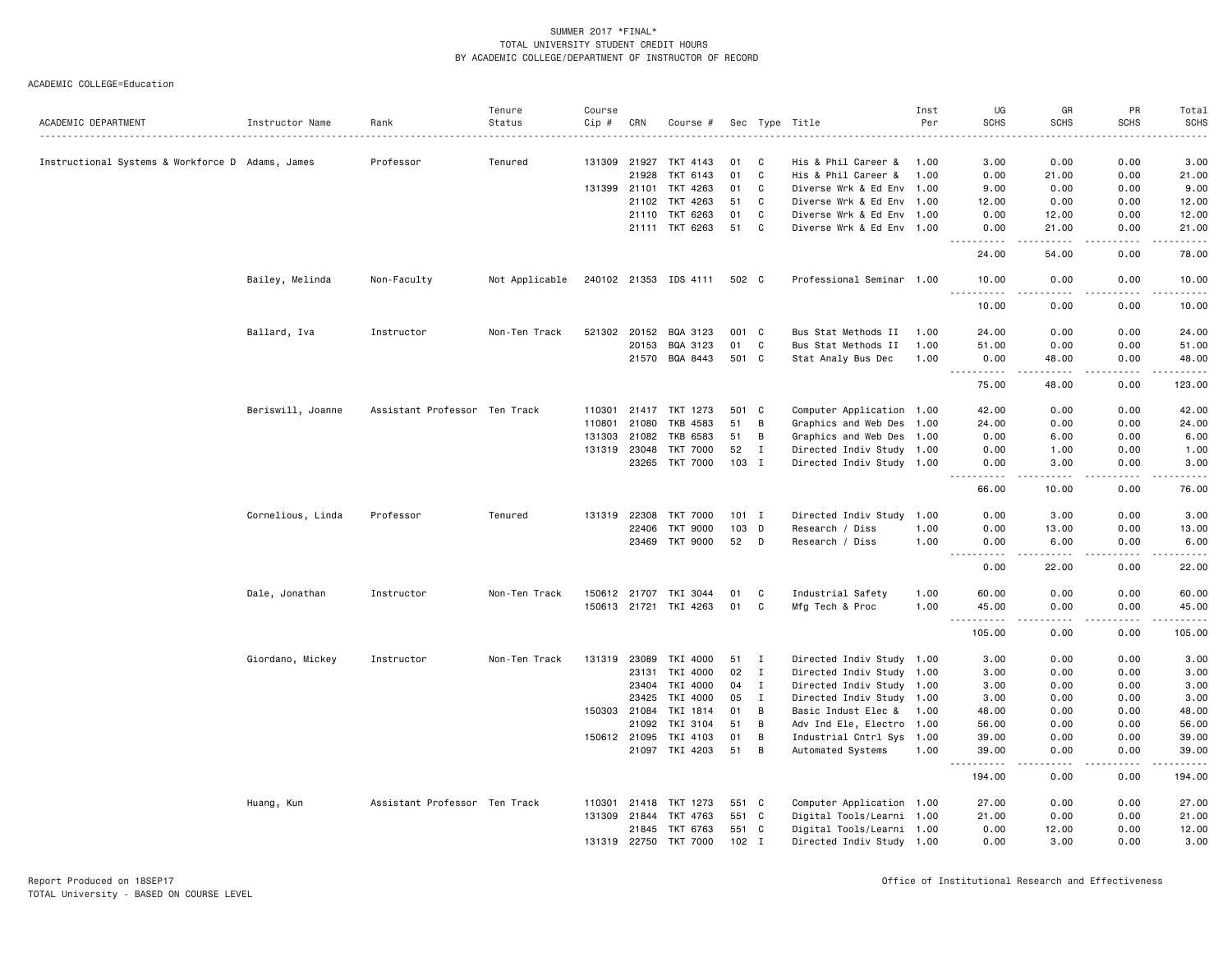| ACADEMIC COLLEGE=Education |
|----------------------------|
|                            |

| ACADEMIC DEPARTMENT                                   | Instructor Name | Rank                                               | Tenure<br>Status | Course<br>Cip # | CRN          | Course #              |       |                | Sec Type Title            | Inst<br>Per | UG<br><b>SCHS</b>                                  | GR<br><b>SCHS</b>   | PR<br><b>SCHS</b>     | Total<br><b>SCHS</b> |
|-------------------------------------------------------|-----------------|----------------------------------------------------|------------------|-----------------|--------------|-----------------------|-------|----------------|---------------------------|-------------|----------------------------------------------------|---------------------|-----------------------|----------------------|
|                                                       |                 |                                                    |                  |                 |              |                       |       |                |                           |             |                                                    |                     |                       |                      |
|                                                       |                 |                                                    |                  |                 |              |                       |       |                |                           |             | 48.00                                              | 15.00               | 0.00                  | 63.00                |
| Instructional Systems & Workforce D Jacobs, Yamashita |                 | Instructor                                         | Non-Ten Track    |                 |              | 131401 20570 ESL 5323 | 104 C |                | Academic Research an 1.00 |             | 3.00<br>.                                          | 0.00<br>$- - - - -$ | 0.00<br>$\frac{1}{2}$ | 3.00                 |
|                                                       |                 |                                                    |                  |                 |              |                       |       |                |                           |             | 3.00                                               | 0.00                | 0.00                  | 3.00                 |
|                                                       | Keel, Vicki     | Instructor                                         | Non-Ten Track    | 110301          | 21098        | TKT 1273              | 001 C |                | Computer Application 1.00 |             | 30.00                                              | 0.00                | 0.00                  | 30.00                |
|                                                       |                 |                                                    |                  |                 | 21099        | TKT 1273              | 01    | $\mathbf c$    | Computer Application      | 1.00        | 39.00                                              | 0.00                | 0.00                  | 39.00                |
|                                                       |                 |                                                    |                  |                 | 21414        | TKB 4543              | 551 C |                | Information Processi 1.00 |             | 60.00                                              | 0.00                | 0.00                  | 60.00                |
|                                                       |                 |                                                    |                  |                 |              | 131303 21413 TKB 3133 | 501 C |                | Admin Management & P 1.00 |             | 66.00<br><u>.</u>                                  | 0.00<br>.           | 0.00<br>.             | 66.00<br>.           |
|                                                       |                 |                                                    |                  |                 |              |                       |       |                |                           |             | 195.00                                             | 0.00                | 0.00                  | 195.00               |
|                                                       | Lee, Sang Joon  | Assistant Professor Ten Track                      |                  | 110801          | 21415        | TKB 4583              | 501 B |                | Graphics and Web Des 1.00 |             | 54.00                                              | 0.00                | 0.00                  | 54.00                |
|                                                       |                 |                                                    |                  | 131309          | 21419        | TKT 4343              | 501 C |                | Info Tech Project Mg      | 1.00        | 63.00                                              | 0.00                | 0.00                  | 63.00                |
|                                                       |                 |                                                    |                  | 131319          | 22409        | <b>TKT 9000</b>       | 106 D |                | Research / Diss           | 1.00        | 0.00                                               | 6.00                | 0.00                  | 6.00                 |
|                                                       |                 |                                                    |                  |                 | 22788        | <b>TKT 7000</b>       | 51 I  |                | Directed Indiv Study 1.00 |             | 0.00<br>.                                          | 1.00                | 0.00                  | 1.00                 |
|                                                       |                 |                                                    |                  |                 |              |                       |       |                |                           |             | 117.00                                             | 7.00                | 0.00                  | 124.00               |
|                                                       | Mize, Mervin    | Instructor                                         | Non-Ten Track    |                 | 131319 22809 | TKI 4000              | 01    | $\mathbf{I}$   | Directed Indiv Study 1.00 |             | 3.00                                               | 0.00                | 0.00                  | 3.00                 |
|                                                       |                 |                                                    |                  |                 |              | 150612 21096 TKI 4113 | 51    | $\overline{B}$ | Indust Fluid Power        | 1.00        | 33.00                                              | 0.00                | 0.00                  | 33.00                |
|                                                       |                 |                                                    |                  |                 |              |                       |       |                |                           |             | .<br>36.00                                         | .<br>0.00           | .<br>0.00             | .<br>36.00           |
|                                                       | Okojie, Mabel   | Professor                                          | Tenured          | 110301          | 22008        | TKT 8773              | 01    | C              | Teach & Train with M 1.00 |             | 0.00                                               | 9.00                | 0.00                  | 9.00                 |
|                                                       |                 |                                                    |                  | 110901          | 21725        | TKT 6733              | 51    | C              | Mgn Multimedia Lrn E 1.00 |             | 0.00                                               | 6.00                | 0.00                  | 6.00                 |
|                                                       |                 |                                                    |                  | 130501          | 21724        | TKT 4733              | 51    | C              | Mgn Mutlimedia Lrn        | 1.00        | 9.00                                               | 0.00                | 0.00                  | 9.00                 |
|                                                       |                 |                                                    |                  |                 | 131319 22410 | <b>TKT 9000</b>       | 107 D |                | Research / Diss           | 1.00        | 0.00<br>.<br>----                                  | 6.00                | 0.00                  | 6.00                 |
|                                                       |                 |                                                    |                  |                 |              |                       |       |                |                           |             | 9.00                                               | 21.00               | 0.00                  | 30.00                |
|                                                       |                 | Scott-Bracey, Pamela Assistant Professor Ten Track |                  |                 | 131309 22274 | TKT 6473              | 501 C |                | Methods of Teaching       | 1.00        | 0.00                                               | 18.00               | 0.00                  | 18.00                |
|                                                       |                 |                                                    |                  |                 | 22275        | TKT 4473              | 501 C |                | Methods of Teaching       | 1.00        | 15.00                                              | 0.00                | 0.00                  | 15.00                |
|                                                       |                 |                                                    |                  |                 | 22767        | BTE 4463              | 01    | C              | Method of Teaching        | 1.00        | 9.00                                               | 0.00                | 0.00                  | 9.00                 |
|                                                       |                 |                                                    |                  |                 | 22768        | BTE 6463              | 01    | C              | Method of Teaching B 1.00 |             | 0.00                                               | 6.00                | 0.00                  | 6.00                 |
|                                                       |                 |                                                    |                  |                 | 131319 23220 | <b>TKT 7000</b>       | 501 I |                | Directed Indiv Study 1.00 |             | 0.00<br>22222                                      | 3.00                | 0.00                  | 3.00                 |
|                                                       |                 |                                                    |                  |                 |              |                       |       |                |                           |             | 24.00                                              | 27.00               | 0.00                  | 51.00                |
|                                                       | Sears, Janice   | Non-Employee/Affili Not Applicable                 |                  |                 |              | 131309 21727 TKT 8263 | 51    | C              | Phil & Adm Career &       | 1.00        | 0.00                                               | 12.00               | 0.00                  | 12.00                |
|                                                       |                 |                                                    |                  |                 |              |                       |       |                |                           |             | .<br>0.00                                          | 12.00               | 0.00                  | 12.00                |
|                                                       | Wyatt, John     | Associate Professor Tenured                        |                  | 131319          | 23403        | TKI 4000              | 03    | $\mathbf{I}$   | Directed Indiv Study      | 1.00        | 3.00                                               | 0.00                | 0.00                  | 3.00                 |
|                                                       |                 |                                                    |                  | 150611          | 21093        | TKI 3183              | 51    | L.             | Machine Metal Proc        | 1.00        | 36.00                                              | 0.00                | 0.00                  | 36.00                |
|                                                       |                 |                                                    |                  |                 | 150612 21094 | TKI 3343              | 51    | В              | CAD/CAM                   | 1.00        | 18.00                                              | 0.00                | 0.00                  | 18.00                |
|                                                       |                 |                                                    |                  |                 | 21709        | TKI 3243              | 01    | В              | Industrial Metrology      | 1.00        | 33.00                                              | 0.00                | 0.00                  | 33.00                |
|                                                       |                 |                                                    |                  |                 |              | 21710 TKI 3353        | 01    | B              | Forecast & Cost Mode 1.00 |             | 27.00<br>.                                         | 0.00                | 0.00                  | 27.00                |
|                                                       |                 |                                                    |                  |                 |              |                       |       |                |                           |             | 117.00                                             | 0.00                | 0.00                  | 117.00               |
|                                                       | Yu, Chien       | Professor                                          | Tenured          | 130501          |              | 21703 TKT 8523        | 101 C |                | Proj.Mgt in Instr De 1.00 |             | 0.00                                               | 24.00               | 0.00                  | 24.00                |
| Report Produced on 18SEP17                            |                 |                                                    |                  |                 |              |                       |       |                |                           |             | Office of Institutional Research and Effectiveness |                     |                       |                      |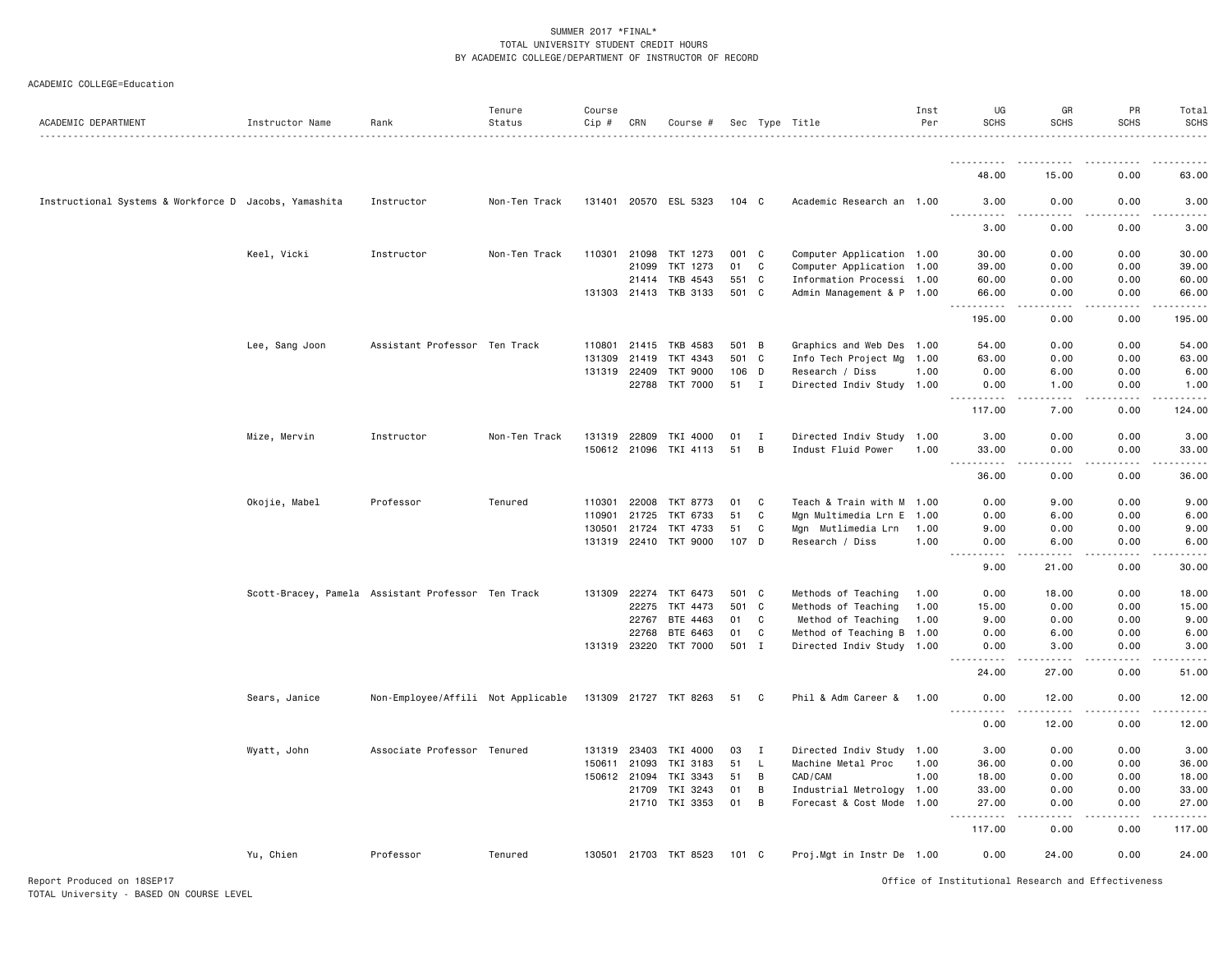| ACADEMIC DEPARTMENT                                                                                                  | Instructor Name | Rank                          | Tenure<br>Status | Course<br>Cip #  | CRN                     | Course #                         |                     |         | Sec Type Title                                                            | Inst<br>Per          | UG<br><b>SCHS</b>                             | GR<br><b>SCHS</b>              | PR<br>SCHS                       | Total<br>SCHS                        |
|----------------------------------------------------------------------------------------------------------------------|-----------------|-------------------------------|------------------|------------------|-------------------------|----------------------------------|---------------------|---------|---------------------------------------------------------------------------|----------------------|-----------------------------------------------|--------------------------------|----------------------------------|--------------------------------------|
| Instructional Systems & Workforce D Yu, Chien                                                                        |                 | Professor                     | Tenured          | 131319<br>131321 | 22411<br>23468<br>21122 | TKT 9000<br>TKT 9000<br>TKT 8813 | 108 D<br>51<br>51   | D<br>C. | Research / Diss<br>Research / Diss<br>Foundations of Dista                | 1.00<br>1.00<br>1.00 | 0.00<br>0.00<br>0.00                          | 6.00<br>1.00<br>15.00          | 0.00<br>0.00<br>0.00             | 6.00<br>1.00<br>15.00                |
|                                                                                                                      |                 |                               |                  |                  |                         |                                  |                     |         |                                                                           |                      | -----------<br>0.00                           | .<br>46.00                     | .<br>0.00                        | -------<br>46.00                     |
|                                                                                                                      | Yu, Wei-Chieh   | Assistant Professor Ten Track |                  | 110301<br>131319 | 21107<br>21115<br>22412 | TKT 4753<br>TKT 6753<br>TKT 9000 | 01<br>01 C<br>109 D | C.      | Media for Present In 1.00<br>Media for Present In 1.00<br>Research / Diss | 1.00                 | 21.00<br>0.00<br>0.00<br>-----------<br>21.00 | 0.00<br>21.00<br>1.00<br>22.00 | 0.00<br>0.00<br>0.00<br>0.00     | 21.00<br>21.00<br>1.00<br>.<br>43.00 |
| =====================================<br>Instructional Systems & Workforce D<br>==================================== |                 |                               |                  |                  |                         |                                  |                     |         |                                                                           |                      | ==========<br>1044.00                         | ==========<br>284.00           | ==========<br>0.00<br>========== | 1328,00<br>========                  |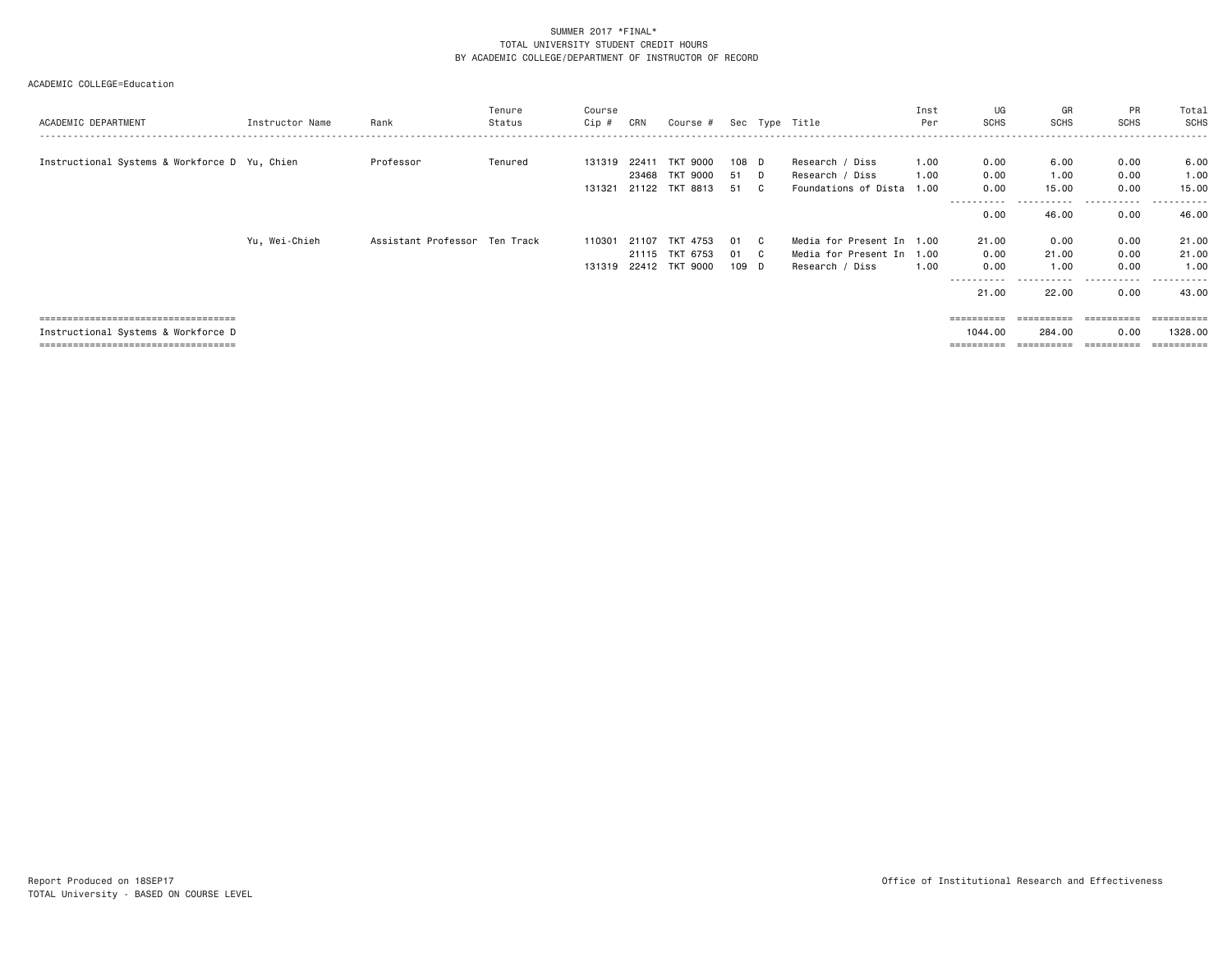| ACADEMIC DEPARTMENT | Instructor Name     | Rank                                             | Tenure<br>Status | Course<br>Cip # | CRN          | Course #             |         |                | Sec Type Title            | Inst<br>Per | UG<br><b>SCHS</b>                  | GR<br><b>SCHS</b>                   | PR<br><b>SCHS</b>                   | Total<br><b>SCHS</b>                                                                                                                                                                     |
|---------------------|---------------------|--------------------------------------------------|------------------|-----------------|--------------|----------------------|---------|----------------|---------------------------|-------------|------------------------------------|-------------------------------------|-------------------------------------|------------------------------------------------------------------------------------------------------------------------------------------------------------------------------------------|
|                     |                     |                                                  |                  |                 |              |                      |         |                |                           |             |                                    |                                     |                                     | $   -$                                                                                                                                                                                   |
| Kinesiology         |                     | Agiovlasitis, Stamat Associate Professor Tenured |                  | 260908          | 20525        | EP 4133              | 001 C   |                | Ex Prog Clinical Pop 1.00 |             | 45.00                              | 0.00                                | 0.00                                | 45.00                                                                                                                                                                                    |
|                     |                     |                                                  |                  |                 | 310504 21651 | EP 4143              | 01 C    |                | Aging and Disability 1.00 |             | 30.00                              | 0.00                                | 0.00                                | 30.00                                                                                                                                                                                    |
|                     |                     |                                                  |                  |                 |              |                      |         |                |                           |             | .<br>75.00                         | $\sim$ $\sim$ $\sim$ $\sim$<br>0.00 | $\sim$ - - -<br>0.00                | .<br>75.00                                                                                                                                                                               |
|                     | Basham, Steven      | Grad Teach Assist                                | Non-Ten Track    | 260908          | 20516        | EP 3304              | 52      | K              | Exercise Physiology       | 1.00        | 0.00                               | 0.00                                | 0.00                                | 0.00                                                                                                                                                                                     |
|                     |                     |                                                  |                  |                 |              | 20517 EP 3304        | 53 K    |                | Exercise Physiology       | 1.00        | 0.00<br>.<br>$\sim$ $\sim$ $\sim$  | 0.00<br>.                           | 0.00<br>$\sim$ $\sim$ $\sim$ $\sim$ | 0.00<br>.                                                                                                                                                                                |
|                     |                     |                                                  |                  |                 |              |                      |         |                |                           |             | 0.00                               | 0.00                                | 0.00                                | 0.00                                                                                                                                                                                     |
|                     | Brown, Stanley      | Professor                                        | Tenured          |                 |              | 310505 20761 KI 8710 | 101 E   |                | Internship                | 1.00        | 0.00                               | 9.00                                | 0.00<br>.                           | 9.00<br>.                                                                                                                                                                                |
|                     |                     |                                                  |                  |                 |              |                      |         |                |                           |             | 0.00                               | 9.00                                | 0.00                                | 9.00                                                                                                                                                                                     |
|                     | Carlisle, Danny     | Non-Employee/Affili Not Applicable               |                  | 131304          | 20961        | PE 4413              | 01      | $\overline{B}$ | Basic Driver Ed I         | 1.00        | 54.00                              | 0.00                                | 0.00                                | 54.00                                                                                                                                                                                    |
|                     |                     |                                                  |                  |                 | 20962        | PE 4423              | 51      | C              | Driver Ed Meth II         | 1.00        | 30.00                              | 0.00                                | 0.00                                | 30.00                                                                                                                                                                                    |
|                     |                     |                                                  |                  | 512201          | 20954        | PE 3433              | 01      | C              | Genl Safety Methods       | 1.00        | 33.00                              | 0.00                                | 0.00                                | 33.00                                                                                                                                                                                    |
|                     |                     |                                                  |                  |                 |              | 20955 PE 3433        | 51 C    |                | Genl Safety Methods       | 1.00        | 87.00                              | 0.00                                | 0.00                                | 87.00<br>.                                                                                                                                                                               |
|                     |                     |                                                  |                  |                 |              |                      |         |                |                           |             | 204.00                             | 0.00                                | 0.00                                | 204.00                                                                                                                                                                                   |
|                     | Chander, Harish     | Assistant Professor Ten Track                    |                  | 131314          | 20533        | EP 4503              | 51      | C              | Mechanical Analysis       | 1.00        | 51.00                              | 0.00                                | 0.00                                | 51.00                                                                                                                                                                                    |
|                     |                     |                                                  |                  | 260908          | 20520        | EP 3643              | 51      | C              | Applied Anat & Patho      | 1.00        | 24.00                              | 0.00                                | 0.00                                | 24.00                                                                                                                                                                                    |
|                     |                     |                                                  |                  | 310505          | 20960        | PE 4283              | 01      | C              | Sport Biomechanics        | 1.00        | 27.00<br>.                         | 0.00                                | 0.00<br>د د د د                     | 27.00<br>.                                                                                                                                                                               |
|                     |                     |                                                  |                  |                 |              |                      |         |                |                           |             | 102.00                             | 0.00                                | 0.00                                | 102.00                                                                                                                                                                                   |
|                     | Chen, Chih Chia     | Assistant Professor Ten Track                    |                  | 260908          | 21661        | EP 3183              | 01      | C              | Exercise Psychology       | 1.00        | 21.00                              | 0.00                                | 0.00                                | 21.00                                                                                                                                                                                    |
|                     |                     |                                                  |                  | 310505          | 21654        | PE 3223              | 001 B   |                | Motor Dev & Movement 1.00 |             | 42.00                              | 0.00                                | 0.00                                | 42.00                                                                                                                                                                                    |
|                     |                     |                                                  |                  |                 |              | 21663 PE 4853        | 01 C    |                | Motor Lrng and Skill 1.00 |             | 24.00<br>$\frac{1}{2}$             | 0.00                                | 0.00<br>$\frac{1}{2}$               | 24.00                                                                                                                                                                                    |
|                     |                     |                                                  |                  |                 |              |                      |         |                |                           |             | 87.00                              | 0.00                                | 0.00                                | $\frac{1}{2} \left( \frac{1}{2} \right) \left( \frac{1}{2} \right) \left( \frac{1}{2} \right) \left( \frac{1}{2} \right) \left( \frac{1}{2} \right) \left( \frac{1}{2} \right)$<br>87.00 |
|                     | Funderburk, Deborah | Instructor                                       | Non-Ten Track    |                 | 500301 20950 | PE 1323              | 51      | $\overline{B}$ | Hist & Apprec of Dan 1.00 |             | 48.00                              | 0.00                                | 0.00                                | 48.00                                                                                                                                                                                    |
|                     |                     |                                                  |                  |                 |              |                      |         |                |                           |             | 48.00                              | 0.00                                | 0.00                                | .<br>48.00                                                                                                                                                                               |
|                     | Hilton, Laura       | Instructor                                       | Non-Ten Track    | 260908          | 21825        | EP 4603              | 281 C   |                | Physical Activity Ep 1.00 |             | 15.00                              | 0.00                                | 0.00                                | 15.00                                                                                                                                                                                    |
|                     |                     |                                                  |                  |                 |              | 310504 21818 EP 4143 | 251 C   |                | Aging and Disability 1.00 |             | 27.00                              | 0.00                                | 0.00<br>$- - - -$                   | 27.00<br>د د د د د                                                                                                                                                                       |
|                     |                     |                                                  |                  |                 |              |                      |         |                |                           |             | 42.00                              | 0.00                                | 0.00                                | 42.00                                                                                                                                                                                    |
|                     | Holmes, Megan       | Assistant Professor Ten Track                    |                  |                 |              | 310501 20522 EP 4113 | 01 B    |                | Fitness Prog & Testi 1.00 |             | 39.00                              | 0.00                                | 0.00                                | 39.00                                                                                                                                                                                    |
|                     |                     |                                                  |                  |                 |              |                      |         |                |                           |             | $\sim$ $\sim$ $\sim$<br>.<br>39.00 | 0.00                                | ----<br>0.00                        | والمستحدث<br>39.00                                                                                                                                                                       |
|                     | Joe, Lee            | Instructor                                       | Non-Ten Track    | 260908          | 20536        | EP 4810              | 101 H   |                | Clin Exercise Phys I 1.00 |             | 123.00                             | 0.00                                | 0.00                                | 123.00                                                                                                                                                                                   |
|                     |                     |                                                  |                  |                 | 20537        | EP 4810              | 102 H   |                | Clin Exercise Phys I 1.00 |             | 111.00                             | 0.00                                | 0.00                                | 111.00                                                                                                                                                                                   |
|                     |                     |                                                  |                  | 310501          | 20531        | EP 4210              | 101 E   |                | Hlth Fitness Stdies       | 1.00        | 72.00                              | 0.00                                | 0.00                                | 72.00                                                                                                                                                                                    |
|                     |                     |                                                  |                  | 310505          | 20519        | EP 3613              | 01      | C.             | Exercise Electrocard 1.00 |             | 24.00                              | 0.00                                | 0.00                                | 24.00                                                                                                                                                                                    |
|                     |                     |                                                  |                  |                 | 22737        | EP 4000              | $101$ I |                | Directed Indiv Study 1.00 |             | 3.00                               | 0.00                                | 0.00                                | 3.00                                                                                                                                                                                     |
|                     |                     |                                                  |                  |                 | 22748        | EP 4000              | 001 I   |                | Directed Indiv Study 1.00 |             | 3,00                               | 0.00                                | 0.00                                | 3.00                                                                                                                                                                                     |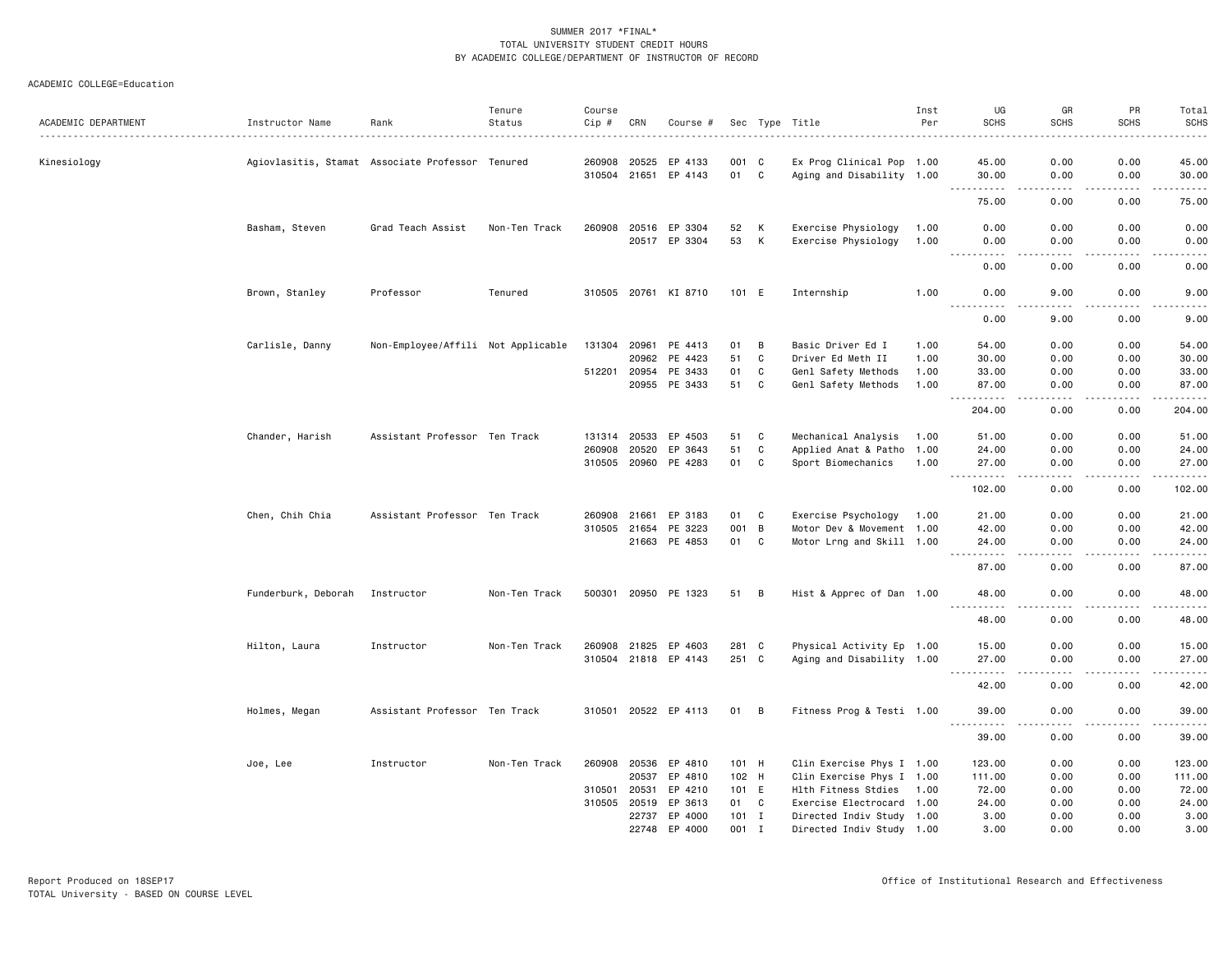| ACADEMIC COLLEGE=Education |  |  |
|----------------------------|--|--|
|----------------------------|--|--|

| ACADEMIC DEPARTMENT | Instructor Name                                    | Rank                          | Tenure<br>Status | Course<br>Cip # | CRN          | Course #             |         |   | Sec Type Title            | Inst<br>Per | UG<br><b>SCHS</b>                        | GR<br><b>SCHS</b>                                                                                                                                             | PR<br><b>SCHS</b> | Total<br>SCHS |
|---------------------|----------------------------------------------------|-------------------------------|------------------|-----------------|--------------|----------------------|---------|---|---------------------------|-------------|------------------------------------------|---------------------------------------------------------------------------------------------------------------------------------------------------------------|-------------------|---------------|
|                     |                                                    |                               |                  |                 |              |                      |         |   |                           |             |                                          |                                                                                                                                                               |                   | .             |
|                     |                                                    |                               |                  |                 |              |                      |         |   |                           |             | .<br>336.00                              | 0.00                                                                                                                                                          | 0.00              | 336.00        |
|                     |                                                    |                               |                  |                 |              |                      |         |   |                           |             |                                          |                                                                                                                                                               |                   |               |
| Kinesiology         | Knight, Adam                                       | Associate Professor Tenured   |                  |                 | 131314 20532 | EP 4503              | 01      | C | Mechanical Analysis       | 1.00        | 42.00                                    | 0.00                                                                                                                                                          | 0.00              | 42.00         |
|                     |                                                    |                               |                  | 260908          | 20510        | EP 3233              | 51      | C | Anatomical Kinesiolo      | 1.00        | 6.00                                     | 0.00                                                                                                                                                          | 0.00              | 6.00          |
|                     |                                                    |                               |                  |                 | 20534        | EP 4703              | 001 C   |   | Neural Contl Human M 1.00 |             | 54.00                                    | 0.00                                                                                                                                                          | 0.00              | 54.00         |
|                     |                                                    |                               |                  |                 | 20535        | EP 4703              | 51      | C | Neural Contl Human M 1.00 |             | 39.00                                    | 0.00                                                                                                                                                          | 0.00              | 39.00         |
|                     |                                                    |                               |                  |                 |              | 310505 22865 KI 9000 | 102 D   |   | Research/Thesis           | 1.00        | 0.00<br>.                                | 1.00<br>.                                                                                                                                                     | 0.00<br>.         | 1.00<br>.     |
|                     |                                                    |                               |                  |                 |              |                      |         |   |                           |             | 141.00                                   | 1.00                                                                                                                                                          | 0.00              | 142.00        |
|                     | Krings, Benjamin                                   | Grad Teach Assist             | Non-Ten Track    |                 | 131314 21670 | PE 3313              | 01      | C | Sport Physiology          | 1.00        | 27.00                                    | 0.00                                                                                                                                                          | 0.00              | 27.00         |
|                     |                                                    |                               |                  |                 |              | 310501 21673 EP 3663 | 01      | B | Personal Fitness Tra 1.00 |             | 21.00                                    | 0.00                                                                                                                                                          | 0.00              | 21.00         |
|                     |                                                    |                               |                  |                 |              |                      |         |   |                           |             | 48.00                                    | 0.00                                                                                                                                                          | 0.00              | 48.00         |
|                     | McAllister, Matthew                                | Assistant Professor Ten Track |                  |                 |              | 260908 20515 EP 3304 | 51      | C | Exercise Physiology       | 1.00        | 100.00                                   | 0.00                                                                                                                                                          | 0.00              | 100.00        |
|                     |                                                    |                               |                  |                 | 21677        | EP 4123              | 51      | C | Aging and Physical A 1.00 |             | 57.00                                    | 0.00                                                                                                                                                          | 0.00              | 57.00         |
|                     |                                                    |                               |                  |                 | 22785        | EP 4123              | 01      | C | Aging and Physical A 1.00 |             | 36.00                                    | 0.00                                                                                                                                                          | 0.00              | 36.00         |
|                     |                                                    |                               |                  |                 |              | 310505 22736 KI 8000 | 01      | D | Research/Thesis           | 1.00        | 0.00<br>$\sim$ $\sim$ $\sim$<br><b>.</b> | 1.00                                                                                                                                                          | 0.00              | 1.00<br>.     |
|                     |                                                    |                               |                  |                 |              |                      |         |   |                           |             | 193.00                                   | 1.00                                                                                                                                                          | 0.00              | 194.00        |
|                     | Pan, Zhujun                                        | Assistant Professor Ten Track |                  |                 |              | 260908 21662 EP 4703 | 01      | C | Neural Contl Human M 1.00 |             | 24.00                                    | 0.00                                                                                                                                                          | 0.00              | 24.00         |
|                     |                                                    |                               |                  |                 | 310505 21678 | KI 8313              | 51      | C | Interpret Data Kines 1.00 |             | 0.00<br>----------                       | 39.00<br>$\frac{1}{2} \left( \frac{1}{2} \right) \left( \frac{1}{2} \right) \left( \frac{1}{2} \right) \left( \frac{1}{2} \right) \left( \frac{1}{2} \right)$ | 0.00<br>.         | 39.00<br>.    |
|                     |                                                    |                               |                  |                 |              |                      |         |   |                           |             | 24.00                                    | 39.00                                                                                                                                                         | 0.00              | 63.00         |
|                     | Rye, David                                         | Instructor                    | Non-Ten Track    | 310504 21054    |              | SS 3203              | 001 C   |   | Sport Law                 | 1.00        | 36.00                                    | 0.00                                                                                                                                                          | 0.00              | 36.00         |
|                     |                                                    |                               |                  |                 |              | 21056 SS 4396        | 101 E   |   | Sports Studies Inter 1.00 |             | 144.00                                   | 0.00                                                                                                                                                          | 0.00              | 144.00        |
|                     |                                                    |                               |                  |                 |              |                      |         |   |                           |             | .<br>180.00                              | .<br>0.00                                                                                                                                                     | -----<br>0.00     | .<br>180.00   |
|                     | Shepherd, Brandon                                  | Grad Teach Assist             | Non-Ten Track    |                 | 131314 21671 | PE 3313              | 02      | К | Sport Physiology          | 1.00        | 0.00                                     | 0.00                                                                                                                                                          | 0.00              | 0.00          |
|                     |                                                    |                               |                  |                 | 310501 20945 | PE 1061              | 51      | L | Fitness Walking/ Jog 1.00 |             | 10.00                                    | 0.00                                                                                                                                                          | 0.00              | 10.00         |
|                     |                                                    |                               |                  |                 | 21668        | PE 1061              | 01      | L | Fitness Walking/ Jog 1.00 |             | 10.00                                    | 0.00                                                                                                                                                          | 0.00              | 10.00         |
|                     |                                                    |                               |                  |                 |              |                      |         |   |                           |             | .<br>20.00                               | .<br>0.00                                                                                                                                                     | .<br>0.00         | .<br>20.00    |
|                     | Simpson, Jeffrey                                   | Grad Teach Assist             | Non-Ten Track    |                 |              | 260908 20514 EP 3304 | 03      | К | Exercise Physiology       | 1.00        | 0.00                                     | 0.00                                                                                                                                                          | 0.00              | 0.00          |
|                     |                                                    |                               |                  |                 |              | 310501 21855 KI 1803 | 51      | C | Health Trends & Topi 1.00 |             | 21.00                                    | 0.00                                                                                                                                                          | 0.00              | 21.00         |
|                     |                                                    |                               |                  |                 |              |                      |         |   |                           |             | <b>.</b><br>21.00                        | .<br>0.00                                                                                                                                                     | .<br>0.00         | .<br>21.00    |
|                     | Smith, JohnEric                                    | Assistant Professor Ten Track |                  | 260908          | 20512        | EP 3304              | 01      | C | Exercise Physiology       | 1.00        | 72.00                                    | 0.00                                                                                                                                                          | 0.00              | 72.00         |
|                     |                                                    |                               |                  |                 | 310501 21650 | EP 4113              | 001 B   |   | Fitness Prog & Testi 1.00 |             | 27.00                                    | 0.00                                                                                                                                                          | 0.00              | 27.00         |
|                     |                                                    |                               |                  |                 |              | 310505 22515 KI 9000 | $101$ D |   | Research/Thesis           | 1.00        | 0.00                                     | 1.00                                                                                                                                                          | 0.00              | 1.00          |
|                     |                                                    |                               |                  |                 |              |                      |         |   |                           |             | 99.00                                    | 1.00                                                                                                                                                          | 0.00              | 100.00        |
|                     | Twietmeyer, Greggory Assistant Professor Ten Track |                               |                  |                 | 131314 21057 | SS 4403              | 01      | C | Gender & Sport            | 1.00        | 39.00                                    | 0.00                                                                                                                                                          | 0.00              | 39.00         |
|                     |                                                    |                               |                  |                 | 21058        | SS 6403              | 01      | C | Gender & Sport            | 1.00        | 0.00                                     | 6.00                                                                                                                                                          | 0.00              | 6.00          |
|                     |                                                    |                               |                  |                 | 310504 21682 | SS 4103              | 51      | C | Ethics in Sports Mgm 1.00 |             | 39.00                                    | 0.00                                                                                                                                                          | 0.00              | 39.00         |
|                     |                                                    |                               |                  |                 | 310505 21676 | KI 8303              | 101     | C | Research in Kinesiol 1.00 |             | 0.00                                     | 27.00                                                                                                                                                         | 0.00              | 27.00         |

Report Produced on 18SEP17 Office of Institutional Research and Effectiveness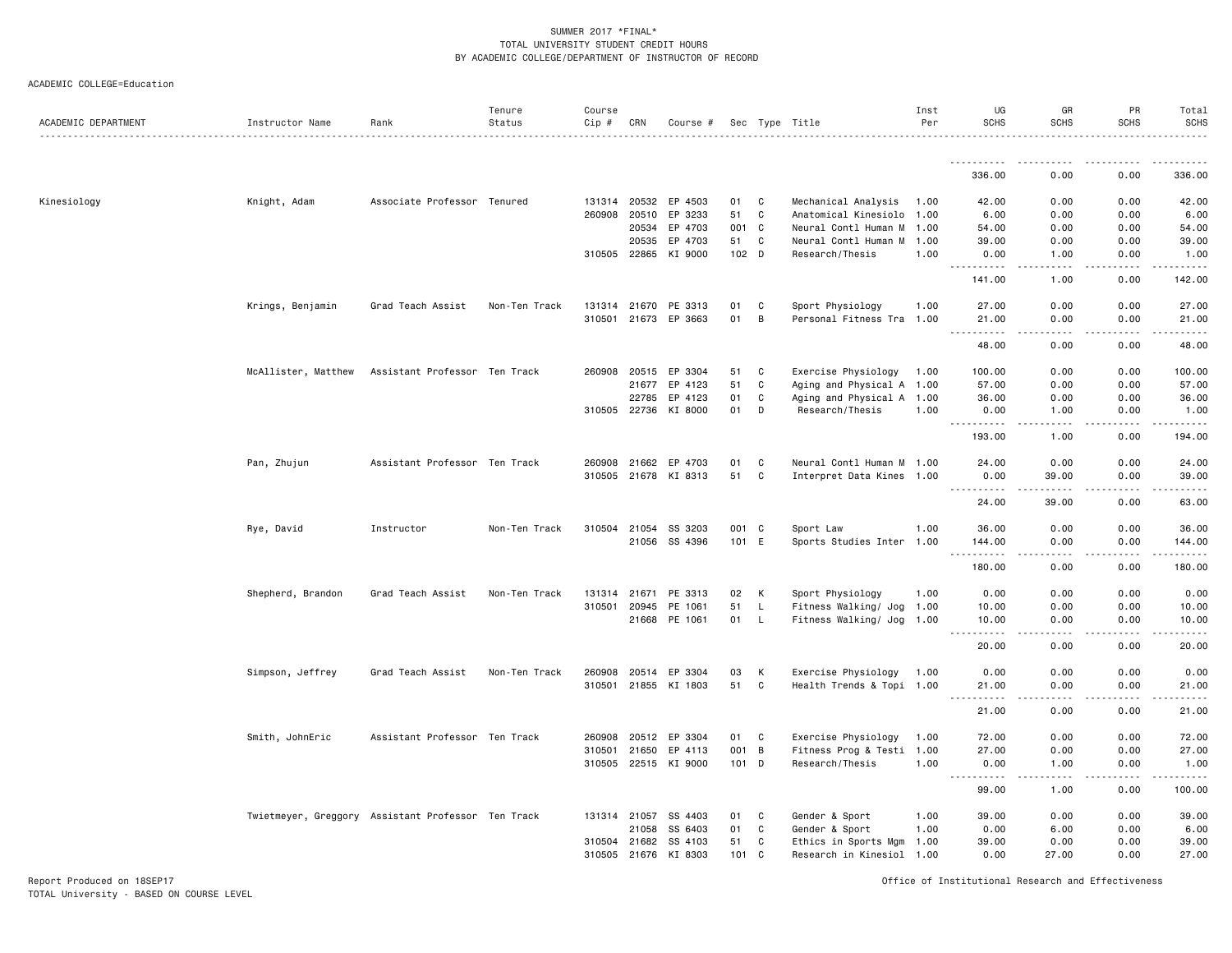|                                                     |                    |                               | Tenure        | Course       |       |                      |         |   |                           | Inst | UG                                                                                                                                | GR                                  | PR                 | Total                 |
|-----------------------------------------------------|--------------------|-------------------------------|---------------|--------------|-------|----------------------|---------|---|---------------------------|------|-----------------------------------------------------------------------------------------------------------------------------------|-------------------------------------|--------------------|-----------------------|
| ACADEMIC DEPARTMENT                                 | Instructor Name    | Rank                          | Status        | Cip #        | CRN   | Course #             |         |   | Sec Type Title            | Per  | <b>SCHS</b>                                                                                                                       | <b>SCHS</b>                         | <b>SCHS</b>        | SCHS                  |
|                                                     |                    |                               |               |              |       |                      |         |   |                           |      | .<br>78.00                                                                                                                        | . <b>.</b> .<br>33.00               | .<br>0.00          | 111.00                |
|                                                     |                    |                               |               |              |       |                      |         |   |                           |      |                                                                                                                                   |                                     |                    |                       |
| Kinesiology                                         | Vickers, J.        | Associate Professor Tenured   |               | 131307       | 20958 | PE 4163              | 001 C   |   | Prin Meth of Sec Hth 1.00 |      | 9.00                                                                                                                              | 0.00                                | 0.00               | 9.00                  |
|                                                     |                    |                               |               |              | 20964 | PE 6163              | 001 C   |   | Prin Meth of Sec Hth 1.00 |      | 0.00                                                                                                                              | 27.00                               | 0.00               | 27.00                 |
|                                                     |                    |                               |               | 131314 23123 |       | PE 7000              | $101$ I |   | Directed Indiv Study 1.00 |      | 0.00                                                                                                                              | 3.00                                | 0.00               | 3.00                  |
|                                                     |                    |                               |               |              | 23244 | PE 4000              | 501 I   |   | Directed Indiv Study 1.00 |      | 3.00                                                                                                                              | 0.00                                | 0.00               | 3.00                  |
|                                                     |                    |                               |               |              |       | 310505 23413 KI 4000 | $01$ I  |   | Directed Indiv Study 1.00 |      | 3.00                                                                                                                              | 0.00                                | 0.00               | 3.00                  |
|                                                     |                    |                               |               |              |       |                      |         |   |                           |      | .<br>15.00                                                                                                                        | .<br>30.00                          | 0.00               | 45.00                 |
|                                                     | Waldman, Hunter    | Grad Teach Assist             | Non-Ten Track | 260908       | 20513 | EP 3304              | 02      | К | Exercise Physiology       | 1.00 | 0.00                                                                                                                              | 0.00                                | 0.00               | 0.00                  |
|                                                     |                    |                               |               | 310501       | 21672 | EP 4153              | 01      | C | Train Tech Exerc & S 1.00 |      | 21.00                                                                                                                             | 0.00                                | 0.00               | 21.00                 |
|                                                     |                    |                               |               |              |       | 310505 21686 KI 2213 | 51      | C | Emergency Health Car 1.00 |      | 36.00                                                                                                                             | 0.00                                | 0.00               | 36.00                 |
|                                                     |                    |                               |               |              |       |                      |         |   |                           |      | .<br>57.00                                                                                                                        | $\sim$ $\sim$ $\sim$ $\sim$<br>0.00 | 0.00               | 57.00                 |
|                                                     | Young, Glen        | Instructor                    | Non-Ten Track | 131314 20951 |       | PE 3033              | 01      | C | Basket/Football Offi      | 1.00 | 36.00                                                                                                                             | 0.00                                | 0.00               | 36.00                 |
|                                                     |                    |                               |               |              | 20956 | PE 3533              | 01      | C | Coaching Sports           | 1.00 | 42.00                                                                                                                             | 0.00                                | 0.00               | 42.00                 |
|                                                     |                    |                               |               |              | 20957 | PE 3533              | 51      | C | Coaching Sports           | 1.00 | 42.00                                                                                                                             | 0.00                                | 0.00               | 42.00                 |
|                                                     |                    |                               |               |              |       | 23489 PE 4000        | 51      | I | Directed Indiv Study 1.00 |      | 3.00                                                                                                                              | 0.00                                | 0.00               | 3.00                  |
|                                                     |                    |                               |               |              |       |                      |         |   |                           |      | 123.00                                                                                                                            | 0.00                                | 0.00               | 123.00                |
|                                                     | Zimmerman, Matthew | Assistant Professor Ten Track |               | 310504 21664 |       | SS 3103              | 01      | C | Sport Sponsorship         | 1.00 | 48.00                                                                                                                             | 0.00                                | 0.00               | 48.00                 |
|                                                     |                    |                               |               |              | 21683 | SS 4503              | 51      | C | Sport Promotion & Sa 1.00 |      | 48.00                                                                                                                             | 0.00                                | 0.00               | 48.00                 |
|                                                     |                    |                               |               |              | 21684 | SS 6503              | 51      | C | Sport Promotion & Sa 1.00 |      | 0.00<br>$\frac{1}{2} \left( \frac{1}{2} \right) \left( \frac{1}{2} \right) \left( \frac{1}{2} \right) \left( \frac{1}{2} \right)$ | 3.00                                | 0.00               | 3.00                  |
|                                                     |                    |                               |               |              |       |                      |         |   |                           |      | 96.00                                                                                                                             | 3.00                                | 0.00               | 99.00                 |
| ====================================<br>Kinesiology |                    |                               |               |              |       |                      |         |   |                           |      | ==========<br>2028.00                                                                                                             | ==========<br>117,00                | ==========<br>0.00 | ==========<br>2145.00 |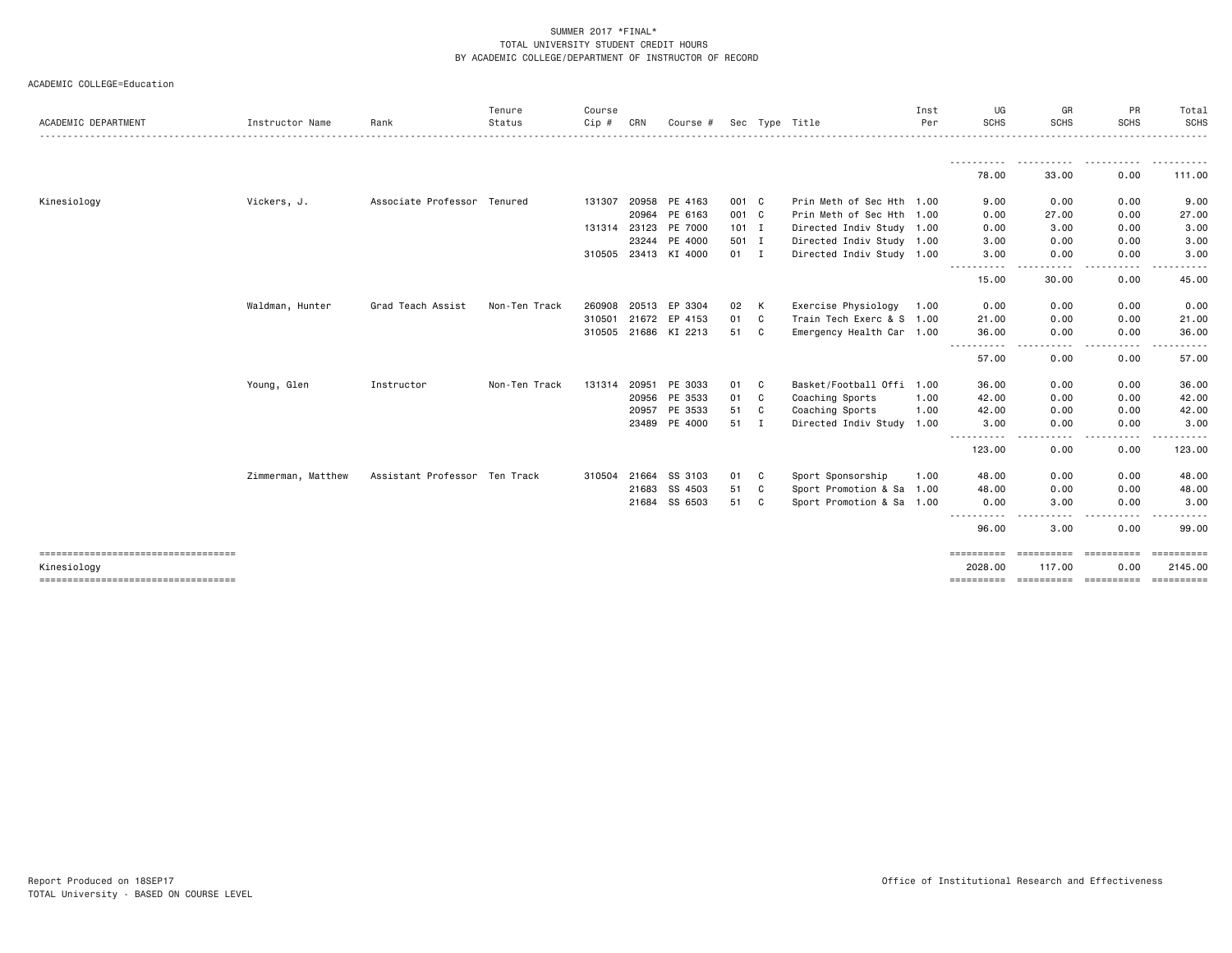|                                               |                  |                               | Tenure        | Course       |              |                      |               |    |                           | Inst | UG                                                                                                           | GR                         | PR                                 | Total                         |
|-----------------------------------------------|------------------|-------------------------------|---------------|--------------|--------------|----------------------|---------------|----|---------------------------|------|--------------------------------------------------------------------------------------------------------------|----------------------------|------------------------------------|-------------------------------|
| ACADEMIC DEPARTMENT                           | Instructor Name  | Rank                          | Status        | Cip#         | CRN          | Course #             |               |    | Sec Type Title            | Per  | <b>SCHS</b>                                                                                                  | <b>SCHS</b><br>$- - - - -$ | <b>SCHS</b>                        | SCHS<br>.                     |
| Music                                         | Damm, Robert     | Professor                     | Tenured       | 050201       | 21622        | AAS 1103             | 01            | C  | African American Mus 1.00 |      | 39.00                                                                                                        | 0.00                       | 0.00                               | 39.00                         |
|                                               |                  |                               |               | 500901       | 21621        | MU 1103              | 01            | C. | African-Amer Music        | 1.00 | 24.00<br>$\frac{1}{2} \left( \frac{1}{2} \right) \left( \frac{1}{2} \right) \left( \frac{1}{2} \right)$<br>. | 0.00                       | 0.00<br>.                          | 24.00                         |
|                                               |                  |                               |               |              |              |                      |               |    |                           |      | 63.00                                                                                                        | 0.00                       | 0.00                               | 63.00                         |
|                                               | Haislip, Matthew | Instructor                    | Non-Ten Track | 500901       | 21374        | MU 1113              | 501 C         |    | His & Apprec Of Musi 1.00 |      | 42.00<br>-----------                                                                                         | 0.00                       | 0.00<br>-----                      | 42.00<br>.                    |
|                                               |                  |                               |               |              |              |                      |               |    |                           |      | 42.00                                                                                                        | 0.00                       | 0.00                               | 42.00                         |
|                                               | Hause, Barry     | Lecturer                      | Non-Ten Track | 500902 21376 |              | MU 1133              | 501 C         |    | The History of Rock       | 1.00 | 39.00                                                                                                        | 0.00                       | 0.00                               | 39.00                         |
|                                               |                  |                               |               |              |              | 21377 MU 1133        | 551 C         |    | The History of Rock 1.00  |      | 21.00                                                                                                        | 0.00                       | 0.00                               | 21.00                         |
|                                               |                  |                               |               |              |              |                      |               |    |                           |      | -----------<br>60.00                                                                                         | .<br>0.00                  | .<br>$\cdots$<br>0.00              | .<br>60.00                    |
|                                               | Human, Richard   | Associate Professor Tenured   |               | 500901       | 20938        | MU 1113              | 51            | C. | His & Apprec Of Musi 1.00 |      | 72.00                                                                                                        | 0.00<br>.                  | 0.00<br>. <sub>.</sub><br>$\cdots$ | 72.00<br>. <b>.</b>           |
|                                               |                  |                               |               |              |              |                      |               |    |                           |      | -----------<br>72.00                                                                                         | $- - - -$<br>0.00          | 0.00                               | 72.00                         |
|                                               | Ross, Ryan       | Assistant Professor Ten Track |               |              |              | 131312 21375 MU 1123 | 551 C         |    | American Music App.       | 1.00 | 24.00<br>.                                                                                                   | 0.00<br>.                  | 0.00<br>.<br>$\cdots$              | 24.00<br><u>.</u>             |
|                                               |                  |                               |               |              |              |                      |               |    |                           |      | 24.00                                                                                                        | 0.00                       | 0.00                               | 24.00                         |
|                                               | Sebba, Rosangela | Professor                     | Tenured       |              | 500902 21609 | MU 1413              | $101 \quad C$ |    | Music Theory II           | 1.00 | 9.00<br>.                                                                                                    | 0.00                       | 0.00                               | 9.00                          |
|                                               |                  |                               |               |              |              |                      |               |    |                           |      | 9.00                                                                                                         | 0.00                       | 0.00                               | 9.00                          |
|                                               | Sobaskie, James  | Associate Professor Tenured   |               |              |              | 500901 21610 MU 1521 | $101 \quad L$ |    | Ear Training II           | 1.00 | 4.00<br>----------                                                                                           | 0.00                       | 0.00                               | 4.00                          |
|                                               |                  |                               |               |              |              |                      |               |    |                           |      | 4.00                                                                                                         | 0.00                       | 0.00                               | 4.00                          |
| ====================================<br>Music |                  |                               |               |              |              |                      |               |    |                           |      | ==========<br>274.00                                                                                         | -----------<br>0.00        | -----------<br>0.00                | - = = = = = = = = =<br>274.00 |
| ======================================        |                  |                               |               |              |              |                      |               |    |                           |      |                                                                                                              |                            |                                    |                               |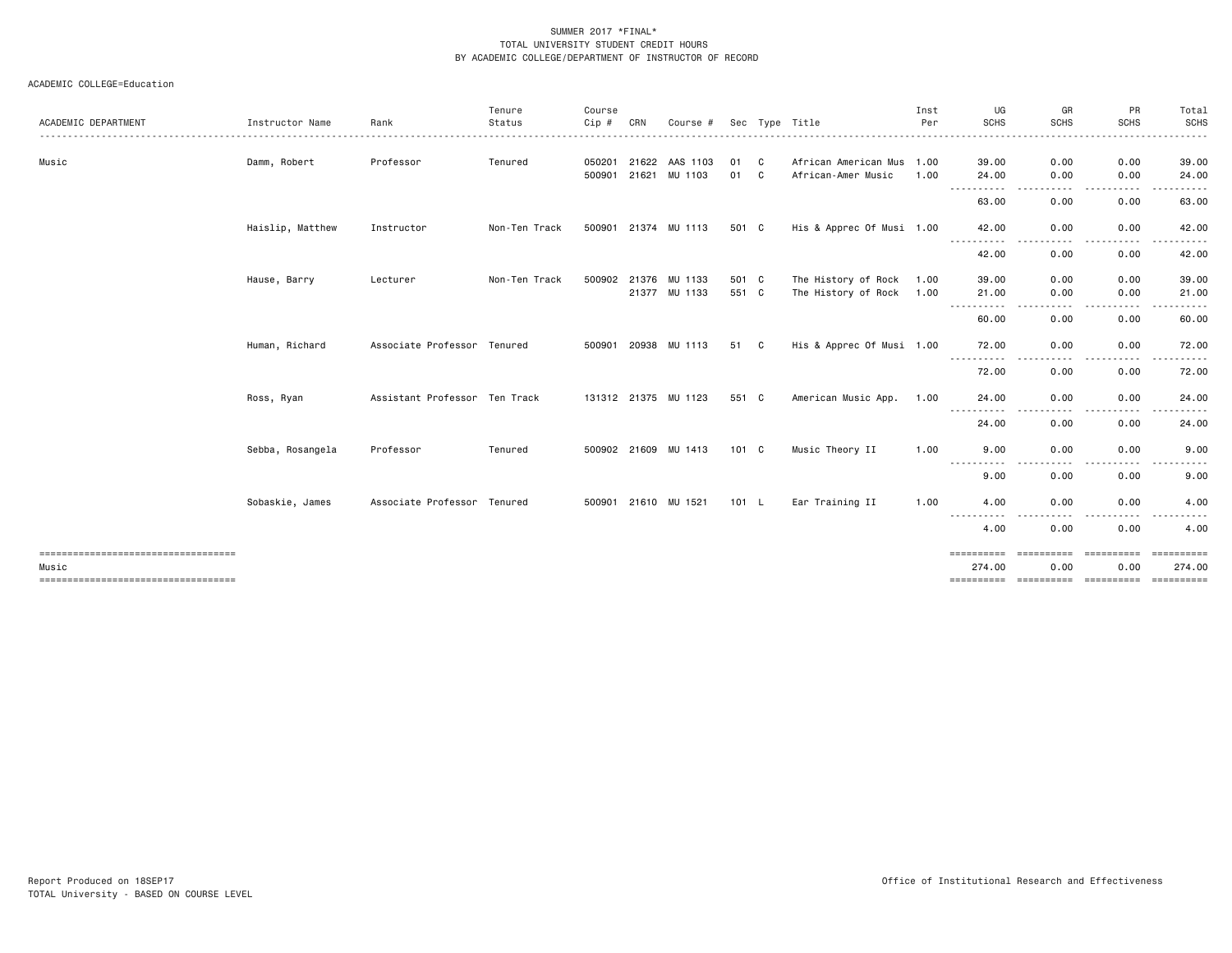|                       |                  |                               | Tenure        | Course |              |                            |                  |                |                                | Inst         | UG                                                                                                                                                 | GR                                                                                                                                                            | PR                                  | Total              |
|-----------------------|------------------|-------------------------------|---------------|--------|--------------|----------------------------|------------------|----------------|--------------------------------|--------------|----------------------------------------------------------------------------------------------------------------------------------------------------|---------------------------------------------------------------------------------------------------------------------------------------------------------------|-------------------------------------|--------------------|
| ACADEMIC DEPARTMENT   | Instructor Name  | Rank                          | Status        | Cip #  | CRN          | Course #                   |                  |                | Sec Type Title                 | Per          | <b>SCHS</b>                                                                                                                                        | <b>SCHS</b>                                                                                                                                                   | <b>SCHS</b>                         | <b>SCHS</b>        |
| Aerospace Engineering | Belk, Davy       | Professor                     | Ten Track     |        |              | 140201 22978 ASE 9000      | 102 D            |                | Research/Diss                  | 1.00         | 0.00                                                                                                                                               | 6.00                                                                                                                                                          | 0.00                                | 6.00               |
|                       |                  |                               |               |        |              | 23466 ASE 7000             | 52 I             |                | Directed Indiv Study 1.00      |              | 0.00                                                                                                                                               | 3.00                                                                                                                                                          | 0.00                                | 3.00               |
|                       |                  |                               |               |        | 23487        | ASE 7000                   | 54               | $\mathbf{I}$   | Directed Indiv Study 1.00      |              | 0.00                                                                                                                                               | 3.00                                                                                                                                                          | 0.00                                | 3.00               |
|                       |                  |                               |               |        |              | 141101 21606 EM 8313       | 101 C            |                | Advanced Dynamics              | 1.00         | 0.00<br>$\sim$ $\sim$ $\sim$<br>.                                                                                                                  | 72.00<br>$- - - - -$                                                                                                                                          | 0.00<br>.                           | 72.00<br>.         |
|                       |                  |                               |               |        |              |                            |                  |                |                                |              | 0.00                                                                                                                                               | 84.00                                                                                                                                                         | 0.00                                | 84.00              |
|                       | Bhatia, Manav    | Assistant Professor Ten Track |               |        |              | 140201 22936 ASE 8000      | 102 <sub>D</sub> |                | Research / Thesis              | 1.00         | 0.00                                                                                                                                               | 5.00                                                                                                                                                          | 0.00                                | 5.00               |
|                       |                  |                               |               |        | 22979        | ASE 9000                   | 103 D            |                | Research/Diss                  | 1.00         | 0.00                                                                                                                                               | 6.00                                                                                                                                                          | 0.00                                | 6.00               |
|                       |                  |                               |               |        | 309999 23111 | <b>CME 9000</b>            | 101 D            |                | Research/Dis                   | 1.00         | 0.00<br>.                                                                                                                                          | 6.00                                                                                                                                                          | 0.00                                | 6.00<br>.          |
|                       |                  |                               |               |        |              |                            |                  |                |                                |              | 0.00                                                                                                                                               | 17.00                                                                                                                                                         | 0.00                                | 17.00              |
|                       | Bhushan, Shanti  | Assistant Professor Ten Track |               |        |              | 141901 23017 ME 8000       | 103 D            |                | Research / Thesis              | 1.00         | 0.00                                                                                                                                               | 6.00                                                                                                                                                          | 0.00                                | 6.00               |
|                       |                  |                               |               |        |              | 23054 ME 9000              | 107 D            |                | Research / Diss                | 1.00         | 0.00                                                                                                                                               | 12.00                                                                                                                                                         | 0.00                                | 12.00              |
|                       |                  |                               |               |        |              |                            |                  |                |                                |              | $\sim$ $\sim$ $\sim$<br><b>.</b><br>0.00                                                                                                           | $\frac{1}{2}$<br>18.00                                                                                                                                        | .<br>0.00                           | .<br>18.00         |
|                       | Cheng, Yang      | Associate Professor Tenured   |               |        |              | 140201 22980 ASE 9000      | 104 D            |                | Research/Diss                  | 1.00         | 0.00                                                                                                                                               | 6.00                                                                                                                                                          | 0.00                                | 6.00               |
|                       |                  |                               |               |        |              |                            |                  |                |                                |              | <u>.</u><br>0.00                                                                                                                                   | 6.00                                                                                                                                                          | 0.00                                | 6.00               |
|                       | Coley, Lorenzo   | Instructor                    | Non-Ten Track |        |              | 141101 20470 EM 2413       | 01               | C C            | Engineering Mech I             | 1.00         | 60.00                                                                                                                                              | 0.00                                                                                                                                                          | 0.00                                | 60.00              |
|                       |                  |                               |               |        |              |                            |                  |                |                                |              | <u>.</u><br>60.00                                                                                                                                  | 0.00                                                                                                                                                          | 0.00                                | 60.00              |
|                       | Hannigan, Thomas | Instructor                    | Non-Ten Track | 141101 | 20476        | EM 3313                    | 01               | C              | Fluid Mechanics                | 1.00         | 51.00                                                                                                                                              | 0.00                                                                                                                                                          | 0.00                                | 51.00              |
|                       |                  |                               |               |        | 21931        | EM 3313                    | 02               | C <sub>1</sub> | Fluid Mechanics                | 1.00         | 30.00                                                                                                                                              | 0.00                                                                                                                                                          | 0.00                                | 30.00              |
|                       |                  |                               |               |        |              |                            |                  |                |                                |              | .<br>81.00                                                                                                                                         | د د د د<br>0.00                                                                                                                                               | .<br>0.00                           | .<br>81.00         |
|                       | Janus, Jonathan  | Associate Professor Tenured   |               |        |              | 140201 22938 ASE 8000      | 104 D            |                | Research / Thesis              | 1.00         | 0.00                                                                                                                                               | 4.00                                                                                                                                                          | 0.00                                | 4.00               |
|                       |                  |                               |               |        |              |                            |                  |                |                                |              | $\frac{1}{2}$<br>$\frac{1}{2} \left( \frac{1}{2} \right) \left( \frac{1}{2} \right) \left( \frac{1}{2} \right) \left( \frac{1}{2} \right)$<br>0.00 | 4.00                                                                                                                                                          | 0.00                                | 4.00               |
|                       | Jha, Ratneshwar  | Professor                     | Tenured       | 140201 | 22939        | ASE 8000                   | $105$ D          |                | Research / Thesis              | 1.00         | 0.00                                                                                                                                               | 6.00                                                                                                                                                          | 0.00                                | 6.00               |
|                       |                  |                               |               |        |              | 22982 ASE 9000             | $106$ D          |                | Research/Diss                  | 1.00         | 0.00                                                                                                                                               | 10.00                                                                                                                                                         | 0.00                                | 10.00              |
|                       |                  |                               |               |        | 23366        | ASE 7000                   | 51               | $\mathbf{I}$   | Directed Indiv Study           | 1.00         | 0.00                                                                                                                                               | 3.00                                                                                                                                                          | 0.00                                | 3.00               |
|                       |                  |                               |               |        | 141101 21933 | EM 3213                    | 51               | C              | Mech Of Materials              | 1.00         | 33.00                                                                                                                                              | 0.00                                                                                                                                                          | 0.00                                | 33.00              |
|                       |                  |                               |               |        |              |                            |                  |                |                                |              | .<br>33.00                                                                                                                                         | 19.00                                                                                                                                                         | 0.00                                | والمستحدث<br>52.00 |
|                       | Koenig, Keith    | Professor                     | Tenured       |        |              | 140201 22940 ASE 8000      | 106 D            |                | Research / Thesis              | 1.00         | 0.00                                                                                                                                               | 6.00                                                                                                                                                          | 0.00                                | 6.00               |
|                       |                  |                               |               |        |              | 22957 ASE 8000             | 56               | D              | Research / Thesis              | 1.00         | 0.00                                                                                                                                               | 7.00                                                                                                                                                          | 0.00                                | 7.00               |
|                       |                  |                               |               |        |              |                            |                  |                |                                |              | .<br>$\frac{1}{2}$<br>0.00                                                                                                                         | $\frac{1}{2} \left( \frac{1}{2} \right) \left( \frac{1}{2} \right) \left( \frac{1}{2} \right) \left( \frac{1}{2} \right) \left( \frac{1}{2} \right)$<br>13.00 | . <b>.</b><br>0.00                  | .<br>13.00         |
|                       |                  |                               |               |        |              |                            |                  |                |                                |              |                                                                                                                                                    |                                                                                                                                                               |                                     |                    |
|                       | Lacy, Thomas     | Professor                     | Tenured       | 140201 |              | 22815 ASE 9000             | $101$ D          |                | Research/Diss                  | 1.00         | 0.00                                                                                                                                               | 42.00                                                                                                                                                         | 0.00                                | 42.00              |
|                       |                  |                               |               |        | 22817        | 22816 ASE 9000<br>ASE 9000 | 01<br>51         | D<br>D         | Research/Diss<br>Research/Diss | 1.00<br>1.00 | 0.00<br>0.00                                                                                                                                       | 6.00<br>6.00                                                                                                                                                  | 0.00<br>0.00                        | 6.00<br>6.00       |
|                       |                  |                               |               |        | 22941        | ASE 8000                   | 107 D            |                | Research / Thesis              | 1.00         | 0.00                                                                                                                                               | 13.00                                                                                                                                                         | 0.00                                | 13.00              |
|                       |                  |                               |               |        |              |                            |                  |                |                                |              | $\frac{1}{2} \left( \frac{1}{2} \right) \left( \frac{1}{2} \right) \left( \frac{1}{2} \right) \left( \frac{1}{2} \right)$<br>$\frac{1}{2}$<br>0.00 | .<br>67.00                                                                                                                                                    | $\sim$ $\sim$ $\sim$ $\sim$<br>0.00 | .<br>67.00         |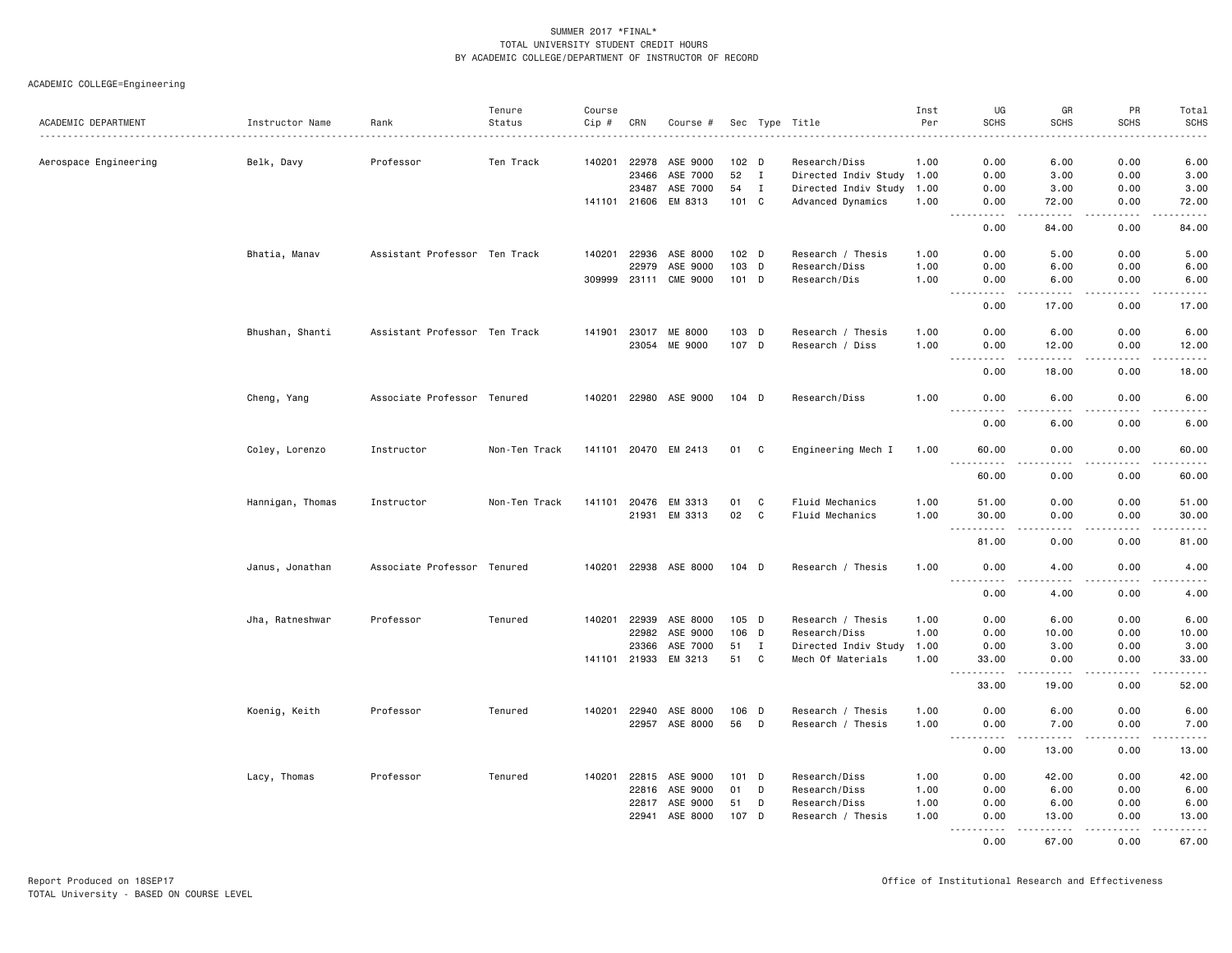| ACADEMIC DEPARTMENT                                          | Instructor Name  | Rank                        | Tenure<br>Status | Course<br>Cip # | CRN          |                       |         |   |                           | Inst<br>Per | UG<br><b>SCHS</b>                                                                                                                      | GR<br><b>SCHS</b>     | PR<br><b>SCHS</b>   | Total<br><b>SCHS</b> |
|--------------------------------------------------------------|------------------|-----------------------------|------------------|-----------------|--------------|-----------------------|---------|---|---------------------------|-------------|----------------------------------------------------------------------------------------------------------------------------------------|-----------------------|---------------------|----------------------|
|                                                              |                  |                             |                  |                 |              | Course #              |         |   | Sec Type Title            |             |                                                                                                                                        |                       |                     |                      |
| Aerospace Engineering                                        | Moore, Timothy   | Instructor                  | Non-Ten Track    |                 | 141101 21929 | EM 2413               | 02      | C | Engineering Mech I        | 1.00        | 30.00                                                                                                                                  | 0.00                  | 0.00                | 30.00                |
|                                                              |                  |                             |                  |                 |              | 21935 EM 3413         | 51      | C | Vibrations                | 1.00        | 24.00<br>.<br>$\sim$ $\sim$ $\sim$                                                                                                     | 0.00<br>.             | 0.00<br>$- - - - -$ | 24.00<br>.           |
|                                                              |                  |                             |                  |                 |              |                       |         |   |                           |             | 54.00                                                                                                                                  | 0.00                  | 0.00                | 54.00                |
|                                                              | Newman, James    | Professor                   | Tenured          | 140201          | 23194        | ASE 8000              | 111 D   |   | Research / Thesis         | 1.00        | 0.00                                                                                                                                   | 12.00                 | 0.00                | 12.00                |
|                                                              |                  |                             |                  |                 | 23195        | ASE 8000              | 11      | D | Research / Thesis         | 1.00        | 0.00                                                                                                                                   | 1.00                  | 0.00                | 1.00                 |
|                                                              |                  |                             |                  |                 | 23197        | ASE 7000              | $101$ I |   | Directed Indiv Study 1.00 |             | 0.00                                                                                                                                   | 3.00                  | 0.00                | 3.00                 |
|                                                              |                  |                             |                  |                 | 23488        | ASE 7000              | 55      | I | Directed Indiv Study 1.00 |             | 0.00<br>.<br>$\frac{1}{2}$                                                                                                             | 3.00<br>.             | 0.00<br>.           | 3.00<br>.            |
|                                                              |                  |                             |                  |                 |              |                       |         |   |                           |             | 0.00                                                                                                                                   | 19.00                 | 0.00                | 19.00                |
|                                                              | Olsen, Gregory   | Instructor                  | Non-Ten Track    |                 | 140201 21964 | ASE 4123              | 01      | C | Aerospace Controls        | 1.00        | 75.00                                                                                                                                  | 0.00                  | 0.00                | 75.00                |
|                                                              |                  |                             |                  |                 |              | 141101 20474 EM 3213  | 01      | C | Mech Of Materials         | 1.00        | 93.00<br>$  -$<br>-----                                                                                                                | 0.00<br>.             | 0.00<br>-----       | 93.00                |
|                                                              |                  |                             |                  |                 |              |                       |         |   |                           |             | 168.00                                                                                                                                 | 0.00                  | 0.00                | 168.00               |
|                                                              | Sescu, Adrian    | Assistant Professor         | Ten Track        | 140201          | 22942        | ASE 8000              | 108 D   |   | Research / Thesis         | 1.00        | 0.00                                                                                                                                   | 9.00                  | 0.00                | 9.00                 |
|                                                              |                  |                             |                  |                 | 22959        | ASE 8000              | 58      | D | Research / Thesis         | 1.00        | 0.00                                                                                                                                   | 6.00                  | 0.00                | 6.00                 |
|                                                              |                  |                             |                  |                 | 22984        | ASE 9000              | 108 D   |   | Research/Diss             | 1.00        | 0.00                                                                                                                                   | 10.00                 | 0.00                | 10.00                |
|                                                              |                  |                             |                  |                 | 22988        | ASE 9000              | 60      | D | Research/Diss             | 1.00        | 0.00                                                                                                                                   | 3.00                  | 0.00                | 3.00                 |
|                                                              |                  |                             |                  |                 | 23389        | ASE 7000              | $102$ I |   | Directed Indiv Study      | 1.00        | 0.00                                                                                                                                   | 3.00                  | 0.00                | 3.00                 |
|                                                              |                  |                             |                  |                 |              | 23390 ASE 7000        | 103 I   |   | Directed Indiv Study 1.00 |             | 0.00<br>.                                                                                                                              | 3.00                  | 0.00<br>$- - - -$   | 3.00                 |
|                                                              |                  |                             |                  |                 |              |                       |         |   |                           |             | 0.00                                                                                                                                   | 34.00                 | 0.00                | 34.00                |
|                                                              | Sullivan, Rani   | Associate Professor Tenured |                  |                 |              | 140201 22976 ASE 9000 | 08      | D | Research/Diss             | 1.00        | 0.00<br>$\sim$ $\sim$ $\sim$                                                                                                           | 6.00<br>.             | 0.00                | 6.00                 |
|                                                              |                  |                             |                  |                 |              |                       |         |   |                           |             | 0.00                                                                                                                                   | 6.00                  | 0.00                | 6.00                 |
|                                                              | Thompson, David  | Professor                   | Tenured          | 140201          | 22969        | ASE 9000              | 59      | D | Research/Diss             | 1.00        | 0.00                                                                                                                                   | 6.00                  | 0.00                | 6.00                 |
|                                                              |                  |                             |                  |                 | 22986        | ASE 9000              | 110 D   |   | Research/Diss             | 1.00        | 0.00                                                                                                                                   | 12.00                 | 0.00                | 12.00                |
|                                                              |                  |                             |                  |                 |              | 309999 23332 CME 9000 | 503 D   |   | Research/Dis              | 1.00        | 0.00<br>.<br>$\frac{1}{2} \left( \frac{1}{2} \right) \left( \frac{1}{2} \right) \left( \frac{1}{2} \right) \left( \frac{1}{2} \right)$ | 1.00<br><u>.</u>      | 0.00<br>$- - - - -$ | 1.00<br>.            |
|                                                              |                  |                             |                  |                 |              |                       |         |   |                           |             | 0.00                                                                                                                                   | 19.00                 | 0.00                | 19.00                |
|                                                              | Walker, Calvin   | Instructor                  | Non-Ten Track    | 140201          |              | 21923 ASE 6990        | 101 C   |   | Special Topic In ASE 1.00 |             | 0.00<br>.                                                                                                                              | 66.00                 | 0.00                | 66.00                |
|                                                              |                  |                             |                  |                 |              |                       |         |   |                           |             | 0.00                                                                                                                                   | 66.00                 | 0.00                | 66.00                |
|                                                              | Walters, Andrew  | Instructor                  | Non-Ten Track    |                 |              | 141101 20472 EM 2433  | 01      | C | Engineering Mech II       | 1.00        | 60.00                                                                                                                                  | 0.00                  | 0.00                | 60.00                |
|                                                              |                  |                             |                  |                 |              | 21930 EM 2433         | 02      | C | Engineering Mech II       | 1.00        | 57.00<br>$\sim$ $\sim$ $\sim$<br>.                                                                                                     | 0.00<br>.             | 0.00<br>-----       | 57.00                |
|                                                              |                  |                             |                  |                 |              |                       |         |   |                           |             | 117.00                                                                                                                                 | 0.00                  | 0.00                | 117.00               |
|                                                              | Zangeneh, Sepehr | Grad Teach Assist           | Non-Ten Track    |                 |              | 141101 21934 EM 3313  | 51      | C | Fluid Mechanics           | 1.00        | 51.00<br>.                                                                                                                             | 0.00<br>$\frac{1}{2}$ | 0.00<br>-----       | 51.00<br>.           |
|                                                              |                  |                             |                  |                 |              |                       |         |   |                           |             | 51.00                                                                                                                                  | 0.00                  | 0.00                | 51.00                |
| -----------------------------------<br>Aerospace Engineering |                  |                             |                  |                 |              |                       |         |   |                           |             | ==========<br>564.00                                                                                                                   | ==========<br>372.00  | ==========<br>0.00  | ==========<br>936.00 |
| ----------------------------------                           |                  |                             |                  |                 |              |                       |         |   |                           |             |                                                                                                                                        |                       |                     |                      |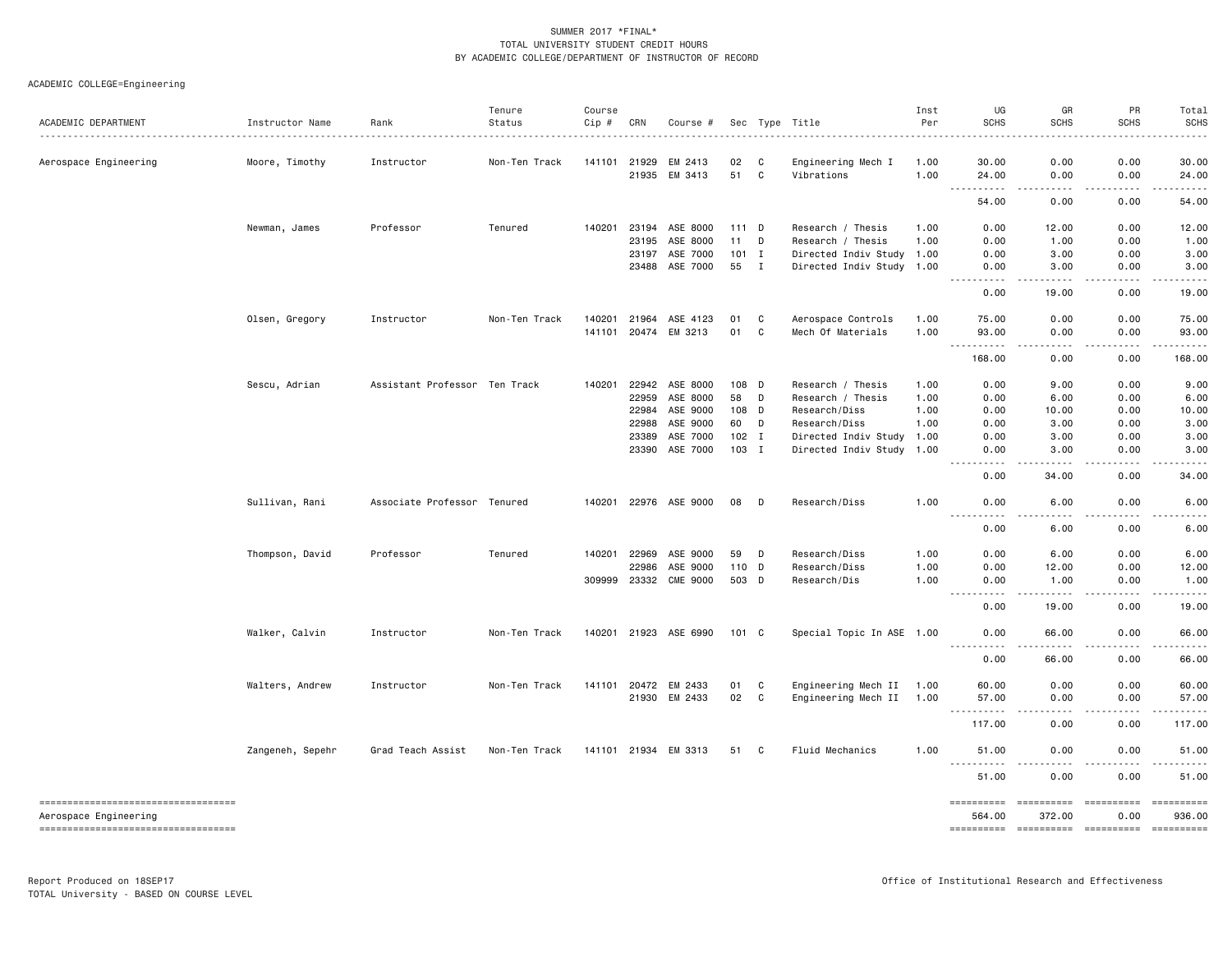|                                                             |                    |                               | Tenure  | Course |       |          |         |     |                           | Inst | UG                                                                                                                              | GR                   | PR                               | Total             |
|-------------------------------------------------------------|--------------------|-------------------------------|---------|--------|-------|----------|---------|-----|---------------------------|------|---------------------------------------------------------------------------------------------------------------------------------|----------------------|----------------------------------|-------------------|
| ACADEMIC DEPARTMENT                                         | Instructor Name    | Rank                          | Status  | Cip #  | CRN   | Course # |         |     | Sec Type Title            | Per  | <b>SCHS</b>                                                                                                                     | <b>SCHS</b>          | <b>SCHS</b>                      | <b>SCHS</b>       |
| Ag & Bio Engineering                                        | Cathcart, Thomas   | Professor                     | Tenured | 140301 | 22579 | ABE 4000 | 01      | - I | Directed Indiv Study 1.00 |      | 3.00                                                                                                                            | 0.00                 | 0.00                             | 3.00              |
|                                                             |                    |                               |         |        | 22580 | ABE 4000 | 02      | I   | Directed Indiv Study 1.00 |      | 3.00                                                                                                                            | 0.00                 | 0.00                             | 3.00              |
|                                                             |                    |                               |         |        | 22581 | ABE 4000 | 03 I    |     | Directed Indiv Study 1.00 |      | 3.00                                                                                                                            | 0.00                 | 0.00                             | 3.00              |
|                                                             |                    |                               |         |        | 23199 | ABE 9000 | 116 D   |     | Research / Diss           | 1.00 | 0.00                                                                                                                            | 1.00                 | 0.00                             | 1.00              |
|                                                             |                    |                               |         |        | 23370 | ABE 4000 | 04 I    |     | Directed Indiv Study 1.00 |      | 3.00<br>.                                                                                                                       | 0.00<br>.            | 0.00<br>.                        | 3.00<br><u>.</u>  |
|                                                             |                    |                               |         |        |       |          |         |     |                           |      | 12.00                                                                                                                           | 1.00                 | 0.00                             | 13.00             |
|                                                             | Elder, Steven      | Professor                     | Tenured | 140301 | 22305 | ABE 4000 | $101$ I |     | Directed Indiv Study 1.00 |      | 3.00                                                                                                                            | 0.00                 | 0.00                             | 3.00              |
|                                                             |                    |                               |         |        | 22752 | ABE 8000 | $102$ D |     | Research / Thesis         | 1.00 | 0.00                                                                                                                            | 12.00                | 0.00                             | 12.00             |
|                                                             |                    |                               |         |        | 23068 | ABE 9000 | 102 D   |     | Research / Diss           | 1.00 | 0.00<br>. <b>. .</b> .                                                                                                          | 6.00<br>.            | 0.00<br>.                        | 6.00<br>.         |
|                                                             |                    |                               |         |        |       |          |         |     |                           |      | 3.00                                                                                                                            | 18.00                | 0.00                             | 21.00             |
|                                                             | Prabhu, Rajkumar   | Assistant Professor Ten Track |         | 140301 | 22757 | ABE 8000 | 107 D   |     | Research / Thesis         | 1.00 | 0.00                                                                                                                            | 27.00                | 0.00                             | 27.00             |
|                                                             |                    |                               |         |        | 23073 | ABE 9000 | 107 D   |     | Research / Diss           | 1.00 | 0.00<br>.                                                                                                                       | 21.00<br>.           | 0.00<br>.<br>$\cdots$            | 21.00             |
|                                                             |                    |                               |         |        |       |          |         |     |                           |      | 0.00                                                                                                                            | 48.00                | 0.00                             | 48.00             |
|                                                             | Warnock, James     | Professor                     | Tenured | 140301 | 22762 | ABE 8000 | $112$ D |     | Research / Thesis         | 1.00 | 0.00<br>$\begin{array}{cccccccccccccc} \bullet & \bullet & \bullet & \bullet & \bullet & \bullet & \bullet \end{array}$<br>---- | 3.00                 | 0.00                             | 3.00              |
|                                                             |                    |                               |         |        |       |          |         |     |                           |      | 0.00                                                                                                                            | 3.00                 | 0.00                             | 3.00              |
|                                                             | Williams, Lakiesha | Associate Professor Tenured   |         | 140301 | 22763 | ABE 8000 | 113 D   |     | Research / Thesis         | 1.00 | 0.00                                                                                                                            | 21.00                | 0.00                             | 21.00             |
|                                                             |                    |                               |         |        | 23079 | ABE 9000 | $113$ D |     | Research / Diss           | 1.00 | 0.00                                                                                                                            | 7.00                 | 0.00                             | 7.00              |
|                                                             |                    |                               |         |        | 23151 | ABE 7000 | $01$ I  |     | Directed Indiv Study 1.00 |      | 0.00                                                                                                                            | 3,00<br>----         | 0.00<br>.                        | 3.00              |
|                                                             |                    |                               |         |        |       |          |         |     |                           |      | 0.00                                                                                                                            | 31.00                | 0.00                             | 31.00             |
| ===================================<br>Ag & Bio Engineering |                    |                               |         |        |       |          |         |     |                           |      | 15.00                                                                                                                           | ----------<br>101.00 | 0.00                             | =======<br>116.00 |
| _____________________________________                       |                    |                               |         |        |       |          |         |     |                           |      |                                                                                                                                 |                      | ========== ========== ========== | ==========        |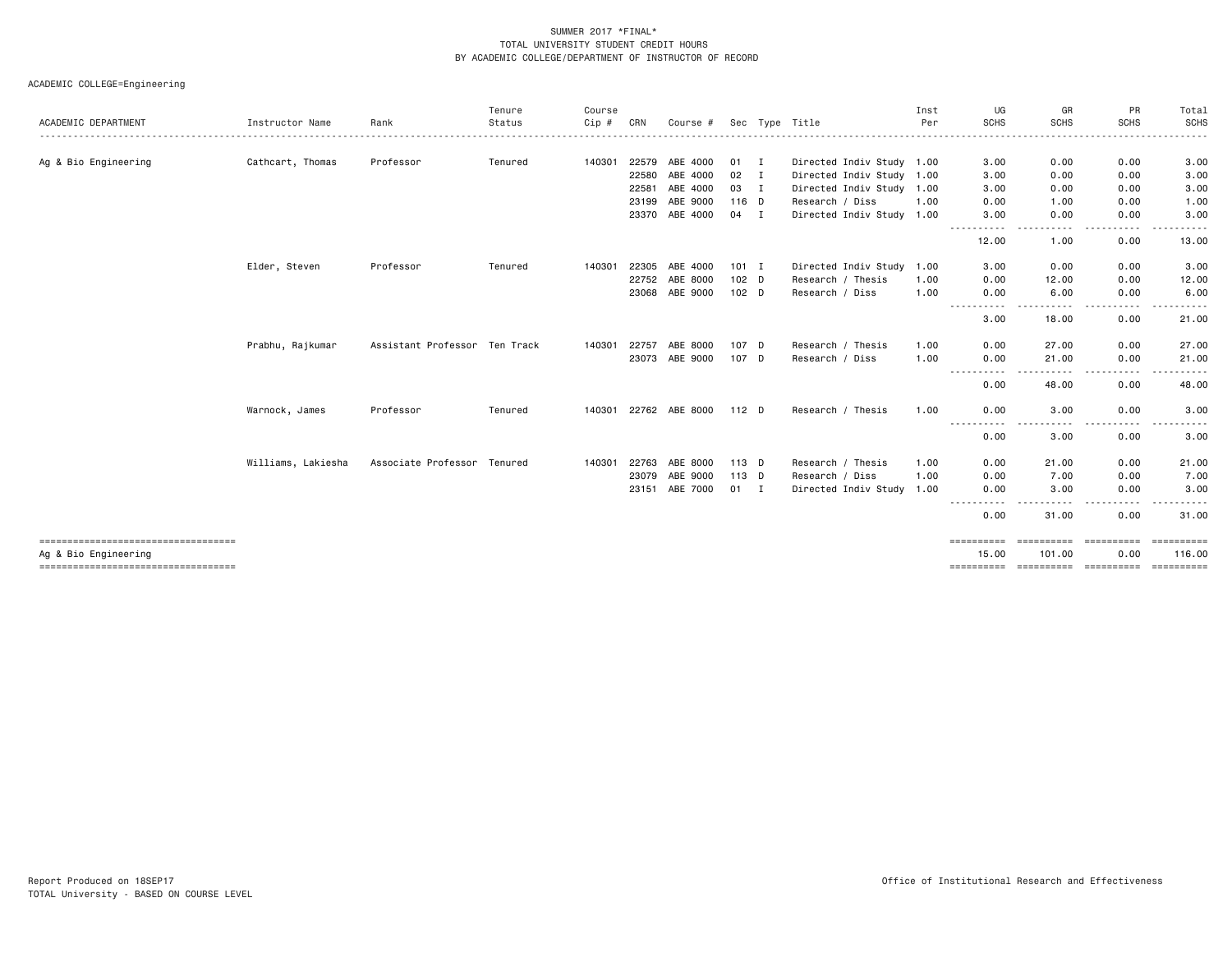| ACADEMIC DEPARTMENT                                                        | Instructor Name                                         | Rank                          | Tenure<br>Status | Course<br>Cip # | CRN                   | Course #             |                  |   | Sec Type Title                               | Inst<br>Per  | UG<br><b>SCHS</b>                                                                                                                                                               | GR<br><b>SCHS</b>                                                                                                                                             | PR<br><b>SCHS</b>                                                                                                                                            | Total<br><b>SCHS</b>                                                                                                              |
|----------------------------------------------------------------------------|---------------------------------------------------------|-------------------------------|------------------|-----------------|-----------------------|----------------------|------------------|---|----------------------------------------------|--------------|---------------------------------------------------------------------------------------------------------------------------------------------------------------------------------|---------------------------------------------------------------------------------------------------------------------------------------------------------------|--------------------------------------------------------------------------------------------------------------------------------------------------------------|-----------------------------------------------------------------------------------------------------------------------------------|
| Civil & Environmental Engineering                                          | Freyne, Seamus                                          | Associate Professor Tenured   |                  |                 | 140801 21604<br>22866 | CE 4973<br>CE 9000   | 51<br>503 D      | C | Concrete Structures<br>Research / Diss       | 1.00<br>1.00 | 84.00<br>0.00                                                                                                                                                                   | 0.00<br>6.00                                                                                                                                                  | 0.00<br>0.00                                                                                                                                                 | 84.00<br>6.00                                                                                                                     |
|                                                                            |                                                         |                               |                  |                 |                       |                      |                  |   |                                              |              | $\sim$ $\sim$ $\sim$ .<br>.<br>84.00                                                                                                                                            | .<br>6.00                                                                                                                                                     | -----<br>0.00                                                                                                                                                | -----<br>90.00                                                                                                                    |
|                                                                            | Gude, Veera                                             | Assistant Professor Ten Track |                  | 140801          | 22740                 | CE 9000              | 502 D            |   | Research / Diss                              | 1.00         | 0.00                                                                                                                                                                            | 3.00                                                                                                                                                          | 0.00                                                                                                                                                         | 3.00                                                                                                                              |
|                                                                            |                                                         |                               |                  |                 | 23004                 | CE 4000              | 101 I            |   | Directed Indiv Study                         | 1.00         | 3.00<br>.                                                                                                                                                                       | 0.00<br>.                                                                                                                                                     | 0.00<br><u>.</u>                                                                                                                                             | 3.00<br>$\frac{1}{2} \left( \frac{1}{2} \right) \left( \frac{1}{2} \right) \left( \frac{1}{2} \right) \left( \frac{1}{2} \right)$ |
|                                                                            |                                                         |                               |                  |                 |                       |                      |                  |   |                                              |              | 3.00                                                                                                                                                                            | 3.00                                                                                                                                                          | 0.00                                                                                                                                                         | 6.00                                                                                                                              |
|                                                                            | Gullett, Philip                                         | Associate Professor Tenured   |                  | 140801          | 23215                 | CE 8000              | 106 D            |   | Research / Thesis                            | 1.00         | 0.00                                                                                                                                                                            | 1.00                                                                                                                                                          | 0.00                                                                                                                                                         | 1.00                                                                                                                              |
|                                                                            |                                                         |                               |                  |                 |                       | 140803 20176 CE 3603 | 01               | C | Structural Mech                              | 1.00         | 105.00<br>$\frac{1}{2} \left( \frac{1}{2} \right) \left( \frac{1}{2} \right) \left( \frac{1}{2} \right) \left( \frac{1}{2} \right) \left( \frac{1}{2} \right)$<br>$\sim$ $\sim$ | 0.00<br>.                                                                                                                                                     | 0.00<br>.                                                                                                                                                    | 105.00<br>.                                                                                                                       |
|                                                                            |                                                         |                               |                  |                 |                       |                      |                  |   |                                              |              | 105.00                                                                                                                                                                          | 1.00                                                                                                                                                          | 0.00                                                                                                                                                         | 106.00                                                                                                                            |
|                                                                            | Howard, Isaac                                           | Associate Professor Tenured   |                  | 140801          | 22793                 | CE 8000              | 103 D            |   | Research / Thesis                            | 1.00         | 0.00                                                                                                                                                                            | 6.00                                                                                                                                                          | 0.00                                                                                                                                                         | 6.00                                                                                                                              |
|                                                                            |                                                         |                               |                  |                 | 22795                 | CE 9000              | 102 <sub>D</sub> |   | Research / Diss                              | 1.00         | 0.00                                                                                                                                                                            | 2.00                                                                                                                                                          | 0.00                                                                                                                                                         | 2.00                                                                                                                              |
|                                                                            |                                                         |                               |                  |                 | 22867                 | CE 8000              | 504 D<br>504 D   |   | Research / Thesis                            | 1.00         | 0.00                                                                                                                                                                            | 2.00                                                                                                                                                          | 0.00                                                                                                                                                         | 2.00                                                                                                                              |
|                                                                            |                                                         |                               |                  |                 |                       | 22868 CE 9000        |                  |   | Research / Diss                              | 1.00         | 0.00<br>$\frac{1}{2}$                                                                                                                                                           | 15.00<br><u>.</u>                                                                                                                                             | 0.00<br>$- - - - -$                                                                                                                                          | 15.00<br>.                                                                                                                        |
|                                                                            |                                                         |                               |                  |                 |                       |                      |                  |   |                                              |              | 0.00                                                                                                                                                                            | 25.00                                                                                                                                                         | 0.00                                                                                                                                                         | 25.00                                                                                                                             |
|                                                                            | Martin, James L.                                        | Professor                     | Tenured          | 140801          | 23460                 | CE 9000              | 505 D            |   | Research / Diss                              | 1.00         | 0.00<br><u>.</u><br>$\frac{1}{2}$                                                                                                                                               | 3.00<br>.                                                                                                                                                     | 0.00<br><b>.</b>                                                                                                                                             | 3.00<br>.                                                                                                                         |
|                                                                            |                                                         |                               |                  |                 |                       |                      |                  |   |                                              |              | 0.00                                                                                                                                                                            | 3.00                                                                                                                                                          | 0.00                                                                                                                                                         | 3.00                                                                                                                              |
|                                                                            | Ramirez Avila, John                                     | Assistant Professor Ten Track |                  | 140801          | 22584                 | CE 8000              | $101$ D          |   | Research / Thesis                            | 1.00         | 0.00                                                                                                                                                                            | 6.00                                                                                                                                                          | 0.00                                                                                                                                                         | 6.00                                                                                                                              |
|                                                                            |                                                         |                               |                  |                 | 23333                 | CE 7000              | 503 I            |   | Directed Indiv Study 1.00                    |              | 0.00                                                                                                                                                                            | 3.00                                                                                                                                                          | 0.00                                                                                                                                                         | 3.00                                                                                                                              |
|                                                                            |                                                         |                               |                  |                 |                       | 23349 CE 7000        | 504 I            |   | Directed Indiv Study 1.00                    |              | 0.00<br>$  -$<br>.                                                                                                                                                              | 3.00<br>-----                                                                                                                                                 | 0.00<br>$- - - - -$                                                                                                                                          | 3.00<br>.                                                                                                                         |
|                                                                            |                                                         |                               |                  |                 |                       |                      |                  |   |                                              |              | 0.00                                                                                                                                                                            | 12.00                                                                                                                                                         | 0.00                                                                                                                                                         | 12.00                                                                                                                             |
|                                                                            | Taylor, Oliver-Denzi Non-Employee/Affili Not Applicable |                               |                  | 140801          |                       | 21605 CE 8433        | $101 \quad C$    |   | Advanced Foundations 1.00                    |              | 0.00                                                                                                                                                                            | 3.00                                                                                                                                                          | 0.00                                                                                                                                                         | 3.00                                                                                                                              |
|                                                                            |                                                         |                               |                  |                 |                       | 21849 CE 8433        | 501 C            |   | Advanced Foundations 1.00                    |              | 0.00<br>$\frac{1}{2} \left( \frac{1}{2} \right) \left( \frac{1}{2} \right) \left( \frac{1}{2} \right) \left( \frac{1}{2} \right)$<br>.                                          | 39.00<br>$\frac{1}{2} \left( \frac{1}{2} \right) \left( \frac{1}{2} \right) \left( \frac{1}{2} \right) \left( \frac{1}{2} \right) \left( \frac{1}{2} \right)$ | 0.00<br>$\frac{1}{2} \left( \frac{1}{2} \right) \left( \frac{1}{2} \right) \left( \frac{1}{2} \right) \left( \frac{1}{2} \right) \left( \frac{1}{2} \right)$ | 39.00<br>.                                                                                                                        |
|                                                                            |                                                         |                               |                  |                 |                       |                      |                  |   |                                              |              | 0.00                                                                                                                                                                            | 42.00                                                                                                                                                         | 0.00                                                                                                                                                         | 42.00                                                                                                                             |
|                                                                            | Vahedifard, Farshid                                     | Assistant Professor Ten Track |                  | 140801          | 22796                 | CE 8000              | $104$ D          |   | Research / Thesis                            | 1.00         | 0.00                                                                                                                                                                            | 9.00                                                                                                                                                          | 0.00                                                                                                                                                         | 9.00                                                                                                                              |
|                                                                            |                                                         |                               |                  |                 | 22797                 | CE 9000              | 103 D            |   | Research / Diss                              | 1.00         | 0.00                                                                                                                                                                            | 24.00                                                                                                                                                         | 0.00                                                                                                                                                         | 24.00                                                                                                                             |
|                                                                            |                                                         |                               |                  |                 | 23094                 | CE 7000              | 502 I            |   | Directed Indiv Study 1.00                    |              | 0.00                                                                                                                                                                            | 3.00                                                                                                                                                          | 0.00                                                                                                                                                         | 3.00                                                                                                                              |
|                                                                            |                                                         |                               |                  |                 | 23330<br>23494        | CE 9000<br>CE 7000   | 501 D<br>551 I   |   | Research / Diss<br>Directed Indiv Study 1.00 | 1.00         | 0.00<br>0.00                                                                                                                                                                    | 3.00<br>3.00                                                                                                                                                  | 0.00<br>0.00                                                                                                                                                 | 3.00<br>3.00                                                                                                                      |
|                                                                            |                                                         |                               |                  |                 |                       |                      |                  |   |                                              |              | 0.00                                                                                                                                                                            | 42.00                                                                                                                                                         | 0.00                                                                                                                                                         | 42.00                                                                                                                             |
|                                                                            |                                                         | Associate Professor Tenured   |                  |                 |                       | 140801 23102 CE 8000 | 105 D            |   |                                              | 1.00         | 0.00                                                                                                                                                                            | 1.00                                                                                                                                                          | 0.00                                                                                                                                                         |                                                                                                                                   |
|                                                                            | Zhang, Li                                               |                               |                  |                 | 23130                 | CE 9000              | 104 D            |   | Research / Thesis<br>Research / Diss         | 1.00         | 0.00                                                                                                                                                                            | 1.00                                                                                                                                                          | 0.00                                                                                                                                                         | 1.00<br>1.00                                                                                                                      |
|                                                                            |                                                         |                               |                  |                 |                       |                      |                  |   |                                              |              | $\frac{1}{2} \left( \frac{1}{2} \right) \left( \frac{1}{2} \right) \left( \frac{1}{2} \right) \left( \frac{1}{2} \right) \left( \frac{1}{2} \right)$<br>.<br>0.00               | $\sim$ $\sim$ $\sim$ $\sim$<br>2.00                                                                                                                           | .<br>0.00                                                                                                                                                    | $\frac{1}{2}$<br>2.00                                                                                                             |
| ----------------------------------                                         |                                                         |                               |                  |                 |                       |                      |                  |   |                                              |              | ==========                                                                                                                                                                      | ==========                                                                                                                                                    | ==========                                                                                                                                                   |                                                                                                                                   |
| Civil & Environmental Engineering<br>------------------------------------- |                                                         |                               |                  |                 |                       |                      |                  |   |                                              |              | 192.00                                                                                                                                                                          | 136.00                                                                                                                                                        | 0.00                                                                                                                                                         | 328.00                                                                                                                            |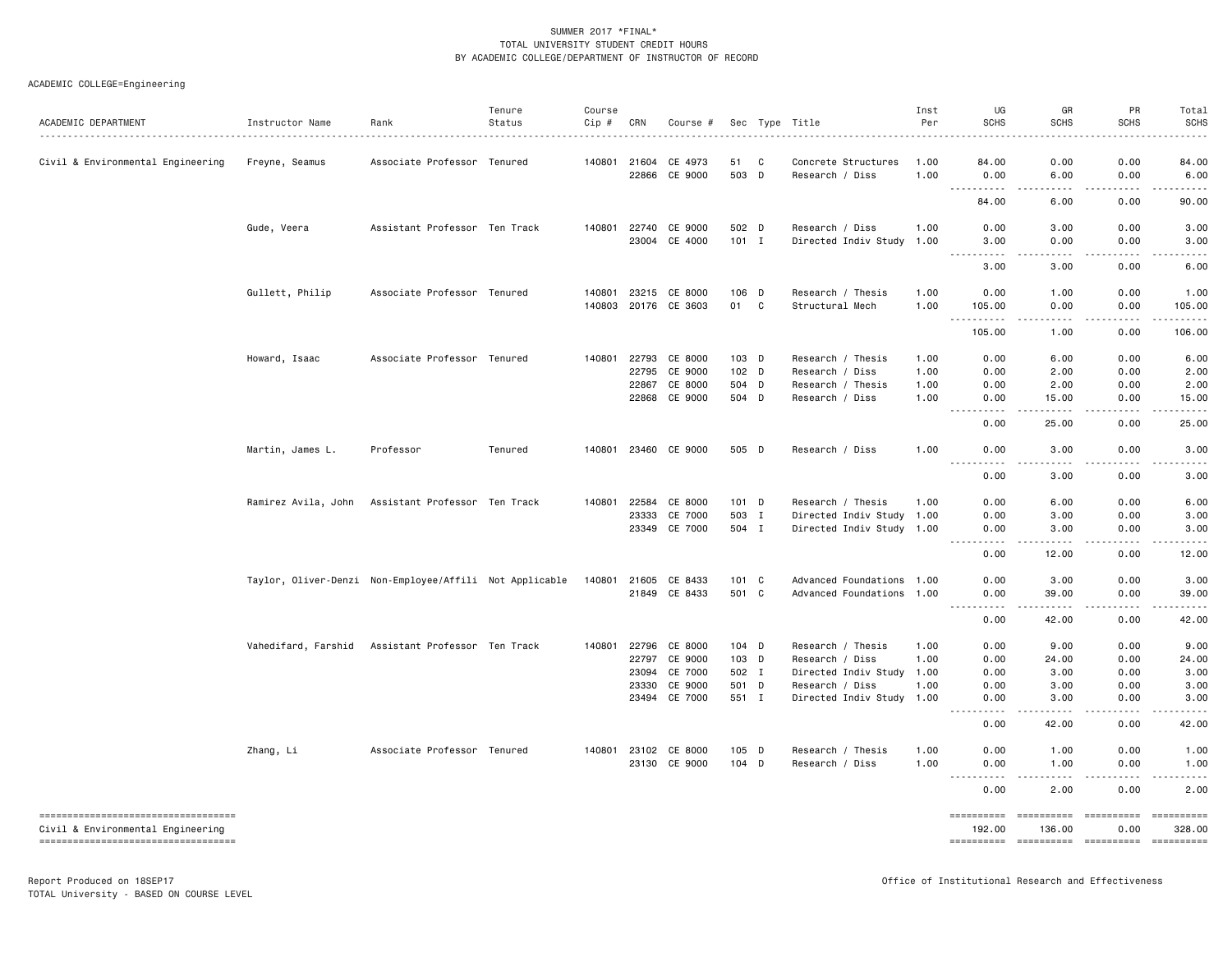| ACADEMIC DEPARTMENT            | Instructor Name                                    | Rank                              | Tenure<br>Status | Course<br>Cip # | CRN   | Course #              |                  |   | Sec Type Title            | Inst<br>Per | UG<br><b>SCHS</b>                                                                                                                                                                                               | GR<br><b>SCHS</b>  | PR<br><b>SCHS</b> | Total<br><b>SCHS</b>                                                                                                                                         |
|--------------------------------|----------------------------------------------------|-----------------------------------|------------------|-----------------|-------|-----------------------|------------------|---|---------------------------|-------------|-----------------------------------------------------------------------------------------------------------------------------------------------------------------------------------------------------------------|--------------------|-------------------|--------------------------------------------------------------------------------------------------------------------------------------------------------------|
|                                |                                                    |                                   |                  |                 |       |                       |                  |   |                           |             |                                                                                                                                                                                                                 |                    |                   | -----                                                                                                                                                        |
| Computer Science & Engineering | Archibald, Christoph Assistant Professor Ten Track |                                   |                  | 110101          | 22484 | CSE 8000              | $101$ D          |   | Research / Thesis         | 1.00        | 0.00                                                                                                                                                                                                            | 6.00               | 0.00              | 6.00                                                                                                                                                         |
|                                |                                                    |                                   |                  |                 | 22499 | CSE 9000              | 101 D            |   | Research/Diss             | 1.00        | 0.00                                                                                                                                                                                                            | 18.00              | 0.00              | 18.00                                                                                                                                                        |
|                                |                                                    |                                   |                  |                 |       |                       |                  |   |                           |             | .<br>$- - -$<br>0.00                                                                                                                                                                                            | .<br>24.00         | $- - - -$<br>0.00 | .<br>24.00                                                                                                                                                   |
|                                | Banicescu, Ioana                                   | Professor                         | Tenured          |                 |       | 110101 22500 CSE 9000 | 102 <sub>D</sub> |   | Research/Diss             | 1.00        | 0.00                                                                                                                                                                                                            | 6.00               | 0.00              | 6.00                                                                                                                                                         |
|                                |                                                    |                                   |                  |                 |       |                       |                  |   |                           |             | 0.00                                                                                                                                                                                                            | 6.00               | 0.00              | -----<br>6.00                                                                                                                                                |
|                                | Bethel, Cindy                                      | Associate Professor Ten Track     |                  |                 |       | 110101 22486 CSE 8000 | $103$ D          |   | Research / Thesis         | 1.00        | 0.00                                                                                                                                                                                                            | 12.00              | 0.00              | 12.00<br><u>.</u>                                                                                                                                            |
|                                |                                                    |                                   |                  |                 |       |                       |                  |   |                           |             | 0.00                                                                                                                                                                                                            | 12.00              | 0.00              | 12.00                                                                                                                                                        |
|                                | Dampier, David                                     | Professor                         | Tenured          | 110101          |       | 20318 CSE 8080        | 106 I            |   | Directed Project Cs       | 1.00        | 0.00                                                                                                                                                                                                            | 1.00               | 0.00              | 1.00                                                                                                                                                         |
|                                |                                                    |                                   |                  |                 | 22503 | CSE 9000              | $105$ D          |   | Research/Diss             | 1.00        | 0.00                                                                                                                                                                                                            | 7.00               | 0.00              | 7.00                                                                                                                                                         |
|                                |                                                    |                                   |                  |                 | 23144 | CSE 7000              | $102$ I          |   | Directed Indiv Study 1.00 |             | 0.00                                                                                                                                                                                                            | 3.00               | 0.00              | 3.00                                                                                                                                                         |
|                                |                                                    |                                   |                  |                 | 23145 | CSE 7000              | 103 I            |   | Directed Indiv Study 1.00 |             | 0.00                                                                                                                                                                                                            | 3.00               | 0.00              | 3.00                                                                                                                                                         |
|                                |                                                    |                                   |                  |                 | 23146 | CSE 7000              | $104$ I          |   | Directed Indiv Study 1.00 |             | 0.00                                                                                                                                                                                                            | 3.00               | 0.00              | 3.00                                                                                                                                                         |
|                                |                                                    |                                   |                  |                 | 23147 | CSE 7000              | 105 I            |   | Directed Indiv Study 1.00 |             | 0.00                                                                                                                                                                                                            | 3.00               | 0.00              | 3.00                                                                                                                                                         |
|                                |                                                    |                                   |                  |                 | 23148 | CSE 7000              | 106 I            |   | Directed Indiv Study 1.00 |             | 0.00                                                                                                                                                                                                            | 3,00               | 0.00              | 3.00                                                                                                                                                         |
|                                |                                                    |                                   |                  | 111003 21596    |       | CSE 8713              | 101 C            |   | Advanced Cyber Opera 1.00 |             | 0.00                                                                                                                                                                                                            | 39.00              | 0.00              | 39.00                                                                                                                                                        |
|                                |                                                    |                                   |                  |                 |       |                       |                  |   |                           |             | .<br>0.00                                                                                                                                                                                                       | $- - - -$<br>62.00 | .<br>0.00         | .<br>62.00                                                                                                                                                   |
|                                | Hansen, Eric                                       | Associate Professor Tenured       |                  | 110101          | 20316 | CSE 3813              | 101 C            |   | Intro to Formal Lang 1.00 |             | 27.00                                                                                                                                                                                                           | 0.00               | 0.00              | 27.00                                                                                                                                                        |
|                                |                                                    |                                   |                  |                 | 22504 | CSE 9000              | 106 D            |   | Research/Diss             | 1.00        | 0.00<br><u>.</u>                                                                                                                                                                                                | 6.00<br>.          | 0.00<br>.         | 6.00<br>.                                                                                                                                                    |
|                                |                                                    |                                   |                  |                 |       |                       |                  |   |                           |             | 27.00                                                                                                                                                                                                           | 6.00               | 0.00              | 33.00                                                                                                                                                        |
|                                | Jankun-Kelly, Monika Lecturer                      |                                   | Non-Ten Track    | 110201          |       | 20311 CSE 1384        | 101 C            |   | Intermed Comp Prog        | 1.00        | 52.00                                                                                                                                                                                                           | 0.00               | 0.00              | 52.00                                                                                                                                                        |
|                                |                                                    |                                   |                  |                 |       | 20312 CSE 1384        | 102 K            |   | Intermed Comp Prog        | 1.00        | 0.00<br>$\sim$ $\sim$ $\sim$<br>$\frac{1}{2} \left( \frac{1}{2} \right) \left( \frac{1}{2} \right) \left( \frac{1}{2} \right) \left( \frac{1}{2} \right) \left( \frac{1}{2} \right) \left( \frac{1}{2} \right)$ | 0.00               | 0.00<br>$- - -$   | 0.00<br>$\frac{1}{2} \left( \frac{1}{2} \right) \left( \frac{1}{2} \right) \left( \frac{1}{2} \right) \left( \frac{1}{2} \right) \left( \frac{1}{2} \right)$ |
|                                |                                                    |                                   |                  |                 |       |                       |                  |   |                           |             | 52.00                                                                                                                                                                                                           | 0.00               | 0.00              | 52.00                                                                                                                                                        |
|                                | Jankun-Kelly, T.                                   | Associate Professor Tenured       |                  | 110201          |       | 20314 CSE 2383        | 101 C            |   | Data Struc & Anal of 1.00 |             | 57.00                                                                                                                                                                                                           | 0.00               | 0.00              | 57.00                                                                                                                                                        |
|                                |                                                    |                                   |                  |                 |       | 20315 CSE 2383        | H01 C            |   | Honor Data Struc & A 1.00 |             | 3.00<br>$\frac{1}{2} \left( \frac{1}{2} \right) \left( \frac{1}{2} \right) \left( \frac{1}{2} \right) \left( \frac{1}{2} \right) \left( \frac{1}{2} \right)$                                                    | 0.00<br>الدامات ب  | 0.00<br>.         | 3.00<br>.                                                                                                                                                    |
|                                |                                                    |                                   |                  |                 |       |                       |                  |   |                           |             | 60.00                                                                                                                                                                                                           | 0.00               | 0.00              | 60.00                                                                                                                                                        |
|                                | Lee, Sarah                                         | Clinical Assist Pro Non-Ten Track |                  |                 |       | 110101 23103 CSE 8000 | 116 D            |   | Research / Thesis         | 1.00        | 0.00<br>$\sim$ $\sim$ $\sim$                                                                                                                                                                                    | 3.00<br>.          | 0.00<br>.         | 3.00<br>-----                                                                                                                                                |
|                                |                                                    |                                   |                  |                 |       |                       |                  |   |                           |             | .<br>0.00                                                                                                                                                                                                       | 3.00               | 0.00              | 3.00                                                                                                                                                         |
|                                | Luke, Edward                                       | Professor                         | Tenured          | 140201          | 23027 | ASE 9000              | 111 D            |   | Research/Diss             | 1.00        | 0.00                                                                                                                                                                                                            | 6.00               | 0.00              | 6.00                                                                                                                                                         |
|                                |                                                    |                                   |                  | 309999          |       | 23202 CME 9000        | 103 D            |   | Research/Dis              | 1.00        | 0.00                                                                                                                                                                                                            | 6.00               | 0.00              | 6.00                                                                                                                                                         |
|                                |                                                    |                                   |                  |                 |       |                       |                  |   |                           |             | .<br>0.00                                                                                                                                                                                                       | -----<br>12.00     | .<br>0.00         | .<br>12.00                                                                                                                                                   |
|                                | Perkins, Andy                                      | Associate Professor Tenured       |                  | 110101          | 21595 | CSE 8813              | $101 \quad C$    |   | Theory of Computatio 1.00 |             | 0.00                                                                                                                                                                                                            | 33.00              | 0.00              | 33.00                                                                                                                                                        |
|                                |                                                    |                                   |                  |                 | 23360 | CSE 7000              | 108 I            |   | Directed Indiv Study 1.00 |             | 0.00                                                                                                                                                                                                            | 3.00               | 0.00              | 3.00                                                                                                                                                         |
|                                |                                                    |                                   |                  |                 | 23361 | CSE 7000              | 109 I            |   | Directed Indiv Study 1.00 |             | 0.00                                                                                                                                                                                                            | 3.00               | 0.00              | 3.00                                                                                                                                                         |
|                                |                                                    |                                   |                  |                 | 23381 | CSE 8813              | 501              | C | Theory of Computatio 1.00 |             | 0.00                                                                                                                                                                                                            | 9.00               | 0.00              | 9.00                                                                                                                                                         |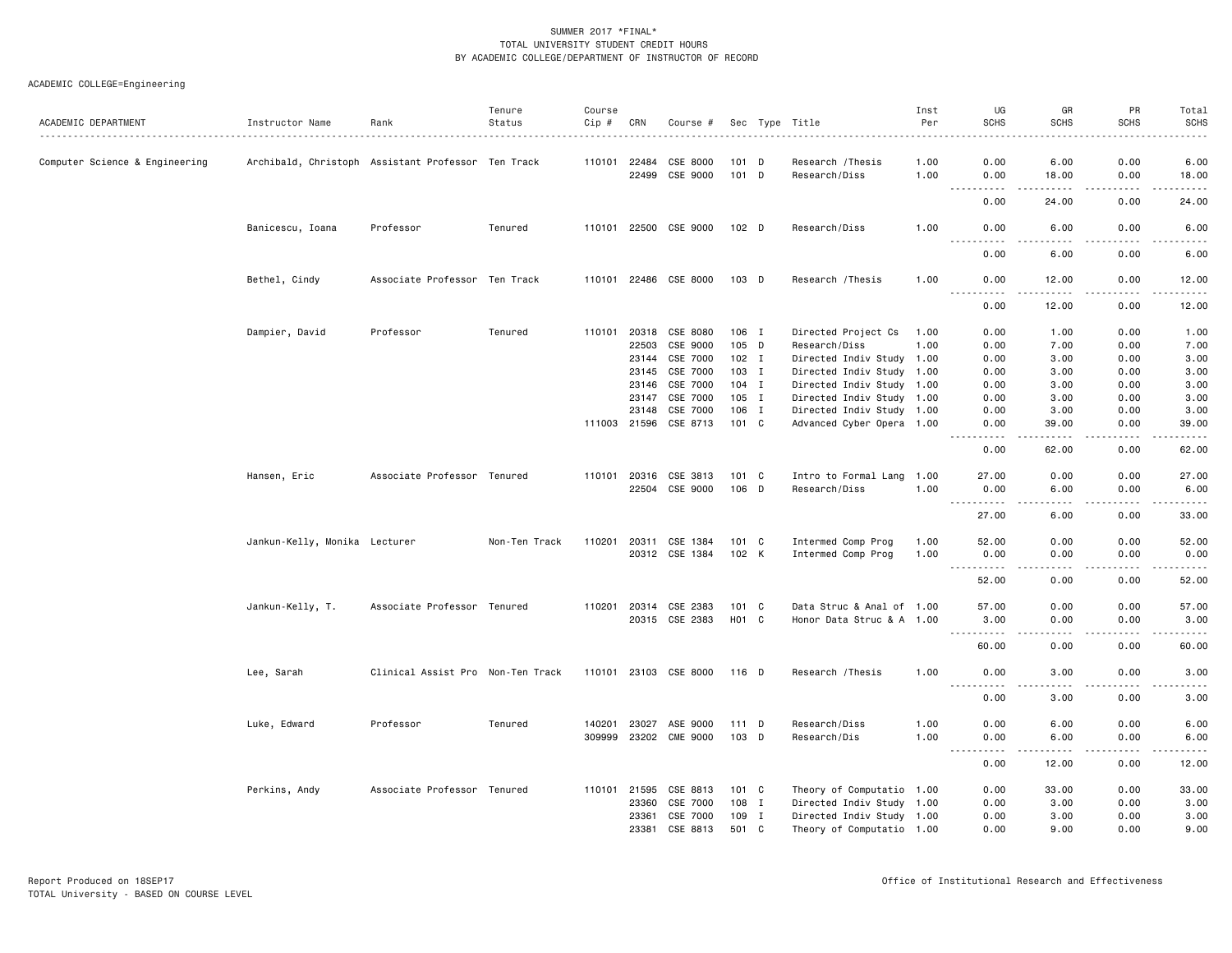|  |  | ACADEMIC COLLEGE=Engineering |
|--|--|------------------------------|
|--|--|------------------------------|

| ACADEMIC DEPARTMENT                                                      | Instructor Name | Rank                                             | Tenure<br>Status | Course<br>Cip # | CRN   | Course #              |         | Sec Type Title            | Inst<br>Per | UG<br><b>SCHS</b>                                                                                                                                                                                                                                    | GR<br><b>SCHS</b>      | PR<br><b>SCHS</b>     | Total<br><b>SCHS</b>  |
|--------------------------------------------------------------------------|-----------------|--------------------------------------------------|------------------|-----------------|-------|-----------------------|---------|---------------------------|-------------|------------------------------------------------------------------------------------------------------------------------------------------------------------------------------------------------------------------------------------------------------|------------------------|-----------------------|-----------------------|
|                                                                          |                 |                                                  |                  |                 |       |                       |         |                           |             | .                                                                                                                                                                                                                                                    | $- - - - -$            |                       |                       |
|                                                                          |                 |                                                  |                  |                 |       |                       |         |                           |             | 0.00                                                                                                                                                                                                                                                 | 48.00                  | 0.00                  | 48.00                 |
| Computer Science & Engineering                                           |                 | Ramkumar, Mahalingam Associate Professor Tenured |                  |                 |       | 110101 22508 CSE 9000 | 110 D   | Research/Diss             | 1.00        | 0.00<br>$\sim$ $\sim$ $\sim$                                                                                                                                                                                                                         | 3.00                   | 0.00                  | 3.00                  |
|                                                                          |                 |                                                  |                  |                 |       |                       |         |                           |             | 0.00                                                                                                                                                                                                                                                 | 3.00                   | 0.00                  | 3.00                  |
|                                                                          | Reese, Donna    | Professor                                        | Tenured          |                 |       | 110101 22494 CSE 8000 | 111 D   | Research / Thesis         | 1.00        | 0.00<br>.                                                                                                                                                                                                                                            | 6.00<br>$\frac{1}{2}$  | 0.00<br>.             | 6.00<br>$\frac{1}{2}$ |
|                                                                          |                 |                                                  |                  |                 |       |                       |         |                           |             | 0.00                                                                                                                                                                                                                                                 | 6.00                   | 0.00                  | 6.00                  |
|                                                                          | Stamps, Andrew  | Non-Employee/Affili Not Applicable               |                  |                 |       | 110201 20308 CSE 1233 | 01 C    | Cmptr Prog-C              | 1.00        | 18.00<br>.                                                                                                                                                                                                                                           | 0.00<br>الدامات ما     | 0.00<br>-----         | 18.00<br>.            |
|                                                                          |                 |                                                  |                  |                 |       |                       |         |                           |             | 18.00                                                                                                                                                                                                                                                | 0.00                   | 0.00                  | 18.00                 |
|                                                                          | Swan, John      | Professor                                        | Tenured          | 110101          | 20325 | CSE 8080              | 116 I   | Directed Project Cs       | 1.00        | 0.00                                                                                                                                                                                                                                                 | 3.00                   | 0.00                  | 3.00                  |
|                                                                          |                 |                                                  |                  |                 | 22495 | CSE 8000              | 112 D   | Research / Thesis         | 1.00        | 0.00                                                                                                                                                                                                                                                 | 1.00                   | 0.00                  | 1.00                  |
|                                                                          |                 |                                                  |                  |                 | 22510 | CSE 9000              | 112 D   | Research/Diss             | 1.00        | 0.00                                                                                                                                                                                                                                                 | 6.00                   | 0.00                  | 6.00                  |
|                                                                          |                 |                                                  |                  |                 |       | 23014 CSE 7000        | $101$ I | Directed Indiv Study 1.00 |             | 0.00<br>$\begin{array}{cccccccccccccc} \bullet & \bullet & \bullet & \bullet & \bullet & \bullet & \bullet \end{array}$<br>$\frac{1}{2} \left( \frac{1}{2} \right) \left( \frac{1}{2} \right) \left( \frac{1}{2} \right) \left( \frac{1}{2} \right)$ | 3.00<br>.              | 0.00<br>-----         | 3.00<br>.             |
|                                                                          |                 |                                                  |                  |                 |       |                       |         |                           |             | 0.00                                                                                                                                                                                                                                                 | 13.00                  | 0.00                  | 13.00                 |
|                                                                          | Williams, Byron | Assistant Professor Ten Track                    |                  | 110101          | 21924 | CSE 4990              | 101 C   | Special Topic in CS 1.00  |             | 24.00                                                                                                                                                                                                                                                | 0.00                   | 0.00                  | 24.00                 |
|                                                                          |                 |                                                  |                  |                 | 21925 | CSE 6990              | 101 C   | Special Topic in CSE 1.00 |             | 0.00                                                                                                                                                                                                                                                 | 9.00                   | 0.00                  | 9.00                  |
|                                                                          |                 |                                                  |                  |                 | 22511 | CSE 9000              | 113 D   | Research/Diss             | 1.00        | 0.00                                                                                                                                                                                                                                                 | 18.00                  | 0.00                  | 18.00                 |
|                                                                          |                 |                                                  |                  |                 | 23201 | CSE 7000              | 107 I   | Directed Indiv Study 1.00 |             | 0.00                                                                                                                                                                                                                                                 | 3.00                   | 0.00                  | 3.00                  |
|                                                                          |                 |                                                  |                  |                 |       |                       |         |                           |             | <b></b><br>24.00                                                                                                                                                                                                                                     | $- - - - -$<br>30.00   | <u>.</u><br>0.00      | . <u>.</u> .<br>54.00 |
|                                                                          | Young, Maxwell  | Assistant Professor Ten Track                    |                  | 110101          | 20319 | CSE 8080              | $107$ I | Directed Project Cs       | 1.00        | 0.00                                                                                                                                                                                                                                                 | 3.00                   | 0.00                  | 3.00                  |
|                                                                          |                 |                                                  |                  |                 |       | 22512 CSE 9000        | 114 D   | Research/Diss             | 1.00        | 0.00<br>----------                                                                                                                                                                                                                                   | 6.00<br>.              | 0.00<br>$\frac{1}{2}$ | 6.00<br>.             |
|                                                                          |                 |                                                  |                  |                 |       |                       |         |                           |             | 0.00                                                                                                                                                                                                                                                 | 9.00                   | 0.00                  | 9.00                  |
|                                                                          | Zhang, Song     | Associate Professor Tenured                      |                  | 110101          | 22498 | CSE 8000              | 115 D   | Research / Thesis         | 1.00        | 0.00                                                                                                                                                                                                                                                 | 9.00                   | 0.00                  | 9.00                  |
|                                                                          |                 |                                                  |                  |                 |       | 22513 CSE 9000        | 115 D   | Research/Diss             | 1.00        | 0.00<br>----------                                                                                                                                                                                                                                   | 12.00<br>$\frac{1}{2}$ | 0.00<br>-----         | 12.00<br><u>.</u>     |
|                                                                          |                 |                                                  |                  |                 |       |                       |         |                           |             | 0.00                                                                                                                                                                                                                                                 | 21.00                  | 0.00                  | 21.00                 |
| ----------------------------------                                       |                 |                                                  |                  |                 |       |                       |         |                           |             | ==========                                                                                                                                                                                                                                           | ==========             | ==========            | ==========            |
| Computer Science & Engineering<br>====================================== |                 |                                                  |                  |                 |       |                       |         |                           |             | 181.00                                                                                                                                                                                                                                               | 255.00                 | 0.00                  | 436.00                |
|                                                                          |                 |                                                  |                  |                 |       |                       |         |                           |             |                                                                                                                                                                                                                                                      |                        |                       |                       |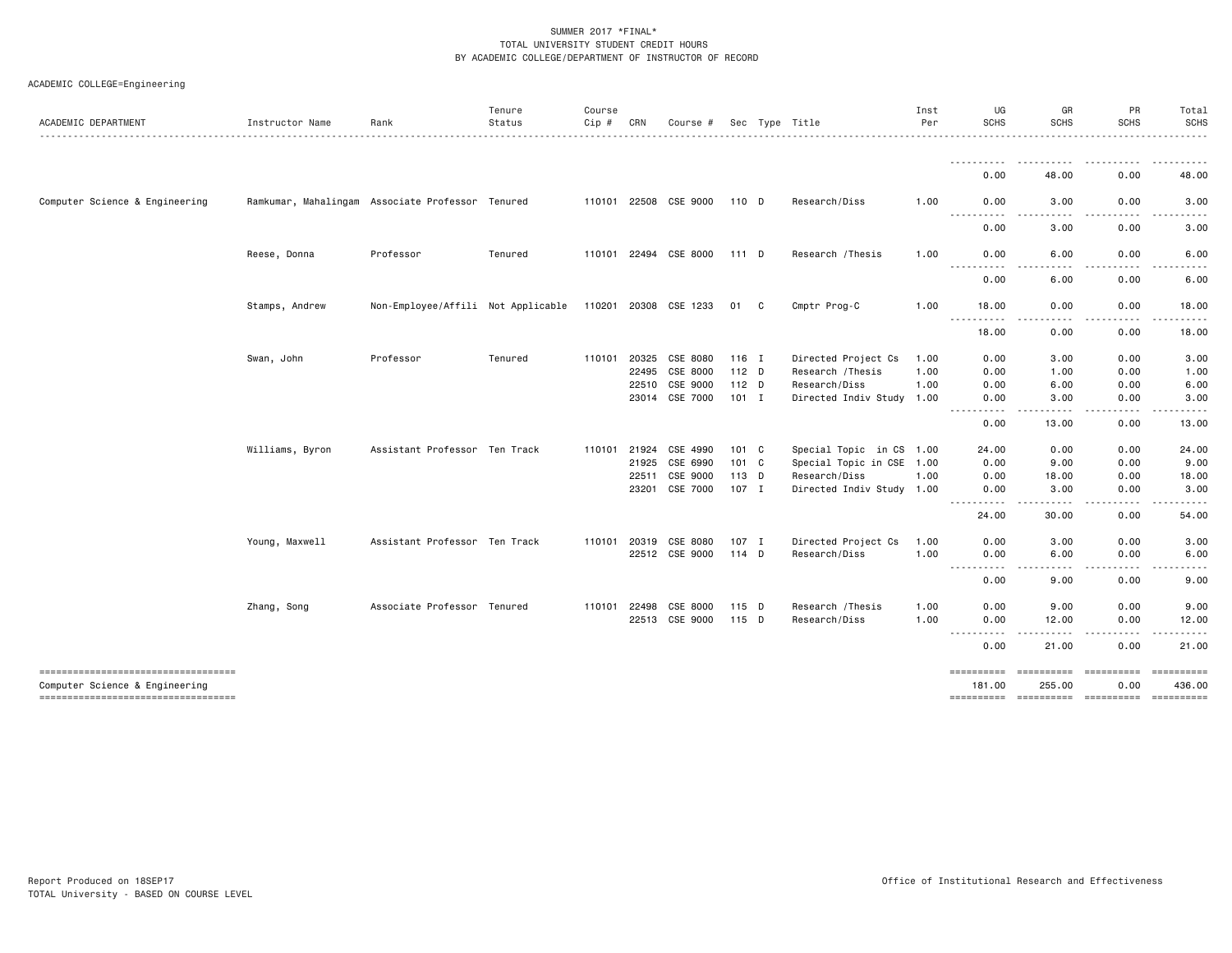| ACADEMIC DEPARTMENT               | Instructor Name                                        | Rank                          | Tenure<br>Status | Course<br>Cip # | CRN   | Course #                          |                           |              | Sec Type Title                        | Inst<br>Per  | UG<br><b>SCHS</b>                                                                                                                                                                                               | GR<br><b>SCHS</b>                                                                                                                                             | PR<br><b>SCHS</b>      | Total<br><b>SCHS</b> |
|-----------------------------------|--------------------------------------------------------|-------------------------------|------------------|-----------------|-------|-----------------------------------|---------------------------|--------------|---------------------------------------|--------------|-----------------------------------------------------------------------------------------------------------------------------------------------------------------------------------------------------------------|---------------------------------------------------------------------------------------------------------------------------------------------------------------|------------------------|----------------------|
| Electrical & Computer Engineering | Abdelwahed, Sherif                                     | Associate Professor Tenured   |                  |                 |       | 141001 22616 ECE 9000             | 101 D                     |              | Research/Diss                         | 1.00         | 0.00<br>.                                                                                                                                                                                                       | 18.00<br>.                                                                                                                                                    | 0.00<br>.<br>$- - - -$ | 18.00<br>.           |
|                                   |                                                        |                               |                  |                 |       |                                   |                           |              |                                       |              | 0.00                                                                                                                                                                                                            | 18.00                                                                                                                                                         | 0.00                   | 18.00                |
|                                   | Anderson, Derek                                        | Assistant Professor Ten Track |                  |                 | 22617 | 141001 22596 ECE 8000<br>ECE 9000 | 102 D<br>102 <sub>D</sub> |              | Research/Thesis<br>Research/Diss      | 1.00<br>1.00 | 0.00<br>0.00                                                                                                                                                                                                    | 24.00<br>13.00                                                                                                                                                | 0.00<br>0.00           | 24.00<br>13.00       |
|                                   |                                                        |                               |                  |                 |       |                                   |                           |              |                                       |              | $\sim$ $\sim$ $\sim$<br>$\frac{1}{2} \left( \frac{1}{2} \right) \left( \frac{1}{2} \right) \left( \frac{1}{2} \right) \left( \frac{1}{2} \right) \left( \frac{1}{2} \right) \left( \frac{1}{2} \right)$<br>0.00 | .<br>37.00                                                                                                                                                    | .<br>0.00              | .<br>37.00           |
|                                   | Ball, John                                             | Assistant Professor Ten Track |                  | 141001          | 22597 | ECE 8000                          | $103$ D                   |              | Research/Thesis                       | 1.00         | 0.00                                                                                                                                                                                                            | 24.00                                                                                                                                                         | 0.00                   | 24.00                |
|                                   |                                                        |                               |                  |                 | 22618 | ECE 9000<br>22852 ECE 7000        | 103 D<br>$101$ I          |              | Research/Diss<br>Directed Indiv Study | 1.00<br>1.00 | 0.00<br>0.00                                                                                                                                                                                                    | 12.00<br>3.00                                                                                                                                                 | 0.00<br>0.00           | 12.00<br>3.00        |
|                                   |                                                        |                               |                  |                 |       |                                   |                           |              |                                       |              | .<br>$\sim$ $\sim$ $\sim$<br>0.00                                                                                                                                                                               | $\frac{1}{2} \left( \frac{1}{2} \right) \left( \frac{1}{2} \right) \left( \frac{1}{2} \right) \left( \frac{1}{2} \right) \left( \frac{1}{2} \right)$<br>39.00 | .<br>0.00              | .<br>39.00           |
|                                   | Bruce, Jerry                                           | Associate Professor Tenured   |                  |                 |       | 141001 20413 ECE 3413             | 01                        | C            | Intro to Electronic                   | 1.00         | 90.00                                                                                                                                                                                                           | 0.00                                                                                                                                                          | 0.00                   | 90.00                |
|                                   |                                                        |                               |                  |                 |       |                                   |                           |              |                                       |              | 90.00                                                                                                                                                                                                           | 0.00                                                                                                                                                          | 0.00                   | $    -$<br>90.00     |
|                                   | Dabbiru, Lalitha                                       | Non-Faculty                   | Not Applicable   | 141001          | 23372 | ECE 3434                          | 04                        | C            | Adv Electronic Circu 1.00             |              | 60.00                                                                                                                                                                                                           | 0.00                                                                                                                                                          | 0.00                   | 60.00                |
|                                   |                                                        |                               |                  |                 | 23373 | ECE 3434                          | 05                        | к            | Adv Electronic Circu                  | 1.00         | 0.00                                                                                                                                                                                                            | 0.00                                                                                                                                                          | 0.00                   | 0.00                 |
|                                   |                                                        |                               |                  |                 | 23374 | ECE 3434                          | 06                        | $\mathsf{K}$ | Adv Electronic Circu 1.00             |              | 0.00<br>$\frac{1}{2} \left( \frac{1}{2} \right) \left( \frac{1}{2} \right) \left( \frac{1}{2} \right)$                                                                                                          | 0.00<br>.                                                                                                                                                     | 0.00<br>.              | 0.00<br>.            |
|                                   |                                                        |                               |                  |                 |       |                                   |                           |              |                                       |              | 60.00                                                                                                                                                                                                           | 0.00                                                                                                                                                          | 0.00                   | 60.00                |
|                                   | Du, Qian                                               | Professor                     | Tenured          | 141001          | 22000 | ECE 9000                          | 506 D                     |              | Research/Diss                         | 1.00         | 0.00                                                                                                                                                                                                            | 6.00                                                                                                                                                          | 0.00                   | 6.00                 |
|                                   |                                                        |                               |                  |                 | 22621 | ECE 9000                          | 106 D                     |              | Research/Diss                         | 1.00         | 0.00                                                                                                                                                                                                            | 12.00                                                                                                                                                         | 0.00                   | 12.00                |
|                                   |                                                        |                               |                  |                 | 22869 | ECE 7000                          | 501 I                     |              | Directed Indiv Study                  | 1.00         | 0.00<br>.<br>$\sim$ $\sim$ $\sim$                                                                                                                                                                               | 3.00<br>$\frac{1}{2} \left( \frac{1}{2} \right) \left( \frac{1}{2} \right) \left( \frac{1}{2} \right) \left( \frac{1}{2} \right) \left( \frac{1}{2} \right)$  | 0.00<br>.              | 3.00<br>.            |
|                                   |                                                        |                               |                  |                 |       |                                   |                           |              |                                       |              | 0.00                                                                                                                                                                                                            | 21.00                                                                                                                                                         | 0.00                   | 21.00                |
|                                   | Follett, Randolph                                      | Associate Professor Tenured   |                  | 141001          | 20414 | ECE 3413                          | 51                        | C            | Intro to Electronic                   | 1.00         | 84.00                                                                                                                                                                                                           | 0.00                                                                                                                                                          | 0.00                   | 84.00                |
|                                   |                                                        |                               |                  |                 | 20418 | ECE 3443                          | 51                        | C            | Signals and Systems                   | 1.00         | 30.00                                                                                                                                                                                                           | 0.00                                                                                                                                                          | 0.00                   | 30.00                |
|                                   |                                                        |                               |                  |                 |       | 22601 ECE 8000                    | 107 D                     |              | Research/Thesis                       | 1.00         | 0.00                                                                                                                                                                                                            | 10.00                                                                                                                                                         | 0.00                   | 10.00                |
|                                   |                                                        |                               |                  |                 |       |                                   |                           |              |                                       |              | <u> - - - - - - - - - -</u><br>114.00                                                                                                                                                                           | $\cdots$<br>10.00                                                                                                                                             | .<br>0.00              | .<br>124.00          |
|                                   | Fowler, James                                          | Professor                     | Tenured          | 141001          | 22001 | ECE 9000                          | 508 D                     |              | Research/Diss                         | 1.00         | 0.00                                                                                                                                                                                                            | 3.00                                                                                                                                                          | 0.00                   | 3.00                 |
|                                   |                                                        |                               |                  |                 | 22623 | ECE 9000                          | 108 D                     |              | Research/Diss                         | 1.00         | 0.00                                                                                                                                                                                                            | 18.00                                                                                                                                                         | 0.00                   | 18.00                |
|                                   |                                                        |                               |                  |                 |       |                                   |                           |              |                                       |              | 0.00                                                                                                                                                                                                            | 21.00                                                                                                                                                         | 0.00                   | .<br>21.00           |
|                                   | Fu, Yong                                               | Associate Professor Tenured   |                  |                 |       | 141001 22624 ECE 9000             | 109 D                     |              | Research/Diss                         | 1.00         | 0.00<br>$\frac{1}{2}$                                                                                                                                                                                           | 6.00<br>.                                                                                                                                                     | 0.00<br>$\cdots$       | 6.00<br>.            |
|                                   |                                                        |                               |                  |                 |       |                                   |                           |              |                                       |              | 0.00                                                                                                                                                                                                            | 6.00                                                                                                                                                          | 0.00                   | 6.00                 |
|                                   | Islam, Muhammad Amin Grad Research Assis Non-Ten Track |                               |                  |                 |       | 141001 20412 ECE 3323             | 01 C                      |              | Electromagnetics II                   | 1.00         | 18.00<br>$\sim$ $\sim$ $\sim$<br>. <u>.</u>                                                                                                                                                                     | 0.00<br>. <u>.</u> .                                                                                                                                          | 0.00<br>.              | 18.00<br>.           |
|                                   |                                                        |                               |                  |                 |       |                                   |                           |              |                                       |              | 18.00                                                                                                                                                                                                           | 0.00                                                                                                                                                          | 0.00                   | 18.00                |
|                                   | Jones, Bryan                                           | Associate Professor Tenured   |                  | 141001          | 20423 | ECE 3724                          | 101 C                     |              | Microprocessors                       | 1.00         | 72.00                                                                                                                                                                                                           | 0.00                                                                                                                                                          | 0.00                   | 72.00                |
|                                   |                                                        |                               |                  |                 | 20425 | ECE 3724                          | 103 K                     |              | Microprocessors                       | 1.00         | 0.00                                                                                                                                                                                                            | 0.00                                                                                                                                                          | 0.00                   | 0.00                 |
|                                   |                                                        |                               |                  |                 | 20426 | ECE 3724                          | 104 K                     |              | Microprocessors                       | 1.00         | 0.00                                                                                                                                                                                                            | 0.00                                                                                                                                                          | 0.00                   | 0.00                 |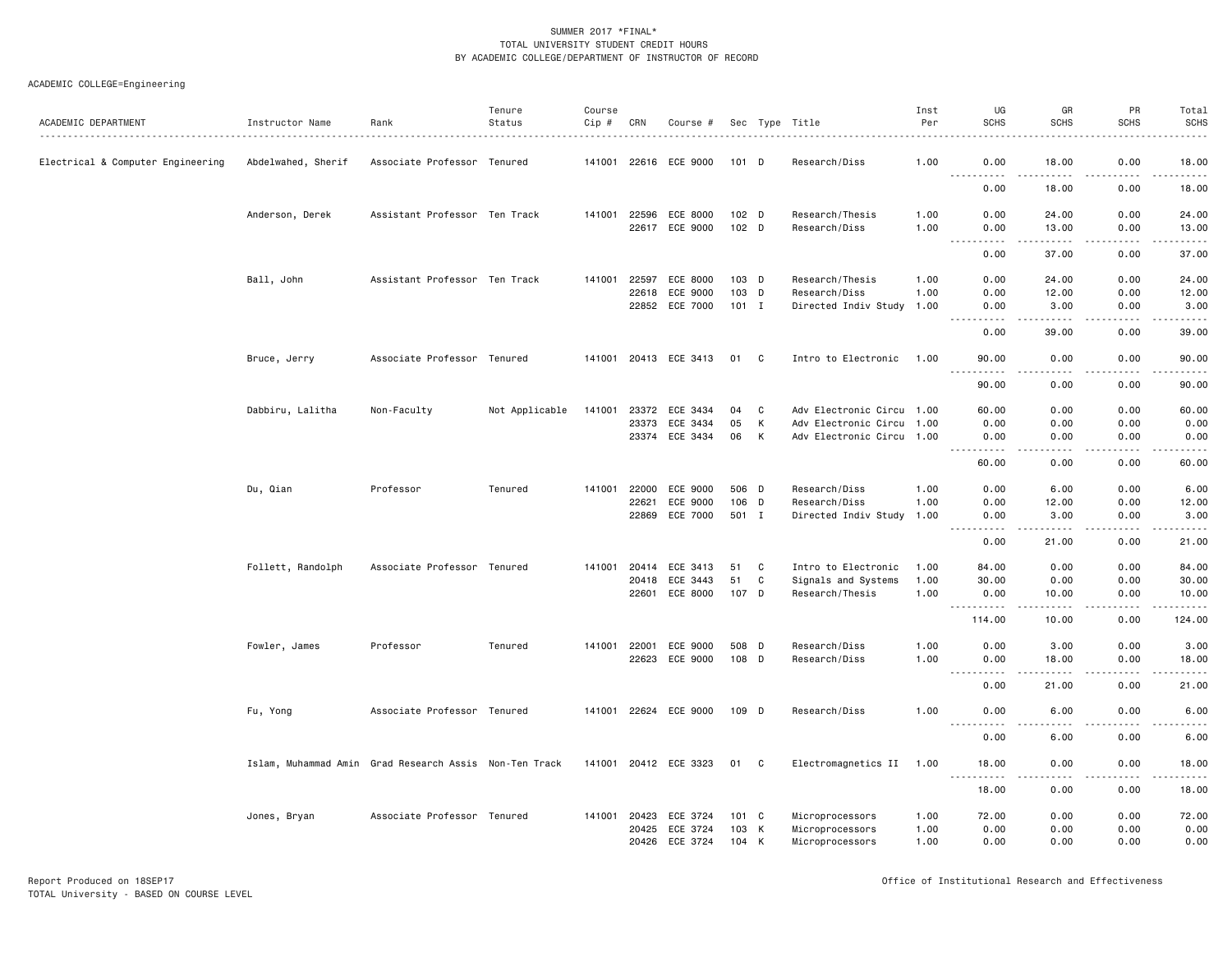| ACADEMIC COLLEGE=Engineering |  |  |  |  |
|------------------------------|--|--|--|--|
|------------------------------|--|--|--|--|

| ACADEMIC DEPARTMENT                                                     | Instructor Name   | Rank                                              | Tenure<br>Status | Course<br>$Cip \#$ | CRN          | Course #              |         |              | Sec Type Title            | Inst<br>Per | UG<br><b>SCHS</b>                                                                                                                                                                                                                       | GR<br><b>SCHS</b>      | PR<br><b>SCHS</b> | Total<br><b>SCHS</b> |
|-------------------------------------------------------------------------|-------------------|---------------------------------------------------|------------------|--------------------|--------------|-----------------------|---------|--------------|---------------------------|-------------|-----------------------------------------------------------------------------------------------------------------------------------------------------------------------------------------------------------------------------------------|------------------------|-------------------|----------------------|
|                                                                         |                   |                                                   |                  |                    |              |                       |         |              |                           |             | -----------                                                                                                                                                                                                                             |                        |                   |                      |
|                                                                         |                   |                                                   |                  |                    |              |                       |         |              |                           |             | 72.00                                                                                                                                                                                                                                   | 0.00                   | 0.00              | 72.00                |
| Electrical & Computer Engineering                                       |                   | Kluss, Joni Viljami Assistant Professor Ten Track |                  |                    | 141001 22627 | ECE 9000              | $112$ D |              | Research/Diss             | 1.00        | 0.00                                                                                                                                                                                                                                    | 6.00                   | 0.00              | 6.00                 |
|                                                                         |                   |                                                   |                  |                    | 22856        | ECE 7000              | 105 I   |              | Directed Indiv Study      | 1.00        | 0.00                                                                                                                                                                                                                                    | 3.00                   | 0.00              | 3.00                 |
|                                                                         |                   |                                                   |                  |                    | 22857        | ECE 7000              | 106 I   |              | Directed Indiv Study      | 1.00        | 0.00                                                                                                                                                                                                                                    | 3.00                   | 0.00              | 3.00                 |
|                                                                         |                   |                                                   |                  |                    |              | 23479 ECE 9000        | 51 D    |              | Research/Diss             | 1.00        | 0.00                                                                                                                                                                                                                                    | 3.00                   | 0.00              | 3.00                 |
|                                                                         |                   |                                                   |                  |                    |              |                       |         |              |                           |             | $\frac{1}{2}$<br>$  -$<br>0.00                                                                                                                                                                                                          | $\frac{1}{2}$<br>15.00 | بالمستعاد<br>0.00 | 15.00                |
|                                                                         | Koshka, Yaroslav  | Professor                                         | Tenured          | 141001             | 22855        | <b>ECE 7000</b>       | $104$ I |              | Directed Indiv Study 1.00 |             | 0.00                                                                                                                                                                                                                                    | 3.00                   | 0.00              | 3.00                 |
|                                                                         |                   |                                                   |                  |                    |              | 23375 ECE 3424        | 53      | $\mathbf{C}$ | Intm Electronic Circ 1.00 |             | 60.00                                                                                                                                                                                                                                   | 0.00                   | 0.00              | 60.00                |
|                                                                         |                   |                                                   |                  |                    | 23376        | ECE 3424              | 54      | K            | Intm Electronic Circ 1.00 |             | 0.00                                                                                                                                                                                                                                    | 0.00                   | 0.00              | 0.00                 |
|                                                                         |                   |                                                   |                  |                    |              | 23377 ECE 3424        | 55      | K            | Intm Electronic Circ 1.00 |             | 0.00<br>$\frac{1}{2}$                                                                                                                                                                                                                   | 0.00                   | 0.00              | 0.00                 |
|                                                                         |                   |                                                   |                  |                    |              |                       |         |              |                           |             | 60.00                                                                                                                                                                                                                                   | 3.00                   | 0.00              | 63.00                |
|                                                                         | Kurum, Mehmet     | Assistant Professor Ten Track                     |                  |                    |              | 141001 22629 ECE 9000 | 114 D   |              | Research/Diss             | 1.00        | 0.00                                                                                                                                                                                                                                    | 12.00                  | 0.00              | 12.00                |
|                                                                         |                   |                                                   |                  |                    |              |                       |         |              |                           |             | $\frac{1}{2}$<br>$\cdots$<br>0.00                                                                                                                                                                                                       | 12.00                  | 0.00              | 12.00                |
|                                                                         | Mazzola, Michael  | Professor                                         | Tenured          |                    | 141001 22609 | ECE 8000              | 115 D   |              | Research/Thesis           | 1.00        | 0.00                                                                                                                                                                                                                                    | 9.00                   | 0.00              | 9.00                 |
|                                                                         |                   |                                                   |                  |                    |              | 22630 ECE 9000        | $115$ D |              | Research/Diss             | 1.00        | 0.00                                                                                                                                                                                                                                    | 15.00                  | 0.00              | 15.00                |
|                                                                         |                   |                                                   |                  |                    |              |                       |         |              |                           |             | $\frac{1}{2} \left( \frac{1}{2} \right) \left( \frac{1}{2} \right) \left( \frac{1}{2} \right)$<br>$\frac{1}{2} \left( \frac{1}{2} \right) \left( \frac{1}{2} \right) \left( \frac{1}{2} \right) \left( \frac{1}{2} \right)$<br>0.00     | 24.00                  | 0.00              | 24.00                |
|                                                                         | Melnychuk, Galyna | Non-Faculty                                       | Not Applicable   |                    |              | 143501 21522 IE 3913  | 801 A   |              | Engr Economy I            | 1.00        | 75.00                                                                                                                                                                                                                                   | 0.00                   | 0.00              | 75.00                |
|                                                                         |                   |                                                   |                  |                    |              |                       |         |              |                           |             | $\frac{1}{2} \left( \frac{1}{2} \right) \left( \frac{1}{2} \right) \left( \frac{1}{2} \right) \left( \frac{1}{2} \right)$<br>$\frac{1}{2} \frac{1}{2} \frac{1}{2} \frac{1}{2} \frac{1}{2} \frac{1}{2} \frac{1}{2} \frac{1}{2}$<br>75.00 | 0.00                   | 0.00              | 75.00                |
|                                                                         | Reese, Robert     | Associate Professor Tenured                       |                  |                    |              | 141001 22634 ECE 9000 | 119 D   |              | Research/Diss             | 1.00        | 0.00                                                                                                                                                                                                                                    | 6.00                   | 0.00              | 6.00                 |
|                                                                         |                   |                                                   |                  |                    |              |                       |         |              |                           |             | 0.00                                                                                                                                                                                                                                    | 6.00                   | 0.00              | 6.00                 |
|                                                                         | Shi, Jian         | Research Assist Pro Non-Ten Track                 |                  | 141001             | 22853        | ECE 7000              | $102$ I |              | Directed Indiv Study 1.00 |             | 0.00                                                                                                                                                                                                                                    | 3.00                   | 0.00              | 3.00                 |
|                                                                         |                   |                                                   |                  |                    | 22854        | ECE 7000              | 103 I   |              | Directed Indiv Study 1.00 |             | 0.00                                                                                                                                                                                                                                    | 3.00                   | 0.00              | 3.00                 |
|                                                                         |                   |                                                   |                  |                    |              |                       |         |              |                           |             | $\frac{1}{2} \left( \frac{1}{2} \right) \left( \frac{1}{2} \right) \left( \frac{1}{2} \right) \left( \frac{1}{2} \right) \left( \frac{1}{2} \right)$<br>$- - - -$<br>0.00                                                               | 6.00                   | 0.00              | 6.00                 |
| ----------------------------------                                      |                   |                                                   |                  |                    |              |                       |         |              |                           |             | ==========                                                                                                                                                                                                                              |                        |                   |                      |
| Electrical & Computer Engineering<br>---------------------------------- |                   |                                                   |                  |                    |              |                       |         |              |                           |             | 489,00                                                                                                                                                                                                                                  | 218.00                 | 0.00              | 707.00               |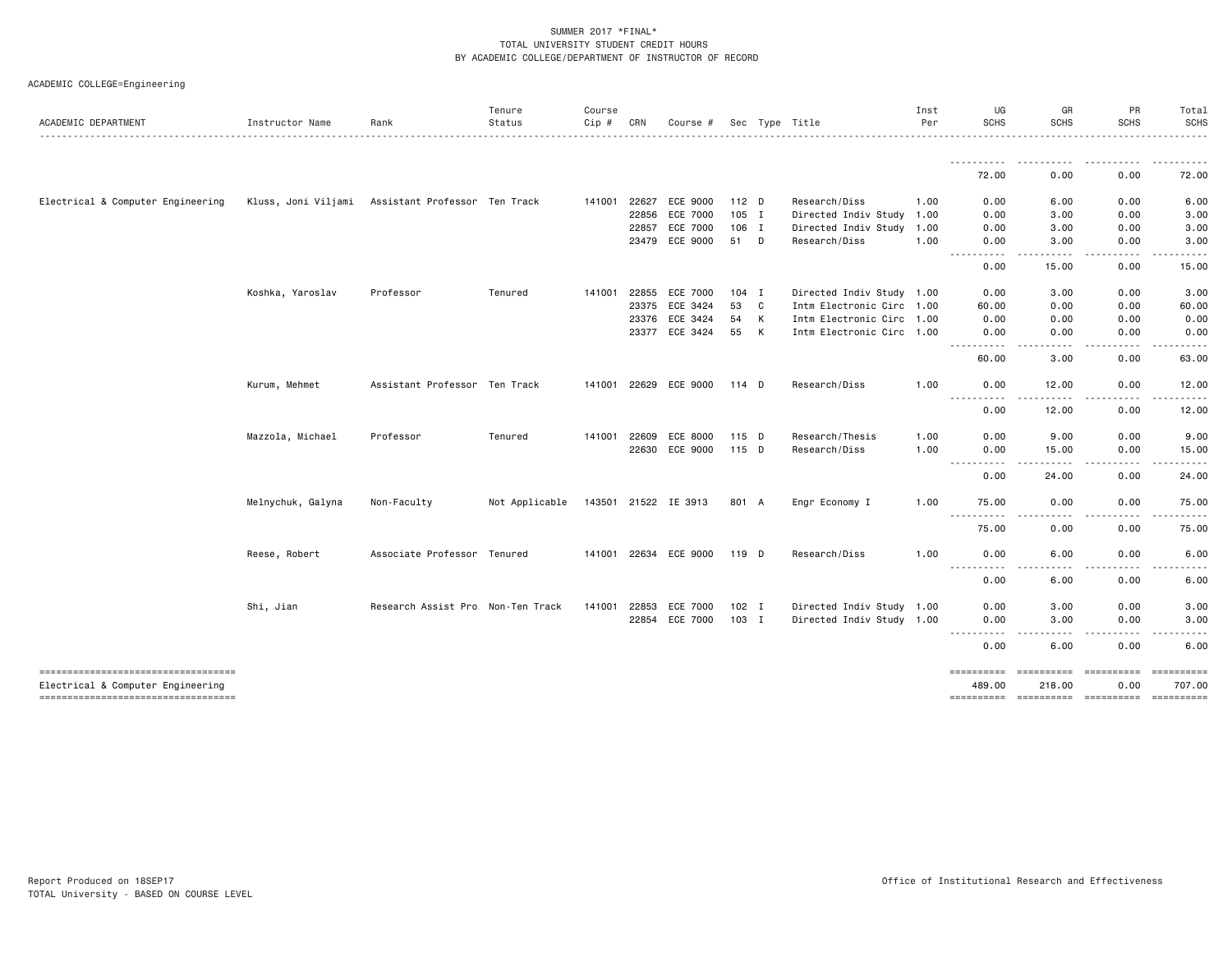|                                  |                                        |                                   | Tenure         | Course |              |                       |         |   |                           | Inst | UG                                           | GR                   | PR                 | Total                                                                                                                             |
|----------------------------------|----------------------------------------|-----------------------------------|----------------|--------|--------------|-----------------------|---------|---|---------------------------|------|----------------------------------------------|----------------------|--------------------|-----------------------------------------------------------------------------------------------------------------------------------|
| ACADEMIC DEPARTMENT              | Instructor Name                        | Rank                              | Status         | Cip #  | CRN          | Course #              |         |   | Sec Type Title            | Per  | <b>SCHS</b>                                  | <b>SCHS</b>          | <b>SCHS</b>        | <b>SCHS</b><br>$- - - - -$                                                                                                        |
|                                  |                                        |                                   |                |        |              |                       |         |   |                           |      |                                              |                      |                    |                                                                                                                                   |
| Industrial & Systems Engineering | Bian, Linkan                           | Assistant Professor Ten Track     |                |        | 143501 21978 | IE 9000               | 501 D   |   | Research/DIss             | 1.00 | 0.00                                         | 2.00                 | 0.00               | 2.00                                                                                                                              |
|                                  |                                        |                                   |                |        | 22248        | IE 8000               | 103 D   |   | Research / Thesis         | 1.00 | 0.00                                         | 6.00                 | 0.00               | 6.00                                                                                                                              |
|                                  |                                        |                                   |                |        | 23451        | IE 9000               | 51      | D | Research/DIss             | 1.00 | 0.00<br>المتمامين<br>$\sim 100$ km s $^{-1}$ | 6.00<br>.            | 0.00<br>.          | 6.00<br>.                                                                                                                         |
|                                  |                                        |                                   |                |        |              |                       |         |   |                           |      | 0.00                                         | 14.00                | 0.00               | 14.00                                                                                                                             |
|                                  | Bullington, Stanley                    | Professor                         | Tenured        |        |              | 142701 20747 IE 4753  | 01      | C | Systems Engr & Analy 1.00 |      | 9.00                                         | 0.00                 | 0.00               | 9.00                                                                                                                              |
|                                  |                                        |                                   |                |        | 22860        | IE 4753               | 501     | C | Systems Engr & Analy 1.00 |      | 6.00                                         | 0.00                 | 0.00               | 6.00                                                                                                                              |
|                                  |                                        |                                   |                |        | 143501 20742 | IE 4333               | 01      | C | Prod Control Sys I        | 1.00 | 15.00                                        | 0.00                 | 0.00               | 15.00                                                                                                                             |
|                                  |                                        |                                   |                |        |              | 20743 IE 4543         | 51      | C | Logistics Engineerin 1.00 |      | 12.00                                        | 0.00                 | 0.00               | 12.00                                                                                                                             |
|                                  |                                        |                                   |                |        | 20745        | IE 4653               | 51      | C | Ind Qual Control I        | 1.00 | 21.00                                        | 0.00                 | 0.00               | 21.00                                                                                                                             |
|                                  |                                        |                                   |                |        | 20748        | IE 6333               | 01      | C | Prod Control Sys I        | 1.00 | 0.00                                         | 15.00                | 0.00               | 15.00                                                                                                                             |
|                                  |                                        |                                   |                |        | 20749        | IE 6543               | 51      | C | Logistics Engineerin 1.00 |      | 0.00                                         | 9.00                 | 0.00               | 9.00                                                                                                                              |
|                                  |                                        |                                   |                |        |              | 20751 IE 6653         | 51      | C | Ind Qual Control I        | 1.00 | 0.00                                         | 18.00                | 0.00               | 18.00                                                                                                                             |
|                                  |                                        |                                   |                |        | 20753        | IE 6753               | 01      | C | Systems Engr & Analy 1.00 |      | 0.00                                         | 6.00                 | 0.00               | 6.00                                                                                                                              |
|                                  |                                        |                                   |                |        | 21355        | IE 6753               | 501     | C | Systems Engr & Analy      | 1.00 | 0.00                                         | 42.00                | 0.00               | 42.00                                                                                                                             |
|                                  |                                        |                                   |                |        | 21979        | IE 9000               | 502 D   |   | Research/DIss             | 1.00 | 0.00                                         | 1.00                 | 0.00               | 1.00                                                                                                                              |
|                                  |                                        |                                   |                |        |              | 149999 22789 IE 4000  | 51 I    |   | Directed Indiv Study 1.00 |      | 3.00                                         | 0.00                 | 0.00               | 3.00                                                                                                                              |
|                                  |                                        |                                   |                |        |              |                       |         |   |                           |      | .<br>66.00                                   | $- - - - -$<br>91.00 | -----<br>0.00      | .<br>157.00                                                                                                                       |
|                                  | Burch, Reuben                          | Assistant Professor Ten Track     |                |        | 143501 21980 | IE 9000               | 503 D   |   | Research/DIss             | 1.00 | 0.00                                         | 3.00                 | 0.00               | 3.00                                                                                                                              |
|                                  |                                        |                                   |                |        | 22241        | IE 8000               | 101 D   |   | Research / Thesis         | 1.00 | 0.00                                         | 1.00                 | 0.00               | 1.00                                                                                                                              |
|                                  |                                        |                                   |                |        |              | 22242 IE 9000         | $101$ D |   | Research/DIss             | 1.00 | 0.00                                         | 3.00                 | 0.00               | 3.00                                                                                                                              |
|                                  |                                        |                                   |                |        |              |                       |         |   |                           |      | $\sim$ $\sim$<br>.<br>0.00                   | 7.00                 | .<br>0.00          | 7.00                                                                                                                              |
|                                  | Deb, Shuchisnigdha                     | Grad Research Assis Non-Ten Track |                |        |              | 143501 20741 IE 3913  | 51      | C | Engr Economy I            | 1.00 | 75.00                                        | 0.00                 | 0.00               | 75.00                                                                                                                             |
|                                  |                                        |                                   |                |        |              | 21354 IE 3913         | 551 C   |   | Engr Economy I            | 1.00 | 6.00                                         | 0.00                 | 0.00               | 6.00                                                                                                                              |
|                                  |                                        |                                   |                |        |              |                       |         |   |                           |      | $\frac{1}{2}$<br>-----                       | .                    | .                  | . <b>.</b> .                                                                                                                      |
|                                  |                                        |                                   |                |        |              |                       |         |   |                           |      | 81.00                                        | 0.00                 | 0.00               | 81.00                                                                                                                             |
|                                  | Green, Robert                          | Non-Faculty                       | Not Applicable |        |              | 521003 20577 EXL 1191 | 01 E    |   | Leadership Internshi 1.00 |      | 3.00<br>.                                    | 0.00<br>.            | 0.00<br>.          | 3.00<br>$\sim$ $\sim$ $\sim$ $\sim$ $\sim$                                                                                        |
|                                  |                                        |                                   |                |        |              |                       |         |   |                           |      | 3.00                                         | 0.00                 | 0.00               | 3.00                                                                                                                              |
|                                  | Hamilton, Michael                      | Research Assist Pro Non-Ten Track |                |        |              | 309999 23154 CME 9000 | 501 D   |   | Research/Dis              | 1.00 | 0.00<br>$- - - -$<br>.                       | 2.00<br>.            | 0.00<br>.          | 2.00<br>$\frac{1}{2} \left( \frac{1}{2} \right) \left( \frac{1}{2} \right) \left( \frac{1}{2} \right) \left( \frac{1}{2} \right)$ |
|                                  |                                        |                                   |                |        |              |                       |         |   |                           |      | 0.00                                         | 2.00                 | 0.00               | 2.00                                                                                                                              |
|                                  | Jafari Marandi, Ruho Grad Teach Assist |                                   | Non-Ten Track  | 270101 |              | 20746 IE 4733         | 01      | C | Linear Programming I 1.00 |      | 18.00                                        | 0.00                 | 0.00               | 18.00                                                                                                                             |
|                                  |                                        |                                   |                |        | 20752        | IE 6733               | 01      | C | Linear Programming I 0.90 |      | 0.00                                         | 43.20                | 0.00               | 43.20                                                                                                                             |
|                                  |                                        |                                   |                |        | 20880        | MA 4733               | 01      | C | Linear Programming        | 1.00 | 6.00                                         | 0.00                 | 0.00               | 6.00                                                                                                                              |
|                                  |                                        |                                   |                |        |              | 20885 MA 6733         | 01      | C | Linear Programming        | 1.00 | 0.00                                         | 27.00                | 0.00               | 27.00                                                                                                                             |
|                                  |                                        |                                   |                |        |              |                       |         |   |                           |      | المتمامين<br>$\sim$ $\sim$ $\sim$<br>24.00   | .<br>70.20           | .<br>0.00          | .<br>94.20                                                                                                                        |
|                                  | Jaradat, Raed                          | Assistant Professor Ten Track     |                | 143501 | 21981        | IE 9000               | 504 D   |   | Research/DIss             | 1.00 | 0.00                                         | 12.00                | 0.00               | 12.00                                                                                                                             |
|                                  |                                        |                                   |                |        | 23200        | IE 9000               | 109 D   |   | Research/DIss             | 1.00 | 0.00                                         | 6.00                 | 0.00               | 6.00                                                                                                                              |
|                                  |                                        |                                   |                |        | 23393        | IE 7000               | 103 I   |   | Directed Indiv Study 1.00 |      | 0.00                                         | 3.00                 | 0.00               | 3.00                                                                                                                              |
|                                  |                                        |                                   |                |        | 23411        | IE 7000               | 504 I   |   | Directed Indiv Study      | 1.00 | 0.00                                         | 3.00                 | 0.00               | 3.00                                                                                                                              |
|                                  |                                        |                                   |                |        |              |                       |         |   |                           |      | .<br>0.00                                    | .<br>24.00           | . <b>.</b><br>0.00 | .<br>24.00                                                                                                                        |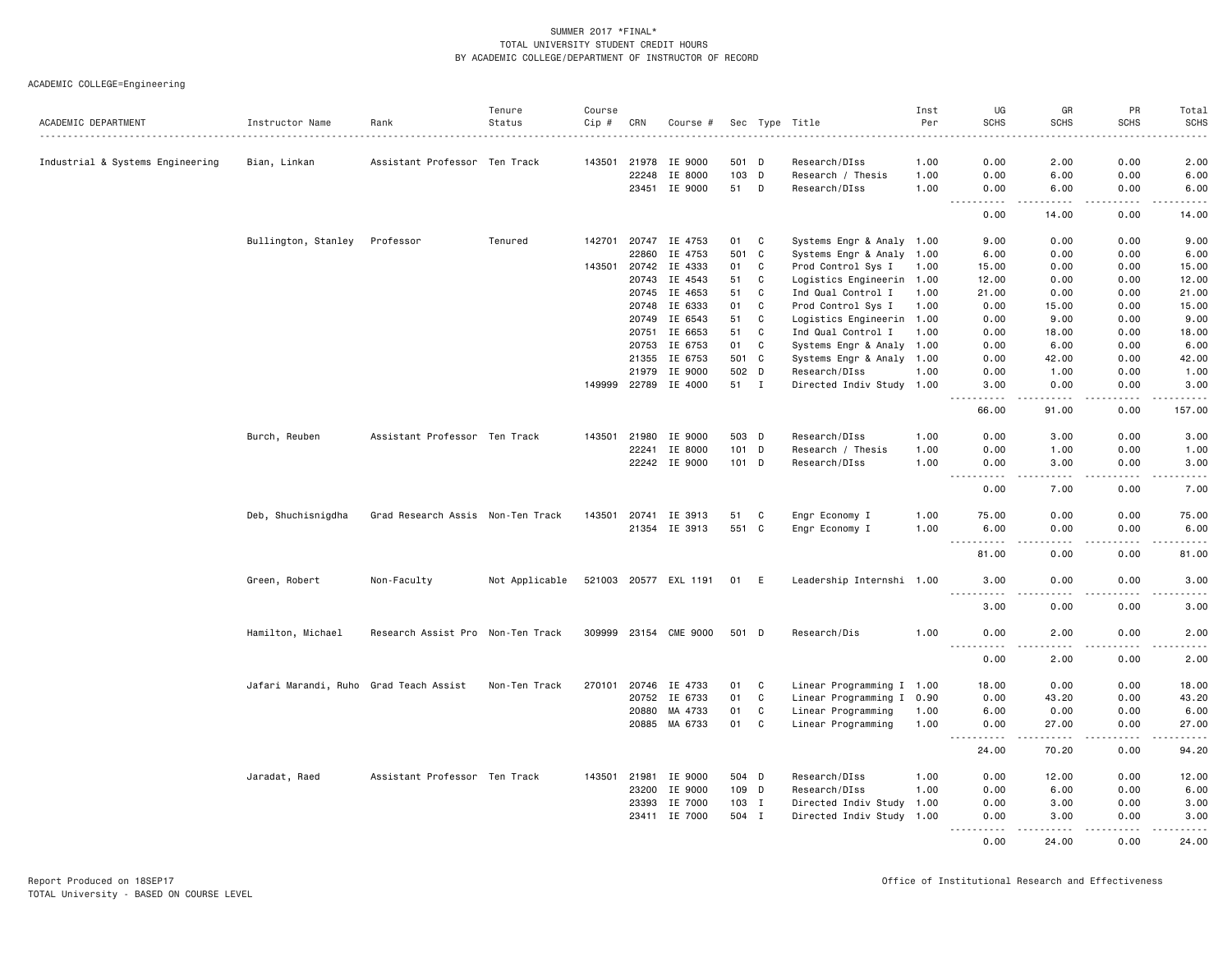| ACADEMIC DEPARTMENT                                                    | Instructor Name     | Rank                                               | Tenure<br>Status | Course<br>$Cip$ # | CRN          | Course #             |                  |   | Sec Type Title            | Inst<br>Per | UG<br><b>SCHS</b>                                                                                                                      | GR<br><b>SCHS</b>                                                                                                                                                                                                                                                                                                                                                                                                                      | PR<br><b>SCHS</b>   | Total<br><b>SCHS</b>                                                                                                                                                                                                                                                                                                                                                                                                                                                                             |
|------------------------------------------------------------------------|---------------------|----------------------------------------------------|------------------|-------------------|--------------|----------------------|------------------|---|---------------------------|-------------|----------------------------------------------------------------------------------------------------------------------------------------|----------------------------------------------------------------------------------------------------------------------------------------------------------------------------------------------------------------------------------------------------------------------------------------------------------------------------------------------------------------------------------------------------------------------------------------|---------------------|--------------------------------------------------------------------------------------------------------------------------------------------------------------------------------------------------------------------------------------------------------------------------------------------------------------------------------------------------------------------------------------------------------------------------------------------------------------------------------------------------|
|                                                                        | .                   |                                                    |                  |                   |              |                      |                  |   |                           |             |                                                                                                                                        |                                                                                                                                                                                                                                                                                                                                                                                                                                        |                     | .                                                                                                                                                                                                                                                                                                                                                                                                                                                                                                |
| Industrial & Systems Engineering                                       | Ma, Junfeng         | Assistant Professor Ten Track                      |                  |                   | 270301 20744 | IE 4613              | 01               | C | Eng Statistics I          | 1.00        | 132,00                                                                                                                                 | 0.00                                                                                                                                                                                                                                                                                                                                                                                                                                   | 0.00                | 132.00                                                                                                                                                                                                                                                                                                                                                                                                                                                                                           |
|                                                                        |                     |                                                    |                  |                   |              | 20750 IE 6613        | 01               | C | Eng Statistics I          | 1.00        | 0.00<br>----------                                                                                                                     | 3.00<br>.                                                                                                                                                                                                                                                                                                                                                                                                                              | 0.00<br>$- - - - -$ | 3.00<br>.                                                                                                                                                                                                                                                                                                                                                                                                                                                                                        |
|                                                                        |                     |                                                    |                  |                   |              |                      |                  |   |                           |             | 132.00                                                                                                                                 | 3.00                                                                                                                                                                                                                                                                                                                                                                                                                                   | 0.00                | 135.00                                                                                                                                                                                                                                                                                                                                                                                                                                                                                           |
|                                                                        |                     | Marufuzzaman, Mohamm Assistant Professor Ten Track |                  | 143501            | 21973        | IE 8000              | 506 D            |   | Research / Thesis         | 1.00        | 0.00                                                                                                                                   | 3.00                                                                                                                                                                                                                                                                                                                                                                                                                                   | 0.00                | 3.00                                                                                                                                                                                                                                                                                                                                                                                                                                                                                             |
|                                                                        |                     |                                                    |                  |                   | 21983        | IE 9000              | 506 D            |   | Research/DIss             | 1.00        | 0.00                                                                                                                                   | 6.00                                                                                                                                                                                                                                                                                                                                                                                                                                   | 0.00                | 6.00                                                                                                                                                                                                                                                                                                                                                                                                                                                                                             |
|                                                                        |                     |                                                    |                  |                   |              | 22243 IE 9000        | 102 <sub>D</sub> |   | Research/DIss             | 1.00        | 0.00<br>$\sim$ $\sim$ $\sim$<br>.                                                                                                      | 12.00<br>$\frac{1}{2} \left( \frac{1}{2} \right) \left( \frac{1}{2} \right) \left( \frac{1}{2} \right) \left( \frac{1}{2} \right) \left( \frac{1}{2} \right)$                                                                                                                                                                                                                                                                          | 0.00                | 12.00                                                                                                                                                                                                                                                                                                                                                                                                                                                                                            |
|                                                                        |                     |                                                    |                  |                   |              |                      |                  |   |                           |             | 0.00                                                                                                                                   | 21.00                                                                                                                                                                                                                                                                                                                                                                                                                                  | 0.00                | 21.00                                                                                                                                                                                                                                                                                                                                                                                                                                                                                            |
|                                                                        | Medal, Hugh         | Assistant Professor Ten Track                      |                  | 143501            | 21984        | IE 9000              | 507 D            |   | Research/DIss             | 1.00        | 0.00                                                                                                                                   | 5.00                                                                                                                                                                                                                                                                                                                                                                                                                                   | 0.00                | 5.00                                                                                                                                                                                                                                                                                                                                                                                                                                                                                             |
|                                                                        |                     |                                                    |                  |                   | 22303        | IE 8000              | $105$ D          |   | Research / Thesis         | 1.00        | 0.00                                                                                                                                   | 6.00                                                                                                                                                                                                                                                                                                                                                                                                                                   | 0.00                | 6.00                                                                                                                                                                                                                                                                                                                                                                                                                                                                                             |
|                                                                        |                     |                                                    |                  |                   | 22304        | IE 9000              | 108 D            |   | Research/DIss             | 1.00        | 0.00                                                                                                                                   | 3.00                                                                                                                                                                                                                                                                                                                                                                                                                                   | 0.00                | 3.00                                                                                                                                                                                                                                                                                                                                                                                                                                                                                             |
|                                                                        |                     |                                                    |                  |                   |              | 149999 23117 IE 4000 | 01 I             |   | Directed Indiv Study 1.00 |             | 3.00                                                                                                                                   | 0.00                                                                                                                                                                                                                                                                                                                                                                                                                                   | 0.00                | 3.00                                                                                                                                                                                                                                                                                                                                                                                                                                                                                             |
|                                                                        |                     |                                                    |                  |                   |              |                      |                  |   |                           |             | .<br>3.00                                                                                                                              | -----<br>14.00                                                                                                                                                                                                                                                                                                                                                                                                                         | .<br>0.00           | . <b>.</b> .<br>17.00                                                                                                                                                                                                                                                                                                                                                                                                                                                                            |
|                                                                        | Reeves, Kari        | Professor                                          | Tenured          | 143501            | 22299        | IE 8000              | $104$ D          |   | Research / Thesis         | 1.00        | 0.00                                                                                                                                   | 1.00                                                                                                                                                                                                                                                                                                                                                                                                                                   | 0.00                | 1.00                                                                                                                                                                                                                                                                                                                                                                                                                                                                                             |
|                                                                        |                     |                                                    |                  |                   | 23119        | IE 7000              | 01 I             |   | Directed Indiv Study 1.00 |             | 0.00                                                                                                                                   | 3.00                                                                                                                                                                                                                                                                                                                                                                                                                                   | 0.00                | 3.00                                                                                                                                                                                                                                                                                                                                                                                                                                                                                             |
|                                                                        |                     |                                                    |                  |                   | 23120        | IE 7000              | $102$ I          |   | Directed Indiv Study 1.00 |             | 0.00                                                                                                                                   | 3.00                                                                                                                                                                                                                                                                                                                                                                                                                                   | 0.00                | 3.00                                                                                                                                                                                                                                                                                                                                                                                                                                                                                             |
|                                                                        |                     |                                                    |                  |                   |              | 23452 IE 7000        | 51 I             |   | Directed Indiv Study 1.00 |             | 0.00                                                                                                                                   | 3.00                                                                                                                                                                                                                                                                                                                                                                                                                                   | 0.00                | 3.00                                                                                                                                                                                                                                                                                                                                                                                                                                                                                             |
|                                                                        |                     |                                                    |                  |                   |              | 23464 IE 7000        | 551 I            |   | Directed Indiv Study 1.00 |             | 0.00                                                                                                                                   | 2.00                                                                                                                                                                                                                                                                                                                                                                                                                                   | 0.00                | 2.00                                                                                                                                                                                                                                                                                                                                                                                                                                                                                             |
|                                                                        |                     |                                                    |                  |                   |              |                      |                  |   |                           |             | ----------<br>0.00                                                                                                                     | .<br>12.00                                                                                                                                                                                                                                                                                                                                                                                                                             | .<br>0.00           | .<br>12.00                                                                                                                                                                                                                                                                                                                                                                                                                                                                                       |
|                                                                        | Smith, Brian        | Assistant Professor Ten Track                      |                  | 143501            | 21985        | IE 9000              | 508 D            |   | Research/DIss             | 1.00        | 0.00                                                                                                                                   | 2.00                                                                                                                                                                                                                                                                                                                                                                                                                                   | 0.00                | 2.00                                                                                                                                                                                                                                                                                                                                                                                                                                                                                             |
|                                                                        |                     |                                                    |                  |                   | 22244        | IE 8000              | 102 <sub>D</sub> |   | Research / Thesis         | 1.00        | 0.00                                                                                                                                   | 15.00                                                                                                                                                                                                                                                                                                                                                                                                                                  | 0.00                | 15.00                                                                                                                                                                                                                                                                                                                                                                                                                                                                                            |
|                                                                        |                     |                                                    |                  |                   |              | 22245 IE 9000        | 103 D            |   | Research/DIss             | 1.00        | 0.00                                                                                                                                   | 12.00                                                                                                                                                                                                                                                                                                                                                                                                                                  | 0.00                | 12.00                                                                                                                                                                                                                                                                                                                                                                                                                                                                                            |
|                                                                        |                     |                                                    |                  |                   |              |                      |                  |   |                           |             | .<br>0.00                                                                                                                              | 29.00                                                                                                                                                                                                                                                                                                                                                                                                                                  | 0.00                | 29.00                                                                                                                                                                                                                                                                                                                                                                                                                                                                                            |
|                                                                        | Strawderman, Lesley | Associate Professor Tenured                        |                  | 143501            | 21986        | IE 9000              | 509 D            |   | Research/DIss             | 1.00        | 0.00                                                                                                                                   | 4.00                                                                                                                                                                                                                                                                                                                                                                                                                                   | 0.00                | 4.00                                                                                                                                                                                                                                                                                                                                                                                                                                                                                             |
|                                                                        |                     |                                                    |                  |                   | 22250        | IE 9000              | 105 D            |   | Research/DIss             | 1.00        | 0.00                                                                                                                                   | 12.00                                                                                                                                                                                                                                                                                                                                                                                                                                  | 0.00                | 12.00                                                                                                                                                                                                                                                                                                                                                                                                                                                                                            |
|                                                                        |                     |                                                    |                  |                   | 22341        | IE 7000              | $101$ I          |   | Directed Indiv Study 1.00 |             | 0.00                                                                                                                                   | 3.00                                                                                                                                                                                                                                                                                                                                                                                                                                   | 0.00                | 3.00                                                                                                                                                                                                                                                                                                                                                                                                                                                                                             |
|                                                                        |                     |                                                    |                  |                   |              | 23159 IE 7000        | 501 I            |   | Directed Indiv Study 1.00 |             | 0.00                                                                                                                                   | 3.00                                                                                                                                                                                                                                                                                                                                                                                                                                   | 0.00                | 3.00                                                                                                                                                                                                                                                                                                                                                                                                                                                                                             |
|                                                                        |                     |                                                    |                  |                   |              |                      |                  |   |                           |             | 0.00                                                                                                                                   | 22.00                                                                                                                                                                                                                                                                                                                                                                                                                                  | 0.00                | 22.00                                                                                                                                                                                                                                                                                                                                                                                                                                                                                            |
|                                                                        | Usher, John         | Professor                                          | Tenured          | 143501            | 21987        | IE 9000              | 510 D            |   | Research/DIss             | 1.00        | 0.00                                                                                                                                   | 2.00                                                                                                                                                                                                                                                                                                                                                                                                                                   | 0.00                | 2.00                                                                                                                                                                                                                                                                                                                                                                                                                                                                                             |
|                                                                        |                     |                                                    |                  | 270101            | 20752        | IE 6733              | 01               | C | Linear Programming I 0.10 |             | 0.00                                                                                                                                   | 4.80                                                                                                                                                                                                                                                                                                                                                                                                                                   | 0.00                | 4.80                                                                                                                                                                                                                                                                                                                                                                                                                                                                                             |
|                                                                        |                     |                                                    |                  | 309999            | 23429        | <b>CME 9000</b>      | 56               | D | Research/Dis              | 1.00        | 0.00                                                                                                                                   | 1.00                                                                                                                                                                                                                                                                                                                                                                                                                                   | 0.00                | 1.00                                                                                                                                                                                                                                                                                                                                                                                                                                                                                             |
|                                                                        |                     |                                                    |                  |                   |              |                      |                  |   |                           |             | .<br>$\frac{1}{2} \left( \frac{1}{2} \right) \left( \frac{1}{2} \right) \left( \frac{1}{2} \right) \left( \frac{1}{2} \right)$<br>0.00 | 7.80                                                                                                                                                                                                                                                                                                                                                                                                                                   | 0.00                | 7.80                                                                                                                                                                                                                                                                                                                                                                                                                                                                                             |
| ======================================                                 |                     |                                                    |                  |                   |              |                      |                  |   |                           |             | ==========                                                                                                                             | ==========                                                                                                                                                                                                                                                                                                                                                                                                                             | ==========          | <b>Expressed</b>                                                                                                                                                                                                                                                                                                                                                                                                                                                                                 |
| Industrial & Systems Engineering<br>---------------------------------- |                     |                                                    |                  |                   |              |                      |                  |   |                           |             | 309.00<br>==========                                                                                                                   | 317.00<br>$\begin{minipage}{0.9\linewidth} \hspace*{-0.2cm} \textbf{1} & \textbf{2} & \textbf{3} & \textbf{5} & \textbf{6} & \textbf{7} \\ \textbf{5} & \textbf{6} & \textbf{7} & \textbf{8} & \textbf{8} & \textbf{9} & \textbf{10} \\ \textbf{6} & \textbf{8} & \textbf{8} & \textbf{8} & \textbf{9} & \textbf{10} & \textbf{10} \\ \textbf{7} & \textbf{9} & \textbf{10} & \textbf{10} & \textbf{10} & \textbf{10} & \textbf{10} &$ | 0.00<br>==========  | 626.00<br>$\begin{array}{cccccccccc} \multicolumn{2}{c}{} & \multicolumn{2}{c}{} & \multicolumn{2}{c}{} & \multicolumn{2}{c}{} & \multicolumn{2}{c}{} & \multicolumn{2}{c}{} & \multicolumn{2}{c}{} & \multicolumn{2}{c}{} & \multicolumn{2}{c}{} & \multicolumn{2}{c}{} & \multicolumn{2}{c}{} & \multicolumn{2}{c}{} & \multicolumn{2}{c}{} & \multicolumn{2}{c}{} & \multicolumn{2}{c}{} & \multicolumn{2}{c}{} & \multicolumn{2}{c}{} & \multicolumn{2}{c}{} & \multicolumn{2}{c}{} & \mult$ |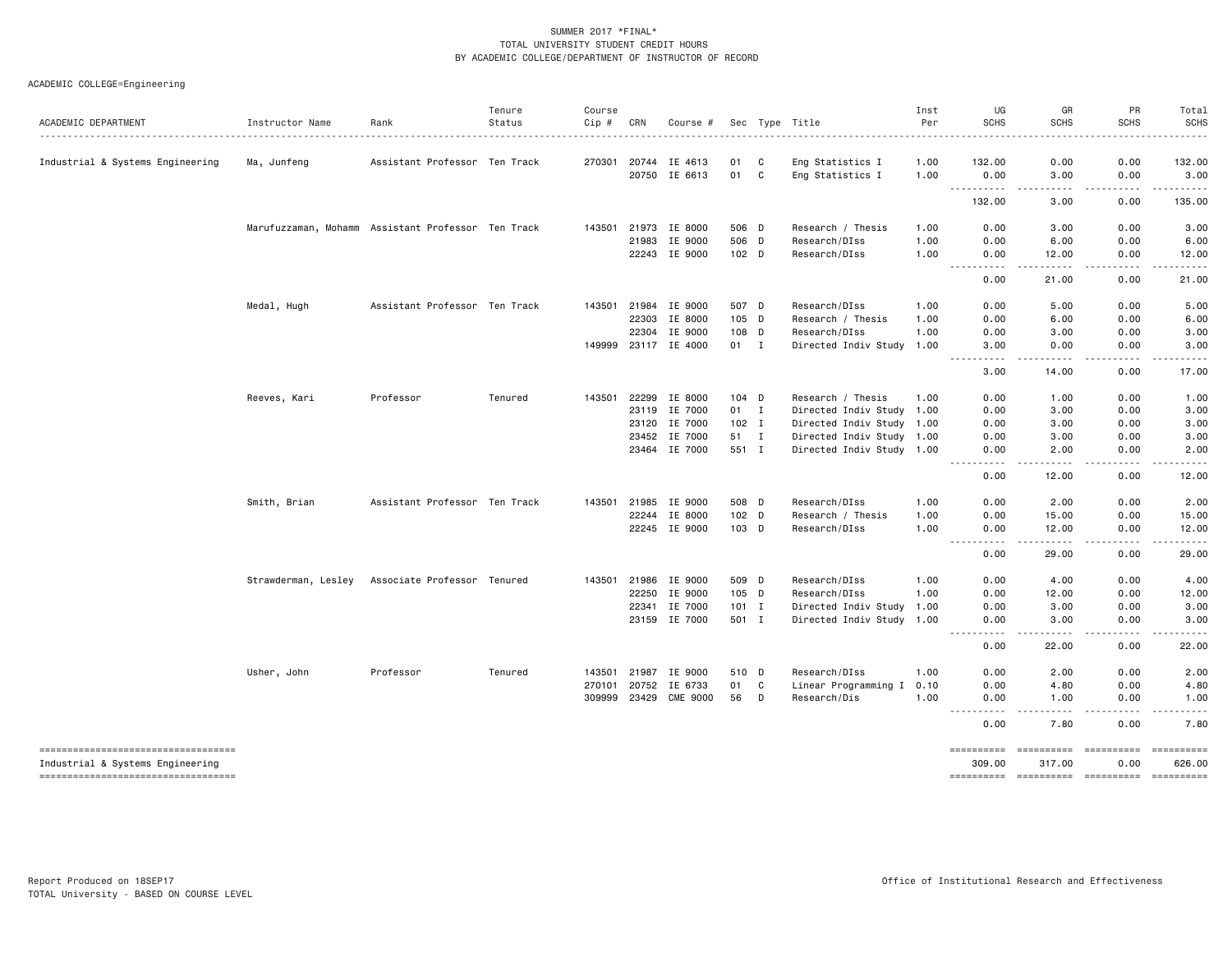# ACADEMIC COLLEGE=Engineering

| ACADEMIC DEPARTMENT    | Instructor Name     | Rank                               | Tenure<br>Status | Course<br>Cip # | CRN            | Course #                   |                |             | Sec Type Title                          | Inst<br>Per<br>. | UG<br><b>SCHS</b>                                                                                                                                            | GR<br><b>SCHS</b>  | PR<br><b>SCHS</b> | Total<br><b>SCHS</b><br>.                                                                                                                                     |
|------------------------|---------------------|------------------------------------|------------------|-----------------|----------------|----------------------------|----------------|-------------|-----------------------------------------|------------------|--------------------------------------------------------------------------------------------------------------------------------------------------------------|--------------------|-------------------|---------------------------------------------------------------------------------------------------------------------------------------------------------------|
| Mechanical Engineering | Askari, Omid        | Assistant Professor Ten Track      |                  |                 |                | 141901 23052 ME 9000       | $105$ D        |             | Research / Diss                         | 1.00             | 0.00                                                                                                                                                         | 6.00               | 0.00              | 6.00<br>-----                                                                                                                                                 |
|                        |                     |                                    |                  |                 |                |                            |                |             |                                         |                  | 0.00                                                                                                                                                         | 6.00               | 0.00              | 6.00                                                                                                                                                          |
|                        | Brauer, Shane       | Grad Research Assis Non-Ten Track  |                  | 141901          |                | 20897 ME 4403              | 101 C          |             | Machine Design                          | 1.00             | 39.00                                                                                                                                                        | 0.00               | 0.00              | 39.00<br>$\frac{1}{2} \left( \frac{1}{2} \right) \left( \frac{1}{2} \right) \left( \frac{1}{2} \right) \left( \frac{1}{2} \right) \left( \frac{1}{2} \right)$ |
|                        |                     |                                    |                  |                 |                |                            |                |             |                                         |                  | 39.00                                                                                                                                                        | 0.00               | 0.00              | 39.00                                                                                                                                                         |
|                        | Chen, Lei           | Assistant Professor Ten Track      |                  | 141901          | 23055          | ME 9000                    | 108 D          |             | Research / Diss                         | 1.00             | 0.00                                                                                                                                                         | 6.00               | 0.00              | 6.00                                                                                                                                                          |
|                        |                     |                                    |                  | 142701          | 20896          | ME 3613                    | 01             | C           | System Dynamics                         | 1.00             | 99.00<br>.                                                                                                                                                   | 0.00<br>$  -$      | 0.00<br>.         | 99.00<br>.                                                                                                                                                    |
|                        |                     |                                    |                  |                 |                |                            |                |             |                                         |                  | 99.00                                                                                                                                                        | 6.00               | 0.00              | 105.00                                                                                                                                                        |
|                        | Cherkaoui, Mohammed | Professor                          | Tenured          | 141901          |                | 23056 ME 9000              | 109 D          |             | Research / Diss                         | 1.00             | 0.00<br>$\frac{1}{2} \left( \frac{1}{2} \right) \left( \frac{1}{2} \right) \left( \frac{1}{2} \right) \left( \frac{1}{2} \right) \left( \frac{1}{2} \right)$ | 6.00<br>.          | 0.00<br>.         | 6.00<br>$\frac{1}{2} \left( \frac{1}{2} \right) \left( \frac{1}{2} \right) \left( \frac{1}{2} \right) \left( \frac{1}{2} \right) \left( \frac{1}{2} \right)$  |
|                        |                     |                                    |                  |                 |                |                            |                |             |                                         |                  | 0.00                                                                                                                                                         | 6.00               | 0.00              | 6.00                                                                                                                                                          |
|                        | Cho, HeeJin         | Assistant Professor Ten Track      |                  | 141901          | 23020          | ME 8000                    | 106 D          |             | Research / Thesis                       | 1.00             | 0.00                                                                                                                                                         | 6.00               | 0.00              | 6.00                                                                                                                                                          |
|                        |                     |                                    |                  |                 | 23057          | ME 9000                    | 110 D          |             | Research / Diss                         | 1.00             | 0.00<br>$\omega_{\rm{c}}$ and $\omega_{\rm{c}}$<br>22222                                                                                                     | 27.00<br>المتمالين | 0.00<br>.         | 27.00<br>.                                                                                                                                                    |
|                        |                     |                                    |                  |                 |                |                            |                |             |                                         |                  | 0.00                                                                                                                                                         | 33.00              | 0.00              | 33.00                                                                                                                                                         |
|                        | Cox, Sam            | Grad Research Assis Non-Ten Track  |                  | 141901          | 20893          | ME 3513                    | 01             | C           | Thermodynamics I                        | 1.00             | 81.00                                                                                                                                                        | 0.00               | 0.00              | 81.00                                                                                                                                                         |
|                        |                     |                                    |                  |                 | 20895          | ME 3523                    | 51             | C           | Thermodynamics II                       | 1.00             | 99.00<br>.                                                                                                                                                   | 0.00<br>.          | 0.00<br>.         | 99.00<br>.                                                                                                                                                    |
|                        |                     |                                    |                  |                 |                |                            |                |             |                                         |                  | 180.00                                                                                                                                                       | 0.00               | 0.00              | 180.00                                                                                                                                                        |
|                        | Doude, Haley        | Non-Faculty                        | Not Applicable   | 141901          |                | 23058 ME 9000              | 111D           |             | Research / Diss                         | 1.00             | 0.00<br>.                                                                                                                                                    | 15.00<br>د د د د د | 0.00<br>.         | 15.00<br>.                                                                                                                                                    |
|                        |                     |                                    |                  |                 |                |                            |                |             |                                         |                  | 0.00                                                                                                                                                         | 15.00              | 0.00              | 15.00                                                                                                                                                         |
|                        | El Kadiri, Haitham  | Associate Professor Tenured        |                  | 141901          | 23022          | ME 8000                    | 108 D          |             | Research / Thesis                       | 1.00             | 0.00                                                                                                                                                         | 6.00               | 0.00              | 6.00                                                                                                                                                          |
|                        |                     |                                    |                  | 309999          | 23059<br>23320 | ME 9000<br><b>CME 9000</b> | 112 D<br>55    | D           | Research / Diss<br>Research/Dis         | 1.00<br>1.00     | 0.00<br>0.00                                                                                                                                                 | 42.00<br>6.00      | 0.00<br>0.00      | 42.00<br>6.00                                                                                                                                                 |
|                        |                     |                                    |                  |                 |                |                            |                |             |                                         |                  | $\sim$ $\sim$ $\sim$<br>$\sim$ $\sim$ $\sim$ $\sim$<br>0.00                                                                                                  | 54.00              | .<br>0.00         | $\frac{1}{2} \left( \frac{1}{2} \right) \left( \frac{1}{2} \right) \left( \frac{1}{2} \right) \left( \frac{1}{2} \right) \left( \frac{1}{2} \right)$<br>54.00 |
|                        |                     |                                    |                  |                 |                |                            |                |             |                                         |                  |                                                                                                                                                              |                    |                   |                                                                                                                                                               |
|                        | Horstemeyer, Mark   | Professor                          | Tenured          | 141901          |                | 23023 ME 8000              | 109 D          |             | Research / Thesis                       | 1.00             | 0.00                                                                                                                                                         | 12.00              | 0.00              | 12.00                                                                                                                                                         |
|                        |                     |                                    |                  |                 | 23060<br>23171 | ME 9000<br>ME 7000         | 113 D<br>501 I |             | Research / Diss<br>Directed Indiv Study | 1.00<br>1.00     | 0.00                                                                                                                                                         | 18.00<br>3.00      | 0.00<br>0.00      | 18.00<br>3.00                                                                                                                                                 |
|                        |                     |                                    |                  |                 | 23173          | ME 9000                    | 513 D          |             | Research / Diss                         | 1.00             | 0.00<br>0.00                                                                                                                                                 | 1.00               | 0.00              | 1.00                                                                                                                                                          |
|                        |                     |                                    |                  |                 | 23211          | ME 7000                    | $101$ I        |             | Directed Indiv Study 1.00               |                  | 0.00                                                                                                                                                         | 3.00               | 0.00              | 3.00                                                                                                                                                          |
|                        |                     |                                    |                  |                 | 23341          | ME 7000                    | 502 I          |             | Directed Indiv Study                    | 1.00             | 0.00                                                                                                                                                         | 3.00               | 0.00              | 3.00                                                                                                                                                          |
|                        |                     |                                    |                  |                 | 23387          | ME 7000                    | 503 I          |             | Directed Indiv Study 1.00               |                  | 0.00                                                                                                                                                         | 3.00               | 0.00              | 3.00                                                                                                                                                          |
|                        |                     |                                    |                  | 309999          | 23184          | <b>CME 9000</b>            | 102 D          |             | Research/Dis                            | 1.00             | 0.00                                                                                                                                                         | 6.00               | 0.00              | 6.00                                                                                                                                                          |
|                        |                     |                                    |                  | 400801          | 23453          | PH 9000                    | 102 D          |             | Research / Diss                         | 1.00             | 0.00<br>.                                                                                                                                                    | 6.00<br>.          | 0.00<br>.         | 6.00<br>$- - - - -$                                                                                                                                           |
|                        |                     |                                    |                  |                 |                |                            |                |             |                                         |                  | 0.00                                                                                                                                                         | 55.00              | 0.00              | 55.00                                                                                                                                                         |
|                        | Jones, Elborn       | Non-Employee/Affili Not Applicable |                  | 141901          | 20898          | ME 4443                    | 101 C          |             | Mech Systems Design                     | 1.00             | 60.00                                                                                                                                                        | 0.00               | 0.00              | 60.00                                                                                                                                                         |
|                        |                     |                                    |                  |                 | 20900          | ME 4643                    | 51             | C           | Intro Vibration/Cont 1.00               |                  | 69.00                                                                                                                                                        | 0.00               | 0.00              | 69.00                                                                                                                                                         |
|                        |                     |                                    |                  |                 | 20903          | ME 6643                    | 51             | C           | Intro Vibration/Cont 1.00               |                  | 0.00                                                                                                                                                         | 18.00              | 0.00              | 18.00                                                                                                                                                         |
|                        |                     |                                    |                  |                 | 21368          | ME 6443                    | 501            | C           | Mech Systems Design                     | 1.00             | 0.00                                                                                                                                                         | 6.00               | 0.00              | 6.00                                                                                                                                                          |
|                        |                     |                                    |                  |                 | 23477          | ME 4000                    | 51             | $\mathbf I$ | Directed Indiv Study 1.00               |                  | 3.00                                                                                                                                                         | 0.00               | 0.00              | 3.00                                                                                                                                                          |

Report Produced on 18SEP17 Office of Institutional Research and Effectiveness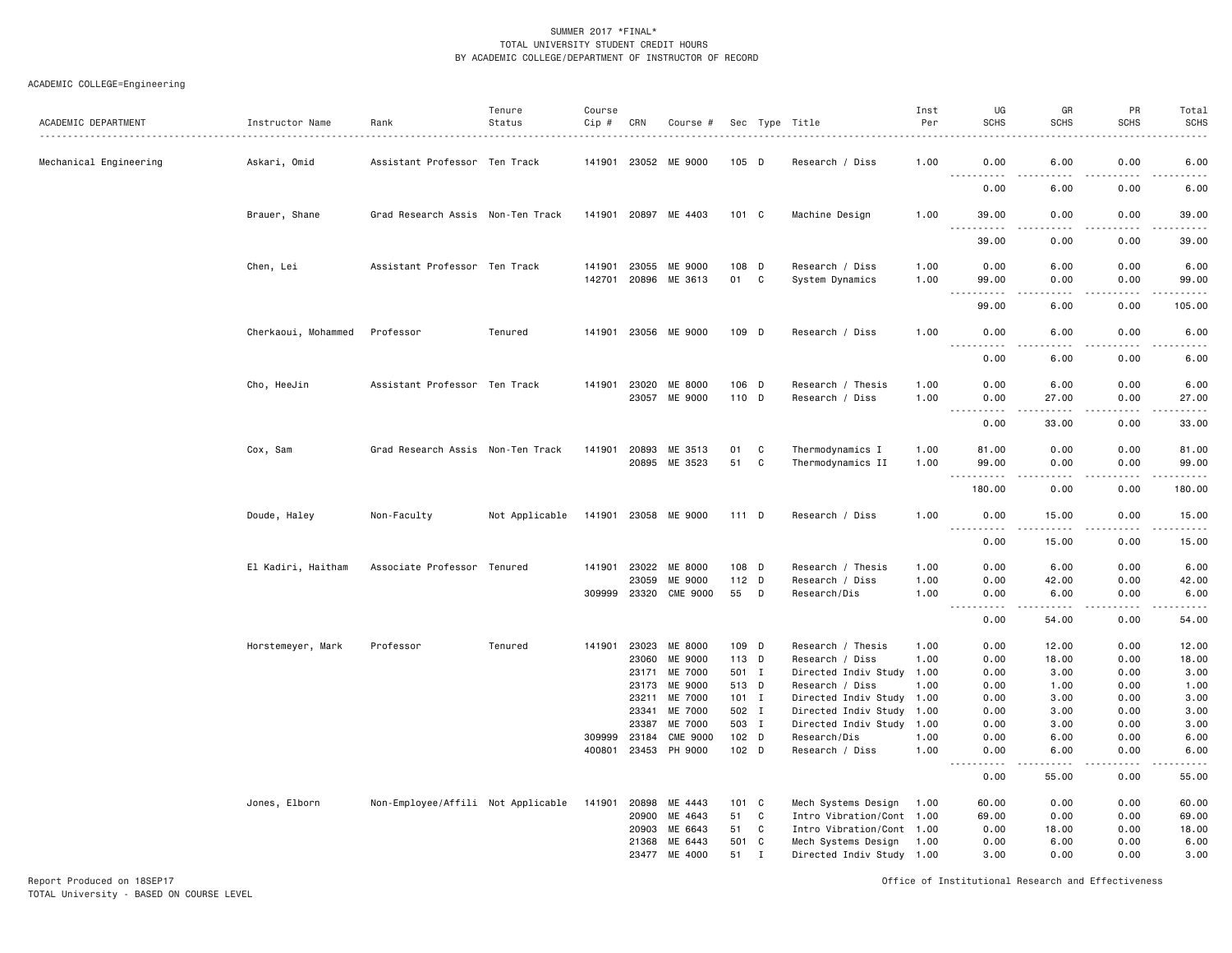|                        |                  |                                                  | Tenure        | Course |                       |                           |                |   |                                      | Inst         | UG                                                                                                                                                                    | GR                                          | <b>PR</b>    | Total                                                                                                                             |
|------------------------|------------------|--------------------------------------------------|---------------|--------|-----------------------|---------------------------|----------------|---|--------------------------------------|--------------|-----------------------------------------------------------------------------------------------------------------------------------------------------------------------|---------------------------------------------|--------------|-----------------------------------------------------------------------------------------------------------------------------------|
| ACADEMIC DEPARTMENT    | Instructor Name  | Rank                                             | Status        | Cip #  | CRN                   | Course #                  |                |   | Sec Type Title                       | Per          | <b>SCHS</b>                                                                                                                                                           | <b>SCHS</b>                                 | <b>SCHS</b>  | <b>SCHS</b>                                                                                                                       |
|                        |                  |                                                  |               |        |                       |                           |                |   |                                      |              | 132.00                                                                                                                                                                | 24.00                                       | 0.00         | 156.00                                                                                                                            |
| Mechanical Engineering | Khalili, Ashkan  | Grad Teach Assist                                | Non-Ten Track | 141101 | 20473                 | EM 2433                   | 51             | C | Engineering Mech II                  | 1.00         | 63.00                                                                                                                                                                 | 0.00                                        | 0.00         | 63.00                                                                                                                             |
|                        |                  |                                                  |               |        |                       | 21932 EM 2413             | 51             | C | Engineering Mech I                   | 1.00         | 51.00<br>.                                                                                                                                                            | 0.00                                        | 0.00         | 51.00<br>.                                                                                                                        |
|                        |                  |                                                  |               |        |                       |                           |                |   |                                      |              | 114.00                                                                                                                                                                | 0.00                                        | 0.00         | 114.00                                                                                                                            |
|                        | Knizley, Alta    | Instructor                                       | Non-Ten Track | 141901 | 23271                 | ME 8000                   | 118 D          |   | Research / Thesis                    | 1.00         | 0.00                                                                                                                                                                  | 9.00                                        | 0.00         | 9.00                                                                                                                              |
|                        |                  |                                                  |               |        | 23418                 | ME 7000                   | 103 I          |   | Directed Indiv Study                 | 1.00         | 0.00<br>-----<br>.                                                                                                                                                    | 3.00<br>د د د د                             | 0.00<br>.    | 3.00<br>$    -$                                                                                                                   |
|                        |                  |                                                  |               |        |                       |                           |                |   |                                      |              | 0.00                                                                                                                                                                  | 12.00                                       | 0.00         | 12.00                                                                                                                             |
|                        | Krishnan, Sundar | Associate Professor Tenured                      |               |        |                       | 141901 23024 ME 8000      | 110 D          |   | Research / Thesis                    | 1.00         | 0.00<br>.                                                                                                                                                             | 10.00<br>$\sim$ $\sim$ $\sim$ $\sim$ $\sim$ | 0.00<br>.    | 10.00<br>.                                                                                                                        |
|                        |                  |                                                  |               |        |                       |                           |                |   |                                      |              | 0.00                                                                                                                                                                  | 10.00                                       | 0.00         | 10.00                                                                                                                             |
|                        | Liu, Yucheng     | Associate Professor Ten Track                    |               |        | 141901 23025          | ME 8000                   | 111 D          |   | Research / Thesis                    | 1.00         | 0.00                                                                                                                                                                  | 6.00                                        | 0.00         | 6.00                                                                                                                              |
|                        |                  |                                                  |               |        | 23062                 | ME 9000                   | 115 D          |   | Research / Diss                      | 1.00         | 0.00<br>.                                                                                                                                                             | 18.00<br>-----                              | 0.00<br>.    | 18.00<br>.                                                                                                                        |
|                        |                  |                                                  |               |        |                       |                           |                |   |                                      |              | 0.00                                                                                                                                                                  | 24.00                                       | 0.00         | 24.00                                                                                                                             |
|                        | Luck, Rogelio    | Professor                                        | Tenured       |        |                       | 141901 23063 ME 9000      | 116 D          |   | Research / Diss                      | 1.00         | 0.00<br><u>.</u>                                                                                                                                                      | 12.00                                       | 0.00         | 12.00                                                                                                                             |
|                        |                  |                                                  |               |        |                       |                           |                |   |                                      |              | 0.00                                                                                                                                                                  | 12.00                                       | 0.00         | 12.00                                                                                                                             |
|                        | Mago, Pedro      | Professor                                        | Tenured       |        |                       | 141901 23064 ME 9000      | 117 D          |   | Research / Diss                      | 1.00         | 0.00<br>$\sim$ $\sim$ $\sim$                                                                                                                                          | 2.00                                        | 0.00         | 2.00                                                                                                                              |
|                        |                  |                                                  |               |        |                       |                           |                |   |                                      |              | 0.00                                                                                                                                                                  | 2.00                                        | 0.00         | 2.00                                                                                                                              |
|                        | Priddy, Matthew  | Visiting Assist Pro Non-Ten Track                |               |        |                       | 141901 22586 ME 4000      | $101$ I        |   | Directed Indiv Study 1.00            |              | 3.00<br>$\frac{1}{2} \left( \frac{1}{2} \right) \left( \frac{1}{2} \right) \left( \frac{1}{2} \right) \left( \frac{1}{2} \right) \left( \frac{1}{2} \right)$<br>$  -$ | 0.00<br>$\sim$ $\sim$ $\sim$ $\sim$         | 0.00         | 3.00<br>$\frac{1}{2} \left( \frac{1}{2} \right) \left( \frac{1}{2} \right) \left( \frac{1}{2} \right) \left( \frac{1}{2} \right)$ |
|                        |                  |                                                  |               |        |                       |                           |                |   |                                      |              | 3.00                                                                                                                                                                  | 0.00                                        | 0.00         | 3.00                                                                                                                              |
|                        | Rhee, Hongjoo    | Research Assoc Prof Non-Ten Track                |               | 141901 | 23030                 | ME 9000                   | 102 D          |   | Research / Diss                      | 1.00         | 0.00                                                                                                                                                                  | 12.00                                       | 0.00         | 12.00                                                                                                                             |
|                        |                  |                                                  |               |        |                       | 23037 ME 8000             | 115 D          |   | Research / Thesis                    | 1.00         | 0.00<br>$ -$<br>.                                                                                                                                                     | 6.00<br>.                                   | 0.00<br>.    | 6.00<br>$    -$                                                                                                                   |
|                        |                  |                                                  |               |        |                       |                           |                |   |                                      |              | 0.00                                                                                                                                                                  | 18.00                                       | 0.00         | 18.00                                                                                                                             |
|                        | Smith, Joshua    | Clinical Assist Pro Non-Ten Track                |               | 141901 | 21853                 | ME 3113                   | 601 C          |   | Engineering Analysis 1.00            |              | 21.00                                                                                                                                                                 | 0.00                                        | 0.00         | 21.00                                                                                                                             |
|                        |                  |                                                  |               |        |                       | 21854 ME 3513             | 601 C          |   | Thermodynamics I                     | 1.00         | 27.00<br>$\sim$ $\sim$ $\sim$<br>.                                                                                                                                    | 0.00                                        | 0.00         | 27.00                                                                                                                             |
|                        |                  |                                                  |               |        |                       |                           |                |   |                                      |              | 48.00                                                                                                                                                                 | 0.00                                        | 0.00         | 48.00                                                                                                                             |
|                        |                  | Srinivasan, Kalyan K Associate Professor Tenured |               |        | 141901 23031<br>23038 | ME 9000<br><b>ME 8000</b> | 103 D<br>116 D |   | Research / Diss<br>Research / Thesis | 1.00<br>1.00 | 0.00<br>0.00                                                                                                                                                          | 1.00<br>7.00                                | 0.00<br>0.00 | 1.00<br>7.00                                                                                                                      |
|                        |                  |                                                  |               |        | 23337                 | ME 7000                   | $102$ I        |   | Directed Indiv Study                 | 1.00         | 0.00                                                                                                                                                                  | 3.00                                        | 0.00         | 3.00                                                                                                                              |
|                        |                  |                                                  |               |        |                       |                           |                |   |                                      |              | 0.00                                                                                                                                                                  | 11.00                                       | 0.00         | 11.00                                                                                                                             |
|                        | Stone, Tonya     | Assistant Professor Ten Track                    |               |        |                       | 141901 23032 ME 9000      | 104 D          |   | Research / Diss                      | 1.00         | 0.00                                                                                                                                                                  | 6.00                                        | 0.00         | 6.00                                                                                                                              |
|                        |                  |                                                  |               |        | 23039                 | ME 8000                   | 117 D          |   | Research / Thesis                    | 1.00         | 0.00                                                                                                                                                                  | 12.00                                       | 0.00         | 12.00                                                                                                                             |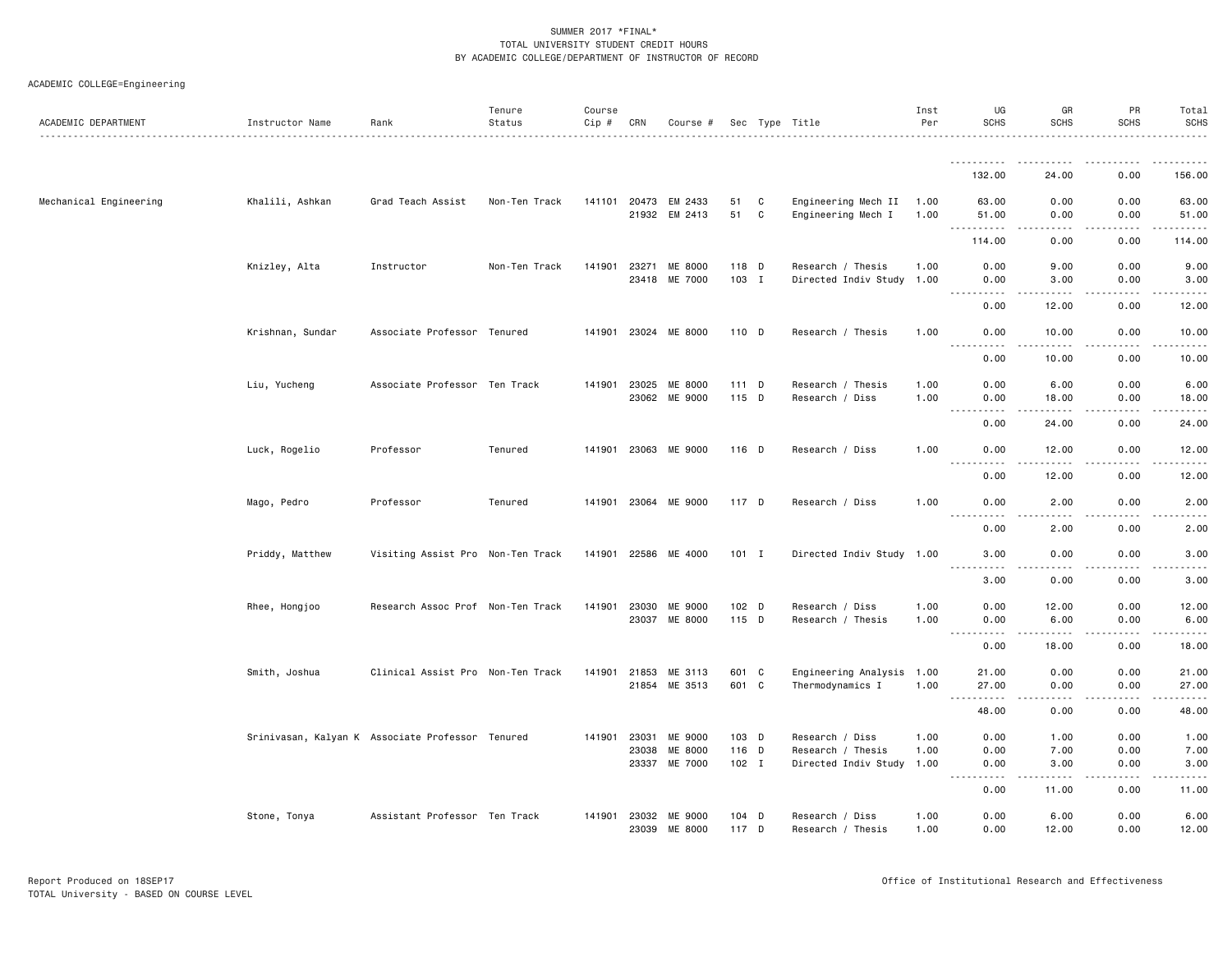|  | ACADEMIC COLLEGE=Engineering |  |
|--|------------------------------|--|
|--|------------------------------|--|

| ACADEMIC DEPARTMENT                    | Instructor Name | Rank              | Tenure<br>Status | Course<br>Cip # | CRN   | Course # |       | Sec Type Title | Inst<br>Per | UG<br><b>SCHS</b>    | GR<br><b>SCHS</b> | <b>PR</b><br><b>SCHS</b> | Total<br><b>SCHS</b> |
|----------------------------------------|-----------------|-------------------|------------------|-----------------|-------|----------|-------|----------------|-------------|----------------------|-------------------|--------------------------|----------------------|
|                                        |                 |                   |                  |                 |       |          |       |                |             |                      |                   |                          |                      |
|                                        |                 |                   |                  |                 |       |          |       |                |             | 0.00                 | 18,00             | 0.00                     | 18.00                |
| Mechanical Engineering                 | Zhang, Jian     | Grad Teach Assist | Non-Ten Track    | 141901          | 20889 | ME 3313  | 101 C | Heat Transfer  | 1.00        | 54.00                | 0.00              | 0.00                     | 54.00                |
|                                        |                 |                   |                  |                 |       |          |       |                |             | -----------<br>54.00 | .<br>0.00         | .<br>0.00                | .<br>54.00           |
| =====================================  |                 |                   |                  |                 |       |          |       |                |             |                      | ==========        | ==========               |                      |
| Mechanical Engineering                 |                 |                   |                  |                 |       |          |       |                |             | 669.00               | 306,00            | 0.00                     | 975.00               |
| ====================================== |                 |                   |                  |                 |       |          |       |                |             | ==========           | ==========        | ==========               |                      |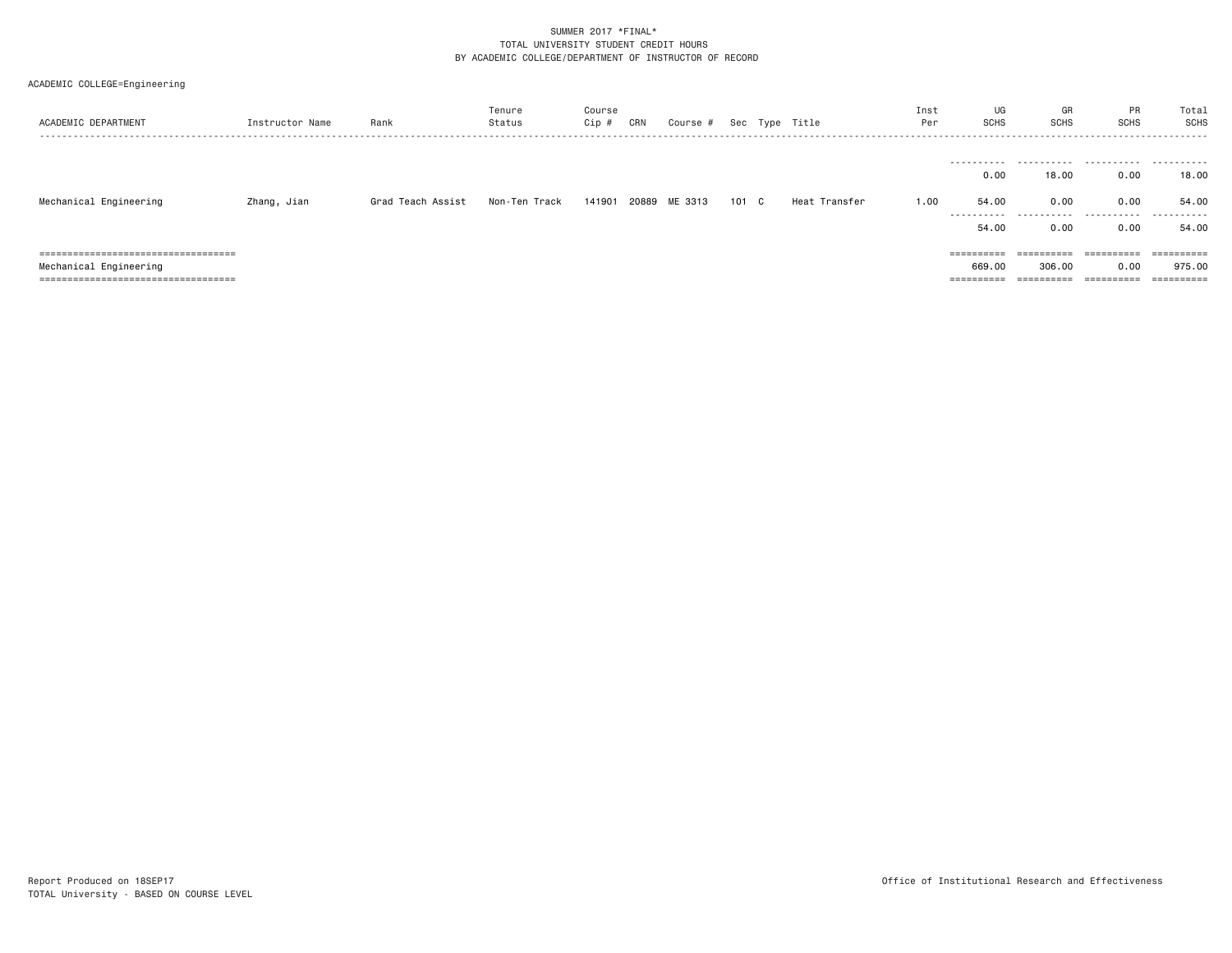| ACADEMIC DEPARTMENT                                                    | Instructor Name<br>. | Rank                          | Tenure<br>Status | Course<br>Cip # | CRN          | Course #              |                  |              | Sec Type Title            | Inst<br>Per | UG<br><b>SCHS</b>                                                                                                                 | GR<br><b>SCHS</b>                                                                                                                                             | PR<br><b>SCHS</b>                                                                                                                                            | Total<br>SCHS |
|------------------------------------------------------------------------|----------------------|-------------------------------|------------------|-----------------|--------------|-----------------------|------------------|--------------|---------------------------|-------------|-----------------------------------------------------------------------------------------------------------------------------------|---------------------------------------------------------------------------------------------------------------------------------------------------------------|--------------------------------------------------------------------------------------------------------------------------------------------------------------|---------------|
| School of Chemical Engineering                                         | Amirlatifi, Amin     | Assistant Professor Ten Track |                  |                 |              | 140701 23423 CHE 9000 | 106 D            |              | Research/Diss             | 1.00        | 0.00<br>$\sim$ $\sim$ $\sim$ $\sim$                                                                                               | 6.00<br>.                                                                                                                                                     | 0.00                                                                                                                                                         | 6.00          |
|                                                                        |                      |                               |                  |                 |              |                       |                  |              |                           |             | 0.00                                                                                                                              | 6.00                                                                                                                                                          | 0.00                                                                                                                                                         | 6.00          |
|                                                                        | Bricka, Ray          | Associate Professor Tenured   |                  |                 | 140701 20225 | CHE 3413              | 01               | C            | Eng Materials             | 1.00        | 33.00                                                                                                                             | 0.00                                                                                                                                                          | 0.00                                                                                                                                                         | 33.00         |
|                                                                        |                      |                               |                  |                 | 20226        | CHE 4423              | 01               | C            | Fun Of Ind Corrosion      | 1.00        | 51.00                                                                                                                             | 0.00                                                                                                                                                          | 0.00                                                                                                                                                         | 51.00         |
|                                                                        |                      |                               |                  |                 |              | 23369 CHE 9000        | 105 D            |              | Research/Diss             | 1.00        | 0.00<br>----------                                                                                                                | 1.00<br>.                                                                                                                                                     | 0.00<br>.                                                                                                                                                    | 1.00<br>.     |
|                                                                        |                      |                               |                  |                 |              |                       |                  |              |                           |             | 84.00                                                                                                                             | 1.00                                                                                                                                                          | 0.00                                                                                                                                                         | 85.00         |
|                                                                        | Elmore, Billy        | Associate Professor Tenured   |                  |                 | 140701 22588 | CHE 4000              | $01$ I           |              | Directed Indiv Study 1.00 |             | 2.00<br>.                                                                                                                         | 0.00                                                                                                                                                          | 0.00                                                                                                                                                         | 2.00          |
|                                                                        |                      |                               |                  |                 |              |                       |                  |              |                           |             | 2.00                                                                                                                              | 0.00                                                                                                                                                          | 0.00                                                                                                                                                         | 2.00          |
|                                                                        | French, William      | Associate Professor Tenured   |                  |                 | 140701 20228 | CHE 8713              | 01               | C.           | Sci Proposal Inst/De 1.00 |             | 0.00                                                                                                                              | 21.00                                                                                                                                                         | 0.00                                                                                                                                                         | 21.00         |
|                                                                        |                      |                               |                  |                 |              | 23178 CHE 9000        | $101$ D          |              | Research/Diss             | 1.00        | 0.00                                                                                                                              | 3.00                                                                                                                                                          | 0.00                                                                                                                                                         | 3.00          |
|                                                                        |                      |                               |                  |                 |              |                       |                  |              |                           |             | .<br>0.00                                                                                                                         | $\frac{1}{2} \left( \frac{1}{2} \right) \left( \frac{1}{2} \right) \left( \frac{1}{2} \right) \left( \frac{1}{2} \right) \left( \frac{1}{2} \right)$<br>24.00 | $\frac{1}{2} \left( \frac{1}{2} \right) \left( \frac{1}{2} \right) \left( \frac{1}{2} \right) \left( \frac{1}{2} \right) \left( \frac{1}{2} \right)$<br>0.00 | .<br>24.00    |
|                                                                        | Hill, Priscilla      | Associate Professor Tenured   |                  |                 |              | 140701 23334 CHE 4000 | $102$ I          |              | Directed Indiv Study 1.00 |             | 3.00                                                                                                                              | 0.00                                                                                                                                                          | 0.00                                                                                                                                                         | 3.00          |
|                                                                        |                      |                               |                  |                 |              |                       |                  |              |                           |             | .<br>3.00                                                                                                                         | 0.00                                                                                                                                                          | 0.00                                                                                                                                                         | 3.00          |
|                                                                        |                      |                               |                  |                 |              |                       |                  |              |                           |             |                                                                                                                                   |                                                                                                                                                               |                                                                                                                                                              |               |
|                                                                        | Kundu, Santanu       | Assistant Professor Ten Track |                  |                 | 140701 22850 | CHE 4000              | $101$ I          |              | Directed Indiv Study 1.00 |             | 1.00                                                                                                                              | 0.00                                                                                                                                                          | 0.00                                                                                                                                                         | 1.00          |
|                                                                        |                      |                               |                  |                 | 23179        | CHE 9000              | 102 <sub>D</sub> |              | Research/Diss             | 1.00        | 0.00                                                                                                                              | 24.00                                                                                                                                                         | 0.00                                                                                                                                                         | 24.00         |
|                                                                        |                      |                               |                  |                 | 23183        | CHE 8000              | $101$ D          |              | Research / Thesis         | 1.00        | 0.00                                                                                                                              | 6.00                                                                                                                                                          | 0.00                                                                                                                                                         | 6.00          |
|                                                                        |                      |                               |                  |                 | 23391        | CHE 4000              | 02 I             |              | Directed Indiv Study 1.00 |             | 3.00<br>$\frac{1}{2} \left( \frac{1}{2} \right) \left( \frac{1}{2} \right) \left( \frac{1}{2} \right) \left( \frac{1}{2} \right)$ | 0.00<br>.                                                                                                                                                     | 0.00<br>.                                                                                                                                                    | 3.00          |
|                                                                        |                      |                               |                  |                 |              |                       |                  |              |                           |             | 4.00                                                                                                                              | 30.00                                                                                                                                                         | 0.00                                                                                                                                                         | 34.00         |
|                                                                        | Meng, Dong           | Assistant Professor Ten Track |                  |                 |              | 140701 23180 CHE 9000 | $103$ D          |              | Research/Diss             | 1.00        | 0.00<br>.<br>$\frac{1}{2}$                                                                                                        | 6.00<br>.                                                                                                                                                     | 0.00<br>.                                                                                                                                                    | 6.00<br>.     |
|                                                                        |                      |                               |                  |                 |              |                       |                  |              |                           |             | 0.00                                                                                                                              | 6.00                                                                                                                                                          | 0.00                                                                                                                                                         | 6.00          |
|                                                                        | Pearson, Larry       | Instructor                    | Non-Ten Track    | 140701          | 20219        | CHE 3113              | 001              | $\mathbf{C}$ | Chem En Thermo I          | 1.00        | 24.00                                                                                                                             | 0.00                                                                                                                                                          | 0.00                                                                                                                                                         | 24.00         |
|                                                                        |                      |                               |                  |                 | 20220        | CHE 3123              | 01               | C            | Chem En Thermo II         | 1.00        | 87.00                                                                                                                             | 0.00                                                                                                                                                          | 0.00                                                                                                                                                         | 87.00         |
|                                                                        |                      |                               |                  |                 | 20221        | CHE 3203              | 01               | C            | Fluid Flow Op             | 1.00        | 24.00                                                                                                                             | 0.00                                                                                                                                                          | 0.00                                                                                                                                                         | 24.00         |
|                                                                        |                      |                               |                  |                 | 20222        | CHE 3213              | 51               | C            | Heat Transfer Op          | 1.00        | 69.00                                                                                                                             | 0.00                                                                                                                                                          | 0.00                                                                                                                                                         | 69.00         |
|                                                                        |                      |                               |                  |                 | 20224        | CHE 3223              | 51               | C            | Separation Processes 1.00 |             | 93.00                                                                                                                             | 0.00                                                                                                                                                          | 0.00                                                                                                                                                         | 93.00         |
|                                                                        |                      |                               |                  |                 | 23462        | CHE 4000              | 51               | Ι.           | Directed Indiv Study 1.00 |             | 3.00                                                                                                                              | 0.00                                                                                                                                                          | 0.00                                                                                                                                                         | 3.00          |
|                                                                        |                      |                               |                  |                 |              |                       |                  |              |                           |             | 300.00                                                                                                                            | 0.00                                                                                                                                                          | 0.00                                                                                                                                                         | 300.00        |
|                                                                        | Rai, Neeraj          | Assistant Professor Ten Track |                  |                 | 140701 23181 | CHE 9000              | 104 D            |              | Research/Diss             | 1.00        | 0.00                                                                                                                              | 21.00                                                                                                                                                         | 0.00                                                                                                                                                         | 21.00         |
|                                                                        |                      |                               |                  |                 |              | 309999 23401 CME 8000 | 51               | D            | Research/Thesis           | 1.00        | 0.00<br>.                                                                                                                         | 3.00<br>.                                                                                                                                                     | 0.00<br>.                                                                                                                                                    | 3.00<br>.     |
|                                                                        |                      |                               |                  |                 |              |                       |                  |              |                           |             | 0.00                                                                                                                              | 24.00                                                                                                                                                         | 0.00                                                                                                                                                         | 24.00         |
| -----------------------------------                                    |                      |                               |                  |                 |              |                       |                  |              |                           |             | ==========                                                                                                                        | ==========                                                                                                                                                    | ==========                                                                                                                                                   | ==========    |
| School of Chemical Engineering<br>------------------------------------ |                      |                               |                  |                 |              |                       |                  |              |                           |             | 393.00                                                                                                                            | 91.00                                                                                                                                                         | 0.00                                                                                                                                                         | 484.00        |
|                                                                        |                      |                               |                  |                 |              |                       |                  |              |                           |             |                                                                                                                                   |                                                                                                                                                               |                                                                                                                                                              |               |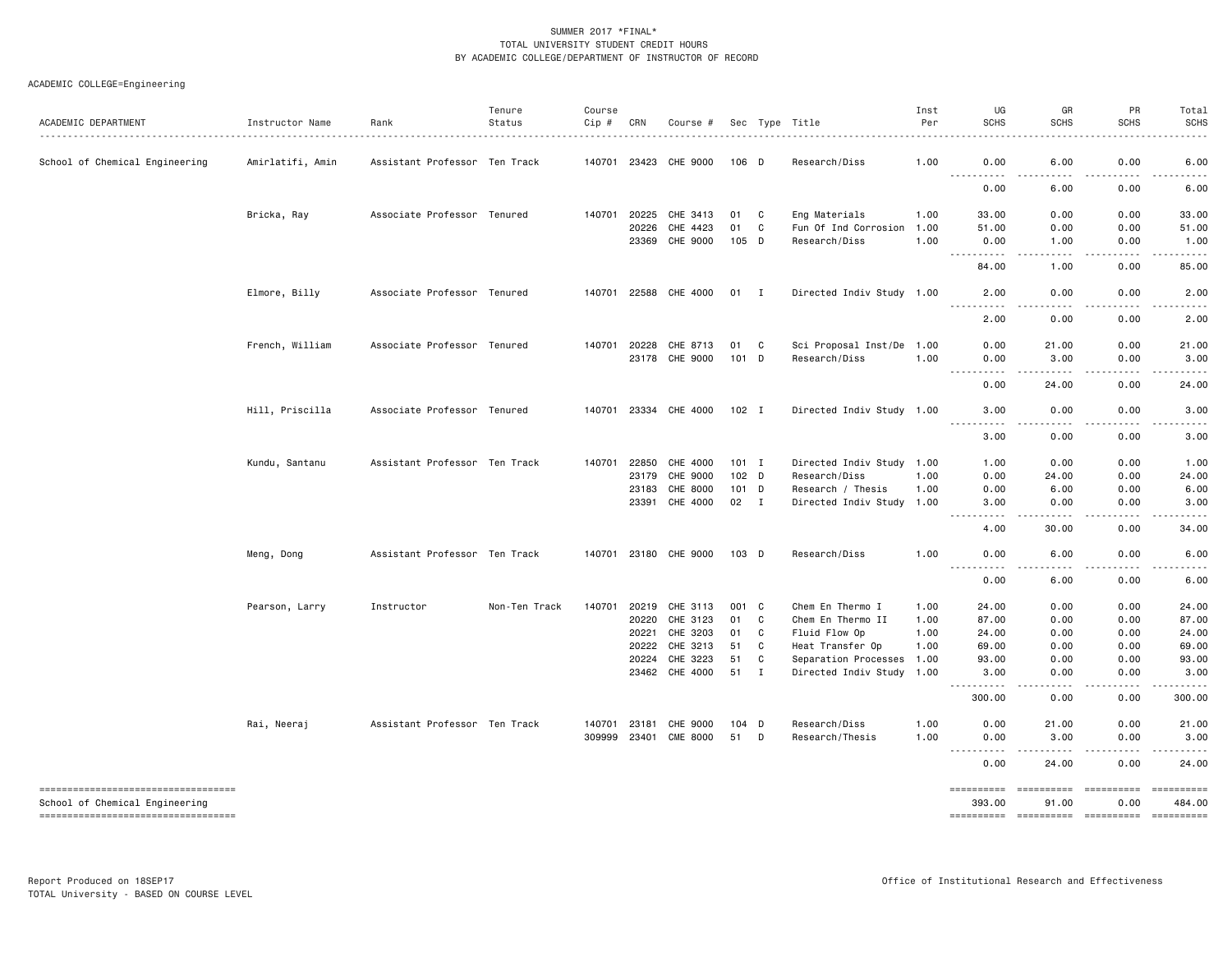#### ACADEMIC COLLEGE=Forest Resources

|                     |                    |                                   | Tenure  | Course       |                |                      |                |                                      | Inst         | UG                                    | GR                                                                                                                                                           | PR                | Total             |
|---------------------|--------------------|-----------------------------------|---------|--------------|----------------|----------------------|----------------|--------------------------------------|--------------|---------------------------------------|--------------------------------------------------------------------------------------------------------------------------------------------------------------|-------------------|-------------------|
| ACADEMIC DEPARTMENT | Instructor Name    | Rank                              | Status  | Cip #        | CRN            | Course #             |                | Sec Type Title                       | Per          | <b>SCHS</b>                           | <b>SCHS</b>                                                                                                                                                  | <b>SCHS</b>       | <b>SCHS</b>       |
| Forestry            | Alexander, Heather | Assistant Professor Ten Track     |         |              |                | 030501 22517 F0 8000 | $101$ D        | Research / Thesis                    | 1.00         | 0.00<br>$\sim$ $\sim$ $\sim$          | 18.00                                                                                                                                                        | 0.00<br>$- - - -$ | 18.00             |
|                     |                    |                                   |         |              |                |                      |                |                                      |              | 0.00                                  | 18.00                                                                                                                                                        | 0.00              | المستما<br>18.00  |
|                     | Ezell, Andrew      | Professor                         | Tenured | 030501       | 22402          | F0 4000              | 001 I          | Directed Indiv Study 1.00            |              | 4.00                                  | 0.00                                                                                                                                                         | 0.00              | 4.00              |
|                     |                    |                                   |         |              | 22535          | F0 9000              | 101 D          | Research / Diss                      | 1.00         | 0.00                                  | 6.00                                                                                                                                                         | 0.00              | 6.00              |
|                     |                    |                                   |         |              | 22541          | F0 8000              | 119 D          | Research / Thesis                    | 1.00         | 0.00                                  | 15.00                                                                                                                                                        | 0.00              | 15.00             |
|                     |                    |                                   |         | 030599       | 20670          | F0 4513              | 101 B          | Forestry Conservatio 1.00            |              | 21.00                                 | 0.00                                                                                                                                                         | 0.00              | 21.00             |
|                     |                    |                                   |         |              | 20671          | FO 6513              | 101 B          | Forestry Conservatio 1.00            |              | 0.00<br>.                             | 3.00<br>$\frac{1}{2} \left( \frac{1}{2} \right) \left( \frac{1}{2} \right) \left( \frac{1}{2} \right) \left( \frac{1}{2} \right) \left( \frac{1}{2} \right)$ | 0.00<br>.         | 3.00<br>د د د د د |
|                     |                    |                                   |         |              |                |                      |                |                                      |              | 25.00                                 | 24.00                                                                                                                                                        | 0.00              | 49.00             |
|                     | Gordon, Jason      | Extension Assoc Pro Non-Ten Track |         | 030501       | 22520          | F0 8000              | $104$ D        | Research / Thesis                    | 1.00         | 0.00<br>$\frac{1}{2}$<br>.            | 12.00<br><u>.</u>                                                                                                                                            | 0.00<br>.         | 12.00<br>.        |
|                     |                    |                                   |         |              |                |                      |                |                                      |              | 0.00                                  | 12.00                                                                                                                                                        | 0.00              | 12.00             |
|                     | Grace, Laura       | Professor                         | Tenured |              |                | 030501 21506 F0 4231 | 801 L          | Intro to Wood Supply 1.00            |              | 40.00<br>$\sim$ $\sim$ $\sim$<br>.    | 0.00<br>.                                                                                                                                                    | 0.00<br>-----     | 40.00<br>.        |
|                     |                    |                                   |         |              |                |                      |                |                                      |              | 40.00                                 | 0.00                                                                                                                                                         | 0.00              | 40.00             |
|                     | Grala, Robert      | Associate Professor Tenured       |         | 030501 22523 |                | F0 8000              | 107 D          | Research / Thesis                    | 1.00         | 0.00                                  | 6.00                                                                                                                                                         | 0.00              | 6.00              |
|                     |                    |                                   |         |              | 22537          | F0 9000              | 103 D          | Research / Diss                      | 1.00         | 0.00                                  | 18.00                                                                                                                                                        | 0.00              | 18.00             |
|                     |                    |                                   |         |              |                |                      |                |                                      |              | $\sim$ $\sim$ $\sim$<br>0.00          | $   -$<br>24.00                                                                                                                                              | .<br>0.00         | .<br>24.00        |
|                     | Grebner, Donald    | Professor                         | Tenured |              |                | 030501 22524 F0 8000 | 108 D          | Research / Thesis                    | 1.00         | 0.00                                  | 6.00                                                                                                                                                         | 0.00              | 6.00              |
|                     |                    |                                   |         |              |                |                      |                |                                      |              | <u>.</u><br>0.00                      | 6.00                                                                                                                                                         | 0.00              | 6.00              |
|                     | Munn, Ian          | Professor                         | Tenured |              |                | 030501 23312 F0 8000 | 501 D          | Research / Thesis                    | 1.00         | 0.00                                  | 1.00                                                                                                                                                         | 0.00              | 1.00              |
|                     |                    |                                   |         |              |                |                      |                |                                      |              | $\sim$ $\sim$ $\sim$ $\sim$<br>0.00   | $\frac{1}{2}$<br>1.00                                                                                                                                        | 0.00              | .<br>1.00         |
|                     |                    |                                   |         |              |                |                      |                |                                      |              |                                       |                                                                                                                                                              |                   |                   |
|                     | Renninger, Heidi   | Assistant Professor Ten Track     |         | 030501       | 22527          | F0 8000              | $111$ D        | Research / Thesis                    | 1.00         | 0.00                                  | 12.00                                                                                                                                                        | 0.00              | 12.00             |
|                     |                    |                                   |         |              |                | 23455 F0 7000        | 51 I           | Directed Indiv Study 1.00            |              | 0.00<br>$\sim$ $\sim$ $\sim$<br>----- | 3.00<br>$- - - - -$                                                                                                                                          | 0.00<br>.         | 3.00<br>.         |
|                     |                    |                                   |         |              |                |                      |                |                                      |              | 0.00                                  | 15.00                                                                                                                                                        | 0.00              | 15.00             |
|                     | Rousseau, Randall  | Extension Professor Non-Ten Track |         | 030501       | 22539          | F0 9000              | $105$ D        | Research / Diss                      | 1.00         | 0.00<br>.                             | 6.00<br>د د د د                                                                                                                                              | 0.00<br>.         | 6.00<br>$    -$   |
|                     |                    |                                   |         |              |                |                      |                |                                      |              | 0.00                                  | 6.00                                                                                                                                                         | 0.00              | 6.00              |
|                     | Sabatia, Charles   | Assistant Professor Ten Track     |         | 030501       |                | 21505 FO 3015        | 801 C          | For Desc & Analysis                  | 1.00         | 210.00                                | 0.00                                                                                                                                                         | 0.00              | 210.00            |
|                     |                    |                                   |         |              |                | 22530 F0 8000        | 114 D          | Research / Thesis                    | 1.00         | 0.00                                  | 6.00                                                                                                                                                         | 0.00              | 6.00              |
|                     |                    |                                   |         |              |                |                      |                |                                      |              | <u>----------</u><br>210.00           | .<br>6.00                                                                                                                                                    | .<br>0.00         | .<br>216.00       |
|                     | Siegert, Courtney  | Assistant Professor Ten Track     |         |              |                | 030501 21504 F0 3012 | 801 L          | Int Forest Communiti 1.00            |              | 88.00                                 | 0.00                                                                                                                                                         | 0.00              | 88.00             |
|                     |                    |                                   |         |              |                | 22532 F0 8000        | 116 D          | Research / Thesis                    | 1.00         | 0.00                                  | 6.00                                                                                                                                                         | 0.00              | 6.00              |
|                     |                    |                                   |         |              |                |                      |                |                                      |              | $\sim$ $\sim$ $\sim$<br>.             | .                                                                                                                                                            | -----             | .                 |
|                     |                    |                                   |         |              |                |                      |                |                                      |              | 88.00                                 | 6.00                                                                                                                                                         | 0.00              | 94.00             |
|                     | Sun, Changyou      | Professor                         | Tenured | 030501       | 22533<br>22540 | F0 8000<br>F0 9000   | 117 D<br>106 D | Research / Thesis<br>Research / Diss | 1.00<br>1.00 | 0.00<br>0.00                          | 6.00<br>6.00                                                                                                                                                 | 0.00<br>0.00      | 6.00<br>6.00      |

Report Produced on 18SEP17 Office of Institutional Research and Effectiveness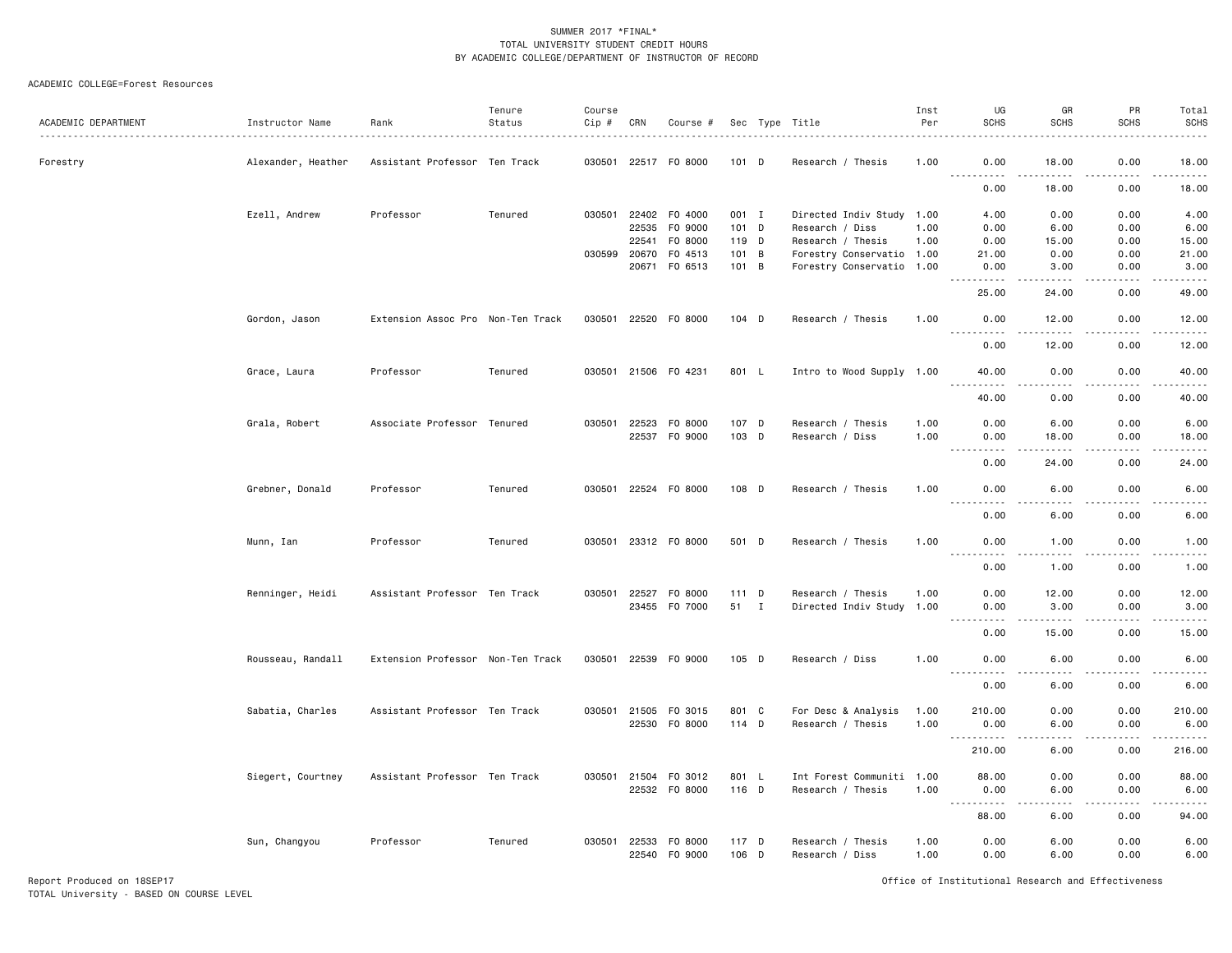#### ACADEMIC COLLEGE=Forest Resources

| ACADEMIC DEPARTMENT                   | Instructor Name | Rank                          | Tenure<br>Status | Course<br>$Cip$ # | CRN | Course #      |       | Sec Type Title    | Inst<br>Per | UG<br><b>SCHS</b>       | GR<br><b>SCHS</b> | PR<br><b>SCHS</b>        | Total<br>SCHS |
|---------------------------------------|-----------------|-------------------------------|------------------|-------------------|-----|---------------|-------|-------------------|-------------|-------------------------|-------------------|--------------------------|---------------|
|                                       |                 |                               |                  |                   |     |               |       |                   |             |                         |                   |                          |               |
|                                       |                 |                               |                  |                   |     |               |       |                   |             | 0.00                    | 12.00             | 0.00                     | 12.00         |
| Forestry                              | Willis, John    | Assistant Professor Ten Track |                  | 030501            |     | 22534 FO 8000 | 118 D | Research / Thesis | 1.00        | 0.00                    | 6.00              | 0.00                     | 6.00          |
|                                       |                 |                               |                  |                   |     |               |       |                   |             | .<br>0.00               | <br>6.00          | 0.00                     | 6.00          |
| ===================================== |                 |                               |                  |                   |     |               |       |                   |             |                         | ==========        | $=$ = = = = = = = = $=$  | ==========    |
| Forestry                              |                 |                               |                  |                   |     |               |       |                   |             | 363,00                  | 136.00            | 0.00                     | 499.00        |
| ===================================== |                 |                               |                  |                   |     |               |       |                   |             | _________<br>---------- | ==========        | __________<br>---------- | ==========    |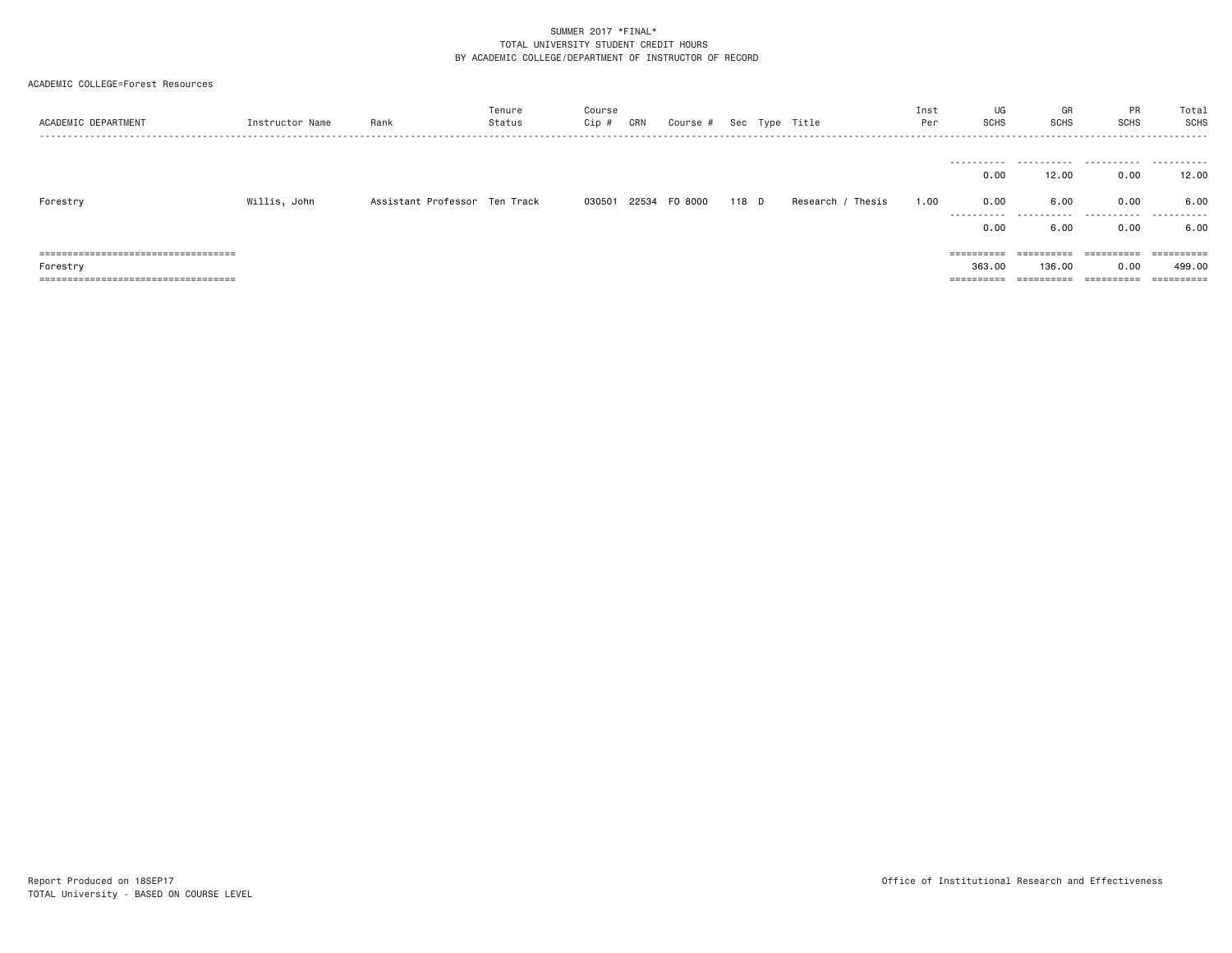#### ACADEMIC COLLEGE=Forest Resources

|                         |                                |                                                    | Tenure  | Course |              |                       |         |              |                           | Inst | UG                                  | GR                                                                                                                                                            | PR          | Total                 |
|-------------------------|--------------------------------|----------------------------------------------------|---------|--------|--------------|-----------------------|---------|--------------|---------------------------|------|-------------------------------------|---------------------------------------------------------------------------------------------------------------------------------------------------------------|-------------|-----------------------|
| ACADEMIC DEPARTMENT     | Instructor Name                | Rank                                               | Status  | Cip #  | CRN          | Course #              |         |              | Sec Type Title            | Per  | <b>SCHS</b>                         | <b>SCHS</b>                                                                                                                                                   | <b>SCHS</b> | <b>SCHS</b>           |
| Sustainable Bioproducts | Barnes, H. Michael             | Professor                                          | Tenured |        | 030501 22320 | FP 9000               | $101$ D |              | Research / Diss           | 1.00 | 0.00                                | 6.00                                                                                                                                                          | 0.00        | 6.00                  |
|                         |                                |                                                    |         |        |              |                       |         |              |                           |      | $\sim$ $\sim$ $\sim$ $\sim$<br>0.00 | 6.00                                                                                                                                                          | 0.00        | 6.00                  |
|                         | Borazjani, Abdolhami Professor |                                                    | Tenured |        | 030101 21859 | SBP 7000              | 01      | $\mathbf{I}$ | Directed Indiv Study 1.00 |      | 0.00                                | 3.00                                                                                                                                                          | 0.00        | 3.00                  |
|                         |                                |                                                    |         |        | 21860        | SBP 7000              | 51      | $\mathbf{I}$ | Directed Indiv Study 1.00 |      | 0.00                                | 3.00                                                                                                                                                          | 0.00        | 3.00                  |
|                         |                                |                                                    |         |        | 22738        | SBP 2012              | 001 B   |              | Intro to Bioproduct       | 1.00 | 12.00                               | 0.00                                                                                                                                                          | 0.00        | 12.00                 |
|                         |                                |                                                    |         | 030501 | 22319        | FP 8000               | 108 D   |              | Research / Thesis         | 1.00 | 0.00                                | 3.00                                                                                                                                                          | 0.00        | 3.00                  |
|                         |                                |                                                    |         |        | 22321        | FP 9000               | 102 D   |              | Research / Diss           | 1.00 | 0.00<br><u>.</u>                    | 3.00<br><u>.</u>                                                                                                                                              | 0.00<br>.   | 3.00<br>.             |
|                         |                                |                                                    |         |        |              |                       |         |              |                           |      | 12.00                               | 12.00                                                                                                                                                         | 0.00        | 24.00                 |
|                         | Hassan, El Barbary             | Associate Professor Tenured                        |         | 030501 |              | 22312 FP 8000         | 101 D   |              | Research / Thesis         | 1.00 | 0.00                                | 6.00                                                                                                                                                          | 0.00        | 6.00                  |
|                         |                                |                                                    |         |        |              | 22322 FP 9000         | 103 D   |              | Research / Diss           | 1.00 | 0.00                                | 9.00<br>.                                                                                                                                                     | 0.00<br>.   | 9.00<br>.             |
|                         |                                |                                                    |         |        |              |                       |         |              |                           |      | 0.00                                | 15.00                                                                                                                                                         | 0.00        | 15.00                 |
|                         |                                | Jeremic Nikolic, Dra Assistant Professor Ten Track |         | 030501 | 22313        | FP 8000               | 102 D   |              | Research / Thesis         | 1.00 | 0.00                                | 6.00                                                                                                                                                          | 0.00        | 6.00                  |
|                         |                                |                                                    |         |        | 22323        | FP 9000               | 104 D   |              | Research / Diss           | 1.00 | 0.00<br>د د د د                     | 24.00<br>$\frac{1}{2} \left( \frac{1}{2} \right) \left( \frac{1}{2} \right) \left( \frac{1}{2} \right) \left( \frac{1}{2} \right) \left( \frac{1}{2} \right)$ | 0.00<br>.   | 24.00<br>$    -$      |
|                         |                                |                                                    |         |        |              |                       |         |              |                           |      | 0.00                                | 30.00                                                                                                                                                         | 0.00        | 30.00                 |
|                         | Lim, Hyungsuk                  | Non-Employee/Affili Not Applicable                 |         |        |              | 030101 23192 SBP 7000 | 102 I   |              | Directed Indiv Study 1.00 |      | 0.00                                | 3.00                                                                                                                                                          | 0.00        | 3.00                  |
|                         |                                |                                                    |         |        |              |                       |         |              |                           |      | $\sim$ $\sim$ $\sim$<br>0.00        | .<br>3,00                                                                                                                                                     | .<br>0.00   | $\frac{1}{2}$<br>3.00 |
|                         | Seale, Roy                     | Professor                                          | Tenured | 030501 | 22314        | FP 8000               | 103 D   |              | Research / Thesis         | 1.00 | 0.00                                | 6.00                                                                                                                                                          | 0.00        | 6.00                  |
|                         |                                |                                                    |         |        |              | 22325 FP 9000         | 106 D   |              | Research / Diss           | 1.00 | 0.00                                | 12.00                                                                                                                                                         | 0.00        | 12.00                 |
|                         |                                |                                                    |         |        |              |                       |         |              |                           |      | $\sim$ $\sim$<br>----<br>0.00       | .<br>18.00                                                                                                                                                    | .<br>0.00   | .<br>18.00            |
|                         | Shmulsky, Rubin                | Professor                                          | Tenured | 030101 | 22808        | SBP 7000              | 02      | $\mathbf{I}$ | Directed Indiv Study 1.00 |      | 0.00                                | 3.00                                                                                                                                                          | 0.00        | 3.00                  |
|                         |                                |                                                    |         | 030501 | 22326        | FP 9000               | 107 D   |              | Research / Diss           | 1.00 | 0.00                                | 6.00                                                                                                                                                          | 0.00        | 6.00                  |
|                         |                                |                                                    |         |        |              |                       |         |              |                           |      | 0.00                                | 9.00                                                                                                                                                          | 0.00        | 9.00                  |
|                         | Stokes, Carrlet                | Assistant Professor Ten Track                      |         |        |              | 030501 22327 FP 9000  | 108 D   |              | Research / Diss           | 1.00 | 0.00                                | 8.00                                                                                                                                                          | 0.00        | 8.00                  |
|                         |                                |                                                    |         |        |              |                       |         |              |                           |      | ----<br>0.00                        | 8.00                                                                                                                                                          | 0.00        | .<br>8.00             |
|                         | Street, Jason                  | Assistant Professor Ten Track                      |         | 030501 | 22316        | FP 8000               | 105 D   |              | Research / Thesis         | 1.00 | 0.00                                | 6.00                                                                                                                                                          | 0.00        | 6.00                  |
|                         |                                |                                                    |         |        | 22328        | FP 9000               | 109 D   |              | Research / Diss           | 1.00 | 0.00<br>.                           | 6.00<br>.                                                                                                                                                     | 0.00<br>.   | 6.00<br>.             |
|                         |                                |                                                    |         |        |              |                       |         |              |                           |      | 0.00                                | 12.00                                                                                                                                                         | 0.00        | 12.00                 |
|                         | Wan, Hui                       | Associate Professor Ten Track                      |         | 030101 | 23397        | SBP 7000              | $104$ I |              | Directed Indiv Study      | 1.00 | 0.00                                | 3.00                                                                                                                                                          | 0.00        | 3.00                  |
|                         |                                |                                                    |         | 030501 | 22317        | FP 8000               | 106 D   |              | Research / Thesis         | 1.00 | 0.00                                | 3.00                                                                                                                                                          | 0.00        | 3.00                  |
|                         |                                |                                                    |         |        | 22329        | FP 9000               | 110 D   |              | Research / Diss           | 1.00 | 0.00                                | 7.00<br>.                                                                                                                                                     | 0.00<br>.   | 7.00<br>$- - - - -$   |
|                         |                                |                                                    |         |        |              |                       |         |              |                           |      | 0.00                                | 13.00                                                                                                                                                         | 0.00        | 13.00                 |
|                         | Zhang, Jilei                   | Professor                                          | Tenured | 030101 | 22247        | SBP 7000              | $101$ I |              | Directed Indiv Study 1.00 |      | 0.00                                | 3.00                                                                                                                                                          | 0.00        | 3.00                  |
|                         |                                |                                                    |         | 030501 | 22330        | FP 9000               | 111 D   |              | Research / Diss           | 1.00 | 0.00                                | 12.00                                                                                                                                                         | 0.00        | 12.00                 |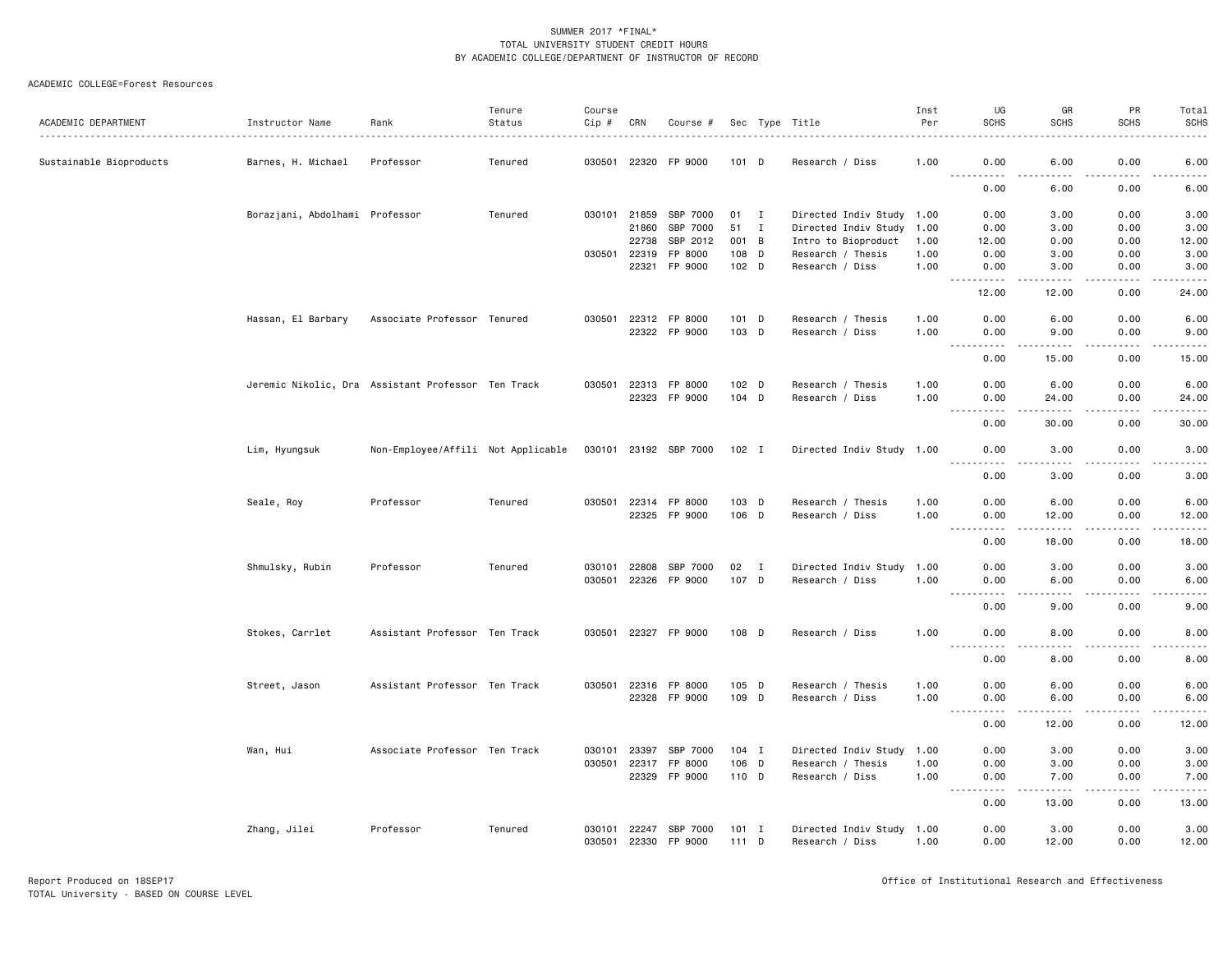#### ACADEMIC COLLEGE=Forest Resources

| ACADEMIC DEPARTMENT                                             | Instructor Name | Rank | Tenure<br>Status | Course<br>Cip # | CRN | Course # |  | Sec Type Title | Inst<br>Per | UG<br><b>SCHS</b>   | GR<br><b>SCHS</b>    | PR<br><b>SCHS</b>  | Total<br><b>SCHS</b>            |
|-----------------------------------------------------------------|-----------------|------|------------------|-----------------|-----|----------|--|----------------|-------------|---------------------|----------------------|--------------------|---------------------------------|
|                                                                 |                 |      |                  |                 |     |          |  |                |             | 0.00                | 15.00                | 0.00               | 15.00                           |
| ====================================<br>Sustainable Bioproducts |                 |      |                  |                 |     |          |  |                |             | ==========<br>12.00 | ==========<br>141.00 | ==========<br>0.00 | $=$ = = = = = = = = =<br>153,00 |
| ======================================                          |                 |      |                  |                 |     |          |  |                |             | -----------         | ==========           | ==========         | ==========                      |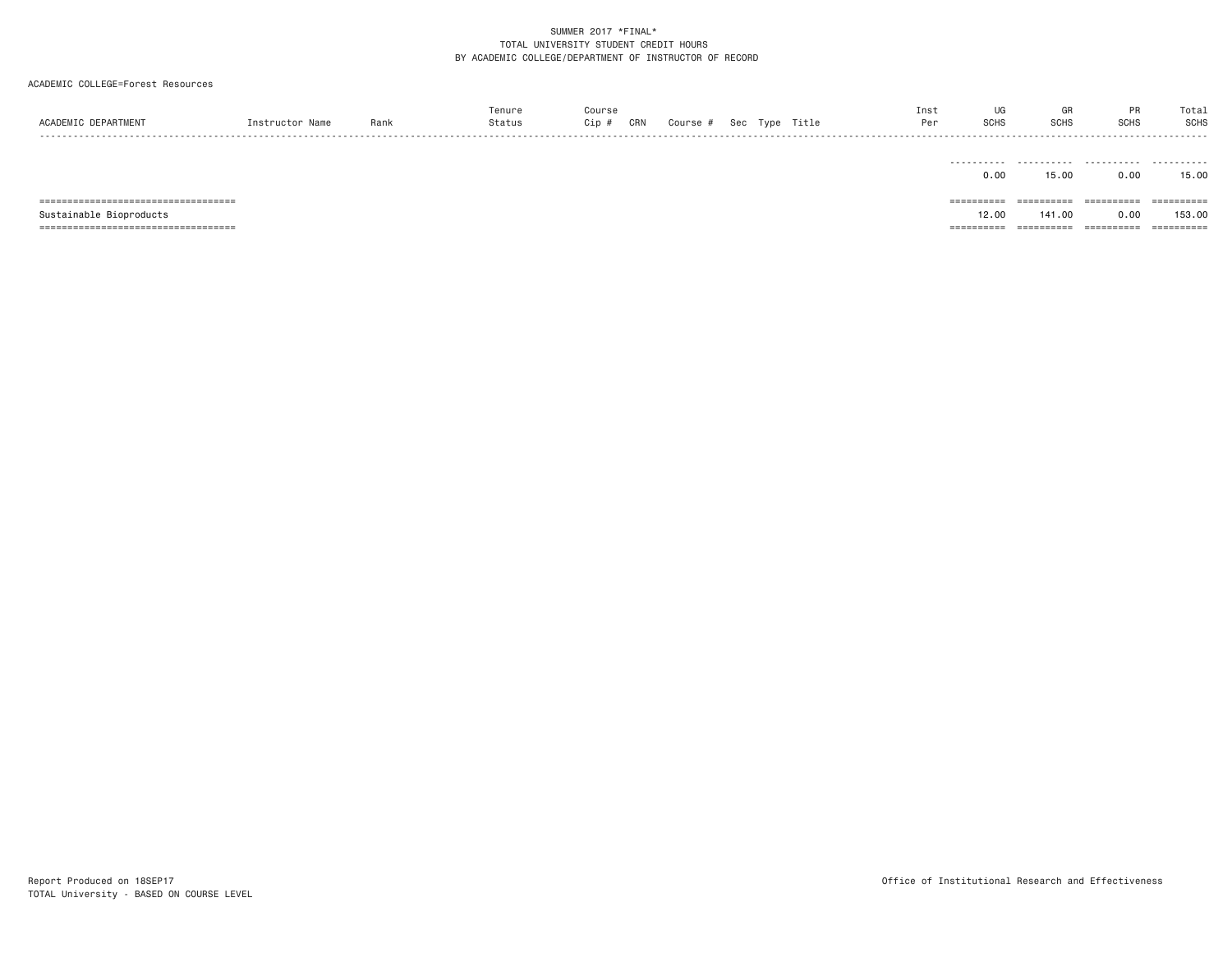#### ACADEMIC COLLEGE=Forest Resources

| ACADEMIC DEPARTMENT               | Instructor Name    | Rank                              | Tenure<br>Status | Course<br>$Cip$ # | CRN            | Course #                    |                  |   | Sec Type Title                            | Inst<br>Per  | UG<br><b>SCHS</b>                                                                                                                         | GR<br><b>SCHS</b>   | PR<br><b>SCHS</b> | Total<br>SCHS         |
|-----------------------------------|--------------------|-----------------------------------|------------------|-------------------|----------------|-----------------------------|------------------|---|-------------------------------------------|--------------|-------------------------------------------------------------------------------------------------------------------------------------------|---------------------|-------------------|-----------------------|
| Wildlife, Fisheries & Aquaculture | Allen, Peter       | Associate Professor Tenured       |                  |                   |                | 030601 22253 WFA 8000       | 101 D            |   | Research / Thesis                         | 1.00         | 0.00                                                                                                                                      | 45.00               | 0.00              | 45.00                 |
|                                   |                    |                                   |                  |                   |                |                             |                  |   |                                           |              | <u> - - - - - - - - - -</u><br>0.00                                                                                                       | 45.00               | .<br>0.00         | .<br>45.00            |
|                                   | Ayers, Christopher | Instructor                        | Non-Ten Track    | 030201            |                | 21124 WFA 4433              | 001 C            |   | Mammalogy                                 | 1.00         | 33.00                                                                                                                                     | 0.00                | 0.00              | 33.00                 |
|                                   |                    |                                   |                  |                   |                | 21125 WFA 4433              | 002 K            |   | Mammalogy                                 | 1.00         | 0.00<br>.                                                                                                                                 | 0.00                | 0.00              | 0.00<br>-----         |
|                                   |                    |                                   |                  |                   |                |                             |                  |   |                                           |              | 33.00                                                                                                                                     | 0.00                | 0.00              | 33.00                 |
|                                   | Baker, Beth        | Extension Assist Pr Non-Ten Track |                  |                   |                | 030601 22254 WFA 8000       | 102 D            |   | Research / Thesis                         | 1.00         | 0.00<br>.                                                                                                                                 | 9.00<br>.           | 0.00<br>.         | 9.00<br>$\frac{1}{2}$ |
|                                   |                    |                                   |                  |                   |                |                             |                  |   |                                           |              | 0.00                                                                                                                                      | 9.00                | 0.00              | 9.00                  |
|                                   | Barton, Martha     | Instructor                        | Non-Ten Track    |                   |                | 260101 21803 BIO 1134       | 01 B             |   | Biology I                                 | 1.00         | 88.00<br>1.1.1.1.1<br>$\sim$ $\sim$ $\sim$                                                                                                | 0.00<br>.           | 0.00<br>.         | 88.00<br>.            |
|                                   |                    |                                   |                  |                   |                |                             |                  |   |                                           |              | 88.00                                                                                                                                     | 0.00                | 0.00              | 88.00                 |
|                                   | Belant, Jerrold    | Professor                         | Tenured          | 030601            | 22561          | 22255 WFA 8000<br>WFA 9000  | $103$ D<br>113 D |   | Research / Thesis<br>Research / Diss      | 1.00<br>1.00 | 0.00<br>0.00                                                                                                                              | 7.00<br>27.00       | 0.00<br>0.00      | 7.00<br>27.00         |
|                                   |                    |                                   |                  |                   |                |                             |                  |   |                                           |              | $\frac{1}{2} \left( \frac{1}{2} \right) \left( \frac{1}{2} \right) \left( \frac{1}{2} \right) \left( \frac{1}{2} \right)$<br>.<br>0.00    | .<br>34.00          | .<br>0.00         | .<br>34.00            |
|                                   | Burger, Leslie     | Extension Assist Pr Non-Ten Track |                  |                   |                | 030601 23198 WFA 8000       | $121$ D          |   | Research / Thesis                         | 1.00         | 0.00                                                                                                                                      | 6.00                | 0.00              | 6.00                  |
|                                   |                    |                                   |                  |                   |                |                             |                  |   |                                           |              | .<br>0.00                                                                                                                                 | 6.00                | 0.00              | .<br>6.00             |
|                                   | Colvin, Michael    | Assistant Professor Ten Track     |                  | 030601            |                | 22256 WFA 8000              | $104$ D          |   | Research / Thesis                         | 1.00         | 0.00                                                                                                                                      | 12.00               | 0.00              | 12.00                 |
|                                   |                    |                                   |                  |                   |                | 22562 WFA 9000              | 114 D            |   | Research / Diss                           | 1.00         | 0.00<br>$  -$<br><u>.</u>                                                                                                                 | 9.00<br>$- - - - -$ | 0.00<br>.         | 9.00<br>$- - - - -$   |
|                                   |                    |                                   |                  |                   |                |                             |                  |   |                                           |              | 0.00                                                                                                                                      | 21.00               | 0.00              | 21.00                 |
|                                   | Davis, John        | Associate Professor Tenured       |                  | 030601            | 22257          | WFA 8000                    | 105 D            |   | Research / Thesis                         | 1.00         | 0.00                                                                                                                                      | 21.00               | 0.00              | 21.00                 |
|                                   |                    |                                   |                  |                   | 22563          | WFA 9000                    | 115 D            |   | Research / Diss                           | 1.00         | 0.00<br>$ -$<br>$\frac{1}{2} \left( \frac{1}{2} \right) \left( \frac{1}{2} \right) \left( \frac{1}{2} \right) \left( \frac{1}{2} \right)$ | 1.00<br><u>.</u>    | 0.00<br>.         | 1.00<br>.             |
|                                   |                    |                                   |                  |                   |                |                             |                  |   |                                           |              | 0.00                                                                                                                                      | 22.00               | 0.00              | 22.00                 |
|                                   | Demarais, Stephen  | Professor                         | Tenured          | 030201<br>030601  | 21541<br>22258 | WFA 3031<br><b>WFA 8000</b> | 801 H<br>106 D   |   | Intro Wild/Fish Prac<br>Research / Thesis | 1.00<br>1.00 | 43.00<br>0.00                                                                                                                             | 0.00<br>24.00       | 0.00<br>0.00      | 43.00<br>24.00        |
|                                   |                    |                                   |                  |                   | 22564          | WFA 9000                    | $116$ D          |   | Research / Diss                           | 1.00         | 0.00                                                                                                                                      | 5.00                | 0.00              | 5.00                  |
|                                   |                    |                                   |                  |                   |                |                             |                  |   |                                           |              | <u>.</u><br>43.00                                                                                                                         | .<br>29.00          | .<br>0.00         | .<br>72.00            |
|                                   | Hunt, Kevin        | Professor                         | Tenured          | 030601            |                | 22786 WFA 9000              | 118 D            |   | Research / Diss                           | 1.00         | 0.00                                                                                                                                      | 6.00                | 0.00              | 6.00                  |
|                                   |                    |                                   |                  |                   |                |                             |                  |   |                                           |              | -----<br>0.00                                                                                                                             | $- - - -$<br>6.00   | $  -$<br>0.00     | .<br>6.00             |
|                                   | Jones, Walter      | Extension Professor Non-Ten Track |                  | 030601            |                | 22565 WFA 9000              | 117 D            |   | Research / Diss                           | 1.00         | 0.00                                                                                                                                      | 1.00                | 0.00              | 1.00                  |
|                                   |                    |                                   |                  |                   |                |                             |                  |   |                                           |              | 0.00                                                                                                                                      | 1.00                | 0.00              | 1.00                  |
|                                   | Lashley, Marcus    | Assistant Professor Ten Track     |                  | 030601            | 22261          | <b>WFA 8000</b>             | 109 D            |   | Research / Thesis                         | 1.00         | 0.00                                                                                                                                      | 18.00               | 0.00              | 18.00                 |
|                                   |                    |                                   |                  |                   | 22549          | <b>WFA 9000</b>             | 101 D            |   | Research / Diss                           | 1.00         | 0.00                                                                                                                                      | 6.00                | 0.00              | 6.00                  |
|                                   |                    |                                   |                  |                   | 22780<br>22781 | WFA 4223<br>WFA 6223        | 001<br>001 B     | B | Wildlife Plant ID<br>Wildife Plant ID     | 1.00<br>1.00 | 21.00<br>0.00                                                                                                                             | 0.00<br>3.00        | 0.00<br>0.00      | 21.00<br>3.00         |

Report Produced on 18SEP17 Office of Institutional Research and Effectiveness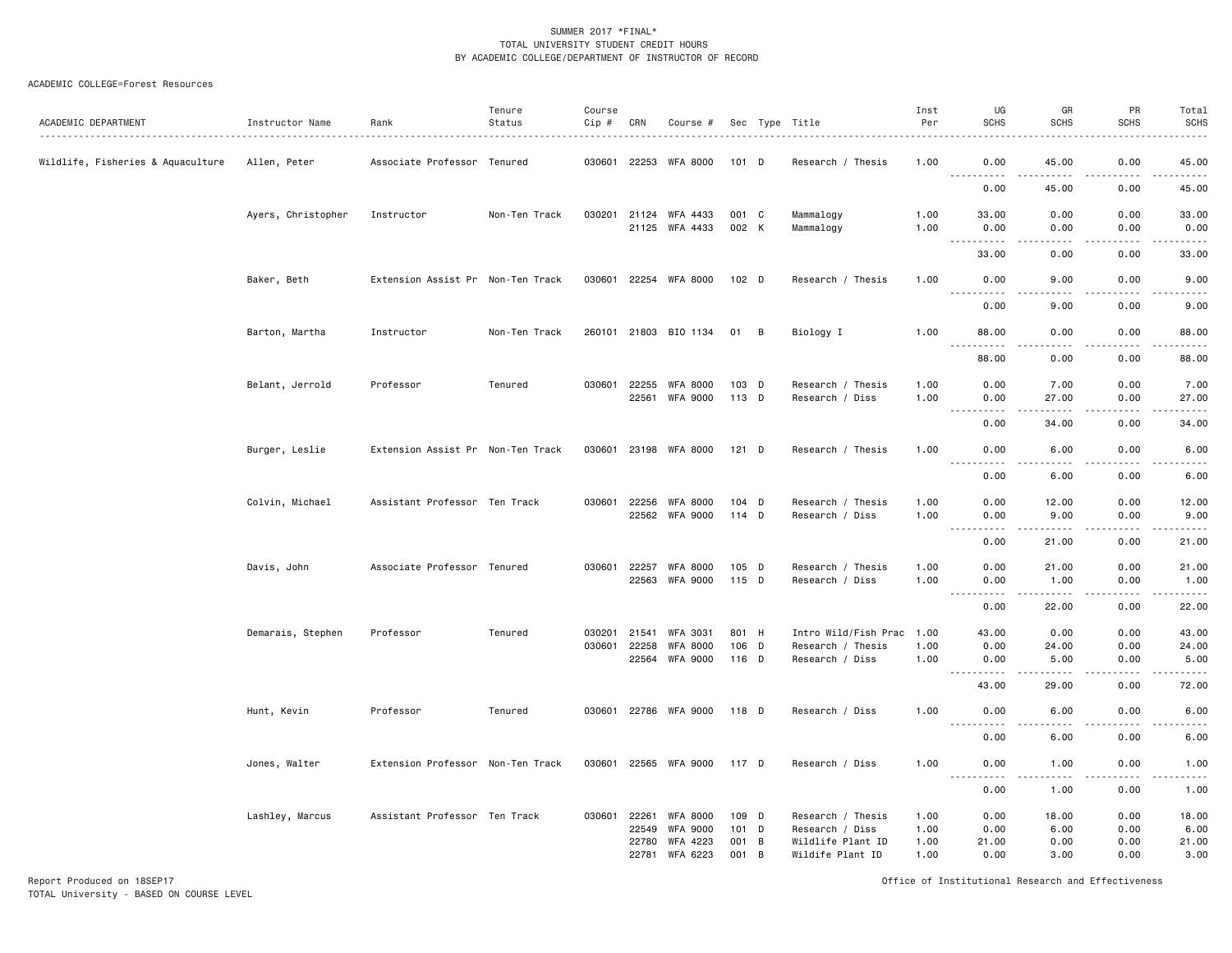| ACADEMIC DEPARTMENT               | Instructor Name     | Rank                               | Tenure<br>Status | Course<br>Cip # | CRN          | Course #              |                  |   | Sec Type Title    | Inst<br>Per | UG<br><b>SCHS</b>                                                                                                                                                                                                                                                                         | GR<br><b>SCHS</b>      | PR<br><b>SCHS</b>                                                                                                                                            | Total<br><b>SCHS</b> |
|-----------------------------------|---------------------|------------------------------------|------------------|-----------------|--------------|-----------------------|------------------|---|-------------------|-------------|-------------------------------------------------------------------------------------------------------------------------------------------------------------------------------------------------------------------------------------------------------------------------------------------|------------------------|--------------------------------------------------------------------------------------------------------------------------------------------------------------|----------------------|
|                                   |                     |                                    |                  |                 |              |                       |                  |   |                   |             |                                                                                                                                                                                                                                                                                           |                        |                                                                                                                                                              |                      |
|                                   |                     |                                    |                  |                 |              |                       |                  |   |                   |             | .<br>21.00                                                                                                                                                                                                                                                                                | $\frac{1}{2}$<br>27.00 | -----<br>0.00                                                                                                                                                | 48.00                |
| Wildlife, Fisheries & Aquaculture | Miranda, Leandro    | Non-Employee/Affili Not Applicable |                  | 030601          | 22262        | WFA 8000              | 110 D            |   | Research / Thesis | 1.00        | 0.00                                                                                                                                                                                                                                                                                      | 3.00                   | 0.00                                                                                                                                                         | 3.00                 |
|                                   |                     |                                    |                  |                 |              | 22550 WFA 9000        | 102 <sub>D</sub> |   | Research / Diss   | 1.00        | 0.00<br><b></b>                                                                                                                                                                                                                                                                           | 3.00<br>.              | 0.00<br>.                                                                                                                                                    | 3.00<br>.            |
|                                   |                     |                                    |                  |                 |              |                       |                  |   |                   |             | 0.00                                                                                                                                                                                                                                                                                      | 6.00                   | 0.00                                                                                                                                                         | 6.00                 |
|                                   | Neal, Jason         | Extension Assoc Pro Non-Ten Track  |                  |                 |              | 030601 22263 WFA 8000 | 111 D            |   | Research / Thesis | 1.00        | 0.00                                                                                                                                                                                                                                                                                      | 6.00                   | 0.00                                                                                                                                                         | 6.00                 |
|                                   |                     |                                    |                  |                 |              |                       |                  |   |                   |             | $\frac{1}{2}$<br>.<br>0.00                                                                                                                                                                                                                                                                | 6.00                   | 0.00                                                                                                                                                         | 6.00                 |
|                                   | Rush, Scott         | Assistant Professor Ten Track      |                  |                 | 030601 22264 | <b>WFA 8000</b>       | 112 D            |   | Research / Thesis | 1.00        | 0.00                                                                                                                                                                                                                                                                                      | 36.00                  | 0.00                                                                                                                                                         | 36.00                |
|                                   |                     |                                    |                  |                 | 22551        | WFA 9000              | $103$ D          |   | Research / Diss   | 1.00        | 0.00<br>$\frac{1}{2} \left( \frac{1}{2} \right) \left( \frac{1}{2} \right) \left( \frac{1}{2} \right) \left( \frac{1}{2} \right)$<br>.                                                                                                                                                    | 9.00<br><u>.</u>       | 0.00                                                                                                                                                         | 9.00                 |
|                                   |                     |                                    |                  |                 |              |                       |                  |   |                   |             | 0.00                                                                                                                                                                                                                                                                                      | 45.00                  | 0.00                                                                                                                                                         | 45.00                |
|                                   | Schramm, Harold     | Non-Employee/Affili Not Applicable |                  | 030601          | 22265        | WFA 8000              | $113$ D          |   | Research / Thesis | 1.00        | 0.00                                                                                                                                                                                                                                                                                      | 1.00                   | 0.00                                                                                                                                                         | 1.00                 |
|                                   |                     |                                    |                  |                 | 22552        | <b>WFA 9000</b>       | 104 D            |   | Research / Diss   | 1.00        | 0.00                                                                                                                                                                                                                                                                                      | 1.00                   | 0.00                                                                                                                                                         | 1.00                 |
|                                   |                     |                                    |                  |                 |              | 23107 WFA 8000        | $02$ D           |   | Research / Thesis | 1.00        | 0.00<br>.                                                                                                                                                                                                                                                                                 | 3.00                   | 0.00                                                                                                                                                         | 3.00                 |
|                                   |                     |                                    |                  |                 |              |                       |                  |   |                   |             | 0.00                                                                                                                                                                                                                                                                                      | 5.00                   | 0.00                                                                                                                                                         | 5.00                 |
|                                   | Sparks, Eric        | Extension Assist Pr Non-Ten Track  |                  | 030601          |              | 22553 WFA 9000        | 105 D            |   | Research / Diss   | 1.00        | 0.00<br>$\frac{1}{2}$<br>$- - -$                                                                                                                                                                                                                                                          | 9.00                   | 0.00                                                                                                                                                         | 9.00                 |
|                                   |                     |                                    |                  |                 |              |                       |                  |   |                   |             | 0.00                                                                                                                                                                                                                                                                                      | 9.00                   | 0.00                                                                                                                                                         | 9.00                 |
|                                   | Street, Garrett     | Assistant Professor Ten Track      |                  |                 |              | 030601 22267 WFA 8000 | 115 D            |   | Research / Thesis | 1.00        | 0.00<br>$\frac{1}{2} \left( \frac{1}{2} \right) \left( \frac{1}{2} \right) \left( \frac{1}{2} \right) \left( \frac{1}{2} \right)$<br>.                                                                                                                                                    | 27.00<br>.             | 0.00<br>$\frac{1}{2} \left( \frac{1}{2} \right) \left( \frac{1}{2} \right) \left( \frac{1}{2} \right) \left( \frac{1}{2} \right) \left( \frac{1}{2} \right)$ | 27.00<br>.           |
|                                   |                     |                                    |                  |                 |              |                       |                  |   |                   |             | 0.00                                                                                                                                                                                                                                                                                      | 27.00                  | 0.00                                                                                                                                                         | 27.00                |
|                                   | Strickland, Bronson | Extension Assoc Pro Non-Ten Track  |                  | 030601 22268    |              | <b>WFA 8000</b>       | 116 D            |   | Research / Thesis | 1.00        | 0.00                                                                                                                                                                                                                                                                                      | 16.00                  | 0.00                                                                                                                                                         | 16.00                |
|                                   |                     |                                    |                  |                 | 22555        | WFA 9000              | 107 D            |   | Research / Diss   | 1.00        | 0.00                                                                                                                                                                                                                                                                                      | 9.00                   | 0.00                                                                                                                                                         | 9.00                 |
|                                   |                     |                                    |                  |                 |              | 23476 WFA 8000        | 53               | D | Research / Thesis | 1.00        | 0.00<br>$\frac{1}{2} \left( \frac{1}{2} \right) \left( \frac{1}{2} \right) \left( \frac{1}{2} \right) \left( \frac{1}{2} \right)$<br>$\cdots$                                                                                                                                             | 3.00<br>.              | 0.00                                                                                                                                                         | 3.00                 |
|                                   |                     |                                    |                  |                 |              |                       |                  |   |                   |             | 0.00                                                                                                                                                                                                                                                                                      | 28.00                  | 0.00                                                                                                                                                         | 28.00                |
|                                   | Vilella, Francisco  | Non-Employee/Affili Not Applicable |                  | 030601 22270    |              | <b>WFA 9000</b>       | 51               | D | Research / Diss   | 1.00        | 0.00                                                                                                                                                                                                                                                                                      | 6.00                   | 0.00                                                                                                                                                         | 6.00                 |
|                                   |                     |                                    |                  |                 | 22547        | <b>WFA 8000</b>       | 119 D            |   | Research / Thesis | 1.00        | 0.00                                                                                                                                                                                                                                                                                      | 1.00                   | 0.00                                                                                                                                                         | 1.00                 |
|                                   |                     |                                    |                  |                 |              | 22557 WFA 9000        | 109 D            |   | Research / Diss   | 1.00        | 0.00<br>د د د د<br>$\frac{1}{2} \left( \frac{1}{2} \right) \left( \frac{1}{2} \right) \left( \frac{1}{2} \right) \left( \frac{1}{2} \right)$                                                                                                                                              | 9.00<br><u>.</u>       | 0.00<br>-----                                                                                                                                                | 9.00                 |
|                                   |                     |                                    |                  |                 |              |                       |                  |   |                   |             | 0.00                                                                                                                                                                                                                                                                                      | 16.00                  | 0.00                                                                                                                                                         | 16.00                |
|                                   | Wang, Guiming       | Associate Professor Tenured        |                  |                 |              | 030601 22548 WFA 8000 | $120$ D          |   | Research / Thesis | 1.00        | 0.00<br>$\frac{1}{2} \left( \frac{1}{2} \right) \left( \frac{1}{2} \right) \left( \frac{1}{2} \right) \left( \frac{1}{2} \right) \left( \frac{1}{2} \right)$<br>$\frac{1}{2} \left( \frac{1}{2} \right) \left( \frac{1}{2} \right) \left( \frac{1}{2} \right) \left( \frac{1}{2} \right)$ | 18.00                  | 0.00                                                                                                                                                         | 18.00                |
|                                   |                     |                                    |                  |                 |              |                       |                  |   |                   |             | 0.00                                                                                                                                                                                                                                                                                      | 18.00                  | 0.00                                                                                                                                                         | 18.00                |
| Wildlife, Fisheries & Aquaculture |                     |                                    |                  |                 |              |                       |                  |   |                   |             | ==========<br>185.00                                                                                                                                                                                                                                                                      | ==========<br>360.00   | ==========<br>0.00                                                                                                                                           | ==========<br>545.00 |

=================================== ========== ========== ========== ==========

ACADEMIC COLLEGE=Forest Resources

SCHS

48.00

 $3.00$  $6.00$ 

 $6.00$ 

45.00

27.00

28.00

1.00

 $9.00$ 16.00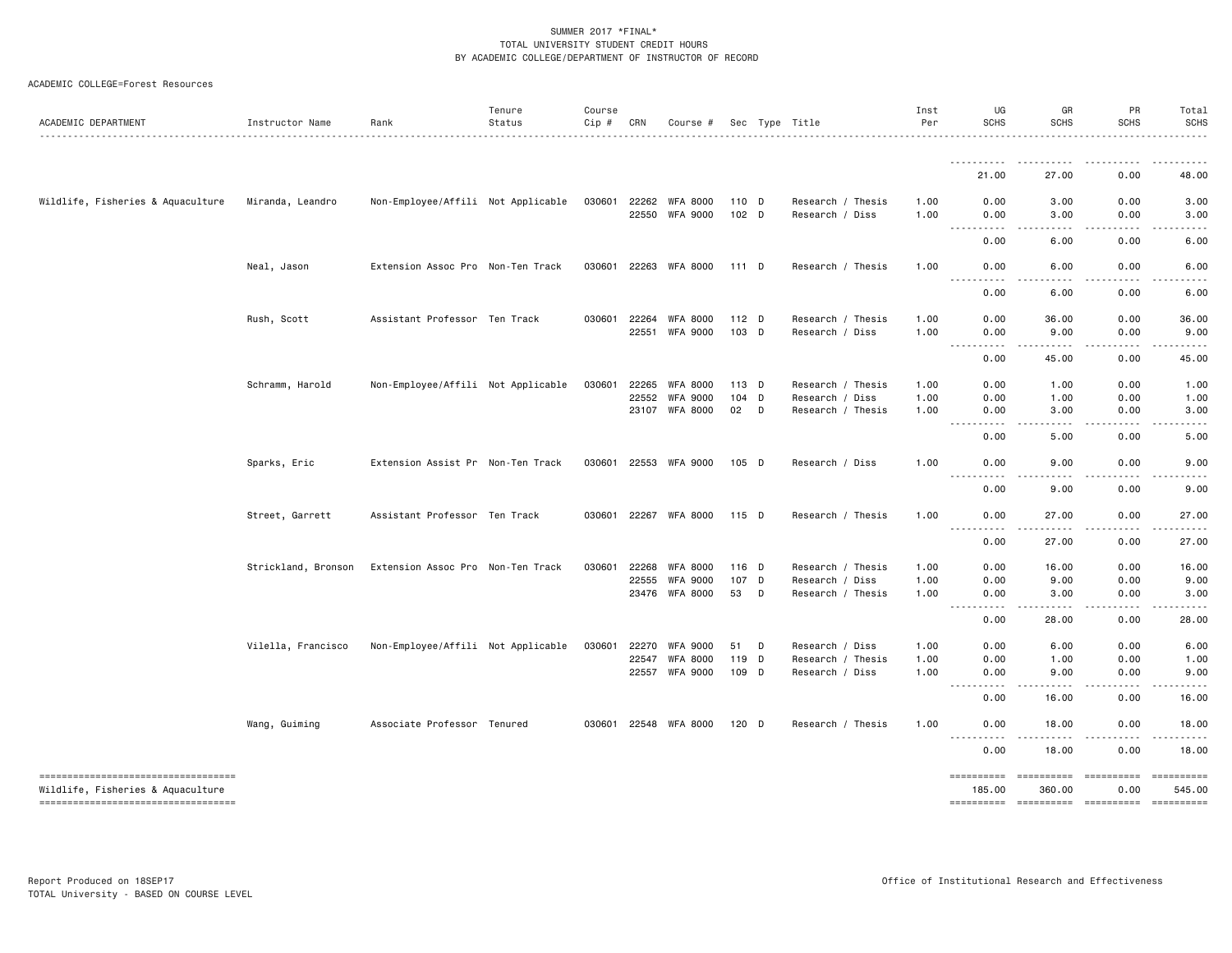|                     |                   |                                   | Tenure         | Course     |       |                             |       |                           | Inst | UG                                                                                                          | GR                                   | PR                                                                                                                                                                                      | Total                                                                                                                                                |
|---------------------|-------------------|-----------------------------------|----------------|------------|-------|-----------------------------|-------|---------------------------|------|-------------------------------------------------------------------------------------------------------------|--------------------------------------|-----------------------------------------------------------------------------------------------------------------------------------------------------------------------------------------|------------------------------------------------------------------------------------------------------------------------------------------------------|
| ACADEMIC DEPARTMENT | Instructor Name   | Rank                              | Status         | Cip #<br>. | CRN   | Course #                    |       | Sec Type Title            | Per  | <b>SCHS</b>                                                                                                 | <b>SCHS</b>                          | <b>SCHS</b>                                                                                                                                                                             | <b>SCHS</b><br>.                                                                                                                                     |
|                     |                   |                                   |                | 512401     | 20359 | CVM 5380                    | 101 E |                           | 1.00 | 0.00                                                                                                        |                                      | 114.00                                                                                                                                                                                  |                                                                                                                                                      |
| Veterinary Medicine | Archer, Todd      | Associate Professor Tenured       |                | 512501     | 22352 | <b>CVM 8000</b>             | 101 D | Small Anim Int Med        | 1.00 | 0.00                                                                                                        | 0.00<br>4.00                         | 0.00                                                                                                                                                                                    | 114.00<br>4.00                                                                                                                                       |
|                     |                   |                                   |                |            |       |                             |       | Research / Thesis         |      |                                                                                                             |                                      |                                                                                                                                                                                         |                                                                                                                                                      |
|                     |                   |                                   |                |            | 22376 | CVM 9000                    | 101 D | Research / Diss           | 1.00 | 0.00                                                                                                        | 1.00                                 | 0.00                                                                                                                                                                                    | 1.00                                                                                                                                                 |
|                     |                   |                                   |                |            | 23424 | <b>CVM 8000</b>             | 02 D  | Research / Thesis         | 1.00 | 0.00<br>.                                                                                                   | 1.00<br>.                            | 0.00<br>$\frac{1}{2} \left( \frac{1}{2} \right) \left( \frac{1}{2} \right) \left( \frac{1}{2} \right) \left( \frac{1}{2} \right) \left( \frac{1}{2} \right) \left( \frac{1}{2} \right)$ | 1.00<br>.                                                                                                                                            |
|                     |                   |                                   |                |            |       |                             |       |                           |      | 0.00                                                                                                        | 6.00                                 | 114.00                                                                                                                                                                                  | 120.00                                                                                                                                               |
|                     | Armour, Natalie   | Clinical Assoc Prof Non-Ten Track |                |            |       | 512501 23405 CVM 8000       | 125 D | Research / Thesis         | 1.00 | 0.00<br>. <u>. .</u>                                                                                        | 2.00<br>$\frac{1}{2}$                | 0.00<br>.                                                                                                                                                                               | 2.00<br>$- - - - -$                                                                                                                                  |
|                     |                   |                                   |                |            |       |                             |       |                           |      | 0.00                                                                                                        | 2.00                                 | 0.00                                                                                                                                                                                    | 2.00                                                                                                                                                 |
|                     | Austin, Frank     | Professor                         | Tenured        |            |       | 512501 23416 CVM 7000 111 I |       | Directed Indiv Study 1.00 |      | 0.00                                                                                                        | 3,00                                 | 0.00                                                                                                                                                                                    | 3.00                                                                                                                                                 |
|                     |                   |                                   |                |            |       |                             |       |                           |      | $- - - - -$<br>0.00                                                                                         | $\sim$ $\sim$ $\sim$ $\sim$<br>3.00  | .<br>0.00                                                                                                                                                                               | $\frac{1}{2}$<br>3.00                                                                                                                                |
|                     | Baumgartner, Wes  | Assistant Professor Ten Track     |                | 512501     | 23209 | CVM 7000                    | 105 I | Directed Indiv Study 1.00 |      | 0.00                                                                                                        | 4.00                                 | 0.00                                                                                                                                                                                    | 4.00                                                                                                                                                 |
|                     |                   |                                   |                |            |       | 23210 CVM 7000              | 106 I | Directed Indiv Study 1.00 |      | 0.00                                                                                                        | 4.00                                 | 0.00                                                                                                                                                                                    | 4.00                                                                                                                                                 |
|                     |                   |                                   |                |            |       |                             |       |                           |      | -----                                                                                                       | .                                    | .                                                                                                                                                                                       | $\frac{1}{2} \left( \frac{1}{2} \right) \left( \frac{1}{2} \right) \left( \frac{1}{2} \right) \left( \frac{1}{2} \right) \left( \frac{1}{2} \right)$ |
|                     |                   |                                   |                |            |       |                             |       |                           |      | 0.00                                                                                                        | 8.00                                 | 0.00                                                                                                                                                                                    | 8.00                                                                                                                                                 |
|                     | Beasley, Michaela | Clinical Assist Pro Non-Ten Track |                |            |       | 512401 20358 CVM 5364       | 101 H | VSC Clinical Rotatio 0.50 |      | 0.00                                                                                                        | 0.00                                 | 42.00                                                                                                                                                                                   | 42.00                                                                                                                                                |
|                     |                   |                                   |                |            |       |                             |       |                           |      | .<br>0.00                                                                                                   | $- - - -$<br>0.00                    | . <u>.</u><br>42.00                                                                                                                                                                     | . <u>.</u><br>42.00                                                                                                                                  |
|                     | Betbeze, Caroline | Clinical Assist Pro Non-Ten Track |                |            |       | 512401 20358 CVM 5364       | 101 H | VSC Clinical Rotatio 0.50 |      | 0.00                                                                                                        | 0.00                                 | 42.00                                                                                                                                                                                   | 42.00                                                                                                                                                |
|                     |                   |                                   |                |            |       |                             |       |                           |      | <u>.</u><br>0.00                                                                                            | 0.00                                 | .<br>42.00                                                                                                                                                                              | .<br>42.00                                                                                                                                           |
|                     | Brinkman, Erin    | Clinical Assoc Prof Non-Ten Track |                | 512401     |       | 20345 CVM 5224              | 101 E | Radiology                 | 1.00 | 0.00                                                                                                        | 0.00                                 | 88.00                                                                                                                                                                                   | 88.00                                                                                                                                                |
|                     |                   |                                   |                |            | 20361 | CVM 5420                    | 101 E | Adv Rot in Radiology      | 1.00 | 0.00                                                                                                        | 0.00                                 | 4.00                                                                                                                                                                                    | 4.00                                                                                                                                                 |
|                     |                   |                                   |                |            |       | <b>CVM 8000</b>             | 102 D |                           |      | 0.00                                                                                                        |                                      | 0.00                                                                                                                                                                                    |                                                                                                                                                      |
|                     |                   |                                   |                | 512501     | 22353 |                             |       | Research / Thesis         | 1.00 | ----------                                                                                                  | 12.00<br>$\sim$ $\sim$ $\sim$ $\sim$ | .                                                                                                                                                                                       | 12.00<br>.                                                                                                                                           |
|                     |                   |                                   |                |            |       |                             |       |                           |      | 0.00                                                                                                        | 12.00                                | 92.00                                                                                                                                                                                   | 104.00                                                                                                                                               |
|                     |                   | Associate Professor Tenured       |                |            |       | 512401 20343 CVM 5214       | 101 E | Lab Services              | 0.50 | 0.00                                                                                                        | 0.00                                 | 46.00                                                                                                                                                                                   | 46.00                                                                                                                                                |
|                     | Bulla, Camillo    |                                   |                |            |       |                             |       |                           |      |                                                                                                             |                                      |                                                                                                                                                                                         |                                                                                                                                                      |
|                     |                   |                                   |                |            |       | 21953 CVM 5990              | 101 C | Special Topics in CV 1.00 |      | 0.00<br>.<br>$\frac{1}{2} \left( \frac{1}{2} \right) \left( \frac{1}{2} \right) \left( \frac{1}{2} \right)$ | 0.00<br>$- - - -$                    | 14.00<br>.                                                                                                                                                                              | 14.00<br>.                                                                                                                                           |
|                     |                   |                                   |                |            |       |                             |       |                           |      | 0.00                                                                                                        | 0.00                                 | 60.00                                                                                                                                                                                   | 60.00                                                                                                                                                |
|                     | Butler, James     | Assistant Professor Ten Track     |                |            |       | 512401 20363 CVM 5452       | 101 H | Small Animal Rehab        | 1.00 | 0.00                                                                                                        | 0.00                                 | 10.00                                                                                                                                                                                   | 10.00                                                                                                                                                |
|                     |                   |                                   |                |            |       |                             |       |                           |      | <u>.</u><br>0.00                                                                                            | 0.00                                 | .<br>10.00                                                                                                                                                                              | .<br>10.00                                                                                                                                           |
|                     | Calder, Christine | Non-Faculty                       | Not Applicable |            |       | 512401 21880 CVM 5812       | 101 C | Behavior Comp. Anim. 1.00 |      | 0.00                                                                                                        | 0.00                                 | 8.00                                                                                                                                                                                    | 8.00                                                                                                                                                 |
|                     |                   |                                   |                |            |       |                             |       |                           |      | .<br>0.00                                                                                                   | د د د د<br>0.00                      | .<br>8.00                                                                                                                                                                               | -----<br>8.00                                                                                                                                        |
|                     | Carr, Russell     | Associate Professor Tenured       |                |            |       | 512501 22377 CVM 9000       | 102 D | Research / Diss           | 1.00 | 0.00                                                                                                        | 6.00                                 | 0.00                                                                                                                                                                                    | 6.00                                                                                                                                                 |
|                     |                   |                                   |                |            |       |                             |       |                           |      | $\frac{1}{2}$                                                                                               | $\frac{1}{2}$                        | .                                                                                                                                                                                       | $\frac{1}{2}$                                                                                                                                        |
|                     |                   |                                   |                |            |       |                             |       |                           |      | 0.00                                                                                                        | 6.00                                 | 0.00                                                                                                                                                                                    | 6.00                                                                                                                                                 |
|                     | Chambers, Janice  | Professor                         | Tenured        |            |       | 512501 22378 CVM 9000       | 103 D | Research / Diss           | 1.00 | 0.00                                                                                                        | 8.00                                 | 0.00                                                                                                                                                                                    | 8.00                                                                                                                                                 |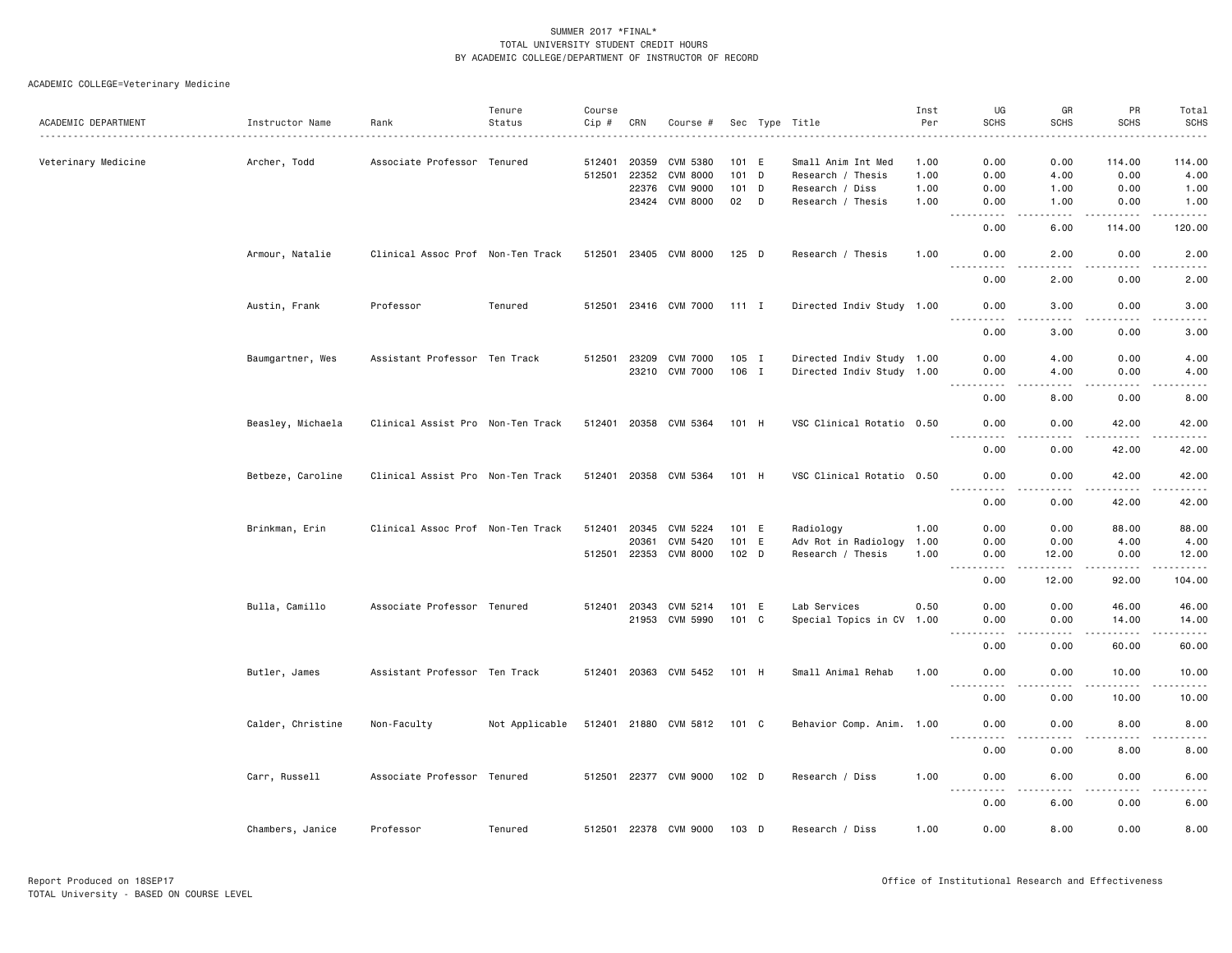| ACADEMIC DEPARTMENT | Instructor Name     | Rank                              | Tenure<br>Status | Course<br>Cip # | CRN   | Course #                   |                |   | Sec Type Title                              | Inst<br>Per | UG<br><b>SCHS</b>   | GR<br><b>SCHS</b>     | PR<br><b>SCHS</b> | Total<br><b>SCHS</b><br>.                                                                                               |
|---------------------|---------------------|-----------------------------------|------------------|-----------------|-------|----------------------------|----------------|---|---------------------------------------------|-------------|---------------------|-----------------------|-------------------|-------------------------------------------------------------------------------------------------------------------------|
|                     |                     |                                   |                  |                 |       |                            |                |   |                                             |             |                     |                       |                   |                                                                                                                         |
|                     |                     |                                   |                  |                 |       |                            |                |   |                                             |             | 0.00                | 8.00                  | 0.00              | 8,00                                                                                                                    |
| Veterinary Medicine | Christiansen, David | Clinical Assist Pro Non-Ten Track |                  | 512401          | 20384 | CVM 5580                   | 105 E          |   | Adv Clin Rot 3                              | 1.00        | 0.00                | 0.00                  | 2.00              | 2.00                                                                                                                    |
|                     |                     |                                   |                  | 512501          |       | 20354 CVM 5282             | 101 E          |   | Lg Animal/Ambulatory 1.00                   |             | 0.00                | 0.00                  | 46.00<br>.        | 46.00<br>$\sim$ $\sim$ $\sim$ $\sim$                                                                                    |
|                     |                     |                                   |                  |                 |       |                            |                |   |                                             |             | 0.00                | 0.00                  | 48.00             | 48.00                                                                                                                   |
|                     | Eddy, Alison        | Clinical Assoc Prof Non-Ten Track |                  | 512401          | 20350 | CVM 5266                   | $101 \quad C$  |   | Equine Med & Surg                           | 1.00        | 0.00                | 0.00                  | 126.00            | 126.00                                                                                                                  |
|                     |                     |                                   |                  |                 | 20375 | CVM 5560                   | 104 E          |   | Adv Clin Rot 1                              | 1.00        | 0.00                | 0.00                  | 2.00              | 2.00<br>.                                                                                                               |
|                     |                     |                                   |                  |                 |       |                            |                |   |                                             |             | 0.00                | 0.00                  | 128.00            | 128.00                                                                                                                  |
|                     | Epperson, William   | Professor                         | Tenured          | 512401          | 20339 | CVM 5022                   | 101 C          |   | Veterinary Epidemiol 0.90                   |             | 0.00                | 0.00                  | 1.80              | 1.80                                                                                                                    |
|                     |                     |                                   |                  |                 |       | 22858 CVM 5000             | $102$ I        |   | Directed Indiv Study 1.00                   |             | 0.00                | 0.00                  | 2.00              | 2.00                                                                                                                    |
|                     |                     |                                   |                  |                 |       |                            |                |   |                                             |             | .<br>0.00           | .<br>0.00             | .<br>3.80         | $\begin{array}{cccccccccccccc} \bullet & \bullet & \bullet & \bullet & \bullet & \bullet & \bullet \end{array}$<br>3.80 |
|                     |                     |                                   |                  |                 |       |                            |                |   |                                             |             |                     |                       |                   |                                                                                                                         |
|                     | Eubanks, Diana      | Clinical Professor                | Non-Ten Track    | 512401          | 20347 | CVM 5246<br>20377 CVM 5570 | 101 E<br>102 E |   | Community Veterinary 1.00<br>Adv Clin Rot 2 | 1.00        | 0.00<br>0.00        | 0.00<br>0.00          | 138.00<br>2.00    | 138.00<br>2.00                                                                                                          |
|                     |                     |                                   |                  |                 |       |                            |                |   |                                             |             | $  -$               |                       | .                 | .                                                                                                                       |
|                     |                     |                                   |                  |                 |       |                            |                |   |                                             |             | 0.00                | 0.00                  | 140.00            | 140.00                                                                                                                  |
|                     | Fleming, Sherrill   | Associate Professor Tenured       |                  |                 |       | 512401 20352 CVM 5276      | 101 C          |   | Food Animal Practice 0.50                   |             | 0.00<br><u>.</u>    | 0.00<br>$\frac{1}{2}$ | 63.00<br>.        | 63.00<br>. <u>.</u> .                                                                                                   |
|                     |                     |                                   |                  |                 |       |                            |                |   |                                             |             | 0.00                | 0.00                  | 63.00             | 63.00                                                                                                                   |
|                     | Fontenot, Robin     | Clinical Assist Pro Non-Ten Track |                  |                 |       | 512501 20390 CVM 8081      | 101 C          |   | Clin Sci Journal Rev 1.00                   |             | 0.00                | 1.00<br>$\frac{1}{2}$ | 0.00<br>.         | 1.00<br>$\frac{1}{2}$                                                                                                   |
|                     |                     |                                   |                  |                 |       |                            |                |   |                                             |             | 0.00                | 1.00                  | 0.00              | 1.00                                                                                                                    |
|                     | Gardner, Allison    | Clinical Assist Pro Non-Ten Track |                  |                 |       | 510808 20337 CVM 3222      | 51             | C | Sur Skls & Nurs. VT                         | 0.50        | 25.00               | 0.00                  | 0.00              | 25.00                                                                                                                   |
|                     |                     |                                   |                  |                 |       |                            |                |   |                                             |             | . <u>.</u><br>25.00 | $   -$<br>0.00        | .<br>0.00         | .<br>25.00                                                                                                              |
|                     | Grace, Sharon       | Clinical Professor                | Non-Ten Track    | 510808          | 20338 | CVM 4102                   | 01             | C | Prof Develop for Vet 1.00                   |             | 50.00               | 0.00                  | 0.00              | 50.00                                                                                                                   |
|                     |                     |                                   |                  | 512401          | 22798 | <b>CVM 5000</b>            | $101$ I        |   | Directed Indiv Study 1.00                   |             | 0.00                | 0.00                  | 3.00              | 3.00                                                                                                                    |
|                     |                     |                                   |                  |                 | 23152 | CVM 5000                   | 103 I          |   | Directed Indiv Study 1.00                   |             | 0.00                | 0.00                  | 2.00              | 2.00                                                                                                                    |
|                     |                     |                                   |                  |                 | 23255 | <b>CVM 5000</b>            | 106 I          |   | Directed Indiv Study 1.00                   |             | 0.00                | 0.00                  | 4.00              | 4.00                                                                                                                    |
|                     |                     |                                   |                  |                 | 23335 | CVM 5000                   | 108 I          |   | Directed Indiv Study 1.00                   |             | 0.00                | 0.00                  | 3.00              | 3.00                                                                                                                    |
|                     |                     |                                   |                  |                 | 23447 | <b>CVM 5000</b>            | 109 I          |   | Directed Indiv Study 1.00                   |             | 0.00                | 0.00                  | 2.00              | 2.00                                                                                                                    |
|                     |                     |                                   |                  |                 | 23500 | CVM 5000                   | 111 $I$        |   | Directed Indiv Study 1.00                   |             | 0.00<br><u>.</u>    | 0.00<br>$\frac{1}{2}$ | 2.00<br>.         | 2.00<br>$    -$                                                                                                         |
|                     |                     |                                   |                  |                 |       |                            |                |   |                                             |             | 50.00               | 0.00                  | 16.00             | 66.00                                                                                                                   |
|                     | Griffin, Matthew    | Research Assoc Prof Non-Ten Track |                  | 512501          | 22380 | CVM 9000                   | $105$ D        |   | Research / Diss                             | 1.00        | 0.00                | 1.00                  | 0.00              | 1.00                                                                                                                    |
|                     |                     |                                   |                  |                 |       | 23324 CVM 8000             | 01             | D | Research / Thesis                           | 1.00        | 0.00<br>.           | 3.00<br>- - - -       | 0.00<br>د د د د   | 3.00<br>.                                                                                                               |
|                     |                     |                                   |                  |                 |       |                            |                |   |                                             |             | 0.00                | 4.00                  | 0.00              | 4.00                                                                                                                    |
|                     | Grissett, Gretchen  | Clinical Assist Pro Non-Ten Track |                  |                 |       | 512401 20352 CVM 5276      | 101 C          |   | Food Animal Practice 0.50                   |             | 0.00<br><u>.</u>    | 0.00<br>.             | 63.00<br>.        | 63.00<br>.                                                                                                              |
|                     |                     |                                   |                  |                 |       |                            |                |   |                                             |             | 0.00                | 0.00                  | 63.00             | 63.00                                                                                                                   |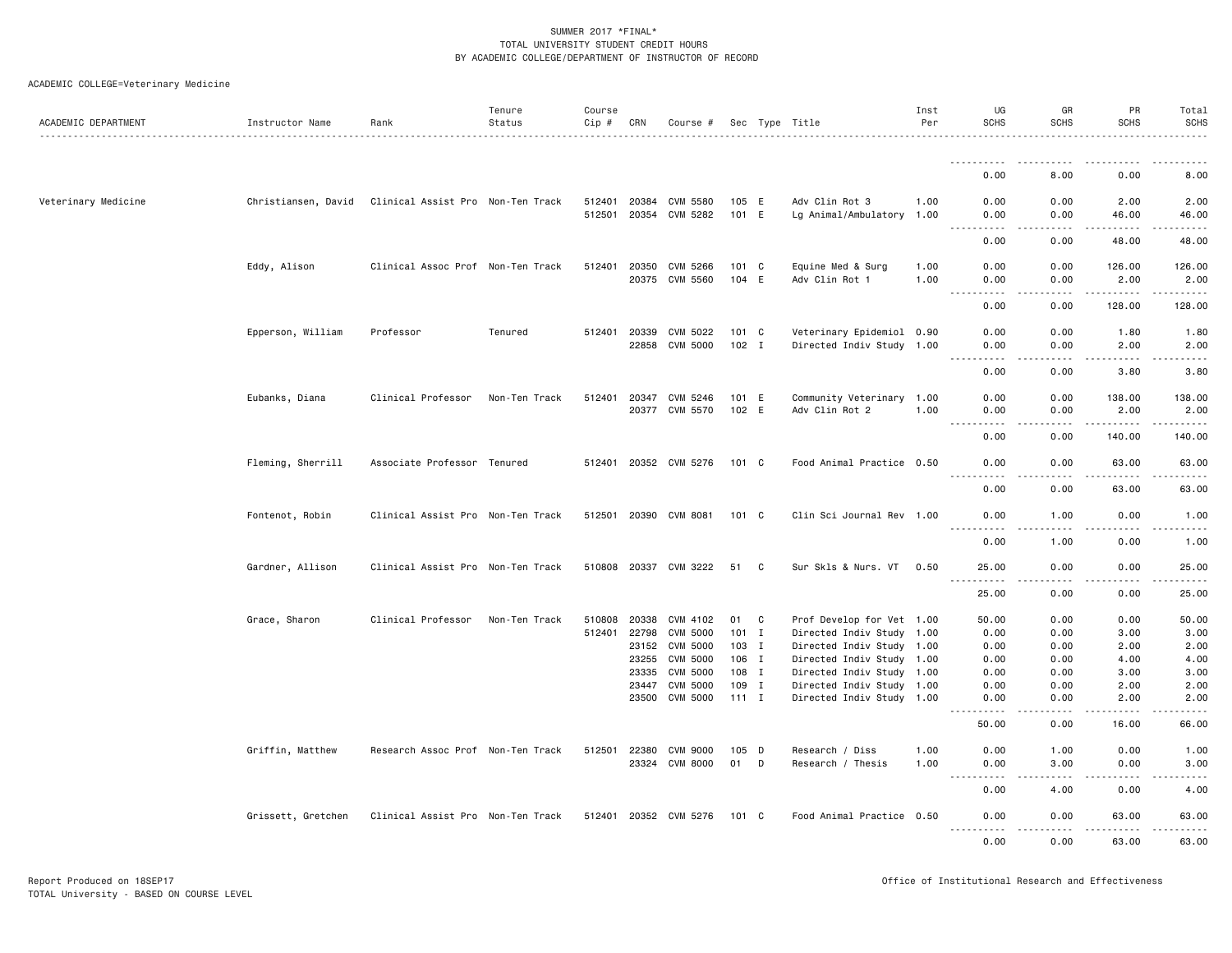| ACADEMIC DEPARTMENT | Instructor Name    | Rank                              | Tenure<br>Status | Course<br>Cip # | CRN          | Course #                                |                  |         | Sec Type Title                                         | Inst<br>Per | UG<br><b>SCHS</b>        | GR<br><b>SCHS</b>                                                                                                                 | PR<br><b>SCHS</b>                                                                                                                                             | Total<br><b>SCHS</b><br>$\frac{1}{2}$                                                                                                                        |
|---------------------|--------------------|-----------------------------------|------------------|-----------------|--------------|-----------------------------------------|------------------|---------|--------------------------------------------------------|-------------|--------------------------|-----------------------------------------------------------------------------------------------------------------------------------|---------------------------------------------------------------------------------------------------------------------------------------------------------------|--------------------------------------------------------------------------------------------------------------------------------------------------------------|
| Veterinary Medicine | Gunter, Miriam     | Clinical Assist Pro Non-Ten Track |                  |                 |              | 512401 20374 CVM 5560                   | 103 E            |         | Adv Clin Rot 1                                         | 1.00        | 0.00<br>.                | 0.00<br>.                                                                                                                         | 2.00<br>.                                                                                                                                                     | 2.00<br>$\frac{1}{2} \left( \frac{1}{2} \right) \left( \frac{1}{2} \right) \left( \frac{1}{2} \right) \left( \frac{1}{2} \right) \left( \frac{1}{2} \right)$ |
|                     |                    |                                   |                  |                 |              |                                         |                  |         |                                                        |             | 0.00                     | 0.00                                                                                                                              | 2.00                                                                                                                                                          | 2.00                                                                                                                                                         |
|                     | Hanson, Larry      | Professor                         | Tenured          | 512501 22381    |              | CVM 9000                                | 106 D            |         | Research / Diss                                        | 1.00        | 0.00                     | 3.00                                                                                                                              | 0.00                                                                                                                                                          | 3.00                                                                                                                                                         |
|                     |                    |                                   |                  |                 |              |                                         |                  |         |                                                        |             | $- - -$<br>.<br>0.00     | .<br>3.00                                                                                                                         | .<br>0.00                                                                                                                                                     | وبالمستريث<br>3.00                                                                                                                                           |
|                     | Hinz, Simone       | Clinical Instructor Non-Ten Track |                  |                 |              | 512401 20346 CVM 5234                   | 101 E            |         | Anesthesiolgy                                          | 0.50        | 0.00<br>$- - -$<br>----- | 0.00<br>$\frac{1}{2} \left( \frac{1}{2} \right) \left( \frac{1}{2} \right) \left( \frac{1}{2} \right) \left( \frac{1}{2} \right)$ | 46.00<br>.                                                                                                                                                    | 46.00<br>.                                                                                                                                                   |
|                     |                    |                                   |                  |                 |              |                                         |                  |         |                                                        |             | 0.00                     | 0.00                                                                                                                              | 46.00                                                                                                                                                         | 46.00                                                                                                                                                        |
|                     | Hopper, Richard    | Professor                         | Tenured          |                 |              | 512401 23153 CVM 5000<br>23256 CVM 5000 | $104$ I<br>107 I |         | Directed Indiv Study 1.00<br>Directed Indiv Study 1.00 |             | 0.00<br>0.00             | 0.00<br>0.00                                                                                                                      | 2.00<br>2.00                                                                                                                                                  | 2.00<br>2.00                                                                                                                                                 |
|                     |                    |                                   |                  |                 |              |                                         |                  |         |                                                        |             | .<br>0.00                | .<br>0.00                                                                                                                         | .<br>4.00                                                                                                                                                     | د د د د د<br>4.00                                                                                                                                            |
|                     |                    | Assistant Professor Ten Track     |                  | 512501          |              | 22382 CVM 9000                          | 107 D            |         | Research / Diss                                        | 1.00        | 0.00                     | 6.00                                                                                                                              | 0.00                                                                                                                                                          | 6.00                                                                                                                                                         |
|                     | Howell, George     |                                   |                  |                 |              |                                         |                  |         |                                                        |             | 0.00                     | 6.00                                                                                                                              | $\frac{1}{2}$<br>0.00                                                                                                                                         | <u>.</u><br>6.00                                                                                                                                             |
|                     |                    |                                   |                  |                 |              |                                         |                  |         |                                                        |             |                          |                                                                                                                                   |                                                                                                                                                               |                                                                                                                                                              |
|                     | Huston, Carla      | Associate Professor Tenured       |                  | 512401          | 20341        | CVM 5182<br>22742 CVM 6180              | 101 C<br>01 C    |         | Vet Disaster Managem 1.00<br>Emerg Prep Animal He 1.00 |             | 0.00<br>0.00             | 0.00<br>8.00                                                                                                                      | 28.00<br>0.00                                                                                                                                                 | 28.00<br>8.00                                                                                                                                                |
|                     |                    |                                   |                  |                 |              |                                         |                  |         |                                                        |             | -----<br>0.00            | .<br>8.00                                                                                                                         | $\frac{1}{2} \left( \frac{1}{2} \right) \left( \frac{1}{2} \right) \left( \frac{1}{2} \right) \left( \frac{1}{2} \right) \left( \frac{1}{2} \right)$<br>28.00 | .<br>36.00                                                                                                                                                   |
|                     | Jackson, Elizabeth | Clinical Instructor Non-Ten Track |                  |                 |              | 510808 20337 CVM 3222                   | 51 C             |         | Sur Skls & Nurs. VT                                    | 0.50        | 25.00                    | 0.00                                                                                                                              | 0.00                                                                                                                                                          | 25.00                                                                                                                                                        |
|                     |                    |                                   |                  |                 |              |                                         |                  |         |                                                        |             | .<br>25.00               | - - - -<br>0.00                                                                                                                   | $\frac{1}{2}$<br>0.00                                                                                                                                         | $- - - - -$<br>25.00                                                                                                                                         |
|                     | Kaplan, Barbara    | Assistant Professor Ten Track     |                  |                 |              | 512501 22384 CVM 9000                   | 109 D            |         | Research / Diss                                        | 1.00        | 0.00                     | 16.00                                                                                                                             | 0.00                                                                                                                                                          | 16.00                                                                                                                                                        |
|                     |                    |                                   |                  |                 |              |                                         |                  |         |                                                        |             | . <b>.</b><br>0.00       | 16.00                                                                                                                             | 0.00                                                                                                                                                          | .<br>16.00                                                                                                                                                   |
|                     | Karsi, Attila      | Associate Professor Ten Track     |                  |                 | 512501 23437 | CVM 9000                                | 02               | D       | Research / Diss                                        | 1.00        | 0.00                     | 3.00                                                                                                                              | 0.00                                                                                                                                                          | 3.00                                                                                                                                                         |
|                     |                    |                                   |                  |                 | 23509        | <b>CVM 9000</b>                         | 51               | D       | Research / Diss                                        | 1.00        | 0.00<br>.                | 4.00<br>.                                                                                                                         | 0.00<br>.                                                                                                                                                     | 4.00<br>$- - - - -$                                                                                                                                          |
|                     |                    |                                   |                  |                 |              |                                         |                  |         |                                                        |             | 0.00                     | 7.00                                                                                                                              | 0.00                                                                                                                                                          | 7.00                                                                                                                                                         |
|                     | Khaitsa, Margaret  | Professor                         | Tenured          |                 | 512401 21438 | CVM 5906<br>23155 CVM 4990              | 801 A<br>801 A   |         | Tropical Vet Med & 0 1.00<br>Special Topic In CVM 1.00 |             | 0.00<br>18.00            | 0.00<br>0.00                                                                                                                      | 6.00<br>0.00                                                                                                                                                  | 6.00<br>18.00                                                                                                                                                |
|                     |                    |                                   |                  |                 |              |                                         |                  |         |                                                        |             | -----<br>18.00           | $\frac{1}{2} \left( \frac{1}{2} \right) \left( \frac{1}{2} \right) \left( \frac{1}{2} \right) \left( \frac{1}{2} \right)$<br>0.00 | .<br>6.00                                                                                                                                                     | د د د د د<br>24.00                                                                                                                                           |
|                     | King, Elmer        | Clinical Assist Pro Non-Ten Track |                  |                 | 512401 21879 | CVM 5764                                | 101 C            |         | Adv Equine Repro                                       | 0.50        | 0.00                     | 0.00                                                                                                                              | 16.00                                                                                                                                                         | 16.00                                                                                                                                                        |
|                     |                    |                                   |                  |                 |              | 21957 CVM 5840                          | 101 H            |         | Vet Student Research 0.33                              |             | 0.00                     | 0.00<br>بالمستعاد                                                                                                                 | 0.99                                                                                                                                                          | 0.99<br>$    -$                                                                                                                                              |
|                     |                    |                                   |                  |                 |              |                                         |                  |         |                                                        |             | 0.00                     | 0.00                                                                                                                              | 16.99                                                                                                                                                         | 16.99                                                                                                                                                        |
|                     | Kohler, Amanda     | Clinical Instructor Non-Ten Track |                  | 510808          | 20333        | CVM 3051                                | 01               | C       | Lab Anim Health Mgt                                    | 0.70        | 17.50                    | 0.00                                                                                                                              | 0.00                                                                                                                                                          | 17.50                                                                                                                                                        |
|                     |                    |                                   |                  |                 | 20334        | CVM 3061<br>20336 CVM 3221              | 01<br>51         | L<br>L. | Lab Anim Tech Skills 0.70<br>Sur Nrs/Anes Mgt Lab 1.00 |             | 17.50<br>25.00           | 0.00<br>0.00                                                                                                                      | 0.00<br>0.00                                                                                                                                                  | 17.50<br>25.00                                                                                                                                               |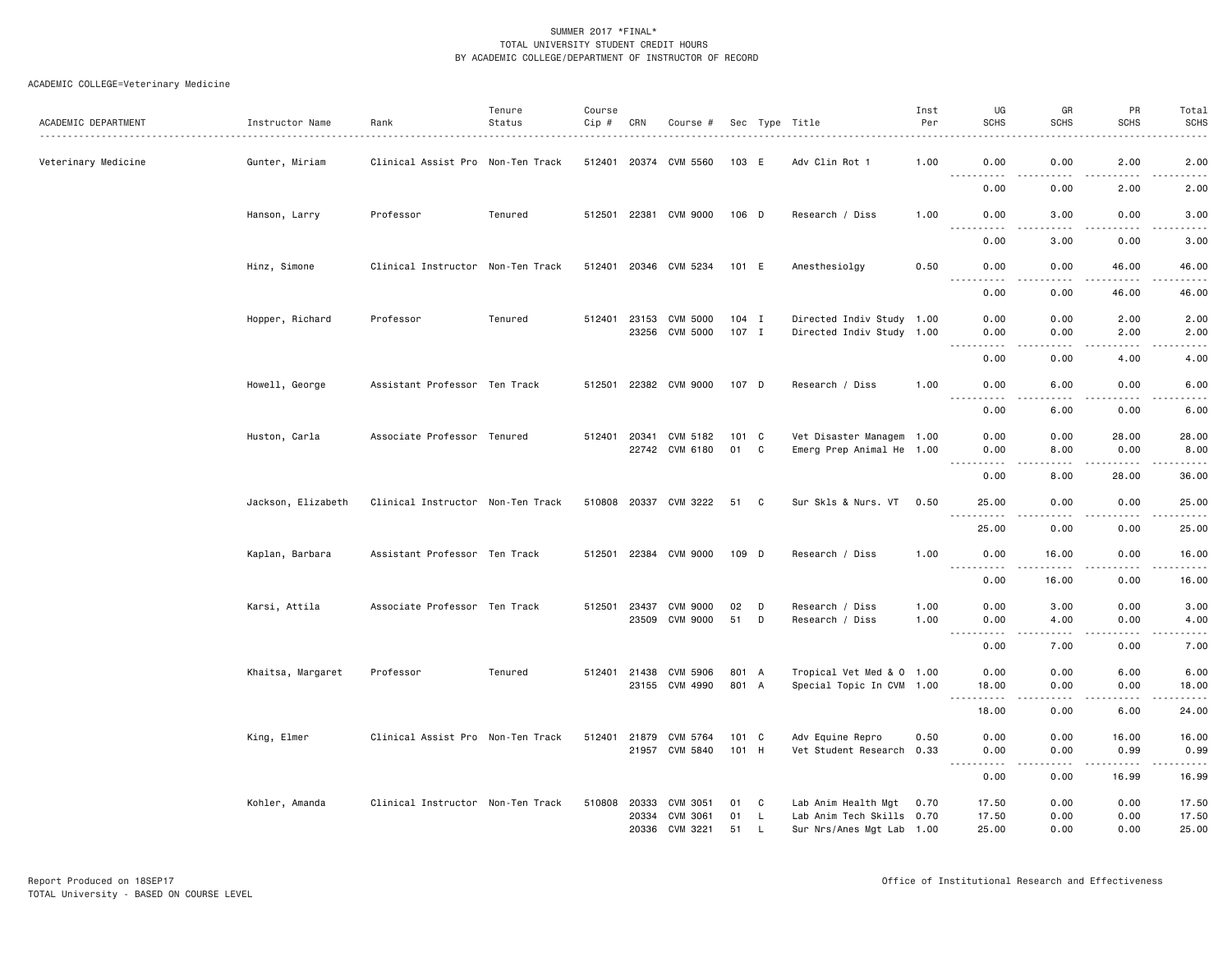| ACADEMIC DEPARTMENT | Instructor Name  | Rank                                             | Tenure<br>Status | Course<br>Cip # | CRN            | Course #                    |             |   | Sec Type Title                               | Inst<br>Per | UG<br><b>SCHS</b>                 | GR<br><b>SCHS</b> | PR<br><b>SCHS</b>                                                                                                                 | Total<br>SCHS                                                                                                                                                |
|---------------------|------------------|--------------------------------------------------|------------------|-----------------|----------------|-----------------------------|-------------|---|----------------------------------------------|-------------|-----------------------------------|-------------------|-----------------------------------------------------------------------------------------------------------------------------------|--------------------------------------------------------------------------------------------------------------------------------------------------------------|
|                     |                  |                                                  |                  |                 |                |                             |             |   |                                              |             |                                   |                   |                                                                                                                                   |                                                                                                                                                              |
|                     |                  |                                                  |                  |                 |                |                             |             |   |                                              |             | 60.00                             | 0.00              | 0.00                                                                                                                              | 60.00                                                                                                                                                        |
| Veterinary Medicine | Lawrence, Mark   | Professor                                        | Tenured          |                 |                | 512501 22386 CVM 9000 111 D |             |   | Research / Diss                              | 1.00        | 0.00                              | 9.00              | 0.00                                                                                                                              | 9.00                                                                                                                                                         |
|                     |                  |                                                  |                  |                 |                |                             |             |   |                                              |             | 0.00                              | 9.00              | 0.00                                                                                                                              | .<br>9.00                                                                                                                                                    |
|                     | Linford, Robert  | Professor                                        | Tenured          |                 |                | 512501 22387 CVM 9000       | 112 D       |   | Research / Diss                              | 1.00        | 0.00<br>$\sim$ $\sim$ $\sim$      | 6.00              | 0.00<br>. <u>.</u> .                                                                                                              | 6.00<br>.                                                                                                                                                    |
|                     |                  |                                                  |                  |                 |                |                             |             |   |                                              |             | 0.00                              | 6.00              | 0.00                                                                                                                              | 6.00                                                                                                                                                         |
|                     | Mackin, Andrew   | Professor                                        | Tenured          |                 |                | 512501 23276 CVM 9000       | 01 D        |   | Research / Diss                              | 1.00        | 0.00<br>.<br>$- - -$              | 7.00<br>$   -$    | 0.00<br>.                                                                                                                         | 7.00<br>.                                                                                                                                                    |
|                     |                  |                                                  |                  |                 |                |                             |             |   |                                              |             | 0.00                              | 7.00              | 0.00                                                                                                                              | 7.00                                                                                                                                                         |
|                     | Magee, Danny     | Clinical Professor                               | Non-Ten Track    |                 |                | 512501 20394 CVM 8790       | 101 L       |   | Lab Diag Services                            | 1.00        | 0.00                              | 5.00              | 0.00                                                                                                                              | 5.00                                                                                                                                                         |
|                     |                  |                                                  |                  |                 |                |                             |             |   |                                              |             | 0.00                              | 5.00              | 0.00                                                                                                                              | 5.00                                                                                                                                                         |
|                     | Meiring, Richard | Clinical Professor                               | Non-Ten Track    |                 |                | 512401 20339 CVM 5022       | 101 C       |   | Veterinary Epidemiol 0.10                    |             | 0.00                              | 0.00              | 0.20                                                                                                                              | 0.20                                                                                                                                                         |
|                     |                  |                                                  |                  |                 |                |                             |             |   |                                              |             | 0.00                              | 0.00              | 0.20                                                                                                                              | 0.20                                                                                                                                                         |
|                     | Meyer, Robert    | Professor                                        | Tenured          |                 |                | 512401 20346 CVM 5234       | 101 E       |   | Anesthesiolgy                                | 0.50        | 0.00<br>-----                     | 0.00<br>الدامات ب | 46.00<br>د د د د د                                                                                                                | 46.00<br>$    -$                                                                                                                                             |
|                     |                  |                                                  |                  |                 |                |                             |             |   |                                              |             | 0.00                              | 0.00              | 46.00                                                                                                                             | 46.00                                                                                                                                                        |
|                     | Mochal, Cathleen | Clinical Assist Pro Non-Ten Track                |                  |                 |                | 512501 22365 CVM 8000       | 114 D       |   | Research / Thesis                            | 1.00        | 0.00<br>$- - -$<br>$\frac{1}{2}$  | 5.00              | 0.00                                                                                                                              | 5.00<br>$- - - - -$                                                                                                                                          |
|                     |                  |                                                  |                  |                 |                |                             |             |   |                                              |             | 0.00                              | 5.00              | 0.00                                                                                                                              | 5.00                                                                                                                                                         |
|                     |                  | Nanduri, Bindumadhav Associate Professor Tenured |                  | 512501          | 22389          | CVM 9000                    | 114 D       |   | Research / Diss                              | 1.00        | 0.00                              | 6.00              | 0.00                                                                                                                              | 6.00                                                                                                                                                         |
|                     |                  |                                                  |                  |                 | 23260          | <b>CVM 7000</b>             | 107 I       |   | Directed Indiv Study 1.00                    |             | 0.00                              | 3.00              | 0.00                                                                                                                              | 3.00                                                                                                                                                         |
|                     |                  |                                                  |                  |                 | 23261          | <b>CVM 7000</b>             | 108 I       |   | Directed Indiv Study 1.00                    |             | 0.00                              | 3.00              | 0.00                                                                                                                              | 3.00<br>$- - - - -$                                                                                                                                          |
|                     |                  |                                                  |                  |                 |                |                             |             |   |                                              |             | 0.00                              | 12.00             | 0.00                                                                                                                              | 12.00                                                                                                                                                        |
|                     | Olivier, Alicia  | Assistant Professor Ten Track                    |                  |                 |                | 512401 20343 CVM 5214       | 101 E       |   | Lab Services                                 | 0.50        | 0.00<br>$\sim$ $\sim$ $\sim$<br>. | 0.00<br>.         | 46.00<br>.                                                                                                                        | 46.00<br>د د د د د                                                                                                                                           |
|                     |                  |                                                  |                  |                 |                |                             |             |   |                                              |             | 0.00                              | 0.00              | 46.00                                                                                                                             | 46.00                                                                                                                                                        |
|                     |                  | Petrie-Hanson, Lora Associate Professor Tenured  |                  | 512501          | 22390          | CVM 9000                    | 115 D       |   | Research / Diss                              | 1.00        | 0.00                              | 12.00             | 0.00                                                                                                                              | 12.00                                                                                                                                                        |
|                     |                  |                                                  |                  |                 | 22787          | <b>CVM 7000</b>             | $104$ I     |   | Directed Indiv Study                         | 1.00        | 0.00                              | 3.00              | 0.00                                                                                                                              | 3.00<br>$\frac{1}{2} \left( \frac{1}{2} \right) \left( \frac{1}{2} \right) \left( \frac{1}{2} \right) \left( \frac{1}{2} \right) \left( \frac{1}{2} \right)$ |
|                     |                  |                                                  |                  |                 |                |                             |             |   |                                              |             | 0.00                              | 15.00             | 0.00                                                                                                                              | 15.00                                                                                                                                                        |
|                     | Pharr, Gregory   | Associate Professor Tenured                      |                  | 512501 22391    |                | CVM 9000                    | 116 D       |   | Research / Diss                              | 1.00        | 0.00<br>$\frac{1}{2}$             | 6.00<br>.         | 0.00<br>$\frac{1}{2} \left( \frac{1}{2} \right) \left( \frac{1}{2} \right) \left( \frac{1}{2} \right) \left( \frac{1}{2} \right)$ | 6.00<br>.                                                                                                                                                    |
|                     |                  |                                                  |                  |                 |                |                             |             |   |                                              |             | 0.00                              | 6.00              | 0.00                                                                                                                              | 6.00                                                                                                                                                         |
|                     | Pinchuk, Lesya   | Associate Professor Tenured                      |                  | 512501          | 22392<br>23504 | CVM 9000<br>CVM 7000        | 117 D<br>51 | I | Research / Diss<br>Directed Indiv Study 1.00 | 1.00        | 0.00<br>0.00                      | 6.00<br>3.00      | 0.00<br>0.00                                                                                                                      | 6.00<br>3.00                                                                                                                                                 |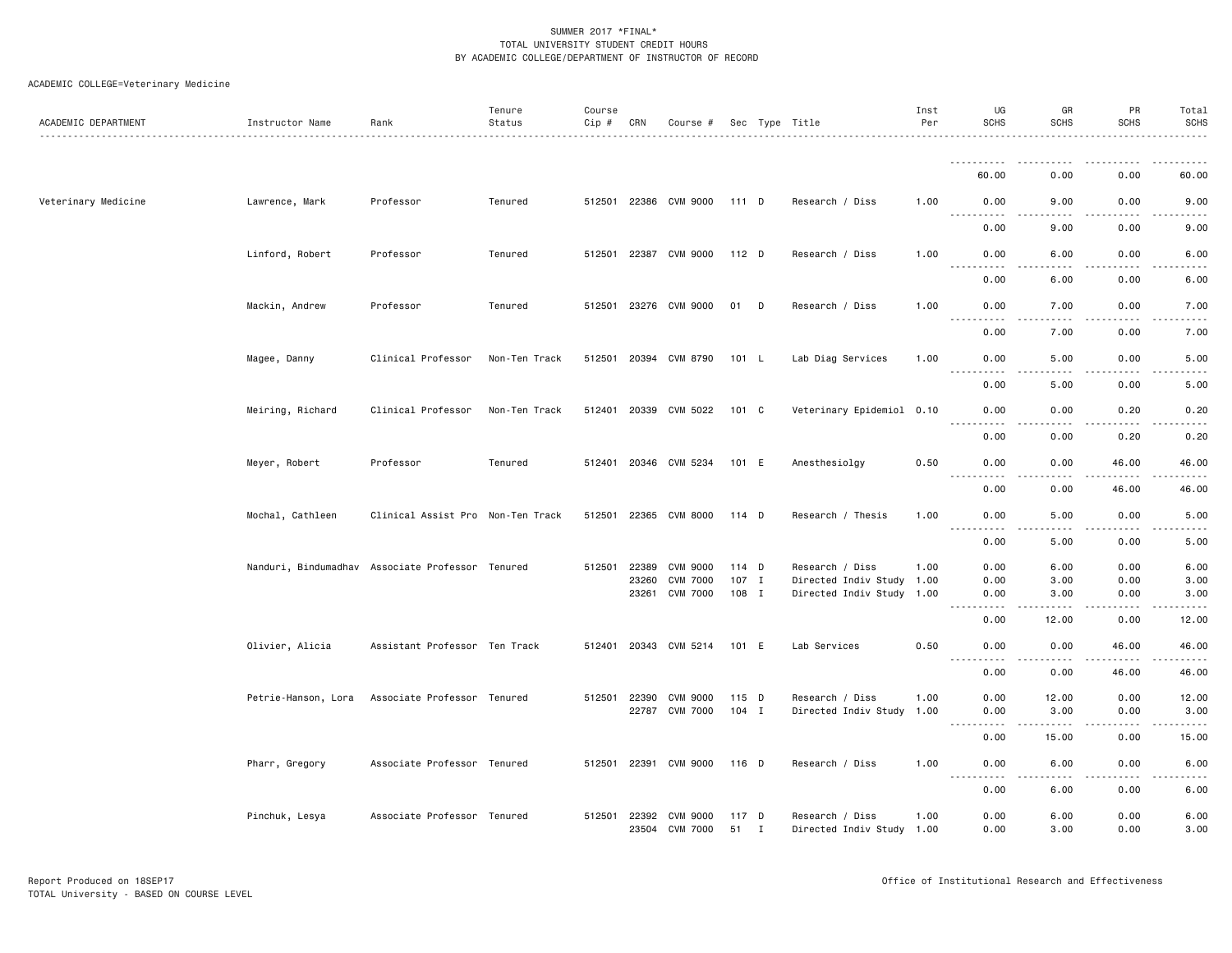| ACADEMIC DEPARTMENT | Instructor Name                                        | Rank                              | Tenure<br>Status | Course<br>$Cip$ # | CRN            | Course #                    |                |   | Sec Type Title                               | Inst<br>Per  | UG<br><b>SCHS</b>                   | GR<br><b>SCHS</b>                                                                                                                                            | PR<br><b>SCHS</b> | Total<br><b>SCHS</b>                                                                                                                                          |
|---------------------|--------------------------------------------------------|-----------------------------------|------------------|-------------------|----------------|-----------------------------|----------------|---|----------------------------------------------|--------------|-------------------------------------|--------------------------------------------------------------------------------------------------------------------------------------------------------------|-------------------|---------------------------------------------------------------------------------------------------------------------------------------------------------------|
|                     |                                                        |                                   |                  |                   |                |                             |                |   |                                              |              |                                     |                                                                                                                                                              |                   |                                                                                                                                                               |
|                     |                                                        |                                   |                  |                   |                |                             |                |   |                                              |              | 0.00                                | 9.00                                                                                                                                                         | 0.00              | 9.00                                                                                                                                                          |
| Veterinary Medicine | Pulido Landinez, Mar Clinical Assoc Prof Non-Ten Track |                                   |                  |                   |                | 512501 22366 CVM 8000       | 115 D          |   | Research / Thesis                            | 1.00         | 0.00                                | 2.00                                                                                                                                                         | 0.00              | 2.00                                                                                                                                                          |
|                     |                                                        |                                   |                  |                   |                | 23262 CVM 7000              | 109 I          |   | Directed Indiv Study 1.00                    |              | 0.00<br>.<br>$\sim$ $\sim$ $\sim$   | 3.00<br>.                                                                                                                                                    | 0.00<br>.         | 3.00<br>$\frac{1}{2} \left( \frac{1}{2} \right) \left( \frac{1}{2} \right) \left( \frac{1}{2} \right) \left( \frac{1}{2} \right)$                             |
|                     |                                                        |                                   |                  |                   |                |                             |                |   |                                              |              | 0.00                                | 5.00                                                                                                                                                         | 0.00              | 5.00                                                                                                                                                          |
|                     | Ross, Matthew                                          | Associate Professor Tenured       |                  |                   |                | 512501 22394 CVM 9000       | 119 D          |   | Research / Diss                              | 1.00         | 0.00                                | 6.00                                                                                                                                                         | 0.00              | 6.00                                                                                                                                                          |
|                     |                                                        |                                   |                  |                   |                |                             |                |   |                                              |              | 0.00                                | 6.00                                                                                                                                                         | 0.00              | 6.00                                                                                                                                                          |
|                     | Seitz, Marc                                            | Clinical Assist Pro Non-Ten Track |                  |                   |                | 512401 20356 CVM 5310       | 101 E          |   | SM Critical Care Med 0.20                    |              | 0.00<br>.                           | 0.00<br>.<br>.                                                                                                                                               | 16.00<br>.        | 16.00<br>$\frac{1}{2} \left( \frac{1}{2} \right) \left( \frac{1}{2} \right) \left( \frac{1}{2} \right) \left( \frac{1}{2} \right) \left( \frac{1}{2} \right)$ |
|                     |                                                        |                                   |                  |                   |                |                             |                |   |                                              |              | 0.00                                | 0.00                                                                                                                                                         | 16.00             | 16.00                                                                                                                                                         |
|                     | Seo, Keun Seok                                         | Assistant Professor Ten Track     |                  |                   |                | 512501 22395 CVM 9000       | 120 D          |   | Research / Diss                              | 1.00         | 0.00<br>.                           | 12.00<br><u>.</u>                                                                                                                                            | 0.00<br>.         | 12.00<br>.                                                                                                                                                    |
|                     |                                                        |                                   |                  |                   |                |                             |                |   |                                              |              | 0.00                                | 12.00                                                                                                                                                        | 0.00              | 12.00                                                                                                                                                         |
|                     | Smith, David                                           | Professor                         | Tenured          | 010903            | 20351          | CVM 5273                    | 101 B          |   | Population Medicine                          | 0.50         | 0.00                                | 0.00                                                                                                                                                         | 34.50             | 34.50                                                                                                                                                         |
|                     |                                                        |                                   |                  | 512401            | 23499          | <b>CVM 5000</b>             | 110 I          |   | Directed Indiv Study                         | 1.00         | 0.00                                | 0.00                                                                                                                                                         | 2.00              | 2.00                                                                                                                                                          |
|                     |                                                        |                                   |                  |                   | 512501 22368   | <b>CVM 8000</b>             | 117 D          |   | Research / Thesis                            | 1.00         | 0.00                                | 6.00                                                                                                                                                         | 0.00              | 6.00                                                                                                                                                          |
|                     |                                                        |                                   |                  |                   |                | 22396 CVM 9000              | $121$ D        |   | Research / Diss                              | 1.00         | 0.00<br><b>.</b> .<br>$\frac{1}{2}$ | 6.00<br>$\frac{1}{2} \left( \frac{1}{2} \right) \left( \frac{1}{2} \right) \left( \frac{1}{2} \right) \left( \frac{1}{2} \right) \left( \frac{1}{2} \right)$ | 0.00<br>المتمامين | 6.00<br>.                                                                                                                                                     |
|                     |                                                        |                                   |                  |                   |                |                             |                |   |                                              |              | 0.00                                | 12.00                                                                                                                                                        | 36.50             | 48.50                                                                                                                                                         |
|                     | Smith, Jack                                            | Associate Professor Tenured       |                  | 512401            | 20340          | CVM 5106                    | 51             | C | First Year CVM Medic 1.00                    |              | 0.00                                | 0.00                                                                                                                                                         | 570.00            | 570.00                                                                                                                                                        |
|                     |                                                        |                                   |                  |                   | 20342          | CVM 5206                    | 51             | C | Second Year Vet. Med                         | 1.00         | 0.00                                | 0.00                                                                                                                                                         | 558.00            | 558.00                                                                                                                                                        |
|                     |                                                        |                                   |                  |                   | 20344          | CVM 5222                    | 101 C          |   | Small Animal Clinica 1.00                    |              | 0.00                                | 0.00                                                                                                                                                         | 22.00             | 22.00                                                                                                                                                         |
|                     |                                                        |                                   |                  |                   | 20355          | CVM 5292                    | 101 E          |   | Flowood/MVRDL Extern                         | 1.00         | 0.00                                | 0.00                                                                                                                                                         | 44.00             | 44.00                                                                                                                                                         |
|                     |                                                        |                                   |                  |                   |                | 20366 CVM 5510              | 101 E          |   | Vm An Externship 1                           | 1.00         | 0.00                                | 0.00                                                                                                                                                         | 136.00            | 136.00                                                                                                                                                        |
|                     |                                                        |                                   |                  |                   | 20367          | CVM 5520                    | 101 E          |   | Vm An Externship 2                           | 1.00         | 0.00                                | 0.00                                                                                                                                                         | 60.00             | 60.00                                                                                                                                                         |
|                     |                                                        |                                   |                  |                   | 20368          | CVM 5530                    | 101 E          |   | Vm An Externship 3                           | 1.00         | 0.00                                | 0.00                                                                                                                                                         | 26.00             | 26.00                                                                                                                                                         |
|                     |                                                        |                                   |                  |                   | 20369          | CVM 5540                    | 101 E          |   | Vm An Externship 4                           | 1.00         | 0.00                                | 0.00                                                                                                                                                         | 3.00              | 3.00                                                                                                                                                          |
|                     |                                                        |                                   |                  |                   | 20372<br>20376 | CVM 5560<br>CVM 5570        | 101 E<br>101 E |   | Adv Clin Rot 1<br>Adv Clin Rot 2             | 1.00<br>1.00 | 0.00<br>0.00                        | 0.00<br>0.00                                                                                                                                                 | 12.00<br>3.00     | 12.00<br>3.00                                                                                                                                                 |
|                     |                                                        |                                   |                  |                   |                |                             |                |   |                                              |              | $- - -$<br><u>.</u><br>0.00         | .<br>0.00                                                                                                                                                    | .<br>1434.00      | .<br>1434.00                                                                                                                                                  |
|                     | Swanson, Elizabeth                                     | Assistant Professor Ten Track     |                  |                   |                | 512501 22369 CVM 8000       | 118 D          |   | Research / Thesis                            | 1.00         | 0.00                                | 1.00                                                                                                                                                         | 0.00              | 1.00                                                                                                                                                          |
|                     |                                                        |                                   |                  |                   |                |                             |                |   |                                              |              | $\sim$ $\sim$ $\sim$<br>0.00        | $\frac{1}{2}$<br>1.00                                                                                                                                        | .<br>0.00         | .<br>1.00                                                                                                                                                     |
|                     |                                                        |                                   |                  |                   |                |                             |                |   |                                              |              |                                     |                                                                                                                                                              |                   |                                                                                                                                                               |
|                     | Swiderski, Cyprianna Associate Professor Tenured       |                                   |                  | 512401<br>512501  | 23254<br>22398 | <b>CVM 5000</b><br>CVM 9000 | 105 I<br>123   | D | Directed Indiv Study 1.00<br>Research / Diss | 1.00         | 0.00<br>0.00                        | 0.00<br>6.00                                                                                                                                                 | 2.00<br>0.00      | 2.00<br>6.00                                                                                                                                                  |
|                     |                                                        |                                   |                  |                   |                |                             |                |   |                                              |              | $\sim$ $\sim$ $\sim$<br>0.00        | $\sim$ $\sim$ $\sim$ $\sim$<br>6.00                                                                                                                          | .<br>2.00         | 8.00                                                                                                                                                          |
|                     | Syrcle, Jason                                          | Clinical Assoc Prof Non-Ten Track |                  |                   | 512401 20379   | CVM 5570                    | 104 E          |   | Adv Clin Rot 2                               | 1.00         | 0.00                                | 0.00                                                                                                                                                         | 2.00              | 2.00                                                                                                                                                          |
|                     |                                                        |                                   |                  |                   | 21878          | CVM 5754                    | 101 B          |   | Adv Sm Anim Surgery                          | 1.00         | 0.00                                | 0.00                                                                                                                                                         | 60.00             | 60.00                                                                                                                                                         |
|                     |                                                        |                                   |                  |                   | 512501 20349   | CVM 5256                    | 101 E          |   | Small Animal Surgery 1.00                    |              | 0.00                                | 0.00                                                                                                                                                         | 132.00            | 132.00                                                                                                                                                        |